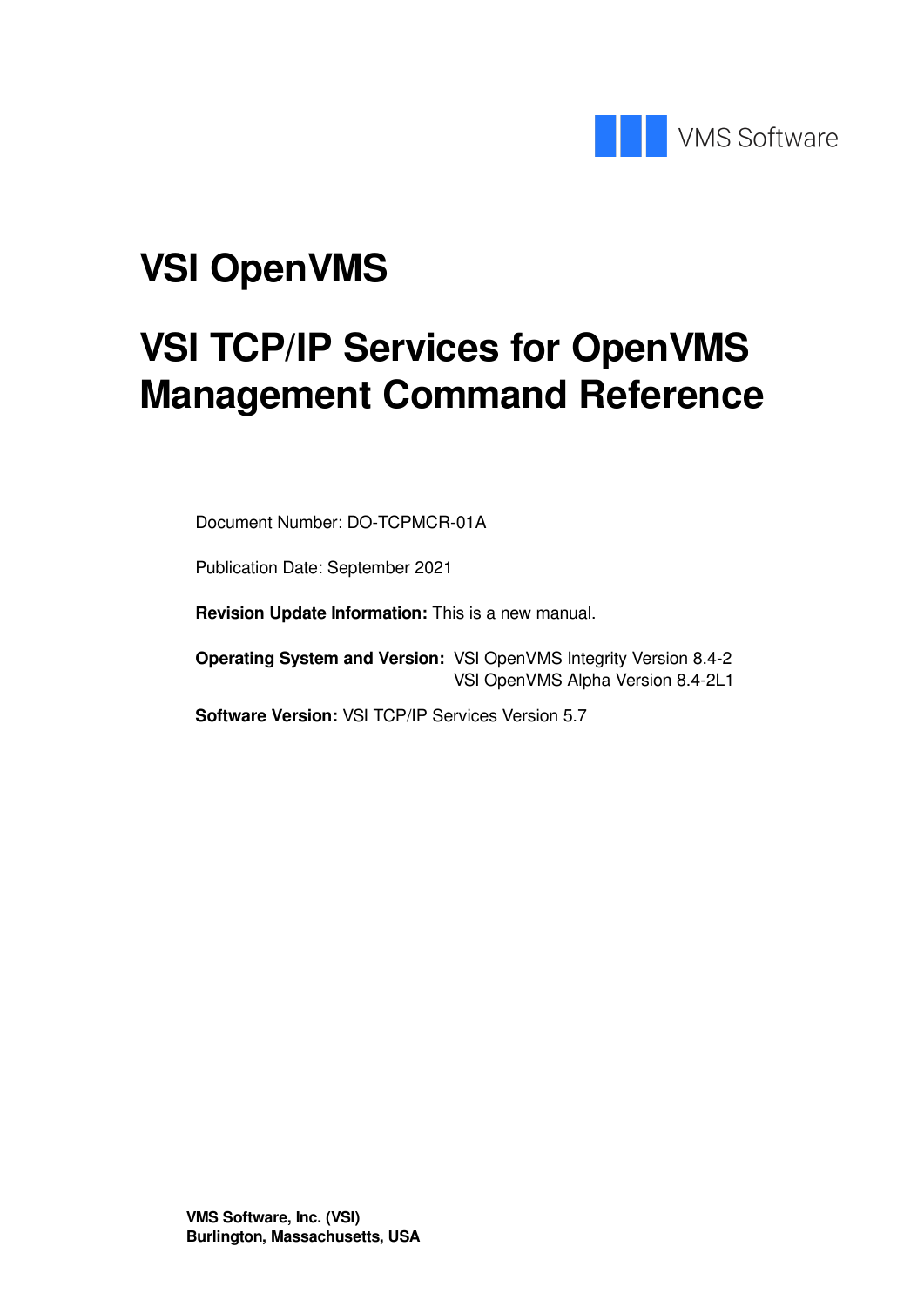### **VSI TCP/IP Services for OpenVMS Management Command Reference**

**VMS Software** 

Copyright © 2021 VMS Software, Inc. (VSI), Burlington, Massachusetts, USA

### **Legal Notice**

Confidential computer software. Valid license from VSI required for possession, use or copying. Consistent with FAR 12.211 and 12.212, Commercial Computer Software, Computer Software Documentation, and Technical Data for Commercial Items are licensed to the U.S. Government under vendor's standard commercial license.

The information contained herein is subject to change without notice. The only warranties for VSI products and services are set forth in the express warranty statements accompanying such products and services. Nothing herein should be construed as constituting an additional warranty. VSI shall not be liable for technical or editorial errors or omissions contained herein.

HPE, HPE Integrity, HPE Alpha, and HPE Proliant are trademarks or registered trademarks of Hewlett Packard Enterprise.

Intel, Itanium and IA-64 are trademarks or registered trademarks of Intel Corporation or its subsidiaries in the United States and other countries.

UNIX is a registered trademark of The Open Group.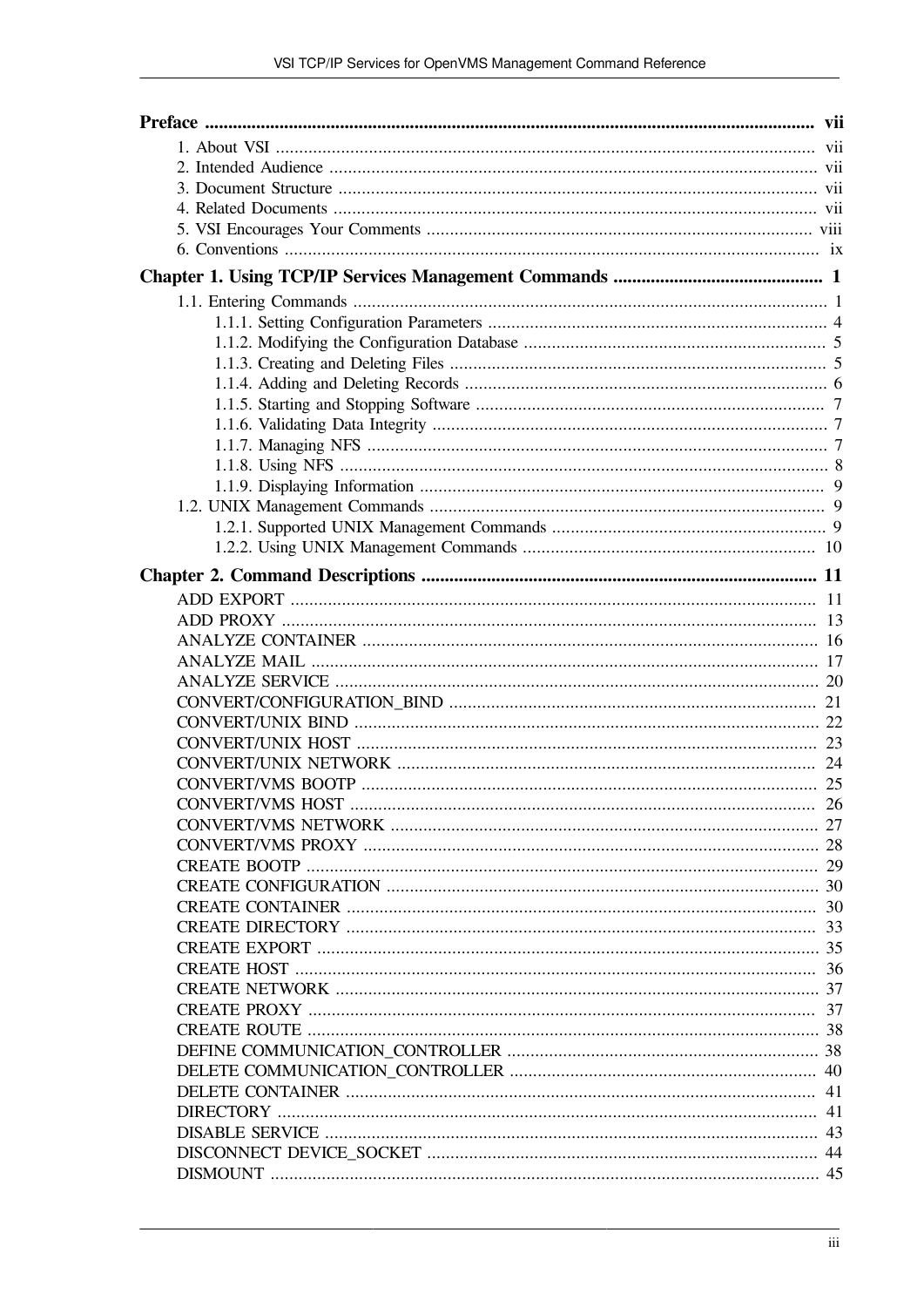| 120 |
|-----|
|     |
|     |
|     |
|     |
|     |
|     |
|     |
|     |
|     |
|     |
|     |
|     |
|     |
|     |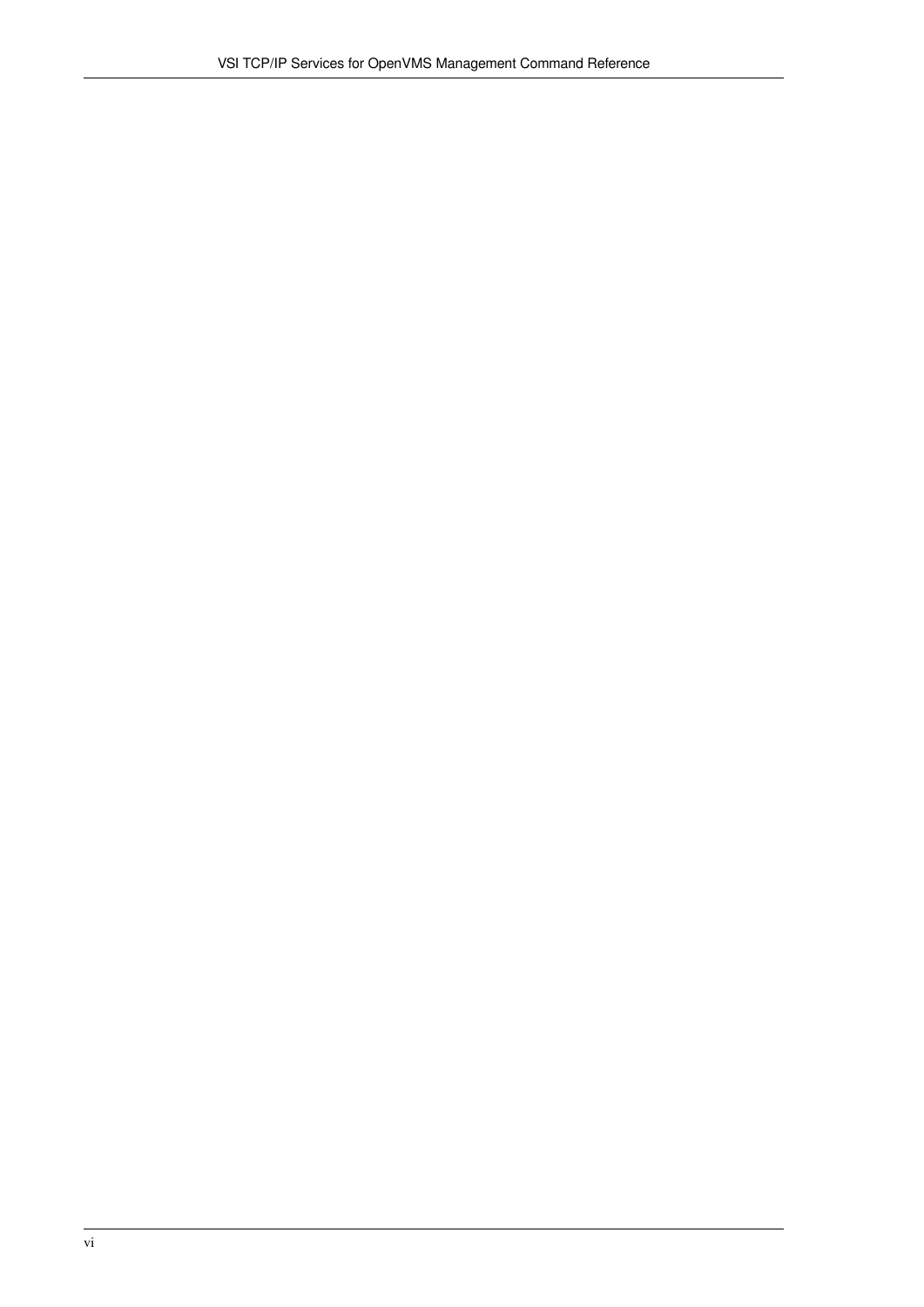# <span id="page-6-0"></span>**Preface**

The VSI TCP/IP Services for OpenVMS product is the VSI implementation of the TCP/IP networking protocol suite and internet services for VSI OpenVMS Alpha systems.

TCP/IP Services provides a comprehensive suite of functions and applications that support industrystandard protocols for heterogeneous network communications and resource sharing.

This manual describes the TCP/IP Services management commands. Use it in conjunction with the *VSI TCP/IP Services for OpenVMS Management* manual, which describes the management tasks.

Refer to the *VSI TCP/IP Services for OpenVMS Installation and Configuration* manual for information about installing, configuring, and starting this product.

# <span id="page-6-1"></span>**1. About VSI**

VMS Software, Inc. (VSI) is an independent software company licensed by Hewlett Packard Enterprise to develop and support the OpenVMS operating system.

VSI seeks to continue the legendary development prowess and customer-first priorities that are so closely associated with the OpenVMS operating system and its original author, Digital Equipment Corporation.

# <span id="page-6-2"></span>**2. Intended Audience**

This manual is for experienced OpenVMS and UNIX® system managers and assumes a working knowledge of OpenVMS system management, TCP/IP networking, and TCP/IP terminology.

If you are not familiar with the TCP/IP Services product, please review the *VSI TCP/IP Services for OpenVMS Concepts and Planning* manual before using this manual to configure and manage TCP/IP components.

# <span id="page-6-3"></span>**3. Document Structure**

This manual contains the following chapters:

- [Chapter](#page-10-0) 1 introduces the management control program.
- [Chapter](#page-20-0) 2 provides command descriptions for each management command.

# <span id="page-6-4"></span>**4. Related Documents**

The table below lists the documents available with this version of TCP/IP Services.

**Table 1. TCP/IP Services Documentation**

| Manual                                       | Contents                                    |
|----------------------------------------------|---------------------------------------------|
| VSI TCP/IP Services for OpenVMS Concepts and | This manual provides conceptual information |
| Planning                                     | about TCP/IP networking on OpenVMS systems, |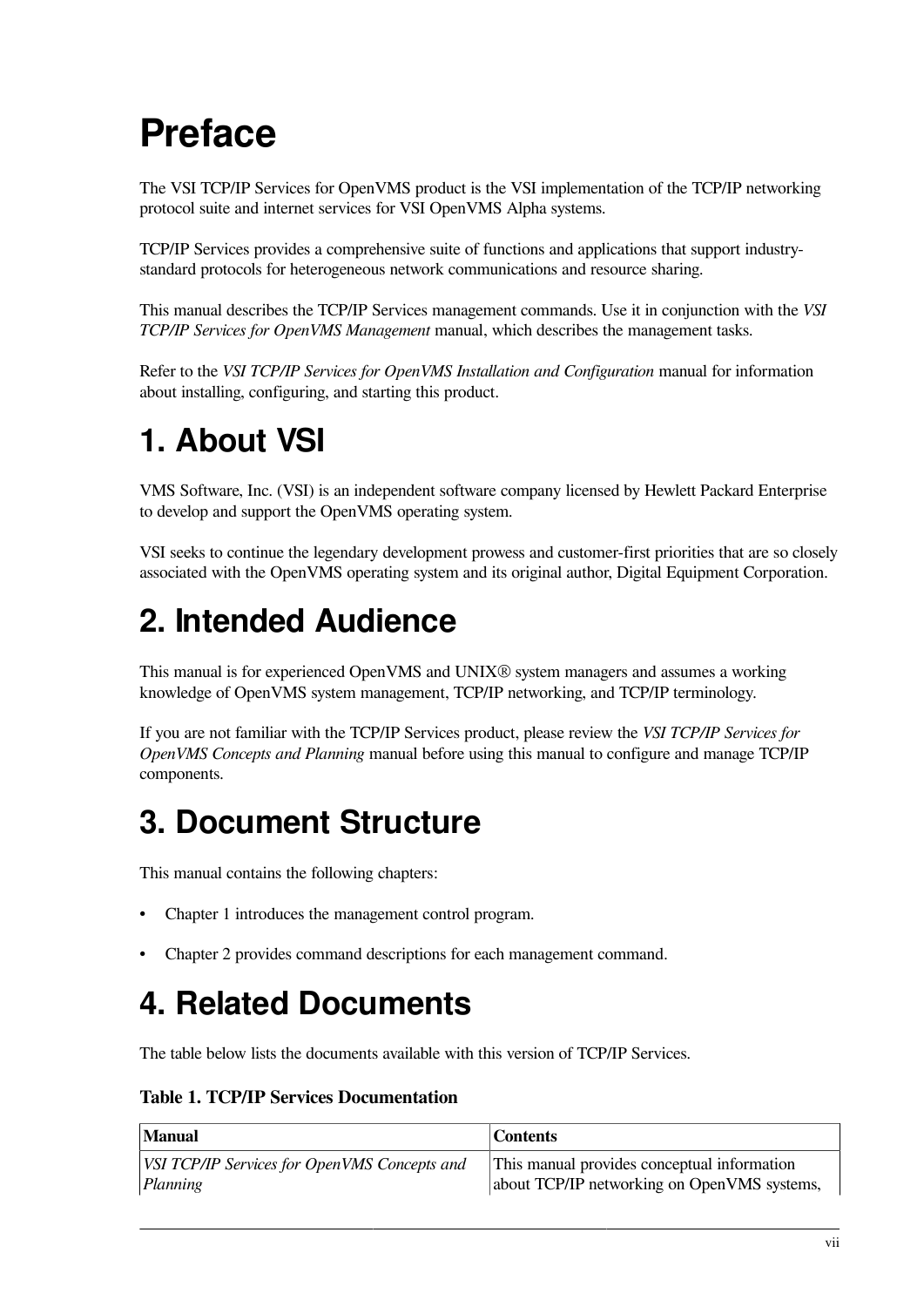| <b>Manual</b>                                                                         | <b>Contents</b>                                                                                                                                                                                                                                                                      |
|---------------------------------------------------------------------------------------|--------------------------------------------------------------------------------------------------------------------------------------------------------------------------------------------------------------------------------------------------------------------------------------|
|                                                                                       | including general planning issues to consider<br>before configuring your system to use the TCP/IP<br>Services software.                                                                                                                                                              |
|                                                                                       | This manual also describes the manuals in the<br>TCP/IP Services documentation set and provides<br>a glossary of terms and acronyms for the TCP/IP<br>Services software product.                                                                                                     |
| VSI TCP/IP Services for OpenVMS Installation and<br>Configuration                     | This manual explains how to install and configure<br>the TCP/IP Services product.                                                                                                                                                                                                    |
| VSI TCP/IP Services for OpenVMS User's Guide                                          | This manual describes how to use the applications<br>available with TCP/IP Services such as remote file<br>operations, email, TELNET, TN3270, and network<br>printing.                                                                                                               |
| VSI TCP/IP Services for OpenVMS Management                                            | This manual describes how to configure and<br>manage the TCP/IP Services product.                                                                                                                                                                                                    |
| VSI TCP/IP Services for OpenVMS Management<br>Command Reference                       | This manual describes the TCP/IP Services<br>management commands.                                                                                                                                                                                                                    |
| VSI TCP/IP Services for OpenVMS ONC RPC<br>Programming                                | This manual presents an overview of high-level<br>programming using open network computing<br>remote procedure calls (ONC RPCs). This manual<br>also describes the RPC programming interface<br>and how to use the RPCGEN protocol compiler to<br>create applications.               |
| VSI TCP/IP Services for OpenVMS Sockets API and<br><b>System Services Programming</b> | This manual describes how to use the Sockets API<br>and OpenVMS system services to develop network<br>applications.                                                                                                                                                                  |
| VSI TCP/IP Services for OpenVMS SNMP<br>Programming and Reference                     | This manual describes the Simple Network<br>Management Protocol (SNMP) and the SNMP<br>application programming interface (eSNMP). It<br>describes the subagents provided with TCP/IP<br>Services, utilities provided for managing subagents,<br>and how to build your own subagents. |
| VSI TCP/IP Services for OpenVMS Guide to IPv6                                         | This manual describes the IPv6 environment, the<br>roles of systems in this environment, the types and<br>function of the different IPv6 addresses, and how<br>to configure TCP/IP Services to access the IPv6<br>network.                                                           |

For a comprehensive overview of the TCP/IP protocol suite, refer to the book *Internetworking with TCP/ IP: Principles, Protocols, and Architecture*, by Douglas Comer.

# <span id="page-7-0"></span>**5. VSI Encourages Your Comments**

You may send comments or suggestions regarding this manual or any VSI document by sending electronic mail to the following Internet address: <docinfo@vmssoftware.com>. Users who have OpenVMS support contracts through VSI can contact <support@vmssoftware.com> for help with this product.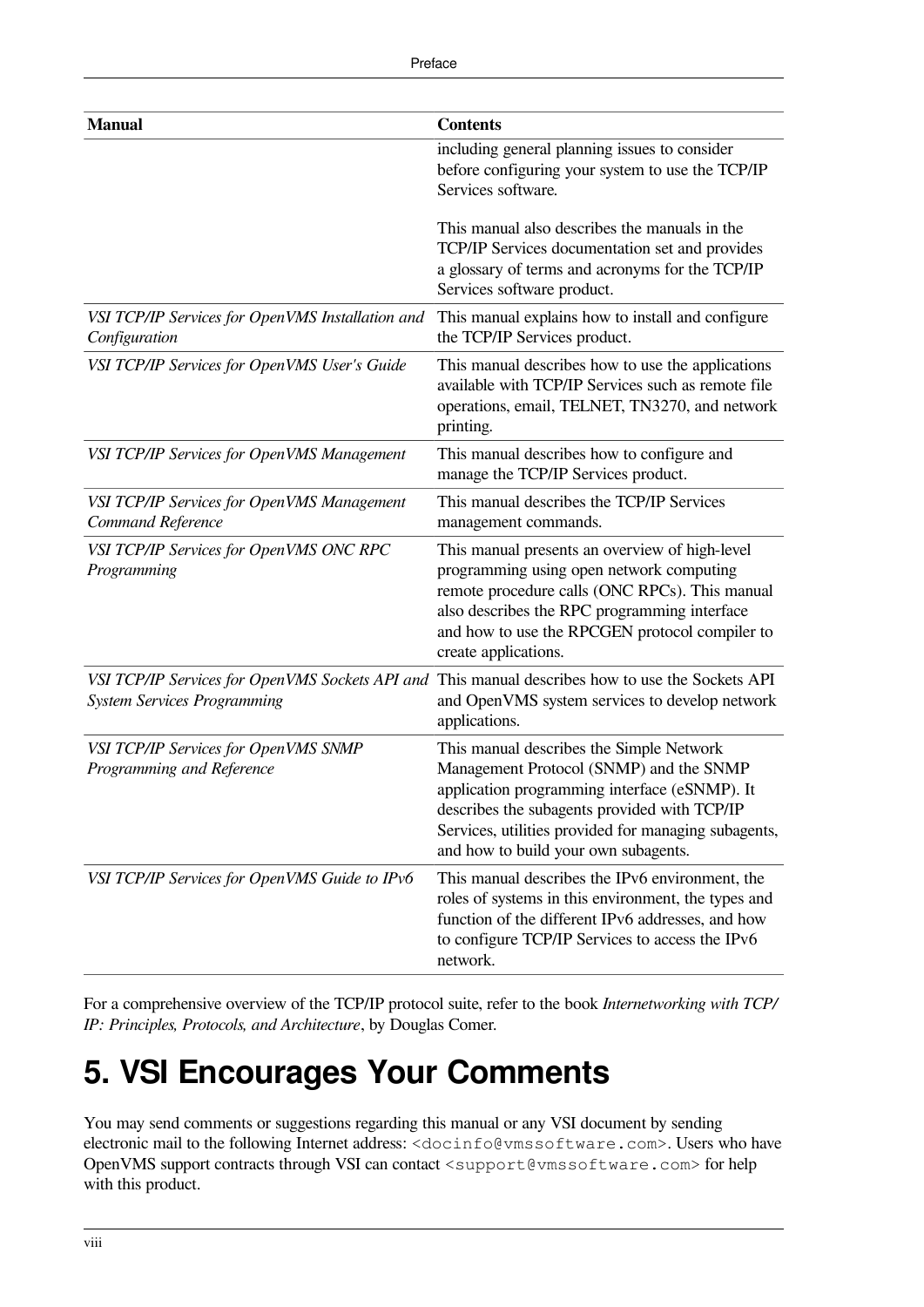# <span id="page-8-0"></span>**6. Conventions**

The following conventions may be used in this manual:

| <b>Convention</b>               | <b>Meaning</b>                                                                                                                                                                                                                                                                                                                          |
|---------------------------------|-----------------------------------------------------------------------------------------------------------------------------------------------------------------------------------------------------------------------------------------------------------------------------------------------------------------------------------------|
| Ctrl/ $x$                       | A sequence such as $\text{Ctrl}/x$ indicates that you must hold down the key labeled $\text{Ctrl}$<br>while you press another key or a pointing device button.                                                                                                                                                                          |
| PF1 $x$                         | A sequence such as $PF1 x$ indicates that you must first press and release the key<br>labeled PF1 and then press and release another key or a pointing device button.                                                                                                                                                                   |
| <b>Return</b>                   | In examples, a key name enclosed in a box indicates that you press a key on the<br>keyboard. (In text, a key name is not enclosed in a box.)                                                                                                                                                                                            |
|                                 | A horizontal ellipsis in examples indicates one of the following possibilities:                                                                                                                                                                                                                                                         |
|                                 | Additional optional arguments in a statement have been omitted.                                                                                                                                                                                                                                                                         |
|                                 | The preceding item or items can be repeated one or more times.                                                                                                                                                                                                                                                                          |
|                                 | Additional parameters, values, or other information can be entered.                                                                                                                                                                                                                                                                     |
|                                 | A vertical ellipsis indicates the omission of items from a code example or<br>command format; the items are omitted because they are not important to the<br>topic being discussed.                                                                                                                                                     |
| $\left( \right)$                | In command format descriptions, parentheses indicate that you must enclose the<br>options in parentheses if you choose more than one.                                                                                                                                                                                                   |
| [ ]                             | In command format descriptions, brackets indicate optional choices. You can<br>choose one or more items or no items. Do not type the brackets on the command<br>line. However, you must include the brackets in the syntax for OpenVMS directory<br>specifications and for a substring specification in an assignment statement.        |
| $[ \ ]$                         | In command format descriptions, vertical bars separate choices within brackets or<br>braces. Within brackets, the choices are options; within braces, at least one choice<br>is required. Do not type the vertical bars on the command line.                                                                                            |
| $\{\ \}$                        | In command format descriptions, braces indicate required choices; you must<br>choose at least one of the items listed. Do not type the braces on the command<br>line.                                                                                                                                                                   |
| bold text                       | This typeface represents the introduction of a new term. It also represents the<br>name of an argument, an attribute, or a reason.                                                                                                                                                                                                      |
| <i>italic</i> text              | Italic text indicates important information, complete titles of manuals, or variables.<br>Variables include information that varies in system output (Internal error number),<br>in command lines (/PRODUCER= <i>name</i> ), and in command parameters in text<br>(where <i>dd</i> represents the predefined code for the device type). |
| <b>UPPERCASE</b><br><b>TEXT</b> | Uppercase text indicates a command, the name of a routine, the name of a file, or<br>the abbreviation for a system privilege.                                                                                                                                                                                                           |
| Monospace                       | Monospace type indicates code examples and interactive screen displays.                                                                                                                                                                                                                                                                 |
| type                            | In the C programming language, monospace type in text identifies the following<br>elements: keywords, the names of independently compiled external functions and<br>files, syntax summaries, and references to variables or identifiers introduced in an<br>example.                                                                    |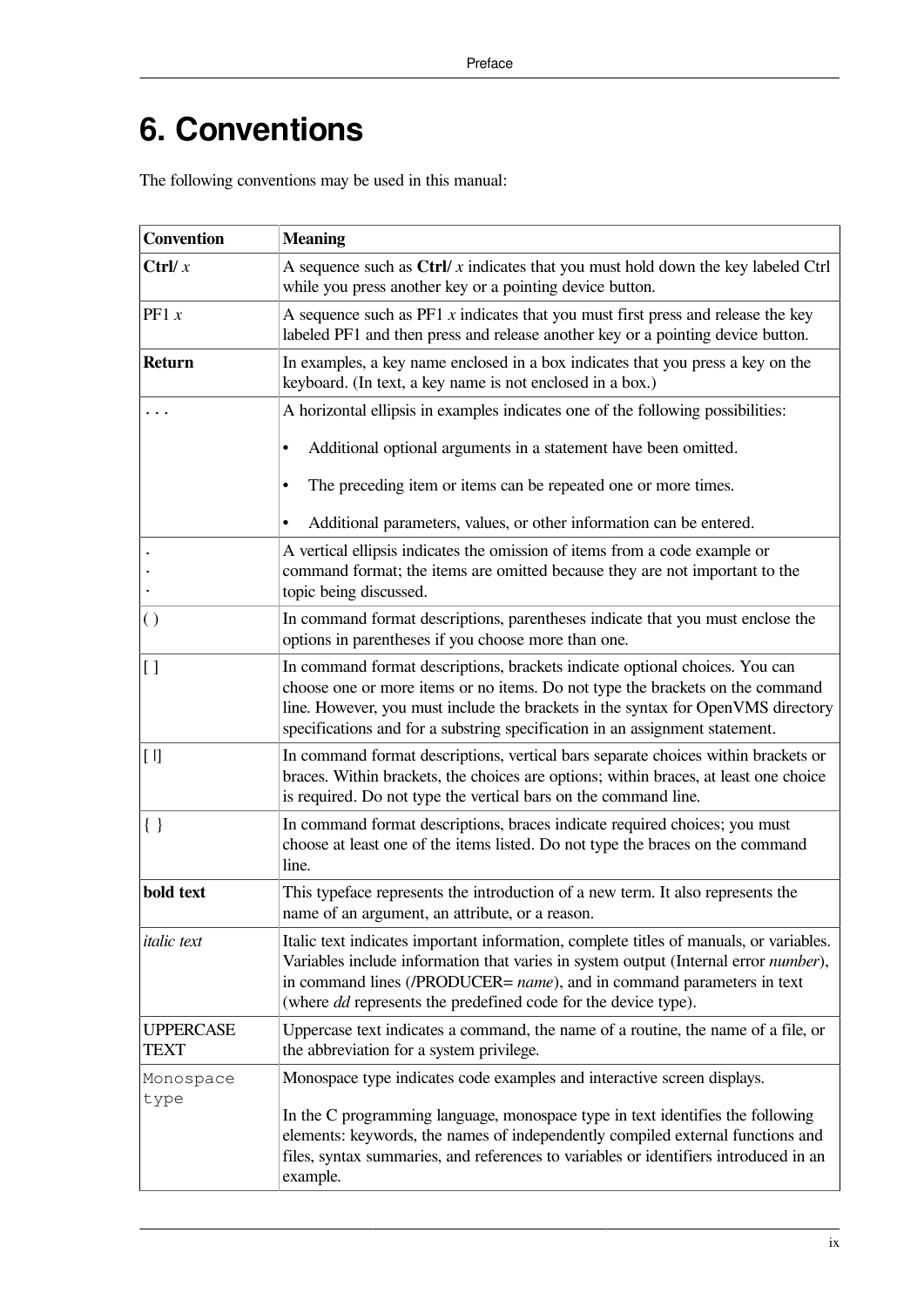| Convention | <b>Meaning</b>                                                                                                                                              |
|------------|-------------------------------------------------------------------------------------------------------------------------------------------------------------|
|            | A hyphen at the end of a command format description, command line, or code line<br>indicates that the command or statement continues on the following line. |
| numbers    | All numbers in text are assumed to be decimal unless otherwise noted. Nondecimal<br>radixes—binary, octal, or hexadecimal—are explicitly indicated.         |

Other conventions are:

- All numbers are decimal unless otherwise noted.
- All Ethernet addresses are hexadecimal.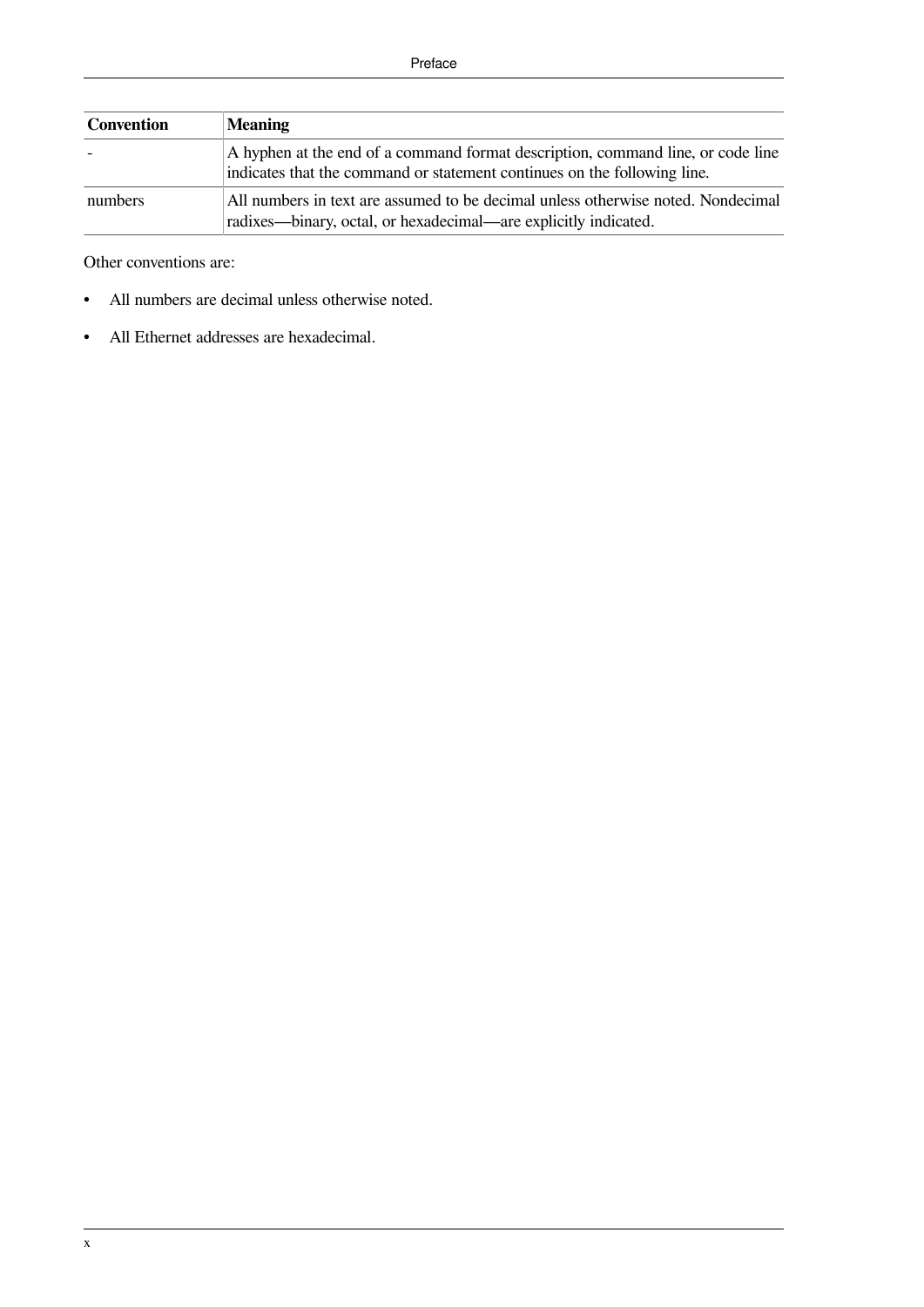# <span id="page-10-0"></span>**Chapter 1. Using TCP/IP Services Management Commands**

The TCP/IP Services product provides a management command interface you use to configure and manage the software. These commands let you perform the following tasks:

- Configure and reconfigure components
- Modify parameters of components
- Configure customer-developed services
- Enable and disable running components
- Monitor the running software

# <span id="page-10-1"></span>**1.1. Entering Commands**

To start the management control program, type TCPIP at the DCL prompt. For example:

\$ TCPIP TCPIP>

At the TCPIP> prompt, you can enter commands described in this manual or display online help. Type EXIT to exit the management control program, or press Ctrl/C to abort a command.

Help is also available at the DCL prompt by typing HELP TCPIP\_SERVICES.

```
$ HELP TCPIP_SERVICES
```
### **Note**

The word **command** refers to commands for the TCP/IP Services software. DCL commands and UNIX commands are explicitly identified.

<span id="page-10-2"></span>[Table](#page-10-2) 1.1 provides guidelines for using management control program commands.

| <b>Element</b>  | <b>Guideline</b>                                                                   |
|-----------------|------------------------------------------------------------------------------------|
| Address formats | Some commands require that you specify one of the following kinds<br>of addresses: |
|                 | IP<br>$\bullet$                                                                    |
|                 | Ethernet<br>٠                                                                      |
|                 | <b>FDDI</b><br>$\bullet$                                                           |
|                 | <b>Token Ring</b><br>$\bullet$                                                     |
|                 | Hardware<br>٠                                                                      |

#### **Table 1.1. Management Command Guidelines**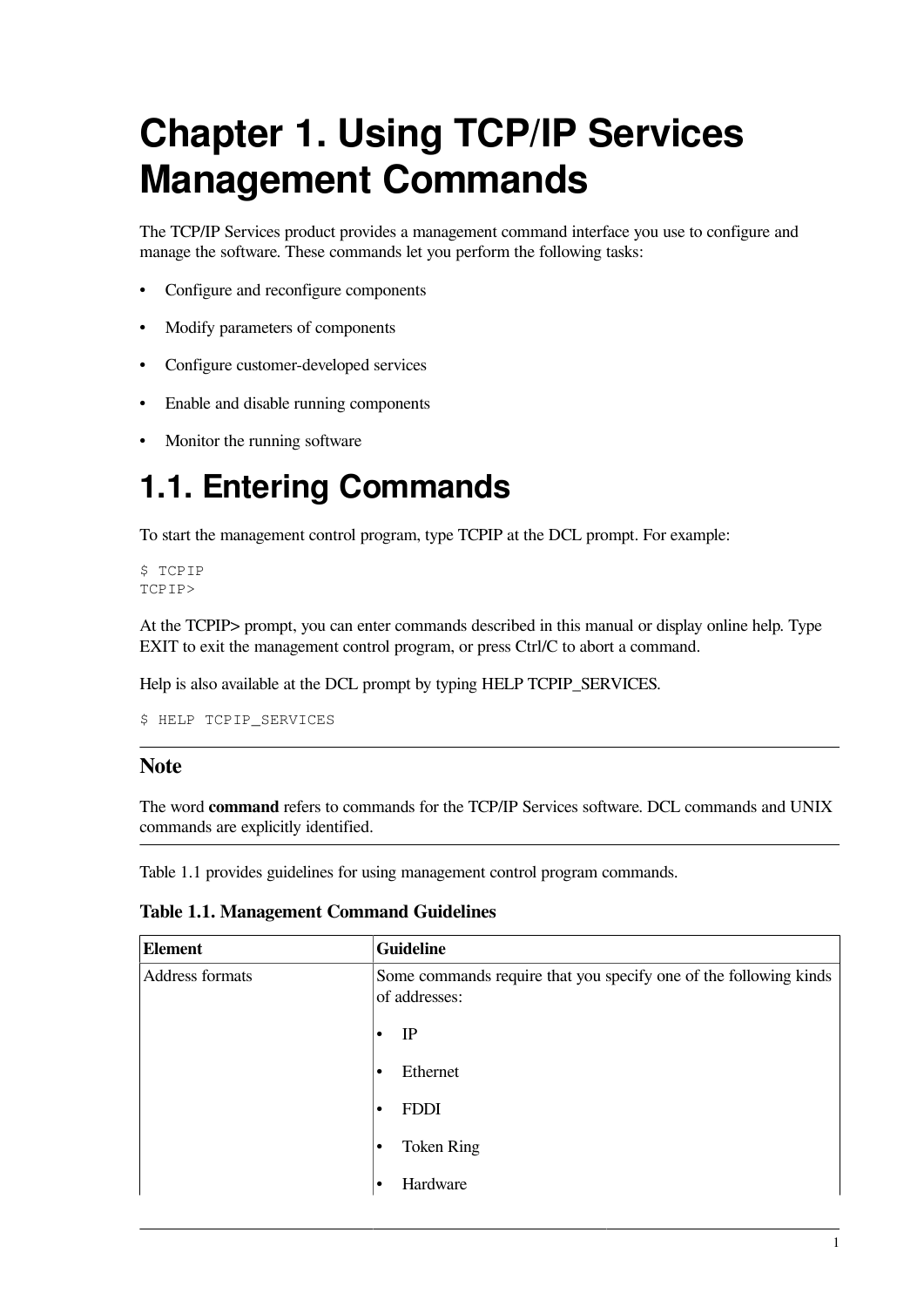| <b>Element</b>              | <b>Guideline</b>                                                                                                                                                                                                                                                                                                                                                 |
|-----------------------------|------------------------------------------------------------------------------------------------------------------------------------------------------------------------------------------------------------------------------------------------------------------------------------------------------------------------------------------------------------------|
|                             | Be sure to use the appropriate format. The following examples<br>illustrate an IP address, an Ethernet address, and a hardware address,<br>respectively.                                                                                                                                                                                                         |
|                             | TCPIP> SET HOST CROW /ADDRESS=1.2.3.4                                                                                                                                                                                                                                                                                                                            |
|                             | TCPIP> SET ARP AA-BB-04-05-06-07 CONDOR                                                                                                                                                                                                                                                                                                                          |
|                             | TCPIP> SET BOOTP MACAW /HARDWARE=ADDRESS=08-dd-<br>$ff - 2a - 23 - 21$                                                                                                                                                                                                                                                                                           |
| Default                     | Refers to the command's behavior if optional qualifiers are omitted.                                                                                                                                                                                                                                                                                             |
| File and directory names    | When you specify OpenVMS files, follow all OpenVMS file<br>specification rules. Likewise, when you specify UNIX files, follow<br>all UNIX file specification rules.                                                                                                                                                                                              |
| Service names               | To specify a lowercase or mixed-case service name, enclose it in<br>quotation marks. Service names are limited to 16 characters. Use<br>only the following characters in a service name:                                                                                                                                                                         |
|                             | Uppercase and lowercase alphabetic characters<br>٠                                                                                                                                                                                                                                                                                                               |
|                             | <b>Numerals</b>                                                                                                                                                                                                                                                                                                                                                  |
|                             | Dollar sign $(\$)$                                                                                                                                                                                                                                                                                                                                               |
|                             | Underscore $(\_)$                                                                                                                                                                                                                                                                                                                                                |
|                             | Do not define a service name equivalent to one of the TCP/IP<br>Services for OpenVMS components (for example, do not define a<br>service name BIND or TCPIP\$BIND). In addition, the service name<br>CUSTOMER_SERVICE is reserved by VSI.                                                                                                                        |
| Host names and IP addresses | To specify a host or network name on a command line, you can<br>enter either the host's name or the host's IP address.                                                                                                                                                                                                                                           |
| Keywords                    | You can abbreviate commands to the fewest number of characters,<br>usually four, that identify the command. The following command<br>lines, for example, have identical meanings:                                                                                                                                                                                |
|                             | TCPIP> SH SE NFS/FU/PER                                                                                                                                                                                                                                                                                                                                          |
|                             | TCPIP> SHOW SERVICE NFS /FULL /PERMANENT                                                                                                                                                                                                                                                                                                                         |
|                             | Command examples shown in this manual are expressed using full<br>command and qualifier names for clarity.                                                                                                                                                                                                                                                       |
| Multiple values             | To specify multiple host names, addresses, or options for parameters<br>and qualifiers, be sure to separate elements with commas and<br>enclose the entire list in parentheses. Wildcards are valid unless<br>otherwise stated. A space between multiple elements is optional<br>unless otherwise stated. For example, the following qualifiers are the<br>same: |
|                             | qualifier=(option_a:value1,option_b:value2,value3)                                                                                                                                                                                                                                                                                                               |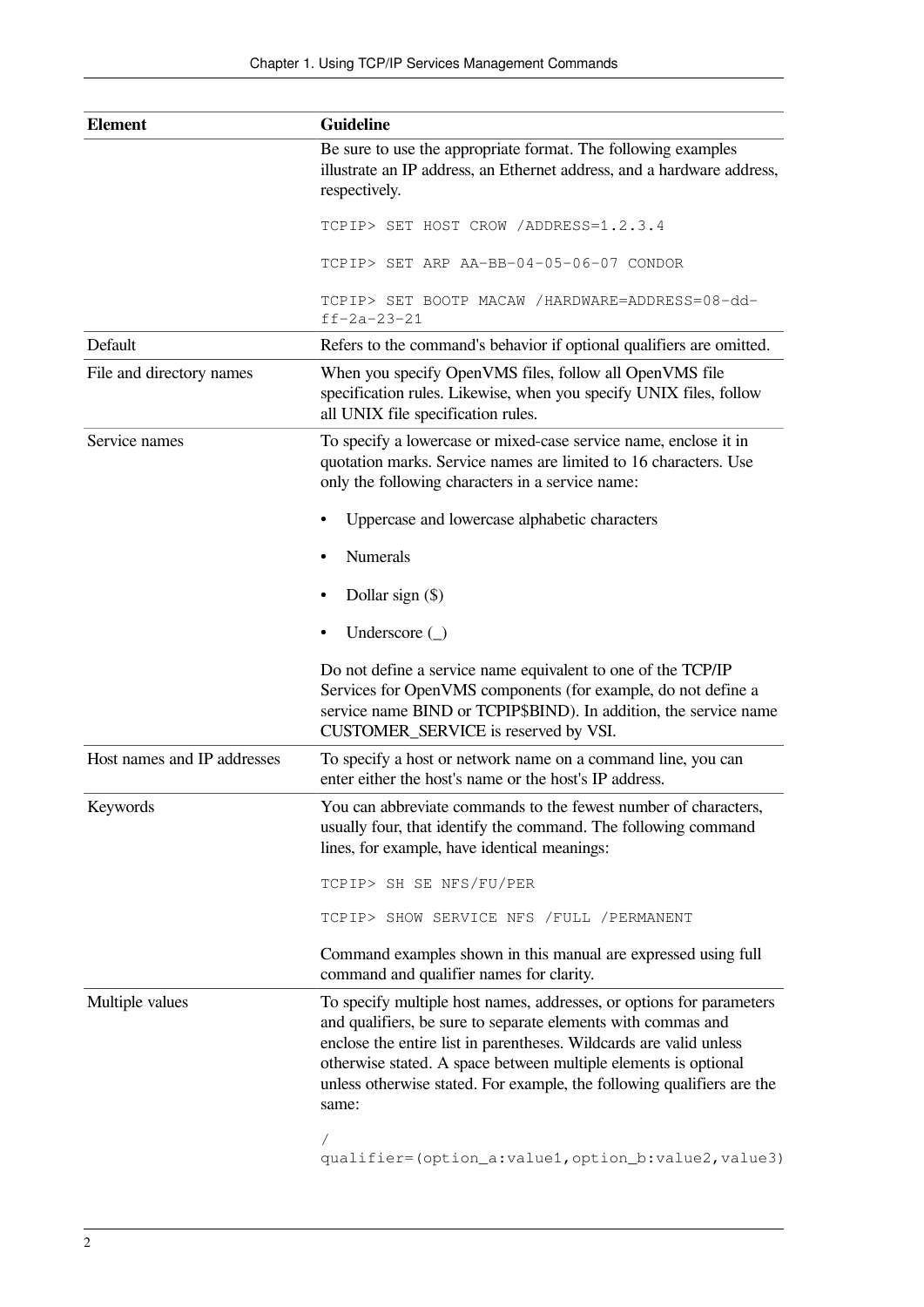| <b>Element</b>  | <b>Guideline</b>                                                                                                                                                                                                                                                                                      |
|-----------------|-------------------------------------------------------------------------------------------------------------------------------------------------------------------------------------------------------------------------------------------------------------------------------------------------------|
|                 | /qualifier=(option_a=value1),                                                                                                                                                                                                                                                                         |
|                 | (option_b=value2, value3)                                                                                                                                                                                                                                                                             |
|                 | Wildcards are valid unless otherwise stated. A space between                                                                                                                                                                                                                                          |
|                 | multiple elements is optional unless otherwise stated.                                                                                                                                                                                                                                                |
| Numeric values  | Unless otherwise stated, all numeric values are decimal. Values are<br>indicated by either a preceding equals sign $(=)$ or a colon $(:)$ . For<br>example:                                                                                                                                           |
|                 |                                                                                                                                                                                                                                                                                                       |
|                 | TCPIP> SET NAME_SERVICE /SERVER:                                                                                                                                                                                                                                                                      |
|                 | (SORA, JACANA, PARROT) -                                                                                                                                                                                                                                                                              |
|                 | _TCPIP> /ACCEPT:<br>(HOSTS: JACANA, JAY, JUNCO, 999.20.40.3)                                                                                                                                                                                                                                          |
| Quotation marks | In command lines, enclose the following in quotation marks:                                                                                                                                                                                                                                           |
|                 |                                                                                                                                                                                                                                                                                                       |
|                 | Lowercase and mixed-case names to be stored in a database with<br>$\bullet$<br>the exact case preserved                                                                                                                                                                                               |
|                 | Directory and file specifications containing a slash $($ )                                                                                                                                                                                                                                            |
|                 | Uppercase options specified with UNIX commands                                                                                                                                                                                                                                                        |
|                 | Consider these examples:                                                                                                                                                                                                                                                                              |
|                 | 1. To specify a path, enclose it in quotation marks:                                                                                                                                                                                                                                                  |
|                 | TCPIP> MAP "/usr/songbirds/canary" CANARY<br>\$DUA2:                                                                                                                                                                                                                                                  |
|                 | 2. To specify host names using lowercase letters when you create a<br>proxy entry in the database:                                                                                                                                                                                                    |
|                 | TCPIP> ADD PROXY COUSINS /GID=10 /UID=40 -<br>TCPIP> /HOST=("raven","crow","rook","daw")                                                                                                                                                                                                              |
|                 | Note the use of the DCL command-line continuation character "<br>- " that allows you to continue a long command on the next line.                                                                                                                                                                     |
|                 | To specify a lowercase host name when adding the host to the<br>3.<br>hosts database, use these commands:                                                                                                                                                                                             |
|                 | TCPIP> SET HOST "eaglet" /ADDRESS =<br>128.33.22.1<br>TCPIP> SHOW HOST EAGLET                                                                                                                                                                                                                         |
|                 | Note that DCL interprets all input as uppercase unless you<br>enclose it in quotation marks. Therefore, you must use quotation<br>marks to enter the host name in lowercase in the hosts database.<br>To display information about a host, you can enter either<br>uppercase or lowercase characters. |
|                 | 4. When entering a lowercase or mixed-case service name in a<br>command, enclose it in quotations marks. For example:                                                                                                                                                                                 |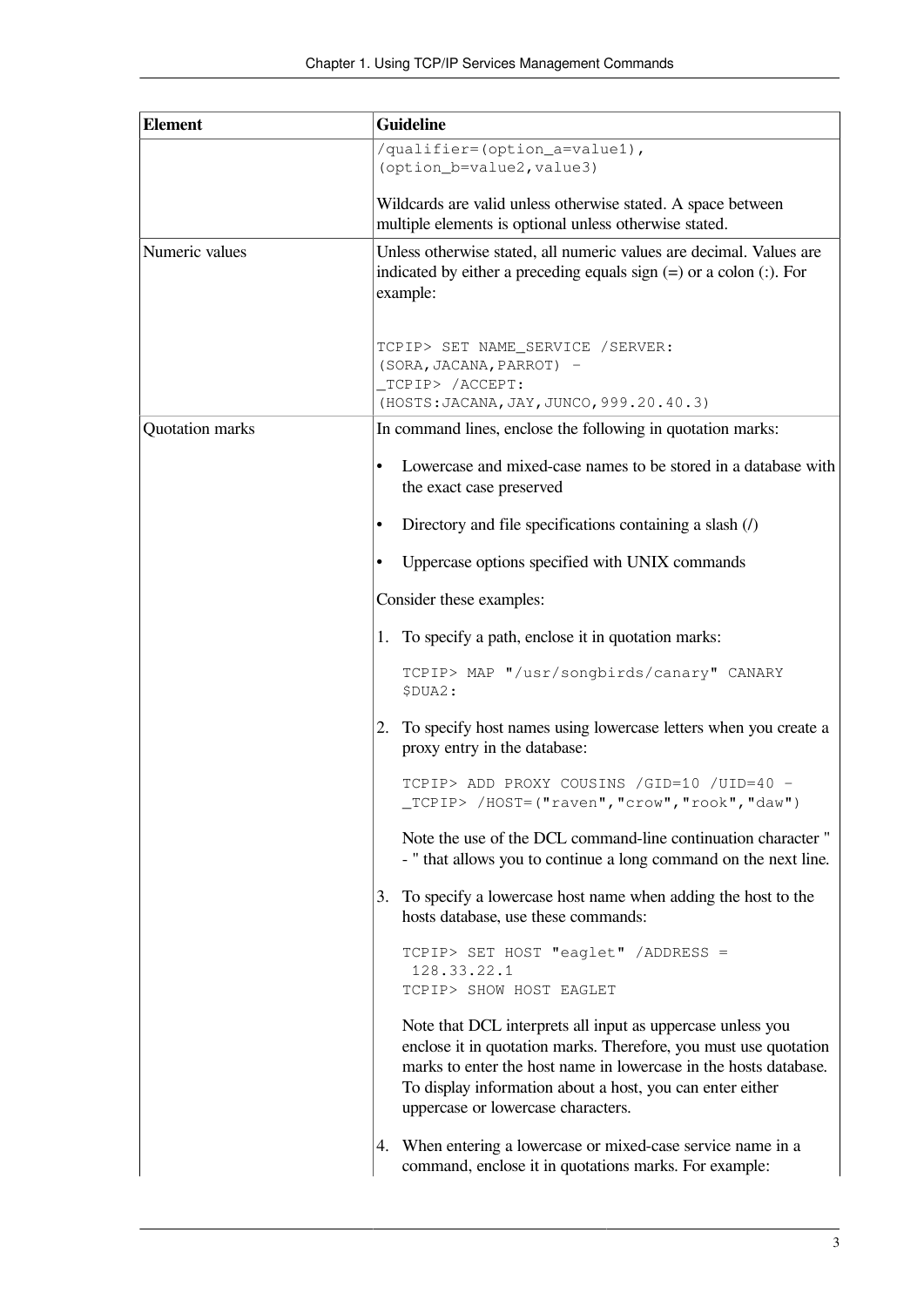| <b>Element</b>       | <b>Guideline</b>                                                                                                                                                                                                          |
|----------------------|---------------------------------------------------------------------------------------------------------------------------------------------------------------------------------------------------------------------------|
|                      | TCPIP> SET SERVICE "hello"                                                                                                                                                                                                |
|                      | 5. When entering an option in uppercase in a UNIX command,<br>enclose the option in quotation marks. For example:<br>TCPIP> sysconfig "-Q" inet                                                                           |
| <b>UNIX</b> commands | Follow UNIX syntax and case rules when entering UNIX<br>commands at the DCL and TCPIP> prompts. For example, enter the<br>if config command in lowercase letters:                                                         |
|                      | TCPIP> ifconfig options                                                                                                                                                                                                   |
|                      | When entering UNIX commands at the DCL or TCPIP> prompt,<br>enclose uppercase options in quotation marks. For example:                                                                                                    |
|                      | \$ TCPIP> sysconfig "-Q" inet                                                                                                                                                                                             |
|                      | You can abbreviate commands, as shown in the following example.<br>The abbreviation must be unique through the first four characters.                                                                                     |
|                      | TCPIP> ifco options                                                                                                                                                                                                       |
|                      | If the abbreviation entered is not unique, an error message will<br>advise you to supply more characters. In the following example,<br>the SYSCONFIG command cannot be abbreviated because of the<br>SYSCONFIGDB command. |
|                      | TCPIP> sysc -q<br>%CLI-W-ABVERB, ambiguous command verb - supply<br>more characters                                                                                                                                       |
| Wildcards            | If you specify a wildcard (an asterisk $[*]$ ) on a command line,<br>you are asked for confirmation before the command executes. For<br>example:                                                                          |
|                      | TCPIP> REMOVE PROXY *                                                                                                                                                                                                     |
|                      | VMS User_name<br>Type<br>Group_ID<br>User_ID<br>Host_name                                                                                                                                                                 |
|                      | 269<br>48<br>GRACKLE<br>Ν<br>MAPLE<br>Remove? [N]:                                                                                                                                                                        |
|                      | To change this default behavior (so that you are not asked to<br>confirm), use the /NOCONFIRM qualifier with the command.                                                                                                 |

# <span id="page-13-0"></span>**1.1.1. Setting Configuration Parameters**

Some commands allow you to enter information in the database; others modify only the run-time parameters. [Table](#page-14-2) 1.2 shows the SET commands that affect one or the other.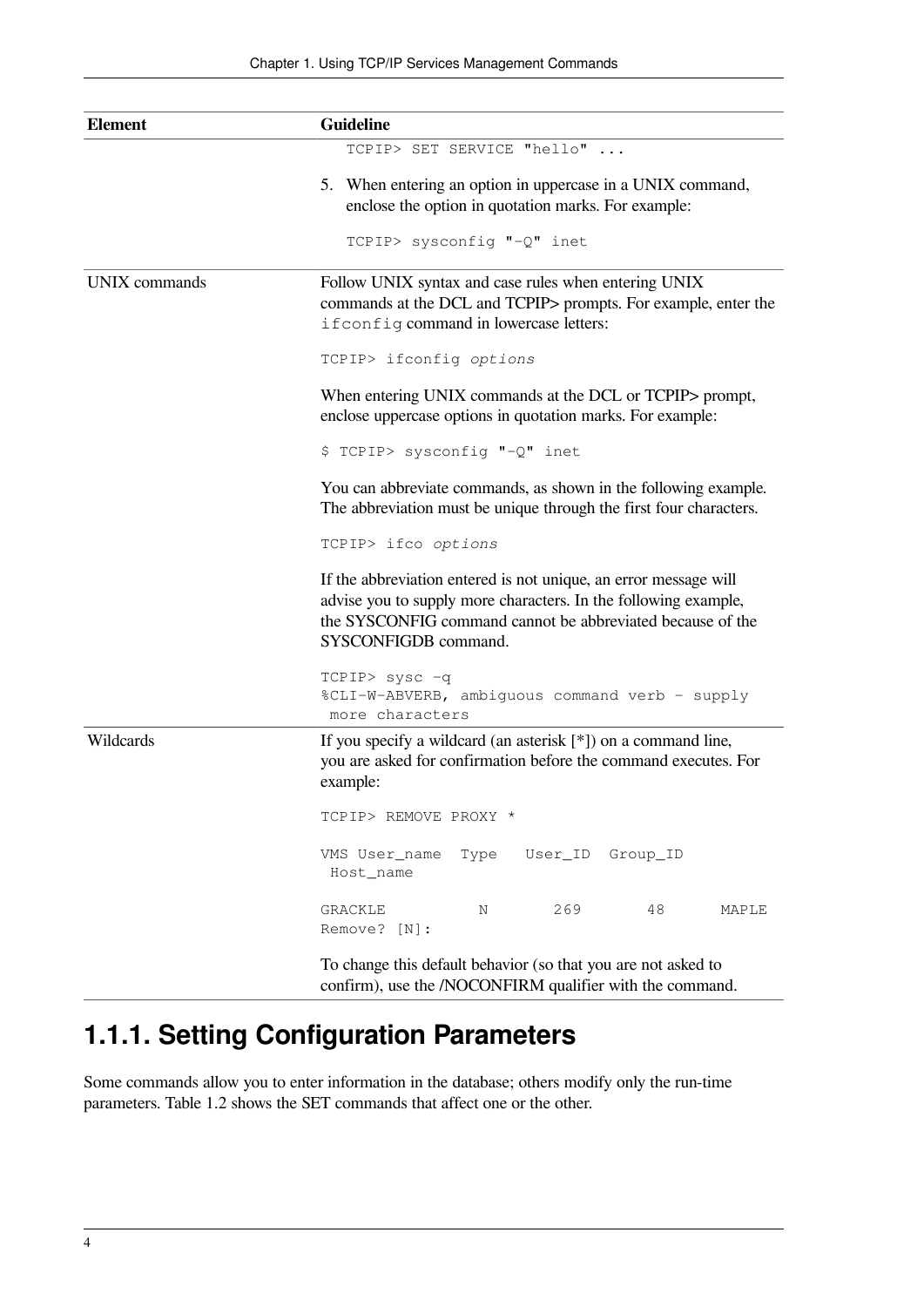| <b>Modify Permanent Database Files</b> | <b>Modify Dynamic Memory</b> |
|----------------------------------------|------------------------------|
| <b>SET BOOTP</b>                       | <b>SET ARP</b>               |
| <b>SET CONFIGURATION</b>               | <b>SET COMMUNICATION</b>     |
| <b>SET HOST</b>                        | <b>SET INTERFACE</b>         |
| <b>SET MX_RECORDS</b>                  | <b>SET NAME SERVICE</b>      |
| <b>SET NETWORK</b>                     | <b>SET NFS_SERVER</b>        |
| <b>SET CONTAINER</b>                   | <b>SET PROTOCOL</b>          |
| <b>SET ROUTE</b>                       | <b>SET ROUTE</b>             |
| <b>SET SERVICE</b>                     |                              |

#### <span id="page-14-2"></span>**Table 1.2. SET Commands**

Note that the SET ROUTE command affects both the permanent and dynamic routing databases.

## <span id="page-14-0"></span>**1.1.2. Modifying the Configuration Database**

Unlike the other databases, which have similar objects, the configuration database holds diverse initialization information for various TCP/IP Services components.

The following commands modify the configuration database:

- SET CONFIGURATION BIND
- SET CONFIGURATION COMMUNICATION
- SET CONFIGURATION ENABLE SERVICE
- SET CONFIGURATION INTERFACE
- SET CONFIGURATION NAME\_SERVICE
- SET CONFIGURATION PROTOCOL
- SET CONFIGURATION SMTP
- SET CONFIGURATION SNMP
- SET CONFIGURATION START ROUTING
- SET CONFIGURATION TIME

### <span id="page-14-1"></span>**1.1.3. Creating and Deleting Files**

The CREATE commands create the following kinds of files:

• Database files

VSI strongly recommends that you use the TCP/IP Services configuration procedure (TCPIP \$CONFIG) instead of manually creating databases. Refer to the *VSI TCP/IP Services for OpenVMS Installation and Configuration* guide for instructions.

Use the following commands to create database files: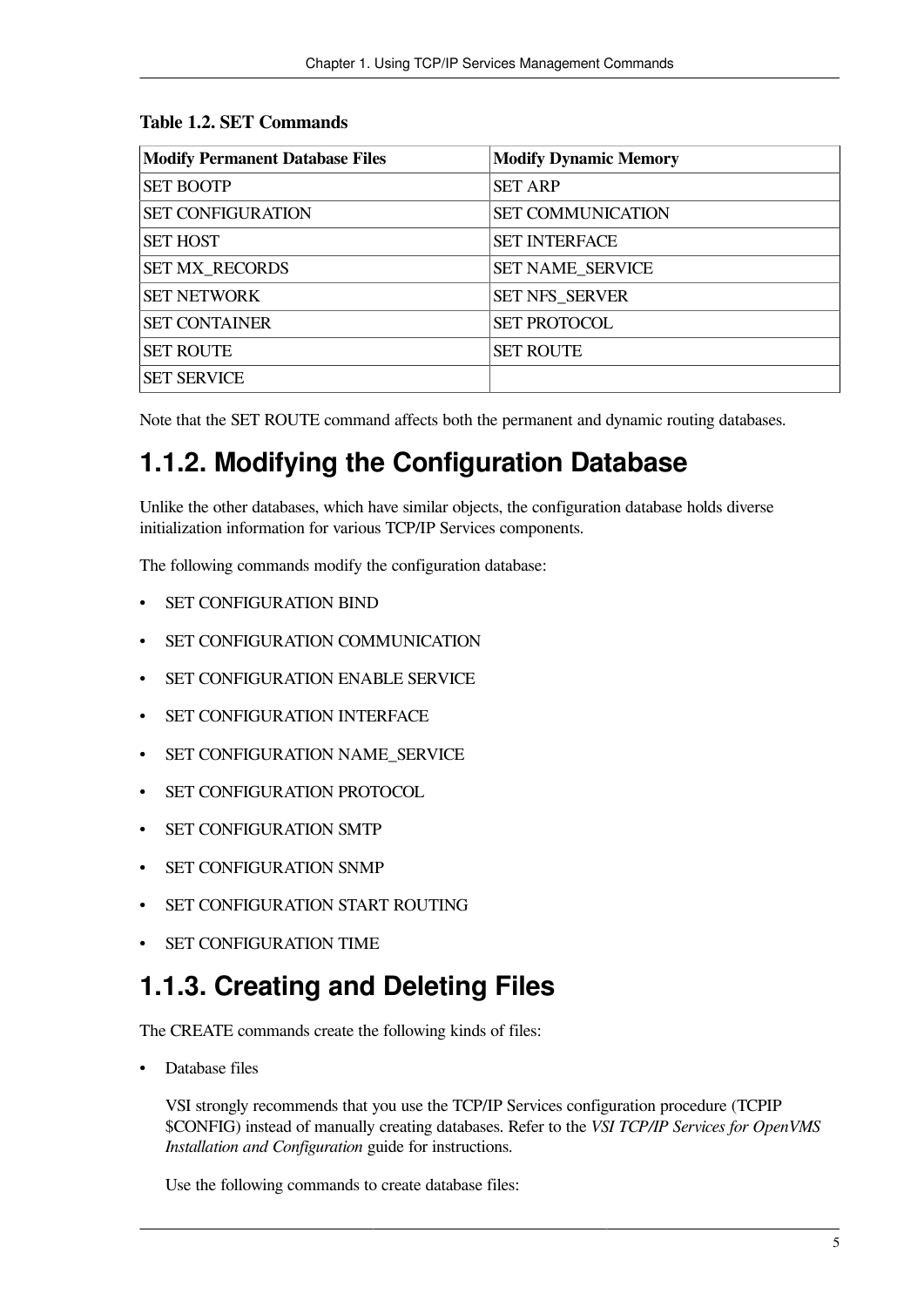- CREATE BOOTP
- CREATE CONFIGURATION
- CREATE EXPORT
- CREATE HOST
- CREATE NETWORK
- CREATE PROXY
- CREATE ROUTE
- UNIX container directories

These directories are used by the NFS server software. Use the following commands to create and delete container directories and files:

- CREATE CONTAINER
- DELETE CONTAINER
- CREATE DIRECTORY
- REMOVE DIRECTORY
- REMOVE FILE

### <span id="page-15-0"></span>**1.1.4. Adding and Deleting Records**

To add and delete records from the TCP/IP Services databases, use the CONVERT, ADD, and REMOVE management commands.

Use the following commands to add records to and delete records from the proxy and export databases:

- ADD EXPORT
- REMOVE EXPORT
- ADD PROXY
- **REMOVE PROXY**

You cannot modify information that you enter into databases. Instead, delete the record with the REMOVE command and then issue a new ADD command.

TCP/IP Services provides the following kinds of CONVERT management commands:

• CONVERT/CONFIGURATION BIND

Converts BIND configuration information to BIND Version 8.1 format.

• CONVERT/VMS

Populates an existing database with entries from a UNIX database file.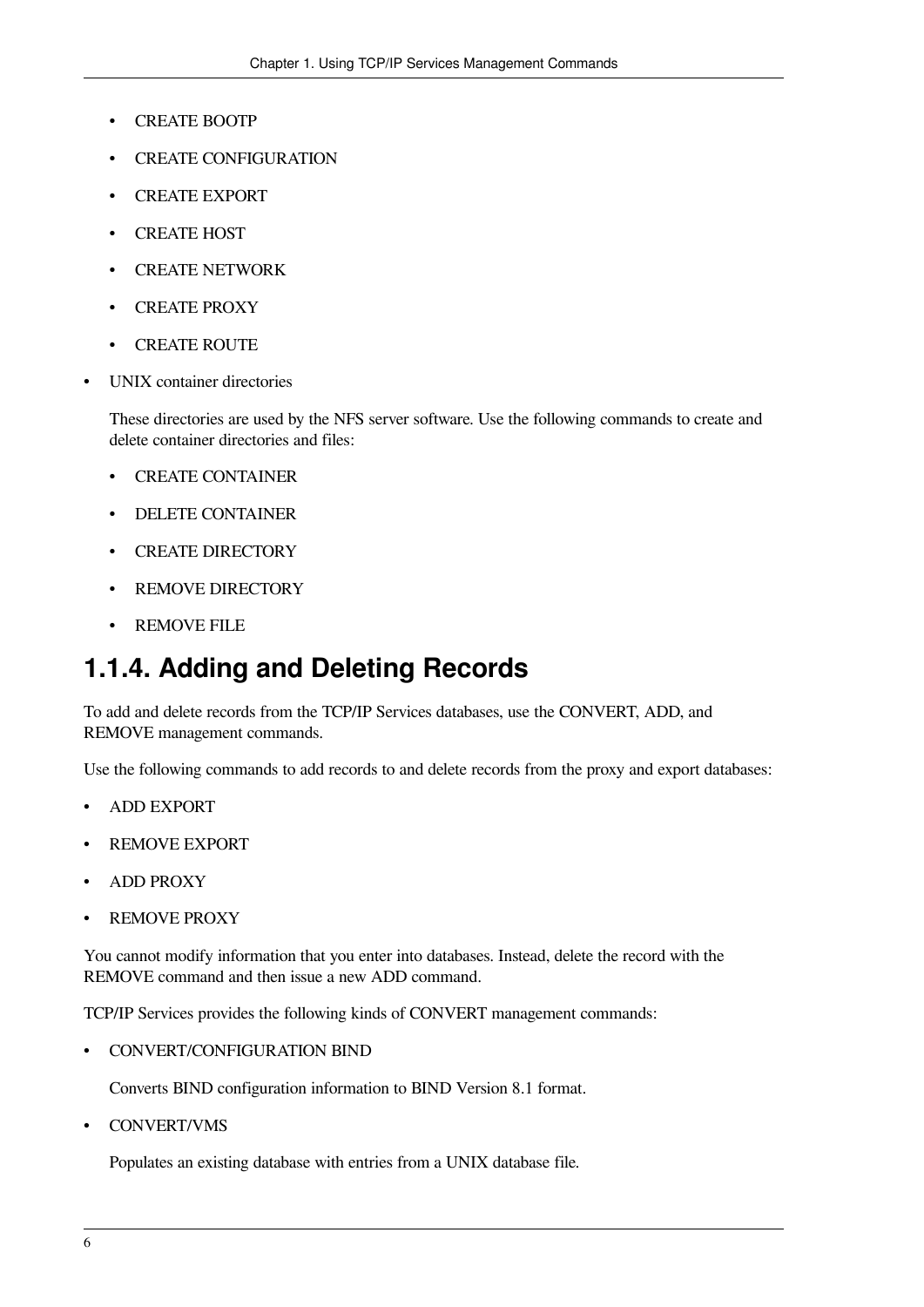• CONVERT/UNIX

Reads a TCP/IP Services database and converts the information to a UNIX-formatted (sequential) database file. For example, CONVERT/UNIX HOST reads the hosts database and converts the records into a UNIX-formatted /etc/hosts file.

## <span id="page-16-0"></span>**1.1.5. Starting and Stopping Software**

You can start and stop software components interactively by using the following commands:

- START MAIL
- START ROUTING
- STOP ROUTING

For example:

TCPIP> START ROUTING /SUPPLY

For the server components that are started by the auxiliary server upon an incoming client request, the ENABLE SERVICE command tells the auxiliary server to listen for requests and act upon them.

The DISABLE SERVICE command tells the auxiliary server to stop listening for incoming requests.

Use the following commands to set components to start when TCP/IP Services starts. The permanent configuration is stored in the configuration database.

- SET CONFIGURATION ENABLE SERVICE
- SET CONFIGURATION ENABLE NOSERVICE
- SET CONFIGURATION START ROUTING
- SET CONFIGURATION START NOROUTING

# <span id="page-16-1"></span>**1.1.6. Validating Data Integrity**

Use the following commands to verify the integrity of TCP/IP Services files:

- ANALYZE CONTAINER
- ANALYZE MAIL
- ANALYZE SERVICE

# <span id="page-16-2"></span>**1.1.7. Managing NFS**

The NFS server requires the following management commands:

- MAP
- SET CONFIGURATION MAP
- **SHOW MAP**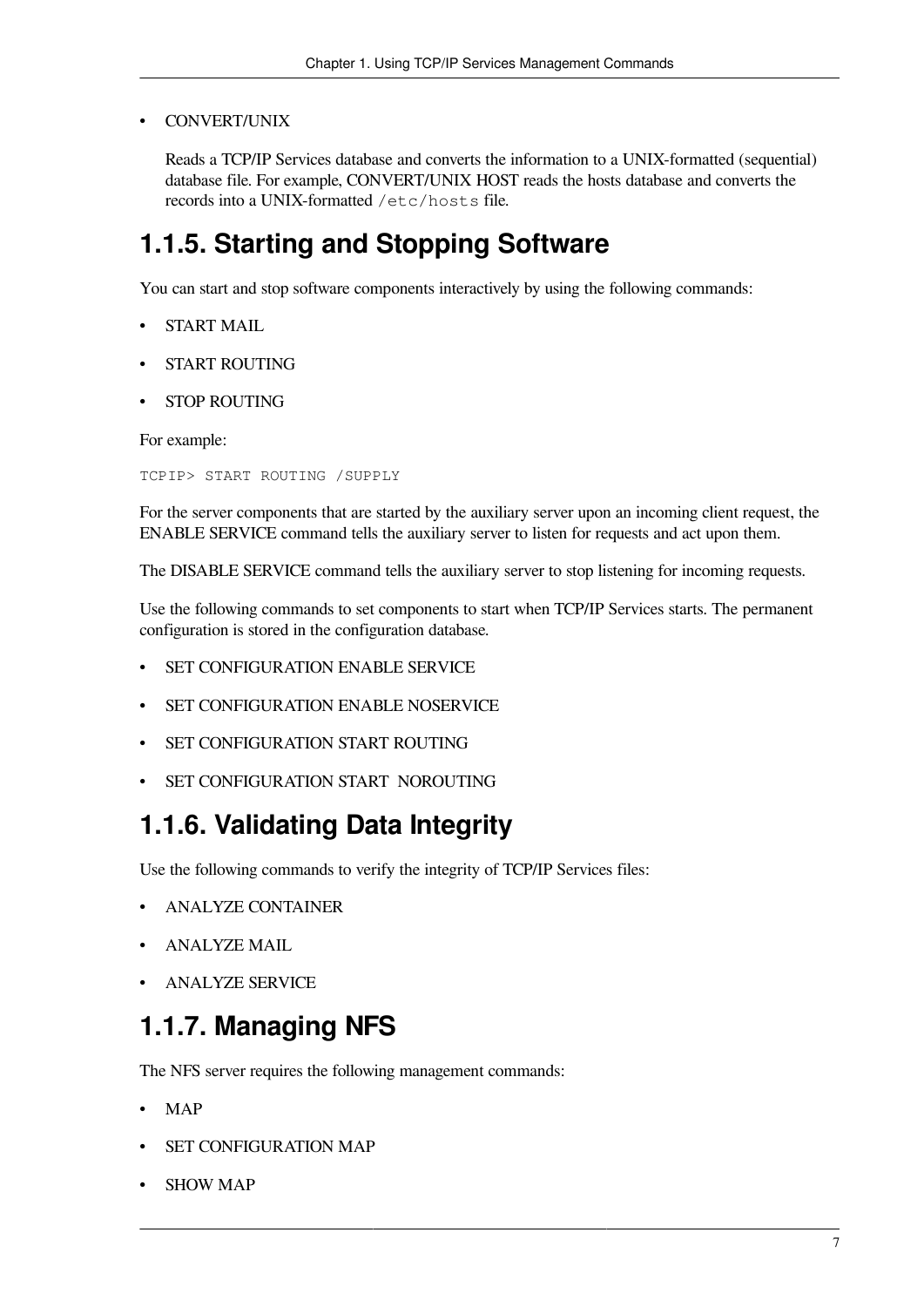- SHOW CONFIGURATION MAP
- UNMAP
- SET CONFIGURATION NOMAP
- SET NFS\_SERVER
- SHOW NFS\_SERVER
- CREATE EXPORT
- ADD EXPORT
- REMOVE EXPORT
- **SET EXPORT**
- **SHOW EXPORT**
- CREATE PROXY
- CONVERT/VMS PROXY
- ADD PROXY
- REMOVE PROXY
- SHOW PROXY

### <span id="page-17-0"></span>**1.1.8. Using NFS**

The TCP/IP Services software includes commands for using NFS. Use the following commands to view container file systems and to copy files to and from them:

- CREATE DIRECTORY
- **DIRECTORY**
- REMOVE DIRECTORY
- REMOVE FILE
- CREATE CONTAINER
- DELETE CONTAINER
- EXPORT
- **IMPORT**

For using the NFS client (working with files that reside on remote hosts), TCP/IP Services software provides the following commands:

• MOUNT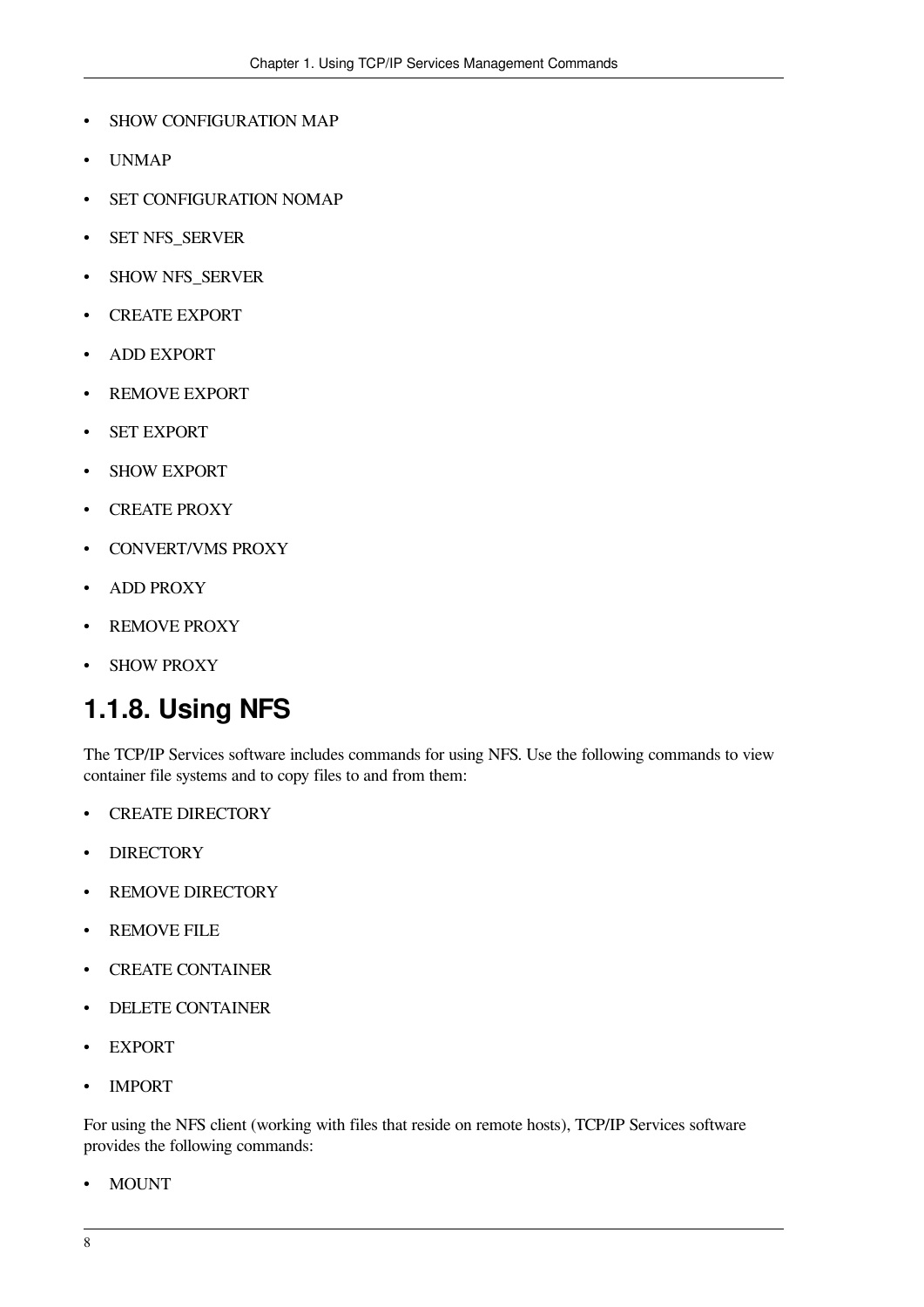- **SHOW MOUNT**
- DISMOUNT

# <span id="page-18-0"></span>**1.1.9. Displaying Information**

The SHOW and LIST commands display configuration, status, and performance information.

# <span id="page-18-1"></span>**1.2. UNIX Management Commands**

You can use UNIX management commands to manage the TCP/IP Services software. [Section](#page-18-2) 1.2.1 lists the supported UNIX management commands, and [Section](#page-19-0) 1.2.2 gives a few tips about using UNIX management commands and provides sources for more information.

# <span id="page-18-2"></span>**1.2.1. Supported UNIX Management Commands**

[Table](#page-18-3) 1.3 describes the supported UNIX commands.

| <b>Command</b> | <b>Description</b>                                                                                                                                                                            |  |  |
|----------------|-----------------------------------------------------------------------------------------------------------------------------------------------------------------------------------------------|--|--|
| arp            | Controls and displays ARP tables for the specified<br>host.                                                                                                                                   |  |  |
| ifconfig       | Configures or displays network interface<br>parameters, redefines an address for a particular<br>interface, or sets options such as an alias list,<br>broadcast address, or access filter.    |  |  |
| netstat        | Displays network statistics of sockets, data link<br>counters, specified protocols or aliases, network<br>interfaces, and a host's routing table.                                             |  |  |
| nfsstat        | Displays statistical information about the network<br>file system (NFS) and remote procedure call<br>(RPC) interfaces in the kernel. It can also be used<br>to reinitialize this information. |  |  |
| ripquery       | Requests all routes known by a RIP gateway by<br>sending a RIP request or a POLL command.                                                                                                     |  |  |
| route          | Allows you to manipulate the routing table<br>manually. Normally, a system routing table<br>management component, such as GATED or<br>ROUTED, will tend to this task.                         |  |  |
| sysconfig      | Manages and displays network attributes in the<br>kernel subsystem configuration.                                                                                                             |  |  |
| sysconfigdb    | Manages and displays network attributes in<br>the subsystem configuration table (TCPIP<br>\$ETC:SYSCONFIGTAB.DAT).                                                                            |  |  |
| traceroute     | Displays the route that packets take to a network<br>host.                                                                                                                                    |  |  |
| whois          | Displays user, host, and organization names in the<br>Network Information Center (NIC) database.                                                                                              |  |  |

<span id="page-18-3"></span>**Table 1.3. UNIX Management Commands**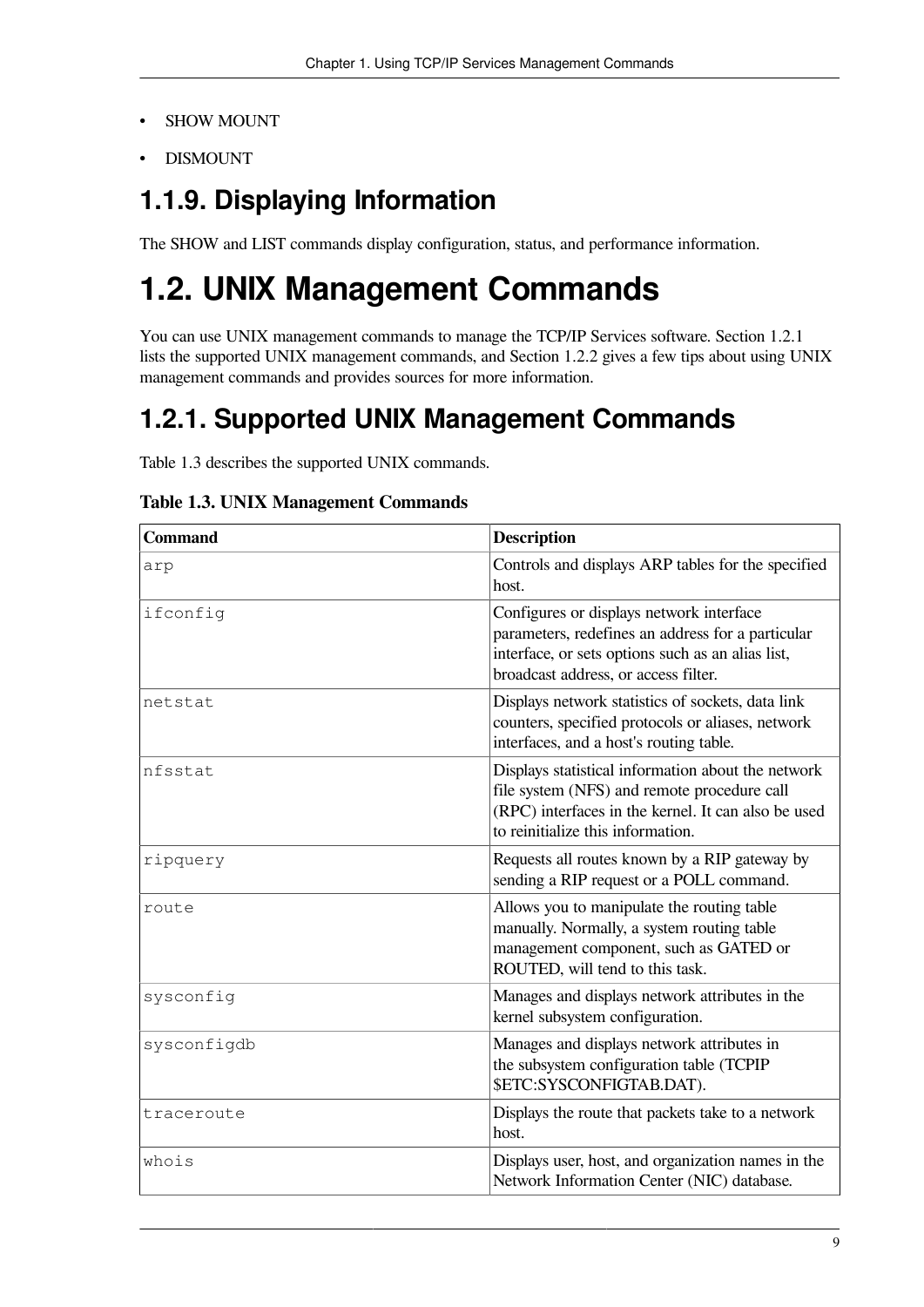### <span id="page-19-0"></span>**1.2.2. Using UNIX Management Commands**

To use UNIX management commands at the DCL prompt, execute the command procedure SYS \$MANAGER:TCPIP\$DEFINE\_COMMANDS.COM. For example:

\$ @SYS\$MANAGER:TCPIP\$DEFINE\_COMMANDS.COM

This command procedure defines process-specific commands that enable you to enter UNIX commands from the DCL prompt. Note that execution of a UNIX command in a DCL command procedure does not return an error in \$STATUS, so you cannot test for the failure of a UNIX command in a DCL command procedure.

The following command shows how to obtain information about an interface configured on your host. Note the use of quotation marks to preserve the case of the command option. You must enclose uppercase options in quotation marks when entering UNIX commands.

\$ ifconfig "WF0"

The following is displayed:

```
WF0: flags=c43<UP, BROADCAST, RUNNING, MULTICAST, SIMPLEX>
      rxmt 1000, reach time 30000, dad tries 1, MT 4352, hops 64, token len
  64
      inet 16.20.208.100 netmask ffff0000 broadcast 16.20.255.255 ipmtu 4470
      inet6 fe80::200:f8ff:fe66:2e35
```
For more information about UNIX command options and flags, refer to the *VSI TCP/IP Services for OpenVMS Tuning and Troubleshooting* manual, or enter HELP *unix\_command* at the TCPIP> prompt. For example, to display information about the netstat command, enter:

TCPIP> HELP NETSTAT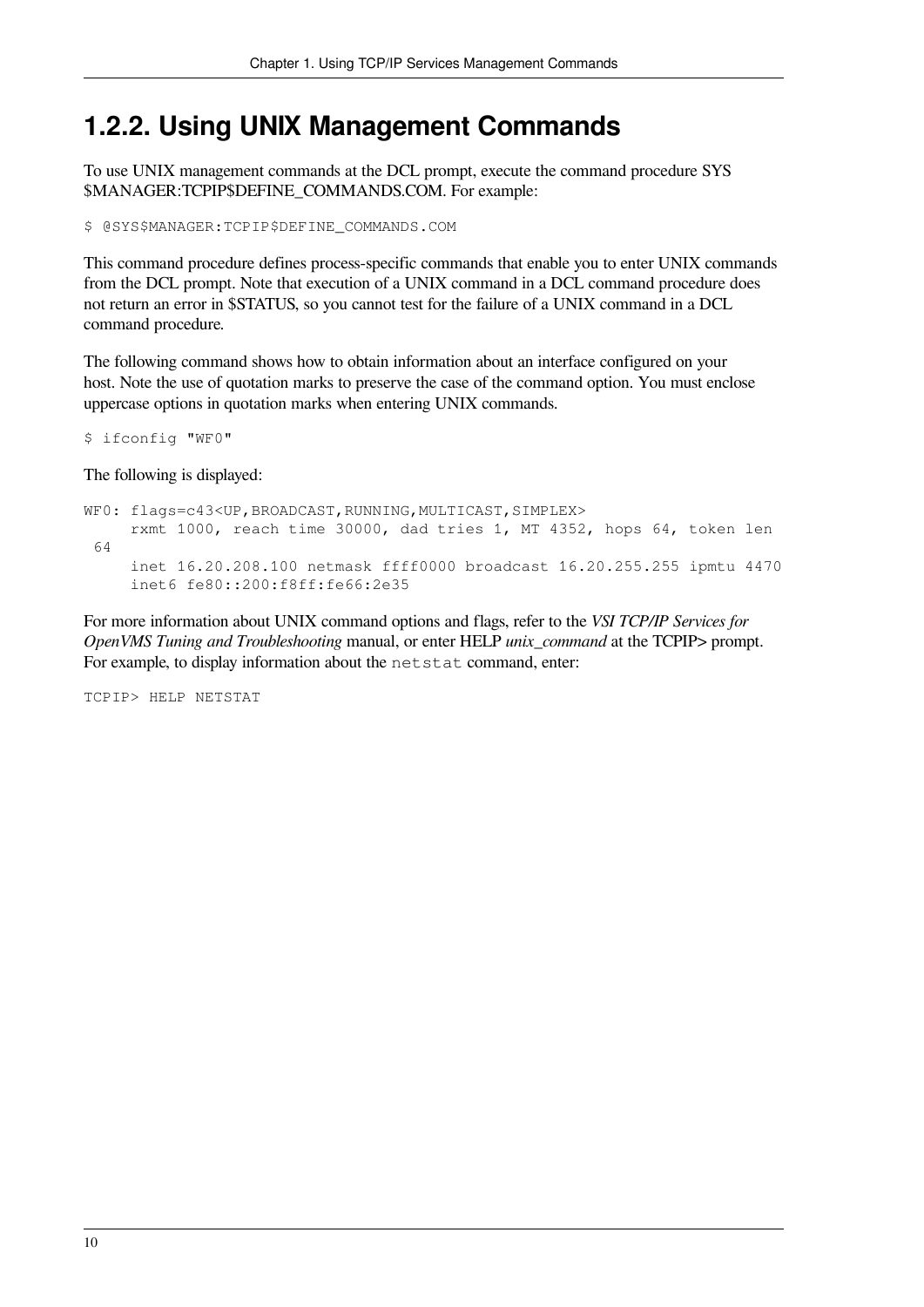# <span id="page-20-0"></span>**Chapter 2. Command Descriptions**

This chapter describes the TCP/IP Services management commands in alphabetical order.

For information about how to enter commands, see [Chapter](#page-10-0) 1.

# <span id="page-20-1"></span>**ADD EXPORT**

ADD EXPORT — Adds an export entry, in the form of a UNIX path name, to the export database for a Network File System (NFS) file system. The path name is a name that is mapped to one of the following: an OpenVMS disk, a subdirectory on an OpenVMS disk, or a UNIX container file system. *Related commands:* MAP, REMOVE EXPORT, SET CONFIGURATION MAP, SHOW EXPORT, SHOW HOST. *Applies to:* NFS server.

# **Format**

```
ADD EXPORT "/path/name"
             /HOST=host
             [ /OPTIONS=
             [NO]DATA_CONVERSION
             [NO]NAME_CONVERSION
             [NO]PURGE_VERSIONS
             [NO]TYPELESS_DIRECTORIES ]
```
# **Restrictions and Tips**

This command requires read and write access to the export database. The following restrictions and instructions apply:

- Do not use wildcards within a UNIX directory specification.
- For each host, define both its host name and any alias names.
- For each entry, use uppercase and lowercase consistently.
- If you remove an export entry and replace the entry using different options; each client must dismount and remount for the new options to take effect.

### **Parameters**

#### */path/name*

Required.

File system to add to the export database.

Separate directory and subdirectory names with slashes.

# **Qualifiers**

#### **/HOST=***host*

Required.

The NFS client host or hosts that will have access to the specified NFS file system.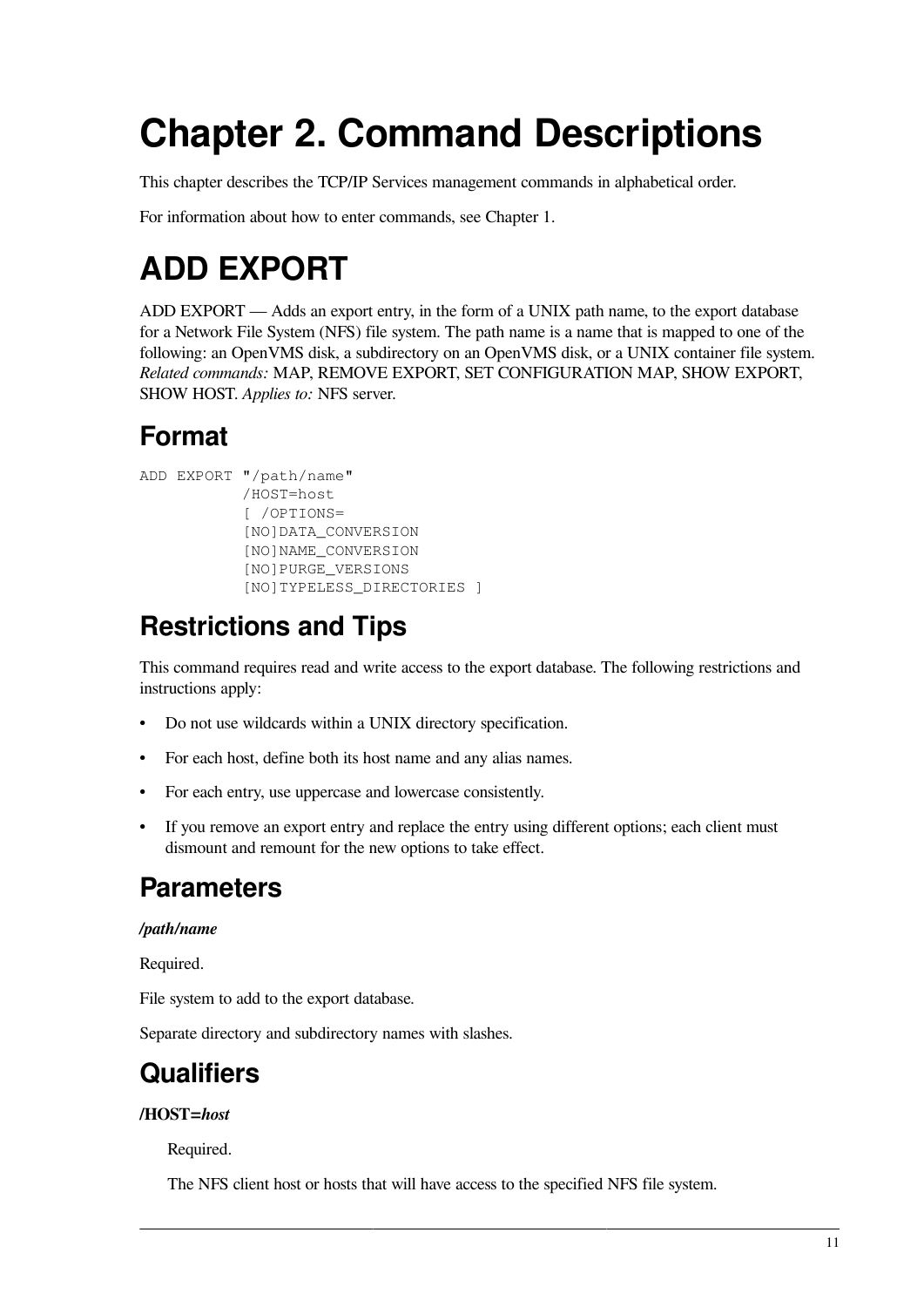You can use a wildcard to allow access to all hosts.

#### **/OPTIONS= { [NO]DATA\_CONVERSION |[NO]NAME\_CONVERSION |[NO]PURGE\_VERSIONS |[NO]TYPELESS\_DIRECTORIES }**

Optional.

### **Note**

For clients operating in OpenVMS to OpenVMS mode, the server ignores the options in the export record and uses the settings required for OpenVMS to OpenVMS mode.

Options for the specified directory:

- DATA\_CONVERSION, NODATA\_CONVERSION
	- DATA\_CONVERSION (default)

Converts the following kinds of sequential files:

- Variable
- Variable with fixed-length control (VFC)
- Fixed-record formats

Converts sequential files according to the rules applied by the following record attributes:

- Carriage return/carriage control (CR)
- Fortran carriage control (FTN)
- Print file-format control (PRN)

Stream formats are returned unconverted.

The data in files with nonstream records cannot be written back to the file.

• NODATA\_CONVERSION

File data is considered raw and is returned without conversion. Nonstream records are returned with their record control information mixed with the record data. Files can be rewritten randomly.

#### • NAME\_CONVERSION, NONAME\_CONVERSION

• NAME\_CONVERSION

A non-OpenVMS client can create files with mixed-case names and names containing characters that are invalid for OpenVMS file names. The server converts such names to valid OpenVMS file names, and reverses the conversion when displaying the file names to a non-OpenVMS client.

If the EXPORT command specifies an ODS-5 volume, the NAME\_CONVERSION option is ignored.

• NONAME\_CONVERSION (default)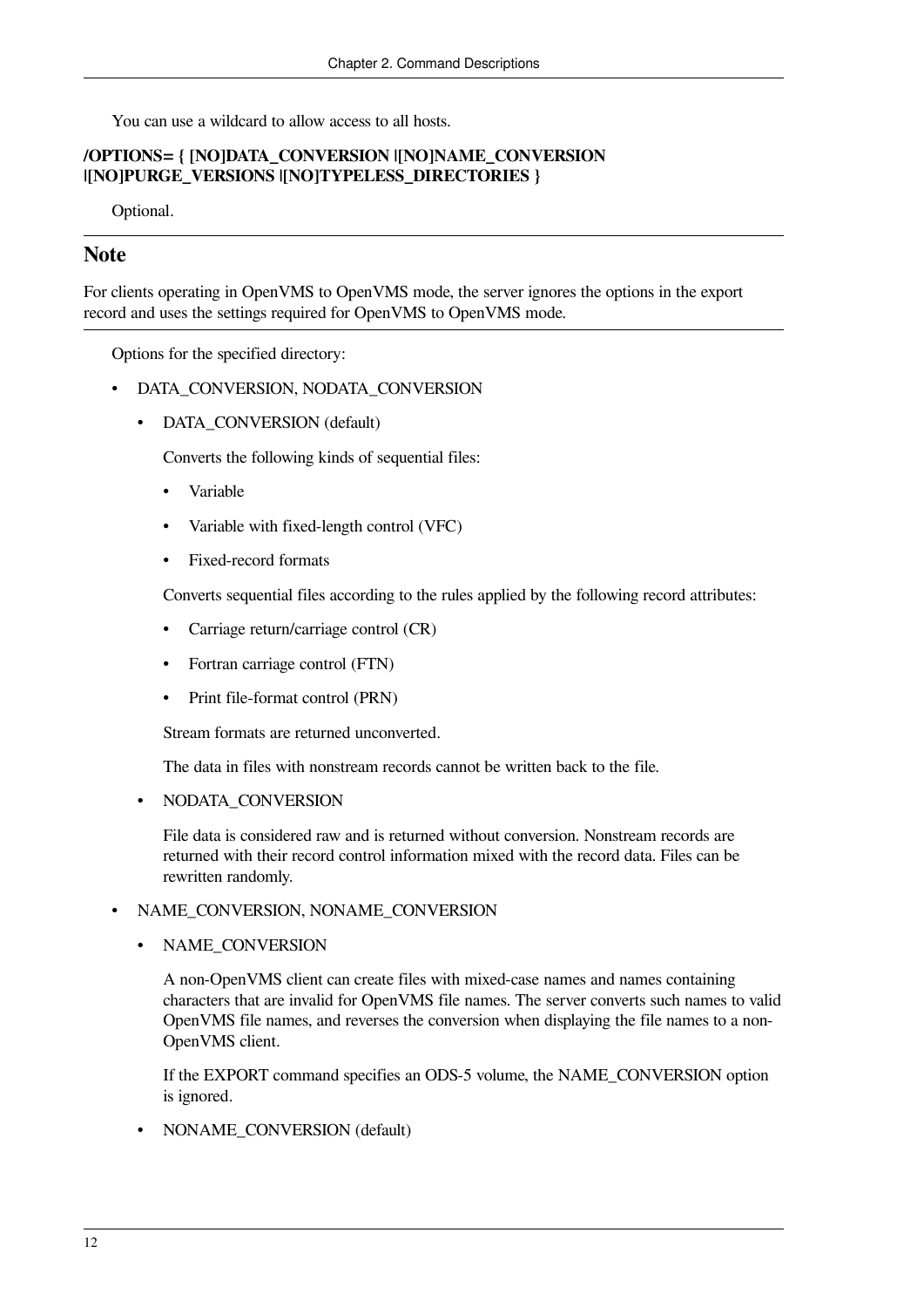Clients can only create files with valid OpenVMS names. The server performs caseinsensitive lookups and displays directories in lowercase.

• PURGE\_VERSIONS, NOPURGE\_VERSIONS

Default: NOPURGE\_VERSIONS

Deletes multiple versions of files. (The NFS CREATE and RENAME calls can create multiple versions. The NFS READDIR call can sense multiple versions.)

- TYPELESS\_DIRECTORIES, NOTYPELESS\_DIRECTORIES
	- TYPELESS\_DIRECTORIES

Removes .dir.1 from the name of directories. A naming conflict could arise if, for example, two files exist in the parent directory:

DOVE.; 1 (regular file)

DOVE.DIR;1 (directory file)

The name is returned as dove., rather than dove, if a file and a conflicting directory exist.

• NOTYPELESS\_DIRECTORIES (default)

Returns names as *file.ext* and *file.dir*.

### **Examples**

```
1. TCPIP> ADD EXPORT "/gold/finch" /HOST=GOLD
```
Adds the name of UNIX directory /gold/finch to the export database and gives NFS client users on the remote host gold access to this directory.

```
2. TCPIP> ADD EXPORT "/gold/finch" /HOST=(PURPLE,FINCH)
```
Adds the directory /gold/finch to the export database and gives NFS client users on multiple remote hosts (PURPLE and FINCH) access to this directory.

# <span id="page-22-0"></span>**ADD PROXY**

ADD PROXY — Adds entries to the proxy database that give remote users an OpenVMS identity (account name). Applies to the NFS server, NFS client, PC-NFS, RSH, LPR/LPD, and customerdeveloped services.

### **Additional Information**

The proxy database contains communication proxies and NFS proxies:

- Communication proxy
	- Provides an identity for users of RSH, RLOGIN, REXEC, RMT/RCD, LPR/LPD, and customer-written services, if these services are marked with SET SERVICE / FLAGS=APPLICATION\_PROXY.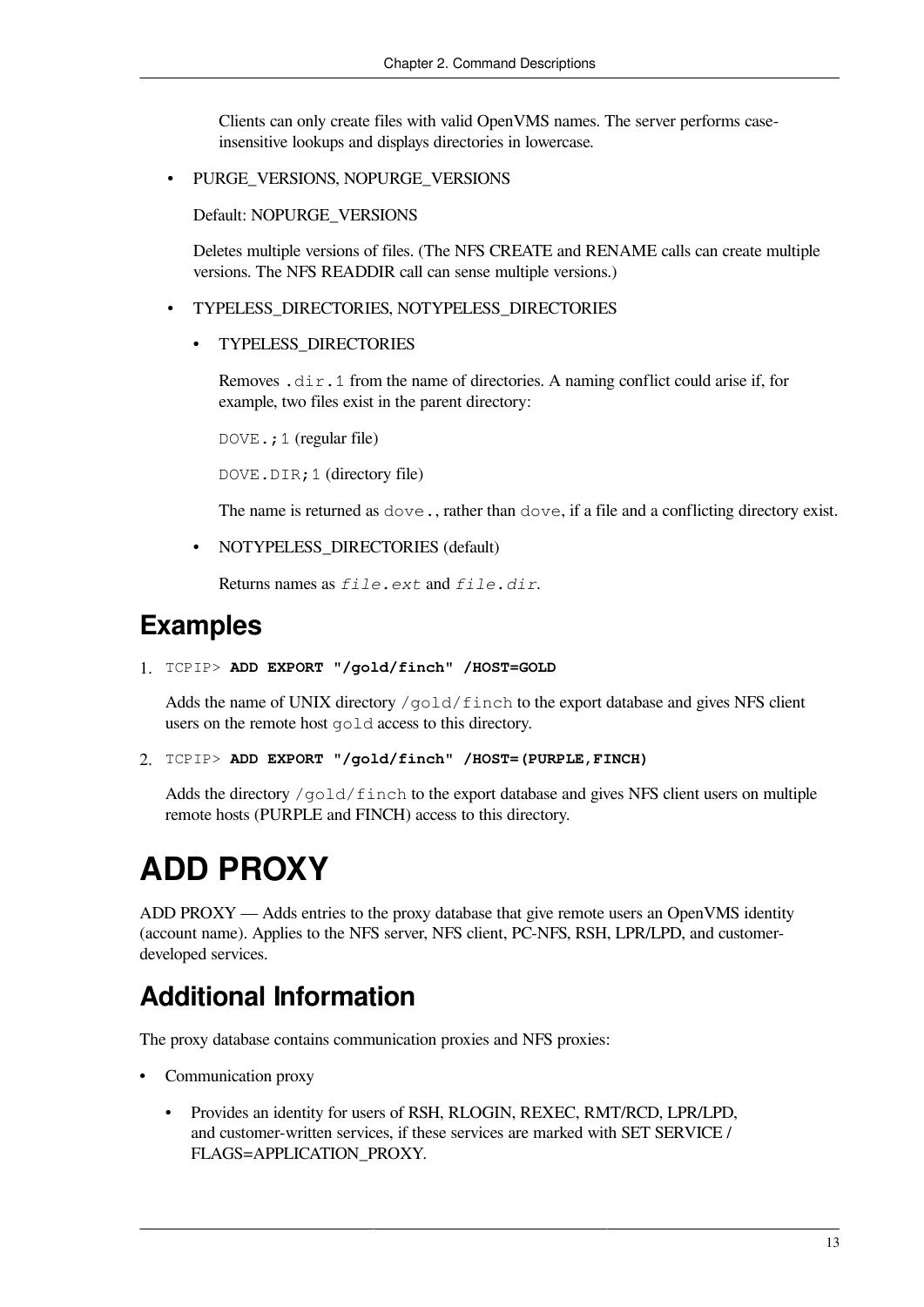### **Note**

The ROOT account does not require a communication proxy in the proxy database. The / FLAGS=APPLICATION\_PROXY flag, therefore, is not relevant when you are setting up a communication proxy for a UNIX root account.

- **Required qualifiers:** /HOST, /REMOTE\_USER.
- NFS proxy
	- Provides an identity for users of NFS client, NFS server, PC-NFS. No two proxies can have the same UID and host combination.
	- **Required qualifiers:** /HOST, /GID, /UID.

You can combine NFS and communication proxies in one record.

```
Related commands: SHOW HOST, DCL command AUTHORIZE, CONVERT/VMS PROXY,
REMOVE PROXY, SHOW PROXY
```
## **Format for Communication Proxies**

```
ADD PROXY user { /HOST=host | /REMOTE_USER=user }
                [ /PERMANENT ]
```
## **Format for NFS Proxies**

```
ADD PROXY user { /GID=n | /HOST=host | /UID=n }
                 [ /NFS=options ]
                 [ /PERMANENT ]
```
### **Restrictions and Tips**

Requires read and write access to the proxy database and one of the following privileges:

- **SYSPRV**
- **SYSLCK**
- OPER

For each host, define both its host name and alias names.

For each entry, use uppercase and lowercase consistently.

### **Parameters**

*user*

Required.

Local OpenVMS identity for the user of: NFS server, NFS client, PC-NFS, remote shell, or LPR/LPD.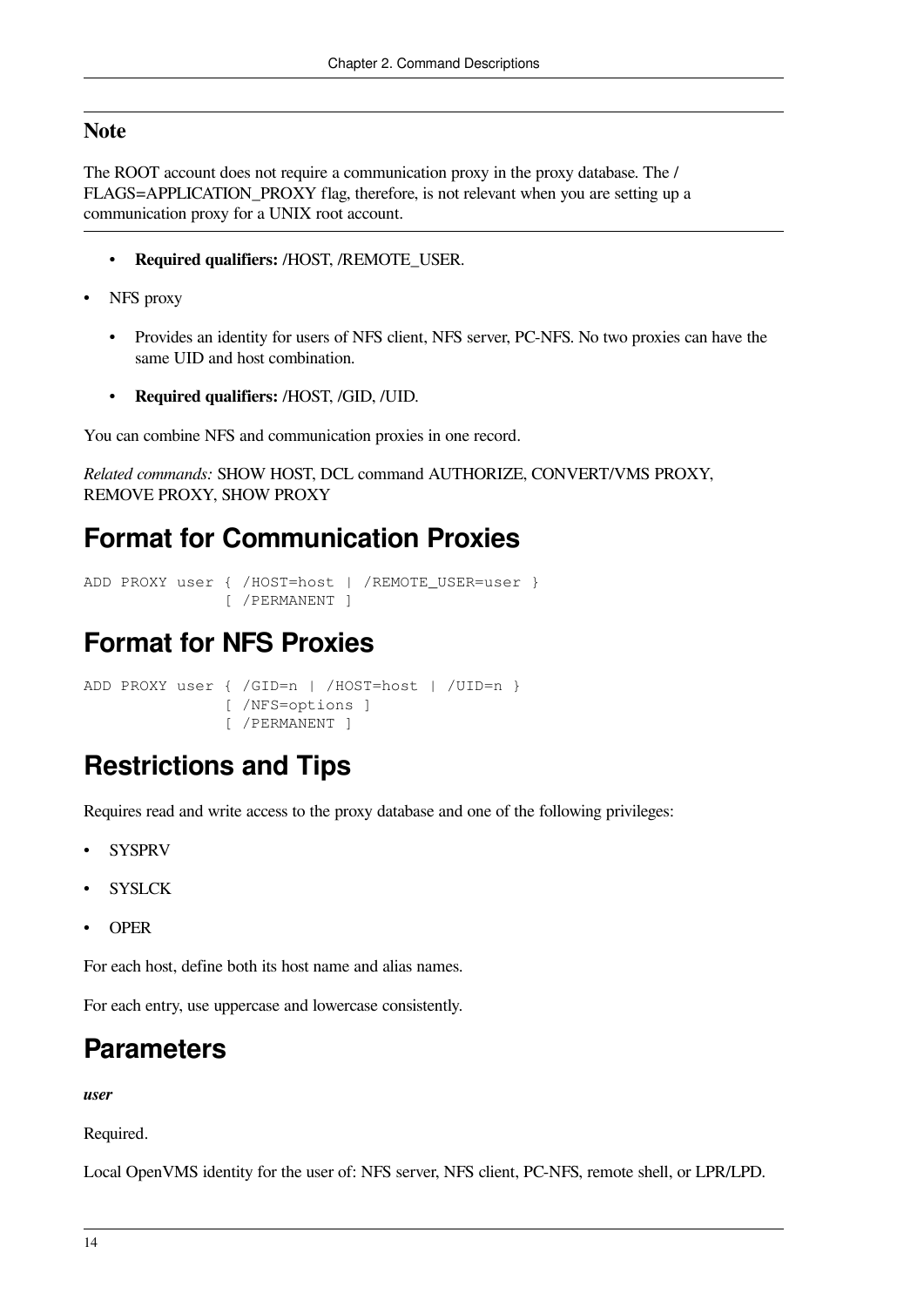### **Qualifiers**

#### $/$ GID $=n$

Required for an NFS proxy.

Group identifier (GID) for an NFS user.

Wildcards not allowed.

#### **/HOST=***host*

Required.

Host name on which the NFS user is working.

- The host must be seen on the SHOW HOST/LOCAL display. It is important to use the SHOW HOST command to verify that the host is known to TCP/IP Services because ADD PROXY does not do this check.
- A wildcard is allowed.
- VSI recommends that you define both the host name and any alias names.

### **/NFS=[ INCOMING | OUTGOING ]**

Optional. Default: /NFS=(INCOMING,OUTGOING).

Creates an NFS proxy for local clients, remote clients, or PC-NFS clients. Specify one of the following:

- /NFS=OUTGOING Proxy to use NFS client
- /NFS=INCOMING Proxy to use NFS server
- /NFS=(OUTGOING,INCOMING) Proxy to use both NFS server and NFS client

#### **/PERMANENT**

Optional. Default: Both permanent and volatile databases.

Adds the entry only to the permanent proxy database.

- Communication proxy
	- If REMOTE USER is not active, changes are made to the permanent database.
	- If REMOTE user is active, changes to the permanent database take effect after you restart RSH, RLOGIN, or LPD.

#### **/REMOTE\_USER=***user*

Required for a communication proxy. Not valid on NFS proxy.

Specifies the remote client's user name.

A wildcard is allowed.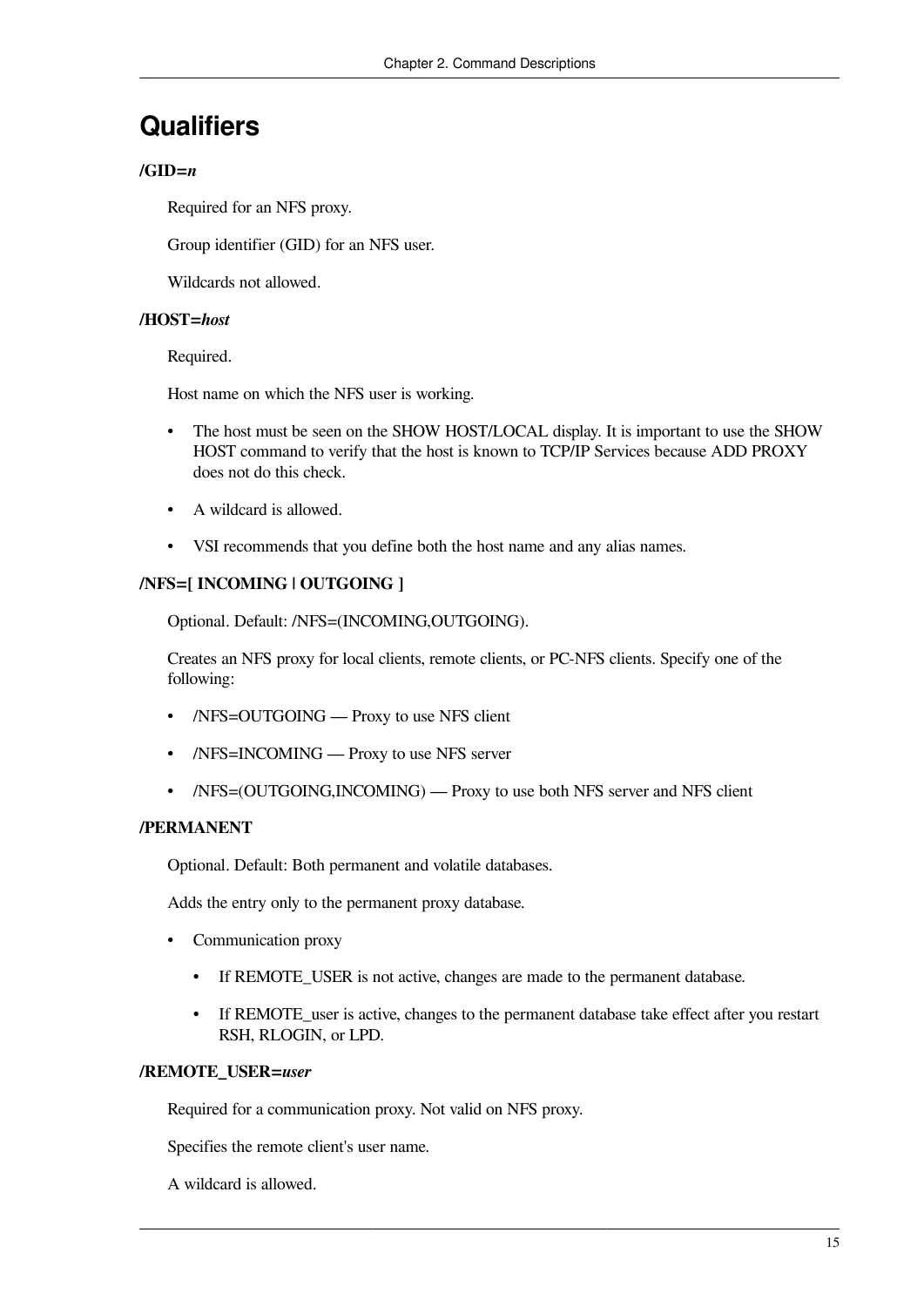#### **/UID=***n*

Required for an NFS proxy.

Specifies the user identifier (UID) for an NFS user.

Wildcards are not allowed.

### **Examples**

```
1. TCPIP> ADD PROXY HAWAIIAN_GOOSE /NFS=(OUTGOING,INCOMING) -
  _TCPIP> /GID=10 /UID=444 /HOST="nene"
```
Creates a proxy called HAWAIIAN\_GOOSE, authorizing use of both the NFS client and the NFS server to and from host nene.

```
2. TCPIP> ADD PROXY COUSINS /GID=10 /UID=40 /NFS=OUTGOING -
  _TCPIP> /HOST=("grackle","blackbird")
```
Enters an NFS proxy called COUSINS for a local NFS client user named COUSINS. This user can access remote files from NFS servers grackle and blackbird.

```
3. TCPIP> ADD PROXY REMOTE_UGLY_DUCKLING -
  _TCPIP> /REMOTE_USER="cygnet" /HOST="babyswan"
```
Adds to the proxy database communication proxy REMOTE\_UGLY\_DUCKLING for remote user cygnet at host babyswan.

# <span id="page-25-0"></span>**ANALYZE CONTAINER**

ANALYZE CONTAINER — Verifies the integrity of a UNIX container file, including the following checks: Superblock validation, Inode validation, Directory validation, Internal allocation validation, and Directory hierarchy validation. Reports, and optionally corrects, problems within the structure of the container directory. Applies to the NFS server. *Related commands:* DIRECTORY, MAP, UNMAP.

### **Syntax**

```
ANALYZE CONTAINER device:path.name
                  [ /[NO]CONFIRM ]
                  [ /[NO]REPAIR ]
```
### **Restrictions and Tips**

- Before you enter the ANALYZE CONTAINER command, you must map the OpenVMS volume on which the container directory resides, using the MAP command.
- Before you enter the ANALYZE CONTAINER command, unmap the container file system to prevent users from attempting to access to it while you analyze it.
- This command requires the BYPASS privilege.

### **Parameters**

#### *device:path.name*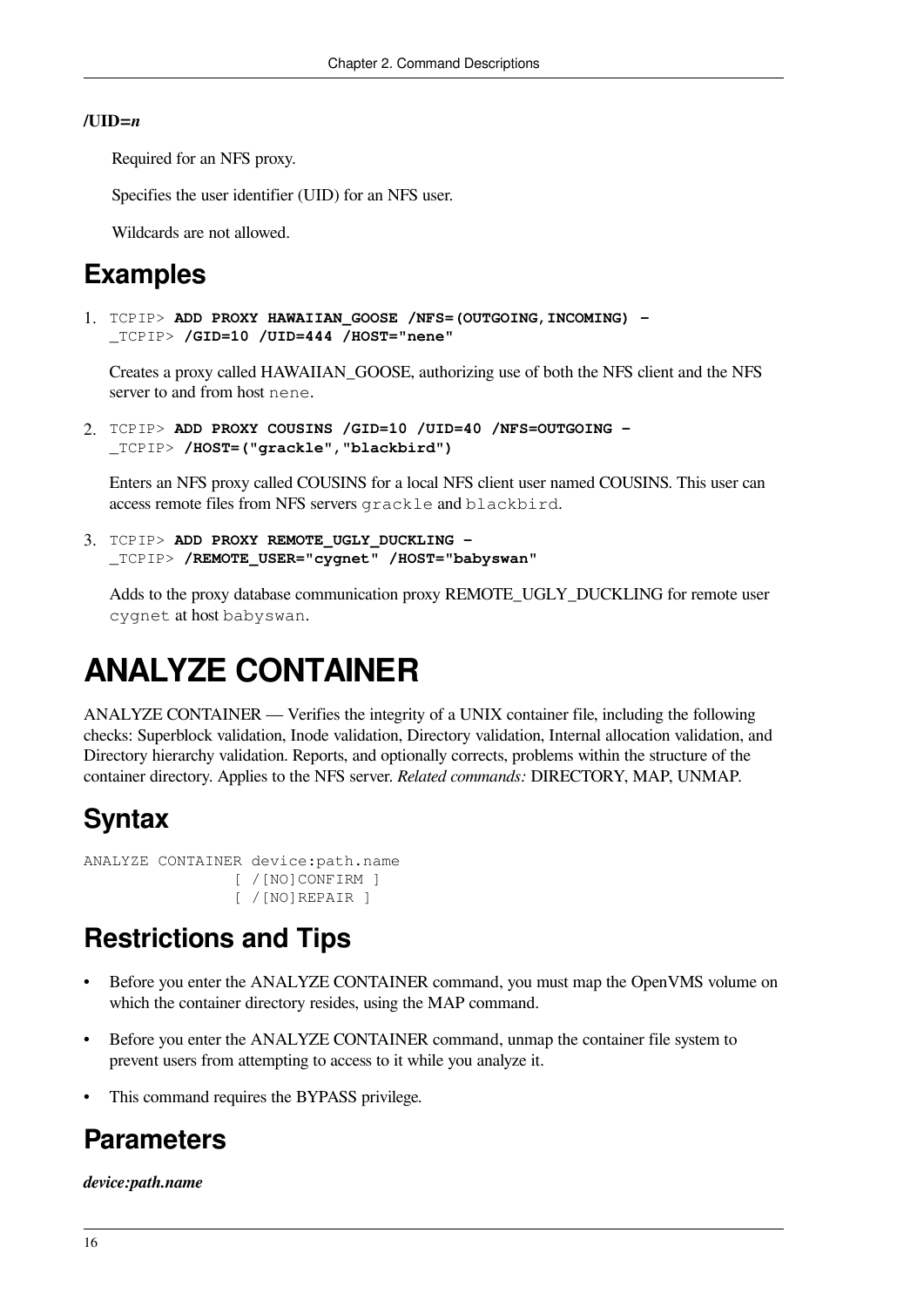Required.

Device and container directory to analyze.

## **Qualifiers**

#### **/CONFIRM /NOCONFIRM**

Optional. Default: /NOCONFIRM.

Use only with the /REPAIR qualifier.

When the software encounters a problem with the services database, it displays a description and solution and then requests confirmation before making each correction. For example:

```
%TCPIP-E-ANA_SUP_BADIICGSIZE, Problem: Bad initial inode cell group
size:bad_value
Solution: Will be replaced by default size: good_value
      CONFIRM [Y/N/G]:
```
Respond to the CONFIRM: prompt by entering one of the following:

- Y to repair the problem
- N to ignore the problem
- G to change to NO CONFIRMATION mode

#### **/REPAIR /NOREPAIR**

Optional. Default: /NOREPAIR.

Any errors will be repaired.

## **Examples**

TCPIP> **UNMAP "/wren20"** TCPIP> **ANALYZE CONTAINER DUA0:[WREN20]**

<span id="page-26-0"></span>Verifies the integrity of container DUA0:[WREN20].

# **ANALYZE MAIL**

ANALYZE MAIL — Verifies the consistency of the SMTP queues with SMTP control files. *Related commands:* REMOVE MAIL, SHOW MAIL

# **Syntax**

```
ANALYZE MAIL [ user ]
               [ /[NO]CONFIRM ]
               [ /DELETE[=options ]
               [ /HOLD=time ]
               [ /LOG=file ]
```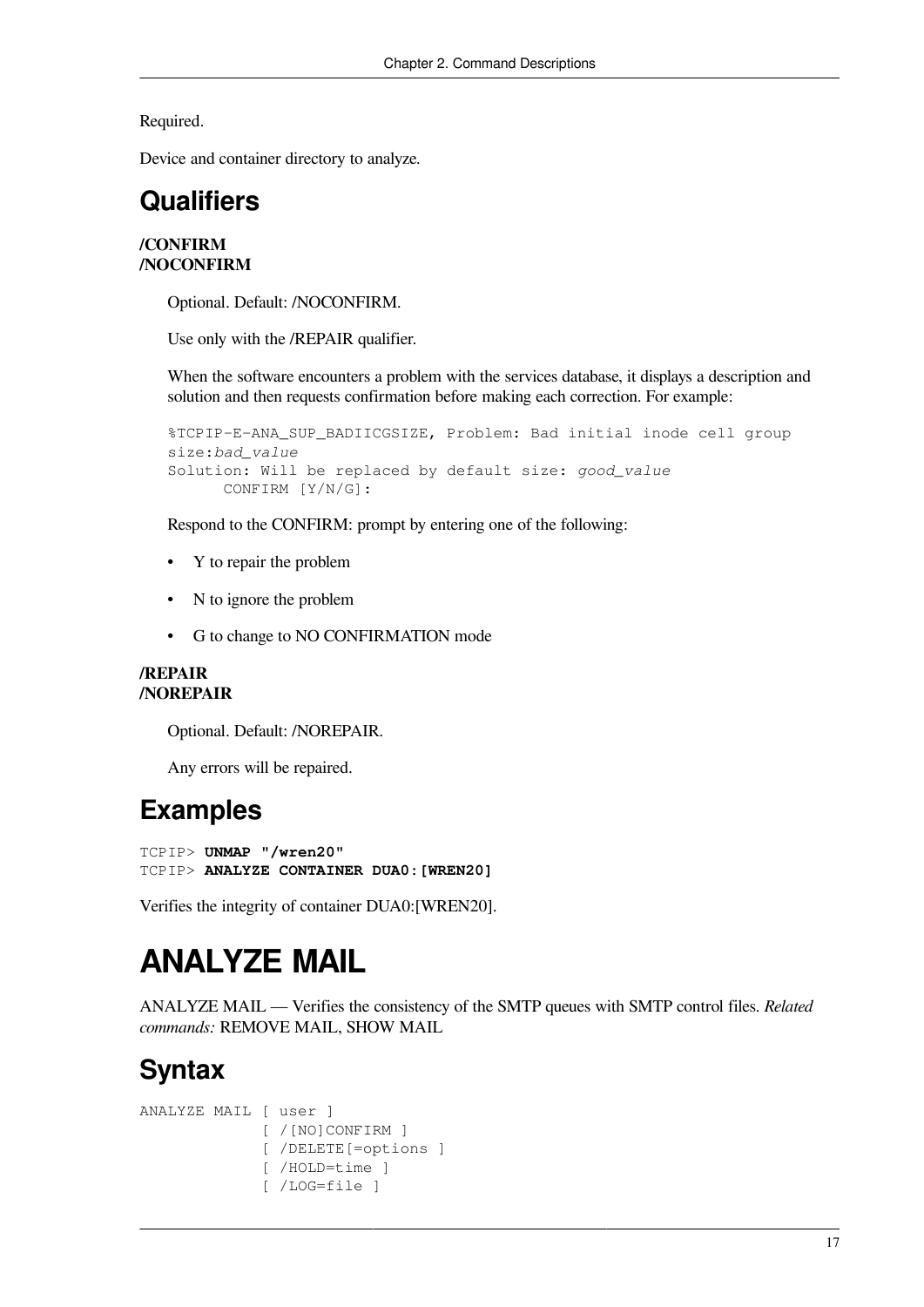[ /[NO]REPAIR ]

## **Restrictions**

Requires SYSNAM, SYSPRV, or BYPASS privilege to access mail that is not yours.

## **Parameters**

#### *user*

Optional. Default: All users.

User whose mail you want to analyze.

# **Qualifiers**

#### **/CONFIRM /NOCONFIRM**

Optional. Default: /NOCONFIRM

Use only with either the /REPAIR or the /DELETE qualifier.

When the software encounters a problem, it displays a description and solution. If you specify the / CONFIRM qualifier, the software then requests confirmation before making a correction or deleting each record. Enter one of the following:

- Y to repair the problem
- N to ignore the problem
- G to change to NO CONFIRMATION mode

### **/DELETE [=BEFORE=***time* **| =SINCE=***time***]**

Optional. Default: Files not deleted.

Deletes each control file without a corresponding queue entry.

- =BEFORE=*time*
	- Deletes files created before the specified time.
	- Default: Current date and time.
- =SINCE=*time*
	- Deletes files created since the specified time.
	- Default: Deletes all files.

Use the /DELETE and /REPAIR qualifiers on the same command line only if their time frames do not conflict.

The following command requeues lost mail created since yesterday and deletes all previous mail: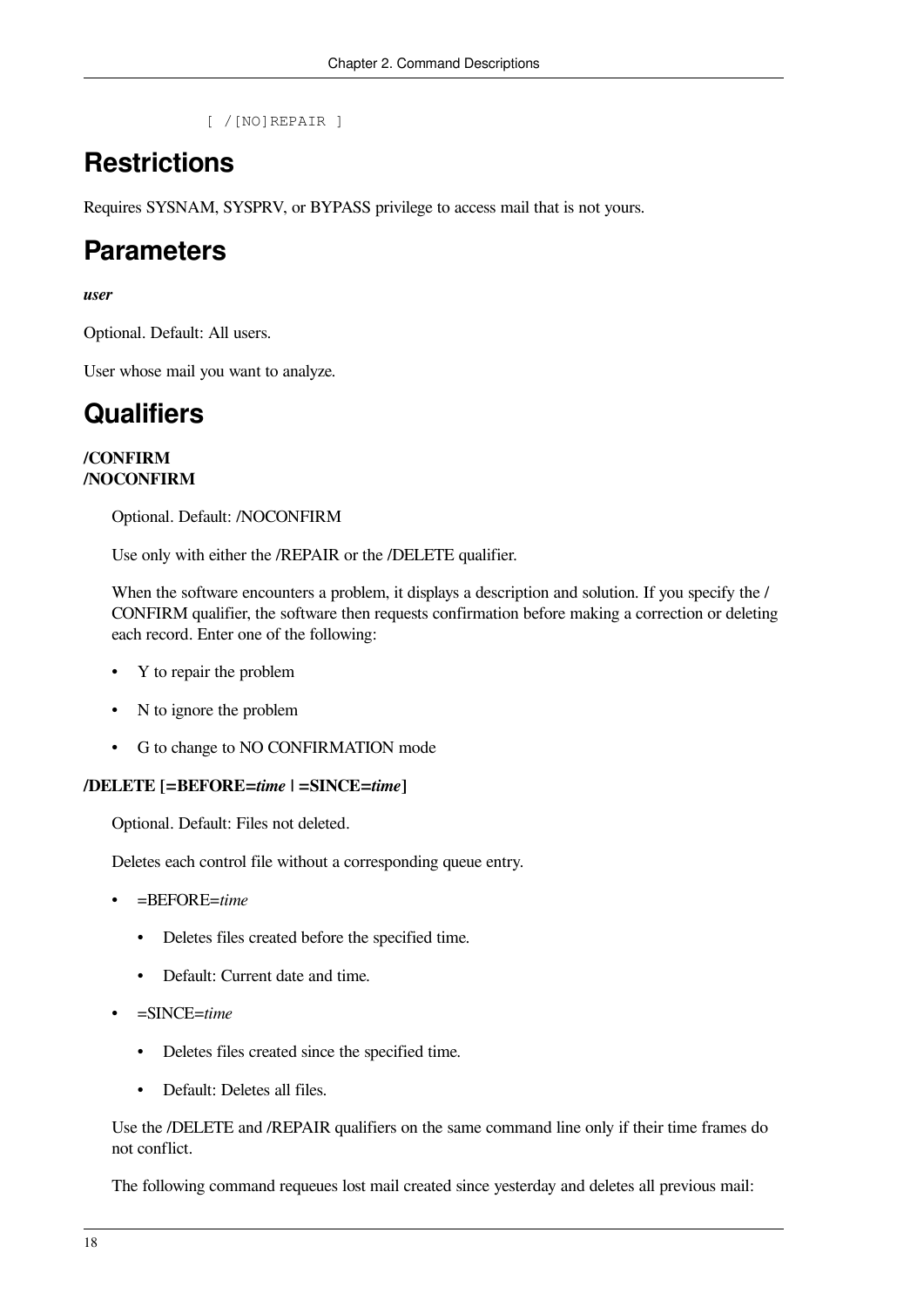TCPIP> ANALYZE MAIL /REPAIR /DELETE=BEFORE=YESTERDAY

#### **/HOLD=***time*

Optional. Default: Immediate retransmission.

Hold, until the specified time, lost control files that you requeued.

#### **/LOG[=***file***]**

Optional. Default: [*current\_default\_dir*]:TCPIP\$SMTP\_ANALYZE.LOG.

Writes the ANALYZE MAIL log to the specified file.

#### **/REPAIR /NOREPAIR [=BEFORE=***time* **| =SINCE=***time***]**

Optional. Default: /NOREPAIR.

Corrects errors as follows:

- Resubmits for delivery each valid control file in the SMTP directory with no entry in an SMTP queue.
- Deletes each invalid control file (fails the internal consistency check) and the corresponding queue entry.
- Either requeues or deletes messages placed on hold.

Supports the following options:

- =BEFORE=*time*
	- Deletes files created before the specified time.
	- Default: Current date and time.
- =SINCE=*time*
	- Deletes files created since the specified time.
	- Default: Deletes all files.

Do not use /REPAIR with /DELETE if their time frames conflict.

### **Examples**

1. TCPIP> **ANALYZE MAIL /REPAIR**

Displays status for the SMTP queues, and requeues each valid control file that lacks a corresponding queue entry.

2. TCPIP> **ANALYZE MAIL /DELETE**

Creates the summary of SMTP queues, and deletes each valid control file that lacks a corresponding SMTP queue entry.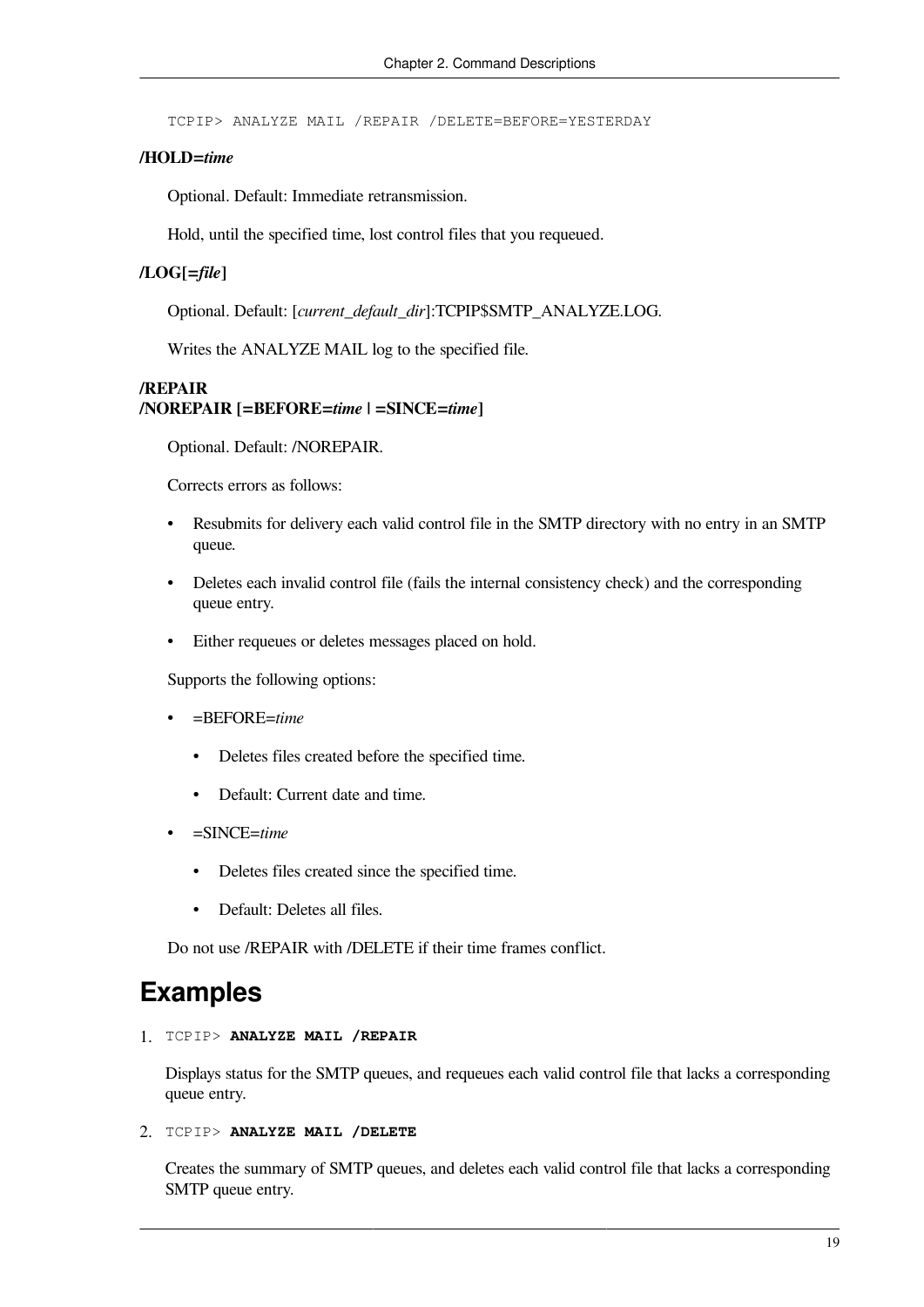#### 3. TCPIP> **ANALYZE MAIL DRAKE /REPAIR /DELETE=BEFORE=24-APR-2003**

This command does the following:

- Creates a summary of SMTP entries and control files for user DRAKE.
- Requeues control files that lack corresponding queue entries.
- <span id="page-29-0"></span>• Deletes control files created before April 24, 2003.

# **ANALYZE SERVICE**

ANALYZE SERVICE — Searches through the services database for corrupted definitions. Displays invalid records and, with the /REPAIR qualifier, deletes them. *Related commands:* SET SERVICE, SHOW SERVICE

### **Syntax**

```
ANALYZE SERVICE [ /[NO]CONFIRM ]
                  [ /[NO]REPAIR ]
```
### **Restrictions**

Requires write access to the directory with the services database.

### **Qualifiers**

#### **/CONFIRM /NOCONFIRM**

Optional. Default: /NOCONFIRM.

Use only with the /REPAIR qualifier.

When the software encounters a problem, it displays a description and a solution. If you specify the / CONFIRM qualifier, the software then requests confirmation before making a correction.

Respond to the CONFIRM: prompt by entering one of the following:

- Y to repair the problem
- N to ignore the problem

#### **/REPAIR /NOREPAIR**

Optional. Default: /NOREPAIR

Deletes the corrupted records.

### **Examples**

1. TCPIP> **ANALYZE SERVICE**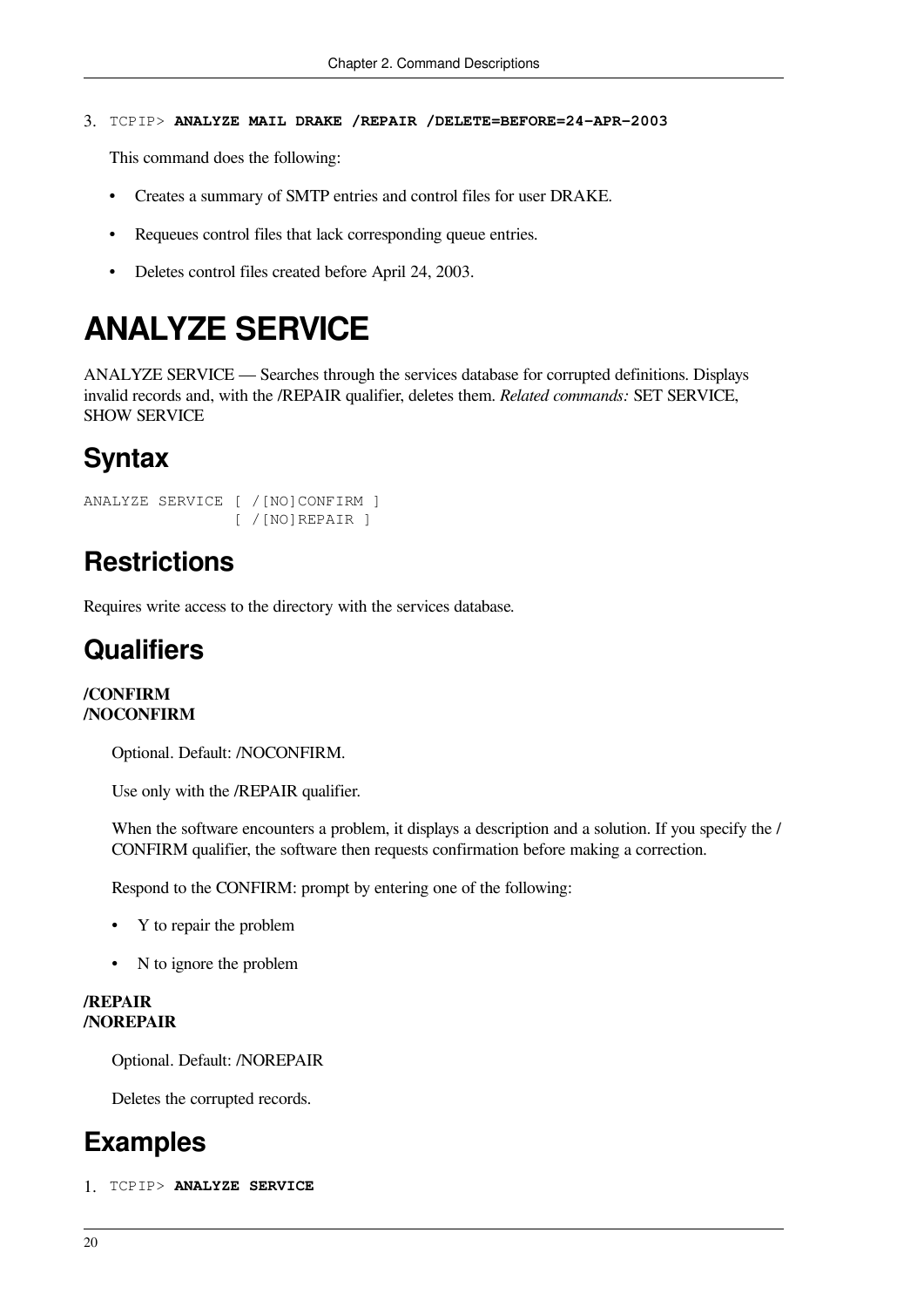```
 Invalid IP option records
  Service Port Proto Process Address
  TOE 25 TCP TOED 0.0.0.0
  NESTING 560 TCP NEW EGGS TCPIP 0.0.0.0
IP option records
 Total: 0
  Invalid: 0
TCP option records
 Total: 7
  Invalid: 2
```
Displays total and invalid protocol option records found in two service definitions, TOE and NESTING.

2. TCPIP> **ANALYZE SERVICE /REPAIR /CONFIRM**

| Invalid IP option records   |       |       |                |         |
|-----------------------------|-------|-------|----------------|---------|
| Service                     | Port. | Proto | Process        | Address |
| TOE<br>Remove? [N]: YES     | 67    | UDP   | TOED           | 0.0.0.0 |
| Service                     | Port. | Proto | Process        | Address |
| NESTING<br>Remove? [N]: YES | 69    | UDP   | NEW EGGS TCPIP | 0.0.0.0 |

Displays the total protocol option records and deletes, after confirmation, the invalid records.

# <span id="page-30-0"></span>**CONVERT/CONFIGURATION\_BIND**

CONVERT/CONFIGURATION\_BIND — Converts the UCX BIND Version 4.*x* name server configuration to the BIND Version 8.1 format. Applies to the BIND name server. Use this command if you have a BIND configuration from an earlier release (Version 4.2 or lower) of the TCP/IP Services software. This command extracts the BIND configuration information from the file UCX \$CONFIGURATION.DAT and creates the ASCII file TCPIP\$BIND.CONF. *Related commands:* SET CONFIGURATION BIND, SHOW CONFIGURATION BIND

### **Syntax**

CONVERT/CONFIGURATION BIND [bind\_conf\_file] [/CLUSTER=lbroker\_conf\_file]

### **Parameters**

#### *bind\_conf\_file*

Optional. Default: SYS\$SPECIFIC:[TCPIP\$BIND]TCPIP\$BIND.CONF.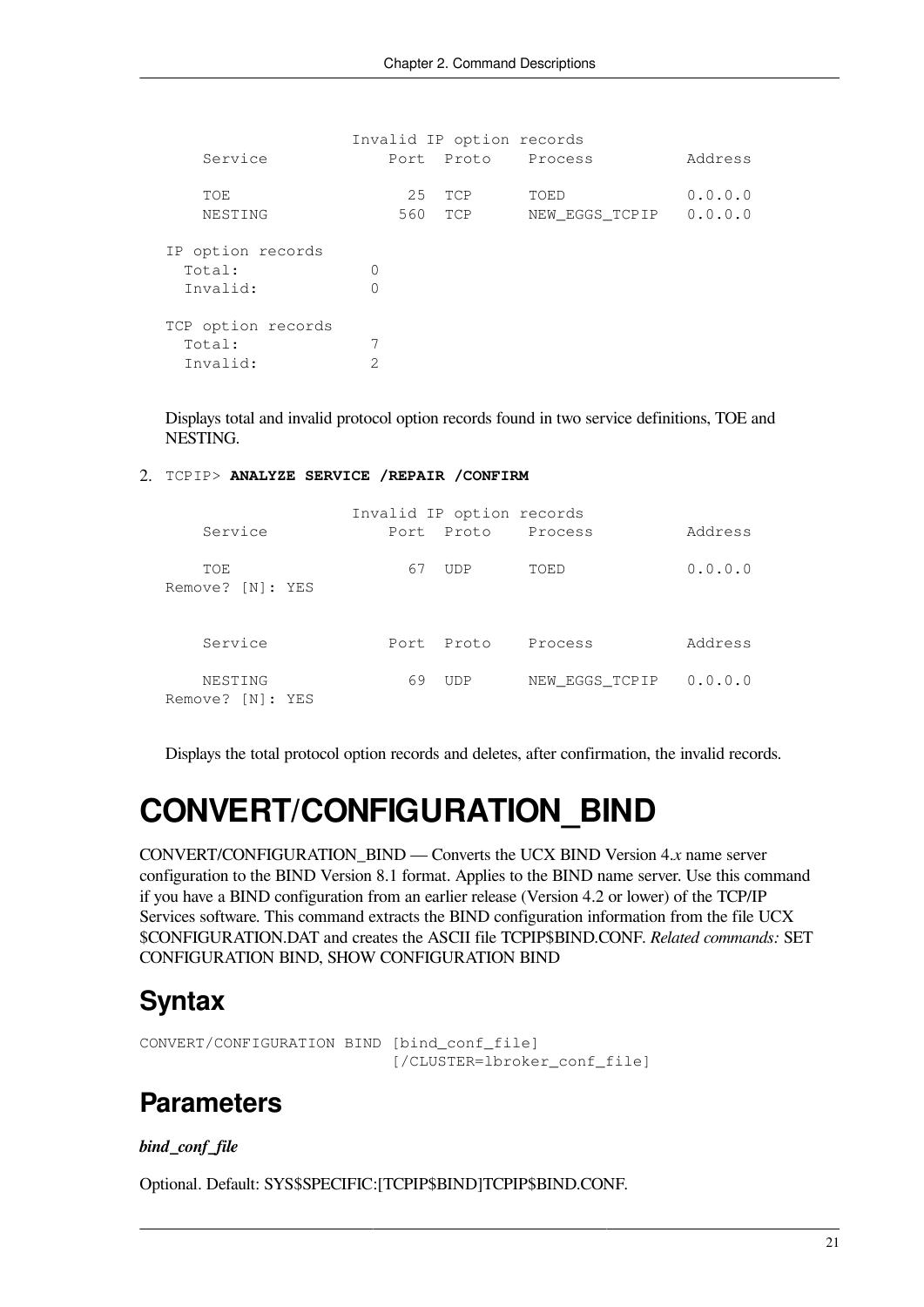Specifies the alternate name or location of the BIND configuration file to be created.

## **Qualifiers**

**/CLUSTER=***lbroker\_conf\_file*

Optional. Default: SYS\$SYSDEVICE:[TCPIP\$LD\_BKR]TCPIP\$LBROKER.CONF

Creates the file used by the load broker for cluster load balancing. Here, *lbroker\_conf\_file* specifies the name of the load broker configuration file.

### **Examples**

1. TCPIP> **CONVERT /CONFIGURATION BIND -** \_TCPIP> **/CLUSTER=SYS\$SYSDEVICE:[TCPIP\$LD\_BKR]TCPIP\$LBROKER.CONF**

Converts the UCX BIND server configuration to BIND Version 8.1 format and creates the configuration file SYS\$SPECIFIC:[TCPIP\$BIND]TCPIP\$BIND.CONF. The /CLUSTER qualifier creates the configuration file TCPIP\$LBROKER.CONF used by the load broker.

2. TCPIP> **CONVERT /CONFIGURATION BIND SITE2\_BIND.CONF**

Converts the UCX BIND server configuration and creates the configuration file SITE2\_BIND.CONF.

Refer to the *VSI TCP/IP Services for OpenVMS Management* manual for more information about the BIND name server, resolver, and load broker.

# <span id="page-31-0"></span>**CONVERT/UNIX BIND**

CONVERT/UNIX BIND — Creates a BIND server database and populates it with records from the local host and MX databases. This command will create either a forward translation file or a reverse translation file. If you specify a *domain.name* that ends in IN-ADDR.arpa, a reverse translation file is created. *Related commands:* SET HOST, SET MX\_RECORD.

# **Syntax**

CONVERT/UNIX BIND /DOMAIN=domain.name [ /[NO]LOG ]

# **Qualifiers**

#### **/DOMAIN=***domain.name*

Required.

Domain for which to extract data. Determines whether to perform forward translation or reverse translation. The following restrictions and instructions apply:

- The domain name must be fully qualified.
- The closing dot is not required.
- Do not use wildcards.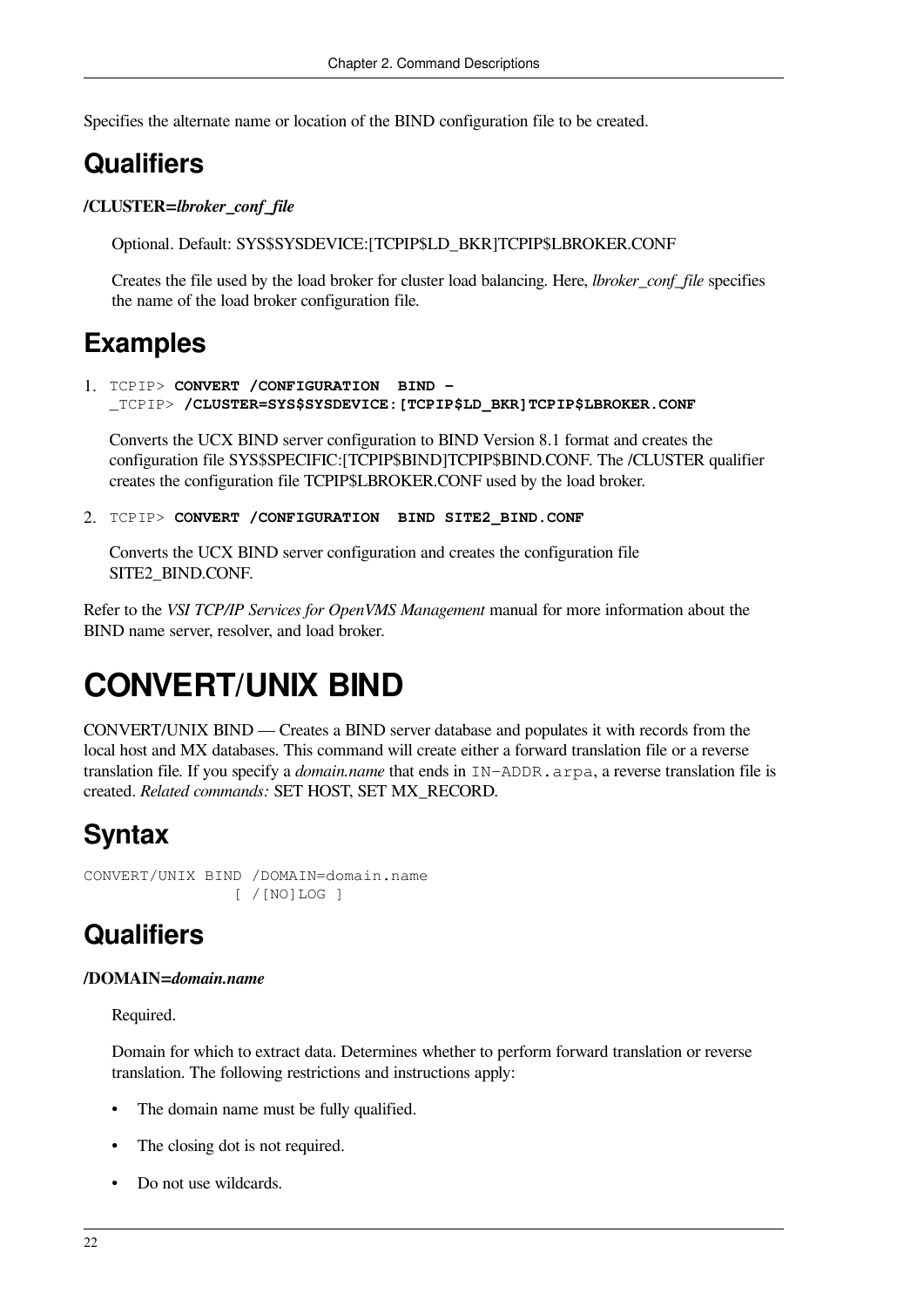• Specify up to four parts of the IP address for varying degrees of selectivity. For example:

/DOMAIN=16.IN-ADDR.arpa is less selective.

/DOMAIN=8.20.16.IN-ADDR.arpa is more selective.

The end of *domain.name* determines whether a forward or reverse translation is performed. For example:

- If the domain name ends in IN-ADDR.arpa:
	- Reverse translation is performed.
	- The domain is some part of an IP address, reversed, and added to IN-ADDR.arpa.
	- The selection includes the contents of the hosts database in the output.
- If the domain name ends in anything else (for example,  $/DOMAIN = DAW \cdot MAG \cdot COM)$ :
	- Forward translation is performed.
	- All hosts in *domain.name* or in any of its subdomains are selected for the output file.
	- CONVERT/UNIX BIND does a forward translation and selects hosts in DAW.MAG.COM and in its subdomains.

#### **/LOG /NOLOG**

Optional. Default: /NOLOG.

Shows records as they are processed.

### **Examples**

1. TCPIP> **CONVERT/UNIX BIND /DOMAIN=KESTREL.SMALL.FALCON**

On host KESTREL, creates a BIND server database with default file name SYS\$SPECIFIC:[TCPIP \$BIND]KESTREL\_SMALL\_FALCON.DB.

BIND and MX records for the host's domain, kestrel.small.falcon, are extracted, converted, and written to KESTREL\_SMALL\_FALCON.DB.

2. TCPIP> **CONVERT/UNIX BIND /LOG /DOMAIN=ABC.COM**

Creates a BIND server database. The /LOG qualifier indicates that records will be displayed as they are processed.

# <span id="page-32-0"></span>**CONVERT/UNIX HOST**

CONVERT/UNIX HOST — Reads the hosts database and converts the information to an ASCII file formatted for use as a hosts file on a UNIX system. The name and location of the hosts database is specified by the logical name TCPIP\$HOST. If this name is not defined, the command looks for TCPIP \$HOST.DAT in your current directory. *Related commands:* CREATE HOST, SET HOST, SHOW HOST.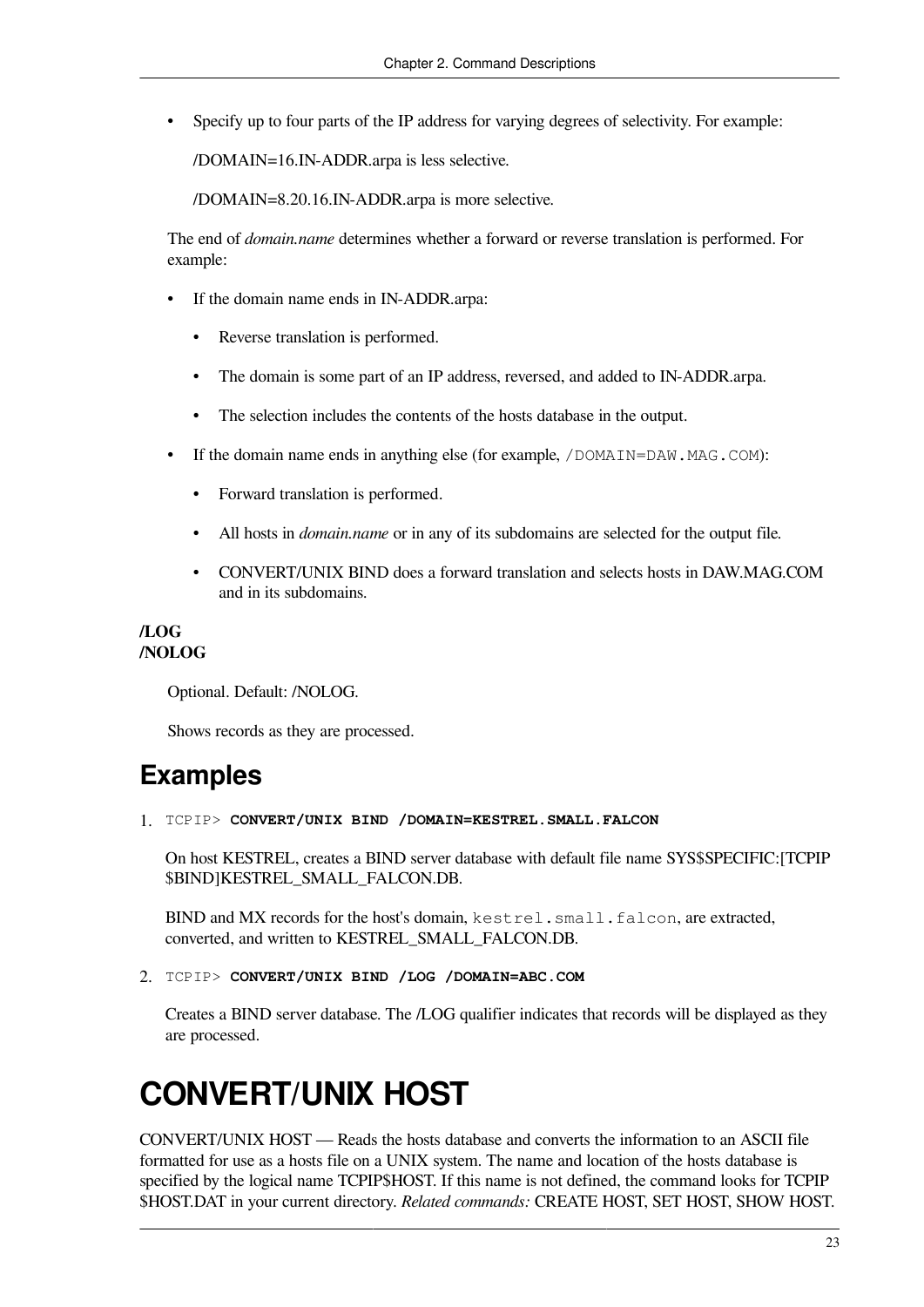# **Syntax**

```
CONVERT/UNIX HOST [ destination file ]
                    [ /BYADDRESS ]
                    [ /LOG ]
```
## **Restrictions**

Requires:

- Read access to the hosts database.
- Write access to []ETC.HOSTS.

## **Parameters**

### *destination\_file*

Optional. Default: []ETC.HOSTS (UNIX formatted)

Allows you to specify the name for the new file.

### **Qualifiers**

### **/BYADDRESS**

Optional. Default: Sorts by name.

Sorts entries in the converted file by IP address.

### **/LOG**

Optional. Default: No display.

Interactively displays the processing.

### **Examples**

TCPIP> **CONVERT/UNIX HOST**

Converts the hosts database TCPIP\$HOST to an ASCII file that is formatted for use as a hosts file on a UNIX system. The resulting file is named (default) ETC.HOSTS in the current directory and can be used on a UNIX system as the file /etc/hosts.

# <span id="page-33-0"></span>**CONVERT/UNIX NETWORK**

CONVERT/UNIX NETWORK — Converts the networks database to an ASCII file formatted for use on a UNIX system. The name and location of the networks database is specified by the logical name TCPIP\$NETWORK. If this name is not defined, the command looks for TCPIP\$NETWORK.DAT in your current directory. *Related commands:* CREATE NETWORK, SET NETWORK, SHOW NETWORK.

# **Syntax**

CONVERT/UNIX NETWORK [ destination\_file ]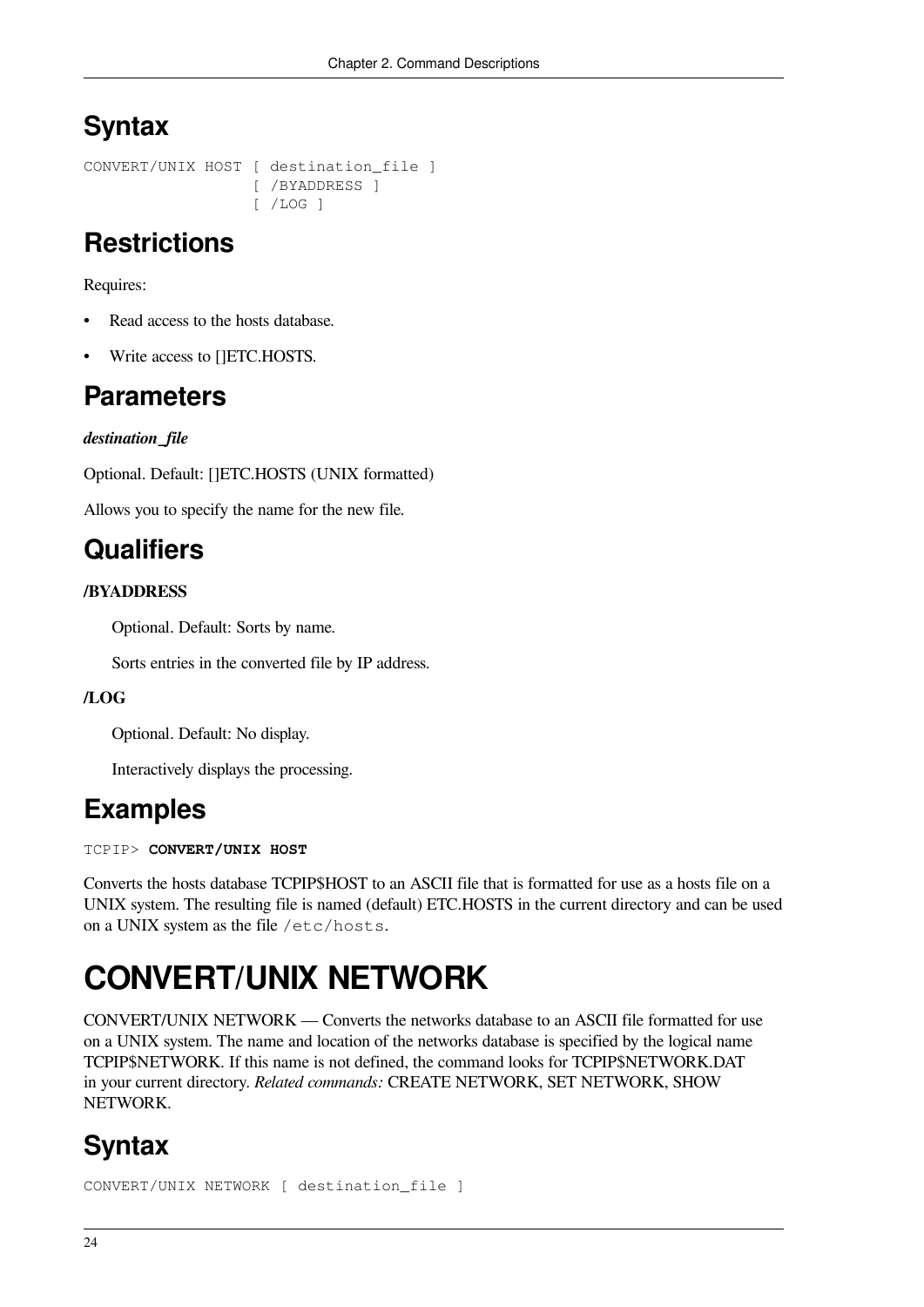```
 [ /BYADDRESS ]
 [ /LOG ]
```
# **Restrictions**

Requires:

- Read access to the hosts database.
- Write access to the file []ETC.NETWORKS.

## **Parameters**

#### **destination\_file**

Optional. Default: []ETC.NETWORKS (UNIX formatted).

Specifies the name of the new UNIX formatted file.

## **Qualifiers**

### **/BYADDRESS**

Optional. Default: Sorts by name.

Sorts the converted file by network number.

#### **/LOG**

Optional. Default: No display.

Displays messages generated during processing.

## **Examples**

1. TCPIP> **CONVERT/UNIX NETWORK /LOG**

Converts the networks database (TCPIP\$NETWORK) to the ASCII file []ETC.NETWORKS. This resulting file can be used as a networks database file /etc/networks on a UNIX system. The / LOG qualifier displays each record as it is converted.

2. TCPIP> **CONVERT/UNIX NETWORK NETWORKS.TXT**

Converts the networks database (TCPIP\$NETWORK) to the ASCII file []NETWORKS.TXT. The resulting file may be used as the networks database file /etc/networks on a UNIX system.

# <span id="page-34-0"></span>**CONVERT/VMS BOOTP**

CONVERT/VMS BOOTP — Populates the existing BOOTP database with entries from a BINDformatted UNIX /etc/bootptab file. If the logical name TCPIP\$BOOTP is defined, it is used to specify the directory and file name for the database. If TCPIP\$BOOTP is not defined, the database is created as [*current\_directory*]TCPIP\$BOOTP.DAT. *Related commands:* CREATE BOOTP, SET BOOTP, SHOW BOOTP.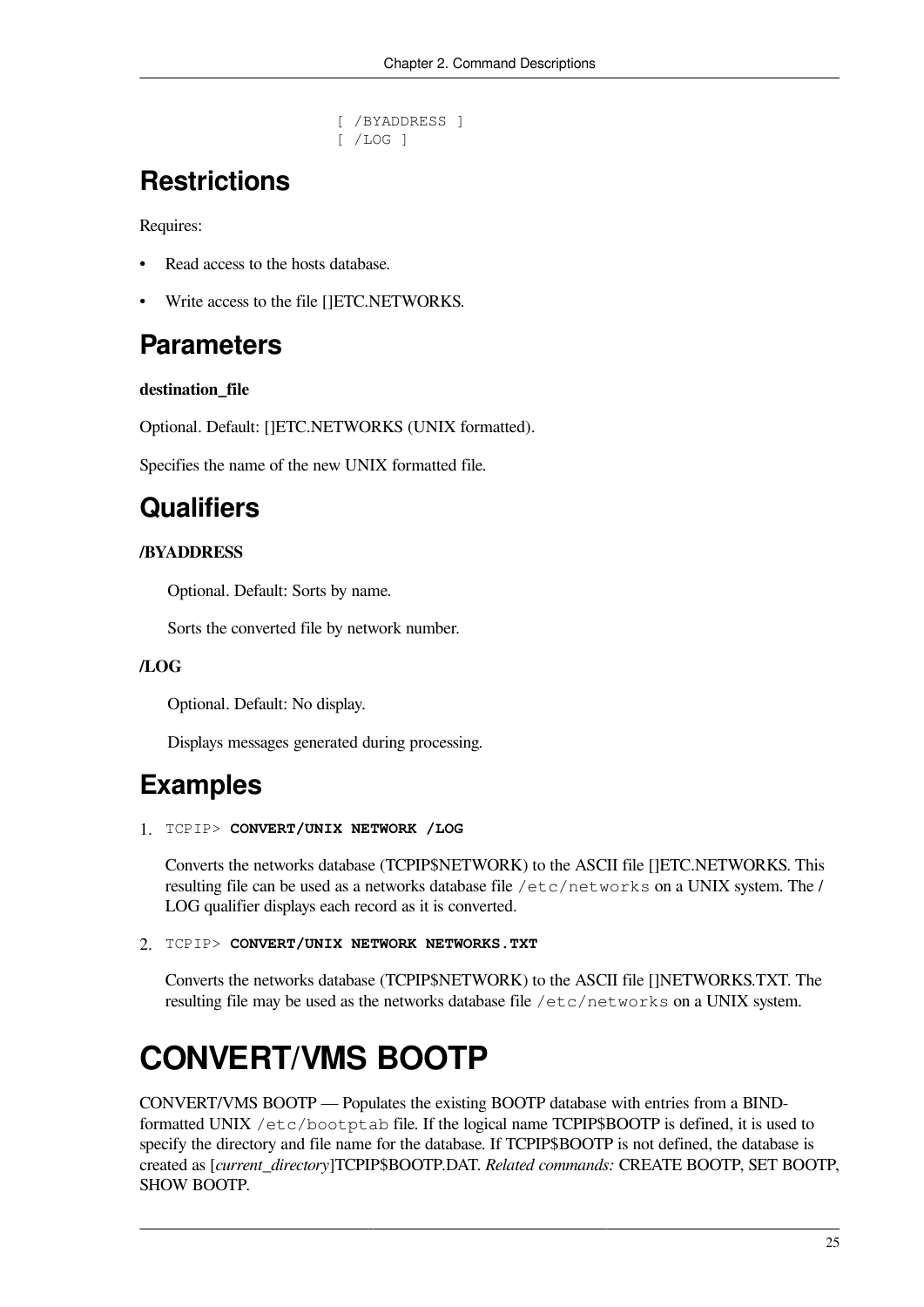# **Syntax**

CONVERT/VMS BOOTP [ source\_file ] [ /ADD\_HOST ] [ /FILE=sys\_image\_file ]

## **Restrictions**

Requires:

- Read and write access to the hosts database (if using /ADD\_HOST qualifier).
- Read access to the hosts database.

## **Parameters**

#### *source\_file*

Optional. Default: []ETC.BOOTPTAB in your current directory.

File to be converted.

### **Qualifiers**

### **/ADD\_HOST**

Optional. Default: No adding.

Adds new host names found in the UNIX /etc/bootptab file to TCPIP\$HOST.DAT.

#### **/FILE=***sys\_image\_file*

Optional. Default: None.

Specifies the name of the client's system image file to download if this file name is not in the BOOTP database.

### **Examples**

#### TCPIP> **CONVERT/VMS BOOTP BOOTP.DAT /ADD\_HOST**

Converts a UNIX ASCII boot data file to an OpenVMS indexed file. BOOTP.DAT specifies the source UNIX boot file to convert. For new hosts, the /ADD\_HOST qualifier adds the host to the hosts database.

# <span id="page-35-0"></span>**CONVERT/VMS HOST**

CONVERT/VMS HOST — Populates the existing hosts database with entries from a UNIX /etc/ hosts file. The name and location of the hosts database is specified by the logical name TCPIP\$HOST. If this name is not defined, the command looks for TCPIP\$HOST.DAT in your current directory. *Related commands:* CREATE HOST, SET HOST, SHOW HOST.

## **Syntax**

```
CONVERT/VMS HOST [ source_file ]
```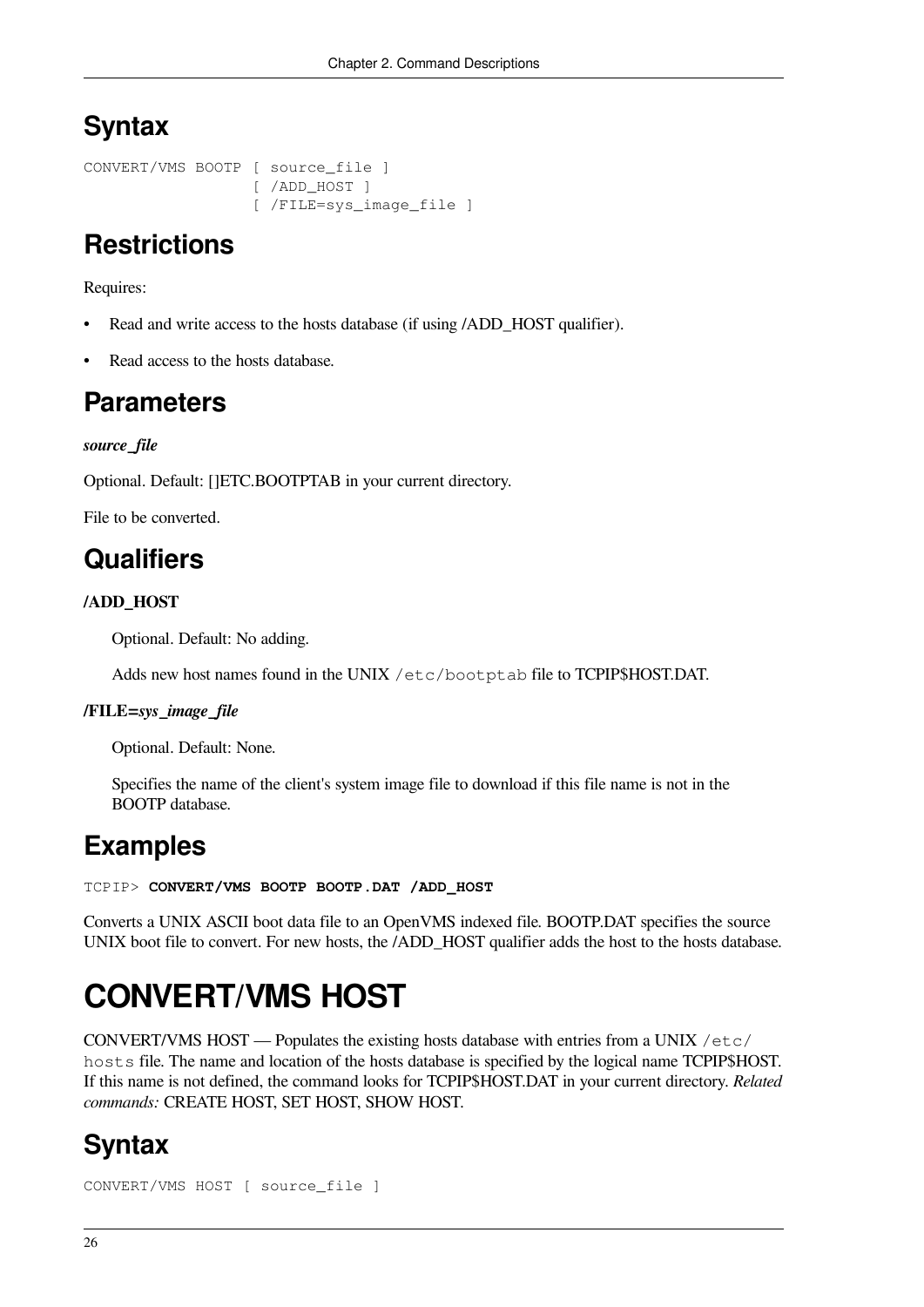```
 [ /LOG ]
 [ /UPCASE ]
```
# **Restrictions**

Requires:

- Read and write access to the hosts database.
- Read access to the UNIX formatted hosts file.
- Exclusive use of the hosts database.

### **Parameters**

### *source\_file*

Optional. Default: ETC.HOSTS in your current directory.

UNIX formatted file to be converted to the TCPIP\$HOST database file.

# **Qualifiers**

### **/LOG**

Optional. Default: No logging.

Displays records as they are being processed.

### **/UPCASE**

Optional. Default: Not created.

Creates an uppercase alias name for each host.

# **Examples**

1. TCPIP> **CONVERT/VMS HOST**

Converts the UNIX formatted hosts database file to the file TCPIP\$HOST.DAT. The name of the UNIX formatted file is ETC.HOSTS in your current directory.

2. TCPIP> **CONVERT/VMS HOST HOSTS.TXT**

Converts the UNIX formatted hosts database file HOSTS.TXT to the file TCPIP\$HOST.DAT.

# **CONVERT/VMS NETWORK**

CONVERT/VMS NETWORK — Populates the existing networks database with entries from a UNIX / etc/networks file. The name and location of the networks database is specified by the logical name TCPIP\$NETWORK. If this name is not defined, the command looks for TCPIP\$NETWORK.DAT in your current directory. *Related commands:* CREATE NETWORK, SET NETWORK, SHOW NETWORK.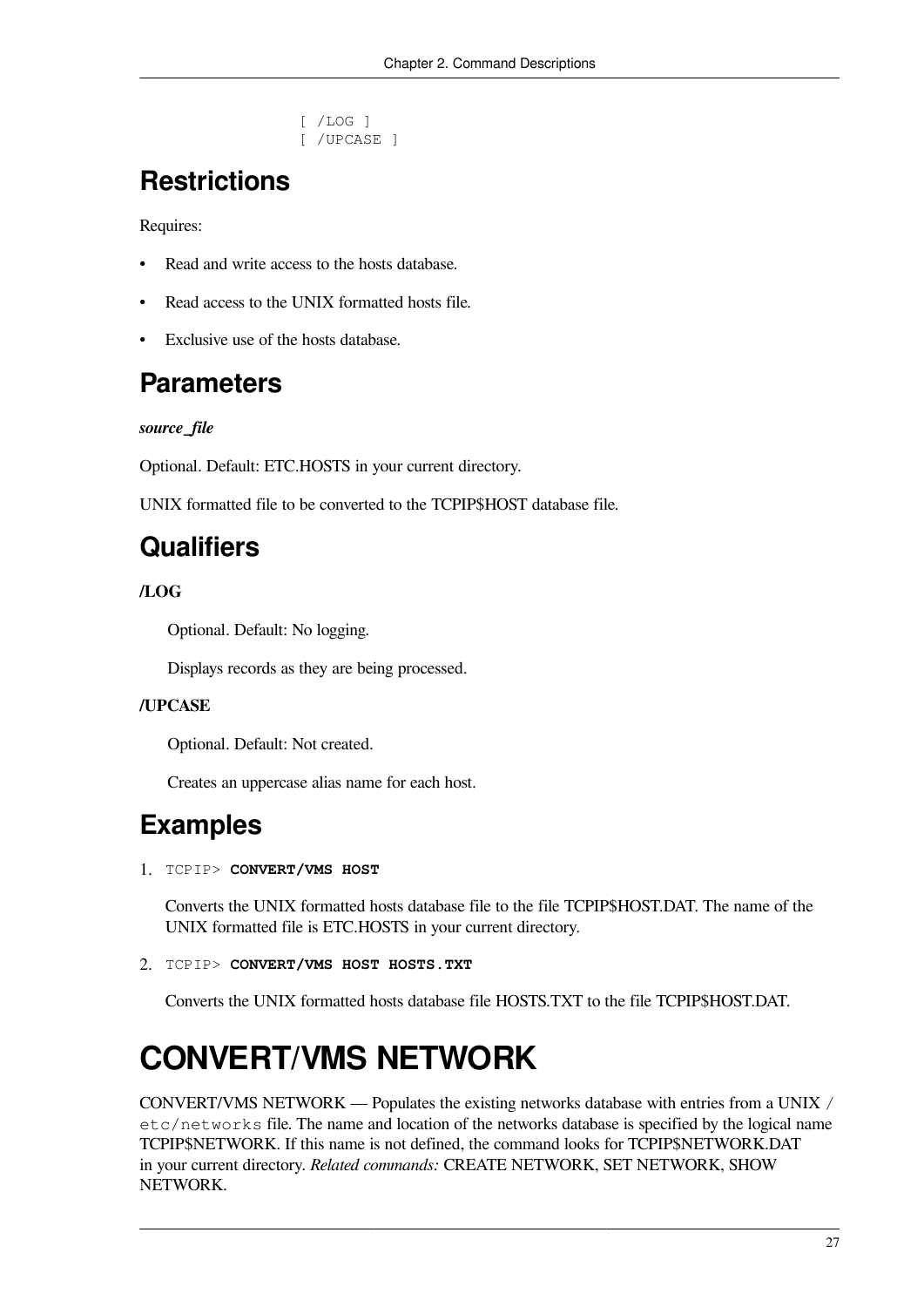# **Syntax**

CONVERT/VMS NETWORK [ source\_file ] [ /LOG ] [ /UPCASE ]

# **Restrictions**

Requires:

- Read and write access to the networks database.
- Read access to []ETC.NETWORKS.
- Exclusive use of the networks database.

### **Parameters**

### *source\_file*

Optional. Default: ETC.NETWORKS in your current directory.

Name of the file to be converted.

## **Qualifiers**

### **/LOG**

Optional. Default: Log file created.

Interactively displays records as they are being processed.

### **/UPCASE**

Optional. Default: Alias not created.

Specifies that an uppercase alias name be created for each network name.

### **Examples**

#### 1. TCPIP> **CONVERT/VMS NETWORK**

Converts a UNIX formatted /etc/networks database file into a TCP/IP Services formatted networks database. The OpenVMS file name of /etc/networks is ETC.NETWORKS in your current directory.

2. TCPIP> **CONVERT/VMS NETWORK /UPCASE**

Converts a UNIX formatted database file to a TCP/IP Services formatted networks database. An uppercase alias name is created for each network name.

# **CONVERT/VMS PROXY**

CONVERT/VMS PROXY — Populates the existing proxy database with entries from a UNIX /etc/ passwd file. The name of the proxy database is specified by the logical name TCPIP\$PROXY. If this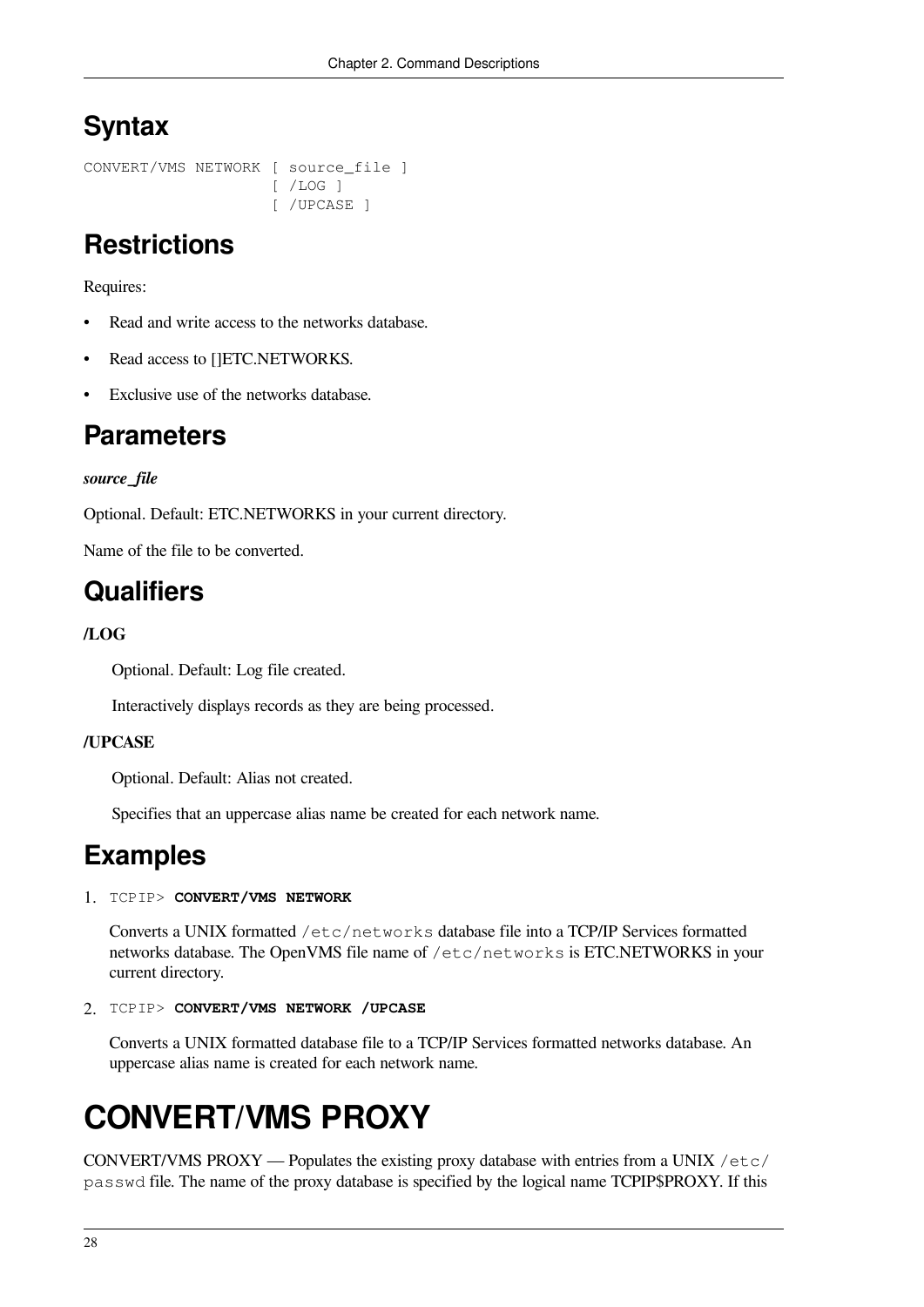name is not defined, the command looks for TCPIP\$PROXY.DAT in your current directory. *Related commands:* ADD PROXY, CREATE PROXY. *Applies to:* NFS server, NFS client, PC-NFS.

# **Syntax**

CONVERT/VMS PROXY [ source\_file ] [ /LOG ]

## **Syntax**

Requires:

- Read and write access to the proxy database.
- Read access to []ETC.PASSWORD.
- Exclusive use of the proxy database.

### **Parameters**

### *source\_file*

Optional. Default: ETC.PASSWD in your current directory.

ASCII file to convert to a TCP/IP Services proxy database.

## **Qualifiers**

### **/LOG**

Optional. Default: No display.

Displays records as they are being processed.

## **Examples**

1. TCPIP> **CONVERT/VMS PROXY**

Converts a UNIX formatted /etc/passwd file to an OpenVMS formatted proxy database. The OpenVMS file name of /etc/passwd is ETC.PASSWD in your current directory.

2. TCPIP> **CONVERT/VMS PROXY UNIX\_PASSWDS.TXT**

Converts a UNIX formatted /etc/passwd file to an OpenVMS formatted proxy database. In this example, the file UNIX\_PASSWDS.TXT contains the /etc/passwd data.

# **CREATE BOOTP**

CREATE BOOTP — Creates the BOOTP database file, using the file name and location specified by the logical name TCPIP\$BOOTP. If the logical name is not defined, creates the database file in your current directory as TCPIP\$BOOTP.DAT. *Related commands:* CONVERT/VMS BOOTP, SET BOOTP.

# **Syntax**

CREATE BOOTP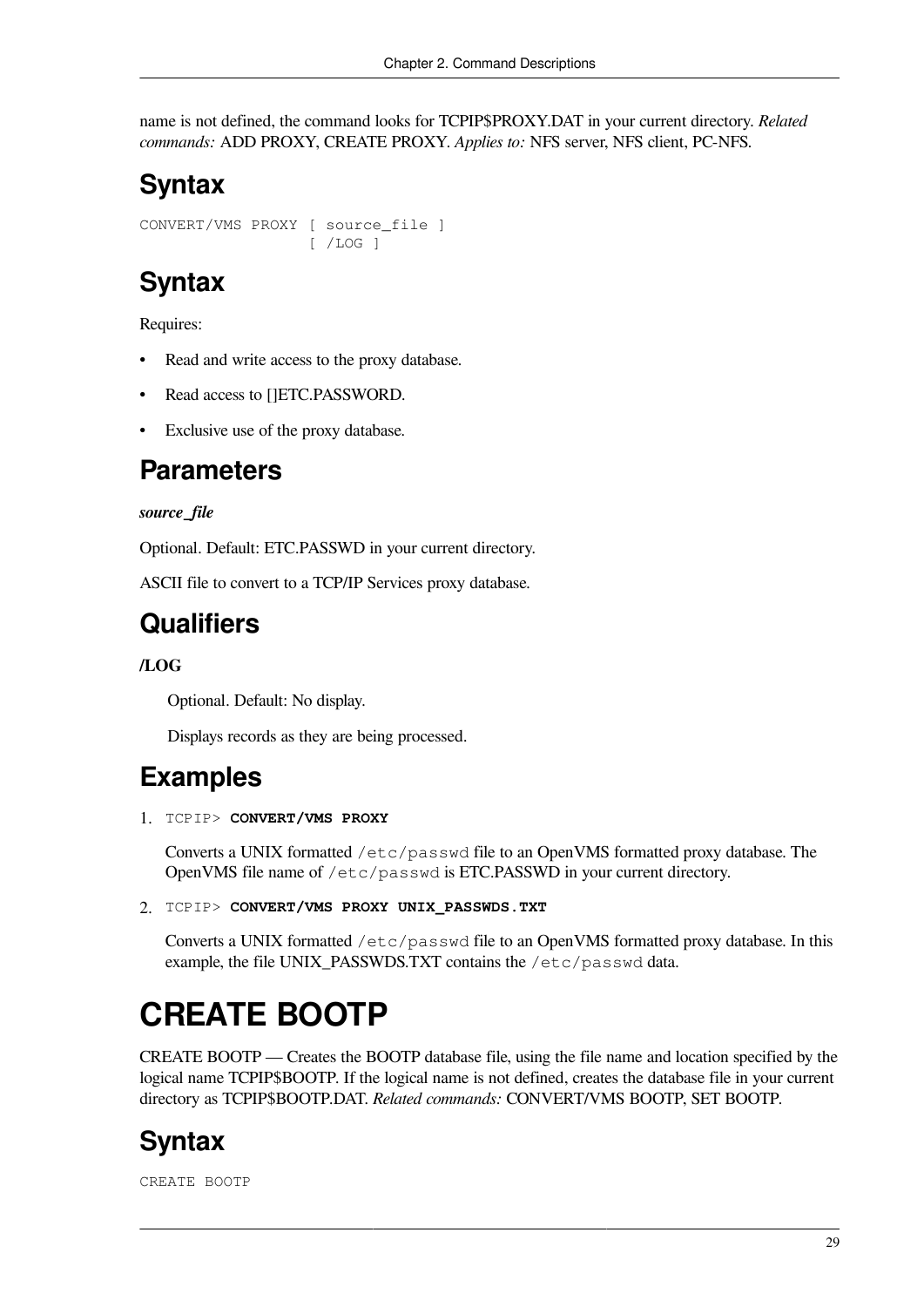# **Restrictions**

Requires write access to the directory with the BOOTP configuration database.

### **Caution**

Do not execute this command unless you intend to reconfigure your entire cluster.

# **Examples**

TCPIP> **CREATE BOOTP**

Creates an empty BOOTP database.

# **CREATE CONFIGURATION**

CREATE CONFIGURATION — Creates the configuration database file, using the file name and location specified by the logical name TCPIP\$CONFIGURATION. If the logical name is not defined, creates the database file in your current directory as TCPIP\$CONFIGURATION.DAT.

# **Syntax**

CREATE CONFIGURATION

# **Restrictions**

Requires write access to the directory with the configuration database.

### **Caution**

Do not execute this command unless you intend to reconfigure your entire cluster.

# **Examples**

TCPIP> **CREATE CONFIGURATION**

Creates an empty configuration database.

# **CREATE CONTAINER**

CREATE CONTAINER — Creates a UNIX file system with: an empty OpenVMS style root directory, an empty local directory that corresponds to the UNIX root directory, and a container file in the OpenVMS style root directory. *Applies to:* NFS server

# **Syntax**

```
CREATE CONTAINER device:directory
                   [ /HOST=host ]
                   [ /[NO]LOG ]
                   [ /OWNER=[uic] ]
```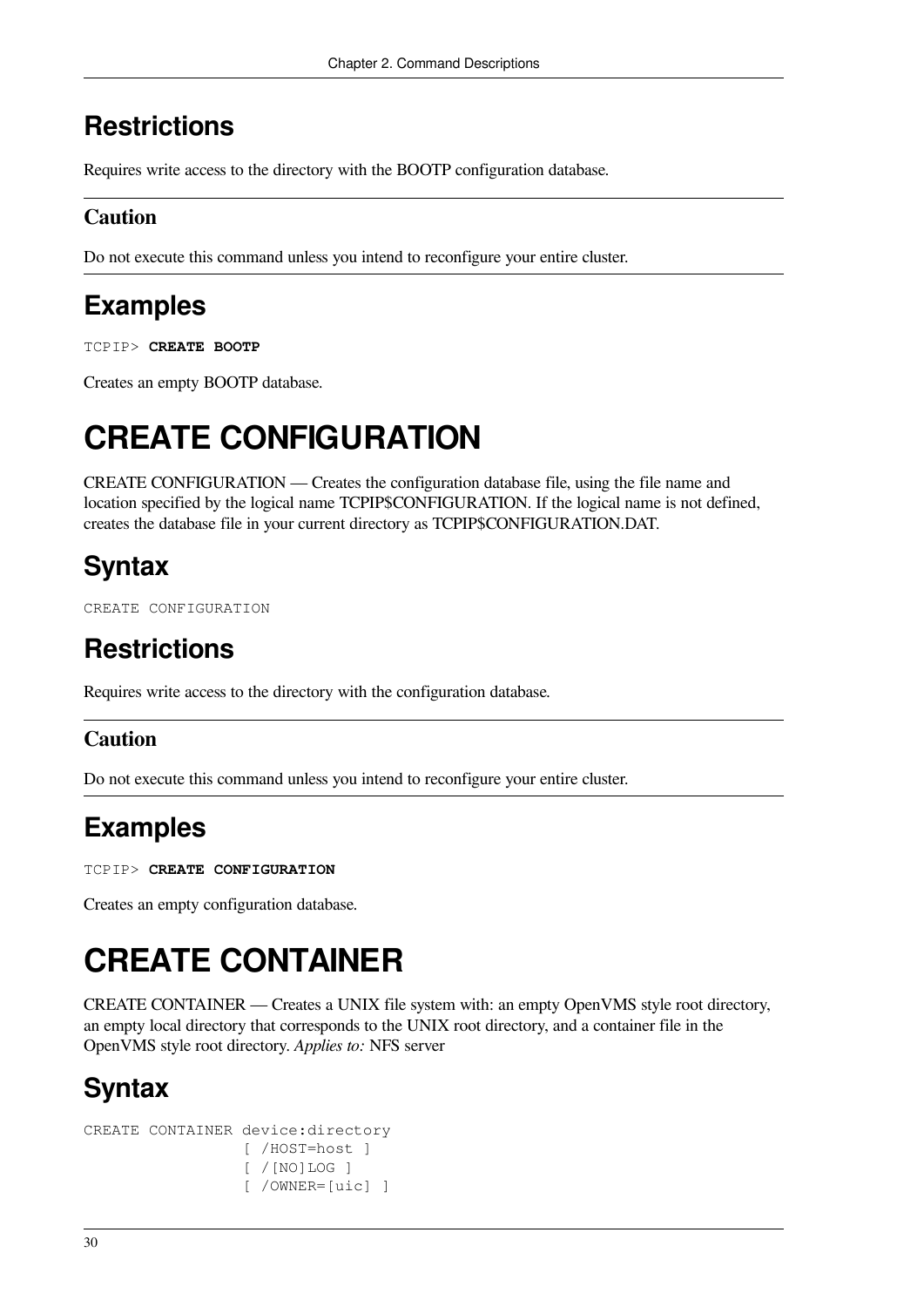```
 [ /ROOT_MODE=n ]
 [ /SIZE=option=value ]
 [ /UID=n ]
 [ /USER_NAME=vms_user_name ]
```
## **Restrictions**

Requires:

- Read and write access to the specified device and directory.
- SYSPRV or BYPASS privilege.

### **Parameters**

*device*:*directory* CONTAINER command)

Required.

Device and directory of the UNIX container.

# **Qualifiers**

### **/HOST=***host*

Required. Default: None.

If the proxy database has multiple entries with the same user name and UID, the NFS server selects the entry specified with this qualifier.

### **/LOG /NOLOG**

Optional. Default: Displays host, UID, GID, and user name.

Displays a full description of the specified proxy database record for you to determine ownership (see /USER\_NAME).

### **/OWNER=[***uic***]**

Optional. Default: UIC in the selected proxy record.

OpenVMS ownership of the container file directory and container file.

The other files in this directory are owned by the OpenVMS users whose proxy database entries correspond to the UNIX owner UIDs of the individual files.

#### **/ROOT\_MODE=***n*

Optional. Default: 755 (provides the following protection for owner, group, and world rwx-rx-rx).

UNIX protection of the default container files: root directory, bit map, and superblock.

Specify octal values in the following order: for user, for group, for others. The values are:

 $\bullet$  0 — No access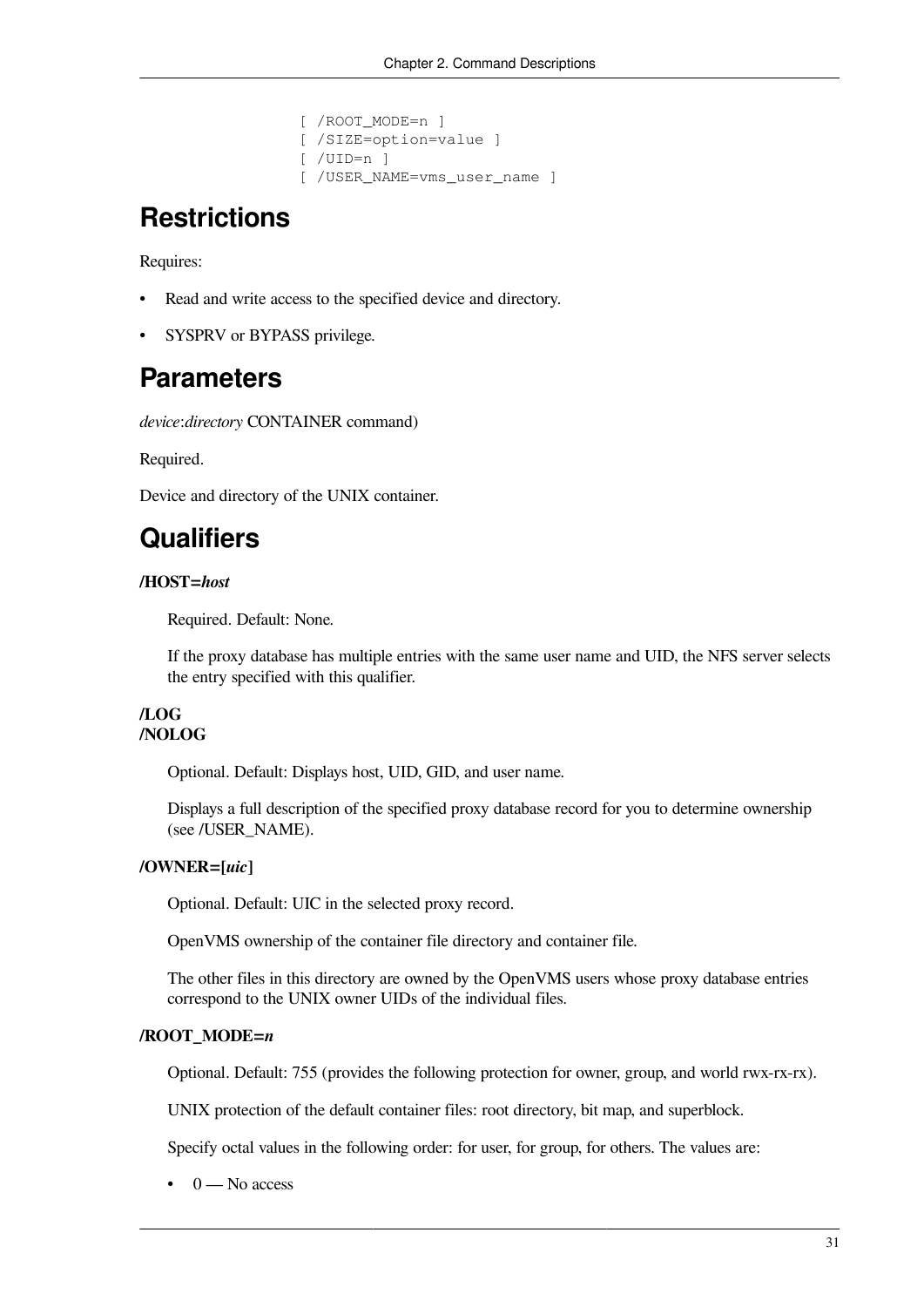- $\bullet$  1 Execute access
- $\bullet$  2 Write access
- 3 Write and execute access
- $\bullet$  4 Read access
- 5 Read and execute access
- 6 Read and write access
- 7 Read, write, and execute access

For example, /ROOT\_MODE=751 provides:

| User  | Read, write, and execute  7<br>access | <b>TWX</b> |
|-------|---------------------------------------|------------|
| Group | Read and execute access 15            | rx         |
| Other | Execute access                        |            |

#### **/SIZE=***option***=***value*

Optional. Default: /SIZE=(INITIAL=8917,EXTEND=160,MAXIMUM=0).

Specifies the following file size attributes:

• INITIAL

Specifies the initial size, in OpenVMS blocks, of the container. Maximum value: 8917.

• EXTEND

When an extension is necessary, specifies the number of blocks by which the container is extended. Maximum value: 8192.

### **Note**

Using large values might impact system performance and disk usage. In most cases, the default is sufficient.

• MAXIMUM

Specifies the maximum size of the container.

If the value is zero, the size of the container file can increase without limits.

#### **/UID=***n*

Optional. Default: UID in the selected proxy record.

Specifies the owner of the UNIX container root directory.

#### **/USER\_NAME=***vms\_user\_name*

Required.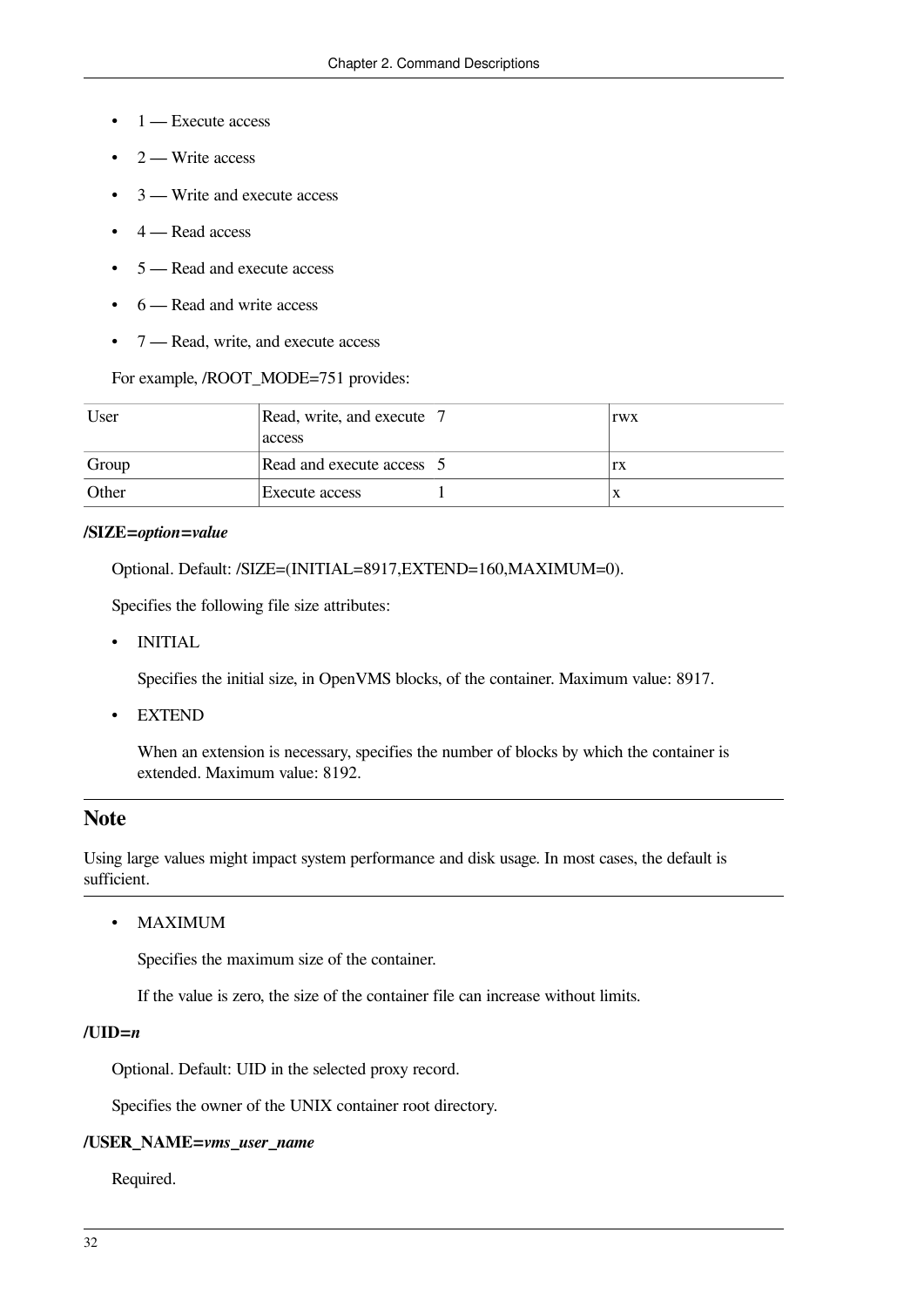Specifies the user name of the owner of the container file system. The user name must be in the proxy database. The specified user becomes the owner of the internal root directory of the container.

## **Examples**

```
TCPIP> CREATE CONTAINER DUCK$4:[DUCKLING] /HOST=MALLARD -
_TCPIP> /OWNER=[300,12] /ROOT_MODE=755 /UID=7015 -
_TCPIP> /USER_NAME=G_JONES
```
Creates container directory DUCK\$4:[DUCKLING]. The local OpenVMS owner is [300,12]. Remote users see the root directory as owned by UID 7015. The root directory is writable only by UID 7015; it is readable and executable by all others. Before you execute this command, user G\_JONES should have both an OpenVMS account with UIC [300,12] and an incoming proxy record specifying UID 7015 on host MALLARD.

# **CREATE DIRECTORY**

CREATE DIRECTORY — Creates a directory within an existing UNIX container. *Applies to:* NFS server. **Related commands:** DIRECTORY, REMOVE DIRECTORY

### **Syntax**

```
CREATE DIRECTORY "/path/name"
                   [ /HOST=host ]
                    [ /[NO]LOG ]
                    [ /MODE=n ]
                   \lceil /UID=n \rceil [ /USER_NAME=vms_user_name ]
```
# **Restrictions**

Requires:

- Read and write access to the parent directory.
- SYSPRV or BYPASS privilege if you specify */USER\_NAME* with a name other than your own.

The container file system must be mapped with the MAP command.

## **Parameters**

"*/path/name*"

Required.

Name of the directory you want to create.

# **Qualifiers**

### **/HOST=***host*

Optional. Default: Uses the first user name found.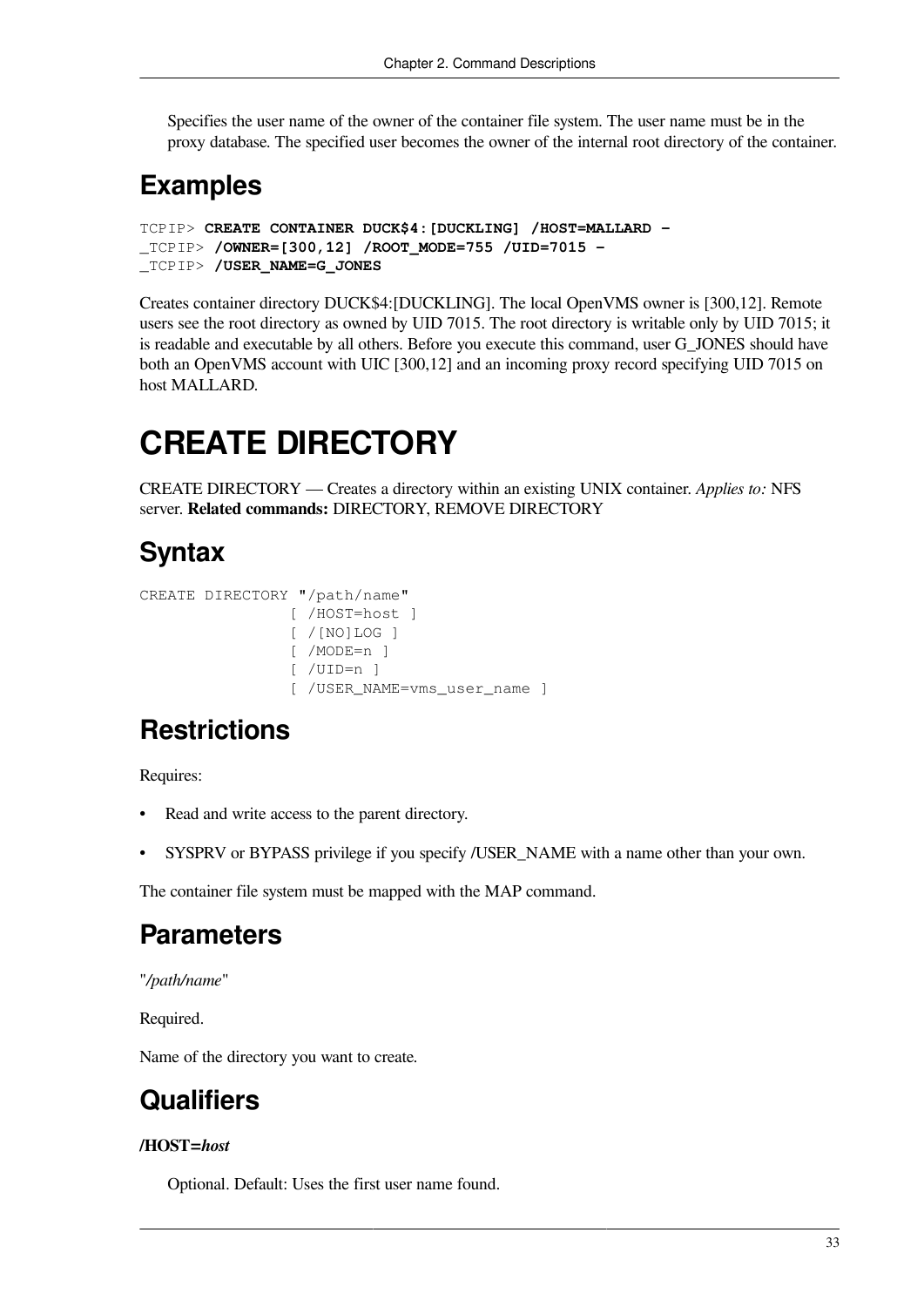If the proxy database has multiple entries with the same user name and UID combination, the value of /HOST determines the specified record.

### **/LOG /NOLOG**

Optional. Default: Displays values for host, UID, GID, and user name.

Displays a full description of the specified proxy database record for you to determine ownership (see /USER\_NAME).

### **/MODE=***n*

Optional. Default: 755 (provides the following protection for owner, group, and world: rwx-rx-rx).

UNIX protection of the new directory.

Specify octal values in the following order: for user, for group, for others. The values are:

- $\bullet$  0 No access
- $\bullet$  1 Execute access
- $\bullet$  2 Write access
- 3 Write and execute access
- 4 Read access
- 5 Read and execute access
- 6 Read and write access
- 7 Read, write, and execute access

For example, /MODE=751 provides:

| User  | Read, write, and execute  <br>access | rwx |
|-------|--------------------------------------|-----|
| Group | Read and execute access 15           | rx  |
| Other | Execute access                       |     |

#### **/UID=***n*

Optional. Default: None.

Entry in the proxy database that determines, if necessary, the ownership of the container root directory.

In the proxy database:

- UID and GID fields determine the root directory's UNIX identity.
- User name field determines the OpenVMS ownership.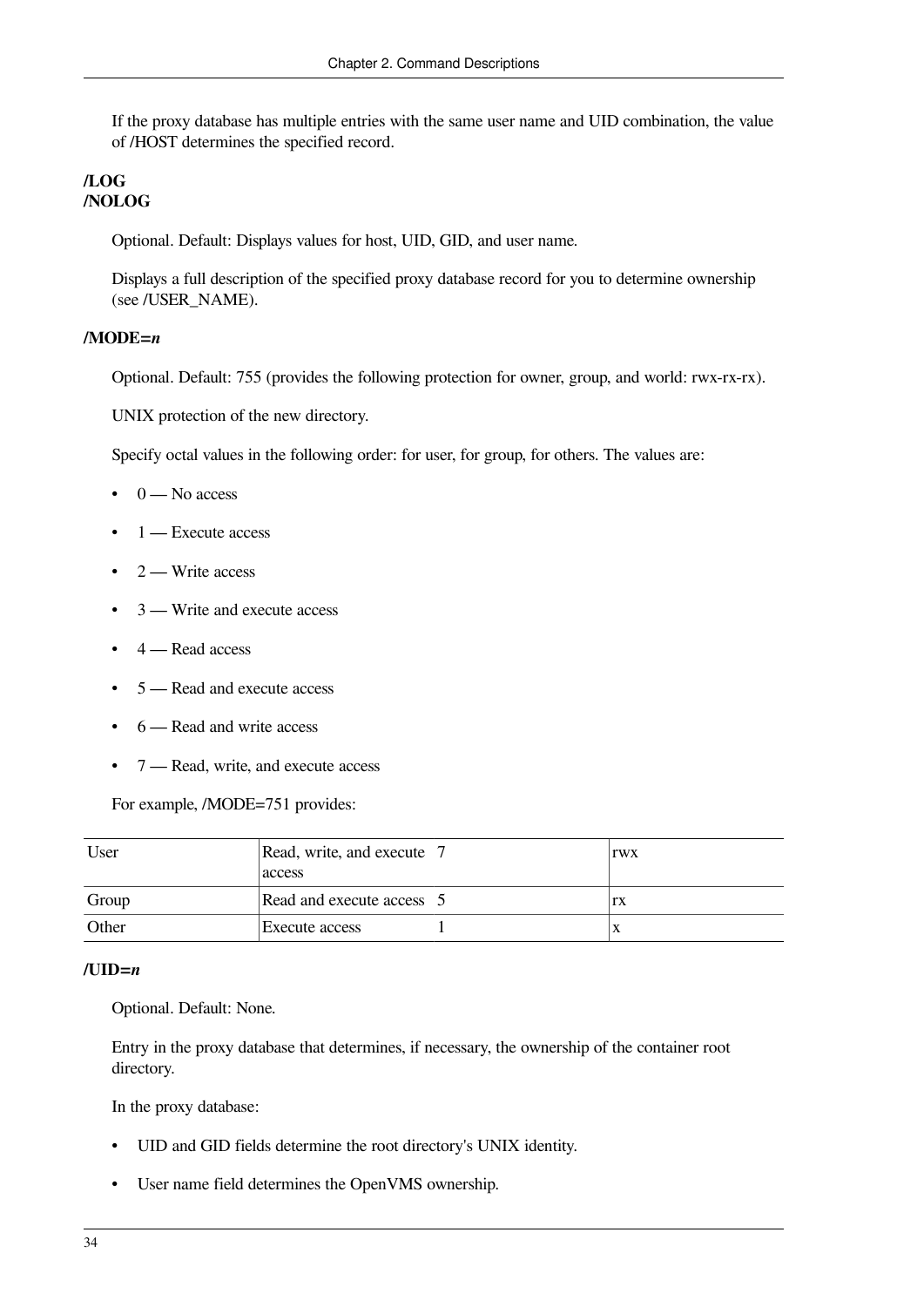Required to access an entry in the proxy database that lacks a unique UID, user name, and host combination.

You can use /UID with the /HOST and /USER\_NAME qualifiers. If you do not have SYSPRV or BYPASS privilege, the values you specify must correspond to the values for your user name in the proxy database.

### **/USER\_NAME=***vms\_user\_name*

Optional. Default: UID=0 and GID=1 (if you have SYSPRV or BYPASS privilege).

Selects an entry in the proxy database and creates the UID, GID, and OpenVMS UIC for the directory files.

To select a user name that has a UIC different than the UIC of the process running the management program, you need SYSPRV or BYPASS privilege.

You can use /USER\_NAME in combination with /HOST and /UID. However, if you do not have SYSPRV or BYPASS privilege, the values you specify must correspond to the values for your user name in the proxy database.

### **Examples**

```
TCPIP> MAP "/user" dua0:[group_a]
TCPIP> CREATE DIRECTORY "/user/umbrella.bird"
```
Creates a UNIX directory for user UMBRELLA called umbrella.bird.

In this example, the user UMBRELLA is running the TCP/IP Services management program from the directory ([UMBRELLA.BIRD]). The UIC for [UMBRELLA] is [340,6] and the TCPIP\$PROXY entry is defined as follows:

| <b>User</b>     | UID | GID | <b>Host</b> |
|-----------------|-----|-----|-------------|
| <b>UMBRELLA</b> | 300 | ┸   | ⋇           |
| <b>SYSTEM</b>   |     |     | ⋇           |

If UMBRELLA does not have SYSPRV or BYPASS privilege, the directory is created as follows:

 $UID = 300$  $GID = 12$  $UIC = [340,6]$ 

If UMBRELLA has SYSPRV or BYPASS privilege, the directory is created as follows:

 $UID = 0$  $GID = 1$ UIC = [SYSTEM]

# **CREATE EXPORT**

CREATE EXPORT — Creates the export database file, using the file name and location specified by the logical name TCPIP\$EXPORT. If the logical name is not defined, creates the database file in your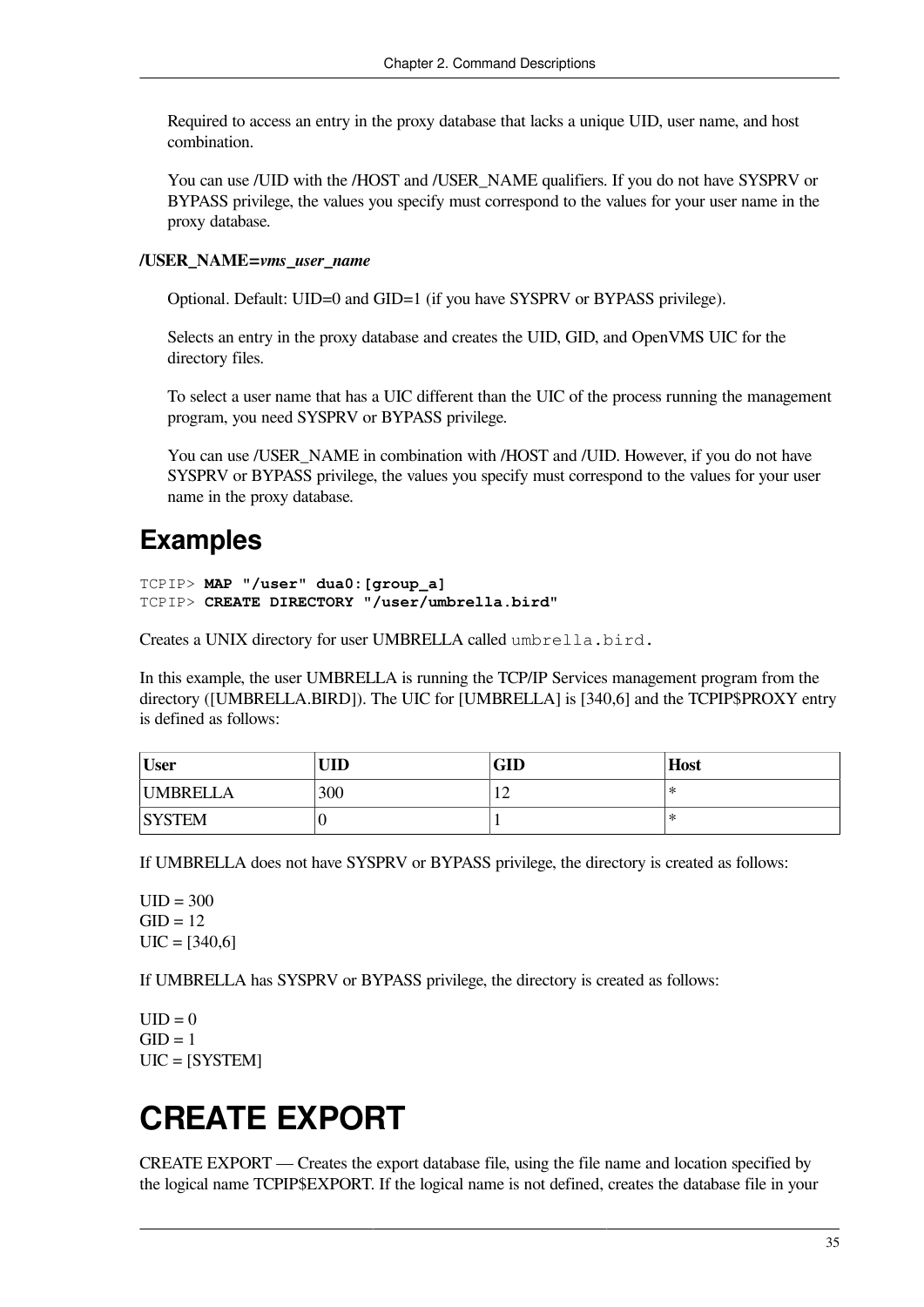current directory as TCPIP\$EXPORT.DAT. *Related commands:* ADD EXPORT, SHOW EXPORT. *Applies to:* NFS server.

# **Syntax**

CREATE EXPORT

# **Restrictions**

Requires write access to the directory with the export database.

### **Caution**

Do not execute this command unless you intend to reconfigure your entire cluster.

# **Examples**

TCPIP> **CREATE EXPORT**

Creates an empty export database.

# **CREATE HOST**

CREATE HOST — Creates a hosts database file with: One entry for LOCALHOST, LOCALHOST's alias, *localhost*, and LOCALHOST's address, 127.0.0.1. The hosts database file name and location are specified by the logical name TCPIP\$HOST. If the logical name is not defined, the database file name will be TCPIP\$HOST.DAT in your current directory. **Related commands:** SET HOST, SHOW HOST, CONVERT/VMS HOST.

# **Syntax**

CREATE HOST

# **Restrictions**

Requires:

- Write access to the directory with the hosts database.
- Read and write access to the hosts database.

### **Caution**

Do not execute this command unless you intend to reconfigure your entire cluster.

# **Examples**

TCPIP> **CREATE HOST**

Creates a hosts database with one entry for LOCALHOST.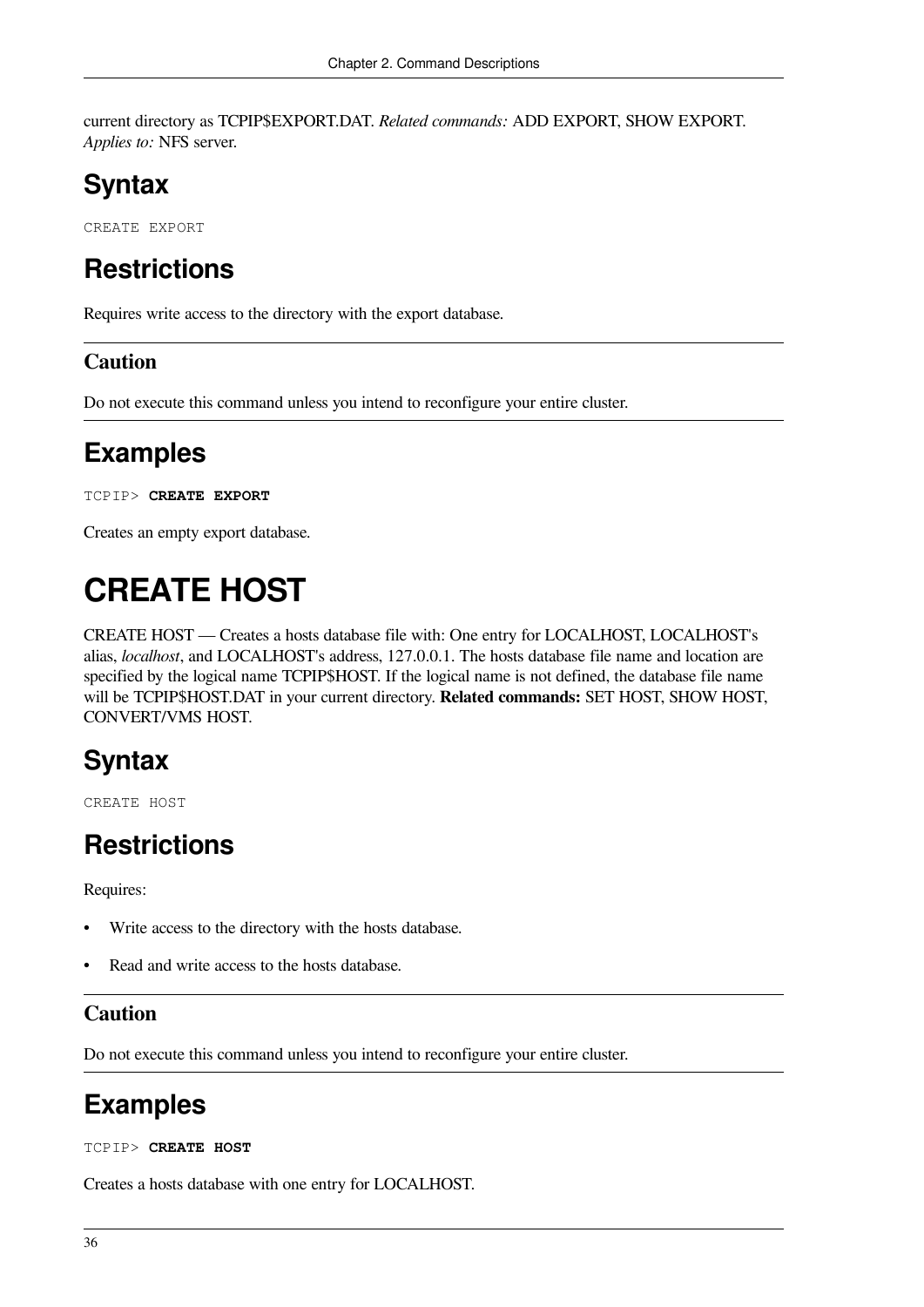# **CREATE NETWORK**

CREATE NETWORK — Creates the networks database file, using the file name and location specified by the logical name TCPIP\$NETWORK. If the logical name is not defined, creates the database file in your current directory as TCPIP\$NETWORK.DAT. *Related commands:* SET NETWORK, SHOW NETWORK, CONVERT/VMS NETWORK

# **Syntax**

CREATE NETWORK

# **Restrictions**

Requires write access to the directory with the networks database.

### **Caution**

Do not execute this command unless you intend to reconfigure your entire cluster.

# **Examples**

TCPIP> **CREATE NETWORK**

Creates an empty networks database.

# **CREATE PROXY**

CREATE PROXY — Creates the proxy database file, using the file name and location specified by the logical name TCPIP\$PROXY. If the logical name is not defined, creates the database file in your current directory as TCPIP\$PROXY.DAT. *Related commands:* ADD PROXY, SHOW PROXY, CONVERT/ VMS PROXY.

# **Syntax**

CREATE PROXY

# **Restrictions**

Requires write access to the directory with the proxy database.

### **Caution**

Do not execute this command unless you intend to reconfigure your entire cluster.

# **Examples**

TCPIP> **CREATE PROXY**

Creates an empty proxy database.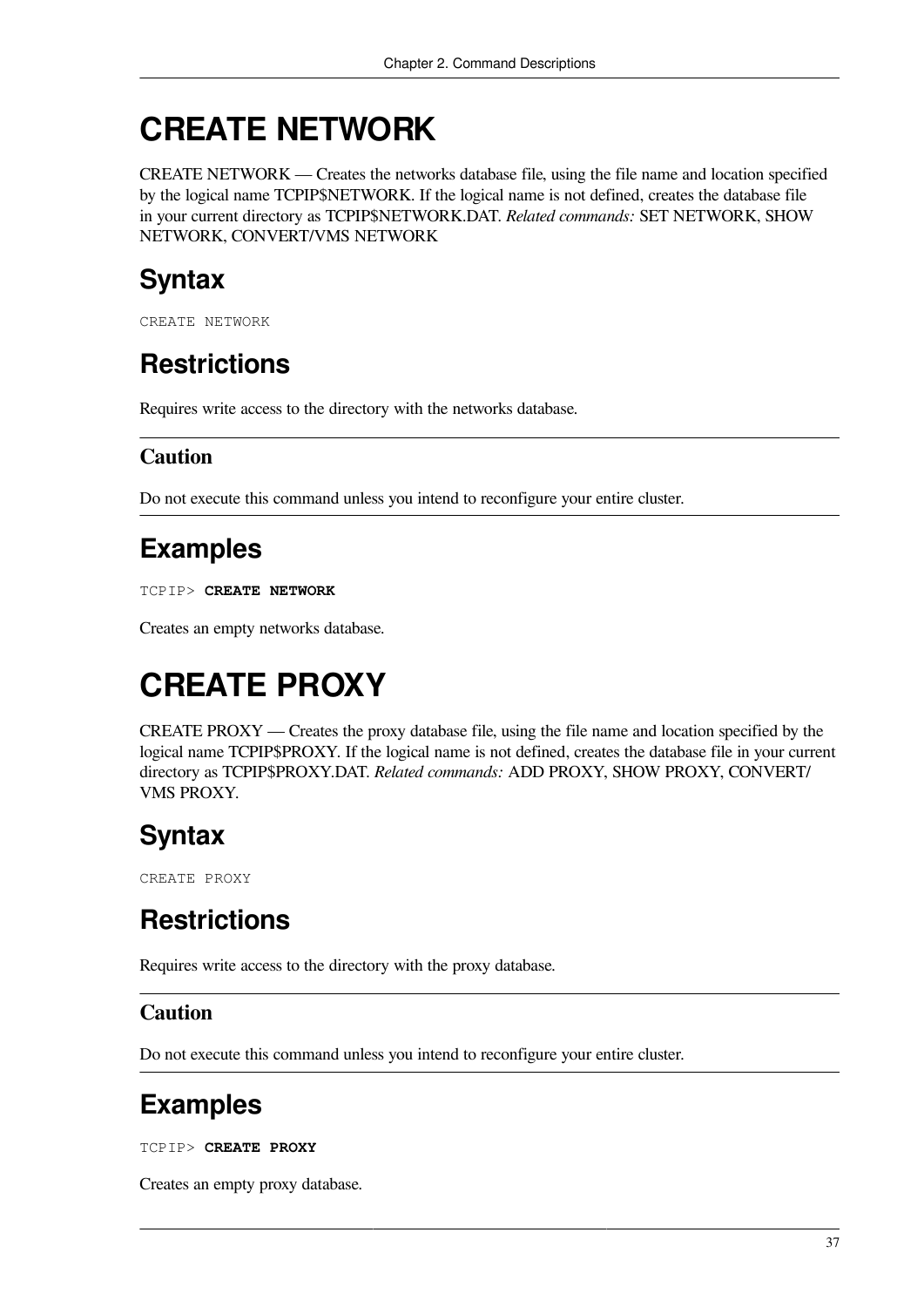# **CREATE ROUTE**

CREATE ROUTE — Creates the routes database file, using the file name and location specified by the logical name TCPIP\$ROUTE. If the logical is not defined, creates the database file named TCPIP \$ROUTE.DAT in your current directory. **Related commands:** SET ROUTE, SHOW ROUTE.

# **Syntax**

CREATE ROUTE

# **Restrictions**

Requires write access to the directory with the routes database.

### **Caution**

Do not execute this command unless you intend to reconfigure your entire cluster.

# **Examples**

TCPIP> **CREATE ROUTE**

Creates an empty routes database.

# **DEFINE COMMUNICATION\_CONTROLLER**

DEFINE COMMUNICATION\_CONTROLLER — Defines the mapping between a communication controller device and its corresponding Internet interface. Each mapping or controller definition is stored as a record in the configuration database.

# **Additional Information**

To modify an existing controller definition, you must delete the old controller definition from the configuration database (using the DELETE COMMUNICATION\_CONTROLLER command) and then define the new controller definition (using the DEFINE COMMUNICATION\_CONTROLLER command).

Internet devices are uniquely identified using 2-character names. The first character is determined by the /INTERNET\_INTERFACE qualifier. The second character is determined by the controller type you specify with the /TYPE qualifier, as follows:

| Controller Type | <b>Second Character of Interface Name</b> |
|-----------------|-------------------------------------------|
| <b>ETHERNET</b> | E                                         |
| FDDI            | F                                         |
| <b>PPP</b>      | D                                         |
| <b>SERIAL</b>   |                                           |
| TOKEN_RING      | ᅲ                                         |

For example, with the following command, the communication controller EW maps to the interface WE: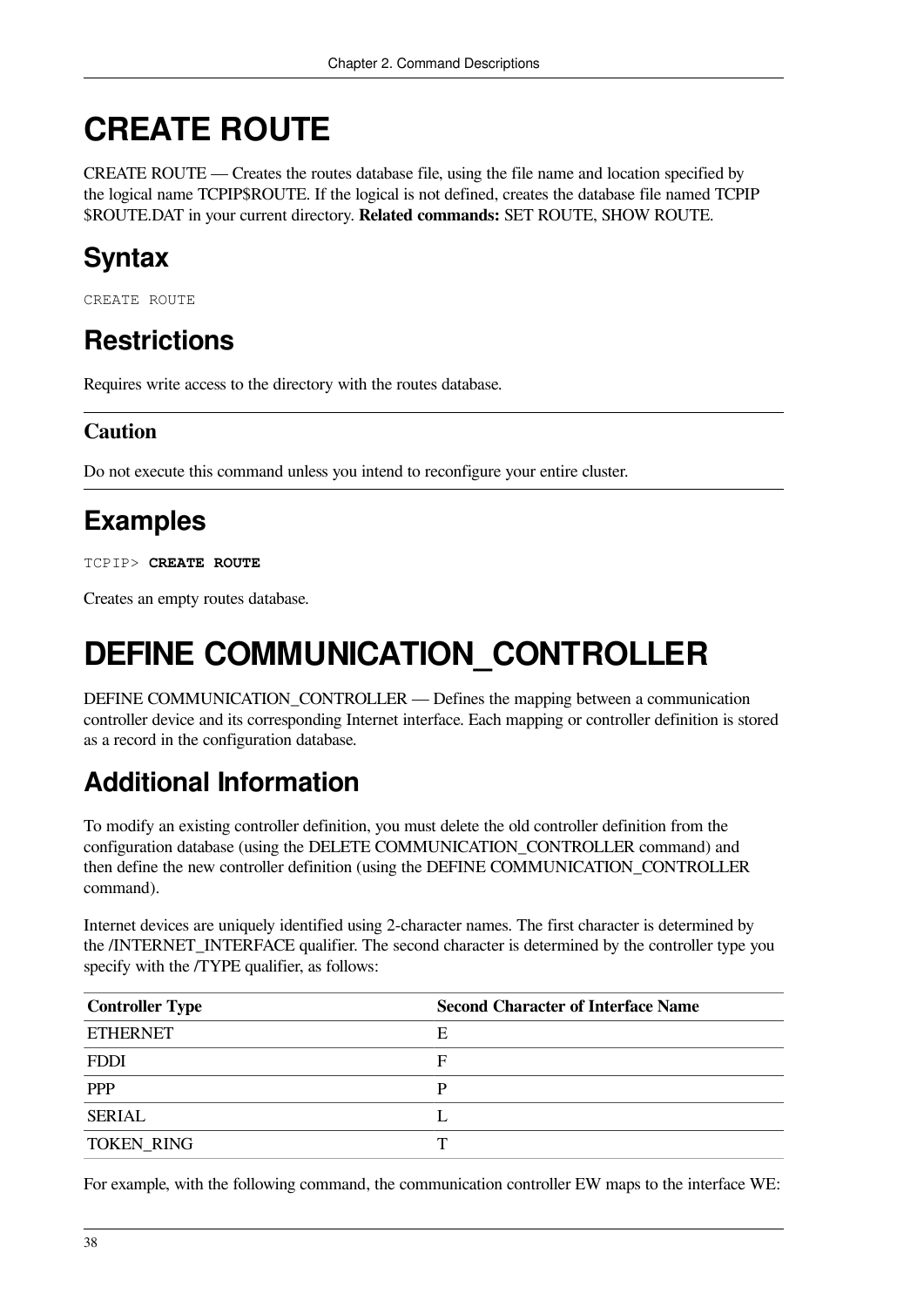```
TCPIP> DEFINE COMMUNICATION_CONTROLLER EW -
_TCPIP> /INTERNET_INTERFACE=W /TYPE=ETHERNET
```
**Related commands:** LIST COMMUNICATION\_CONTROLLER, DELETE COMMUNICATION\_CONTROLLER, all INTERFACE commands

### **Syntax**

```
DEFINE COMMUNICATION CONTROLLER controller
                                  [ /DESCRIPTION=text ]
                                  /INTERNET_INTERFACE=character
                                  /TYPE=(option[,...])
```
### **Parameters**

*controller*

Required.

Specifies the OpenVMS device name of the communication controller (as displayed by the DCL command SHOW DEVICE) to be mapped to an Internet interface. For examples of communication controllers with their corresponding Internet interfaces, refer to the [LIST](#page-61-0) [COMMUNICATION\\_CONTROLLER](#page-61-0) command. For more information on configuring network interfaces, refer to the *VSI TCP/IP Services for OpenVMS Management* manual.

## **Qualifiers**

### **/DESCRIPTION=***text*

Optional. Default: None.

Optional text describing the communication controller.

### **/INTERNET\_INTERFACE=***character*

Required.

Specifies the first character of the Internet interface name. If you prefer using a standard name, call your VSI support representative.

#### **/TYPE=(***option***[,...])**

Required.

Specifies the communication controller type and cluster attribute. You must specify one of the following communication controller types: ETHERNET, FDDI, PPP, SERIAL, or TOKEN\_RING.

Optionally, specify the CLUSTER attribute to indicate that the interface can join an Internet cluster. To enable a cluster alias (alias host identifier) with an interface, use the SET INTERFACE / CLUSTER command.

## **Examples**

TCPIP> **DEFINE COMMUNICATION\_CONTROLLER ES -**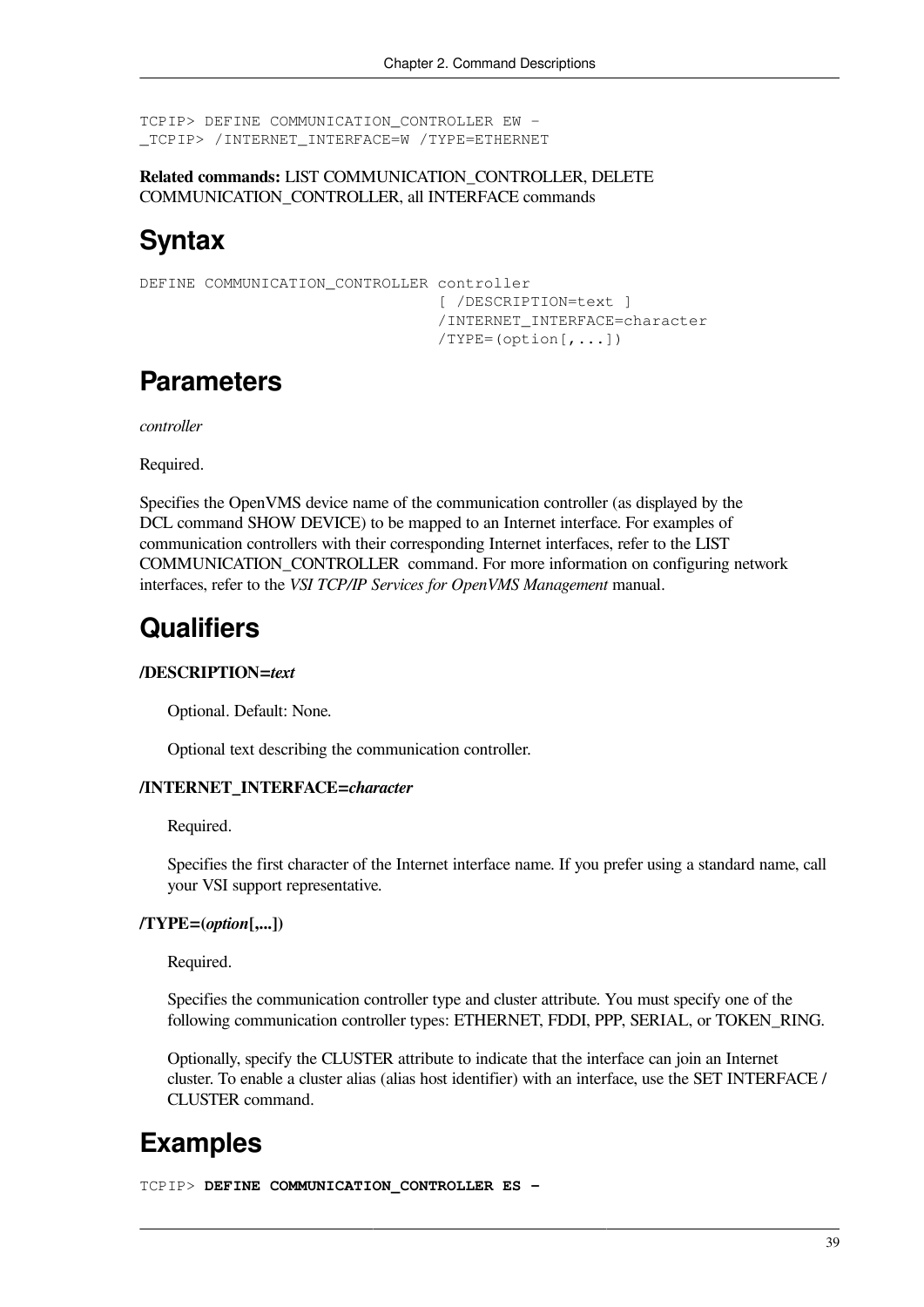\_TCPIP> **/INTERNET\_INTERFACE=S /TYPE=(ETHERNET,CLUSTER) -**  \_TCPIP> **/DESCRIPTION="DESVA-Class Ethernet Adapter"**

Defines the OpenVMS device ES as the Internet interface SE, which can join an Internet cluster.

# **DELETE COMMUNICATION\_CONTROLLER**

DELETE COMMUNICATION\_CONTROLLER — Deletes communication controller definitions from the configuration database. **Related commands:** DEFINE COMMUNICATION\_CONTROLLER, LIST COMMUNICATION\_CONTROLLER

## **Syntax**

```
DELETE COMMUNICATION CONTROLLER [ controller ]
```
 [ /[NO]CONFIRM ] [ /INTERNET\_INTERFACE=character ]

# **Restrictions**

Requires OPER privilege.

# **Parameters**

*controller*

Required.

Specifies the OpenVMS device name of the communication controller.

# **Qualifiers**

### **/CONFIRM /NOCONFIRM**

Optional. Default: /CONFIRM if you use wildcards; otherwise, /NOCONFIRM.

If you specify the /CONFIRM qualifier, a message displays asking you to confirm the delete request. Respond to the CONFIRM: prompt by entering one of the following:

- Y to delete the entry
- N to retain the entry

If you specify the /NOCONFIRM qualifier, the operation is performed without asking you to confirm the request.

### **/INTERNET\_INTERFACE=***character*

Optional. Default: All alphabetic characters.

Specifies the first character of the Internet interface name of communication controller definitions to delete from the configuration database.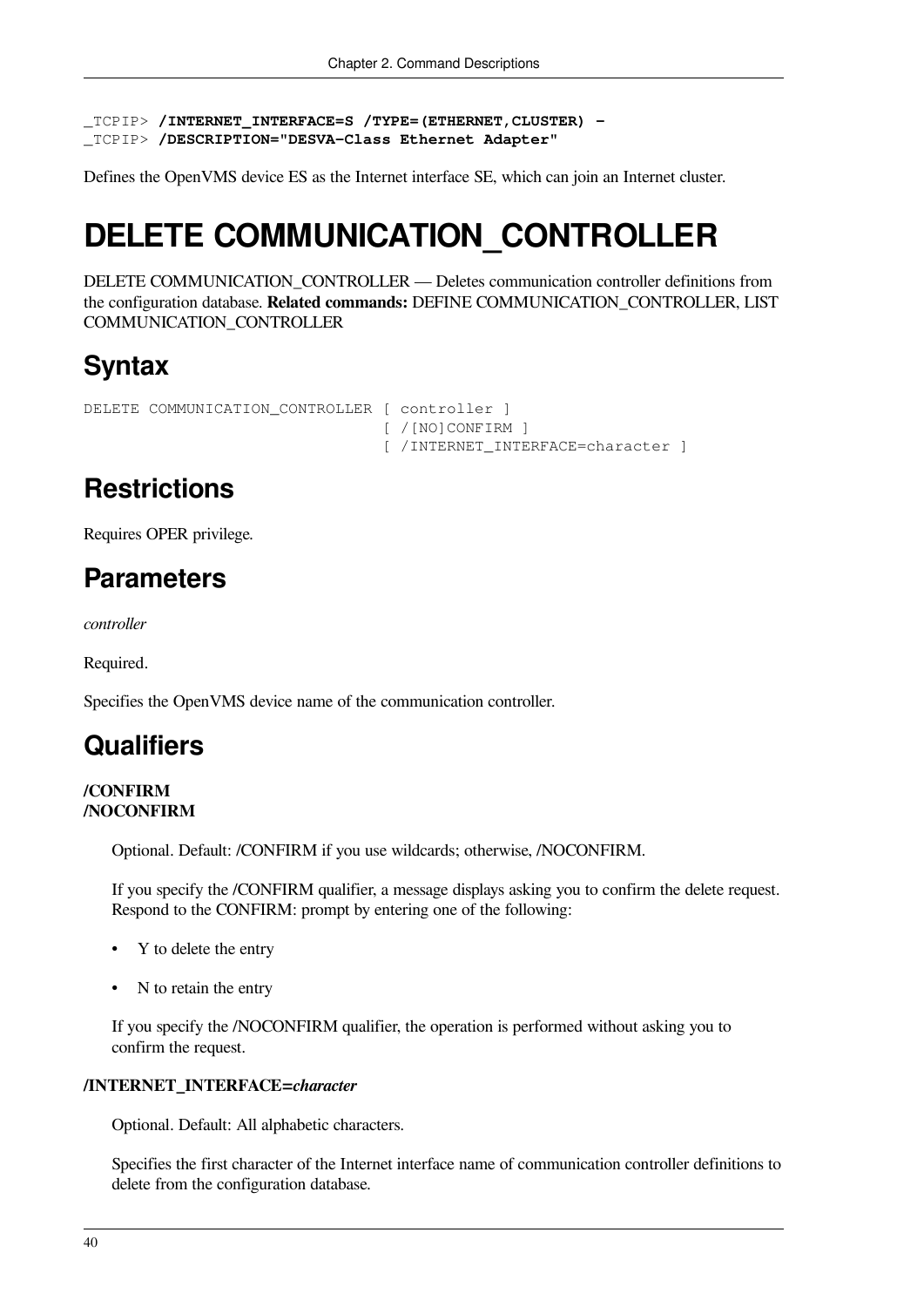### **Examples**

```
1. TCPIP> DELETE COMMUNICATION_CONTROLLER EZ
```
Deletes from the configuration database the communication controller definition corresponding to the OpenVMS device EZ.

```
2. TCPIP> DELETE COMMUNICATION_CONTROLLER * - 
  _TCPIP> /INTERNET_INTERFACE=W
```
Deletes all the communication controller definitions having an Internet interface name that begins with the letter W.

# **DELETE CONTAINER**

DELETE CONTAINER — Deletes a container file system and all its contents. **Applies to:** NFS server. *Related commands:* CREATE CONTAINER.

# **Syntax**

DELETE CONTAINER *container\_file\_system*

# **Restrictions**

Wildcards are not allowed.

Requires both read and delete access to the directory.

Requires BYPASS privilege.

# **Parameters**

*container\_file\_system*

Required.

Device and directory name of the container file (no wildcards).

The container file has file type .CONTAINER.

# **Examples**

TCPIP> **DELETE CONTAINER WORK1\$:[DOVE.NEST\_BUILDING]**

Deletes the container directory WORK1\$:[DOVE.NEST\_BUILDING] along with the container file, all subdirectories, and files.

# **DIRECTORY**

DIRECTORY — Displays a list of files, along with typical directory information, in a UNIX container directory. **Applies to:** NFS server.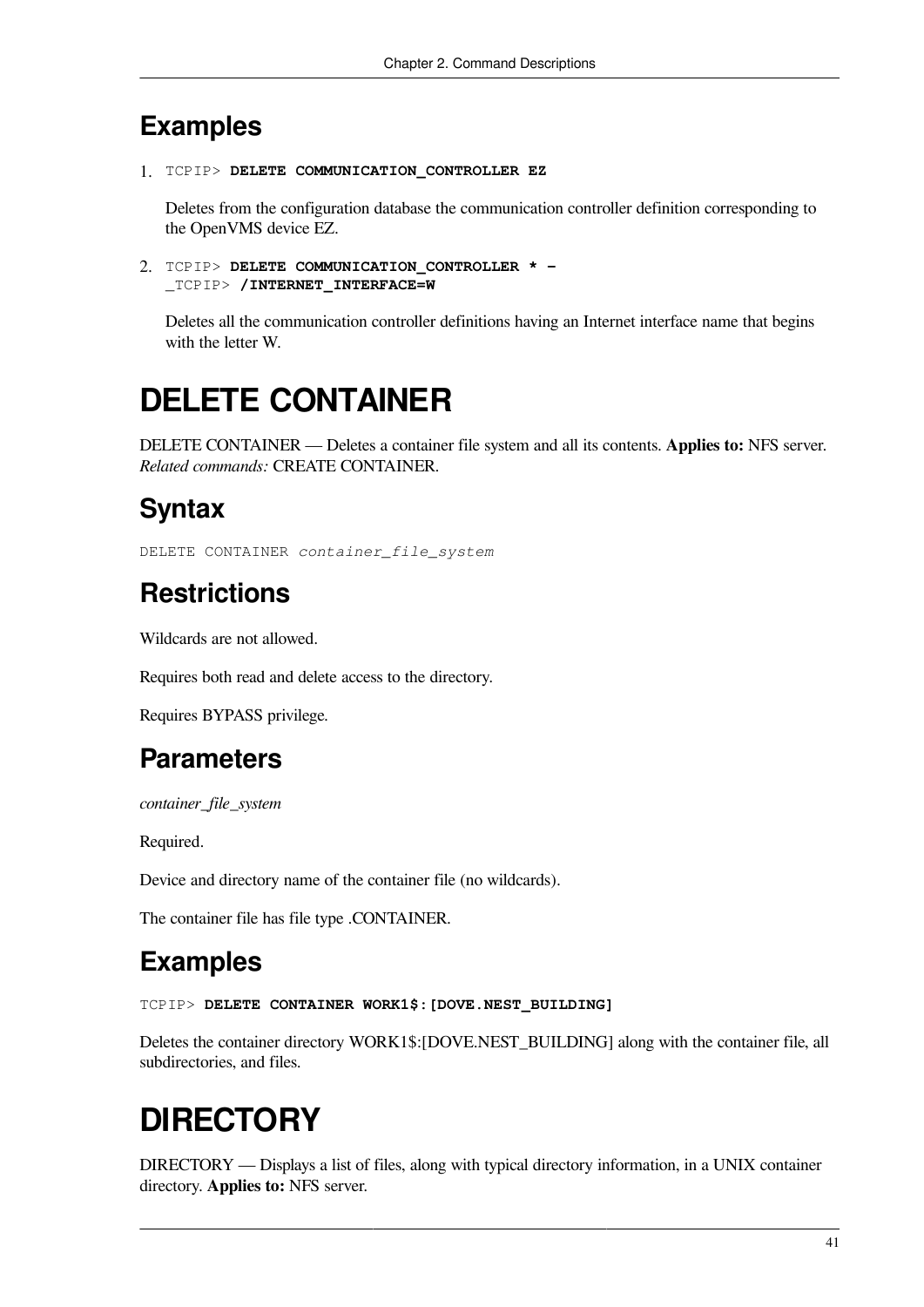# **Syntax**

```
DIRECTORY "/path/name"
            [ /FULL ]
            [ /VMS ]
```
## **Restrictions**

Requires:

- Read access to the specified container directory.
- **BYPASS** privilege.

## **Parameters**

"*/path/name*"

Required.

Name of the UNIX container directory for which you want a directory listing and, optionally, directory names.

## **Qualifiers**

### **/FULL**

Optional. Default: Brief display.

Displays a comprehensive list of information, including the OpenVMS file name, for each file.

### **/VMS**

Optional. Default: No OpenVMS file names provided.

Provides the corresponding OpenVMS file name for each file.

### **Examples**

```
1. TCPIP> DIRECTORY/FULL "/nest_container"
```

```
Directory: /nest_container
 .
 OpenVMS file: _$1$DISK:[SYSTEM.NEST.HATCHLING]00012301$BFS.DIR;1
Size File ID: 74497
  Blocks: 4 Owner
 Bytes: 1915 UID: 0
Created: 1-NOV-2002 13:17:18.91 GID: 1
 Revised: 1-NOV-2002 13:17:19.24 Mode: 755 Type: Directory
 Accessed: 1-NOV-2002 13:16:20.52 Links: 2
 ..
OpenVMS file: $1$DISK: [SYSTEM.NEST.HATCHLING]00012301$BFS.DIR;1
Size File ID: 74497
```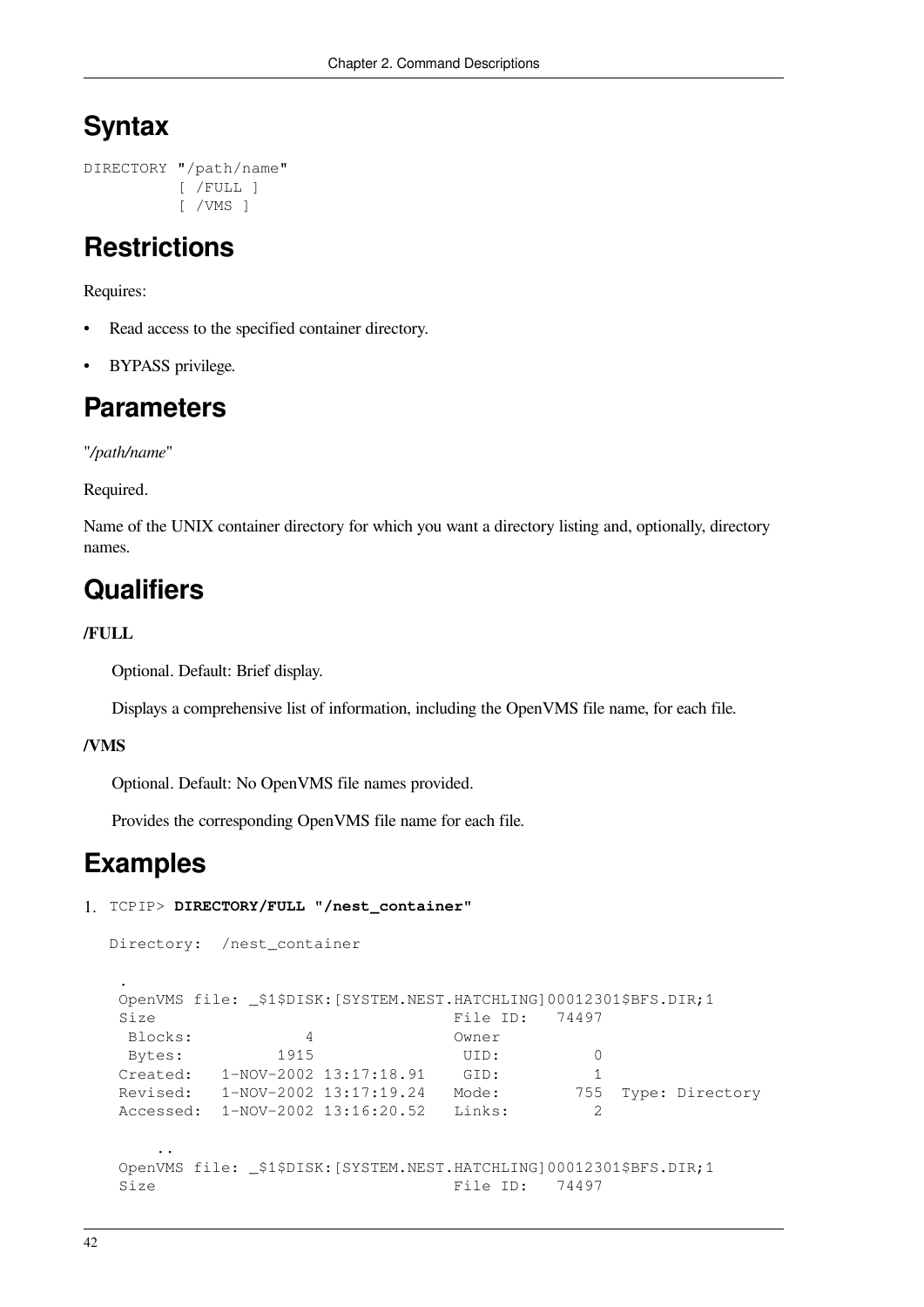```
 Blocks: 4 Owner
Bytes: 1915 UID: 0
Created: 1-NOV-2002 13:17:18.91 GID: 1
 Revised: 1-NOV-2002 13:17:19.24 Mode: 755 Type: Directory
 Accessed: 1-NOV-2002 13:16:20.52 Links: 2
   .SUPER.SYS
 OpenVMS file: no corresponding file
Size File ID: 6145
 Blocks: 1 Owner
Bytes: 54 UID: 0
Created: 1-NOV-2002 13:17:18.91 GID: 1
 Revised: 1-NOV-2002 13:17:17.24 Mode: 644 Type: File
Accessed: 1-NOV-2002 13:16:18.52 Links: 1
   .BITMAP.SYS
 OpenVMS file: no corresponding file
Size File ID: 6657
Blocks: 16 Owner
Bytes: 8187 UID: 0
 Created: 1-NOV-2002 13:17:18.91 GID: 1
 Revised: 1-NOV-2002 13:17:17.24 Mode: 644 Type: File
Accessed: 1-NOV-2002 13:16:18.52 Links: 1
   .HISTORY.SYS
 OpenVMS file: no corresponding file
Size File ID: 66305
Blocks: 1 Owner
Bytes: 129 UID: 0
Created: 1-NOV-2002 13:17:18.91 GID: 1
 Revised: 1-NOV-2002 13:17:17.24 Mode: 644 Type: File
Accessed: 1-NOV-2002 13:16:18.52 Links: 1
```
Displays a full directory listing of the container file system /nest\_container.

```
2. TCPIP> DIRECTORY "/dove/nest/plans"
```
Displays names of the files in UNIX directory /dove/nest/plans.

# **DISABLE SERVICE**

DISABLE SERVICE — For most services, this command disables the specified service but does not stop the current process. This allows you to perform an orderly shutdown of the service, which prevents new connections while allowing current connections to continue. To stop and restart the current process, first wait until the process exits, or stop it using the service-specific shutdown command procedure (TCPIP \$*service*\_SHUTDOWN.COM), then restart the service using the service-specific startup command procedure (TCPIP\$*service*\_STARTUP.COM). Note that, for the NFS server, TELNET, and RLOGIN, the DISABLE SERVICE command stops the current process. *Related commands:* ENABLE SERVICE, SET SERVICE, SHOW SERVICE

### **Syntax**

```
DISABLE SERVICE service
                  [ /ADDRESS=IP_address ]
                  [ /PORT=n ]
                  [ /PROCESS=process ]
```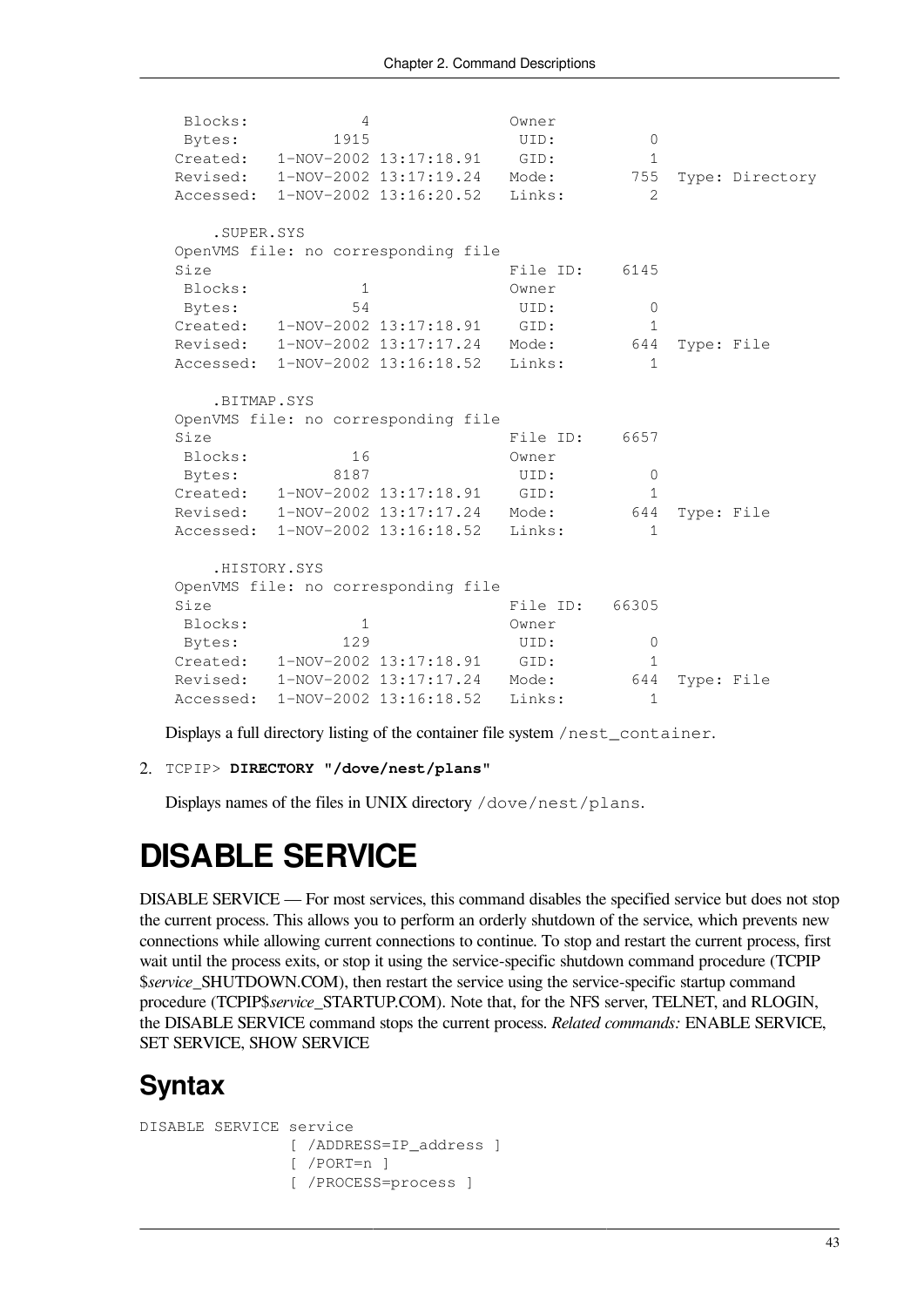[ /PROTOCOL=protocol ]

### **Parameters**

*service*

Required.

Service you want to disable. Specify any service that appears in the SHOW SERVICE display. To disable all services, use a wildcard.

### **Qualifiers**

### **/ADDRESS=***IP\_address*

Optional. Default: 0.0.0.0.

Disables only the services for the specified address.

#### **/PORT=***n*

Optional. Default: All ports.

Disables the service communicating at the specified port.

#### **/PROCESS=***process*

Optional. Default: All processes.

Disables the service running as the specified process.

#### **/PROTOCOL=***protocol*

Optional. Default: All protocols.

Disables only the services that use the specified protocol.

### **Examples**

1. TCPIP> **DISABLE SERVICE TELNET** 

Disables TELNET.

2. TCPIP> **DISABLE SERVICE RLOGIN /ADDRESS=130.180.4.7** 

Disables the remote login process that is bound to address 130.180.4.7.

# **DISCONNECT DEVICE\_SOCKET**

DISCONNECT DEVICE\_SOCKET — Interactively terminates a TCP/IP connection.

## **Syntax**

DISCONNECT DEVICE\_SOCKET *dev\_sock\_number*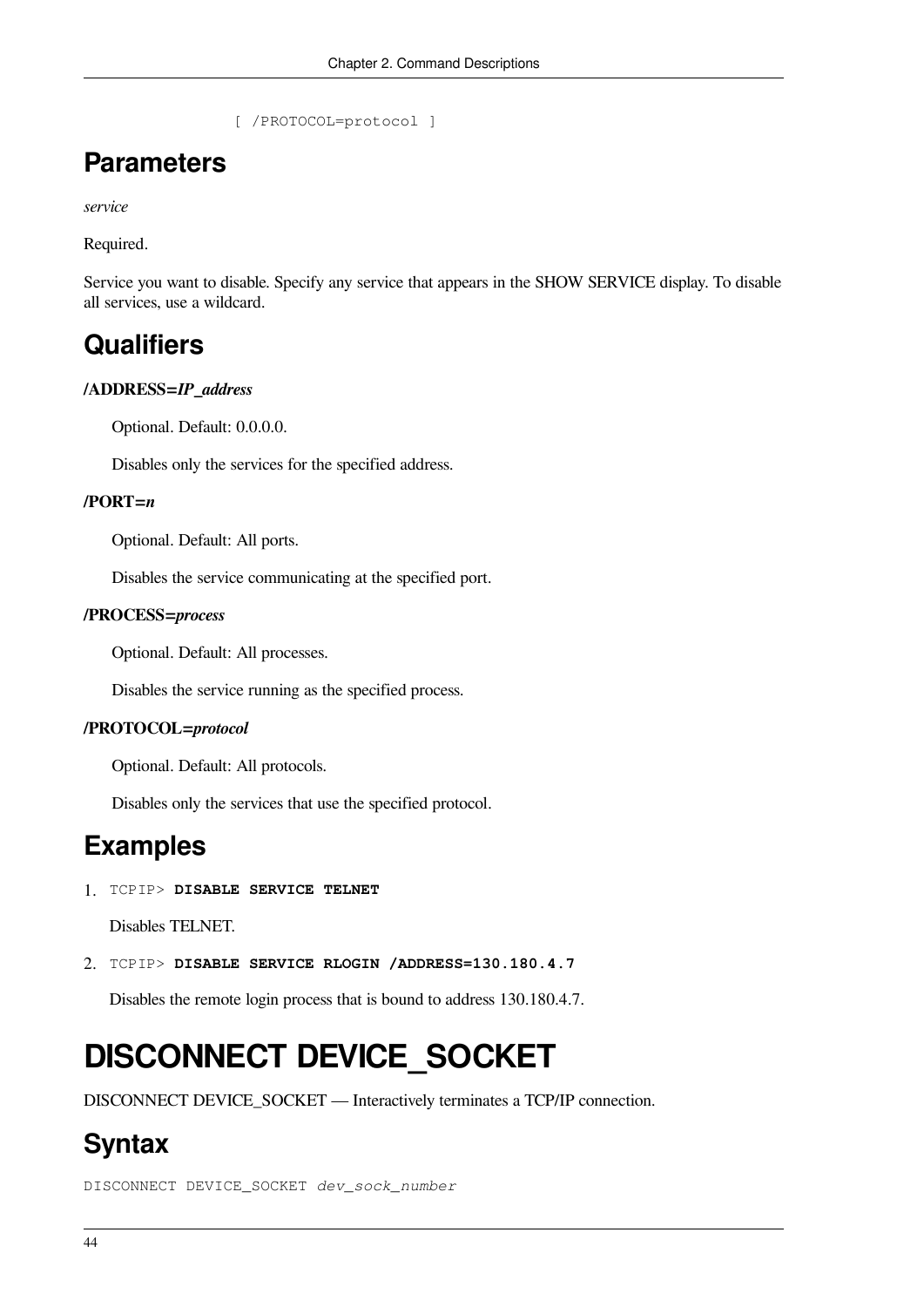### **Parameters**

*dev\_sock\_number*

Required.

Number of the device socket associated with the connection you want to terminate.

# **Examples**

TCPIP> **DISCONNECT DEVICE\_SOCKET BG123**

Interactively terminates the connection at DEVICE\_SOCKET BG123.

# **DISMOUNT**

DISMOUNT — Makes a physically remote file system that is currently accessible to local users inaccessible. Dismounts a remote file system or directory from local device DNFS*n*: (the mount point). *Related commands:* MOUNT, SHOW MOUNT. *Applies to:* NFS client.

# **Syntax**

```
DISMOUNT { mount_point | logical_name }
         [ /ALL ] [ /HOST=host ]
          [ /[NO]WAIT ]
```
# **Restrictions**

Dismounting a /SYSTEM mount requires SYSNAM privilege.

Dismounting a /GROUP mount requires GRPNAM privilege.

## **Parameters**

*mount\_point*

Required (if you omit *logical\_name* and the /ALL qualifier). Default: None.

DNFS device (and optional directory tree) required to dismount. Specify this mount point as one of the following:

**DNFS***n***: DNFS***n***:[***dir.subdir***] DNFS***n***:[***dir.subdir***]***file*

where:

| $\boldsymbol{n}$                     | Value from 1 to 9999.                                                        |
|--------------------------------------|------------------------------------------------------------------------------|
| $\vert [dir]$ or $\vert dir.subdir]$ | Directory to mount (up to eight in addition to the<br>$[000000]$ directory). |
| file                                 | Individual file to dismount.                                                 |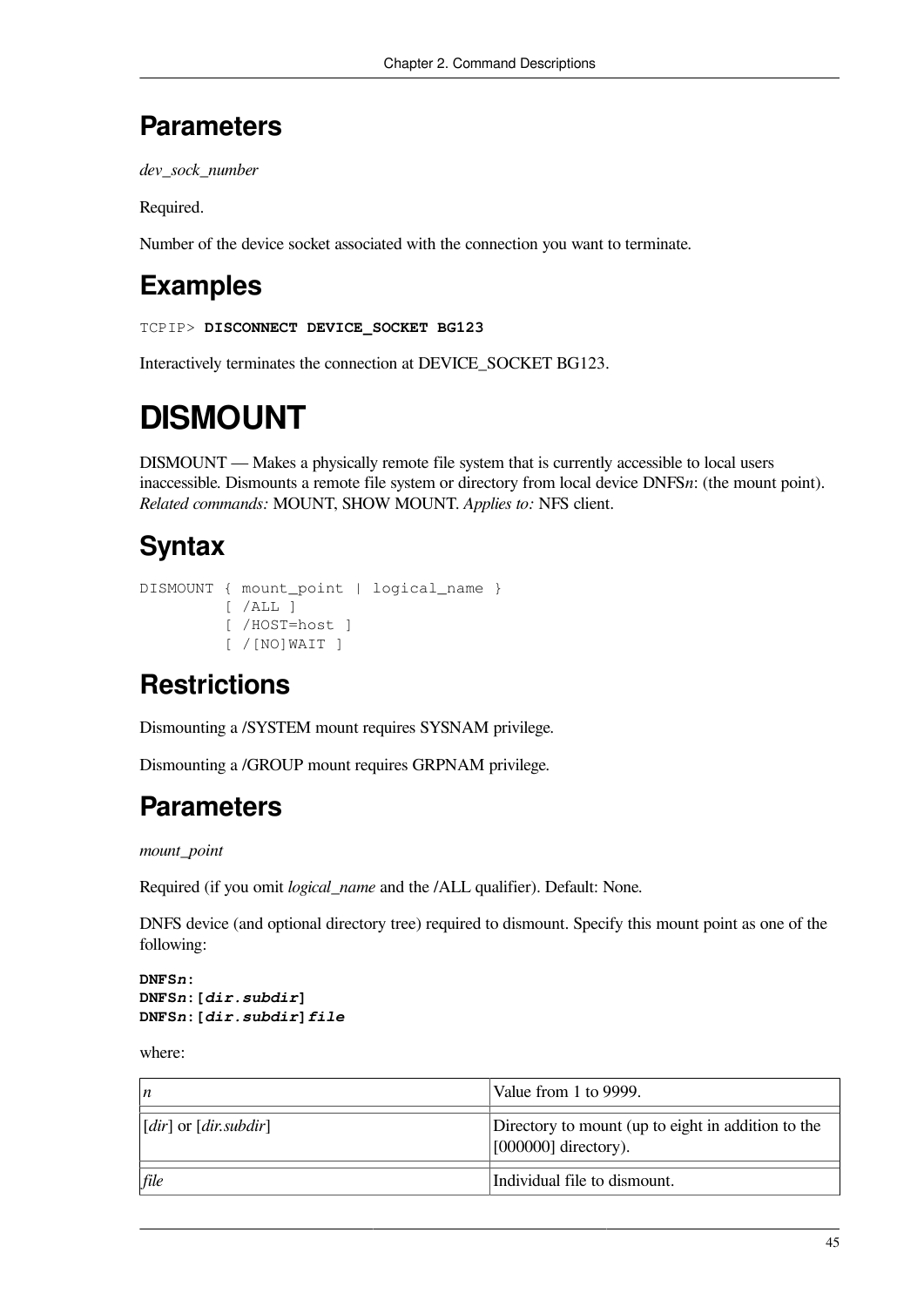If you use the /ALL qualifier, you must specify DNFS*n*: without the directory tree.

*logical\_name*

Required (if you omit *mount\_point* and the /ALL qualifier). Default: None.

Logical name that you defined with the MOUNT command of the device to dismount.

### **Qualifiers**

### **/ALL**

Optional.

Dismounts one of the following:

- All file systems from all servers: DISMOUNT /ALL
- All file systems on the specified server: DISMOUNT /ALL /HOST=*host*
- All file systems on the specified device: DISMOUNT DNFS*n*: /ALL

If you dismount using the /ALL qualifier, the dismount operation completes even if the server is not currently reachable.

#### **/HOST=***host*

Optional. Default: None.

Dismounts all file systems from the specified NFS server.

Valid only with the /ALL qualifier.

### **/WAIT /NOWAIT**

Optional. Default: /NOWAIT.

- /WAIT
	- Does not dismount the mounted file system if outstanding activities exist.
	- Waits until the dismount has been completed.
	- If you try to access any files on the mount point, the dismount fails.
- /NOWAIT
	- The client completes the command immediately.
	- Dismounting does not actually occur until all file activity has been completed.

### **Examples**

1. TCPIP> **DISMOUNT DNFS3:**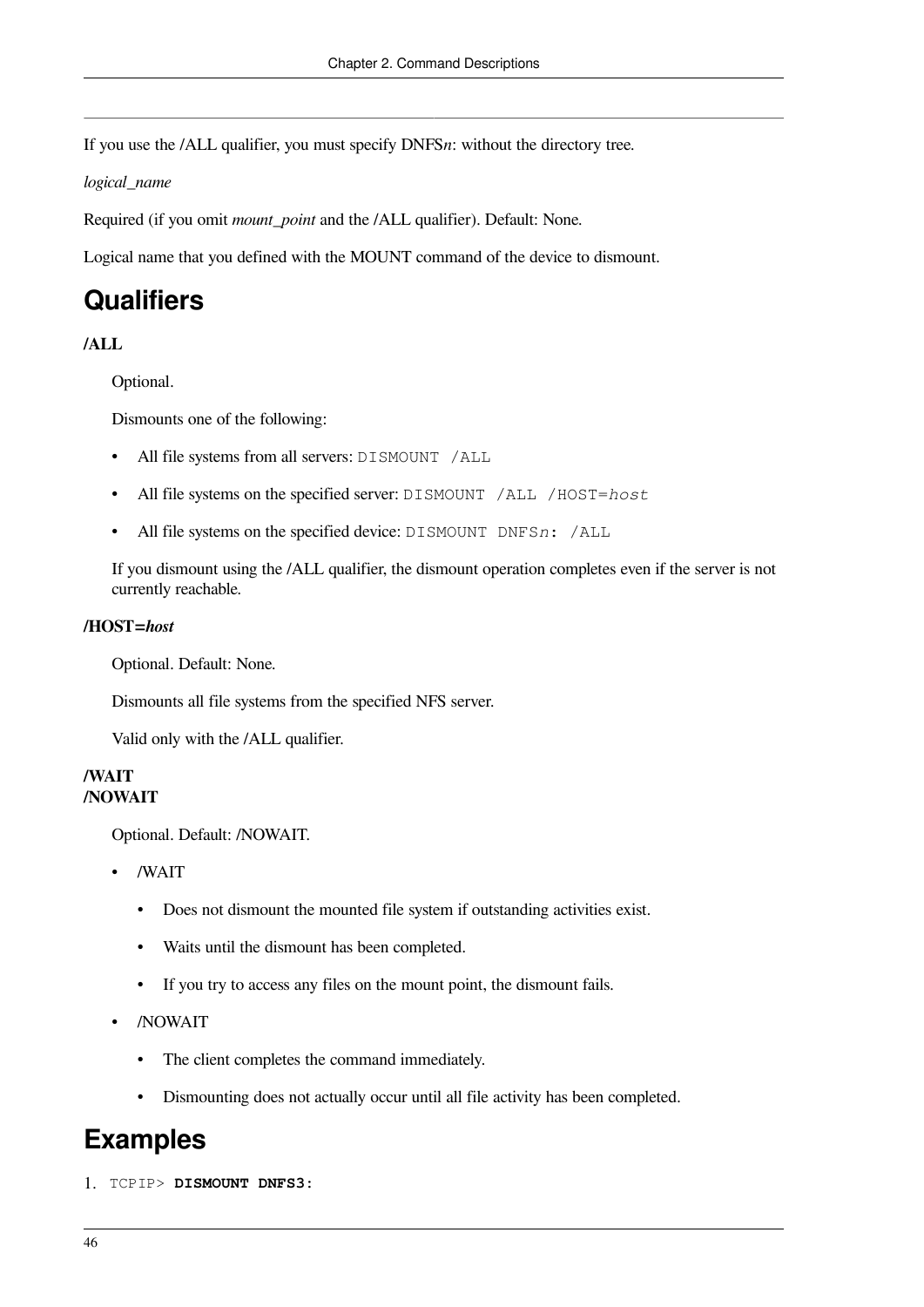Makes the file system mounted on local device DNFS3: inaccessible to local users.

2. TCPIP> **DISMOUNT DNFS4:[USR.MNT]**

Dismounts only the specified mount point, [USR.MNT], on local device DNFS4:.

3. TCPIP> **DISMOUNT DNFS5: /WAIT**

Dismounts the DNFS5:[000000] mount point and waits for it to occur.

4. TCPIP> **DISMOUNT /ALL**

Dismounts all mount points on all devices.

5. TCPIP> **DISMOUNT /ALL /HOST="robin"**

Dismounts all mount points served by host robin.

# **ENABLE SERVICE**

ENABLE SERVICE — Enables a service on the running TCP/IP Services software. *Related commands:* DISABLE SERVICE, SHOW SERVICE.

### **Syntax**

```
ENABLE SERVICE [ service ]
                 [ /ADDRESS=IP_address ]
                 [ /PORT=n ]
                 [ /PROCESS=process ]
                 [ /PROTOCOL=protocol ]
```
### **Parameters**

*service*

Optional. Default: All services.

Specifies the service to enable. The service must be defined in the services database.

## **Qualifiers**

### **/ADDRESS=***IP\_address*

Optional. Default: 0.0.0.0.

Binds the service only to the specified address. If your host is multihomed, use this qualifier to configure the service to be offered on a specific Internet interface.

### **/PORT=***n*

Optional. Starts the service on the specified port.

#### **/PROCESS=***process*

Optional.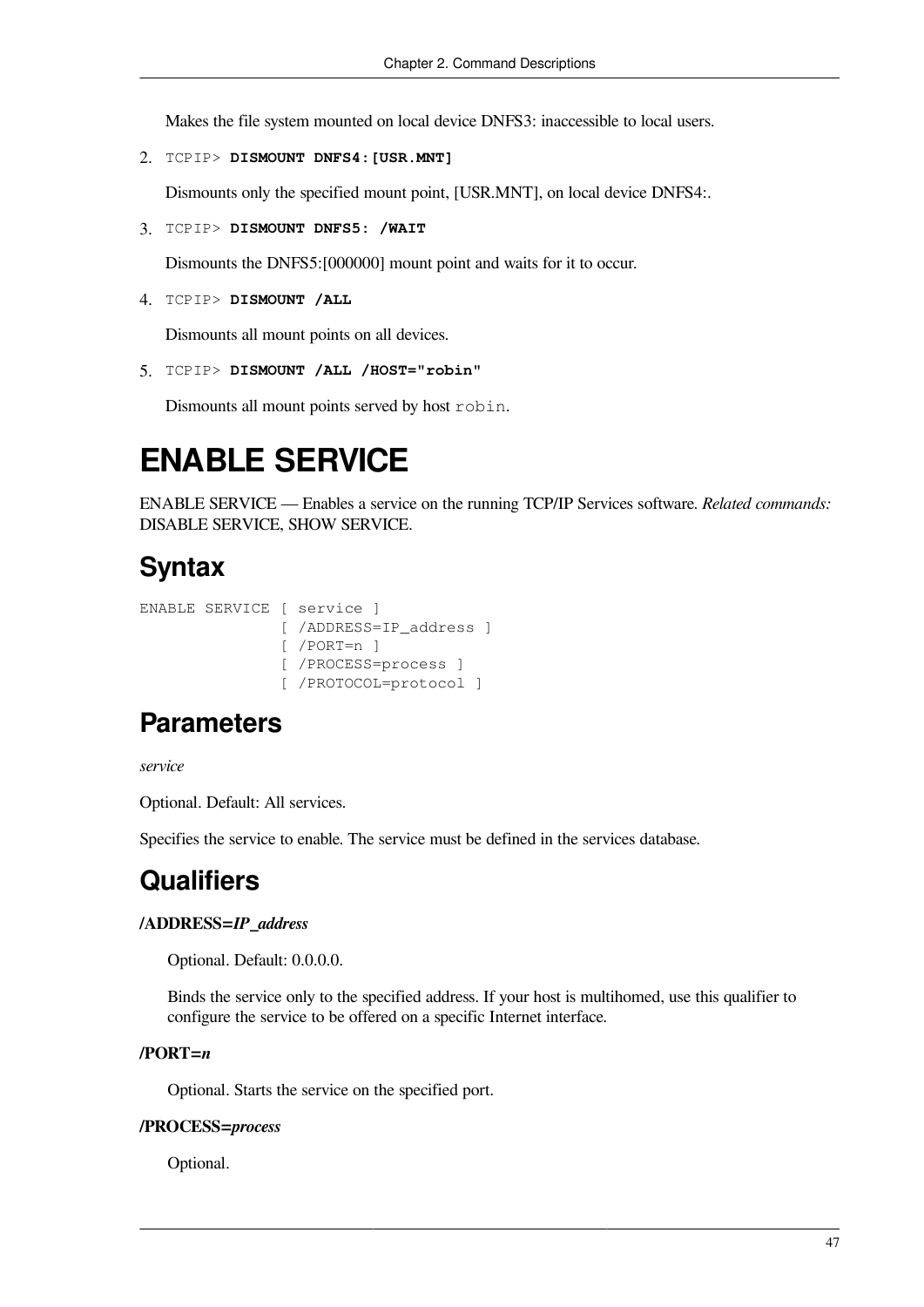Runs the service as the specified process.

### **/PROTOCOL=***protocol*

Optional. Default: TCP.

Runs the service with the specified protocol.

## **Examples**

1. TCPIP> **ENABLE SERVICE TELNET**

Initializes TELNET communications.

```
2. TCPIP> ENABLE SERVICE RLOGIN /ADDRESS=130.180.4.7
```
Starts the remote login service for users on the host with IP address 130.180.4.7.

```
3. TCPIP> ENABLE SERVICE SMTP
```
Starts the SMTP receiver. To start the SMTP sender, see the [START](#page-179-0) MAIL command. For instructions on how to start the SMTP sender when TCP/IP Services starts up, see the [SET](#page-95-0) [CONFIGURATION](#page-95-0) ENABLE SERVICE command.

# **EXIT**

EXIT — Exits from the management program.

# **Syntax**

**EXTT** 

# **EXPORT**

EXPORT — Copies a file from within a container directory to an OpenVMS file. *Related commands:* IMPORT, DIRECTORY

# **Syntax**

EXPORT "*/path/name*" *vms\_file\_name*

# **Restrictions**

No wildcards.

# **Parameters**

"*/path/name*"

Required.

Specifies the container directory and name of the file you want to copy.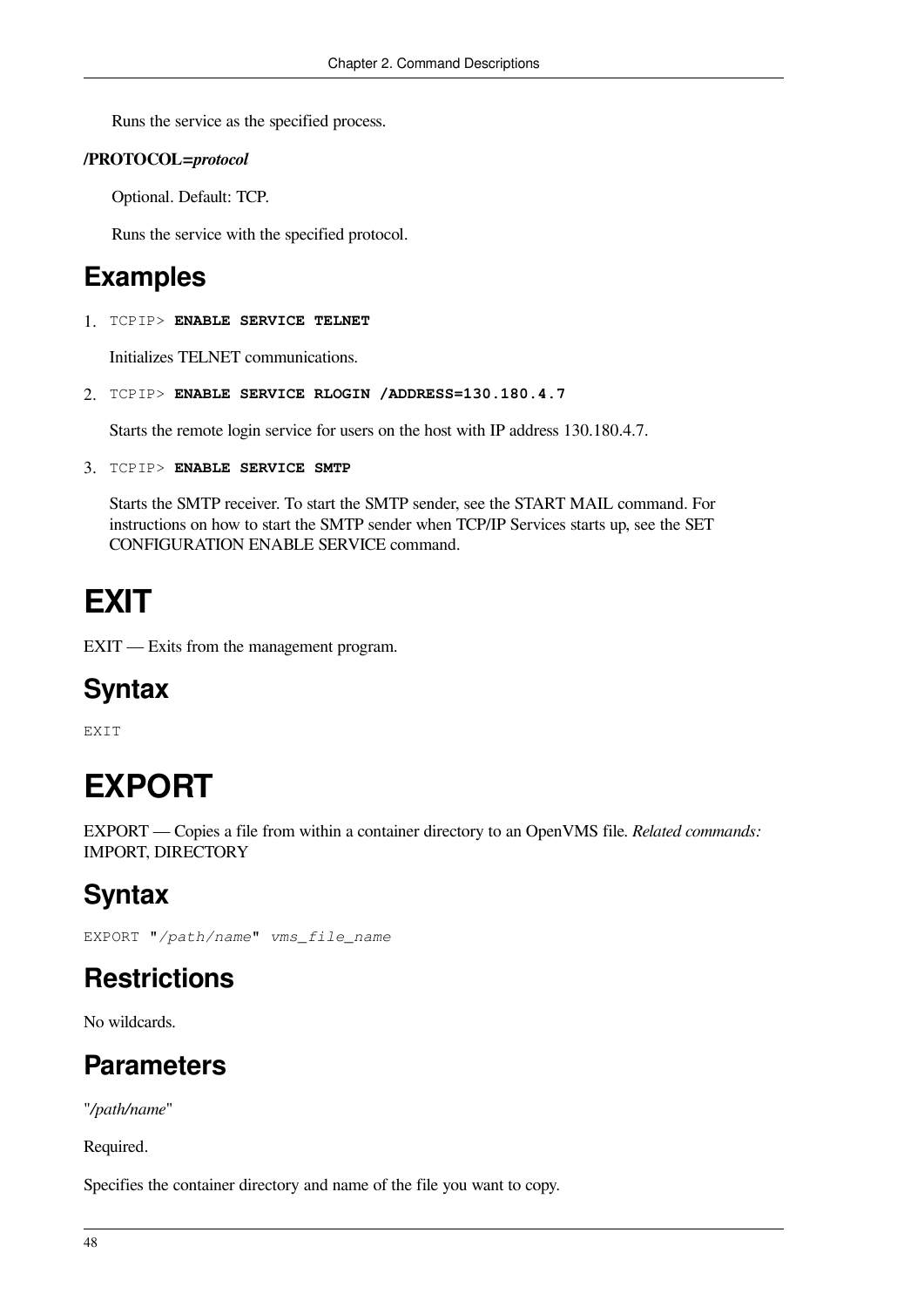*vms\_file\_name*

Required.

Specifies the target OpenVMS file name for the copied file.

# **Example**

```
TCPIP> EXPORT "/upland/sand/piper" USER1$:[BIRDY]JOBS.TXT
```
Copies the file piper from the container directory /upland/sand to the regular OpenVMS file JOBS.TXT in directory [BIRDY] on disk USER1\$:.

# **HELP**

HELP — Displays online help for using management commands.

# **Syntax**

HELP [ *topic* ]

# **Parameters**

*topic*

Optional.

Specifies a specific topic for which to display help. When you enter the HELP command without specifying *topic*, a list of topics is displayed.

# **IMPORT**

IMPORT — Copies an OpenVMS file to a UNIX file located in a container directory. *Related commands:* EXPORT, DIRECTORY. *Applies to:* NFS server.

# **Syntax**

```
IMPORT vms_file_name "/path/name"
        [ /[NO]CONVERT ]
        [ /HOST=host ]
        [ /[NO]LOG ]
        [ /MODE=n ]
        [ /UID=n ]
       [ /USER_NAME=vms_user_name ]
```
# **Restrictions**

No wildcards.

# **Parameters**

*vms\_file\_name*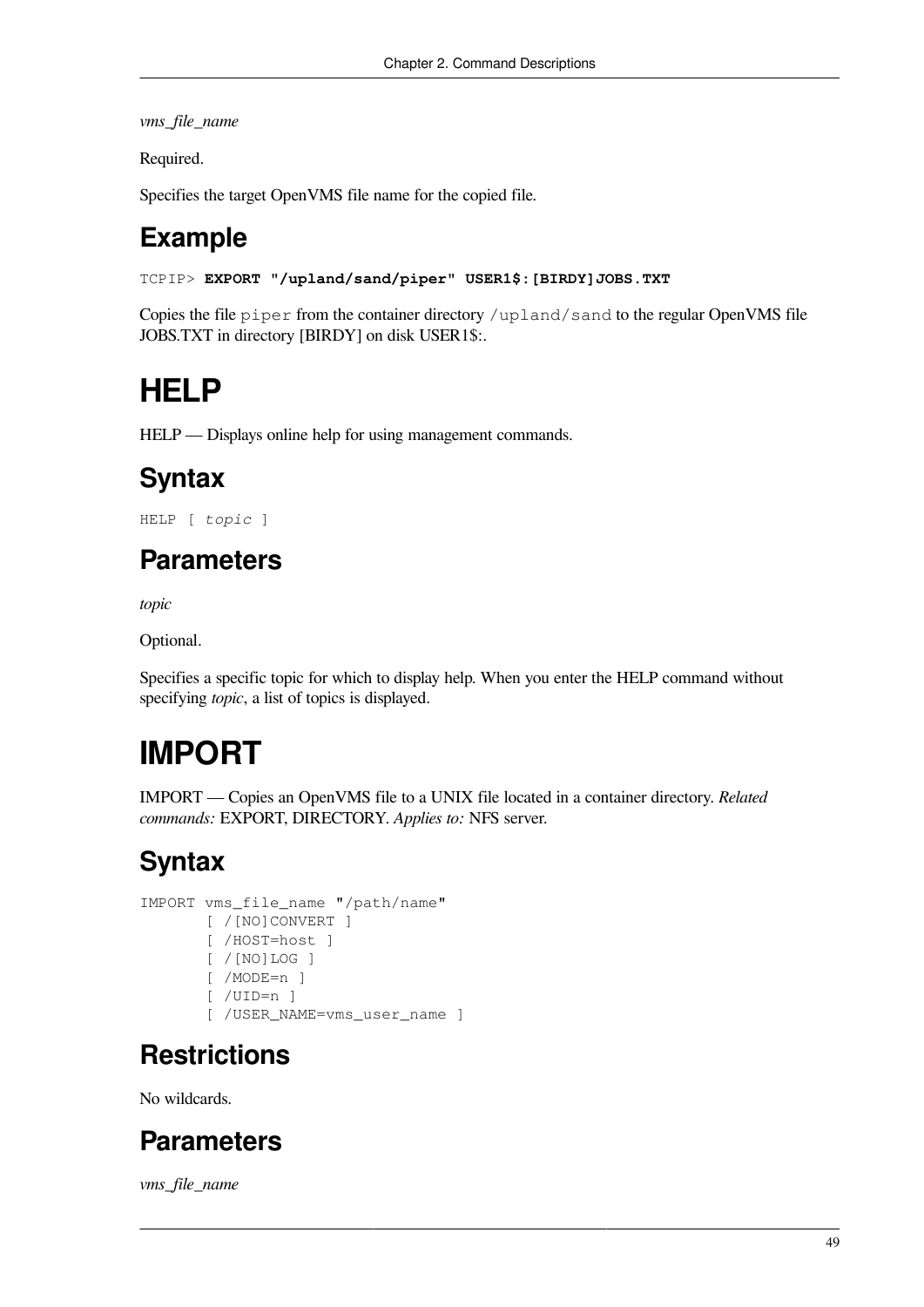Required.

Name of the file to copy.

"*/path/name*"

Required.

Specifies the name of the UNIX container directory into which you want to copy the file and a file name.

## **Qualifiers**

#### **/CONVERT /NOCONVERT**

Optional. Default: /CONVERT.

Converts OpenVMS record files to STREAM\_LF files. (The NFS server stores UNIX files in STREAM\_LF format.)

### **/HOST=***host*

Optional.

Selects specific hosts if the proxy database has multiple host entries with the same user name and UID.

### **/LOG /NOLOG**

Optional. Default: Displays values for host, UID, GID, and user name.

Displays a full description of the specified proxy database record for you to determine ownership.

### **/MODE=***n*

Optional. Default: 755 (provides the following protection for owner, group, and world: rwx-rx-rx).

Specifies a UNIX protection mask for a new directory.

Specify octal values in the following order: user, group, others. The values are:

- $\bullet$  0 No access
- $\bullet$  1 Execute access
- $2 -$  Write access
- 3 Write and execute access
- 4 Read access
- 5 Read and execute access
- 6 Read and write access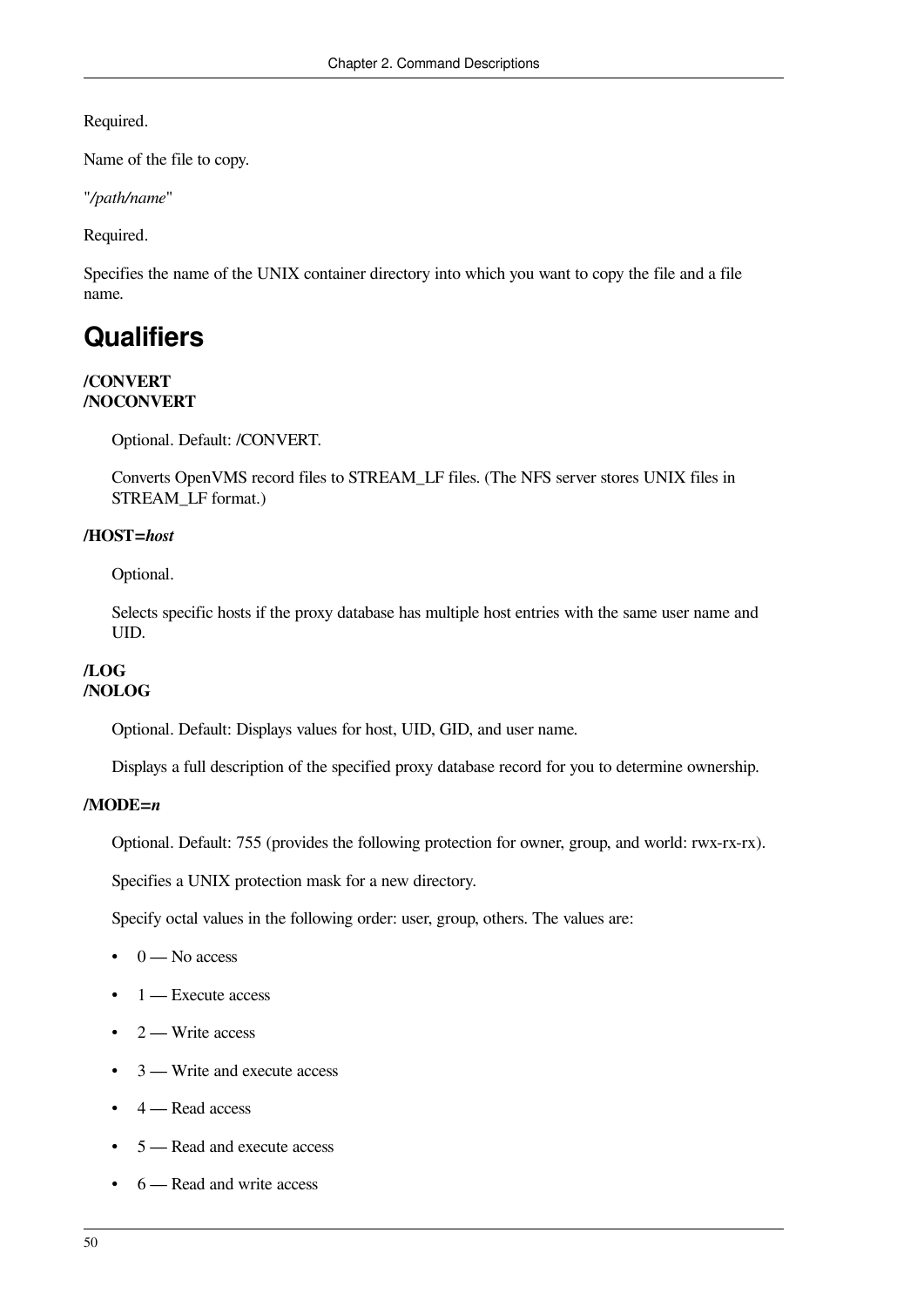• 7 — Read, write, and execute access

For example, /MODE=751 provides:

| User  | Read, write, and execute  7<br>access | <b>TWX</b> |
|-------|---------------------------------------|------------|
| Group | Read and execute access 15            | rx         |
| Other | Execute access                        |            |

#### $\mathcal{I}$ UID= $n$

Optional. Default: Determined with CREATE DIRECTORY.

Selects a specific entry in the proxy database to determine the ownership of the UNIX file.

In the proxy database:

- UID and GID fields identify UNIX ownership.
- User name field identifies OpenVMS ownership.

If you want to access an entry in the proxy database without a unique UID and user name combination, you might need to specify the /HOST qualifier. For example, the same UID and user name combination could appear on multiple hosts.

You can use the /UID qualifier in any combination with the /HOST and /USER\_NAME qualifiers. However, if you do not have SYSPRV or BYPASS privilege, the values you specify must correspond to the values for your user name in the proxy database.

#### **/USER\_NAME=***vms\_user\_name*

Optional. Default: None.

Selects a specific entry in the proxy database to determine the ownership of the UNIX file.

The UID and GID fields in this entry establish the file's UNIX identity, while the user name field provides the OpenVMS ownership.

If you want to access an entry in the proxy database without a unique UID and user name combination, you might need to specify the /HOST qualifier. For example, the same UID and user name combination could appear on multiple hosts.

If you have SYSPRV or BYPASS privilege and do not specify the /USER\_NAME qualifier, the proxy record with a UID of 0 and a GID of 1 is selected.

SYSPRV or BYPASS privilege is required to select a user name that has a UIC different from the UIC of the process running the management program.

You can use the */USER* NAME qualifier in any combination with the */HOST* and */UID* qualifiers. However, if you do not have SYSPRV or BYPASS privilege, the values you specify must correspond to the values for your user name in the proxy database.

If you do not specify the /USER\_NAME qualifier, the proxy record with a GID of 1 and a UID of 0 is selected. If there is no proxy entry for the UID of 0, IMPORT fails.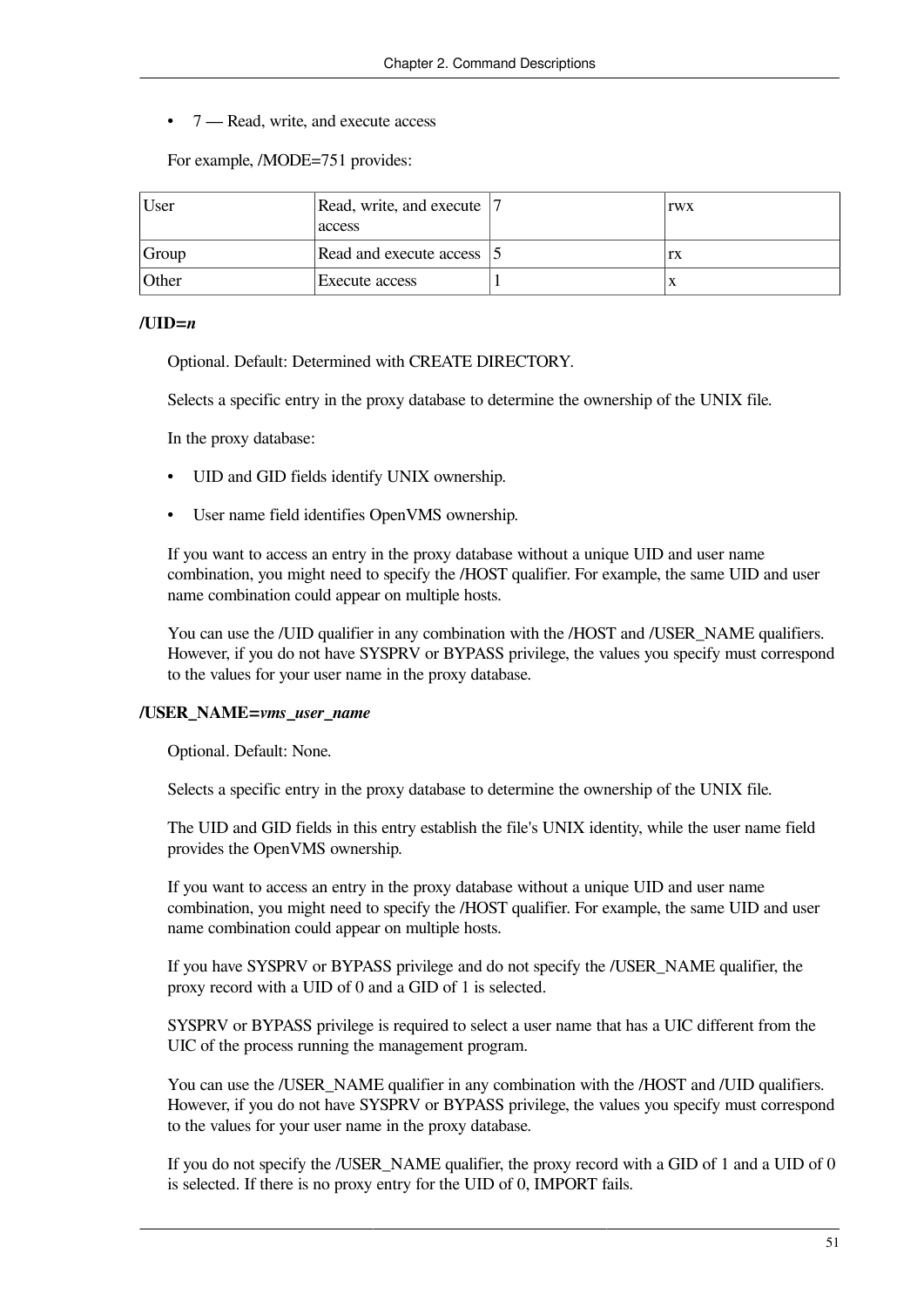## **Example**

```
TCPIP> IMPORT USER1$:[BIRDY]JOBS.TXT "/upland/sand/piper"
```
Copies the file JOBS.TXT to the new file  $\text{pipe} \, r$  in the container directory /upland/sand. The file's ownership depends on the directory information specified with the CREATE DIRECTORY command.

# <span id="page-61-0"></span>**LIST COMMUNICATION\_CONTROLLER**

LIST COMMUNICATION\_CONTROLLER — Displays the communication controller definitions defined in the configuration database. **Related commands:** DEFINE COMMUNICATION\_CONTROLLER, DELETE COMMUNICATION\_CONTROLLER.

# **Syntax**

```
LIST COMMUNICATION_CONTROLLER [ controller ]
                                [ /INTERNET_INTERFACE=character ]
```
# **Parameters**

*controller*

Optional. Default: All devices.

Specifies the OpenVMS device name of communication controller definitions to be displayed.

# **Qualifiers**

### **/INTERNET\_INTERFACE=***letter*

Optional. Default: All alphabetic characters.

Specifies the first character of the Internet interface name corresponding to the communication controller definitions to be displayed. For more information on network interfaces, refer to the *VSI TCP/IP Services for OpenVMS Management* manual.

## **Examples**

```
TCPIP> LIST COMMUNICATION_CONTROLLER
```

```
 Communication Controller Configuration
Controller: LO Internet Interface: L
                         Description:
                                Type: LOCAL
Controller: WI Internet Interface: W
                         Description:
                                Type: WIRELESS
Controller: EC Internet Interface: C
                         Description:
                                Type: CLUSTER ETHERNET
```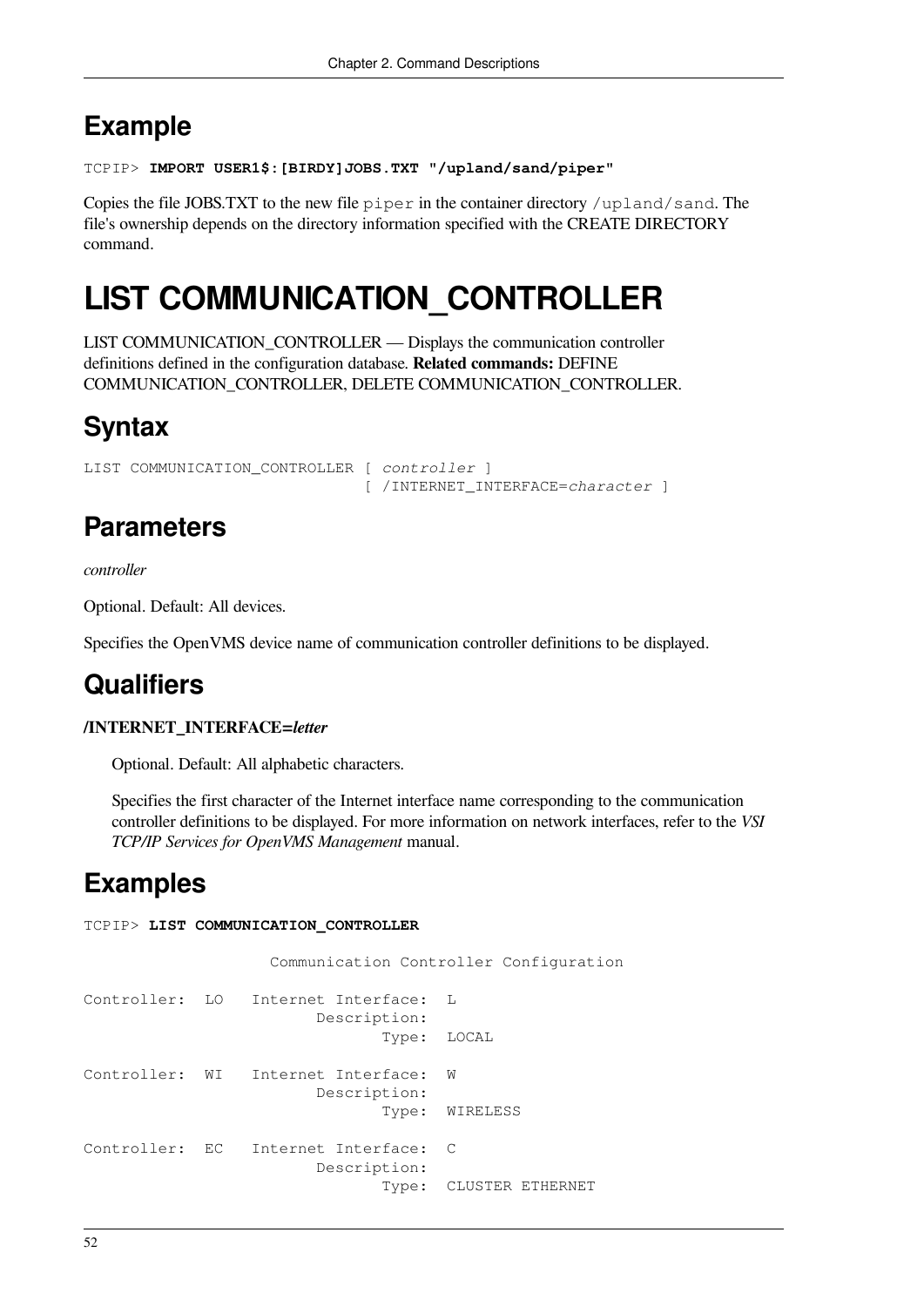| Controller: | ΧE                   | Internet Interface:<br>Description:<br>Type: | D<br>CLUSTER ETHERNET                                        |
|-------------|----------------------|----------------------------------------------|--------------------------------------------------------------|
| Controller: | EF                   | Internet Interface:<br>Description:          | F                                                            |
|             |                      | Type:                                        | CLUSTER ETHERNET                                             |
| Controller: | CL                   | Internet Interface:<br>Description:<br>Type: | I<br>ATM Classical IP<br>FDDI                                |
| Controller: | EL.                  | Internet Interface:<br>Description:<br>Type: | L<br>ATM Emulated LAN<br>FDDI                                |
| Controller: | PP                   | Internet Interface:<br>Description:<br>Type: | $\mathbb{P}$<br>Point to Point Protocol<br>PPP               |
| Controller: | EB                   | Internet Interface:<br>Description:<br>Type: | B<br>Shared Memory LAN<br>CLUSTER ETHERNET                   |
| Controller: | EI                   | Internet Interface:<br>Type:                 | Ι<br>Description: Fast Ethernet - 182558<br>CLUSTER ETHERNET |
| Controller: | FA                   | Internet Interface:<br>Description:<br>Type: | A<br>CLUSTER FDDI                                            |
| Controller: | FC                   | Internet Interface:<br>Description:<br>Type: | C<br>CLUSTER FDDI                                            |
| Controller: | $\mathop{\text{IC}}$ | Internet Interface:<br>Description:<br>Type: | C<br>CLUSTER TOKEN_RING                                      |
| Controller: | IR.                  | Internet Interface:<br>Description:<br>Type: | R<br>CLUSTER TOKEN_RING                                      |
| Controller: | SL                   | Internet Interface:<br>Description:<br>Type: | S<br>SERIAL                                                  |
| Controller: | CL.                  | Internet Interface:<br>Description:<br>Type: | Τ<br>ATM Classical IP<br>${\tt FDDI}$                        |

#### TCPIP>

Displays all the information in the table used to match OpenVMS device names with Internet interface names.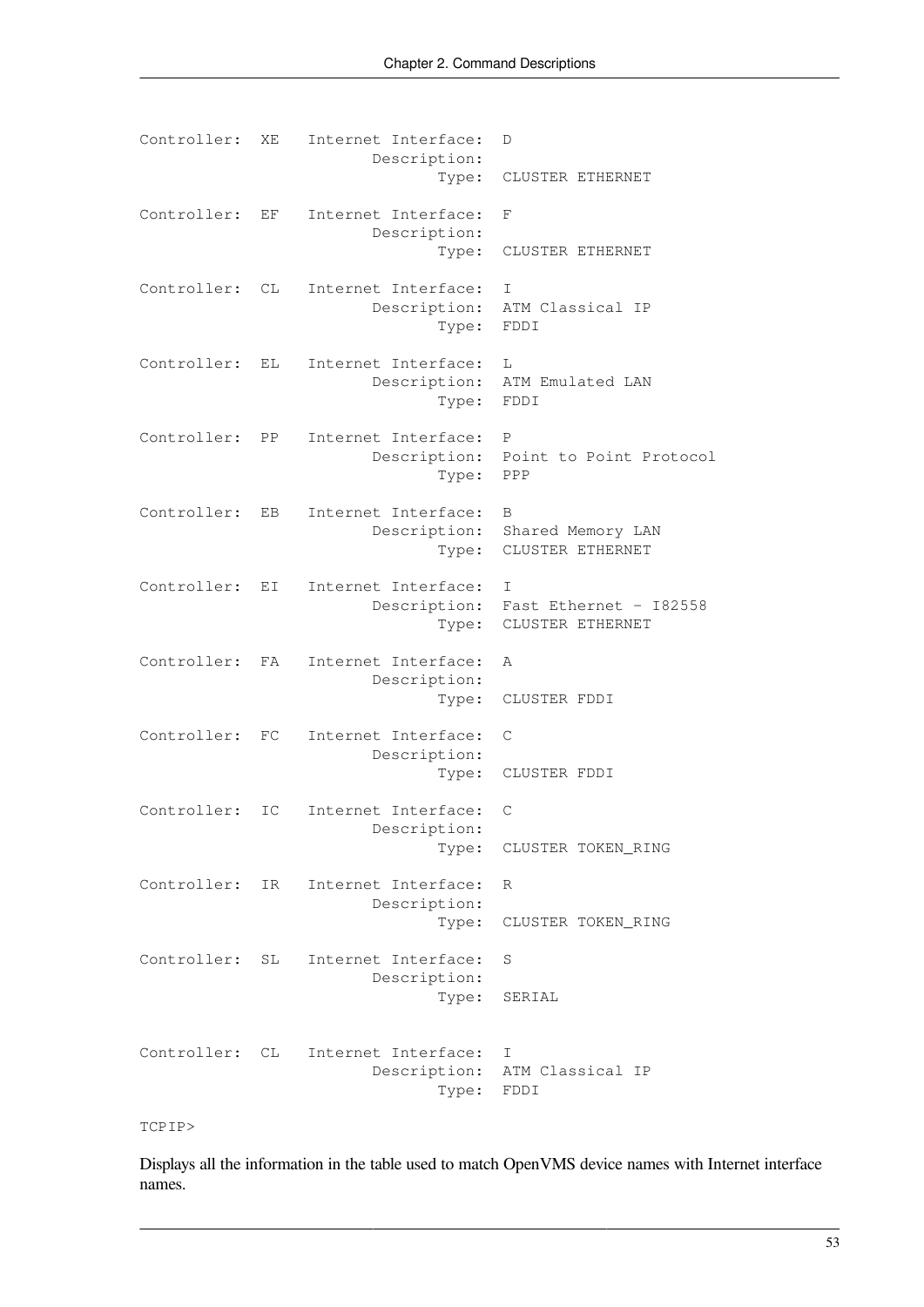# **LOOP**

LOOP — Sends ICMP ECHO packets to hosts to determine whether they are active. Same as the PING command.

# **Syntax**

```
LOOP [ host ]
      [ /ADDRESS=xx.xx.xx.xx ]
     [ /ALL ] [ /FULL ]
      [ /NUMBER_PACKETS=n ]
      [ /PACKET_SIZE=n ]
     [ / PATTERN="hexadecimal-string" ]
      [ /[NO]ROUTE ]
      [ /WAIT=n ]
```
# **Parameters**

*host*

Optional. Default: None.

Specifies the host to which the test packets are sent. Omitting the *host* parameter and the /ADDRESS qualifier tests the TCP/IP Services software on the local node, as defined by the system logical TCPIP \$INET\_HOST.

# **Qualifiers**

### **/ADDRESS=***xx.xx.xx.xx*

Optional.

Specifies the IP address of the host to which the test packets are sent.

### **/ALL**

Optional. Default: Not all requests.

Displays all ICMP ECHO\_REQUESTs, even if not in direct response to this operation.

### **/FULL**

Optional.

Numeric output only. No attempt is made to look up symbolic names for host addresses. This occurs only when displaying ICMP packets other than ECHO\_RESPONSE.

### **/NUMBER\_PACKETS=***n*

Optional. Default: 4 packets

Specifies the number of packets to send. If you specify 0, packets are sent continuously until you terminate the LOOP command with Ctrl/C.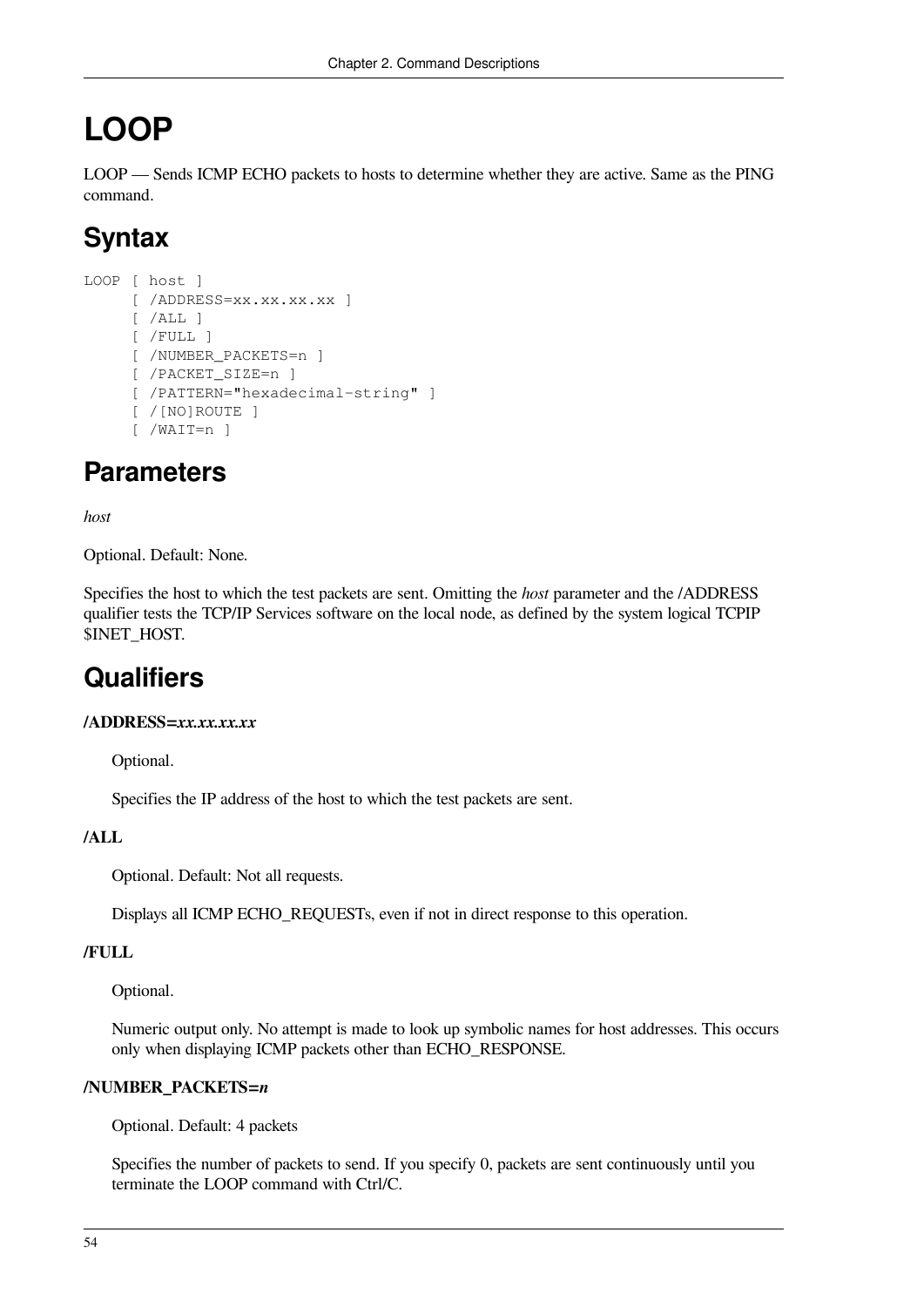#### **/PACKET\_SIZE=***n*

Optional. Default: 64 bytes.

Specifies the size of the ICMP ECHO\_REQUEST.

#### **/PATTERN=***hexadecimal-string*

Optional.

Fills out the packet you send with up to 16 bytes, which is useful for diagnosing data-dependent problems. The *hexadecimal-string* is a string of hexadecimal digits of up to 32 characters (16 bytes).

For example, /PATTERN="ff" causes the sent packet to be filled with ones (1).

### **/ROUTE /NOROUTE**

Optional. Default: /ROUTE.

| <i>ROUTE</i>   | Request is routed through the normal routing<br>tables.                                 |
|----------------|-----------------------------------------------------------------------------------------|
| <b>NOROUTE</b> | Normal routing tables are bypassed. If the host is<br>not on the LAN, you get an error. |

### **/WAIT=***n*

Optional.

Specifies the number of seconds to wait between sending packets.

### **Syntax**

1. TCPIP> **LOOP thrush**

Tests the connectivity path to UNIX host thrush.

2. TCPIP> **LOOP**

Tests the local TCP/IP Services software.

3. TCPIP> **LOOP /NOROUTE thrush**

Tests the path to the UNIX host thrush without using normal routing tables.

# **MAP**

MAP — Maps (logically links) one of the following to the NFS server: an openVMS disk (requires one execution of MAP to map the disk to a UNIX path name) or a container file system (requires two executions of MAP. The first maps the disk, and the second maps the file system). Mapping creates a logical file system, also called an NFS file system. A logical file system (with an entry in the export database) is accessible to NFS client users for mounting. To make a file system available on all nodes of a cluster, map it on each node. Mapping is one step in the tasks necessary to give remote users access to a file system that physically resides on an OpenVMS host running an NFS server: map the file system, export the file system (add an entry in the export database), give potential users entries in the proxy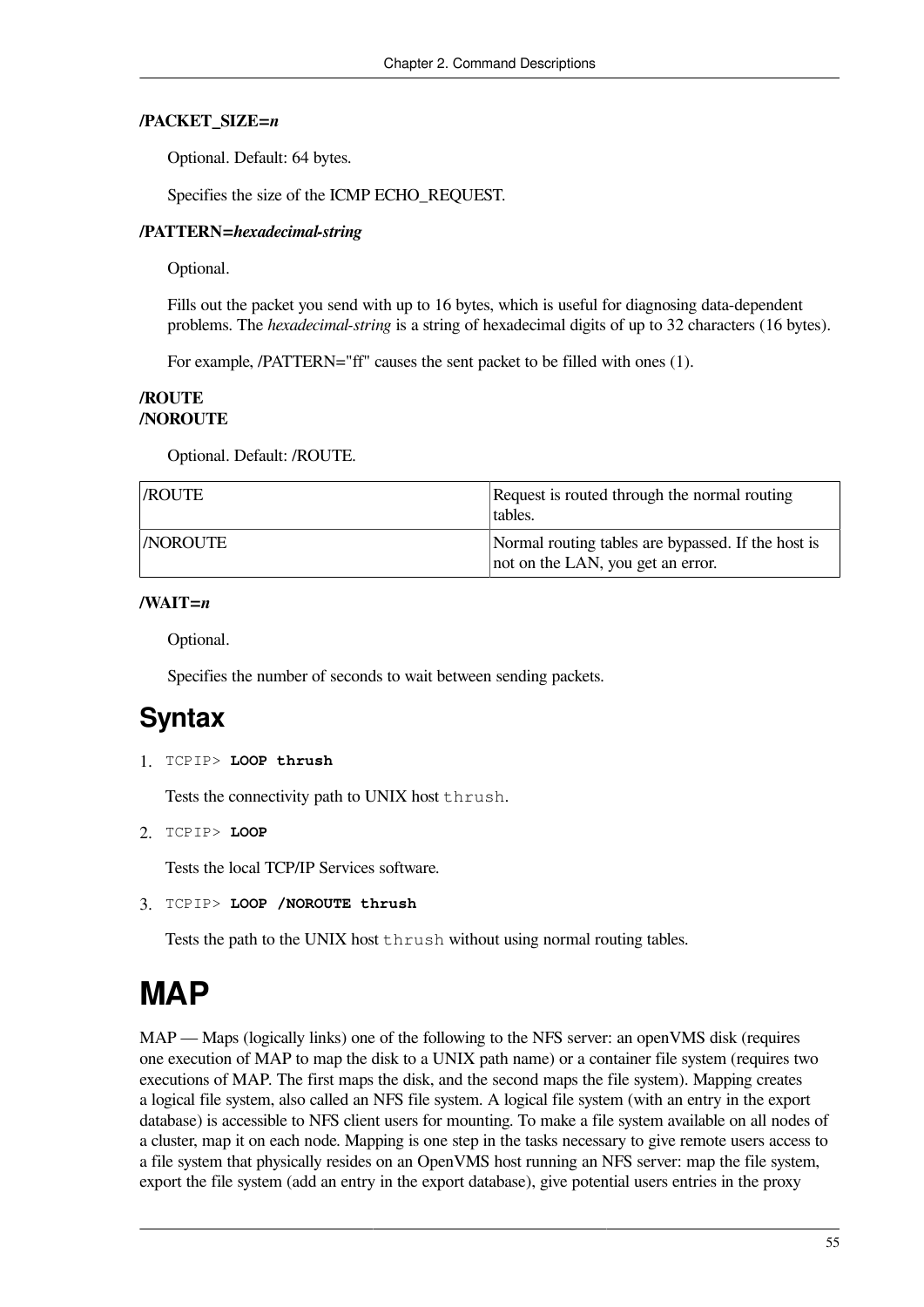database. MAP settings are not permanent. To map file systems in the permanent configuration database, issue SET CONFIGURATION [NO]MAP. *Related commands:* ADD EXPORT, SHOW EXPORT, REMOVE EXPORT, SET CONFIGURATION MAP, SET CONFIGURATION NOMAP, SHOW MAP, SHOW CONFIGURATION MAP, UNMAP.

# **Syntax**

MAP "*file system name*" *logical\_file\_system*

# **Restrictions**

Requires SYSPRV and BYPASS privileges.

## **Parameters**

"*file system name*"

Required.

Specifies the name for the file system or disk. In the case of mapping a disk, the "*/path*" can be only one level from the root. This parameter specifies the name by which users will access the file system.

*logical\_file\_system*

Required.

Specifies the file system to make known to the NFS server.

To map an OpenVMS file system, specify its disk:

```
MAP "/disk" disk:
```
To map a container file system, specify the disk and the directory name:

TCPIP> MAP "*/container\_name*" *disk*:[*vms.directory.name*]

# **Examples**

1. TCPIP> (TCPIP>)**MAP "/usr" CANARY\$DUA2:**

Maps local disk CANARY\$DUA2: to /usr. This disk can be exported as /usr to users on remote NFS clients.

2. TCPIP> **MAP "/remote" VERDIN\$DUA3:** TCPIP> **MAP "/flyers" VERDIN\$DUA3:[UNIX\_BIRD\_FILES]**

Maps [UNIX\_BIRD\_FILES], a container file system on disk VERDIN\$DUA3:, to  $/$  flyers. This file system can be exported as  $/flyers$  to NFS server users. (The first MAP command maps the underlying OpenVMS file system.)

# **MOUNT**

MOUNT — Makes a physically remote file system accessible to local users. *Applies to:* NFS client. Mounts a remote directory to local device DNFSn:. Similar in function to the UNIX /etc/mount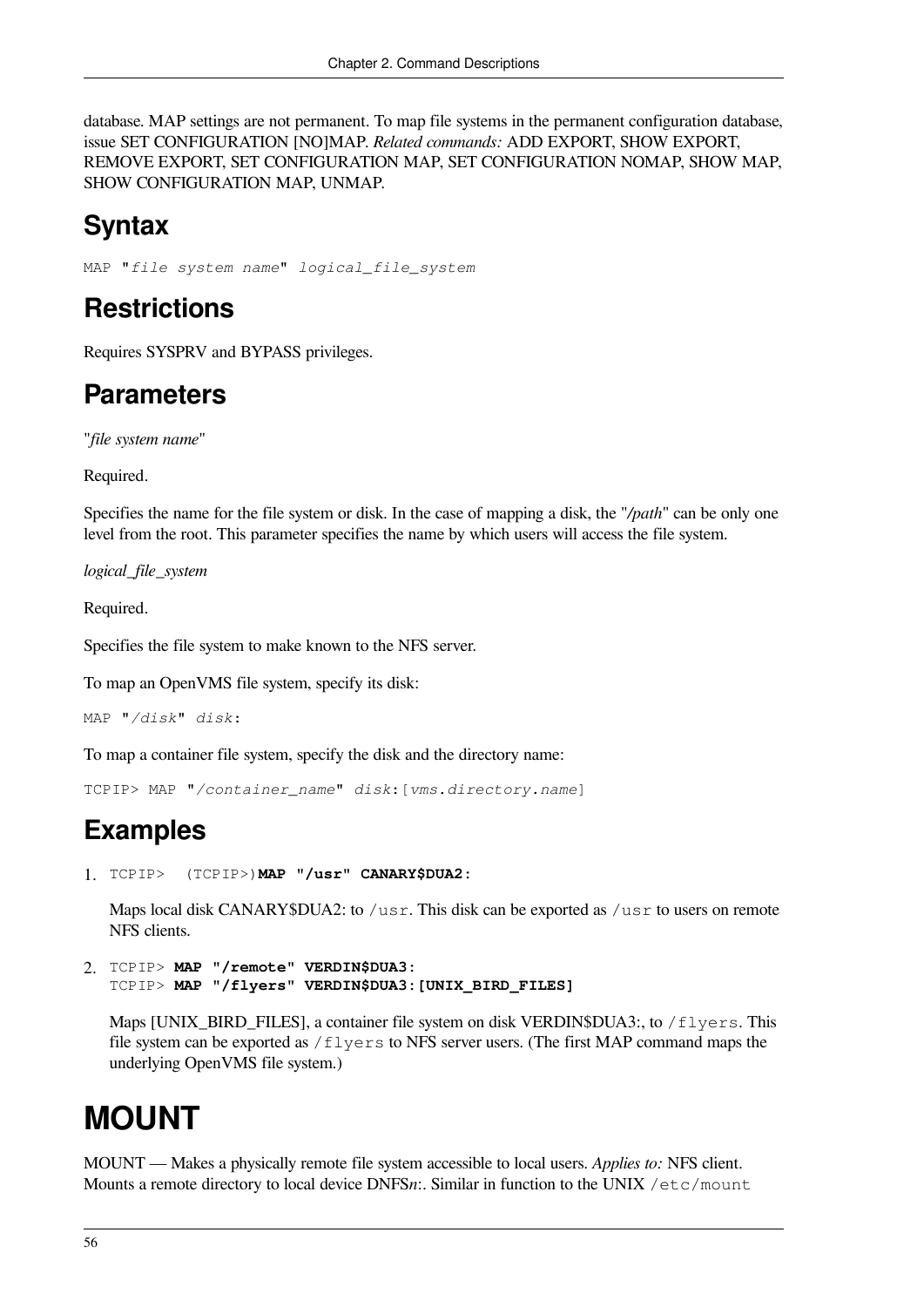command, MOUNT gives a file system a UNIX path name. (In format and style, MOUNT resembles the DCL command MOUNT.) You can mount either OpenVMS or UNIX file systems. *Related commands:* DISMOUNT, SHOW MOUNT.

### **Syntax**

```
MOUNT mount point [ volume label ] [ logical name ]
       [ /HOST=host ]
       [ /PATH="/path/name" ]
       [ /ACP_PARAMS=options ]
       [ /[NO]ADF[=option] ]
       [ /AUTOMOUNT[=INACTIVITY:time] ]
       [ /BACKGROUND[=options] ]
       [ /CACHE_TIMEOUT[=options] ]
       [ /[NO]CONVERT ]
       [ /DATA=[options] ]
       [ /FILEIDS[=options] ]
       [ /[NO]FORCE ]
       [ /GID=gid ]
       [ /GROUP ]
       [ /OWNER_UIC=n ]
      [ /PROCESSOR=acp_option ]
       [ /PROTECTION=protections ]
       [ /RETRIES=n ]
       [ /SERVER_TYPE=type ]
       [ /SHARE ]
       [ /STRUCTURE ]
       [ /[NO]SUPERUSER=uid ]
       [ /SYSTEM ]
       [ /TIMEOUT=OpenVMS_delta_time ]
       [ /UID=uid ]
       [ /USER=user ]
       [ /[NO]WRITE ]
```
# **Restrictions**

If you mount remote OpenVMS directories where the NFS server is running TCP/IP Services software, use the /NOADF qualifier on the MOUNT command line unless you are using the OpenVMS-to-OpenVMS integration feature.

The /NOADF requirement applies only if the remote NFS server is running versions of TCP/IP Services earlier than Version 3.3 and cannot participate in OpenVMS-to-OpenVMS mode operation. Other tips include:

- For the qualifiers that require a time value, specify OpenVMS delta time.
- Whenever you specify multiple options and values, use the following syntax:

*/qualifier=(option\_a:value1,option\_b:value2,value3)*

## **Parameters**

*mount\_point*

Required.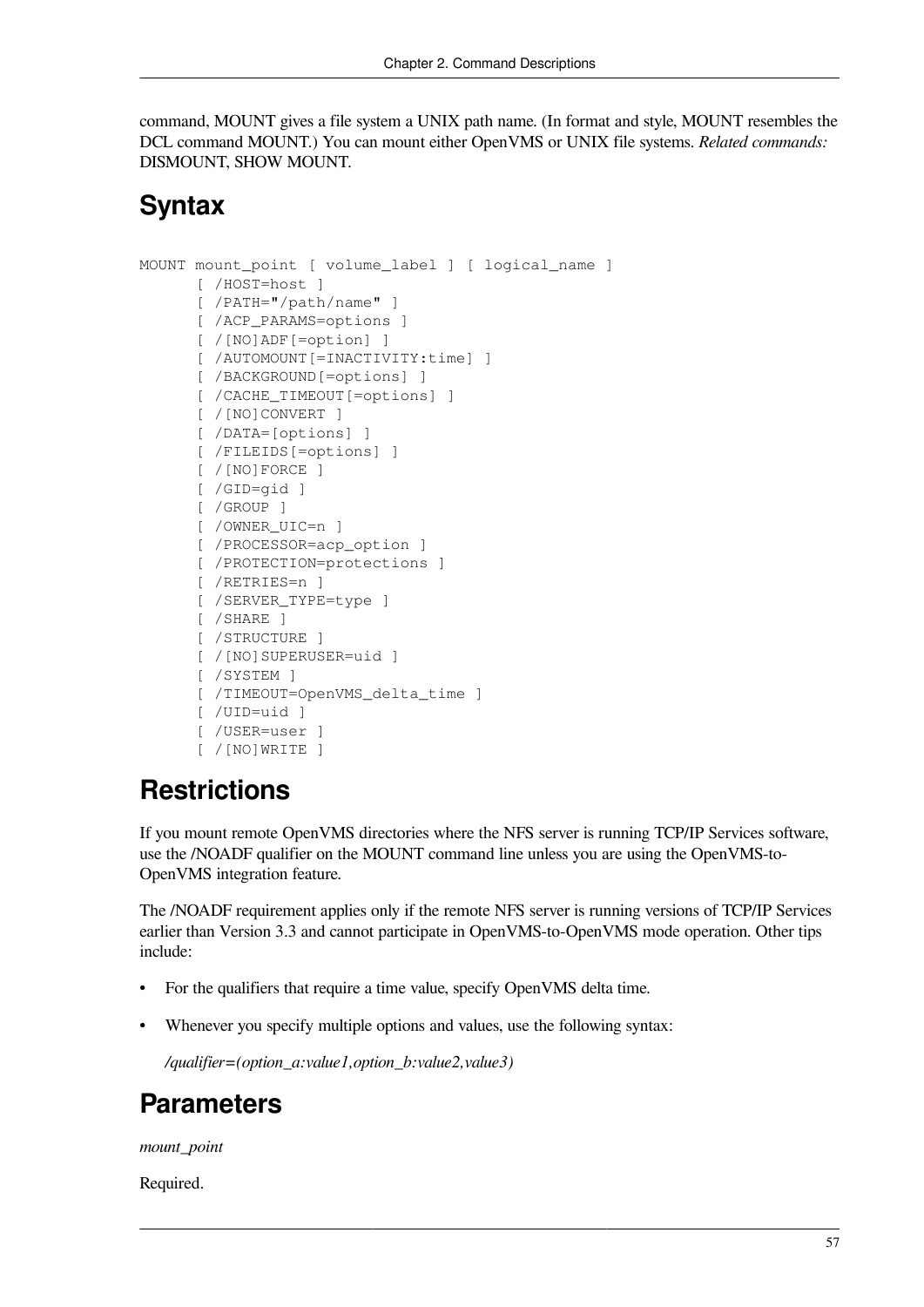Local device (and optional directory tree) on which to mount the remote NFS file system. Specify this mount point as one of the following:

DNFS*n*: DNFS*n*:[*dir.subdir*] DNFS*n*:[*dir.subdir*]*file*

#### where:

| n                                      | Specifies the unit number. Specify a value from 0<br>to 9999. Specifying 0 causes the client to choose<br>the next available unit number. (It does not mount<br>a device named DNFS0:.) |
|----------------------------------------|-----------------------------------------------------------------------------------------------------------------------------------------------------------------------------------------|
| [dir] or $\left[$ dir.subdir $\right]$ | Specifies the directory to mount (up to eight)<br>subdirectories in addition to the [000000]<br>directory).                                                                             |
| file                                   | Specifies the individual file to mount.                                                                                                                                                 |

#### *volume\_label*

Optional. Default: First 12 characters of the combined values of the /HOST and /PATH qualifiers. The default label is a combination of /HOST and /PATH with a dollar sign (\$) separating the two.

Specifies the Files-11 (ODS-2 or ODS-5) volume label to be associated with the remote path name. You can use this parameter to provide a unique volume label on a system where there is a label conflict. The client does the following:

- Accepts only the first 12 characters for all other entries.
- Applies *volume* label only on the first mount of a particular disk.
- Ignores *volume\_label* with subsequent mounts on that disk.

VSI recommends that if you use the SET FILE /STATISTICS command on a file mounted with DNFS, do not include any colons (:) in the *volume\_label*.

#### *logical\_name*

Optional. Default: None.

Specifies the logical name associated with the volume.

The client creates the following logical definitions, depending on what you specify:

- If you mount DNFS*n*:[000000], the client defines the logical name as DNFS*n*:
- If you mount DNFS*n*:[*dir.dir*], the client defines the logical name as DNFS*n*:[*dir.dir.*] The extra dot allows for relative directory specifications. If you issue the following command:

\$ SET DEFAULT *logical*:[*subdir*]

The full default definition becomes:

DNFS*n*:[*dir.dir.subdir*]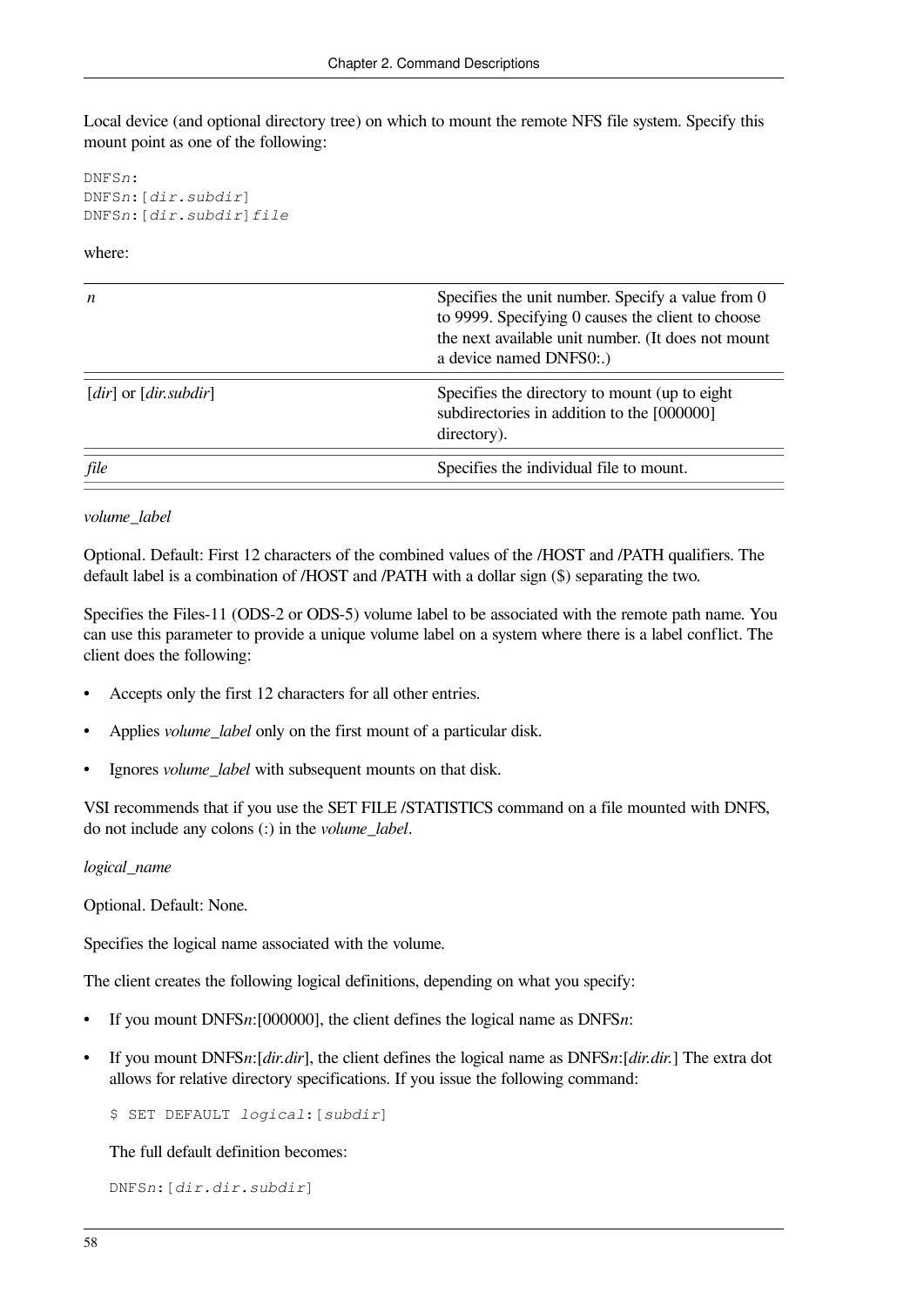The client places the logical name in the SYSTEM logical name table, unless you specify the /GROUP or /SHARE qualifier. The client deletes the logical name from the SYSTEM table when you dismount the volume. The process must have SYSNAM privilege to mount a system mount point. Without SYSNAM or GRPNAM privilege, the user must specify /SHARE for a JOB mount. (See the /SHARE qualifier for more information.)

# **Qualifiers**

### **/ACP\_PARAMS= { BUFFER\_LIMIT=***n* **| DUMP | IO\_DIRECT=***n* **| IO\_BUFFERED=***n* **| MAX\_WORKSET=***pages* **| PAGE\_FILE=***file* **| PRIORITY=***base-priority* **| WORKSET=***pages* **}**

Optional.

Specifies modifiable process parameters for the ancillary control process (ACP).

These parameters are dynamic. The NFS client applies your settings at each first start of an ACP.

For descriptions of these options, see the section on RUN (PROCESS) in the *OpenVMS DCL Dictionary*.

#### **/ADF=CREATE /NOADF**

Optional. Default: /ADF=CREATE.

If attributes data files (ADFs) exist on the NFS server, the /ADF qualifier lets you use them.

The server uses ADFs to store OpenVMS file attributes. These files appear on the server as .\$ADF \$*file* files, but you cannot view them directly on the local client system.

The option is:

• CREATE

The client uses and updates the ADFs, and creates ADFs for new files.

/NOADF — No ADFs are created or used.

#### **/AUTOMOUNT[=INACTIVITY:***time***]**

Optional. Defaults:

- If you omit this qualifier, automounting is not enabled for this file system.
- If you include the /AUTOMOUNT qualifier but omit the INACTIVITY keyword, file systems are automatically dismounted after five minutes of inactivity.

This qualifier enables automounting for the file system. The file system is automatically mounted when you access its path name.

You can include the optional INACTIVITY keyword to specify the number of minutes of inactivity before automatically dismounting the file system. Be sure to specify the *time* as *hh:mm:ss*. When this inactive period expires, the NFS client dismounts the path name.

### **/BACKGROUND [= {DELAY:***OpenVMS\_delta\_time* **| RETRY:***n***}]**

Optional. Defaults: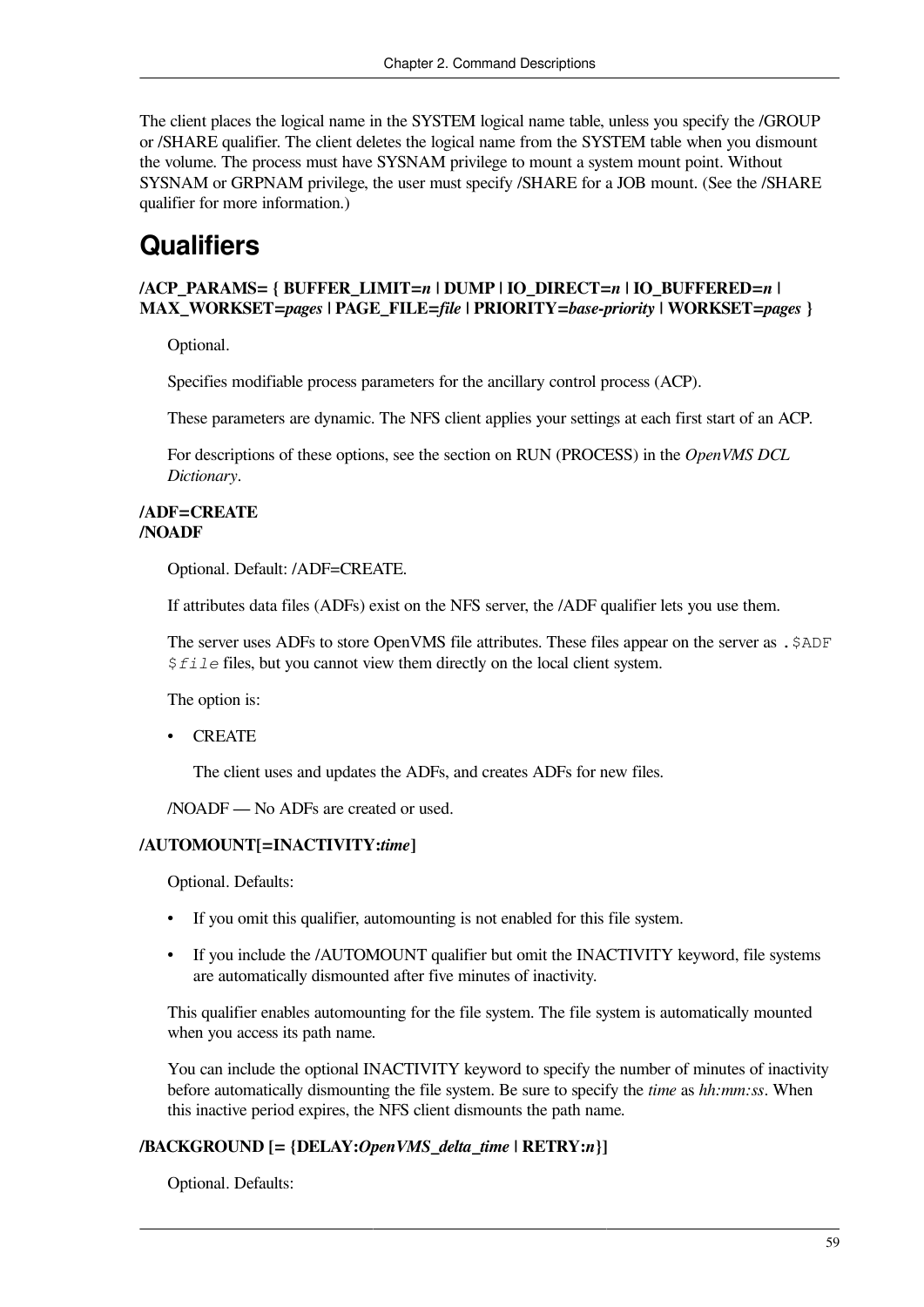- If you omit this qualifier, background mode mounting is not attempted.
- If you omit the DELAY keyword, background mode mounting is set up with / BACKGROUND=(DELAY:00:00:30,RETRY:10).

This qualifier enables background mode for mounting the file system.

The optional DELAY time specifies amount of time to wait if the mount attempt fails before trying again. Specify the time as *hh:mm:ss*. The maximum delay period you can specify is approximately 49 days. The default delay time is 30 seconds.

The optional RETRY keyword specifies the number of times to repeat the attempt to mount the file system. RETRY:0 means that the client uses the first try only. The default number of times to retry is 10.

If you use the /BACKGROUND qualifier, you must also use the /RETRIES qualifier and specify a nonzero value. For example:

```
$ TCPIP MOUNT DNFS0: /BACKGROUND=RETRY:9 /RETRIES=4 /HOST="robin" -
_$ /PATH="/USR/USERS/GEORGE"
```
In this example, you are asking for four data retries on each mount attempt and nine mount attempts, for a total of 36 tries. If you use the default value for /RETRIES, the first mount attempt can never complete except by succeeding, and the process doing the mount will hang until the server becomes available.

### **/CACHE\_TIMEOUT= [ DIRECTORY:***OpenVMS\_delta\_time* **] [ ATTRIBUTE:***OpenVMS\_delta\_time* **] [ READ\_DIRECTORY ]**

Optional. Defaults:

If you omit this qualifier, the file system is set up with caching timeouts as follows:

/CACHE\_TIMEOUT=(DIRECTORY:00:00:30,ATTRIBUTE:00:00:15)

Specifies the following caching timeout information for the mount point:

- DIRECTORY:*OpenVMS\_delta\_time*
	- Amount of time that the client waits between rereading a directory's status or contents.
	- Specify *OpenVMS\_delta\_time* as *hh:mm:ss*.
- ATTRIBUTE:*OpenVMS\_delta\_time*
	- Amount of time that the client waits between rereading a file's attributes from the NFS server.
	- Specify *OpenVMS\_delta\_time* as *hh:mm:ss*.
- READ\_DIRECTORY
	- Forces the client to read the contents of the directory requested when the cache timeout occurs rather than rely on the directory's modified time.
	- By reading the directory contents, the client can be aware of any changes to the number of files within the directory, even if the directory's modify time was not updated.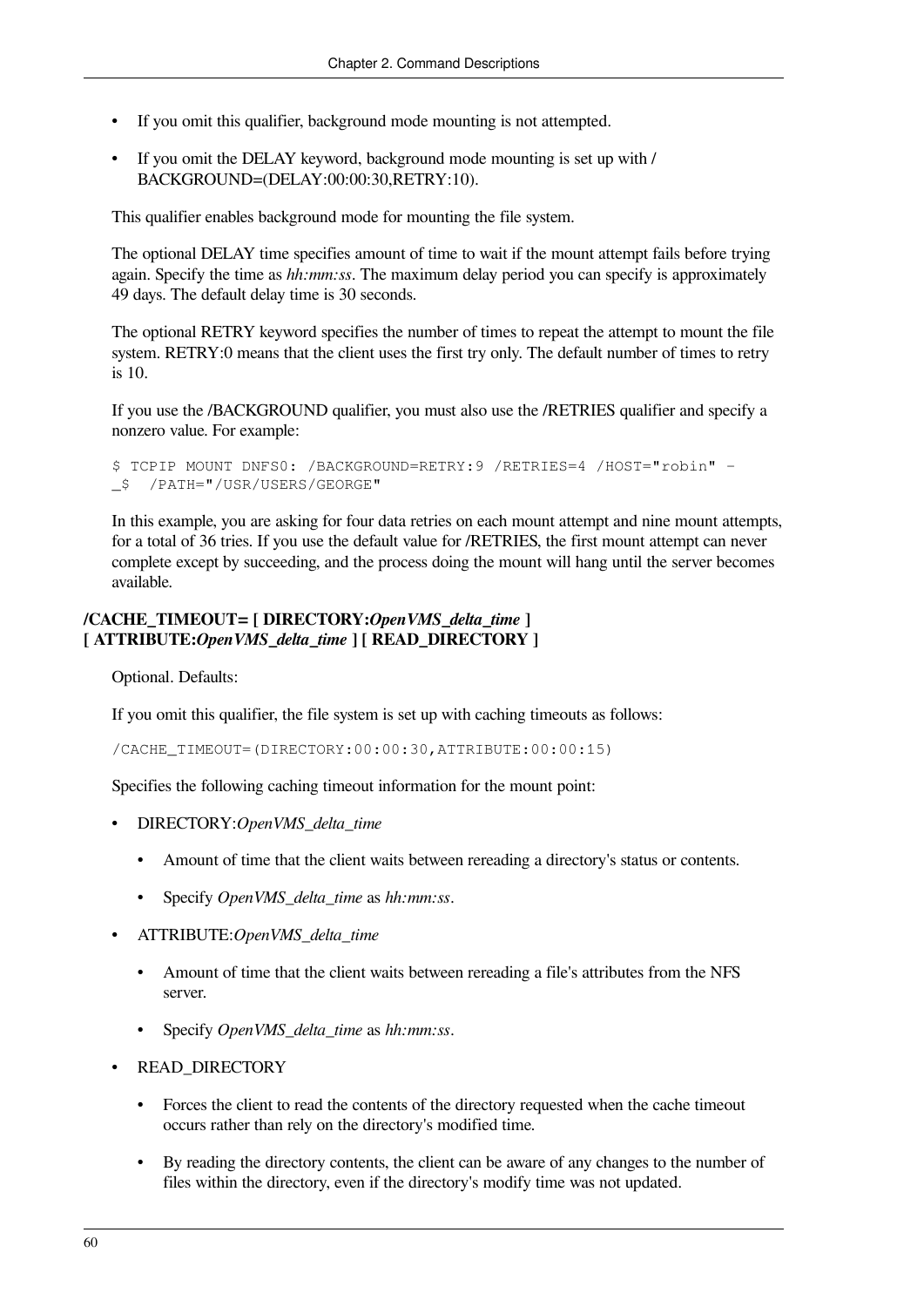### **/CONVERT /NOCONVERT**

Optional. Default: /CONVERT.

Converts files with the following attributes to STREAM\_LF files:

- **Sequential**
- Variable length
- Carriage return/carriage control (VAR-CR)

The convert feature works with some utilities and DCL commands but not with others. For example, it works with the CREATE command and with EDIT/TPU, but it does not work with COPY, BACKUP, or EDIT/EDT. There is no simple way to identify what works. However, for the feature to take effect, the following conditions must be satisfied:

- The file attributes must be sequential, variable length, and carriage return/carriage control.
- The file must be opened for exclusive write access (generally true for newly created files).
- The file must be opened with the FAB\$M\_SQO bit set in the FAB\$L\_FOP field.
- The file creation and the open for write must be done in one step. That is, if the program first creates the file and afterward opens it for write, the convert feature does not work.

You can convert only those files that were opened using RMS sequential access. For additional information, refer to the *VSI TCP/IP Services for OpenVMS Management* manual.

### **/DATA [= {***read\_bytes* **|** *write\_bytes***}]**

Optional. Default: /DATA=(8192,8192).

Largest amount of NFS data received or transmitted in one network operation. The options mean:

- *read\_bytes* Data received. Minimum value = 512.
- write bytes Data transmitted. Minimum value = 512.

If you specify only one value, it applies to both READ and WRITE.

You do not need to use /DATA unless a remote NFS server imposes a restriction on data size. If the server requests a smaller transfer size than you specified, the server's requested value overrides the one you set.

### **/FILEIDS [= {UNIQUE | NONUNIQUE}]**

Optional. Default: /FILEIDS=UNIQUE.

With UNIQUE, the client uses the file name and 32-bit NFS file ID when processing the directory information returned by the server to determine whether cached information is valid.

With NONUNIQUE, the client uses the file handle instead of the file ID. This can refresh directory entries in the client's cache more quickly. However, this can degrade performance because the client must issue additional RPC requests to get the file handle.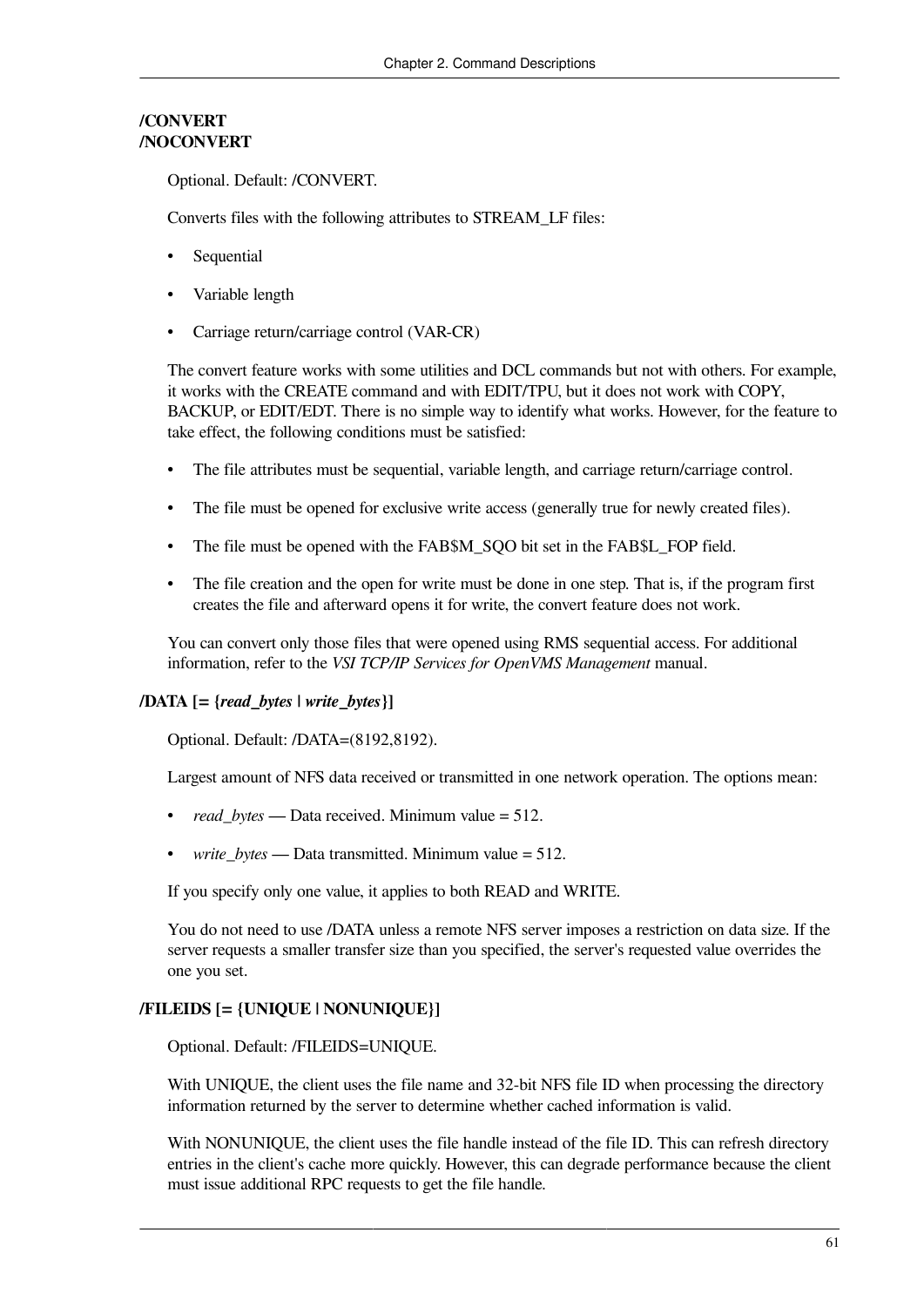### **/FORCE /NOFORCE**

Optional. Default: /NOFORCE.

Performs an overmount or a mount that can cause file system occlusion.

Required privileges:

- OPER
- SYSPRV (for overmounting a /SYSTEM mount)
- GRPNAM (for overmounting a /GROUP mount)

### **/GID=***n*

Optional. Default: –2.

Default GID if no GID mapping exists for file access.

Restriction: Requires OPER privilege.

### **/GROUP**

Optional. Default: User mounted.

Adds the logical name to the group logical name table. If the mount is the first one on the volume, / GROUP marks the volume as being group-mounted.

Restrictions:

- Requires GRPNAM privilege.
- /GROUP and /SYSTEM are mutually exclusive.

#### **/HOST=***host*

Required.

Remote NFS server on which the physical files reside. Type either domain-name or IP-address format.

### **/OWNER\_UIC=***n*

Optional. Default: Ownership recorded on the volume.

UIC-assigned ownership of the volume while you mount it.

Applied only on the first mount of an NFS disk.

#### **/PATH="***/path/name***"**

Required.

Path name on the NFS server (specified by /HOST). Must match an exported directory, subdirectory, or file of an exported file system on the server.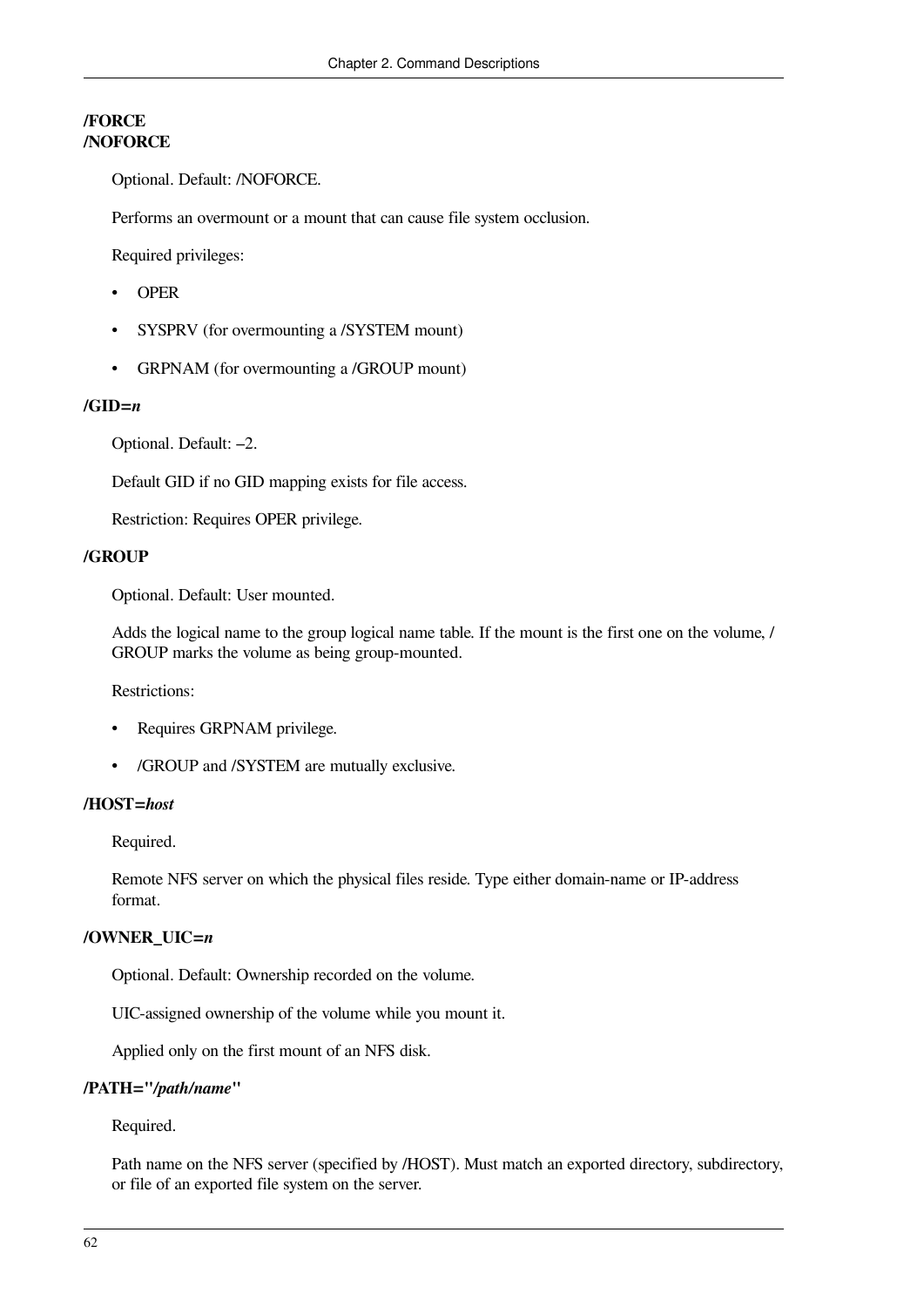The */path/name* is mounted as the master file directory (MFD) of the specified device.

#### **/PROCESSOR= {UNIQUE | SAME:DNFS***n***: | FILE:***file***}**

Optional. Default: New ACP for each mount.

Associates an ancillary control process (ACP) to process the volume, overriding the default manner in which the client associates ACPs with NFS devices (starting a new ACP for each mount request). The options are:

- UNIQUE
	- Creates a new ACP for the new NFS device.
	- Requires OPER privilege.
- SAME:DNFS*n*:
	- Uses the same ACP as the specified device.
	- Requires OPER privilege.
- FILE:*file*
	- Creates a new ACP running the image specified by *file*. Do not use wildcards, host names, or directory names.
	- Requires CMKRNL or OPER privilege.

#### **/PROTECTION=***protections*

Optional. Default: /PROTECTION=(S:RWED,O:RWED,G:RWED,W:RWED).

Protection code for the volume. If you omit a category, the client denies access to that category of user.

Applied only on the first mount of an NFS device and ignored with subsequent mounts on that device.

Restrictions: Requires OPER privilege.

#### **/RETRIES=***n*

Optional. Default: /RETRIES=0 (the client retries the request forever or until the server responds).

Maximum number of read or write retries if the NFS server fails to respond.

/RETRIES=0 is a close equivalent to a UNIX hard mount. If you attempt to abort a command or program while it is still retrying the I/O operation on a client device, the process enters RWAST state and remains in that state until the NFS server responds. A process in RWAST state cannot be terminated. If the server does not become available, the only way remove the process without rebooting the client host is to dismount the client device with the /ALL qualifier.

#### **/SERVER\_TYPE=***type*

Optional. Default: UNIX.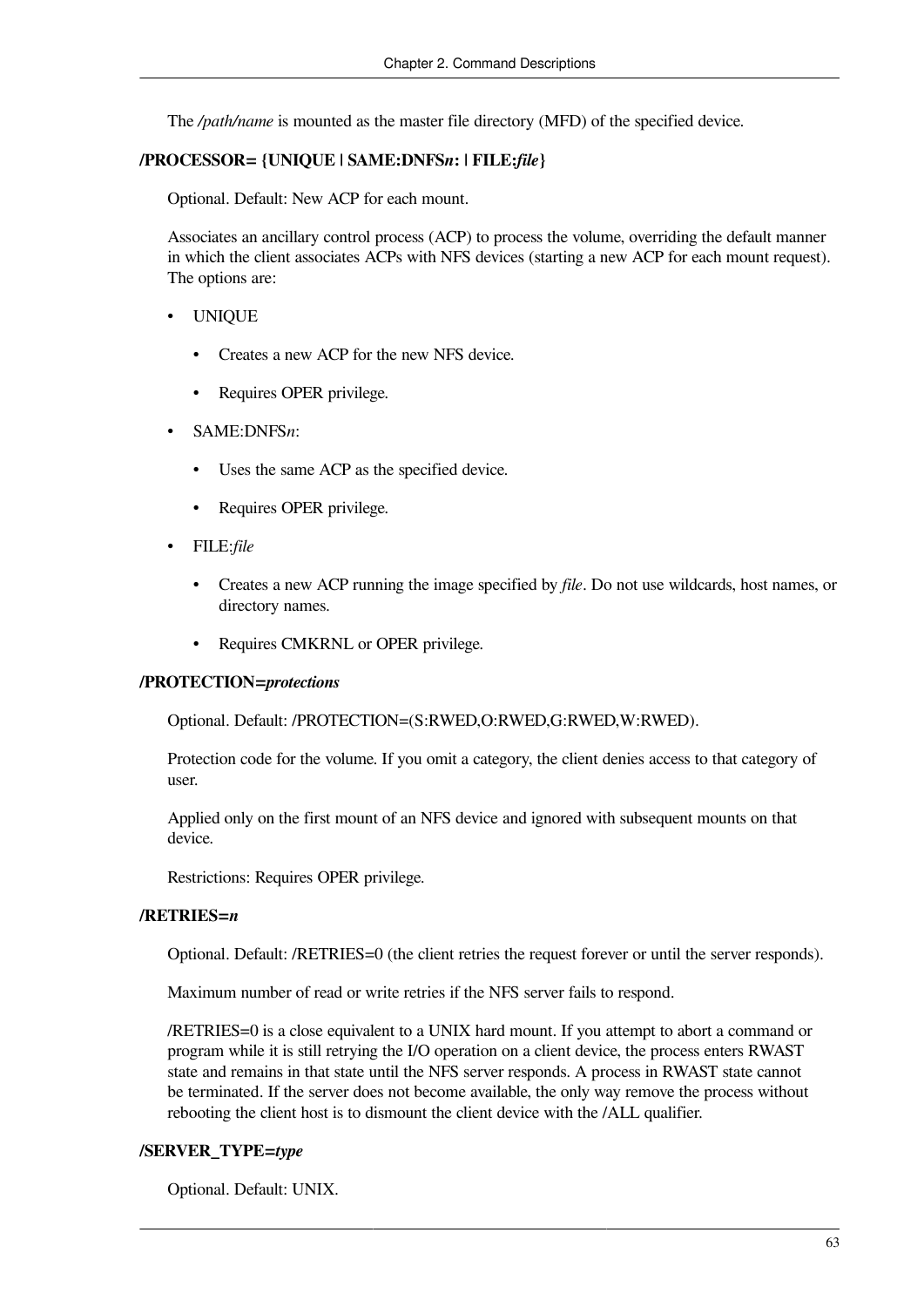Operating system of the host running NFS server. The values for *type* are:

- UNIX
- IBM VM

If the server is TCP/IP Services Version 3.3 or later, this qualifier is ignored because the client and server always operate in OpenVMS-to-OpenVMS mode.

#### **/SHARE**

Places the logical name in the job logical name table and increments the volume mount count regardless of the number of job mounts. When the job logs out, all job mounts are dismounted, causing the volume mount count to be decremented. Refer to the *VSI TCP/IP Services for OpenVMS Management* manual for more information.

#### **/STRUCTURE**

Optional. Default: /STRUCTURE=2

Specifies whether the volume should be formatted in Files-11 On-Disk Structure Level 2 (ODS-2), which is the default, or Files-11 On-Disk Structure Level 5 (ODS-5).

For more information about ODS-5 disks, refer to the *VSI OpenVMS System Manager's Manual, Volume 1: Essentials*.

#### **/SUPERUSER=***uid* **/NOSUPERUSER**

Optional. Default: /NOSUPERUSER.

Maps users with SYSPRV, BYPASS, or READALL privileges to the superuser UID. The NFS server must allow superuser access.

The normal superuser UID is 0.

/NOSUPERUSER: No mapping.

#### **/SYSTEM**

Optional. Default: System mounted.

Places the logical name in the system logical name table unless you specify the /GROUP or /SHARE qualifier. The client deletes the logical name from the system table when you dismount the volume.

Restrictions:

- Requires SYSNAM privilege.
- The /GROUP, /SYSTEM, and /SHARE qualifiers are mutually exclusive.
- Without SYSNAM or GRPNAM privilege, you must use /SHARE for a job mount.

#### **/TIMEOUT=***OpenVMS\_delta\_time*

Optional. Default: ::01 (1 second).

Minimum timeout period for initial remote procedure call (RPC) request retransmissions.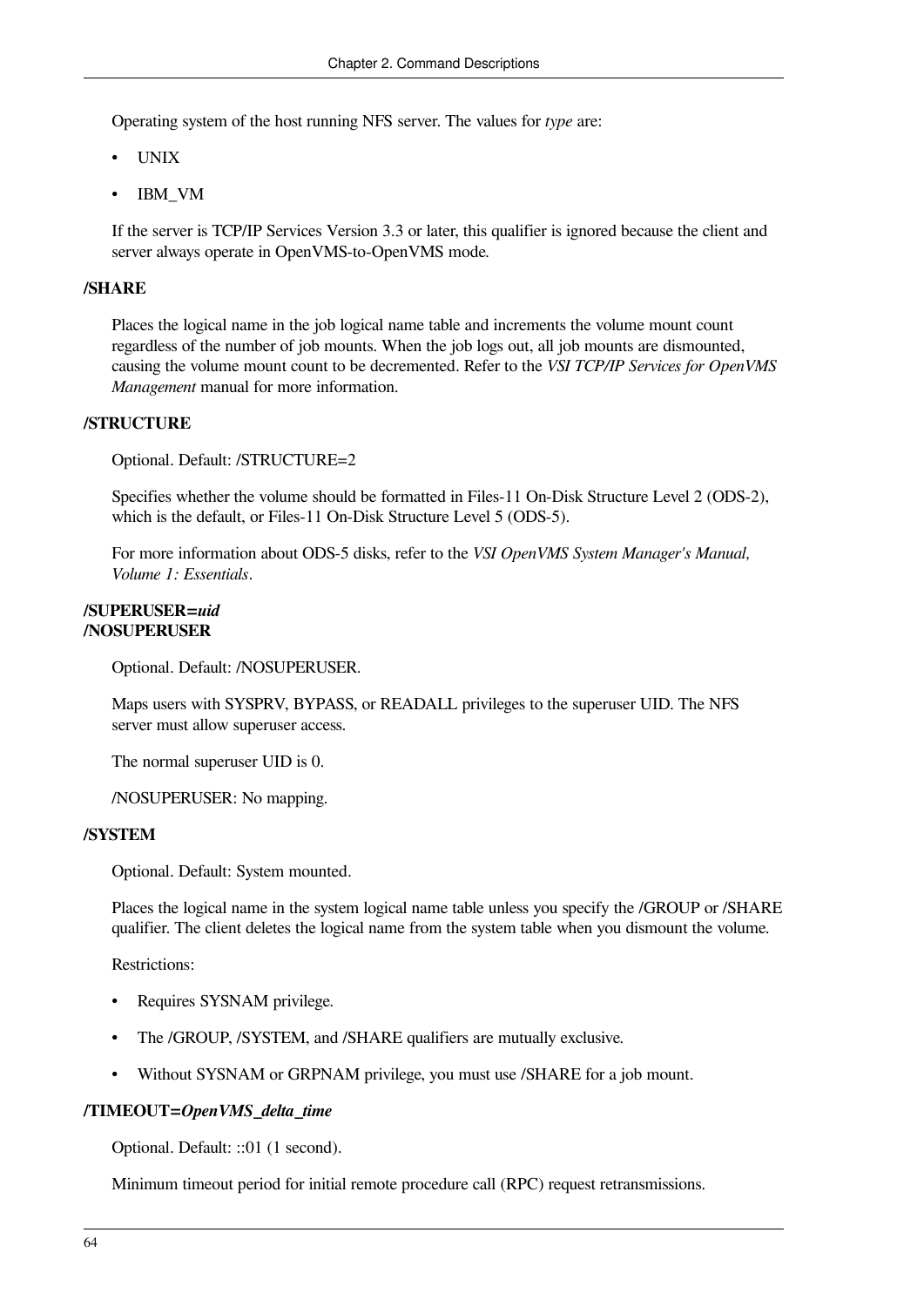Specify the timeout period as your estimate of the typical round-trip time for RPC requests. For slower-speed links — for example, NFS traffic over SLIP — specify a value that is larger than the default.

**Example:** For a maximum read/write size of 8192 (see the /DATA qualifier) over a 19,200-baud SLIP line, set the absolute minimum timeout value as follows:

```
10240 bytes*8 bits per byte
      --------------------------- = 4.27 seconds
    19,200 bits per second
```
Here, the 10240 bytes is 8192 data bytes plus the worst-case RPC overhead. Because 4.27 seconds is the absolute minimum, a more realistic value for this link is 15 to 30 seconds to allow for other traffic.

#### **/UID=***n*

Optional. Default: –2.

Default UID if no UID mapping exists for file access.

Restriction: Requires OPER privilege.

Both the NFS server and NFS client use the proxy database for access control. VSI strongly recommends that you provide a proxy with a unique UID for every NFS client user.

If you need to provide universal access to world-readable files, you can use the default UID to avoid creating a proxy for every NFS client user. You should avoid using the default UID if clients require additional file access; otherwise, client users may see unpredictable and confusing results when they try to create files. Refer to the *VSI TCP/IP Services for OpenVMS Management* manual for a detailed discussion about using proxies, the default user, and security considerations.

#### **/USER=***user*

Optional. Default: USER account.

Existing OpenVMS account to which the NFS client maps unknown UIDs.

If the client does not find the USER account, the DECnet account becomes the default. If the client does not find the DECnet account, [200,200] becomes the default.

#### **/WRITE /NOWRITE**

Optional. Default: /WRITE.

Mounts files with WRITE privilege.

/NOWRITE mounts files as read only.

### **Examples**

1. TCPIP> **MOUNT DNFS2: /HOST="loon" /PATH="/usr/users/curlew"**

Mounts, on local device DNFS2:, the remote directory /usr/users/curlew, which resides on NFS server loon.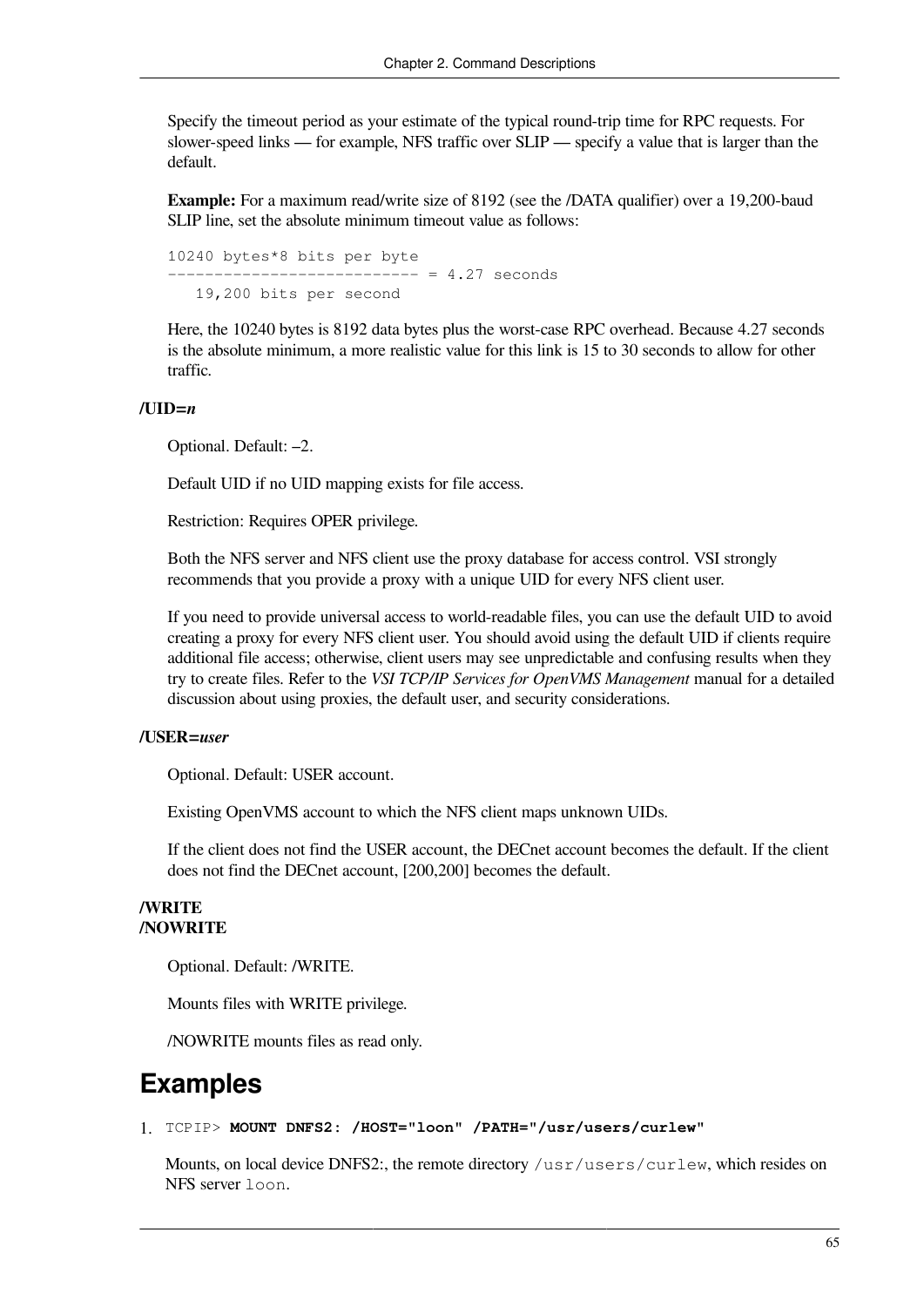2. TCPIP> **MOUNT DNFS3: /HOST="sigma" -** \_TCPIP> **/PATH="/usr" /AUTO=(INACT:00:10:00)**

Using automounting, this command mounts the  $/\text{usr}$  file system from  $\text{sign}$  and the OpenVMS mount point when it references the path name. The client keeps the path mounted for an inactive period of 10 minutes, after which it dismounts the path name.

3. TCPIP> **MOUNT DNFS4: /HOST="sigma" /PATH="/usr" -**  \_TCPIP> **/BACKGROUND=(DEL:00:01:00,RET:20) /RETRIES=4**

Attempts to mount the /usr file system. If it cannot, it waits 1 minute and retries the connection up to 20 times.

4. TCPIP> **MOUNT DNFS5:[USERS.MNT] /HOST="sigma" /PATH="/usr"** %DNFSMOUNT-S-MOUNTED, /usr mounted on \_DNFS5:[USERS.MNT]

```
TCPIP> MOUNT DNFS5:[USERS.MNT] /HOST="sigma" /PATH="/usr/users" /FORCE
%DNFSMOUNT-S-REMOUNTED, _DNFS5:[USERS.MNT] remounted as /usr/users on
 SIGMA
```
Specifies a lower level in the NFS server path with the second mount. This constitutes another path name and qualifies for an overmount.

5. TCPIP> **MOUNT DNFS22:[USERS.SMITH.MNT] /HOST="sigma" /PATH="/usr"** %DNFSMOUNT-S-MOUNTED, /usr mounted on \_DNFS22:[USERS.SMITH.MNT]

```
TCPIP> MOUNT DNFS22:[USERS.SMITH] /HOST="sigma" /PATH="/usr" /FORCE
%DNFSMOUNT-S-MOUNTED, /usr mounted on _DFS22:[USERS.SMITH]
%TCPIP-I-OCCLUDED, previous contents of _DNFS22:[USERS.SMITH] occluded
```
The /FORCE qualifier performs an occluded mount. If you issue the DIRECTORY command, the NFS client occludes (hides from view) the subdirectory dropped from the first MOUNT command.

To make the directory visible again, either issue the SHOW MOUNT command (both mounts will be visible) or dismount DNFS22:[USERS.SMITH].

```
6. TCPIP> MOUNT DNFS0: BOOK1 BEATRICE - 
  _TCPIP> /PATH="/INFERNO" -
  _TCPIP> /HOST="FOO.BAR.EREWHON" -
  _TCPIP> /STRUCTURE=5 -
  _TCPIP> /SYSTEM
```
Mounts path INFERNO with label BOOK1 and logical name BEATRICE. Specifies the volume structure as ODS-5.

# **PING**

PING — Sends ICMP ECHO packets to hosts to determine whether they are active. Same as the LOOP command.

# **Syntax**

```
PING [ host ]
      [ /ADDRESS=xx.xx.xx.xx ]
      [ /ALL ]
      [ /FULL ]
```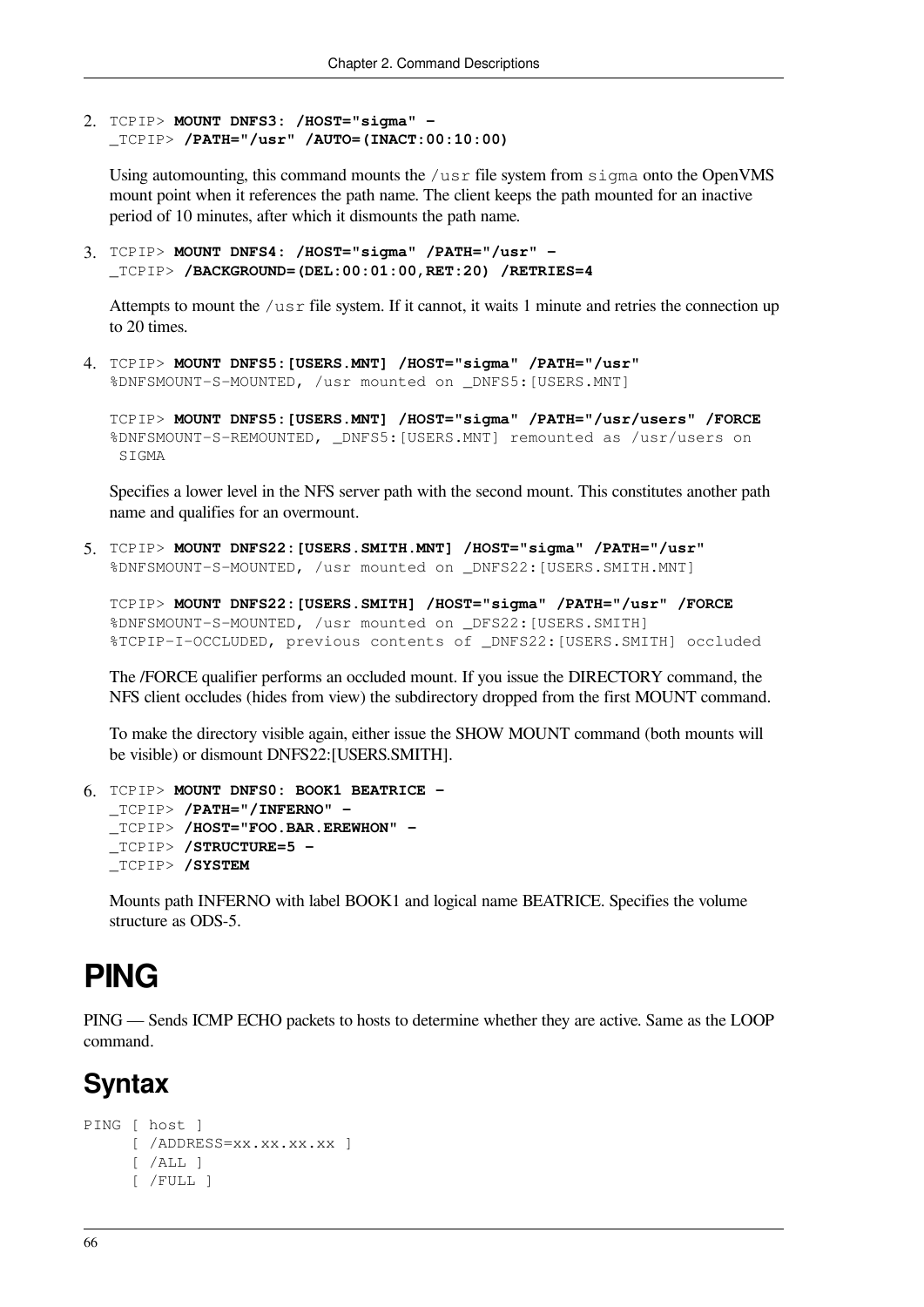```
 [ /NUMBER_PACKETS=n ]
 [ /PACKET_SIZE=n ]
 [ /PATTERN="hexadecimal-string" ]
 [ /[NO]ROUTE ]
 [ /WAIT=n ]
```
### **Parameters**

#### *host*

Specifies the host to which the test packets are sent. Omitting *host* tests the TCP/IP Services software on the local node, as defined by the system logical TCPIP\$INET\_HOST.

### **Qualifiers**

#### **/ADDRESS=***xx.xx.xx.xx*

Optional.

Specifies the IP address of the host to which the test packets are sent.

#### **/ALL**

Optional. Default: Not all requests.

Displays all ICMP ECHO\_REQUESTs, even if not in direct response to this operation.

#### **/FULL**

Optional.

Numeric output only. No attempt is made to look up symbolic names for host addresses. This occurs only when displaying ICMP packets other than ECHO\_RESPONSE.

#### **/NUMBER\_PACKETS=***n*

Optional. Default: 4 packets

Specifies the number of packets to send. If you specify 0, packets are sent continuously until you terminate it with Ctrl/C.

#### **/PACKET\_SIZE=***n*

Optional. Default: 64 bytes.

Specifies the size of the ICMP ECHO\_REQUEST.

#### **/PATTERN=***"hexadecimal-string"*

Optional.

Fills out the packet you send with up to 16 bytes, which is useful for diagnosing data-dependent problems. The string is a hexadecimal string of up to 32 characters (16 bytes).

For example, /PATTERN="ff" causes the sent packet to be filled with ones (1).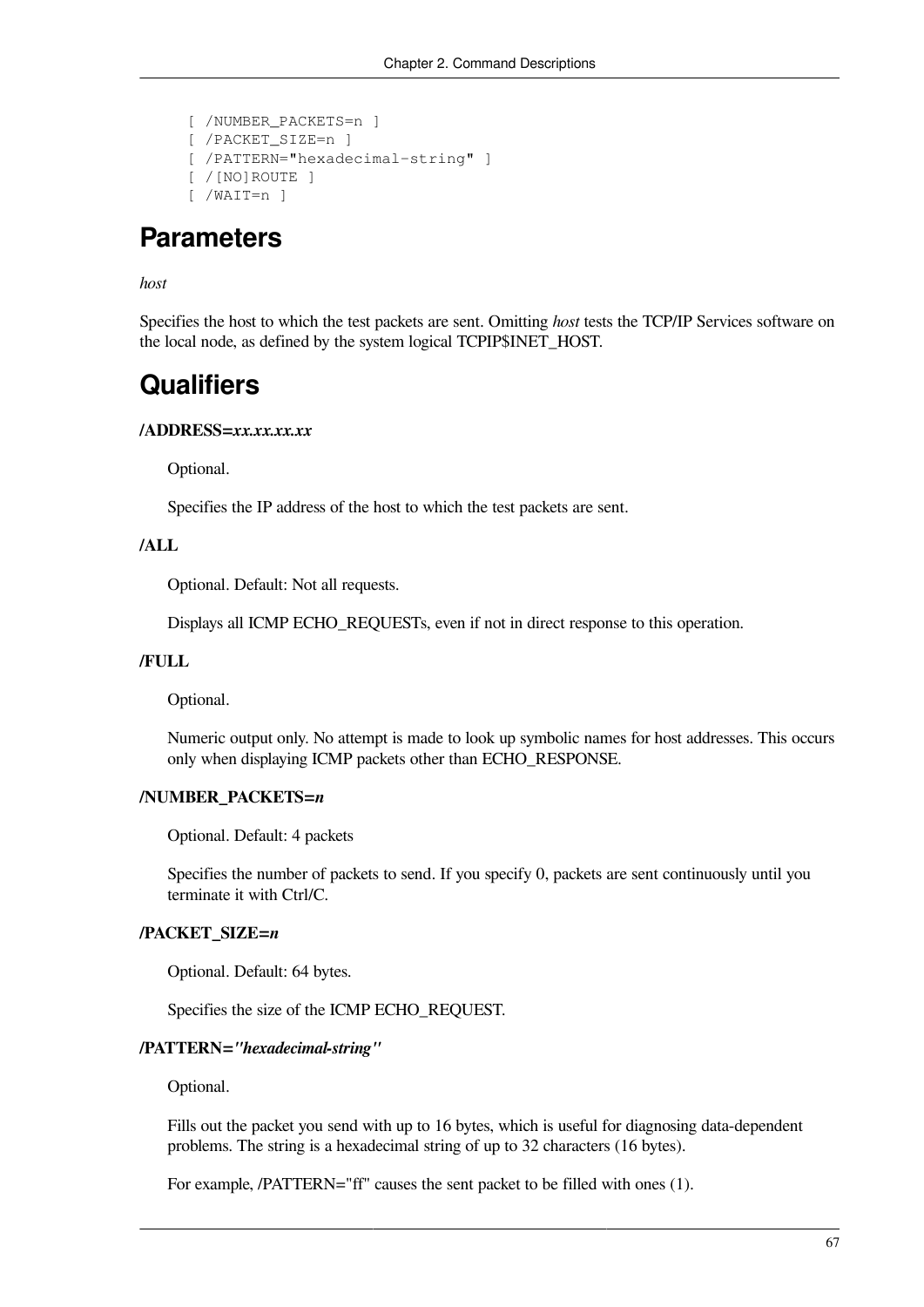#### **/ROUTE /NOROUTE**

Optional. Default: /ROUTE.

| <i>VROUTE</i>  | Request is routed through the normal routing<br>tables.                                 |
|----------------|-----------------------------------------------------------------------------------------|
| <b>NOROUTE</b> | Normal routing tables are bypassed. If the host is<br>not on the LAN, you get an error. |

#### **/WAIT=***n*

Optional.

Specifies the number of seconds to wait between sending packets.

# **Example**

```
TCPIP> PING dented
```
Specifies that the local host test the connectivity path to host dented.

# **REMOVE DIRECTORY**

REMOVE DIRECTORY — Removes a link to a directory within a UNIX container directory. If there are no other links to it, the directory is deleted. **Related commands:** CREATE DIRECTORY, DIRECTORY. *Applies to:* NFS server.

# **Syntax**

REMOVE DIRECTORY "*/path/name*"

# **Restrictions**

Requires:

- Read and write access to the parent directory
- BYPASS privilege

## **Parameters**

"*/path/name*"

Required.

Directory with the link you want to remove.

# **Example**

```
TCPIP> REMOVE DIRECTORY "/eagles/eaglet"
```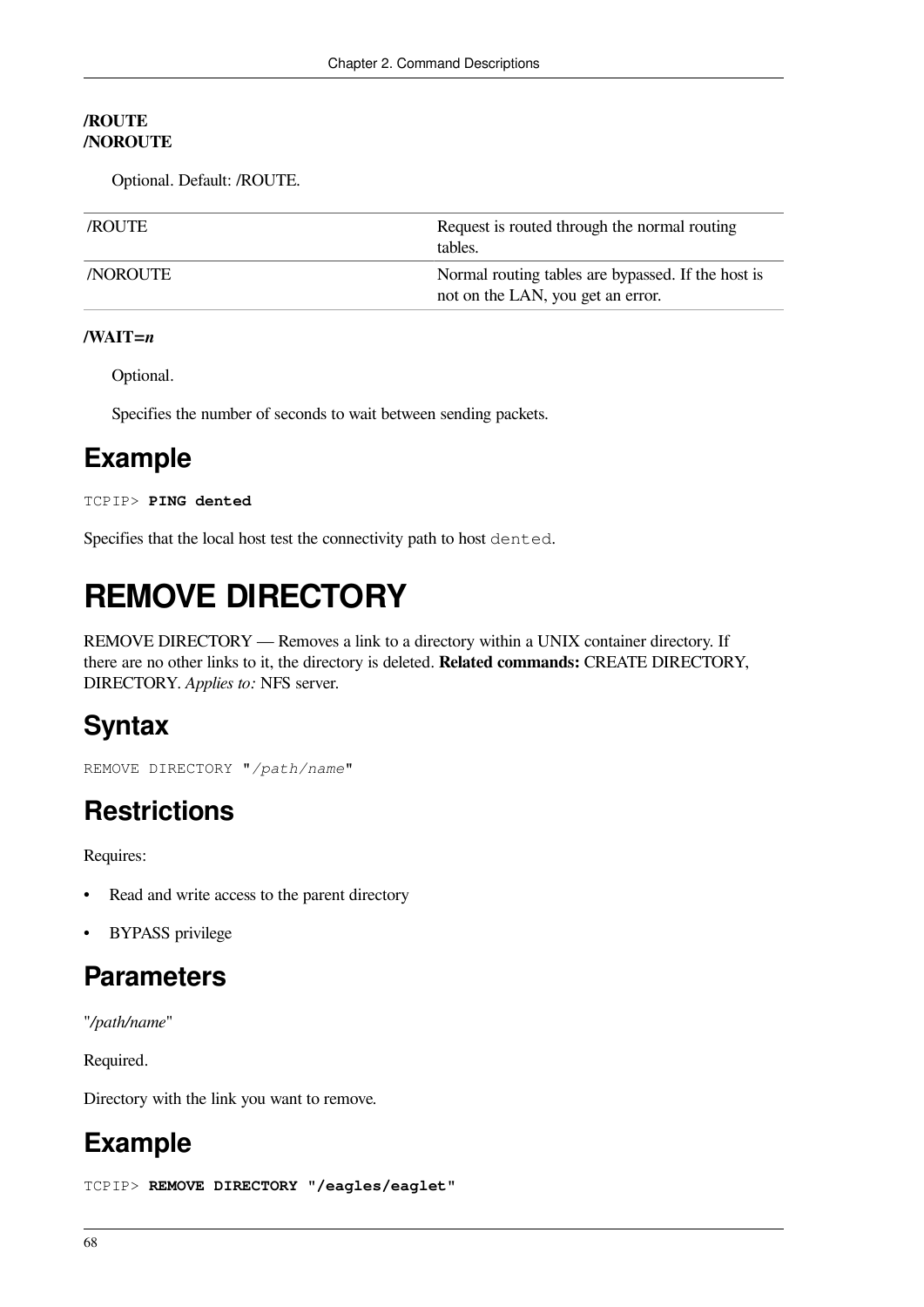Removes a link to the directory /eagles/eaglet.

# **REMOVE EXPORT**

REMOVE EXPORT — Deletes directory names from the export database so that they are not available for mounting by an NFS client. *Related commands:* ADD EXPORT, SHOW EXPORT, MAP, SET CONFIGURATION MAP, SET CONFIGURATION NOMAP, SHOW MAP, SHOW CONFIGURATION MAP. *Applies to:* NFS server.

# **Syntax**

```
REMOVE EXPORT "/path/name"
               [ /[NO]CONFIRM ]
               [ /HOST=host ]
```
# **Restrictions**

Requires read and write access to the export database.

# **Parameters**

"*/path/name*"

Required.

Directory name to delete from the export database.

# **Qualifiers**

#### **/CONFIRM /NOCONFIRM**

Optional. Default: /CONFIRM if you use a wildcard.

When the software encounters a match, it displays a description and solution. If /CONFIRM is enabled, the software then requests confirmation before deleting each directory name. Enter one of the following:

- Y to delete the name
- N to retain the name

If you specify the /NOCONFIRM qualifier, the operation is performed without asking you to confirm the request.

#### **/HOST=***host*

Optional. Default: /HOST=\* (all hosts).

Host, running NFS client, that will become unable to access the specified container directory.

Format for multiple hosts:

/HOST=("*host0*","*host1*", "*host2*")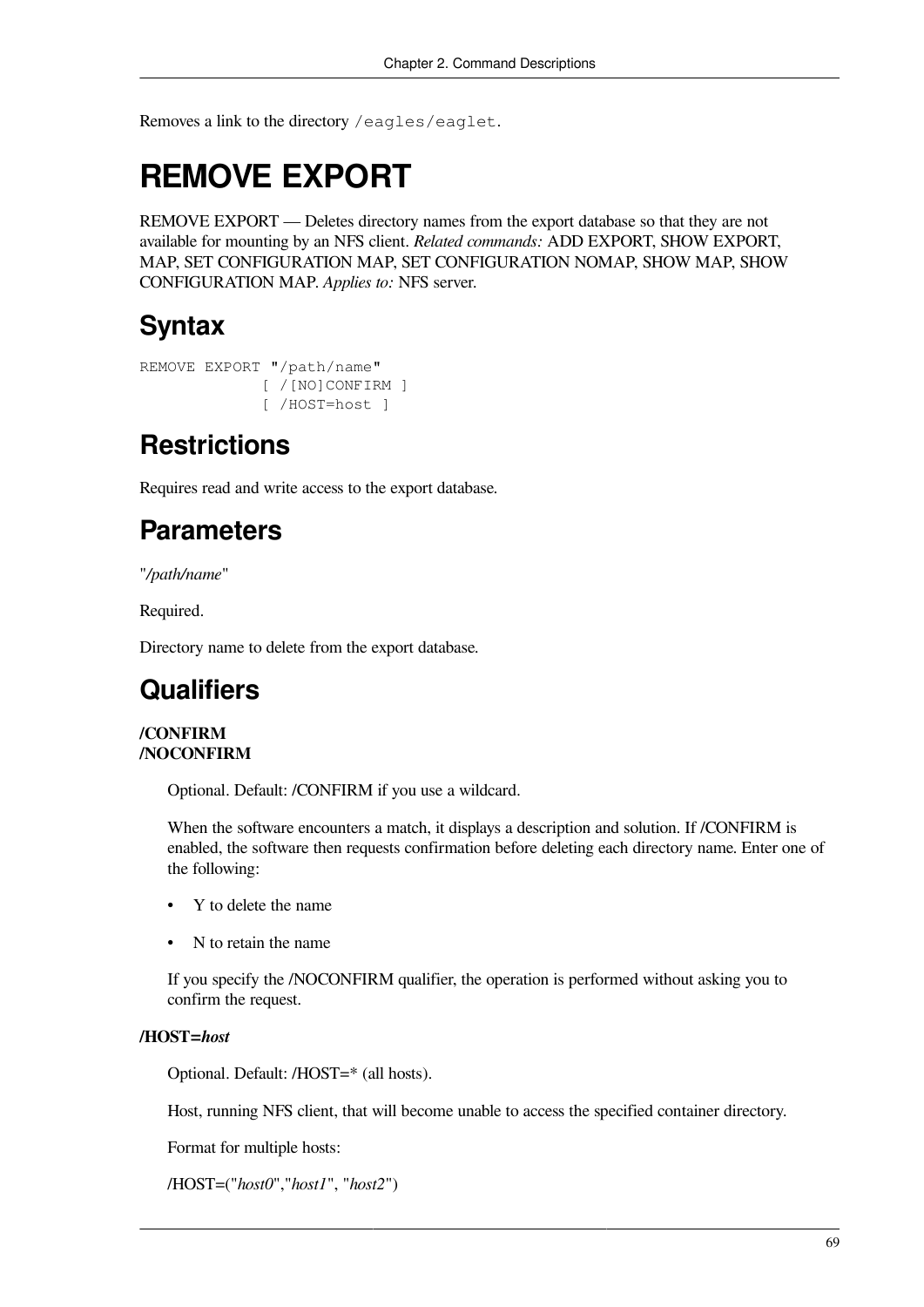# **Examples**

1. TCPIP> **REMOVE EXPORT "/house/finch"**

Removes the name of container directory /house/finch from the export database. This directory is now inaccessible to NFS client users.

2. TCPIP> **REMOVE EXPORT "/oceans/swamps" /HOST=("tern","crane")**

Modifies the accessibility of local UNIX directory /oceans/swamps. This directory is now unavailable to users working on hosts tern and crane, which run NFS client software.

# **REMOVE FILE**

REMOVE FILE — Removes a link to a file within a container directory. If there are no other links to it, the file is deleted. *Related commands:* DIRECTORY, REMOVE DIRECTORY. *Applies to:* NFS server.

# **Syntax**

REMOVE FILE "*/path/name*"

# **Restrictions**

Requires:

- Read and write access to the parent directory
- **BYPASS** privilege

## **Parameters**

"*/path/name*"

Required.

File with the link you want to remove.

# **Example**

TCPIP> **REMOVE FILE "/peacock/feather.care/preening"**

Removes the NFS link to the file preening.

# **REMOVE MAIL**

REMOVE MAIL — Deletes mail messages from SMTP queues. Without the *user* parameter, all messages from the user name that correspond to your process's user name are deleted. *Related commands:* SEND MAIL, SHOW MAIL. *Applies to:* SMTP.

# **Syntax**

```
REMOVE MAIL [ user ]
              [ /[NO]COPY=[directory] ]
```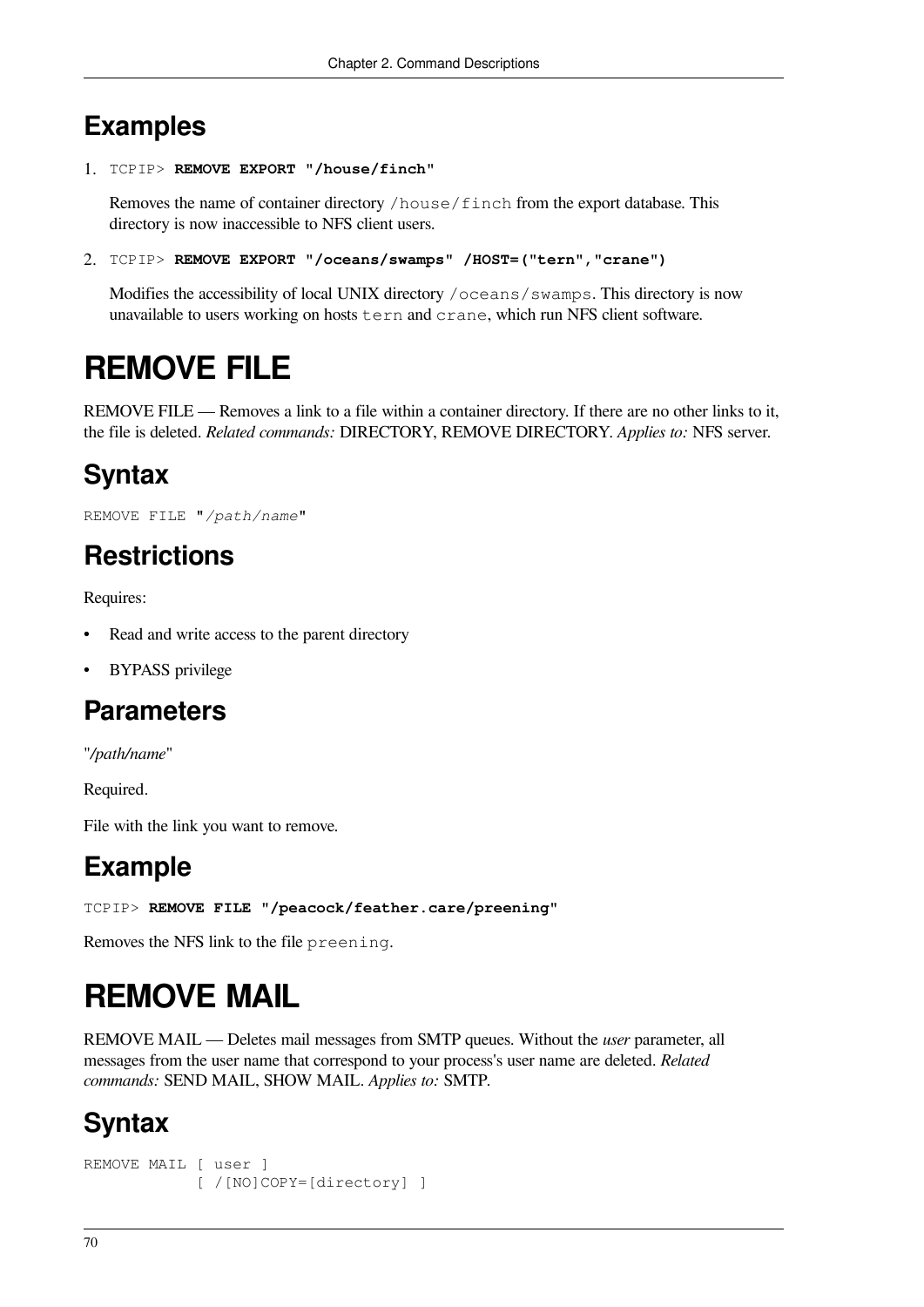```
 [ /[NO]CONFIRM ]
 [ /ENTRY=n ]
```
# **Restrictions**

Requires SYSPRV or BYPASS privilege for mail messages that are not yours.

### **Parameters**

*user*

Optional. Default: All mail messages with your process's user name.

Removes messages sent from the specified user name.

### **Qualifiers**

**/COPY=[***directory***] /NOCOPY=[***directory***]**

Optional. Default: Messages copied to the user's default directory.

Copies messages to be deleted to the specified directory.

/NOCOPY: Messages are not copied.

#### **/CONFIRM /NOCONFIRM**

Optional. Defaults:

- With an entry number specified /NOCONFIRM
- Without an entry number specified /CONFIRM

If you specify /CONFIRM, or if you omit an entry number, requests confirmation before deleting each message. Respond to the CONFIRM: prompt by entering one of the following:

- Y to delete the mail message
- N to retain the mail message
- G to change to NO CONFIRMATION mode

If you specify the /NOCONFIRM qualifier or an entry, the operation is performed without asking you to confirm the request.

#### **/ENTRY=***n*

Optional. Default: All.

Queue entry numbers to remove from the SMTP queue.

# **Examples**

1. TCPIP> **REMOVE MAIL**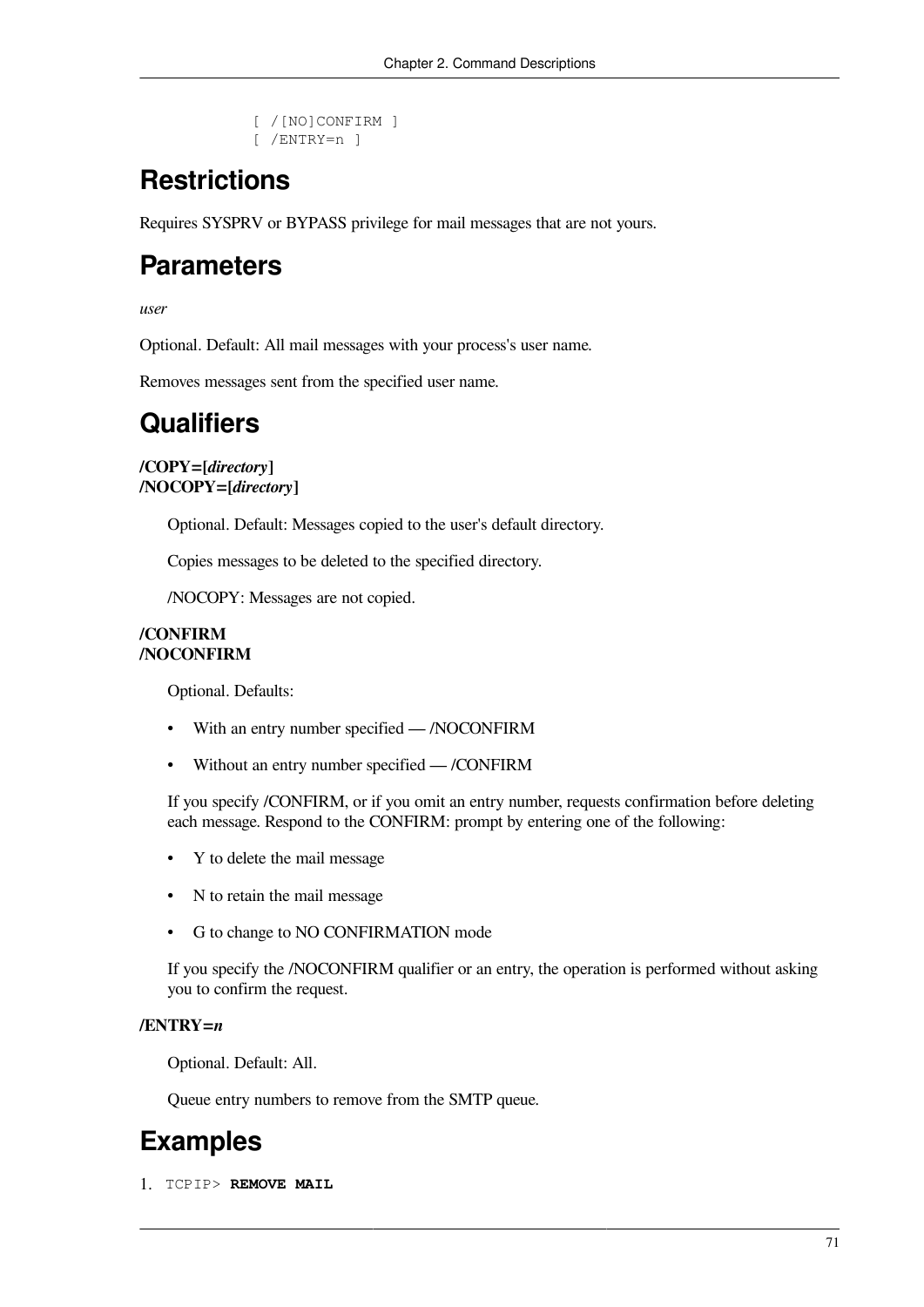Removes all messages for your process's user name, or deletes everything in the SMTP queue if you have either SYSPRV or BYPASS privilege.

2. TCPIP> **REMOVE MAIL /ENTRY=781**

Removes message 781, if it corresponds to your process's user name, or if you have either SYSPRV or BYPASS privilege.

3. TCPIP> **REMOVE MAIL BROOD**

Removes all messages for BROOD, if your process's user name is BROOD, or if you have either SYSPRV or BYPASS privilege.

```
4. TCPIP> REMOVE MAIL /USER_NAME=COCKATOO /COPY=[COCKATOO.OLD_MAIL]
```
Removes all messages for COCKATOO, if this is your process's user name, or if you have either SYSPRV or BYPASS privilege. Before deletion, copies this queued mail to the specified directory.

# **REMOVE PROXY**

REMOVE PROXY — Deletes entries from the volatile and permanent proxy database. *Related commands:* ADD PROXY, SHOW PROXY. *Applies to:* NFS server, NFS client, PC-NFS, remote shell, LPR/LPD, and customer-developed services.

# **Syntax**

```
REMOVE PROXY [ user_name ]
               [ /COMMUNICATION ]
               [ /[NO]CONFIRM ]
               [ /GID=n ]
               [ /HOST=host ]
               [ /NFS=options ]
               [ /PERMANENT ]
               [ /REMOTE_USER=user ]
               [ /UID=n ]
```
# **Restrictions**

Requires:

- Read and write access to the proxy database
- One of the following privileges:
	- **SYSPRV**
	- **SYSLCK**
	- OPER

## **Parameters**

*user\_name*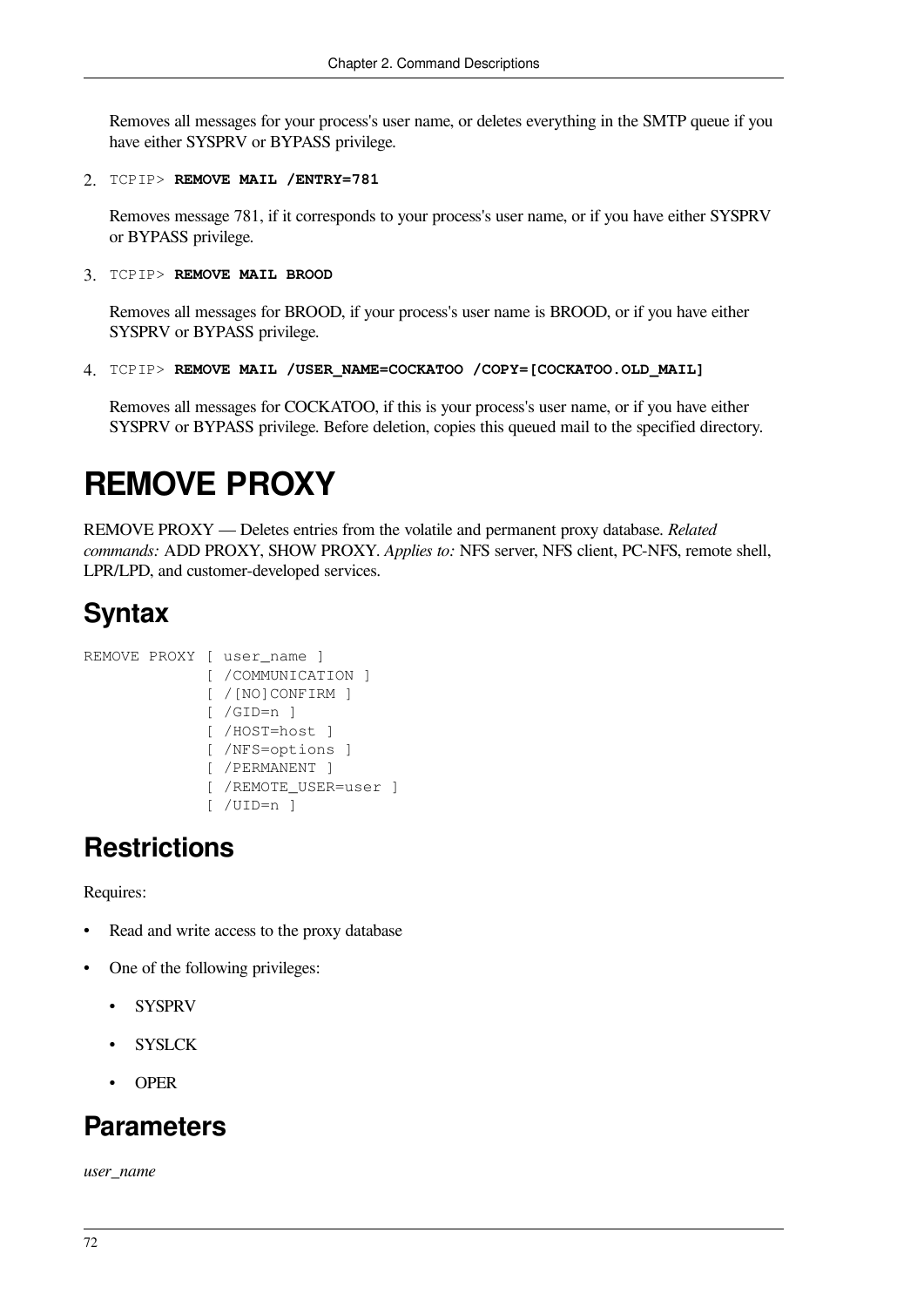Optional. Default: All entries (REMOVE PROXY \*).

Deletes the specified entries from the proxy database.

# **Qualifiers**

#### **/COMMUNICATION**

Optional. Default: Both communication and NFS entries.

Deletes communication (non-NFS) proxies.

#### **/CONFIRM NOCONFIRM**

Optional. Default: /CONFIRM if you use a wildcard.

With /CONFIRM enabled, the software requests confirmation before deleting records. At the CONFIRM: prompt, enter one of the following:

- Y to delete the entry
- N to retain the entry
- G to change to NO CONFIRMATION mode

If you specify the /NOCONFIRM qualifier, the operation is performed without asking you to confirm the request.

#### **/GID=***n*

Optional. Default: All GIDs.

Deletes only proxies for the specified group identifier (GID).

#### **/HOST=***host*

Optional. Default: All hosts.

Deletes only proxies for the specified host.

#### **/NFS=INCOMING /NFS=OUTGOING**

Optional. Default: /NFS=(INCOMING,OUTGOING).

Deletes an NFS proxy. Specify one of the following:

| <i>NES=OUTGOING</i>           | Proxy to use NFS client                |
|-------------------------------|----------------------------------------|
| <i>NES=INCOMING</i>           | <b>Proxy to use NFS server</b>         |
| $ NFS = (OUTGOING, INCOMING)$ | Proxy to use NFS client and NFS server |

#### **/PERMANENT**

Optional. Default: None.

Deletes entries only from the permanent proxy database.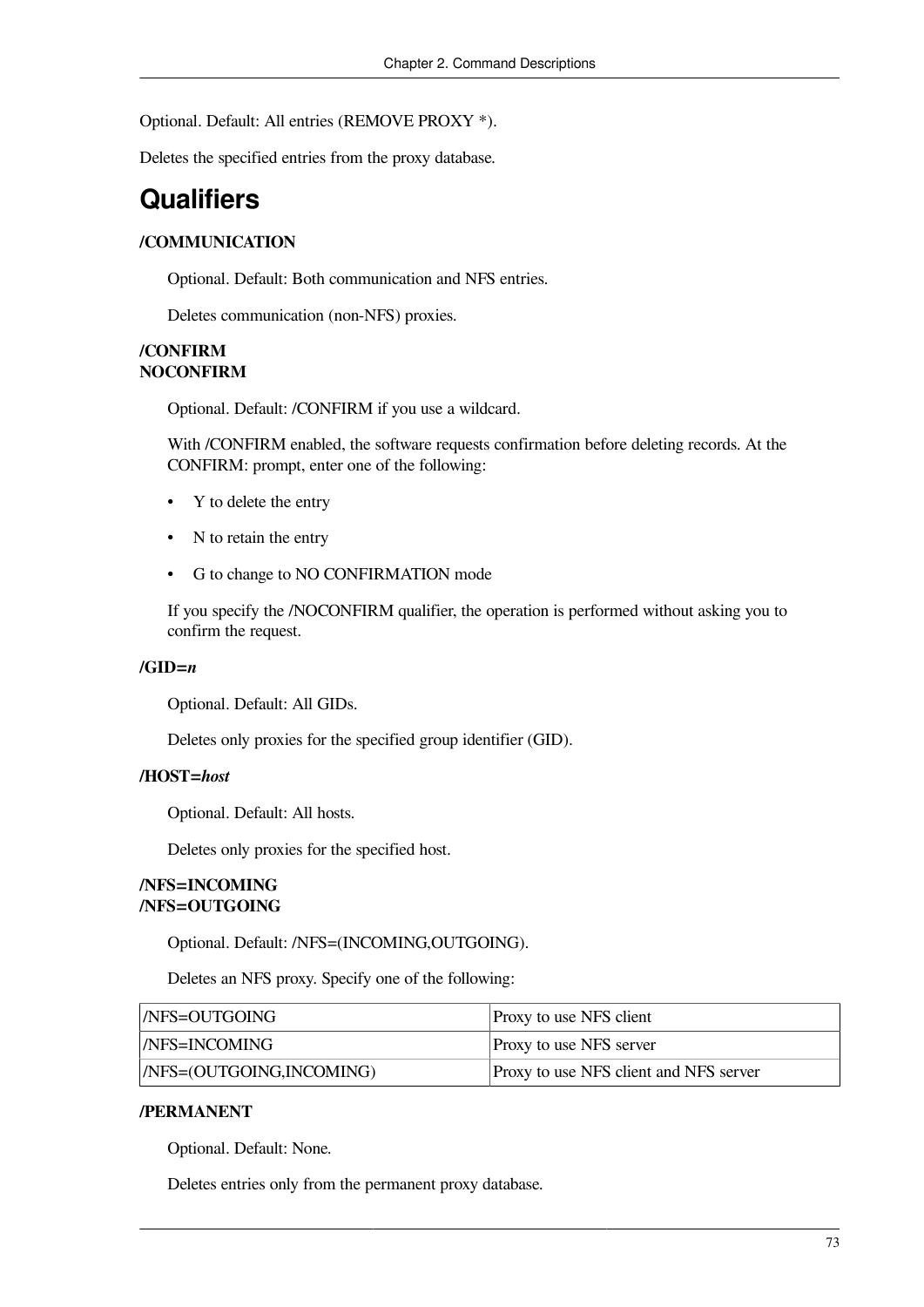#### **/REMOTE\_USER=***user*

Optional. Default: None.

Deletes entries for the specified remote user name.

#### **/UID=***n*

Optional. Default: All UIDs.

Limits the search of entries to delete to proxies for the specified UID.

## **Examples**

1. TCPIP> **REMOVE PROXY "peacock" /HOST=GOLDEN /UID=83**

Removes authorization for UID 83 on host GOLDEN from OpenVMS account peacock.

2. TCPIP> **REMOVE PROXY /HOST=GOLDEN /UID=83**

Removes authorization for UID 83 from host GOLDEN.

```
3. TCPIP> REMOVE PROXY /HOST=("goose","grouse")
```
Removes authorization for all users on hosts goose and grouse.

4. TCPIP> **REMOVE PROXY /UID=83**

Totally removes authorization for UID 83.

5. TCPIP> **REMOVE PROXY VMS\_USER /REMOTE=PARTRIDGE /HOST=\***

Removes authorization for remote user PARTRIDGE on all hosts.

# **SEND MAIL**

SEND MAIL — Requeues a mail message for delivery. Releases jobs that are in a hold state. *Related commands:* REMOVE MAIL, SHOW MAIL. *Applies to:* SMTP.

# **Syntax**

```
SEND MAIL [ user ]
            [ /AFTER=time ]
            [ /[NO]CONFIRM ]
            [ /ENTRY=n ]
```
# **Restrictions**

SYSPRV or BYPASS privilege required to requeue mail messages that do not correspond to your process's user name.

## **Parameters**

*user*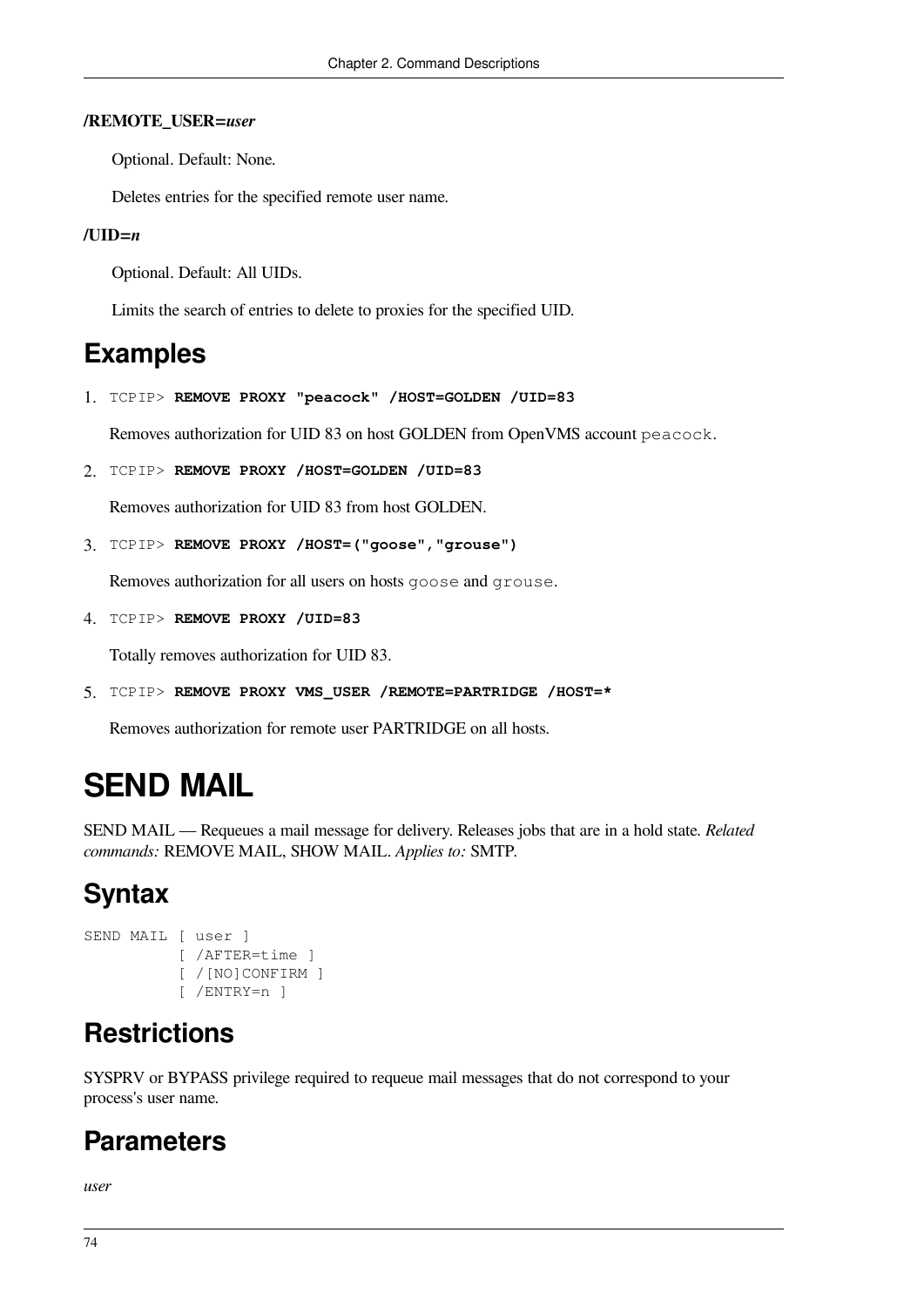Optional. Default: All.

Requeues messages sent from the specified user name.

## **Qualifiers**

#### **/AFTER=***time*

Optional. Default: Immediate delivery attempt.

Time after which delivery is to be attempted.

#### **/CONFIRM /NOCONFIRM**

Optional. Defaults:

- With an entry number specified /NOCONFIRM
- Without an entry number specified /CONFIRM

With /CONFIRM enabled, the software requests confirmation before deleting each message when you omit an entry number. At the CONFIRM: prompt, enter one of the following:

- Y to delete the message
- N to retain the message
- G to change to NO CONFIRMATION mode

With /NOCONFIRM enabled, the operation is performed without asking you to confirm the request.

#### **/ENTRY=***n*

Optional.

Queue number of the mail message to be re-queued for delivery.

# **SET ARP**

SET ARP — Provides the dynamic mapping from an IP address to the corresponding physical network address (hardware address) on an FDDI, Ethernet, or Token Ring LAN segment. SET NOARP removes an address-mapping pair (IP address to physical network address). *Related command:* SHOW ARP.

# **Syntax**

```
SET ARP mac_address host
         [ /[NO]PERMANENT ]
         [ /[NO]PUBLIC ]
SET NOARP [host]
```
## **Restrictions**

Requires OPER privilege.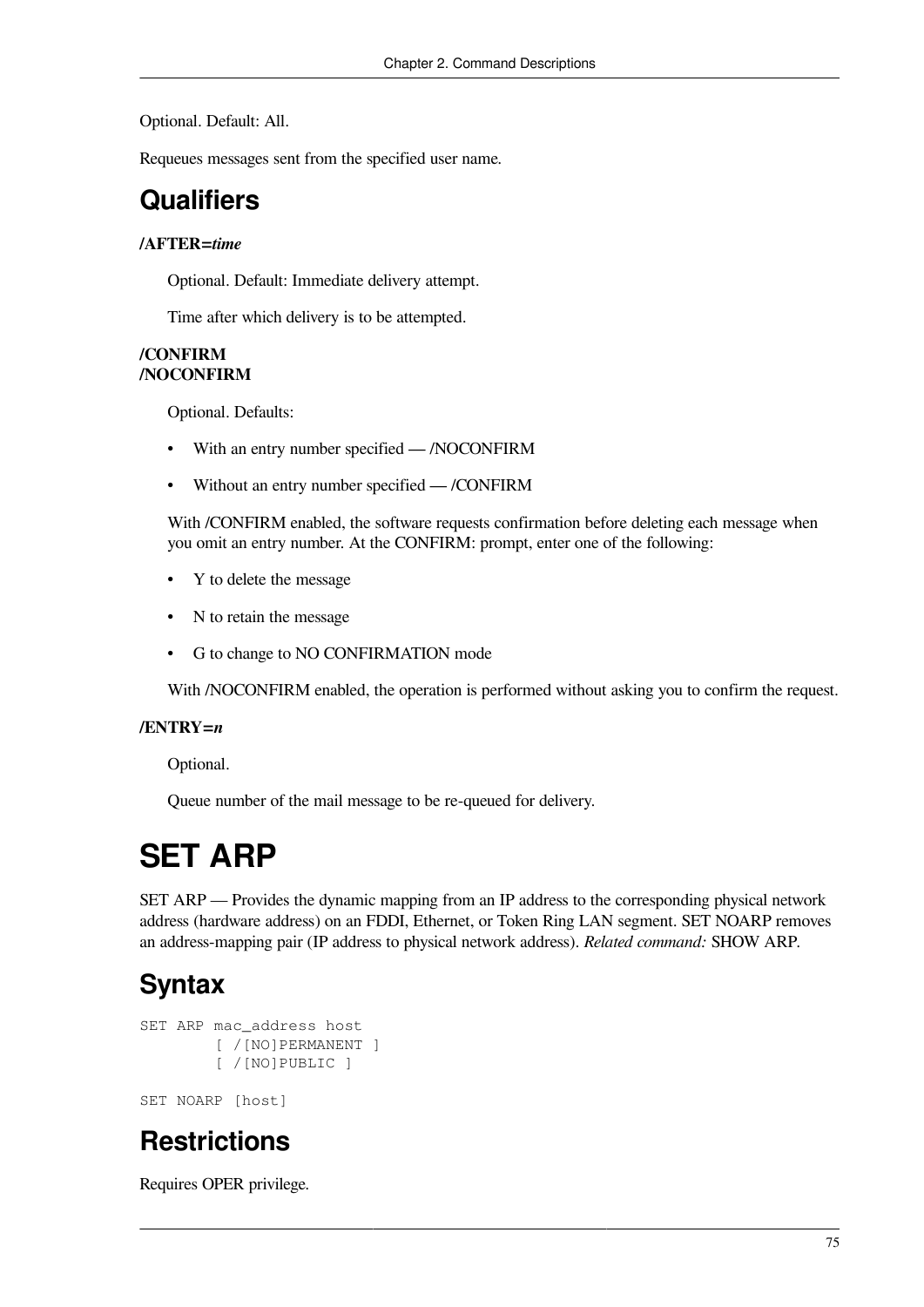# **Parameters**

*mac\_address*

Required.

Specifies the physical network address (the hardware address) on an FDDI, Ethernet, or Token Ring LAN segment to be mapped to an IP address.

For *mac\_address*, specify *hh-hh-hh-hh-hh-hh*, where *hh* are pairs of hexadecimal digits.

*host*

Required.

Specifies the host on the targeted LAN segment. If you do not supply a host name, you must supply its corresponding IP address.

# **Qualifiers**

#### **/PERMANENT /NOPERMANENT**

Optional. Default: /PERMANENT.

Specifies whether the mapping information is cached.

/NOPERMANENT removes ARP mapping after the caching interval.

Not valid with SET NOARP.

#### **/PUBLIC /NOPUBLIC**

Optional. Default: /PUBLIC.

Specifies whether the local ARP responds to ARP requests from other hosts to the specified host.

/NOPUBLIC maps only for the local host.

Not valid with SET NOARP.

## **Example**

TCPIP> **SET ARP AA-BB-04-05-06-07 CONDOR**

Permanently maps CONDOR's host name to FDDI address AA-BB-04-05-06-07.

# **SET BOOTP**

SET BOOTP — Creates client entries in the BOOTP database. SET NOBOOTP does not require any qualifiers. *Related commands:* CONVERT/VMS BOOTP, SHOW BOOTP.

# **Syntax**

SET [NO]BOOTP host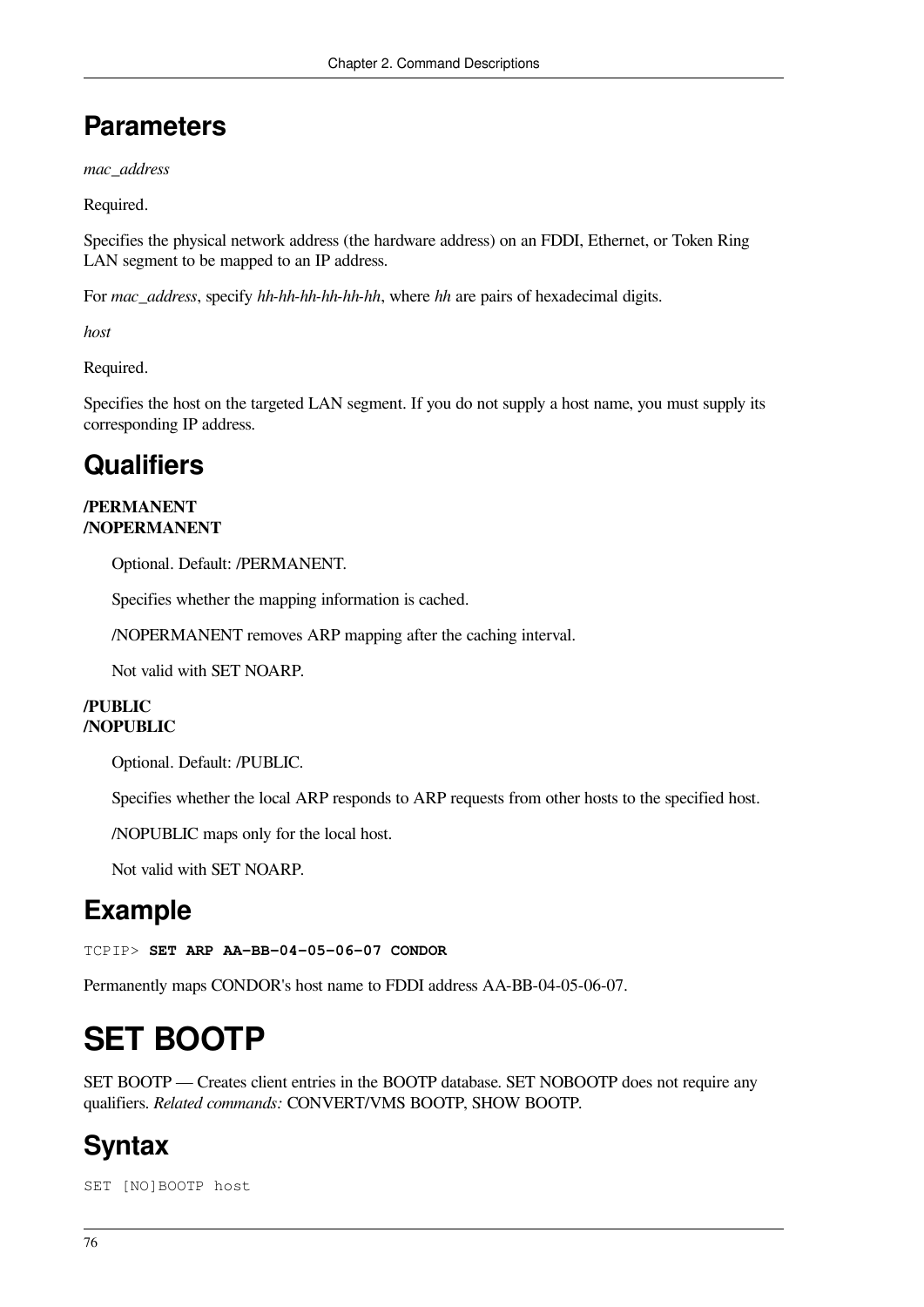```
 [ /FILE=file]
 /HARDWARE=ADDRESS=hex_address
 [ /GATEWAYS=hosts ]
 [ /NETWORK_MASK=IP_address ]
 [ /SERVERS=type=host ]
 [ /TIME_OFFSET=seconds ]
```
# **Restrictions**

Requires read, write, and delete access to the BOOTP database.

## **Parameters**

*host*

Required.

Specifies the client to which your system will download files upon request. Enter a host name or IP address.

# **Qualifiers**

#### **/FILE=***file*

Optional.

Specifies the name of the client's system image or other file to download upon request.

- By default, upon receiving a request, BOOTP looks for this file in TCPIP\$TFTP\_ROOT:[*host*], where *host* is the client's host name, excluding the domain.
- If this directory does not exist, BOOTP uses:

```
TCPIP$TFTP_ROOT:[000000].
```
• When the TCP/IP Services software receives a boot request, BOOTP verifies the existence and size of this file.

#### **/GATEWAYS=***hosts* **/NOGATEWAYS=***hosts*

Optional. Default: None.

Specifies the gateways used for routing.

#### **/HARDWARE=ADDRESS=***hex\_addr*

Required.

Specifies the client's hardware address. For *hex\_addr*, specify: *hh-hh-hh-hh-hh-hh*.

#### **/NETWORK\_MASK=***IP\_address*

Required if you use subnets; otherwise optional.

Specifies the part of the host field of an IP address identified as the subnet.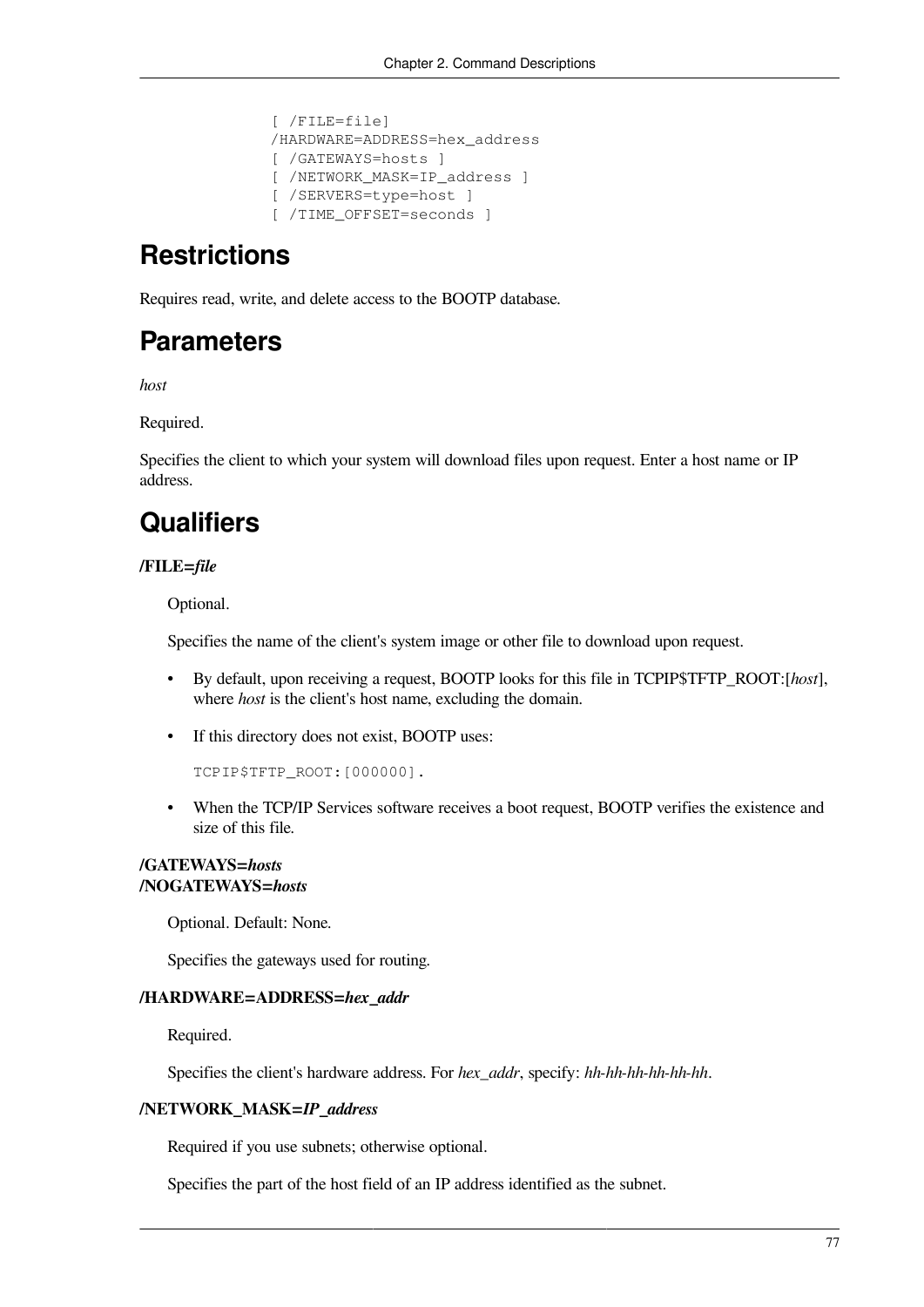The software calculates the default by setting the following:

- The bits representing the network field to 1
- The bits representing the host field to 0

You can divide the host field into a site-specific subnetwork and a host field. If you use subnets, you must specify a subnet field.

#### **/SERVERS=***type***=***host*

Optional.

Specifies other servers whose names BOOTP can supply to clients. Here, *host* specifies a host name or IP address and *type* can be one or more of the following:

| [NO]COOKIE   | Cookie server                                        |
|--------------|------------------------------------------------------|
| [NO]IEN_NAME | IEN-116 name server                                  |
| [NO]IMPRESS  | Impress network image server (IMAGEN)                |
| [NO]LPR      | Berkeley 4BSD print server                           |
| [NO]LOG      | MIT-LCS UDP logging server                           |
| [NO]NAME     | <b>BIND</b> name server                              |
| [NO]RESOURCE | Resource Location Protocol (RLP) server<br>(RFC-887) |
| [NO]TIME     | Internet time server (RFC-868)                       |

#### **/TIME\_OFFSET=***seconds*

Optional. Default: 0 seconds.

Specifies the time difference, in seconds, between the client's time zone and Universal Coordinated Time (UTC) expressed in seconds. This value is zero (0) in the British Isles and parts of Europe, a positive number for locations east of the zero meridian, and a negative number for locations west of the zero meridian.

### **Examples**

1. TCPIP> **SET BOOTP PLOVER /HARDWARE=ADDRESS=08-00-2D-20-23-21 -** \_TCPIP> **/FILE=PLOVER.SYS**

Adds client host PLOVER, with hardware address 08-00-2D-20-23-21 to the BOOTP database. BOOTP can respond to a remote boot request from client PLOVER with a reply packet containing the name of the file to down load and its IP address.

2. TCPIP> **SET BOOTP ERN /HARDWARE=ADDRESS=98-00-2D-20-23-21 -** \_TCPIP> **/SERVERS=COOKIE=(PLOVER,GULL)**

Adds client host ERN to the BOOTP database and specifies that ERN will use PLOVER AND GULL as cookie servers.

```
3. TCPIP> SET BOOTP PLOVER /HARDWARE=ADDRESS=08-00-2D-20-23-21 -
  _TCPIP> /SERVERS=(COOKIE=GULL,NAME=BIRDS)
```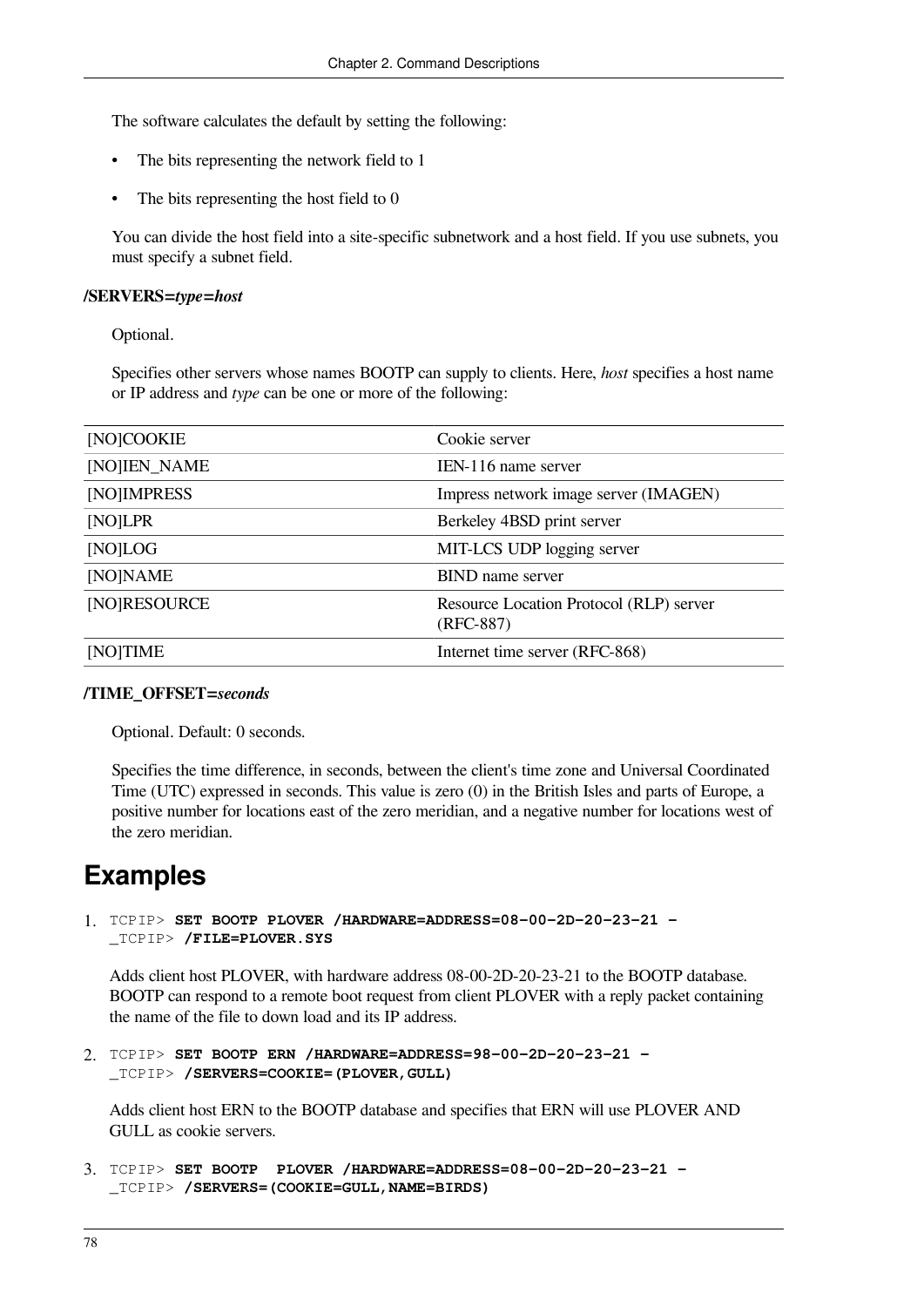Adds client host PLOVER to the BOOTP database and specifies that PLOVER will use GULL as a COOKIE server and BIRDS as its name server.

# **SET COMMUNICATION**

SET COMMUNICATION — Modifies the IP, TCP, UDP, and INET\_ACP software on the running system. **Related commands:** SET CONFIGURATION COMMUNICATION, SHOW COMMUNICATION.

## **Syntax**

```
SET COMMUNICATION [ /ACCEPT=options ]
                    [ /DOMAIN=domain ]
                    [ /LOCAL_HOST=host ]
                    [ /PROXIES=n ]
                    [ /REJECT=options ]
```
# **Restictions**

Requires OPER privilege.

## **Qualifiers**

```
/ACCEPT { =[NO]HOSTS=(hosts) | =[NO]NETWORKS=(networks) }
```
Optional. Default: All hosts and all networks.

Accepts communication from the hosts and networks specified.

Do not specify the same hosts or networks for both /ACCEPT and /REJECT.

To delete an /ACCEPT entry, specify it again using the NOHOSTS or NONETWORKS option.

Specify one of the following:

• [NO]HOSTS=*hosts*

Hosts that can access TCP/IP Services. Maximum is 32. For example:

/ACCEPT=HOSTS=(*host1\_name*,*host2\_name*, *host3\_address*)

• [NO]NETWORKS=*networks*

Networks that can access TCP/IP Services. Maximum is 16.

Use the following syntax:

NETWORKS=(*net1[:net1mask],net2[:net2mask],...*)

For each network, specify: *network*:[*network\_mask*]. The network mask is optional. (Default: class number of your network. For example, the default for 11.200.0.0. is 255.0.0.0.). For example:

/ACCEPT=NETWORKS=(*net1\_name*,*net2\_addr*,*net3\_addr*:*net3\_mask*)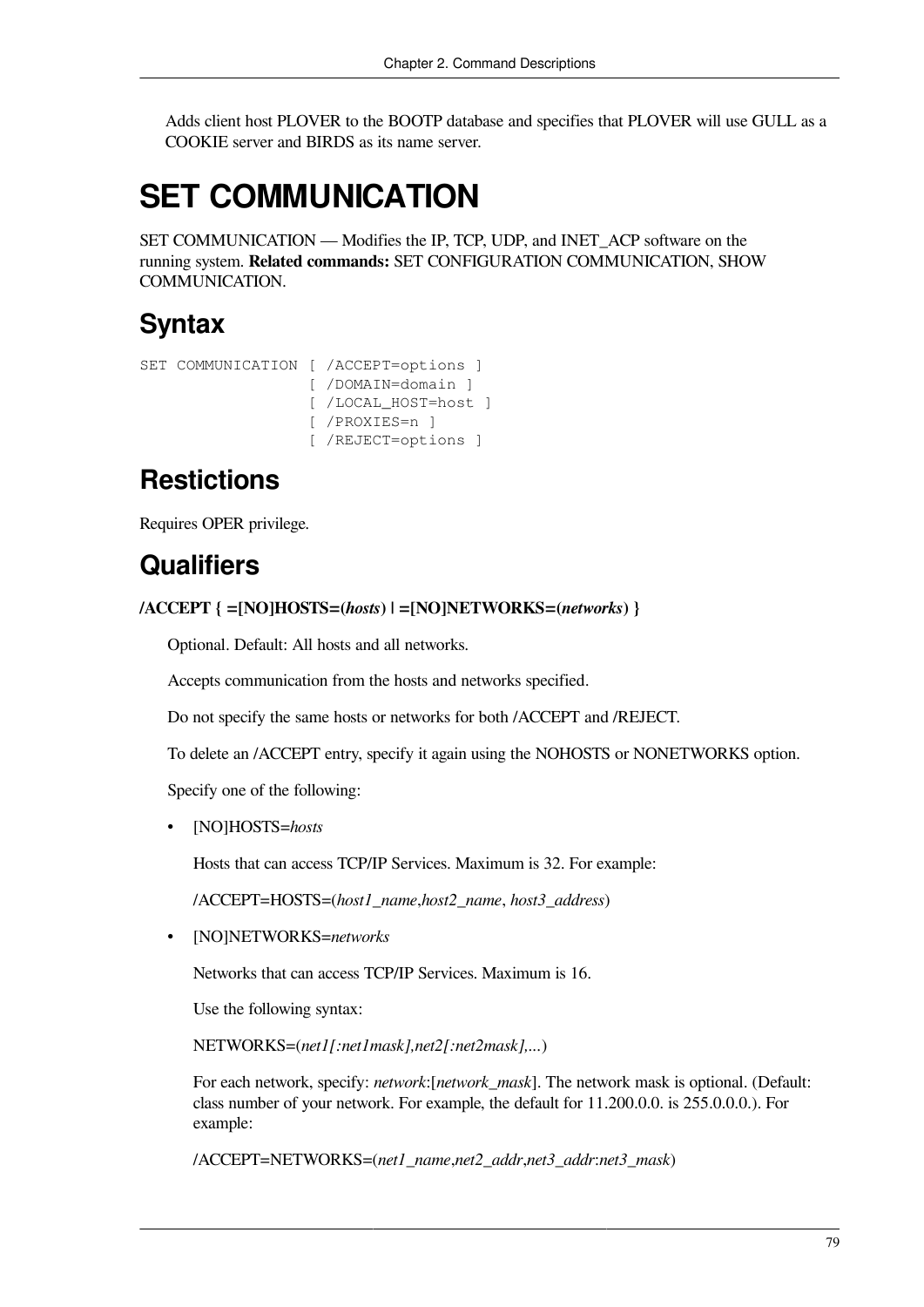#### **/DOMAIN=***domain*

Optional.

Specifies your system's local domain. This qualifier requires either SYSPRV or BYPASS privilege.

#### **/LOCAL\_HOST=***host*

Optional.

Defines the following logical names for the local host:

• TCPIP\$INET\_HOST=*host-name*

This logical is always set with the primary host name even if the alias name was specified as host.

• TCPIP\$INET\_HOSTADDR=*host-IP-address*

If the local host has multiple IP addresses, this logical name is set with a name for each address, called TCPIP\$INET\_HOSTADDR*n*, where *n* is a number starting at 2.

This qualifier requires either SYSPRV or BYPASS privilege.

#### **/PROXIES=***n*

Optional. Default: Number of communication proxies plus 10, with a minimum of 20.

Specifies the maximum size of the proxy cache. If you plan to add entries to the proxy database after you start the TCP/IP Services software, set /PROXIES to a value higher than the default.

You cannot change this value if the TCP/IP Services software is running.

#### **/REJECT {=[NO]HOSTS=(***hosts***) | =[NO]NETWORKS=(***networks***) | =[NO]MESSAGE=(***message***) }**

Optional. Default: No rejections.

Specifies the hosts or networks that cannot access the TCP/IP Services software, including the rejection message that TCP/IP might return.

(For remote login, remote shell, and remote executive, the rejection message is preceded by a byte with a value of 1 and terminated by a byte with a value of zero.)

Do not specify the same hosts or networks for both /ACCEPT and /REJECT.

To delete a /REJECT entry, specify it again using the NOHOSTS or NONETWORKS option.

Specify one of the following:

• [NO]HOSTS=*hosts* to list hosts that cannot access TCP/IP Services. Maximum is 32. The syntax is:

/REJECT=HOSTS=(*host1\_name*,*host2\_name*,*host3\_address*)

• [NO]NETWORKS=*networks* to list networks that cannot access TCP/IP Services Maximum is 16. The syntax is: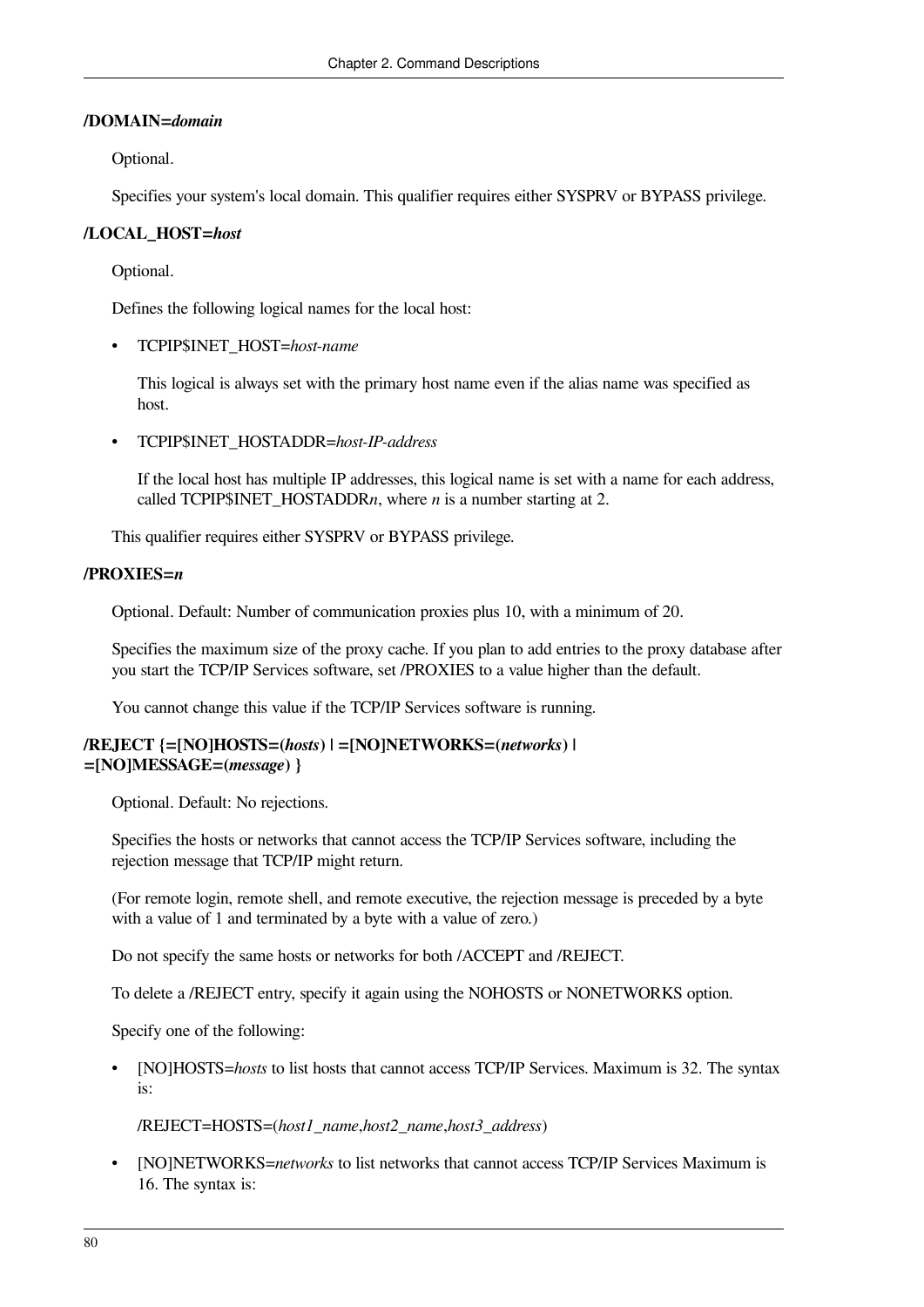NETWORKS=(*net1[:net1mask],net2[:net2mask],...* )

For each network, specify *network*:*network\_mask*. The network mask is optional. Default: Class number of your network. For example, the default for  $11.200.0.0$ . is  $255.0.0.0$ . The syntax is:

/REJECT=NETWORKS=(*net1\_name*,*net2\_address*,*net3\_addr*:*net3\_mask*)

### **Example**

TCPIP> **SET COMMUNICATION -**  \_TCPIP> **/REJECT=NETWORK=(16.30.0.0:255.255.0.0,16.40.0.0:255.255.0.0)**

Sets all the services to be inaccessible to the two specified networks.

# **SET CONFIGURATION BIND**

SET CONFIGURATION BIND — Configures the BIND name server. Creates the BIND server configuration file, which holds the following information: cluster alias or aliases, server type (primary, secondary, or forwarding), domains to be served, and location from which the BIND server gets initial information for lookups. You can configure the BIND server as follows: for one or more Internet domains, as one kind of BIND server (primary, secondary, or forwarding), as multiple kinds of BIND servers, or on TCP/IP clusters for cluster load balancing. This command does not create a BIND 8.1 configuration. If you want to take full advantage of the new features available with the BIND 8.1 implementation, you should set up your BIND environment by editing the TCPIP\$BIND.CONF configuration file. Refer to the *VSI TCP/IP Services for OpenVMS Management* manual for detailed instructions. If you choose to configure your BIND environment with the SET CONFIGURATION BIND command, you must enter the command CONVERT/CONFIGURATION BIND before running BIND. *Related commands:* SHOW CONFIGURATION BIND, CONVERT /CONFIGURATION BIND

## **Syntax**

```
SET CONFIGURATION [NO]BIND [ /CACHE=options ]
                            [ / [NO]CLUSTER=names ]
                             [ /FORWARDERS=options ]
                             [ /PRIMARY=options ]
                             [ /SECONDARY=options ]
```
## **Restrictions**

Requires SYSPRV or BYPASS privilege.

## **Qualifiers**

#### **/CACHE=([NO]DOMAIN:***do***,[NO]FILE:***file***)**

Optional. Default: None.

Specifies the cache server for the specified domain. Do not use with /FORWARDERS. Use with / PRIMARY and /SECONDARY.

The cache tells the primary or secondary server how to use hints to find the file. These hints let a server find a root name server. With this ability, the server can answer requests even if it does not have the information. You can use the following options: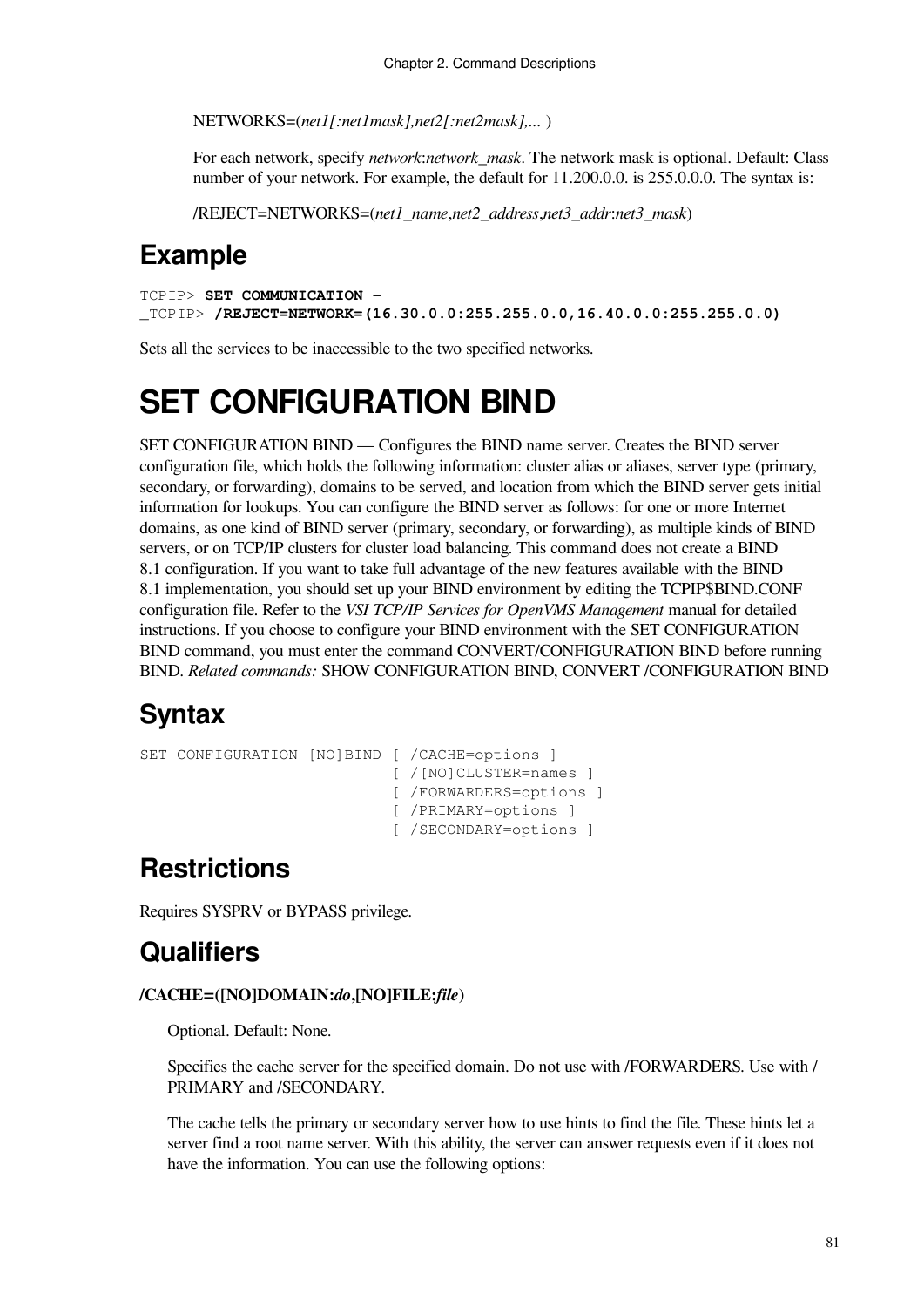• DOMAIN keys to a particular record within a type.

NODOMAIN deletes the entry.

• FILE specifies the name of the hints file.

If you use /CACHE with no options:

- DOMAIN defaults to "." ("root").
- FILE defaults to NAMED.CA.

#### **/CLUSTER=***name* **/NOCLUSTER=***name*

Required to configure cluster load balancing.

Identifies the name of a TCP/IP cluster as the first step to setting up cluster load balancing.

For information about the remaining procedure, refer to the *VSI TCP/IP Services for OpenVMS Management* manual.

/NOCLUSTER=*name* deletes the specified name as a cluster load-balancing host.

#### **/FORWARDERS=([NO]HOST:***host***)**

Optional.

Specifies the forwarding server.

NOHOST deletes hosts.

#### **/PRIMARY=([NO]DOMAIN:***do***,[NO]FILE:***file***)**

Optional. Default: None.

Specifies the primary server for the specified zone. Multiple primary servers are allowed if each is associated with a different domain.

• DOMAIN keys to a particular domain.

NODOMAIN deletes the entry.

• FILE specifies the domain to be served.

If you do not specify a file, the default file name is created from the value that you supply with the DOMAIN option.

NOFILE specifies that no file is created.

#### **/SECONDARY=([NO]DOMAIN:***do***,[NO]FILE:***file***,[NO]HOST:***host***)**

Optional. Default: None.

Specifies the secondary server for the specified zone. Multiple secondary servers are allowed if each is associated with a different domain.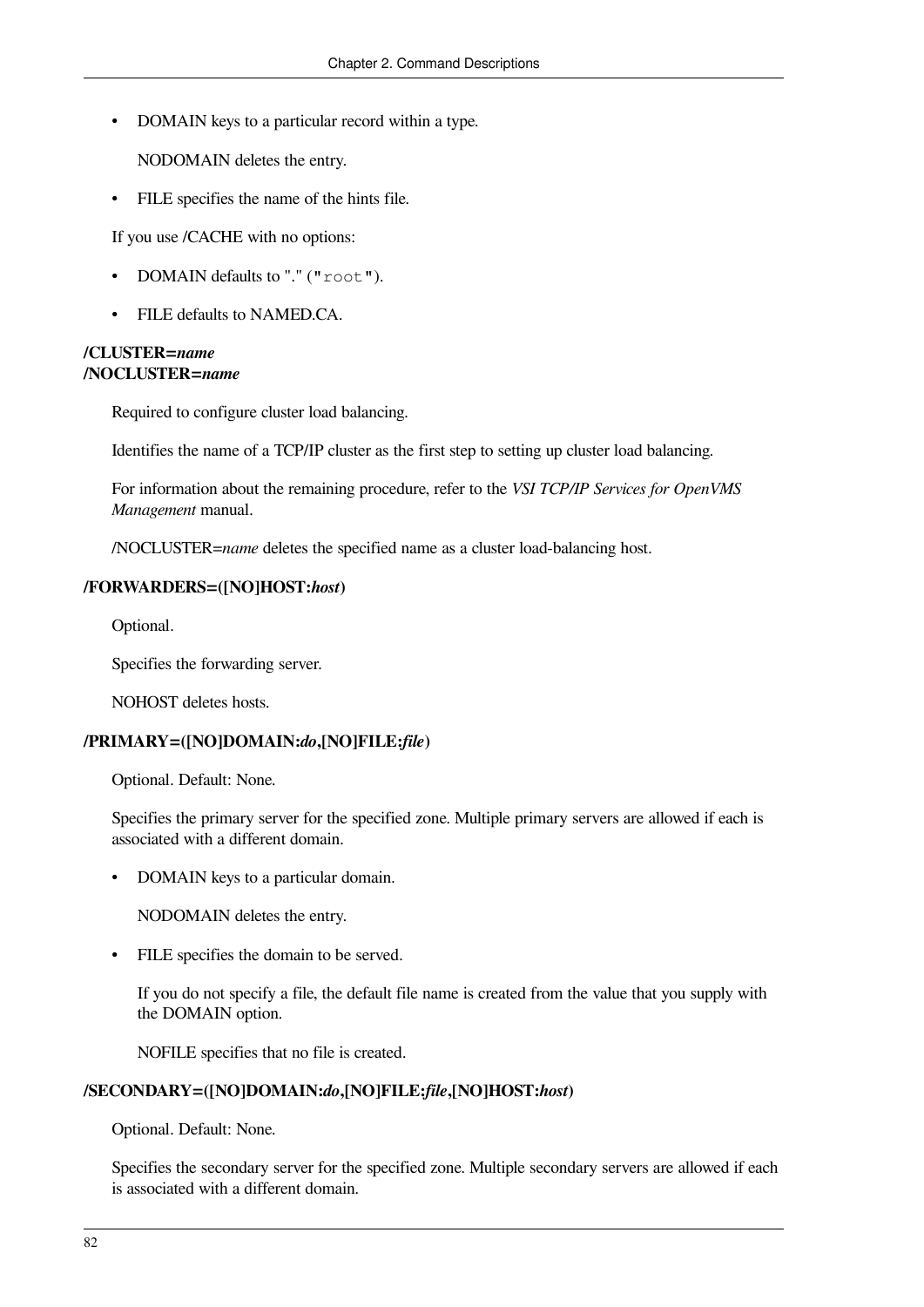• DOMAIN keys to a particular record within a type.

NODOMAIN deletes the entry.

FILE specifies the name of the boot file.

If you do not specify a file, the default file name is created from the value that you supply with the DOMAIN option.

NOFILE specifies that no file is created.

• HOST is a list of hosts from which the secondary server copies the database file.

NOHOST deletes hosts from the host list.

### **Examples**

1. TCPIP> **SET CONFIGURATION BIND -**  \_TCPIP> **/PRIMARY=(DOMAIN:RHEA.LAB.UBIRD.EDU)** 

Configures the host as the primary server for domain RHEA.LAB.UBIRD.EDU.

2. TCPIP> **SET CONFIGURATION BIND -**  \_TCPIP> **/SECONDARY=(DOMAIN:JACANA.LAB.UBIRD.EDU) -**  \_TCPIP> **/SECONDARY=(FILE:JACANA.DB,HOST=MARSHY)** 

Configures the host as a secondary server for domain JACANA.LAB.UBIRD.EDU and names the boot file JACANA.DB.

Omitting the file name would default to file JACANA\_LAB\_UBIRD\_EDU.DB.

3. TCPIP> **SET CONFIGURATION BIND -**  \_TCPIP> **/SECONDARY=(DOMAIN:0.192.IN-ADDR.ARPA,HOST:WEBBED)**

Configures the host as a secondary server for the reverse lookup domain for addresses that have the form 192.0.\*.\*.

The boot file name defaults to 0\_192\_IN-ADDR\_ARPA.DB and the host copies this file from the host WEBBED.

4. TCPIP> **SET CONFIGURATION BIND /CACHE**

Points the server to the cache file (NAMED.CA), which contains hints about the root name servers.

# **SET CONFIGURATION COMMUNICATION**

SET CONFIGURATION COMMUNICATION — Enters information into the configuration database to start the IP, TCP, UDP, and INET\_ACP software when the system starts up. When TCP/IP Services starts up, this configuration overrides the default settings. **Related commands:** SHOW CONFIGURATION COMMUNICATION, SET COMMUNICATION.

# **Syntax**

```
SET CONFIGURATION COMMUNICATION [ /ACCEPT=options ]
                                  [ /DOMAIN=domain ]
```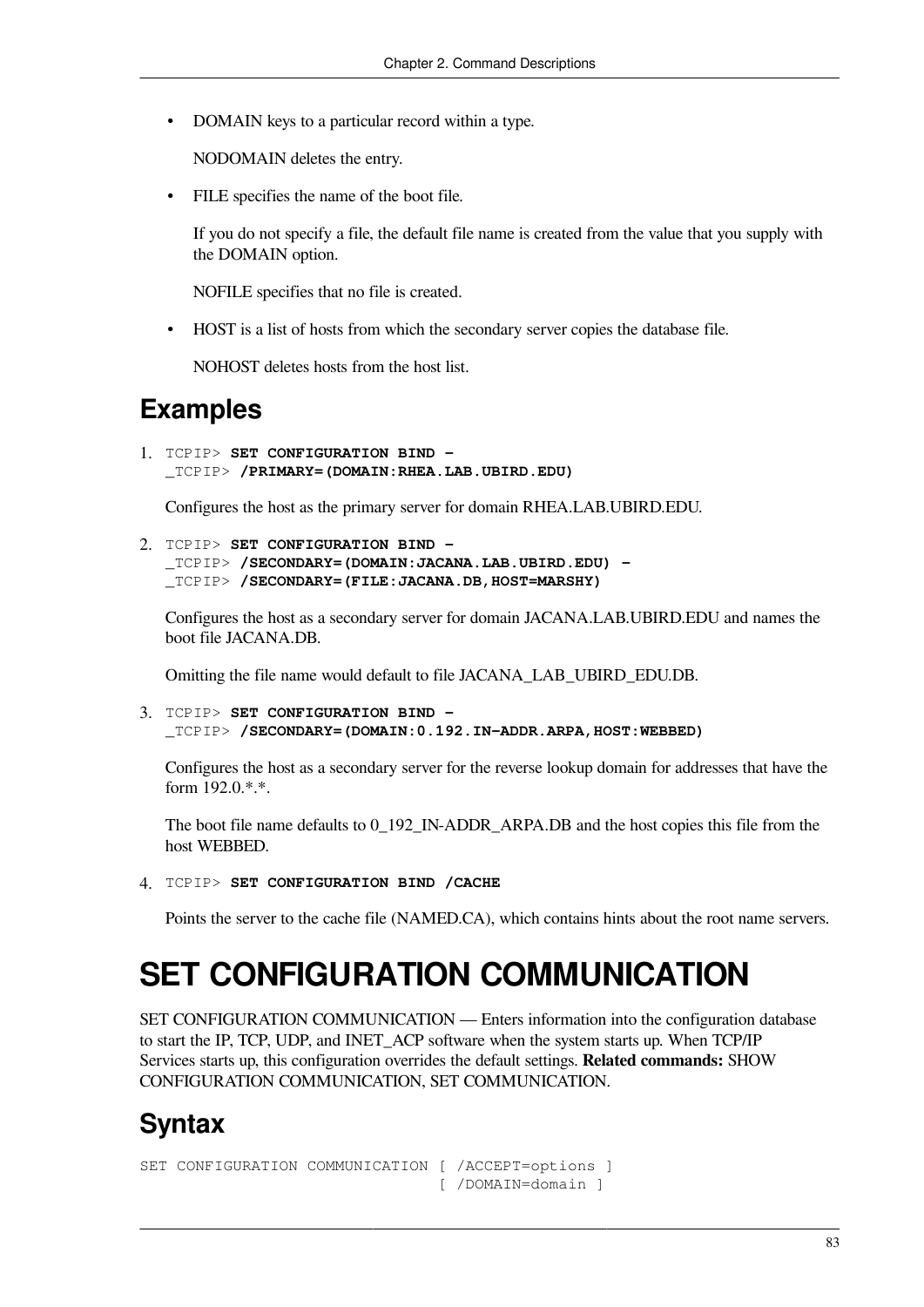```
 [ /LOCAL_HOST=host ]
 [ /PROXIES=n ]
 [ /REJECT=options ]
```
# **Restrictions**

Requires OPER privilege.

# **Qualifiers**

**/ACCEPT { =[NO]HOSTS=(***hosts***) | =[NO]NETWORKS=(***networks***) }**

Optional. Default: All hosts and all networks.

Accepts communication from the hosts and networks specified.

Do not specify the same hosts or networks for both /ACCEPT and /REJECT.

To delete an /ACCEPT entry, specify it again using the NOHOSTS or NONETWORKS option.

Specify one of the following:

• [NO]HOSTS=*hosts*

Hosts that can access TCP/IP Services. Maximum is 32. For example:

/ACCEPT=HOSTS=(*host1\_name*,*host2\_name*,*host3\_address*)

• [NO]NETWORKS=*networks*

Networks that can access TCP/IP Services. Maximum is 16.

The syntax is:

NETWORKS=(*net1[:net1mask],net2[:net2mask],...*)

For each network, specify: *network*:[*network\_mask*]. The network mask is optional. (Default: class number of your network. For example, the default for 11.200.0.0. is 255.0.0.0.). For example:

/ACCEPT=NETWORKS=(*net1\_name*,*net2\_addr*,*net3\_addr*:*net3\_mask*)

#### **/DOMAIN=***domain*

Optional.

Specifies your system's local domain. This qualifier requires either SYSPRV or BYPASS privilege.

#### **/LOCAL\_HOST=***host*

Optional.

Defines the following logical names for the local host:

• TCPIP\$INET\_HOST=*host-name*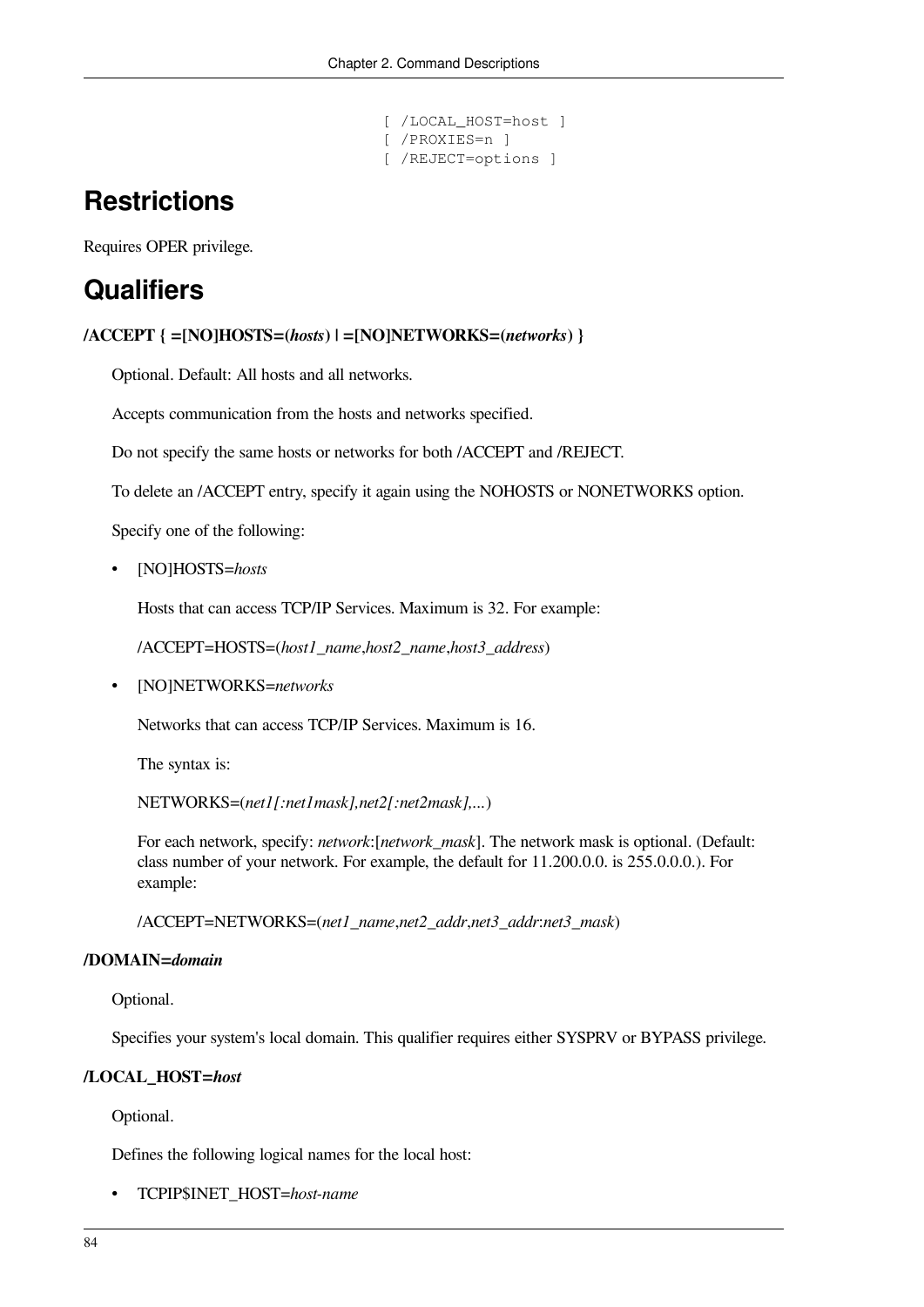This logical is always set with the primary host name, even if the alias name was specified as host.

• TCPIP\$INET\_HOSTADDR=*host-IP-address*

If the local host has multiple IP addresses, this logical name is set with a name for each address, called TCPIP\$INET HOSTADDR*n*, where *n* is a number starting at 2.

This qualifier requires either SYSPRV or BYPASS privilege.

#### **/PROXIES=***n*

Optional. Default: Number of communication proxies plus 10, with a minimum of 20.

Specifies the maximum size of the proxy cache. If you plan to add entries to the proxy database after you start the TCP/IP Services software, set /PROXIES to a value higher than the default.

You cannot change this value if the TCP/IP Services software is running.

#### **/REJECT { =[NO]HOSTS=(***hosts***) | =[NO]NETWORKS=(***networks***) | =[NO]MESSAGE=(***message***) }**

Optional. Default: No rejections.

Specifies the hosts or networks that cannot access the TCP/IP Services software, including the rejection message that TCP/IP might return.

(For remote login, remote shell, and remote executive, the rejection message is preceded by a byte with a value of 1 and terminated by a byte with a value of 0.)

Do not specify the same hosts or networks for both /ACCEPT and /REJECT.

To delete a /REJECT entry, specify it again using the NOHOSTS or NONETWORKS option.

Specify one of the following:

• [NO]HOSTS=*hosts* to list hosts that cannot access TCP/IP Services. Maximum is 32. The syntax is:

/REJECT=HOSTS=(*host1\_name*, *host2\_name*, *host3\_address*)

• [NO]NETWORKS=*networks* to list networks that cannot access TCP/IP Services Maximum is 16. The syntax is:

NETWORKS=(*net1[:net1mask],net2[:net2mask],...* )

For each network, specify *network*:*network\_mask*. The network mask is optional. Default: Class number of your network. For example, the default for  $11.200.0.0$ . is  $255.0.0.0$ . The syntax is:

/REJECT=NETWORKS=(*net1\_name*,*net2\_address*,*net3\_addr*:*net3\_mask*)

### **Examples**

```
TCPIP> SET CONFIGURATION COMMUNICATION - 
_TCPIP> /REJECT=NETWORK=(16.30.0.0:255.255.0.0,16.40.0.0:255.255.0.0)
```
In the configuration database, sets all the services to be inaccessible to the two specified networks.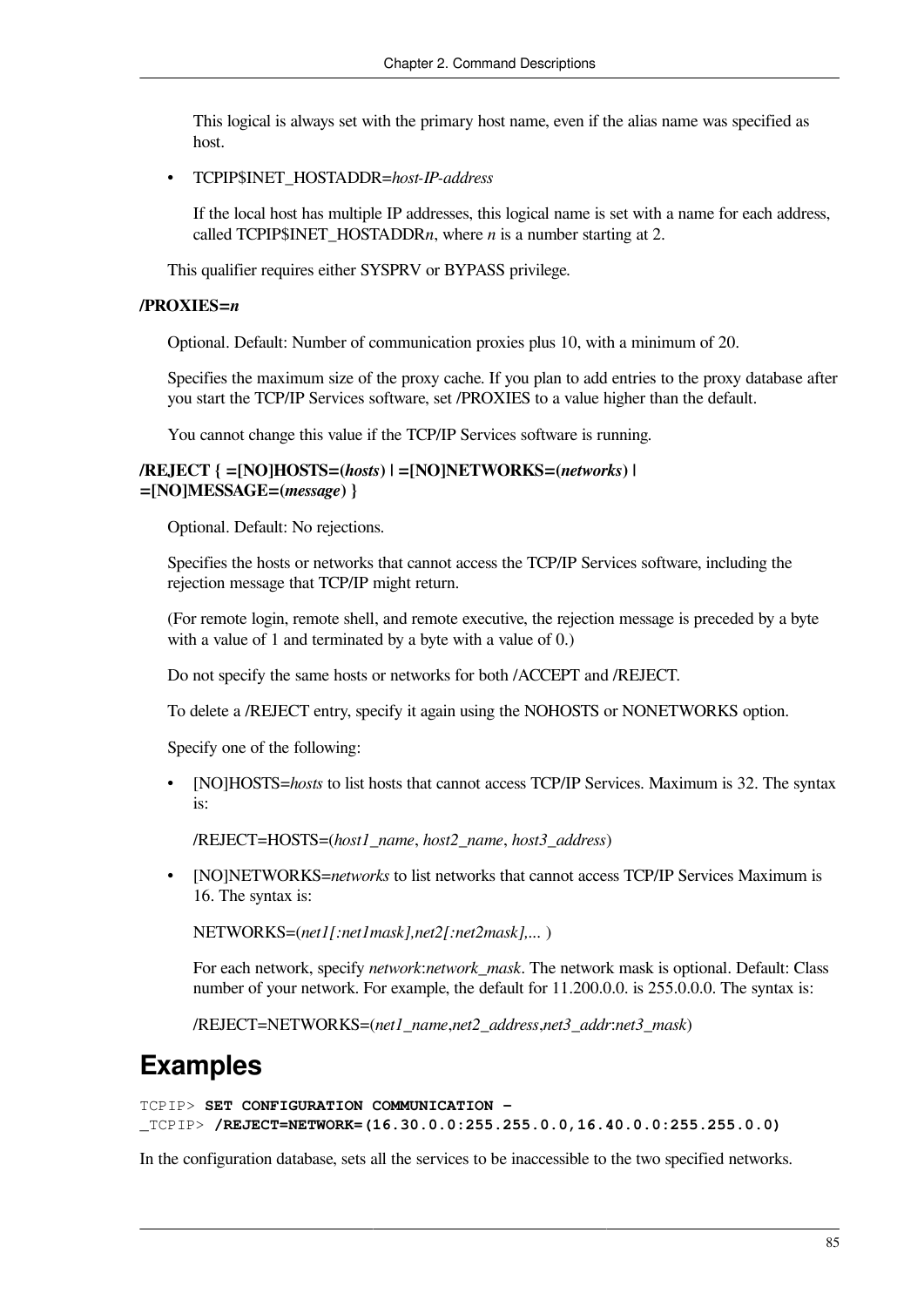# **SET CONFIGURATION ENABLE SERVICE**

SET CONFIGURATION ENABLE SERVICE — Modifies service-related information in the permanent configuration database that enables (or disables) services for startup. Allows you to specify that the service be enabled or disabled for startup on the current node only or on all nodes in the cluster. To specify clusterwide enabling or disabling of services, use the /COMMON qualifier. SET CONFIGURATION ENABLE SERVICE adds an entry for a service to the list of enabled services in the configuration database. SET CONFIGURATION ENABLE NOSERVICE removes an entry for a service from the list of enabled services in the configuration database. **Related commands:** SHOW CONFIGURATION ENABLE SERVICE, ENABLE SERVICE.

# **Syntax**

```
SET CONFIGURATION ENABLE [NO]SERVICE service
                                      [ /COMMON ]
                                      [ /[NO]CONFIRM ]
```
# **Parameters**

*service*

Required.

Specifies the service to add or delete from the configuration database.

## **Qualifiers**

#### **/COMMON**

Optional. Default (when /COMMON is not specified): node-specific enabling or disabling of services.

Modifies service-related information in the configuration database for the clusterwide enabling or disabling of services.

#### **/CONFIRM /NOCONFIRM**

Optional. Default: /CONFIRM if you use wildcards; otherwise, /NOCONFIRM.

Use only with SET CONFIGURATION ENABLE NOSERVICE. Controls whether the software requests you to confirm before it deletes an entry. With /CONFIRM enabled, the software requests confirmation. At the CONFIRM: prompt, enter one of the following:

- Y to delete the entry
- N to retain the entry

The /NOCONFIRM qualifier eliminates all user confirmation when deleting service entries.

# **Examples**

1. TCPIP> **SET CONFIGURATION ENABLE SERVICE TELNET**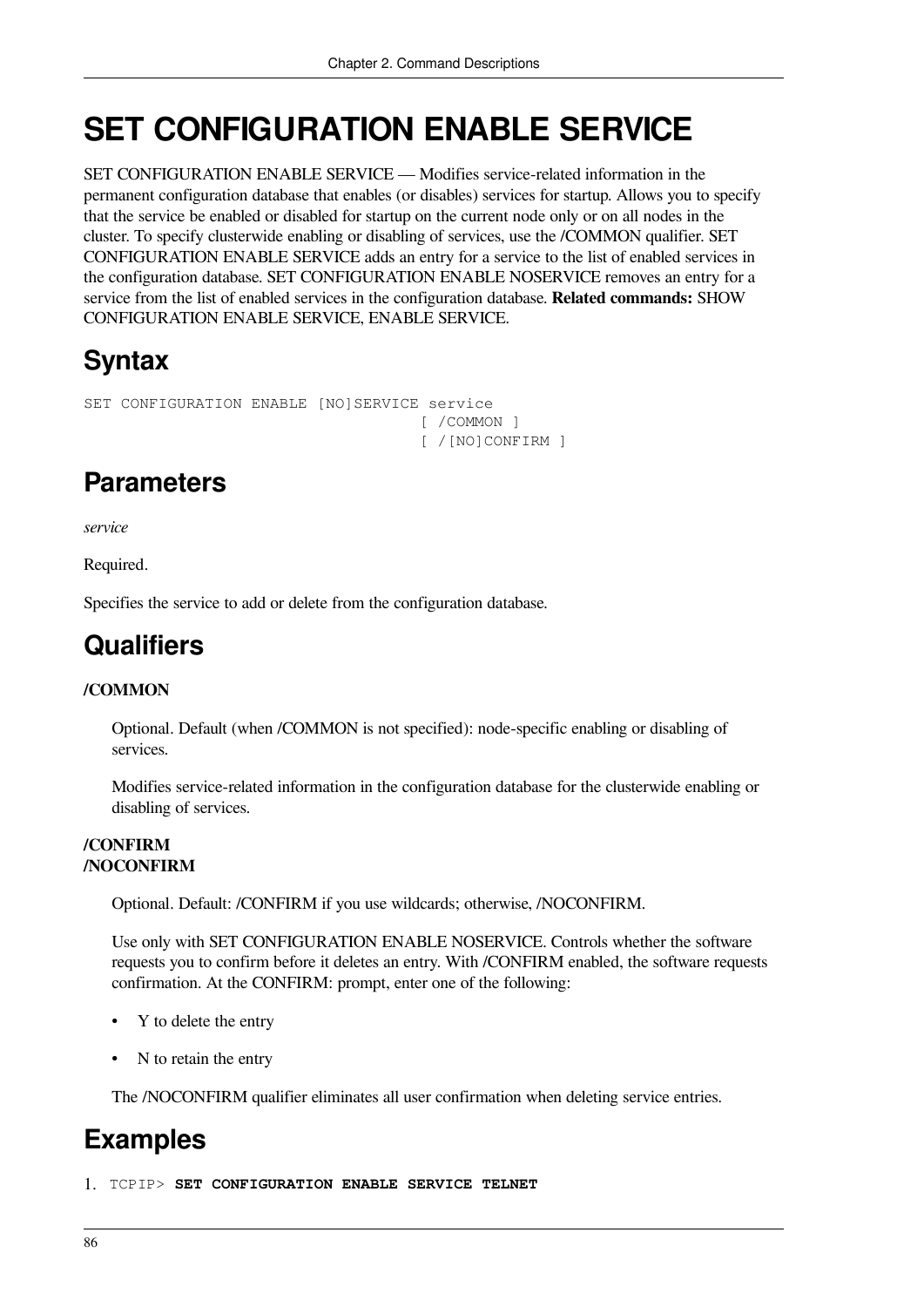In the configuration database, enables the TELNET service for startup on this node.

#### 2. TCPIP> **SET CONFIGURATION ENABLE SERVICE FTP /COMMON**

In the configuration database, enables the FTP service for startup on every node in the cluster.

```
3. TCPIP> SET CONFIGURATION ENABLE NOSERVICE *
  Enable service TELNET
  Remove? [N]: Y
```
In the configuration database, disables any service enabled for startup on this node, if confirmed by the user.

# **SET CONFIGURATION INTERFACE**

SET CONFIGURATION INTERFACE — Enters information into the configuration database, which defines one of the following when TCP/IP Services starts up: an Internet interface (hardware connection to the network), a serial line Internet interface (a form of hardware connection to the network), or a pseudointerface (a data structure that extends subnet routing so that, on the same physical network, an interface acts as a gateway between multiple subnets). **Related commands:** SHOW INTERFACE, SET INTERFACE. **Applies to:** Routing.

### **Syntax**

```
SET CONFIGURATION [NO]INTERFACE interface
                                    [/[NO]ARP ]
                                   [/[NO]AUTO_START ]
                                    [/BROADCAST_MASK=IP_address ]
                                   [/C_BROADCAST_MASK=IP_address]
                                    [/C_NETWORK=IP_address ]
                                    [/[NO]CLUSTER=host ]
                                    [/COMPRESS=options ]
                                   [/DESTINATION=IP_address ]
                                    [/[NO]DHCP ]
                                    [/FLOWCONTROL ]
                                    [/HOST=host ]
                                    [/[NO]LOOPBACK ]
                                    [/NETWORK_MASK=IP_address ]
                                    [/[NO]PRIMARY ]
                                    [/SERIAL_DEVICE=device ]
```
## **Restrictions**

This command requires:

- OPER privilege
- Read access to the hosts database
- Read access to the networks database
- Read, write, and delete access to the routes database

Every host on the same network must have the same network mask.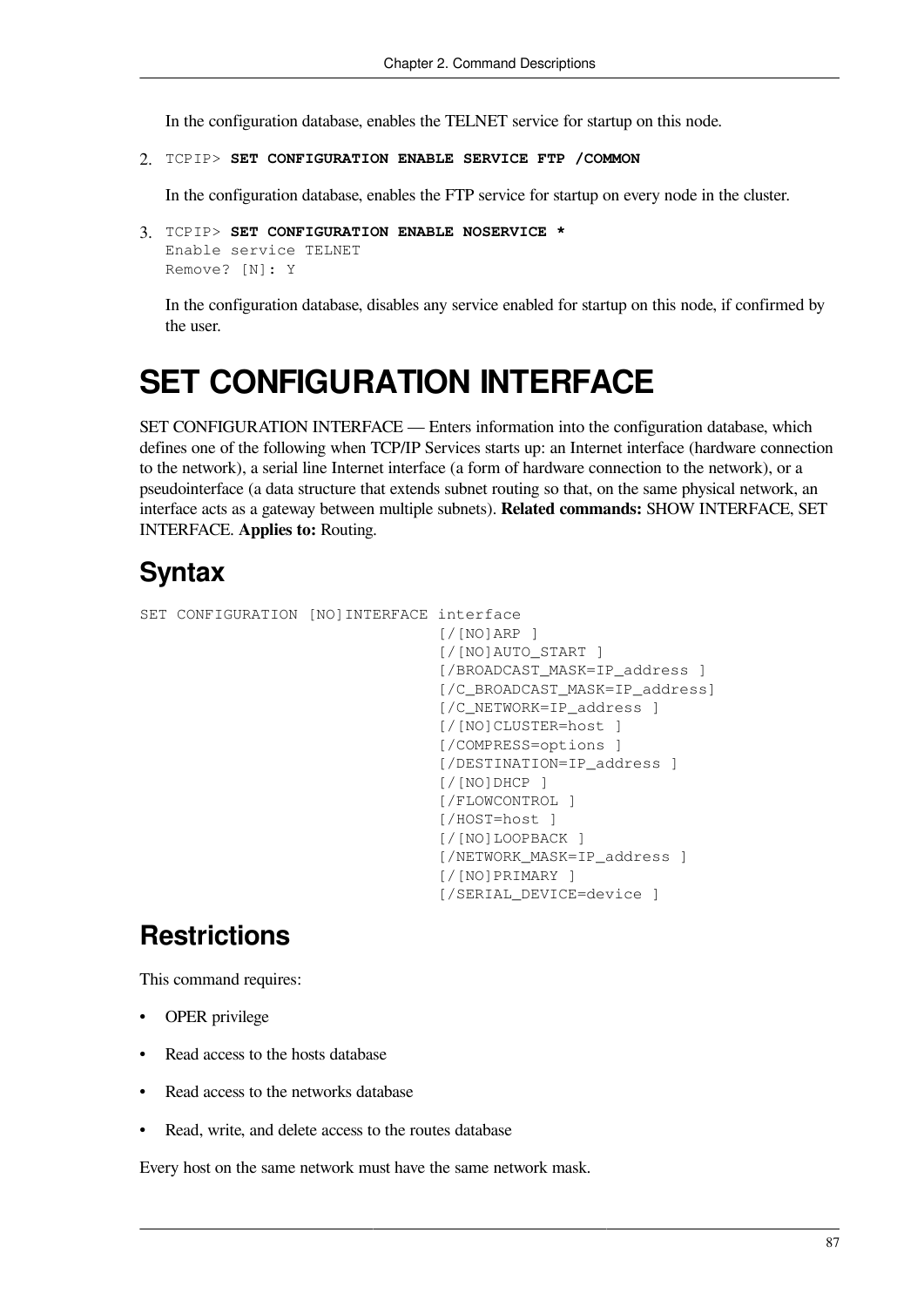# **Parameters**

*interface*

Required.

Specifies an interface name for the communication controller, such as RF1, RT1, ZE0, XE0, SL0, SL1, SL2, PP0, PP1, PP2. Refer to the chapter on configuring network interfaces in the *VSI TCP/IP Services for OpenVMS Management* manual for more information.

# **Qualifiers**

#### **/ARP /NOARP**

Optional. Default: /ARP.

Enables IP address-to-hardware address (Ethernet or FDDI) mapping.

/ARP is valid when you create an interface but not when you modify an existing interface.

#### **/AUTO\_START /NOAUTO\_START**

Optional. Default: /AUTO\_START.

Valid for a SLIP or PPP interface. Automatically creates the interface when TCP/IP Services starts.

#### **/BROADCAST\_MASK=***IP\_address*

Optional.

Sets the Internet interface to receive all broadcast messages.

TCP/IP Services calculates the default by the following methods:

- Using the network number
- Setting all bits in the host number field to 1

#### **/C\_BROADCAST\_MASK=***IP\_address*

Optional.

Sets the cluster broadcast mask to receive all broadcast messages.

The software calculates the default by the following methods:

- Using the network number
- Setting all bits in the host number field to 1

#### **/C\_NETWORK=***IP\_address*

Optional.

Sets the network mask of the cluster network. This mask is specific to the cluster host network.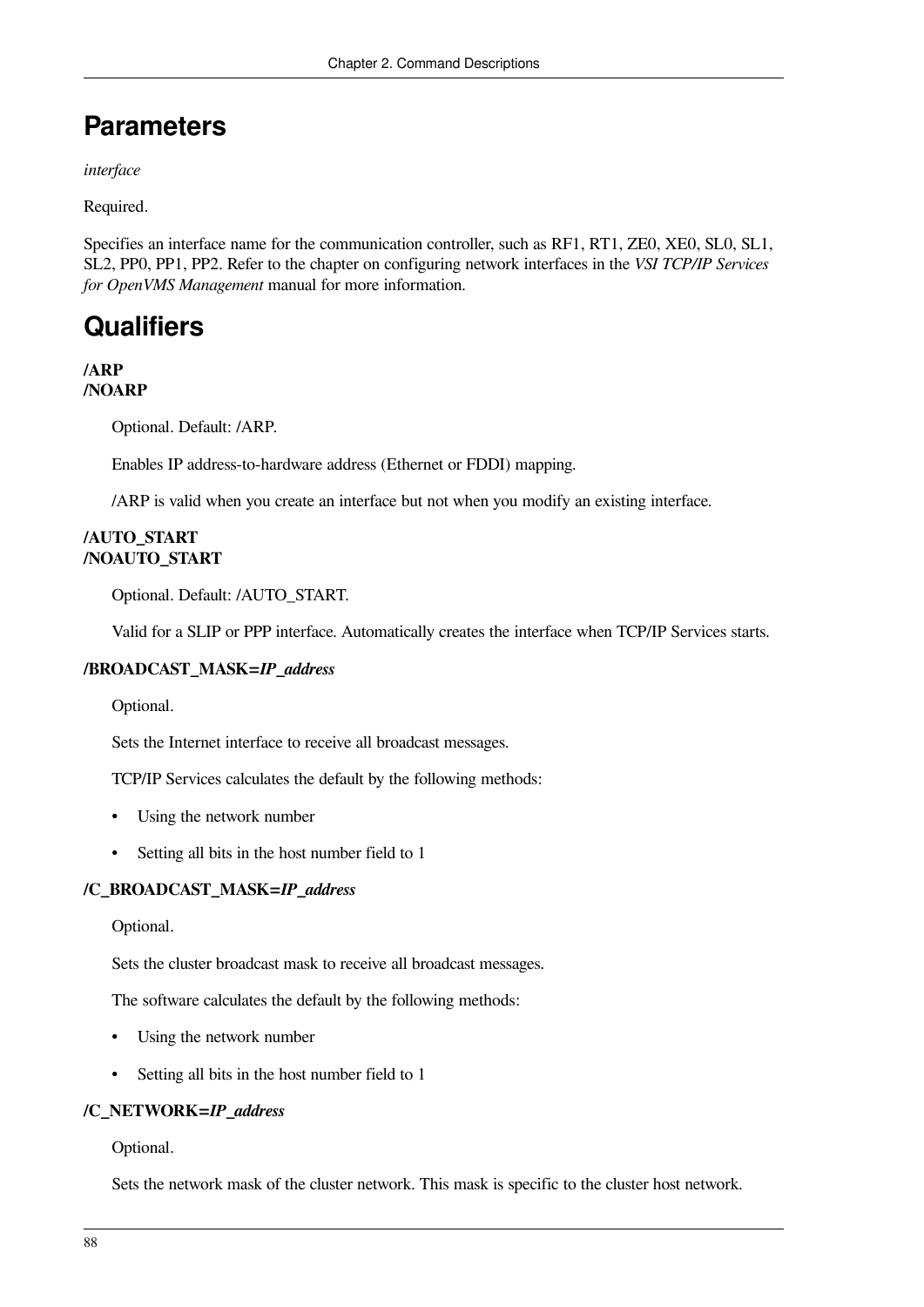The software calculates the default by using the following methods:

- Setting the bits representing the network fields to 1
- Setting the bits representing the host field to 0

#### **/CLUSTER=***host* **/NOCLUSTER**

Optional. Default: None.

Specifies the cluster host name (alias host identifier).

Before using this qualifier, first define the same name in the hosts database.

/CLUSTER=*host* associates the alias host identifier with each interface in a cluster.

/NOCLUSTER disables Internet cluster processing on the specified interface.

#### **Caution**

When you specify /NOCLUSTER, active communication is aborted for applications bound to the cluster alias name.

#### **/COMPRESS= {ON | OFF | AUTOMATIC}**

Optional. Defaults: For PPP interface, /COMPRESS=ON; for SLIP interface, /COMPRESS=OFF.

Valid for SLIP and PPP interfaces.

Enables or disables TCP header compression.

/COMPRESS=AUTOMATIC turns off compression unless the remote end begins to use it.

#### **/DESTINATION=***IP\_address*

Optional.

Valid for a PPP interface.

Used on the local host to provide dialup access to remote systems. The value specified is the IP address to be given to remote clients for use while the PPP connection is active. If using / DESTINATION, you must provide the address of the local host by using the /HOST qualifier.

#### **/DHCP /NODHCP**

Optional.

Designates the interface as a DHCP-controlled interface in the permanent database.

#### **/FLOWCONTROL**

Optional. Default: No flow control.

Valid for a SLIP interface. Enables the handling of XON and XOFF characters to interoperate properly with modems that are configured to interpret these characters locally.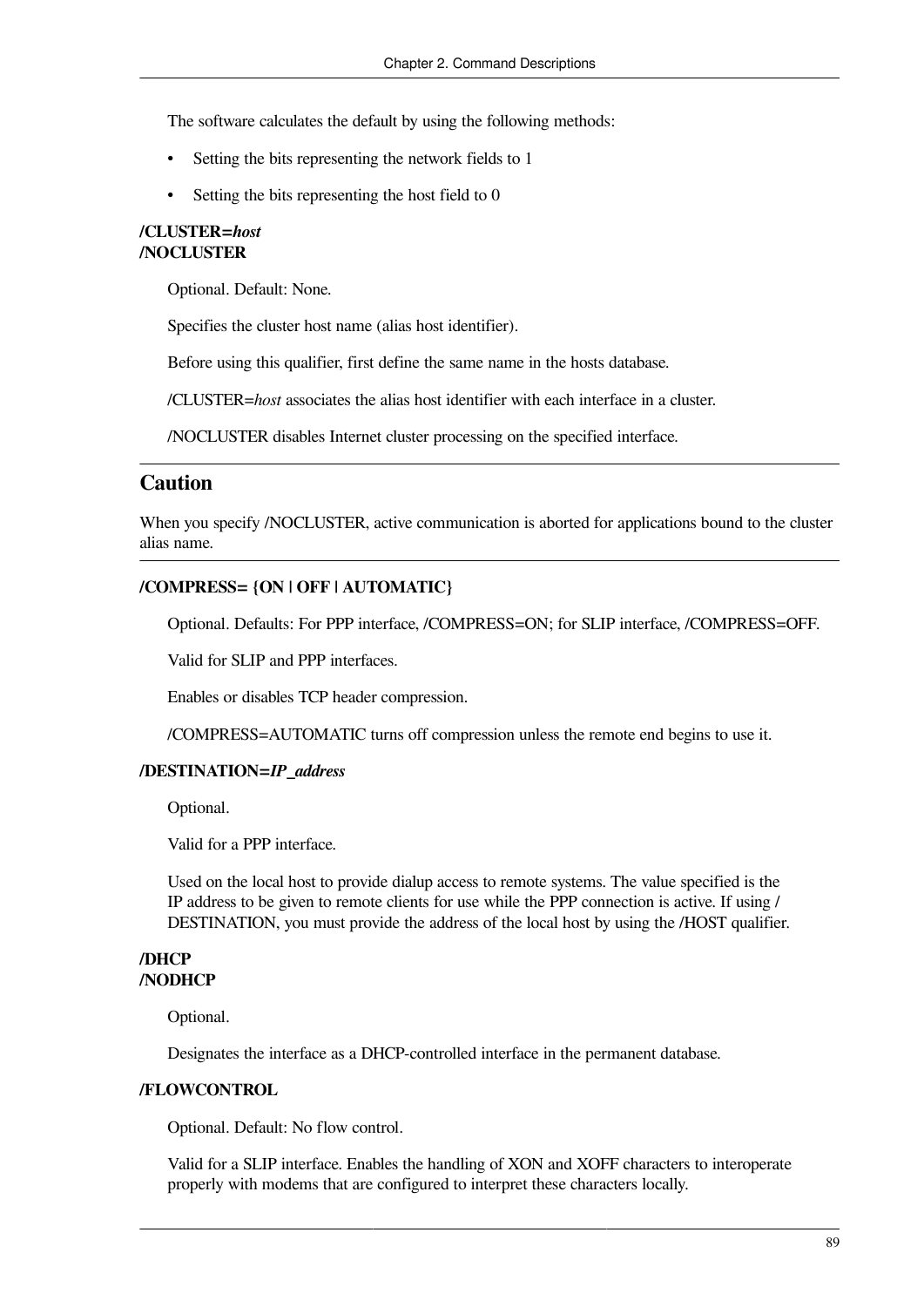Specify /FLOWCONTROL only if the host at the other end of the line is running TCP/IP Services.

#### **/HOST=***host*

Required when first setting the interface; optional if the interface is already defined. Always required for a SLIP interface. Optional for a PPP interface unless you are setting up the local host as a dialup provider by using the /DESTINATION qualifier.

Local host name or IP address using the interface. If not specified for a PPP interface, PPP obtains the correct address from the remote host.

If your host is multihomed, specify an address.

#### **/LOOPBACK /NOLOOPBACK**

Optional. Default: /NOLOOPBACK.

Sets loopback mode.

#### **/NETWORK\_MASK=***IP\_address*

Required if you use subnets.

The part of the host field of the IP address identified as the subnet.

The software calculates the default by the following methods:

- Setting the bits representing the network fields to 1
- Setting the bits representing the host field to 0

An IP address consists of a network number and a host number. You can also divide the host field into a site-specific subnetwork and host field.

#### **/PRIMARY /NOPRIMARY**

Optional.

For DHCP-controlled interfaces, designates the interface from which system-wide configuration options (such as the IP address of the BIND server) are used.

#### **/SERIAL\_DEVICE=***device*

Required for SLIP and PPP interfaces; otherwise, not used.

Identifies the OpenVMS terminal device used as a serial device. Specify an arbitrary terminal device name. (Unlike Ethernet, FDDI, and Token Ring interface names, a serial interface name is not related to the OpenVMS device name.)

## **Examples**

```
1. TCPIP> SET CONFIGURATION INTERFACE SL5 /HOST=LARK -
  _TCPIP> /NETWORK_MASK=255.255.255.0 /SERIAL_DEVICE=TTA3: -
  _TCPIP> /COMPRESS=ON /FLOWCONTROL
```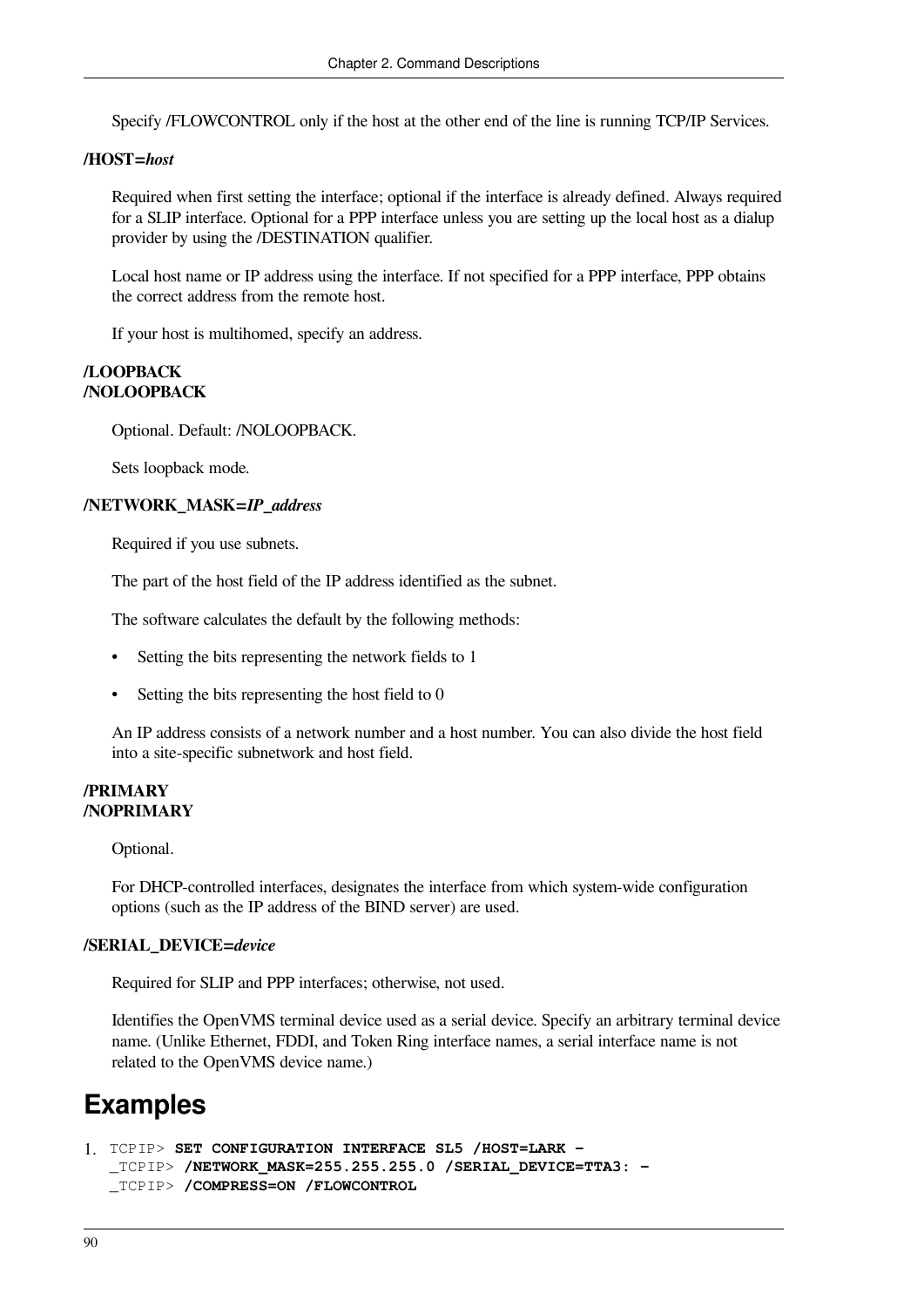Configures SLIP interface SL5, using the local IP address assigned to host LARK, with a subnet mask of 255.255.255.0.

The interface uses the terminal device TTA3:.

The /COMPRESS qualifier enables TCP header compression (CSLIP).

The /FLOWCONTROL qualifier enables special handling of XON and XOFF characters for proper interoperation with modems that are configured to interpret these characters locally.

```
2. TCPIP> SET CONFIGURATION INTERFACE FF0 /HOST=KESTREL -
  _TCPIP> /NETWORK_MASK=255.255.0.0 -
  _TCPIP> /BROADCAST_MASK=128.30.0.0 /ARP
```
For new interface FF0 on host KESTREL, sets the network mask to 255.255.0.0, sets the broadcast mask to 128.30.0.0, enables ARP, and activates the interface.

3. TCPIP> **SET CONFIGURATION INTERFACE PP0 /SERIAL\_DEVICE=TTA0: -** \_TCPIP> **/HOST=10.10.1.2 /DESTINATION=10.10.1.3**

Configures the interface as a PPP serial device. This command specifies that the local host is a dialup provider. The address specified with the /DESTINATION qualifier (10.10.1.3) is the address assigned to the client system requesting an address.

Refer to the *VSI TCP/IP Services for OpenVMS Management* manual for more information about setting up interfaces for SLIP and PPP communication.

# **SET CONFIGURATION MAP**

SET CONFIGURATION MAP — Adds information to the configuration database that maps (logically links) one of the following to the NFS server: an OpenVMS disk (requires one execution of SET CONFIGURATION MAP to map the disk to a UNIX path name (logical file system)) or a container file system (requires two executions of SET CONFIGURATION MAP. The first maps the disk, and the second maps the file system). Mapping creates a logical file system, also called an NFS file system. When the NFS server starts up, it issues a GENERATE MAP command, which creates the mappings for disks and container file systems; these mappings are viewable with the SHOW MAP command. *Related commands:* ADD EXPORT, SHOW EXPORT, REMOVE EXPORT, MAP, UNMAP, SET CONFIGURATION NOMAP, SHOW MAP, SHOW CONFIGURATION MAP

## **Syntax**

SET CONFIGURATION MAP "*file system name*" *logical\_file\_system*

## **Restrictions**

Requires SYSPRV and BYPASS privileges.

### **Parameters**

"*file system name*"

Required.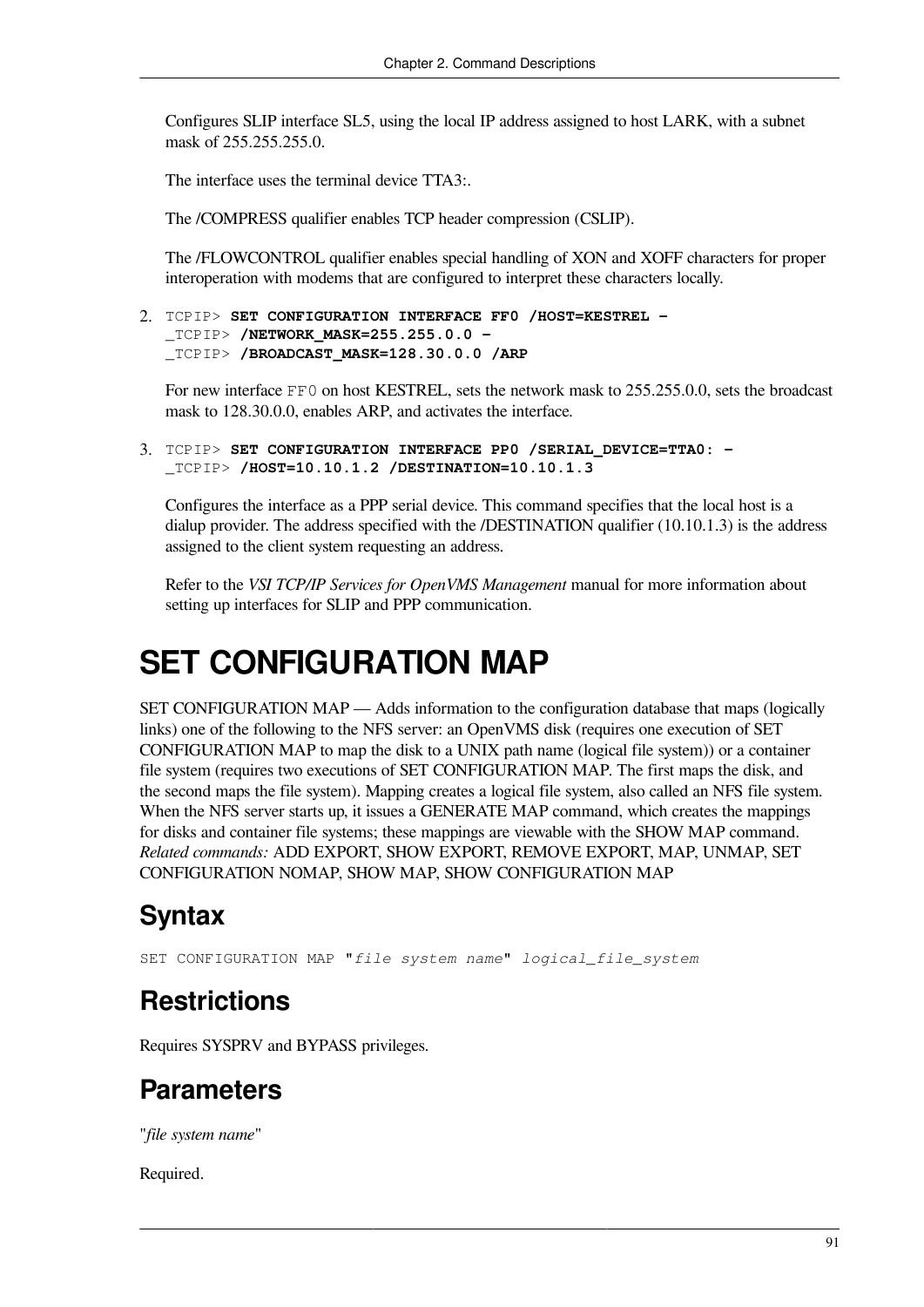Specifies the name for the file system or disk. When mapping a disk, the "*/path*" can be only one level from the root. This parameter specifies the name by which users access the file system.

*logical\_file\_system*

Required.

Specifies the file system to make known to the NFS server.

To map an OpenVMS file system, specify its disk as follows:

\$ SET CONFIGURATION MAP "*/disk*" *disk*:

To map a container file system, specify the disk and the directory name as follows:

```
TCPIP> SET CONFIGURATION MAP "/container_name" -
_TCPIP> disk:[vms.directory.name]
```
### **Examples**

1. TCPIP> **SET CONFIGURATION MAP "/usr" CANARY\$DUA2:**

Maps local disk CANARY\$DUA2: to /usr. This disk can be exported to users on remote NFS clients as /usr.

2. TCPIP> **SET CONFIGURATION MAP "/remote" VERDIN\$DUA3: -** \_TCPIP> **SET CONFIGURATION MAP "/flyers" VERDIN\$DUA3:[UNIX\_BIRD\_FILES]**

Maps [UNIX\_BIRD\_FILES], a container file system on disk VERDIN\$DUA3:, to /flyers. This file system can be exported to NFS server users as /flyers. (The first MAP command maps the underlying OpenVMS file system.)

# **SET CONFIGURATION NAME\_SERVICE**

SET CONFIGURATION NAME\_SERVICE — When TCP/IP Services starts up, configures the BIND resolver and designates a BIND server. All settings are systemwide. **Related commands:** SET NAME\_SERVICE, SHOW CONFIGURATION NAME\_SERVICE

## **Syntax**

SET CONFIG [NO]NAME SERVICE [ /[NO]SERVER=host] [ /[NO]DOMAIN=domain ] [ /[NO]PATH=domain ] [ /RETRY=number of retries ] [ /TIMEOUT=seconds ] [ /TRANSPORT=protocol ]

## **Qualifiers**

**/CLUSTER=***dev:[directory]*

Optional.

Specifies the common BIND directory. By default, the clusterwide common database *commondisk:*[TCPIP\$BIND\_*common*] is used. This qualifier reloads the BIND database on every master BIND server running the OpenVMS cluster.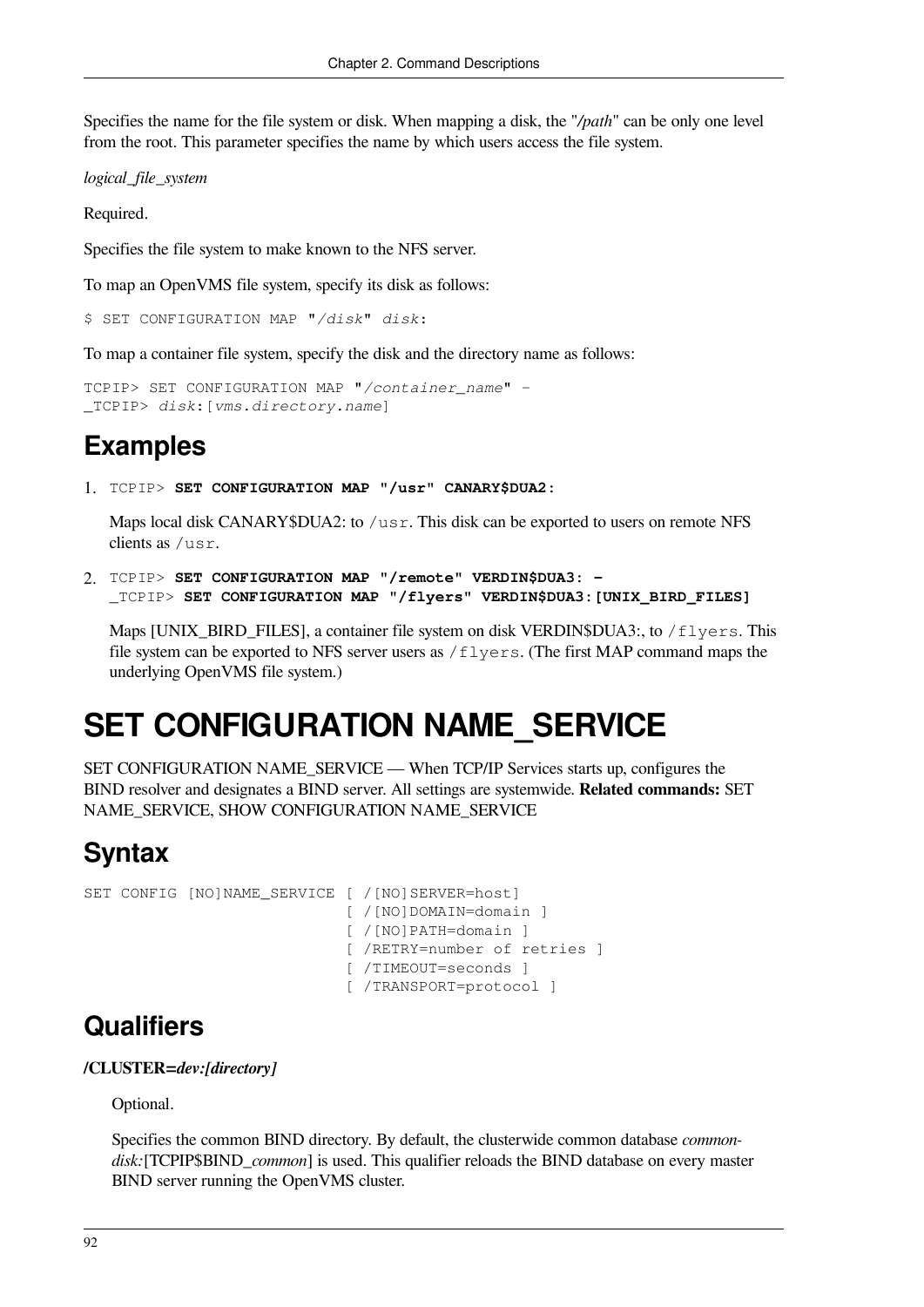#### **/DOMAIN=***domain* **/NODOMAIN**

Optional. Default: The local domain.

Defines the default domain.

/NODOMAIN deletes the definition of the domain.

#### **/PATH=***domain* **/NOPATH=***domain*

Optional. SYSNAM privilege is required for this command.

Defines the BIND resolver domain search list. The /NOPATH qualifier removes domains from the list.

To specify multiple domains, list them by search preference. The resolver starts with the first domain on the list, and continues to search each domain until the name is found (or until all domains have been exhausted and the lookup fails).

If you define a domain list and then issue another SET CONFIGURATION NAME\_SERVICE / PATH command, TCP/IP Services appends the new domains to the end of the list.

If a search list is not defined, the default behavior of the BIND resolver is to do a lookup on the name as you typed it. If that lookup fails, then the default domain is appended and the lookup is attempted again.

#### **/RETRY=***number of retries*

Optional. Default: Four retries.

Number of times that the BIND resolver attempts to contact a BIND server if previous tries failed.

#### **/SERVER=***host* **/NOSERVER=***host*

Optional.

Host name or address of the BIND server or servers that the BIND resolver will query.

To specify multiple hosts, list them by request preference. The resolver sends the first lookup request to the first host on the list.

/NOSERVER removes hosts from the list.

If you define a server list and then issue another SET CONFIGURATION NAME\_SERVICE / SERVER command, TCP/IP Services appends the new servers to the end of the list.

#### **/TIMEOUT=***seconds*

Optional. Default: 4 seconds.

Timeout interval for the BIND resolver's requests to a BIND server. Represents the length of time to wait for a reply after each retry attempt.

The total timeout period will be:

*timeout\_value \* retry\_value \* number\_servers*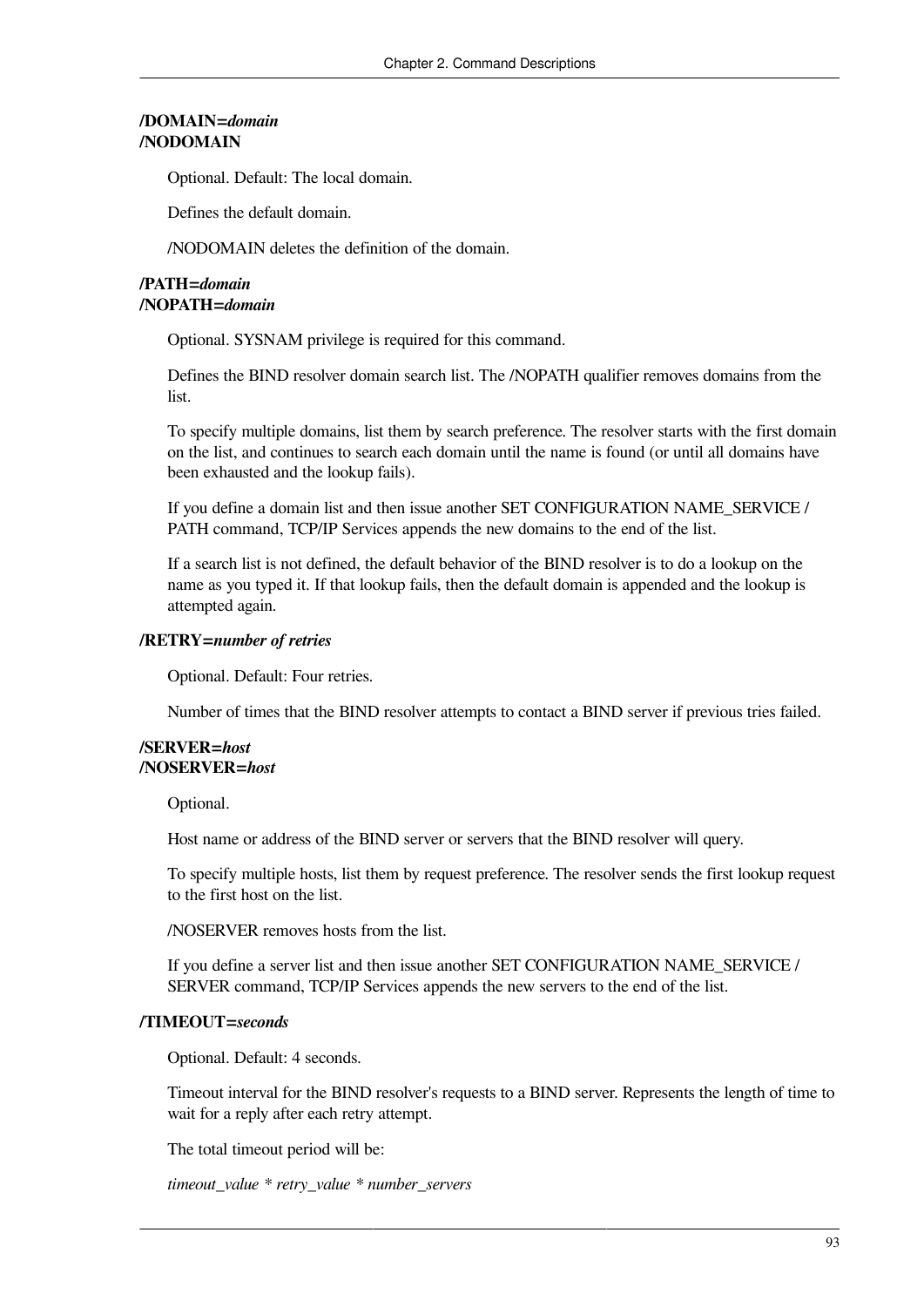#### **/TRANSPORT=***protocol*

Optional. Default: UDP.

Protocol used for communicating with a BIND server. Specify one:

- UDP
- T<sub>C</sub>P

### **Examples**

1. TCPIP> **SET CONFIGURATION NAME\_SERVICE /SERVER=(PARROT,SORA,JACANA)**

When TCP/IP Services starts, defines hosts PARROT, SORA, and JACANA as BIND servers.

2. TCPIP> **SET CONFIGURATION NAME\_SERVICE /SERVER=OSPREY -** \_TCPIP> **/PATH=(abc.dec.com,xyz.dec.com)**

When TCP/IP Services starts, defines host OSPREY as the BIND server. The BIND resolver searches the abc.dec.com domain first, and then searches the xyz.dec.com domain.

# **SET CONFIGURATION NOMAP**

SET CONFIGURATION NOMAP — Removes map records from the configuration database that were previously added with SET CONFIGURATION MAP. When the NFS server starts up, it issues a GENERATE MAP command that creates the mappings for disks and container file systems. *Related commands:* SET CONFIGURATION MAP, SHOW CONFIGURATION MAP, ADD EXPORT, SHOW EXPORT, REMOVE EXPORT, MAP, UNMAP, SHOW MAP.

# **Syntax**

SET CONFIGURATION NOMAP *"/path/name"* [ /[NO]CONFIRM ]

# **Restrictions**

Requires SYSPRV and BYPASS privilege.

# **Parameters**

*"/path/name"*

Required.

UNIX name of the file system to unmap.

You can use wildcards.

# **Qualifiers**

#### **/CONFIRM /NOCONFIRM**

Optional. Default: /CONFIRM if you use a wildcard.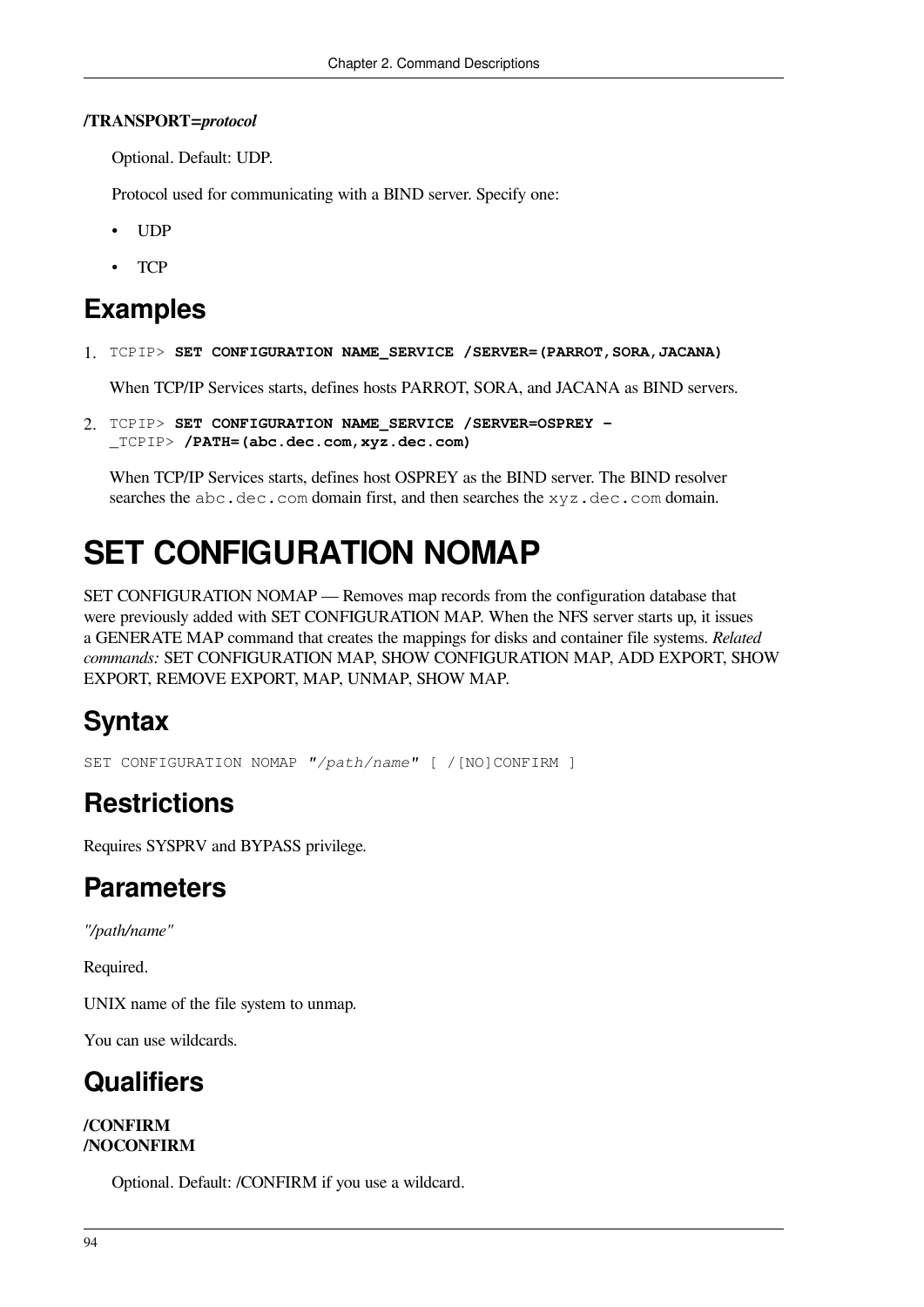With /CONFIRM enabled, requests confirmation before unmapping each file system. If you specify the /NOCONFIRM qualifier, the operation is performed without asking you to confirm the request.

# **Example**

TCPIP> **SET CONFIGURATION NOMAP "/disk\_host"**

Unmaps the NFS file system / remote, making it unavailable to client users when TCP/IP Services starts.

# **SET CONFIGURATION PROTOCOL**

SET CONFIGURATION PROTOCOL — Enters information into the configuration database that sets the parameters for ICMP, IP, TCP, and UDP when TCP/IP Services starts up. **Related commands:** SET PROTOCOL, SHOW CONFIGURATION PROTOCOL.

# **Syntax**

```
SET CONFIGURATION PROTOCOL ICMP [ /[NO]REDIRECT ]
SET CONFIGURATION PROTOCOL IP [ /[NO]FORWARD ]
                                [ /REASSEMBLY_TIMER=seconds ]
SET CONFIGURATION PROTOCOL TCP [ /[NO]MTU SEGMENT SIZE ]
                                 [ /[NO]DELAY_ACK ]
                                 [ /DROP_COUNT=n ]
                                 [ /PROBE_TIMER=seconds ]
                                 [ /QUOTA=[ SEND=bytes,RECEIVE=bytes ] ]
                                 [ /[NO]WINDOW_SCALE ]
SET CONFIGURATION PROTOCOL UDP [ /[NO]BROADCAST ]
                                 [ /[NO]FORWARD ]
                                 [ /QUOTA=options ]
```
# **Restrictions**

Requires OPER privilege.

# **Parameters**

*{ICMP* **|** IP **|** TCP **|** UDP}

Required.

Specifies the protocol software to configure.

# **ICMP Qualifiers**

#### **/REDIRECT /NOREDIRECT**

Optional. Default: /NOREDIRECT.

Sends ICMP\_REDIRECT messages.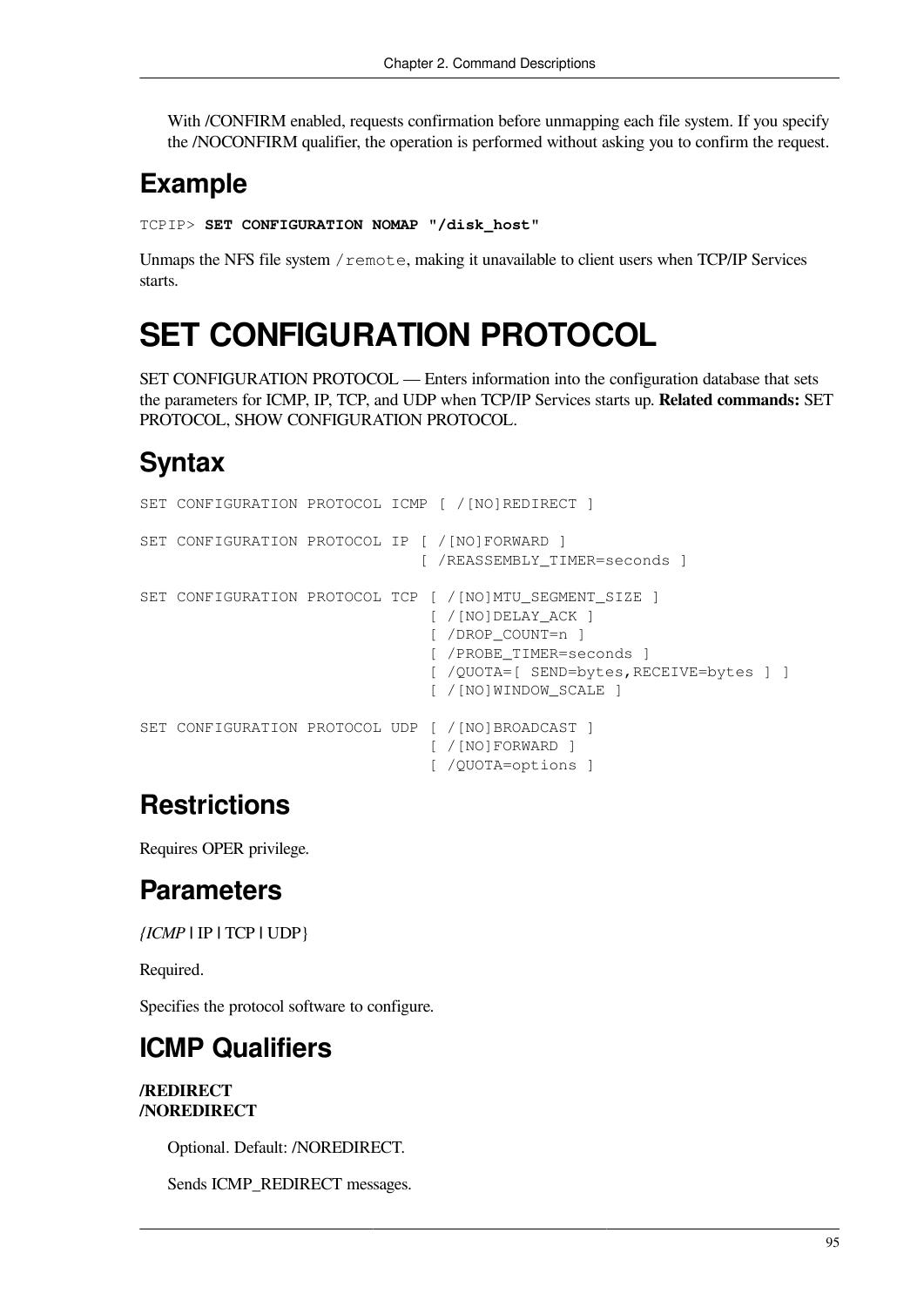# **IP Qualifiers**

#### **/FORWARD /NOFORWARD**

Optional. Default: /NOFORWARD.

Forwards IP messages to other hosts.

#### **/REASSEMBLY\_TIMER=***n*

Optional. Default: 7 seconds. Valid range: 1 to 126.

Sets the maximum time for trying to reassemble a received datagram.

# **TCP Qualifiers**

#### **/MTU\_SEGMENT\_SIZE /NOMTU\_SEGMENT\_SIZE**

Optional. Default: /NOMTU\_SEGMENT\_SIZE.

If a connection is more than one hop away, sets the segment size. Specify one of the following:

| <b>MTU SEGMENT SIZE</b>   | Sets the segment size as close as possible to the<br>maximum transfer unit (MTU) size. |
|---------------------------|----------------------------------------------------------------------------------------|
| <b>NOMTU SEGMENT SIZE</b> | Sets the segment size as close as possible to the<br>standard 512 bytes.               |

#### **/DELAY\_ACK /NODELAY\_ACK**

Optional. Default: /DELAY\_ACK.

Enables or disables a delay before sending acknowledgments:

| DELAY ACK          | ACKs are generated with a delay.      |
|--------------------|---------------------------------------|
| <b>NODELAY ACK</b> | ACKs are generated without any delay. |

#### **/DROP\_COUNT=***n*

Optional.

Number of idle probes that can go unsatisfied before the software declares a TCP connection dead and closes it.

#### **/PROBE\_TIMER=***n*

Optional. Default: 75 seconds.

Number of seconds between probes for idle TCP connections (when the SO\_KEEPALIVE option is set). If the remote system fails to respond, the connection is removed. Also, when initiating a TCP connection request, indicates the maximum number of seconds that the software waits for a response from the remote system before the request times out.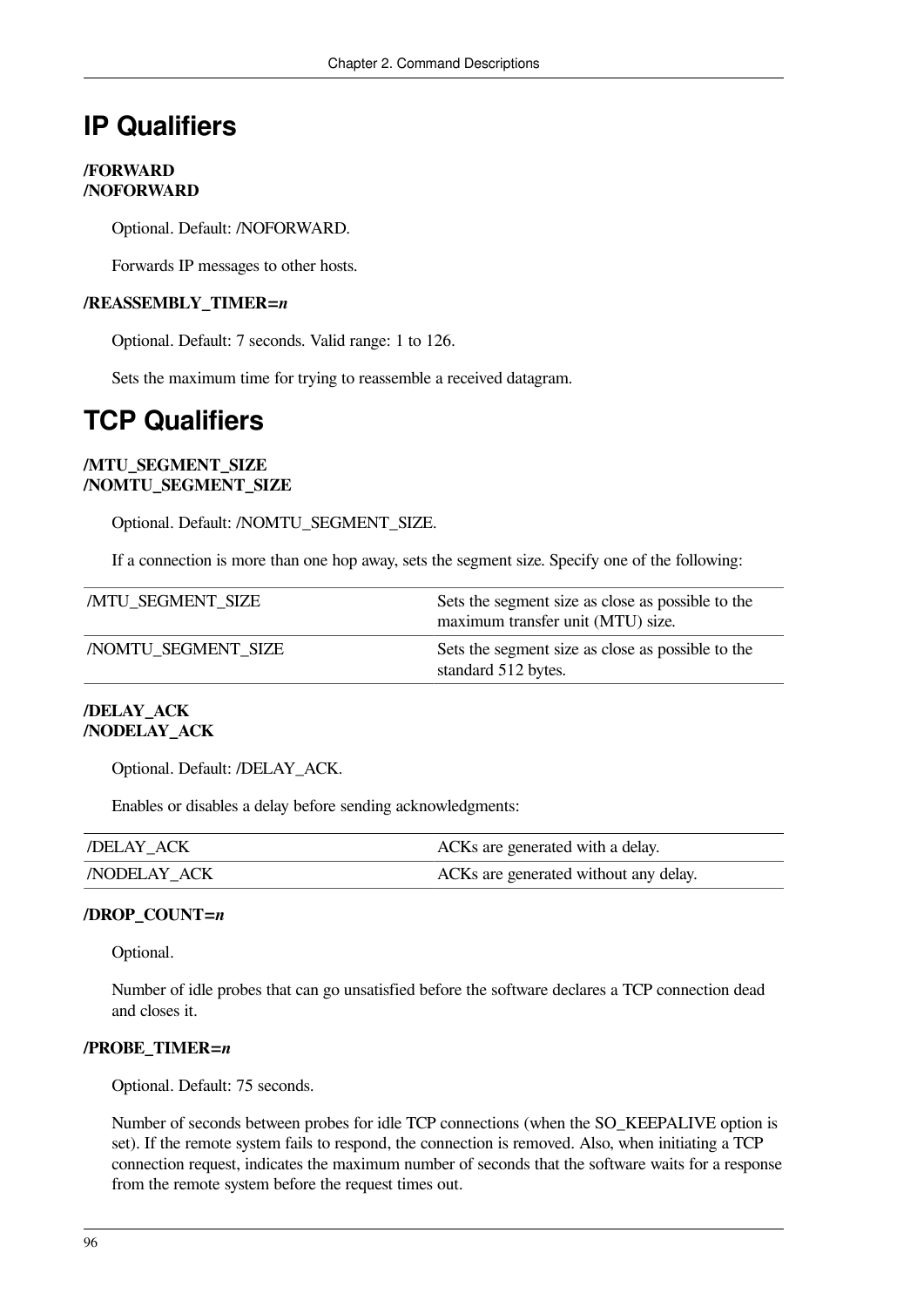#### **/QUOTA=[SEND=***bytes***,RECEIVE=***bytes***]**

Optional.

Specifies the queue size (in bytes) for messages.

The options for setting TCP message queue size are:

- RECEIVE:*n* Receive queue size. Default: 4096 bytes.
- SEND:*n* Send queue size. Default: 4096 bytes.

#### **/WINDOW\_SCALE /NOWINDOW\_SCALE**

Optional.

Turns TCP window scaling on and off. Default is on.

Scaling allows windows larger than 64 KB to be represented in the normal 16-bit TCP window field. Large windows allow improved throughput. Turning this option off may help troubleshoot communication problems with another TCP/IP implementation.

### **UDP Qualifiers**

#### **/BROADCAST /NOBROADCAST**

Optional. Default: /NOBROADCAST.

Enables privilege checking for broadcast messages.

- /BROADCAST Nonprivileged users can send broadcast messages.
- /NOBROADCAST To send broadcast messages, users need a privileged UIC or SYSPRV, BYPASS, or OPER privilege.

Sun RPC applications use broadcast messages and need privilege checking disabled.

#### **/FORWARD /NOFORWARD**

Optional. Default: /NOFORWARD.

Forwards IP messages.

#### **/QUOTA=***options*

Optional.

Specifies the queue size (in bytes) for messages.

The options for setting UDP message queue size are:

- RECEIVE:*n* Receive queue size. Default: 9000 bytes.
- SEND:*n* Send queue size. Default: 9000 bytes.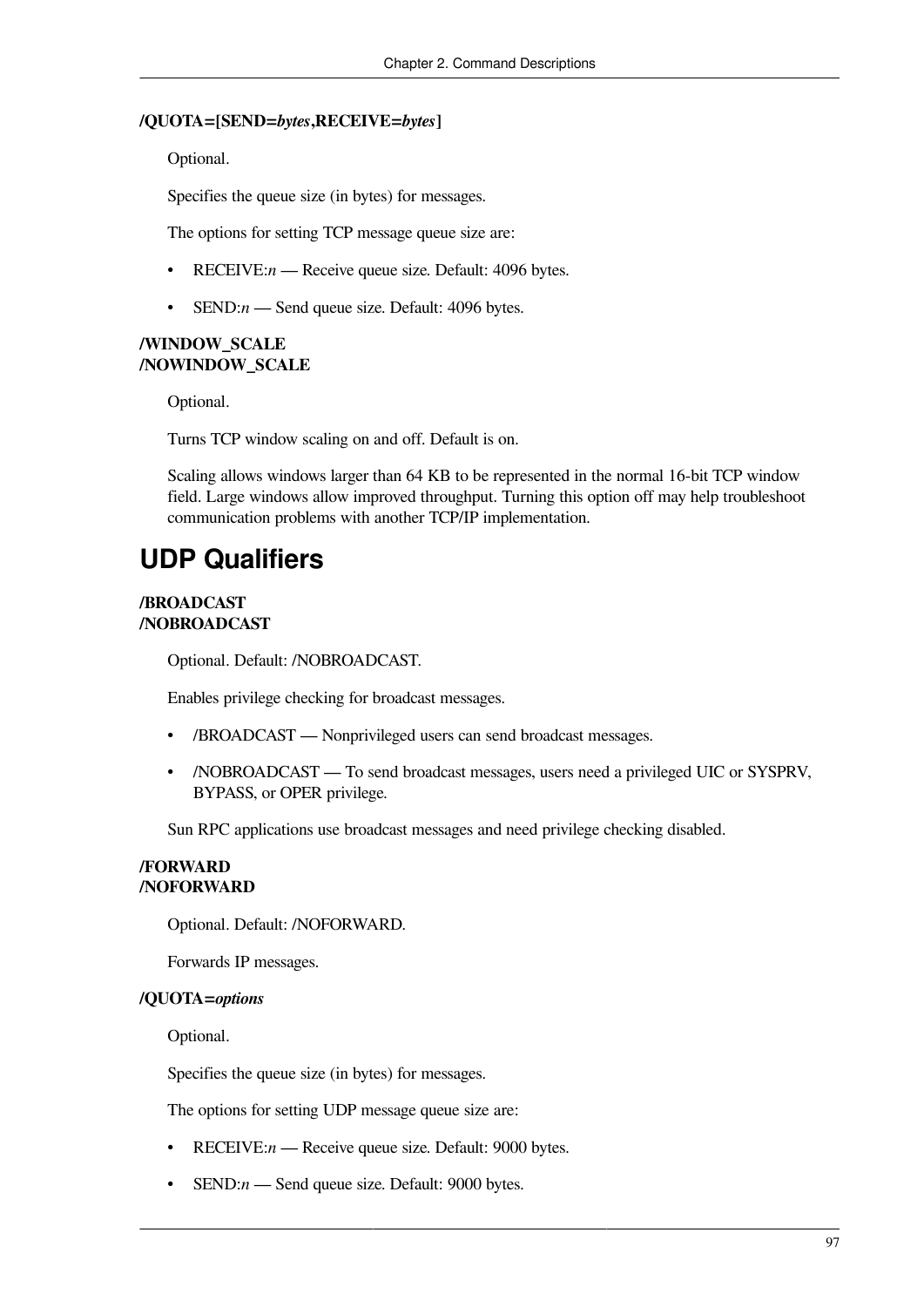### **Examples**

1. TCPIP> **SET CONFIGURATION PROTOCOL IP /FORWARD**

Sets IP to forward messages to other hosts, including other Internet cluster nodes.

2. TCPIP> **SET CONFIGURATION PROTOCOL TCP /PROBE\_TIMER=50**

Sets the TCP protocol probe timer parameter to 50 seconds.

# **SET CONFIGURATION SMTP**

SET CONFIGURATION SMTP — Modifies the SMTP configuration in the configuration database. SET CONFIGURATION NOSMTP with no qualifiers deletes all SMTP records. *Related commands:* SHOW CONFIGURATION SMTP

# **Syntax**

```
SET CONFIGURATION [NO]SMTP [ /ADDRESS RETRIES=n ]
                             [ /GATEWAY=option=host ]
                             [ /HOP_COUNT_MAXIMUM=n ]
                             [ /INTERVAL=options ]
                             [ /[NO]LOG=[file] ]
                            [ /OPTIONS=options ]
                             [ /QUEUES=n ]
                             [ /RECEIVE_TIMEOUT=minutes ]
                             [ /SEND_TIMEOUT=minutes ]
               [ /SUBSTITUTE_DOMAIN=[NO]NAME=fully-qualified-name ]
                             [ /[NO]ZONE[=domain] ]
```
## **Restrictions**

For clusters, issue this command only on the nodes where the SMTP queues reside — that is, on nodes that are not using clusterwide queues and are not managing clusterwide queues for other nodes.

Requires SYSPRV or BYPASS privilege.

## **Qualifiers**

#### **/ADDRESS\_RETRIES=***n*

Optional. Default: 16.

Maximum number of different addresses to which SMTP will send as it tries to deliver mail. Beyond this number of attempts, the message is undeliverable.

A message is also undeliverable if SMTP fails to deliver after it attempts all the possible addresses from an MX lookup.

#### **/GATEWAY=***option***=***host*

Optional. Default: None.

An alternate route through which SMTP sends mail if delivery fails.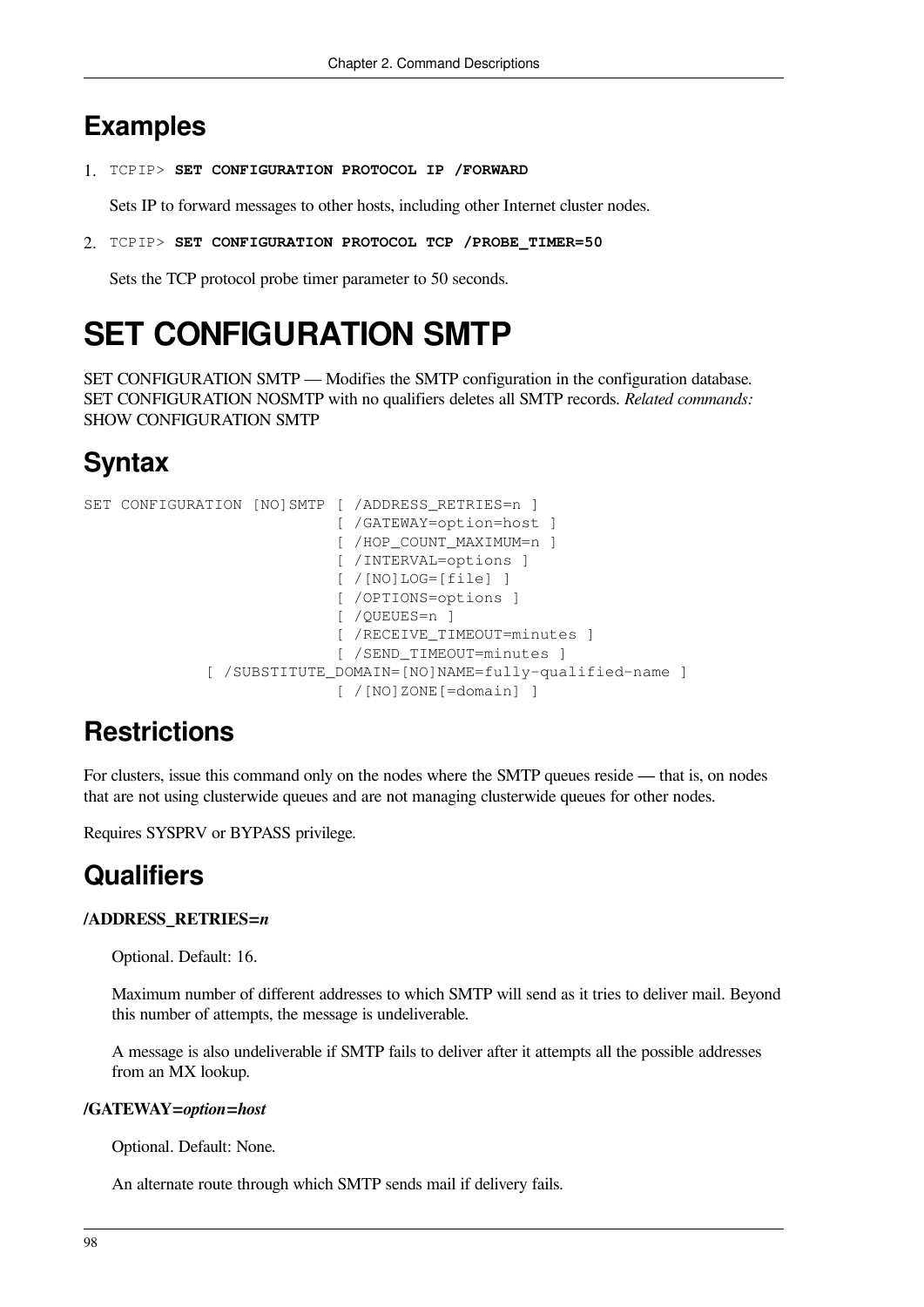- [NO]ALTERNATE=*host*
	- Alternate host or domain to which delivery is attempted.
	- Used by ZONE, if a zone is defined, as the last chance for delivery (see the *ZONE* qualifier).
	- NOALTERNATE deletes an existing alternate destination.
- [NO]GENERAL\_PURPOSE=*host*
	- Gateway to handle non-SMTP mail, for example, UUCP addresses.
	- NOGENERAL PURPOSE deletes the specified destination for protocols other than SMTP.

#### **/HOP\_COUNT\_MAXIMUM=***n*

Optional. Default: 16.

Maximum number of relays (hops) between routers until SMTP considers the mail undeliverable.

### **/INTERVAL={ INITIAL="***OpenVMS\_delta\_time***"** *|* **RETRY="***OpenVMS\_delta\_time***"** *|* **MAXIMUM="***OpenVMS\_delta\_time***" }**

Optional. Defaults: INITIAL=30 minutes, RETRY=60 minutes, MAXIMUM=3 days.

Time intervals related to repeated attempts before delivery fails. Specify the value within quotation marks as follows: "*dddd hh:mm:ss:cc.*" For example:

| dddd           | $=$ days (0–9999) |
|----------------|-------------------|
| h              | $=$ hours (0–24)  |
| $\mathfrak{m}$ | $=$ minutes       |
| . S            | $=$ seconds       |
| cc             | $=$ milliseconds  |

You can modify the following options:

- INITIAL="*OpenVMS\_delta\_time*" is the amount of time that SMTP waits before making a second attempt to deliver.
- RETRY="*OpenVMS delta time*" is the time SMTP waits between retries, starting with the second attempt. (Recommended time: twice the initial interval.)
- MAXIMUM="*OpenVMS\_delta\_time*" is the maximum elapsed time that SMTP retries delivery.

### **/LOG=[***file***] /NOLOG=[***file***]**

Optional. Default: SYS\$SPECIFIC:[TCPIP\_SMTP]TCPIP\$SMTP\_LOGFILE.LOG.

File to which SMTP queue activity is logged.

#### **/OPTIONS=***options*

Optional. Defaults: NOEIGHT\_BIT, HEADERS, NORELAY.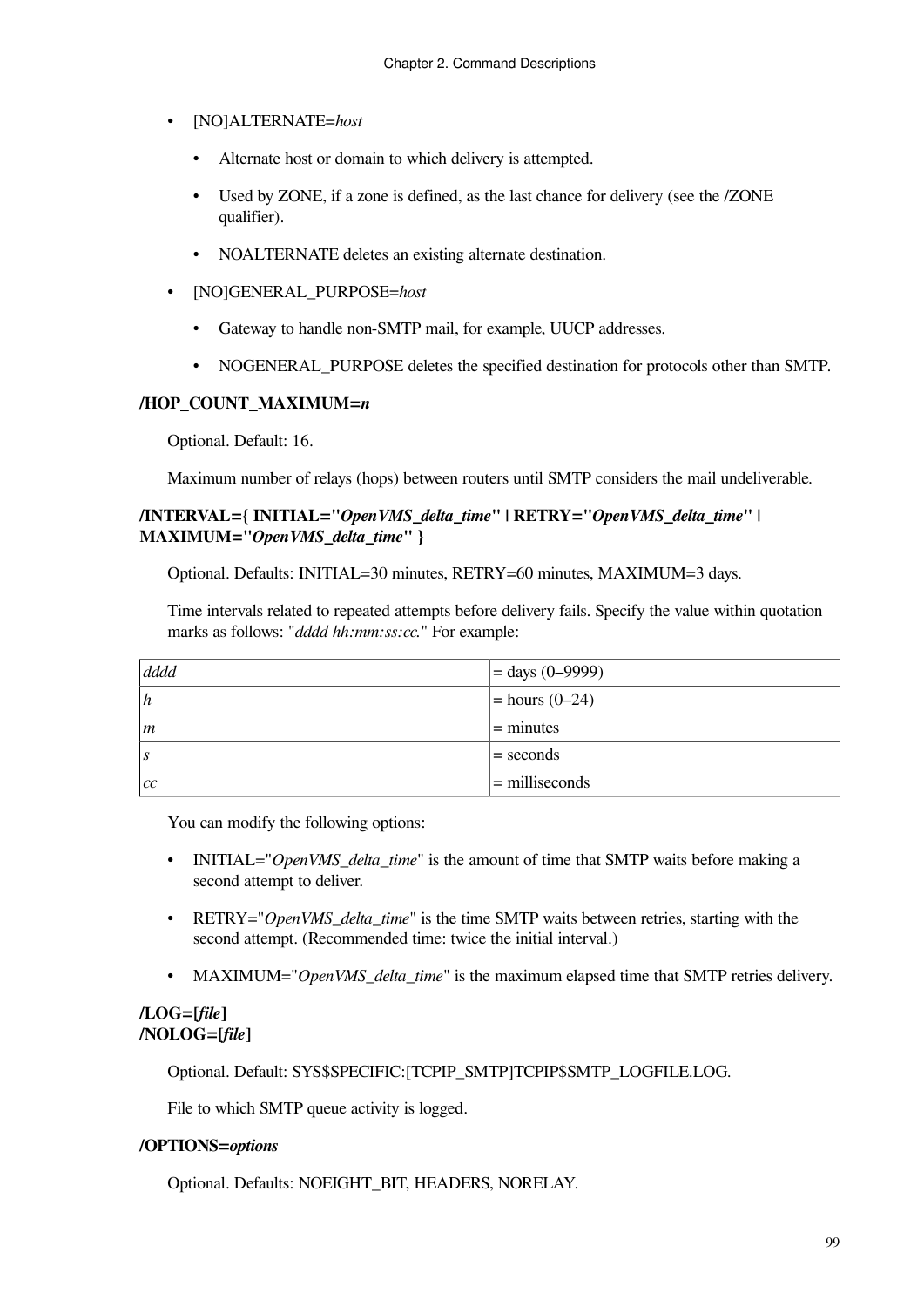The following SMTP options are available:

• [NO]EIGHT\_BIT

All characters must have the eighth bit clear. Allows the transmission of 8-bit characters.

• Header control. Specify one of the following:

| <b>HEADERS</b>     | Headers are printed at bottom of messages. |
|--------------------|--------------------------------------------|
| <b>NOHEADERS</b>   | Headers are omitted.                       |
| <b>TOP HEADERS</b> | Headers are printed at top of messages.    |
| NOTOP HEADERS      | Resets TOP HEADERS to the default.         |

• [NO]RELAY

Relays mail to other hosts by functioning as an end node.

### **/QUEUES=***n*

Optional. Default: 1.

Number of execution queues for the specified nodes.

Use this qualifier only on nodes that own the SMTP queues — that is, nodes not using clusterwide SMTP queues or managing SMTP clusterwide queues for other nodes.

### **/RECEIVE\_TIMEOUT=***minutes*

Optional. Default: 5 minutes.

Maximum time between socket receipts of a message for a particular dialog.

If a message is not received within this interval, the connection is broken and the mail control file is deleted.

### **/SEND\_TIMEOUT=***minutes*

Optional. Defaults:

DATA — 3 minutes INITIAL — 5 minutes MAIL — 5 minutes RECEIPT — 5 minutes TERMINATION — 10 minutes

Maximum time between remote host acknowledgments of a particular SMTP command.

If an acknowledgment is not received within the specified time, it is assumed that there are communication problems with the remote host. If the next delivery attempt takes place before the mail's delivery date, the mail is rescheduled for later delivery.

### **/SUBSTITUTE\_DOMAIN=[NO]NAME=***fully-qualified-domain*

Optional.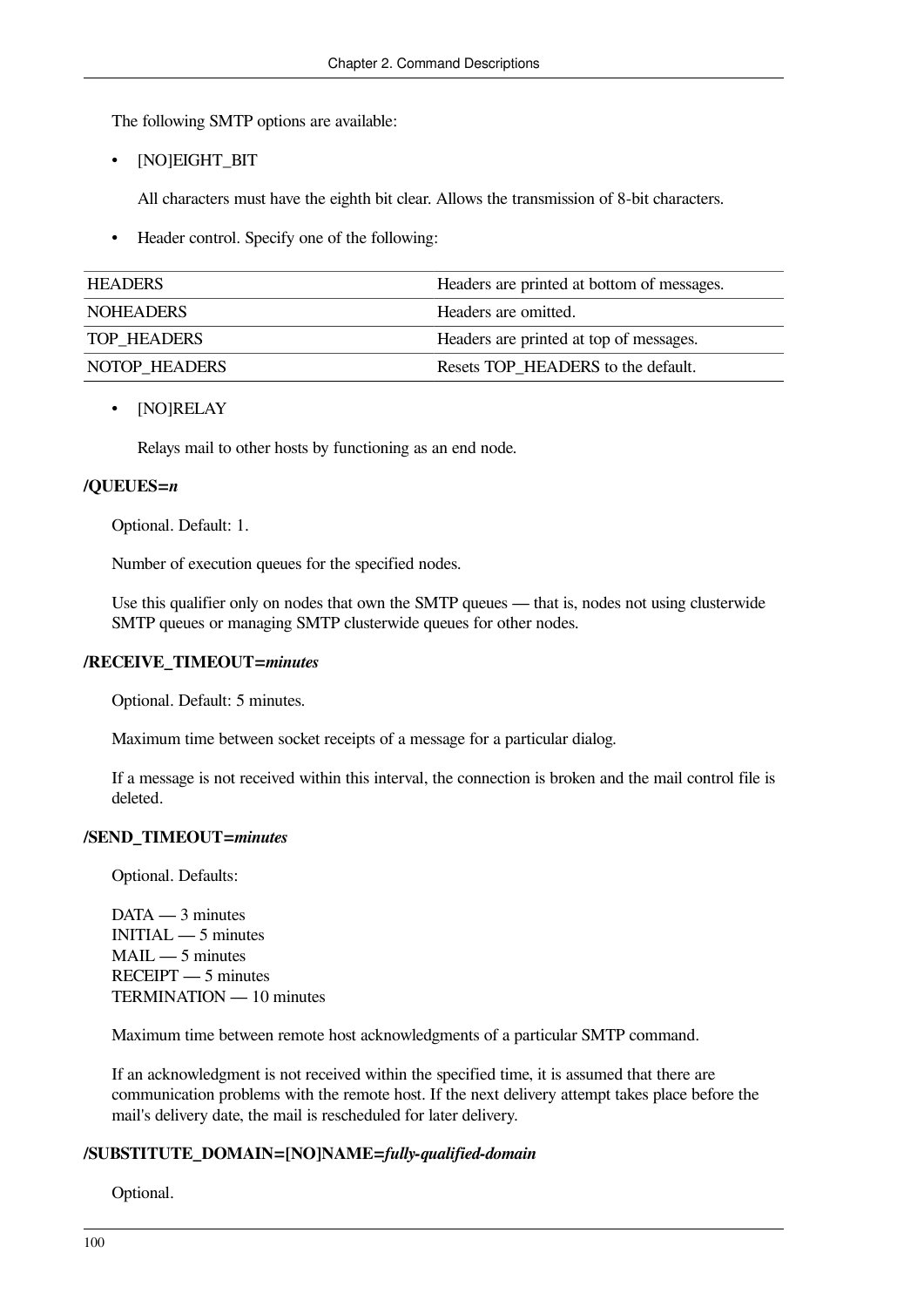By default, the From: and Return-Path fields display the sender's name and fully qualified domain. NONAME causes the sender's domain name to be omitted from the Return-Path field. If you specify a fully qualified domain name (/SUBSTITUTE\_DOMAIN=NAME=*fully-qualifieddomain*), that specified domain name is displayed as the sender's domain name.

For example, suppose you specify the fully qualified domain name eagle for the sender's return path (/SUBSTITUTE\_DOMAIN=NAME=eagle). When user magpie on host condor.hawk.eagle.org sends mail to daw on another host, user daw sees the return path as magpie@eagle rather than magpie@condor.hawk.eagle.org.

This is what daw sees:

```
 #707 18-NOV-2002 14:02:02.71 MAIL
From: SMTP%"magpie@eagle"
To: SMTP%"daw@crow.ravin.rook.org"
CC:
Subj: Big sale today!
```
### **Note**

For changes made with the /SUBSTITUTE\_DOMAIN qualifier to take effect, you must stop and restart SMTP. For more information about stopping and starting SMTP, refer to the *VSI TCP/IP Services for OpenVMS Management* manual.

#### **/ZONE[=***domain***] /NOZONE[=***domain***]**

Optional. Default: /NOZONE (no gateway searching).

Domain for your environment (probably a superset of your local domain).

Mail sent to another network must be sent to this gateway.

With no value, /ZONE defaults to one level higher than your local domain.

For example, if your local domain is a.b.com, the default value of /ZONE is b.com because TCP/ IP Services has been started; this assumes that the domain is known.

Mail for delivery outside of your zone is sent to its destination by the alternate gateway (see the / GATEWAY qualifier).

### **Examples**

1. TCPIP> **SET CONFIGURATION SMTP /INTERVAL=(INIT="0 00:10:00.00")**

The system waits 10 minutes before making its first attempt to deliver the message.

2. TCPIP> **SET CONFIGURATION SMTP /INTERVAL=(RETRY="0 00:20:00.00")**

Specifies the wait time between retries.

3. TCPIP> **SET CONFIGURATION SMTP /INTERVAL=(MAX="3 00:20:00.00")**

Specifies the maximum amount of time to retry before an error message is issued.

4. TCPIP> **SET CONFIGURATION SMTP /GATEWAY=(ALTERNATE:route\_gateway)**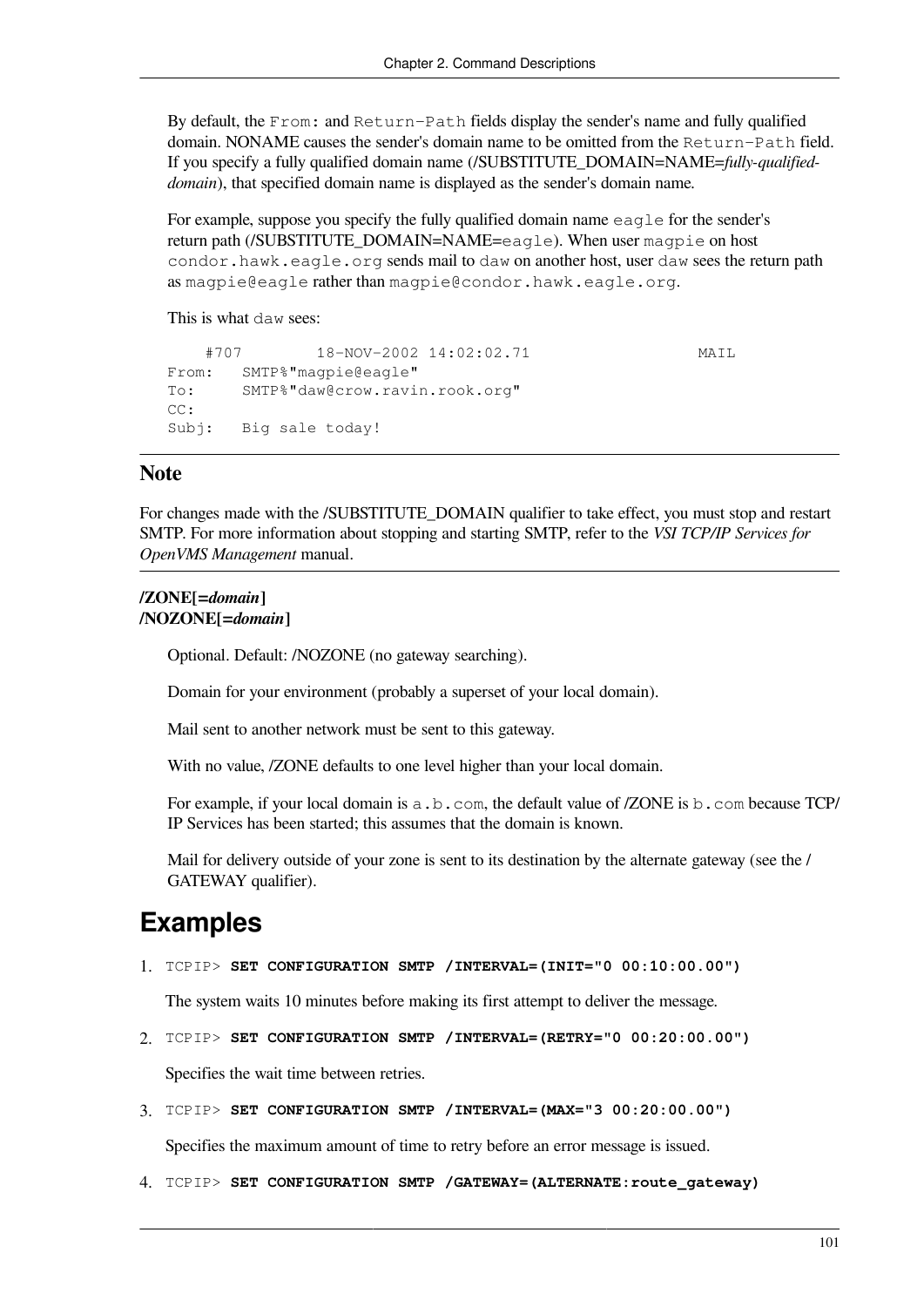Specifies the alternate host or domain to which delivery is attempted if mail cannot be delivered to the primary destination.

5. TCPIP> **SET CONFIGURATION SMTP /GATEWAY=(GENERAL:uucp\_gateway)**

Specifies a general-purpose gateway to handle non-SMTP mail.

6. TCPIP> **SET CONFIGURATION SMTP /ZONE=rsch.opt.com**

Specifies that rsch is a domain that can be used to divert messages to nodes outside the local domain.

## **SET CONFIGURATION SNMP**

SET CONFIGURATION SNMP — Configures SNMP on an individual host. SET CONFIGURATION NOSNMP does not require any qualifiers. After making changes to the SNMP configuration, shut down and restart the master agent and any subagents. Issue the following commands: \$ @SYS \$STARTUP:TCPIP\$SNMP\_SHUTDOWN, and \$ @SYS\$STARTUP:TCPIP\$SNMP\_STARTUP. *Related command:* SHOW CONFIGURATION SNMP.

### **Syntax**

```
SET CONFIGURATION [NO]SNMP [ /[NO]ADDRESS=host ]
                            [ / [NO]COMMUNITY="name" ]
                              [ /[NO]CONFIRM ]
                              [ /CONTACT=name ]
                              [ /FLAGS=options]
                              [ /LOCATION=options ]
                              [ /TYPE=options ]
```
### **Restrictions**

Requires SYSPRV or BYPASS privilege.

If you add a new community and do not specify the /TYPE qualifier, the value of /TYPE defaults to read only.

If you add a new community and do not specify the /ADDRESS qualifier, the default address is 0.0.0.0.

### **Qualifiers**

#### **/ADDRESS=(***IP\_address***) /NOADDRESS=(***IP\_address***)**

Optional. Default: 0.0.0.0

Specifies hosts that belong to a particular community. You can specify multiple addresses.

This qualifier is meaningful only if you include the /COMMUNITY qualifier. A remote host cannot access information from this host unless its address appears in one or more communities of type READ or WRITE. For communities of type TRAP, the addresses specify the hosts that receive trap messages. For more information, see the /TYPE qualifier.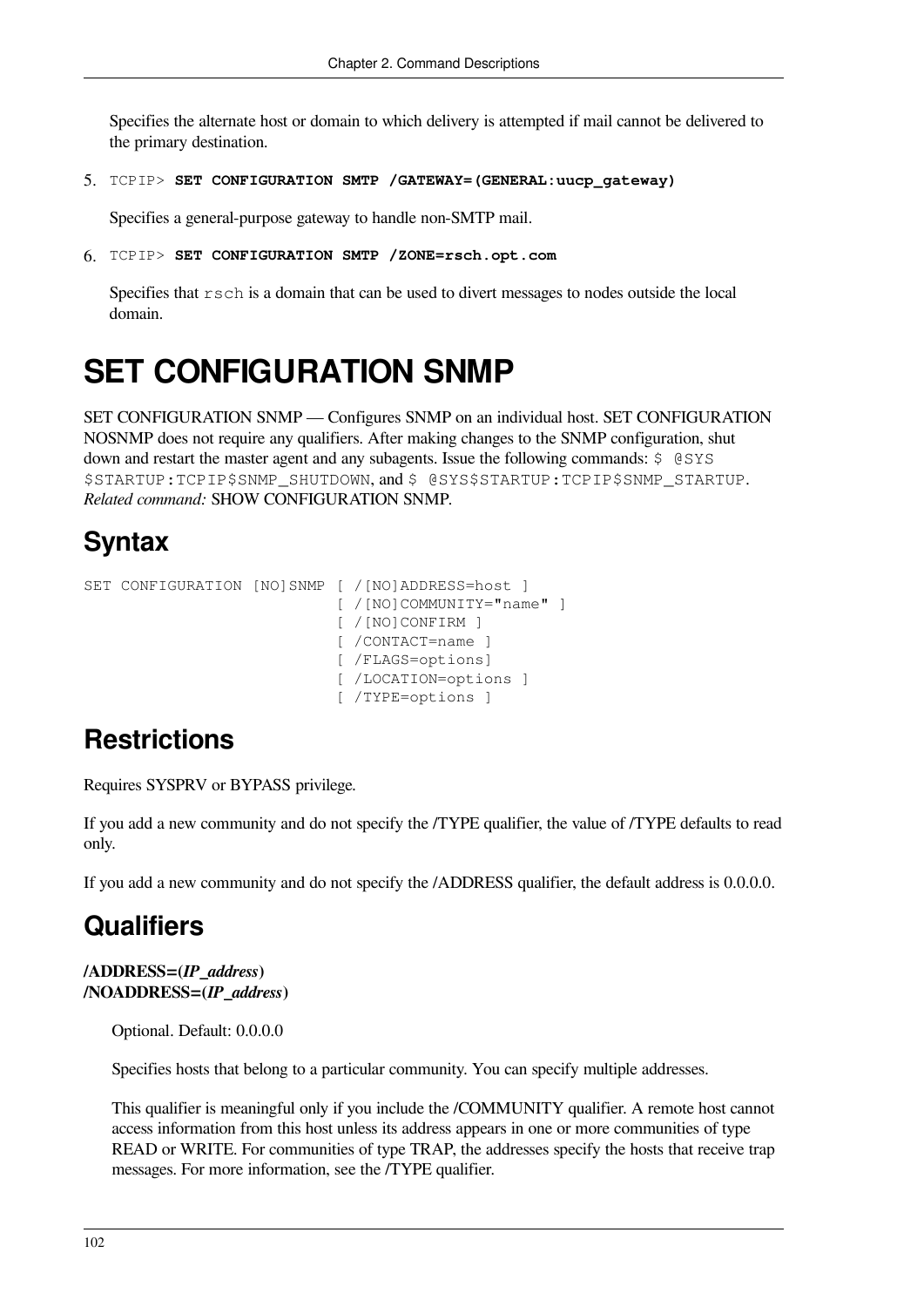If you add a new community and do not specify this qualifier, the new entry's address is 0.0.0.0.

If you use the /ADDRESS qualifier with a community that already exists, these addresses are added to the existing address list.

/NOADDRESS deletes addresses from an existing list. If the deleted address is the only address listed for the community name, this qualifier also deletes the community.

### **/COMMUNITY=***"name"* **/NOCOMMUNITY=***"name"*

Optional. Default: To enable the standard "public" community, you can run the TCPIP\$CONFIG procedure.

Used with the /ADDRESS qualifier. Name of the community that the SNMP agent recognizes. Optionally, specify a type of access and a list of host addresses. Enclose the name in quotation marks to preserve lowercase characters. See the /TYPE and /ADDRESS qualifiers for more information.

[NO]COMMUNITY=*"name"* removes a community name.

### **/CONFIRM /NOCONFIRM**

Optional. Default: /CONFIRM with if you use a wildcard; otherwise, /NOCONFIRM

When you delete communities (with the /NOCOMMUNITY qualifier), first asks for your confirmation.

If you specify the /NOCONFIRM qualifier, the operation is performed without asking you to confirm the request.

### **/CONTACT=***name*

Optional. Default: None.

Name of the system administrator (or other contact person) of the host on which the SNMP agent runs. The *name* field has a maximum length of 235.

### **/FLAGS=***options*

Optional.

The options include:

**SETS** 

Lets the master agent process SET commands from SNMP clients.

### • AUTHEN\_TRAPS

Lets the master agent send trap messages in response to unauthorized community strings from SNMP clients.

### **/LOCATION=***options*

Optional. Default: None.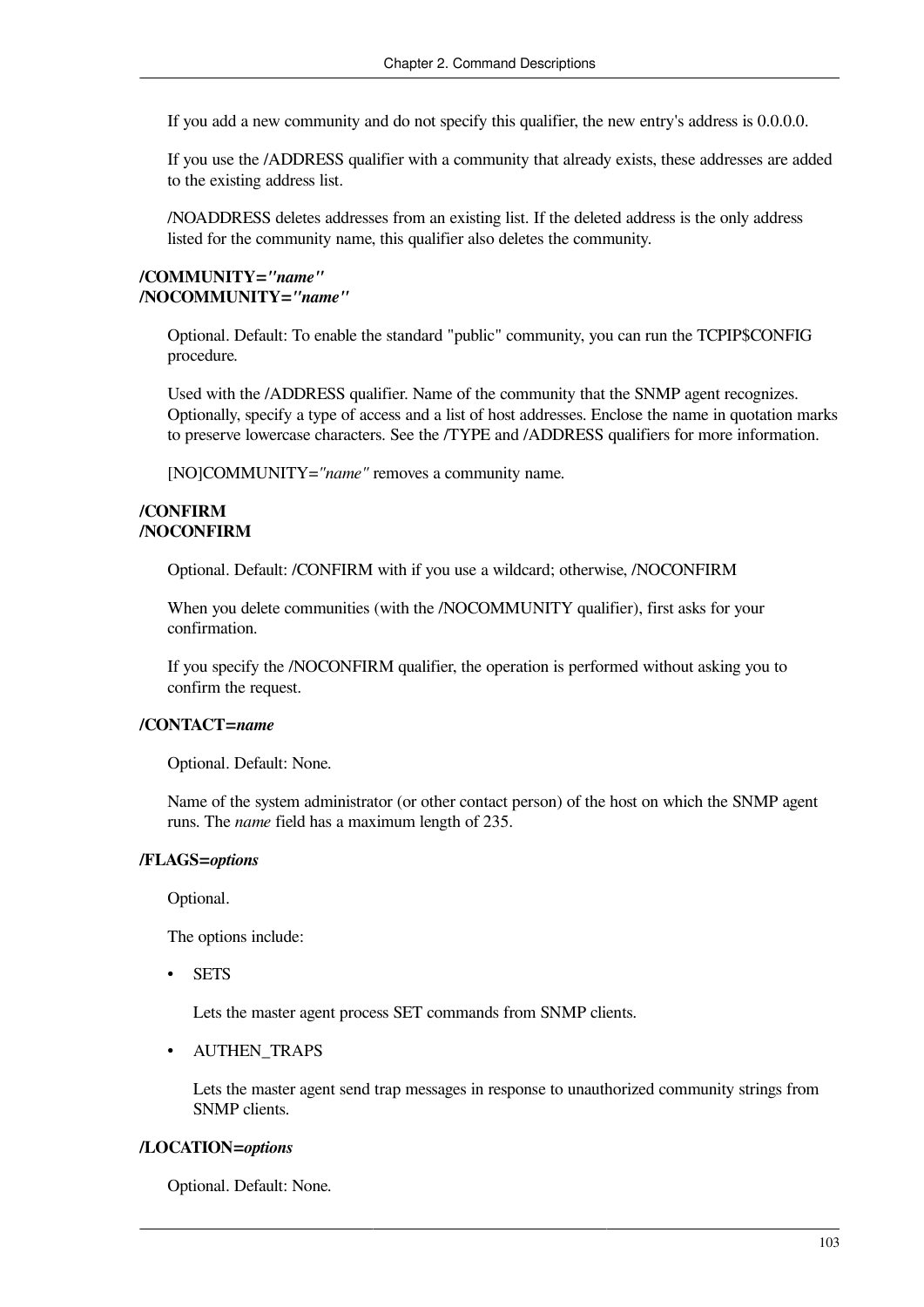Location of the system on which the SNMP agent runs. Maximum total length is 215 characters.

The options include:

• [NO]FIRST=*text*

Specifies the first part of the location. Maximum length of *text* is 200 characters.

• [NO]SECOND=*text*

Specifies the last part of the location. Maximum length of *text* is 200 characters.

If you specify two options, they are appended when sent to a client in response to an SNMP request for syslocation. For example, if FIRST is **abc** and SECOND is **def**, the value of the location is **abcdef** with no spaces. The total number of characters must not exceed 215.

### **/TYPE= {[NO]READ | [NO]TRAP | [NO]WRITE}**

Optional. Default: READ.

Sets the type of access (to your local MIB data) to allow for a specified community.

- Type READ allows the master agent to accept GET, GETNEXT, and GETBULK commands from clients (management stations).
- Type TRAP allows the local master agent to issue traps to members of a specified community. Members of a trap community receive SNMP Trap-PDUs for significant events, including coldStart traps when the agent is initialized, and authenticationFailure traps when the agent receives an SNMP request that specifies an unauthorized community string.
- Type WRITE allows the master agent to accept SET commands from clients (management stations).

READ access is present by default when specifying TRAP or WRITE. Also, you can remove the read access without affecting the way the agent responds to a read request. For example:

\$ SET CONFIGURATION SNMP /COMMUNITY="*name*" /TYPE=NOREAD

### **Examples**

```
1. TCPIP> SET CONFIGURATION SNMP /COMMUNITY="public" -
  _TCPIP> /CONTACT="Sam Spade" -
  _TCPIP> /LOCATION=(FIRST="Falcon Building",SECOND="Los Angeles,
  California")
```
Configures SNMP with the standard public community, taking the default type (READ) and address (0.0.0.0) for that community. Both contact and location are specified.

The first and second parts of the location text are concatenated when displayed by an SNMP client. For example:

Falcon BuildingLos Angeles, California

If no update to the location text is done by an SNMP client, the display produced by SHOW CONFIGURATION SNMP is as follows:

Location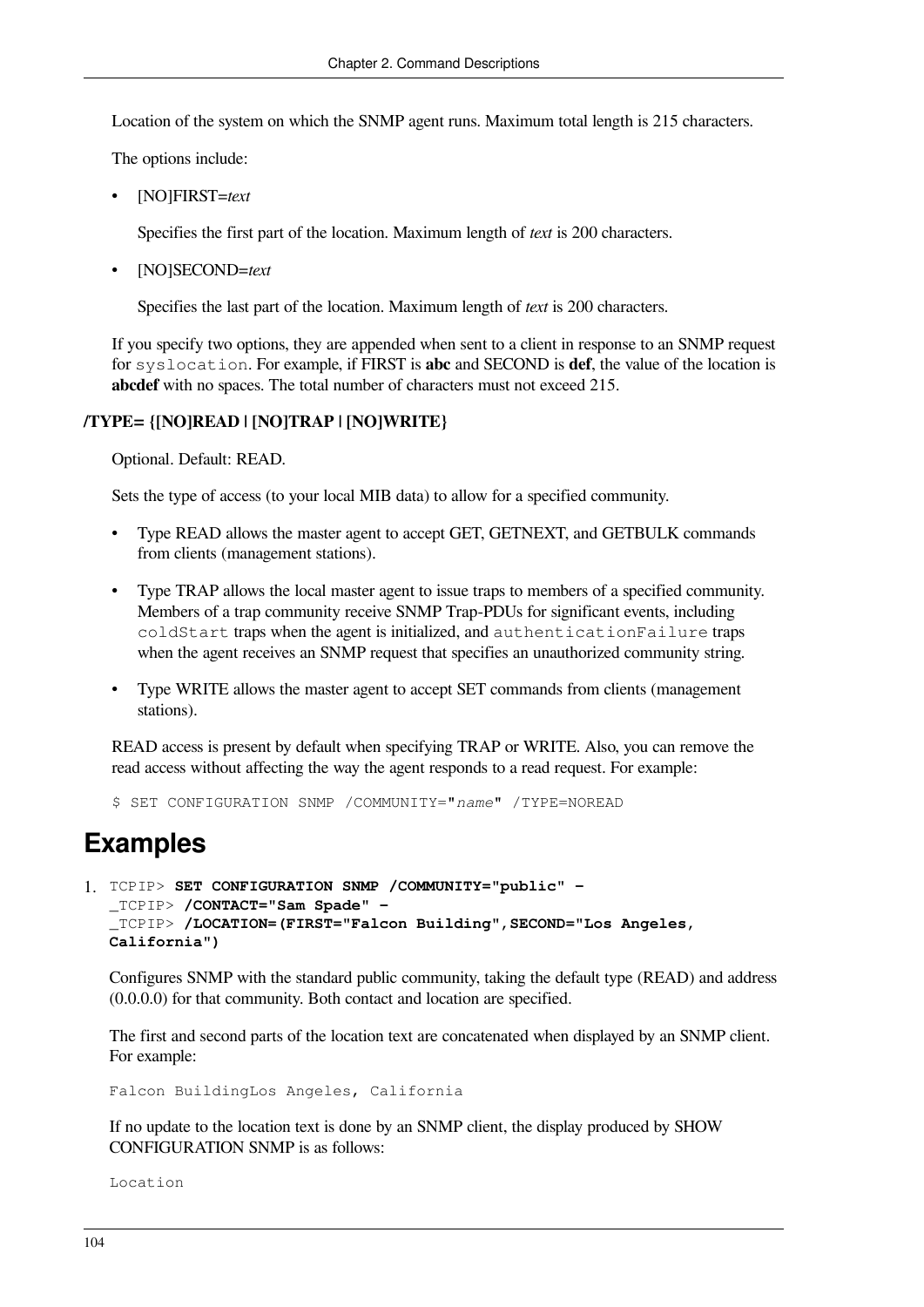```
First: Falcon Building
Second: Los Angeles, California
```
If the text is updated by an SNMP client (for example, to change "Falcon" to "Falconi"), the original formatting is not preserved and the display produced by SHOW CONFIGURATION SNMP is as follows:

Location First: Falconi BuildingLos Angeles, California

2. TCPIP> **SET CONFIGURATION SNMP /COMMUNITY="rw" /TYPE=WRITE -** \_TCPIP> **/ADDRESS=136.20.100.10 /FLAGS=SETS**

Configures a community with only read/write access to the host with the address specified. Other hosts still have read access through the public community. Also sets the SETS flag to enable the SNMP agents to process write requests from SNMP clients on host 136.20.100.10.

3. TCPIP> **SET CONFIGURATION SNMP /NOCOMMUNITY="rw"**

Removes the rw (read/write) community (set in example 2.)

4. TCPIP> **SET CONFIGURATION SNMP /COMMUNITY="trapit" /TYPE=TRAP -** \_TCPIP> **/ADDRESS=136.20.0.10**

Configures SNMP so that agents can send trap messages to the well-known UDP port 162 on the host identified with the address 136.20.0.10.

5. TCPIP> **SET CONFIGURATION SNMP /FLAGS=AUTHEN\_TRAPS -** \_TCPIP> **/COMMUNITY="trapit2" /TYPE=TRAP -** \_TCPIP> **/ADDRESS=(136.20.0.12,136.20.0.15)**

Configures SNMP with the AUTHEN\_TRAPS flag so that the master agent sends trap messages when it detects a client request containing an invalid community name. Also configures an additional trap community. Trap messages, including authentication traps, go to all three addresses specified in the trap communities configured in this example and in example 4.

6. TCPIP> **SET CONFIGURATION SNMP /COMMUNITY="rw2" /TYPE=WRITE -** \_TCPIP> **/ADDRESS=(136.20.0.15,136.20.0.100)**

Configures community rw2, which gives read/write access to two hosts. Note that one address can appear for more than one community, although a given address cannot be specified more than once for a single community.

# **SET CONFIGURATION START ROUTING**

SET CONFIGURATION START ROUTING — Enters information into the configuration database to start dynamic routing when TCP/IP Services starts. **Related commands:** SHOW CONFIGURATION START ROUTING, START ROUTING

## **Syntax**

```
SET CONFIGURATION START [NO]ROUTING [ /GATED ]
                                     [ /LOG ] [ /SUPPLY[=DEFAULT] ]
```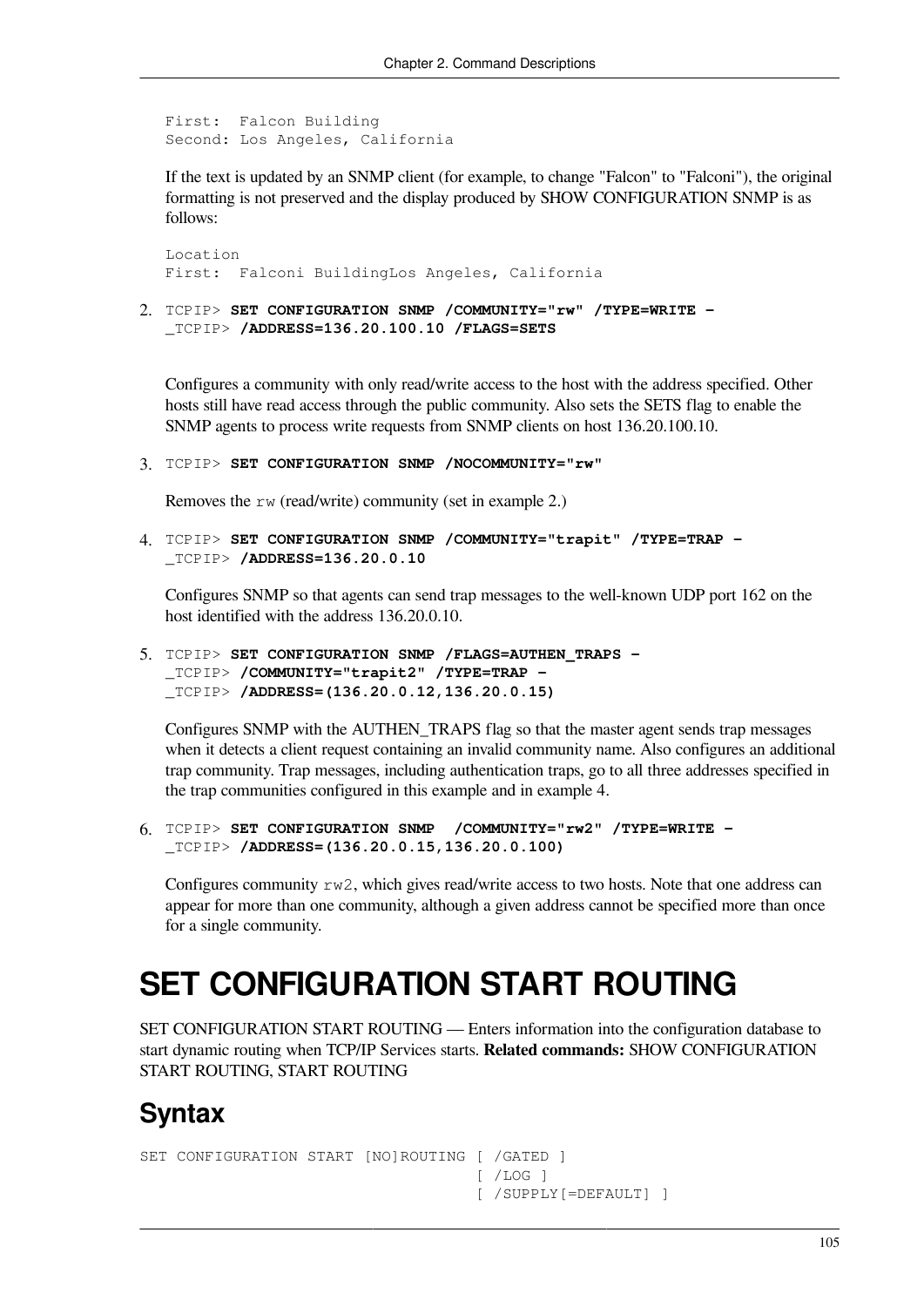## **Qualifiers**

### **/GATED**

Optional.

Enables the gateway routing daemon (GATED).

If you enable dynamic GATED routing, you will be able to configure this host to use any combination of the following routing protocols to exchange dynamic routing information with other hosts on the network:

- RIP (Routing Information Protocol), Versions 1 and 2
- RDISC (Router Discovery Protocol)
- OSPF (Open Shortest Path First)
- EGP (Exterior Gateway Protocol)
- BGP (Border Gateway Protocol), BGP-4
- Static routes

### **/LOG**

Optional. Default: No logging.

Applies to ROUTED. Do not use with /GATED.

Logs routing activity to SYS\$SYSDEVICE:[TCPIP\$ROUTED]TCPIP\$ROUTED.LOG.

### **/SUPPLY[=DEFAULT]**

Optional. Applies only to ROUTED. Do not use with /GATED.

Broadcasts routing information to other hosts in 30-second intervals.

If you specify /SUPPLY=DEFAULT, the local host supplies the default network route.

## **Examples**

TCPIP> **SET CONFIGURATION START ROUTING /SUPPLY**

Starts ROUTED dynamic routing when TCP/IP Services is started. The local host both broadcasts and receives network routing information.

# **SET GATED**

SET GATED — Configures the Gateway Routing Daemon (GATED). GATED obtains information from several routing protocols and selects the best routes based on that information. These protocols are configured in the file TCPIP\$GATED.CONF. *Related commands:* START ROUTING /GATED, STOP ROUTING /GATED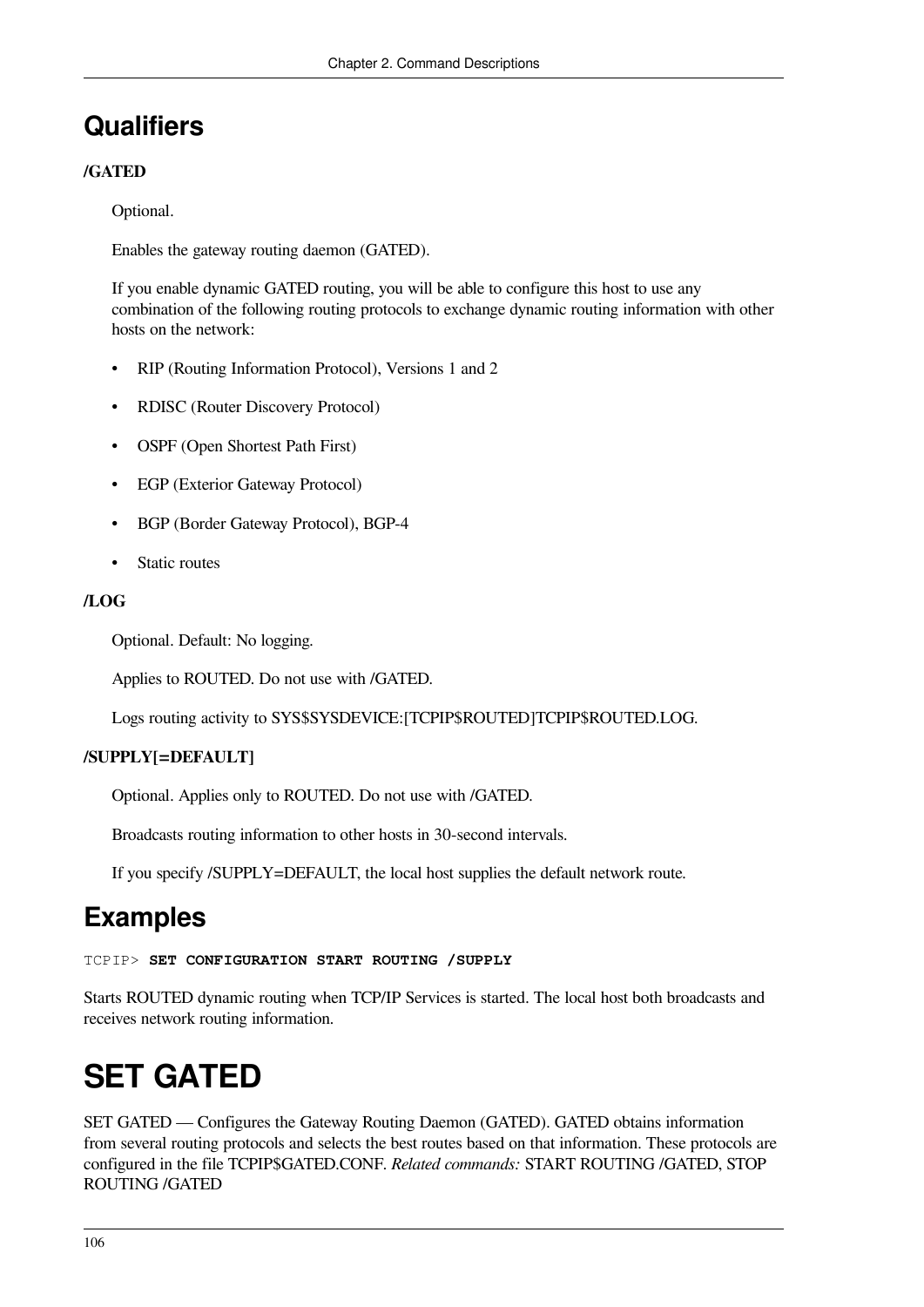### **Syntax**

```
SET GATED [ / CHECK INTERFACES ]
            [ /FILE=file ]
            [ /SAVE_STATE ]
            [ /TOGGLE_TRACE ]
```
### **Qualifiers**

### **/CHECK\_INTERFACES**

Optional.

Instructs GATED to scan the kernel interface list for changes.

### **/FILE=***file*

Optional.

Specifies the name of the GATED configuration file. Use with the /SAVE\_STATE qualifier.

### **/SAVE\_STATE**

Optional.

Causes GATED to save the current state of all tasks, timers, protocols, and tables to the file SYS \$SYSDEVICE:[TCPIP\$GATED]TCPIP\$GATED.DMP (default).

Use the /FILE qualifier to specify a file name other than the default.

### **/TOGGLE\_TRACE**

Optional.

Use to close the trace file. A subsequent set GATED /TOGGLE\_TRACE command reopens the trace file. This allows the file to be copied regularly. Valid only when a trace file is specified in the GATED configuration file.

## **Examples**

```
1. TCPIP> SET GATED /SAVE_STATE
```
This example causes GATED to save its current state to the file SYS\$SYSDEVICE:[TCPIP \$GATED]TCPIP\$GATED.DMP.

```
2. TCPIP> SET GATED /SAVE_STATE /FILE=STATE.DMP
```
This example causes GATED to save its current state to the file named STATE.DMP.

# **SET HOST**

SET HOST — Defines or deletes an entry in the hosts database. Equivalent to maintaining the  $/etc/$ hosts file on UNIX hosts. *Related command:* SHOW HOST, CONVERT/VMS HOST.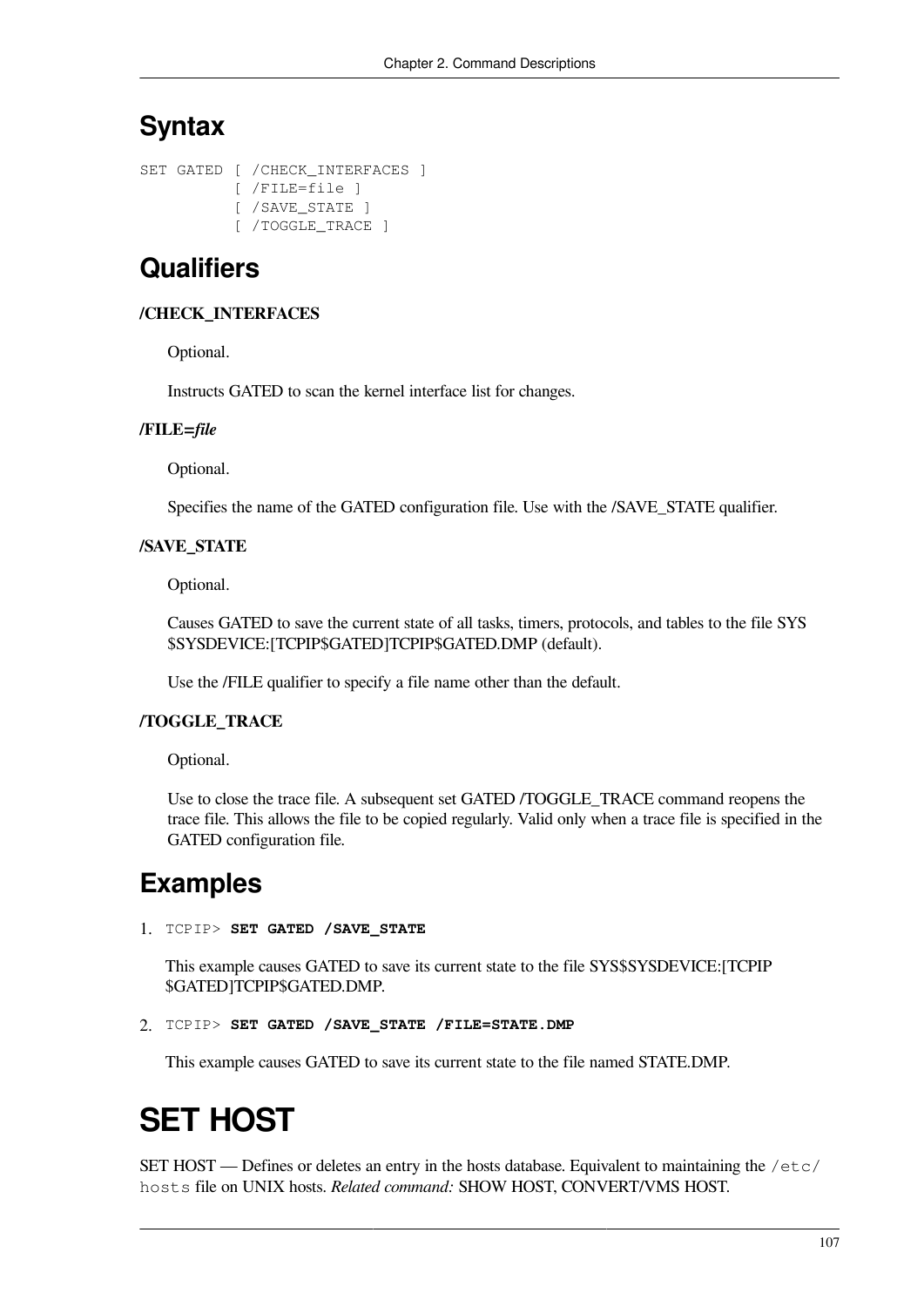### **Syntax**

```
SET [NO]HOST host
              /ADDRESS=IP_address
               [ /[NO]ALIAS=alias ]
               [ /[NO]CONFIRM ]
```
## **Syntax**

Requires read, write, and delete access to the hosts database.

### **Parameters**

*host*

Required.

Name of a host that is a source or destination of Internet communications.

### **Note**

If you define a mixed-case name, also define an alias in either all uppercase or all lowercase characters.

You cannot delete a host by specifying its alias.

### **Qualifiers**

### **/ADDRESS=***IP\_address*

Required SET HOST.

Host's IP address.

### **/ALIAS=***alias* **/NOALIAS=***alias*

Optional.

Add or remove an alternate name for a host.

Do not use with SET NOHOST.

### **/CONFIRM /NOCONFIRM**

Optional. Default: /CONFIRM if you use a wildcard.

Used with the SET NOHOST command, prompts you to confirm the delete request. For example:

TCPIP> SET NOHOST MOA /ADDRESS=11.33.33.8 /CONFIRM

LOCAL database

Host address Host name

11.33.33.8 MOA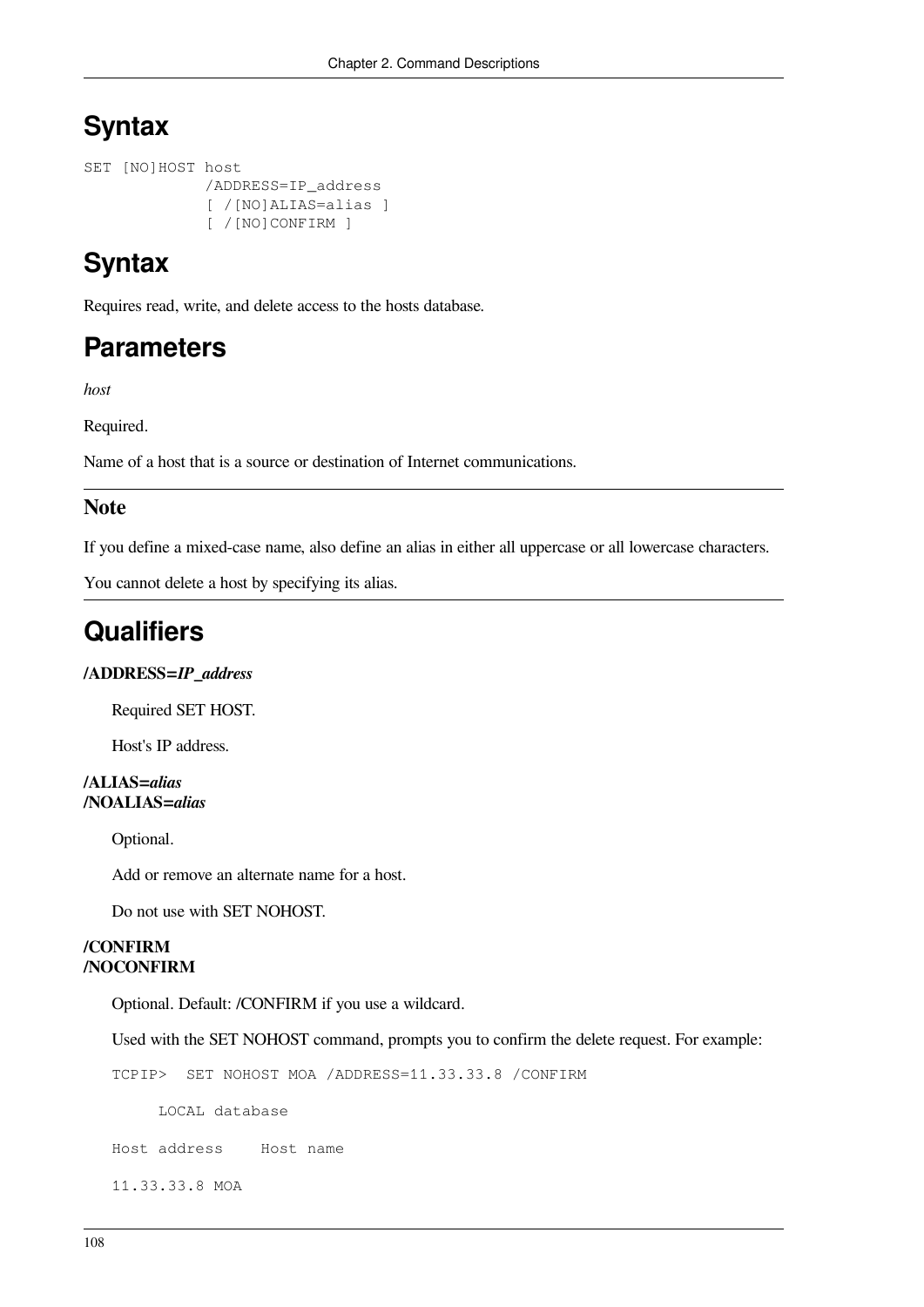```
Remove? [N]:
```
If you specify the /NOCONFIRM qualifier, the operation is performed without asking you to confirm the request.

### **Examples**

```
1. TCPIP> SET HOST MOA /ADDRESS=11.33.33.8 - 
  _TCPIP> /ALIAS=("moa","bigbrd","nofly")
```
Sets the IP address of host MOA to 11.33.33.8 and establishes moa, bigbrd, and nofly as aliases for host MOA.

2. TCPIP> **SET HOST MOA /ALIAS="MOA\_2"**

Establishes MOA\_2 as an alias for host MOA.

3. TCPIP> **SET HOST MOA /ADDRESS = 128.33.33.9**

Establishes a second IP address for host MOA.

4. TCPIP> **SET HOST MOA /ADDRESS = 128.33.33.9 /ALIAS="MOA\_3"**

Establishes MOA\_3 as an alias for host MOA's second IP address 128.33.33.9.

5. TCPIP> **SET HOST MOA /NOALIAS="MOA\_2"**

Deletes MOA\_2 as an alias for host MOA.

6. TCPIP> **SET NOHOST MOA /NOCONFIRM**

Deletes MOA and all of its associated aliases.

## **SET INTERFACE**

SET INTERFACE — Defines one of the following: an Internet interface, a serial line IP (SLIP) or pointto-point (PPP) connection, or a pseudointerface (a data structure that extends subnet routing). Before you issue SET INTERFACE, do the following to identify the name of an interface: first, issue the [LIST](#page-61-0) [COMMUNICATION\\_CONTROLLER](#page-61-0) command to find your system's controller. Then use the first character of the associated interface name. Refer to the *VSI TCP/IP Services for OpenVMS Management* manual for more information about specifying an interface name. SET NOINTERFACE deletes a record. No qualifiers are required. **Related commands:** SHOW INTERFACE, SET CONFIGURATION INTERFACE.

### **Syntax**

```
SET [NO]INTERFACE interface
                    [ /[NO]ARP ]
                    [ /[NO]AUTO_START ]
                    [ /BROADCAST_MASK=IP_address ]
                    [ /C_BROADCAST_MASK=IP_address ]
                    [ /C_NETWORK=IP_address ]
                    [ /[NO]CLUSTER=host ]
                    [ /COMPRESS=options ]
                    [ /DESTINATION=IP_address ]
```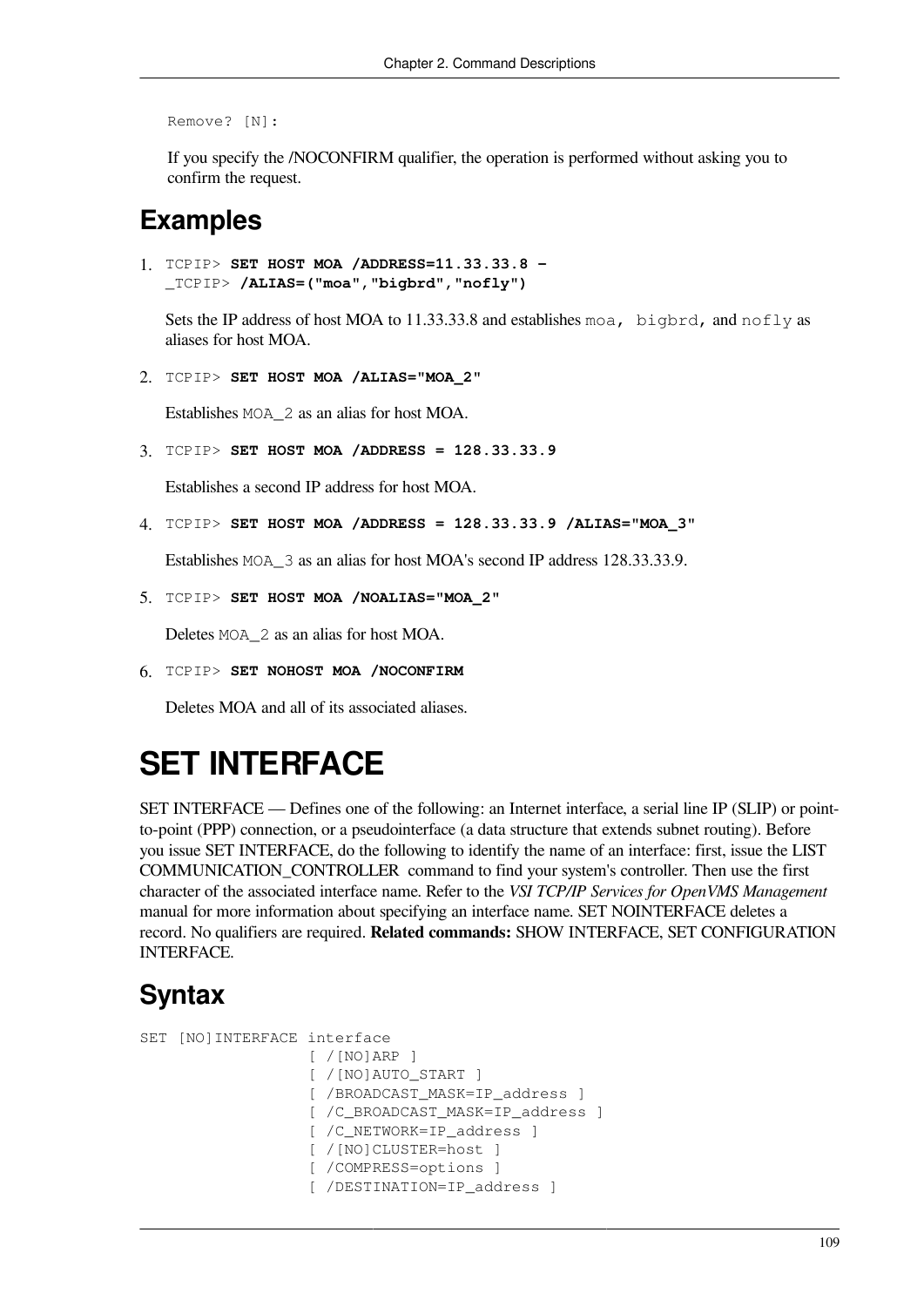```
 [ /DHCP ]
 [ /FLOWCONTROL ]
 [ /HOST=host ]
 [ /[NO]LOOPBACK ]
 [ /NETWORK_MASK=IP_address ]
 [ /PRIMARY ]
 [ /SERIAL_DEVICE=device ]
```
## **Restrictions**

Before you issue the SET INTERFACE command, disable the interface by using the SET NOINTERFACE command.

This command requires:

- OPER privilege
- Read access to the hosts database
- Read access to the networks database
- Read, write, and delete access to the routes database

Every host on the same network must have the same network mask.

## **Parameters**

*interface*

Required.

Specifies an interface name for the communication controller, such as RF1, RT1, ZE0, XE0, SL0, SL1, SL2, PP0, PP1, PP2.

### **Qualifiers**

#### **/ARP /NOARP**

Optional. Default: /ARP.

Enables IP address-to-hardware address (Ethernet or FDDI) mapping.

/ARP is valid when you create an interface but not when you modify an existing interface.

### **/AUTO\_START /NOAUTO\_START**

Optional. Default: /AUTO\_START.

Valid for a SLIP or PPP interface. Automatically creates the interface when TCP/IP Services starts.

### **/BROADCAST\_MASK=***IP\_address*

Optional.

Sets the Internet interface to receive all broadcast messages.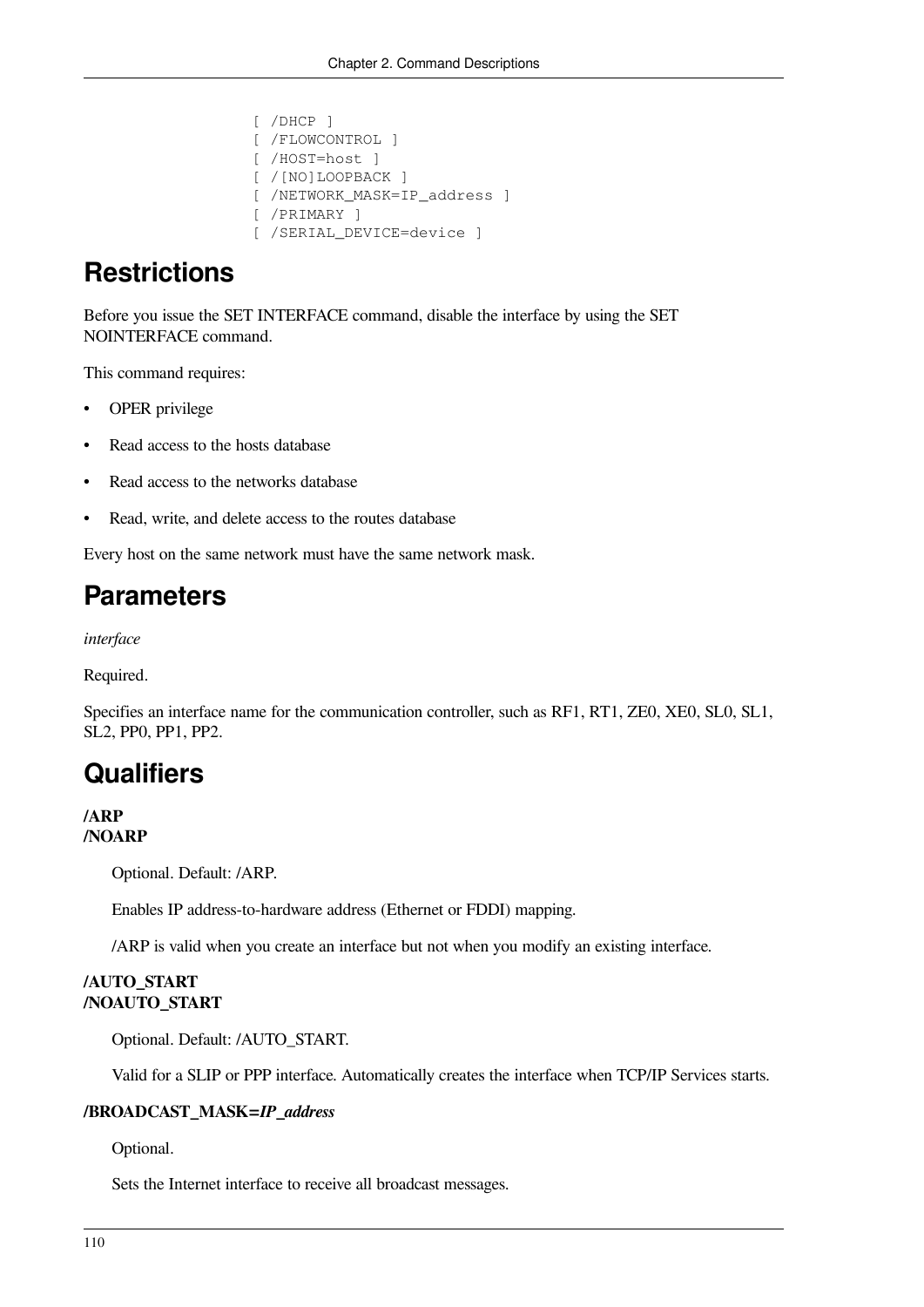TCP/IP Services calculates the default by:

- Using the network number from the network mask
- Setting all bits in the host number field to 1

### **/C\_BROADCAST\_MASK=***IP\_address*

Optional.

Sets the cluster broadcast mask to receive all broadcast messages.

The software calculates the default by:

- Using the network number from the network mask
- Setting all bits in the host number field to 1

#### **/C\_NETWORK=***IP\_address*

Optional.

Sets the network mask of the cluster network. This mask is specific to the cluster host network.

The software calculates the default by:

- Setting the bits representing the network fields to 1
- Setting the bits representing the host field to  $0$

#### **/CLUSTER=***host* **/NOCLUSTER**

Optional. Default: None.

Specifies the cluster host name (alias host identifier).

Before using this qualifier, first define the same name in the hosts database.

/CLUSTER=*host* associates the alias host identifier with each interface in a cluster.

/NOCLUSTER disables Internet cluster processing on the specified interface.

### **Caution**

When you specify /NOCLUSTER, active communication is aborted for applications bound to the cluster alias name.

### **/COMPRESS= {ON | OFF | AUTOMATIC}**

Optional. Default: For PPP interface: /COMPRESS=ON; for SLIP interface: /COMPRESS=OFF

Valid for SLIP and PPP interfaces.

Enables or disables TCP header compression.

/COMPRESS=AUTOMATIC turns off compression unless the remote end begins to use it.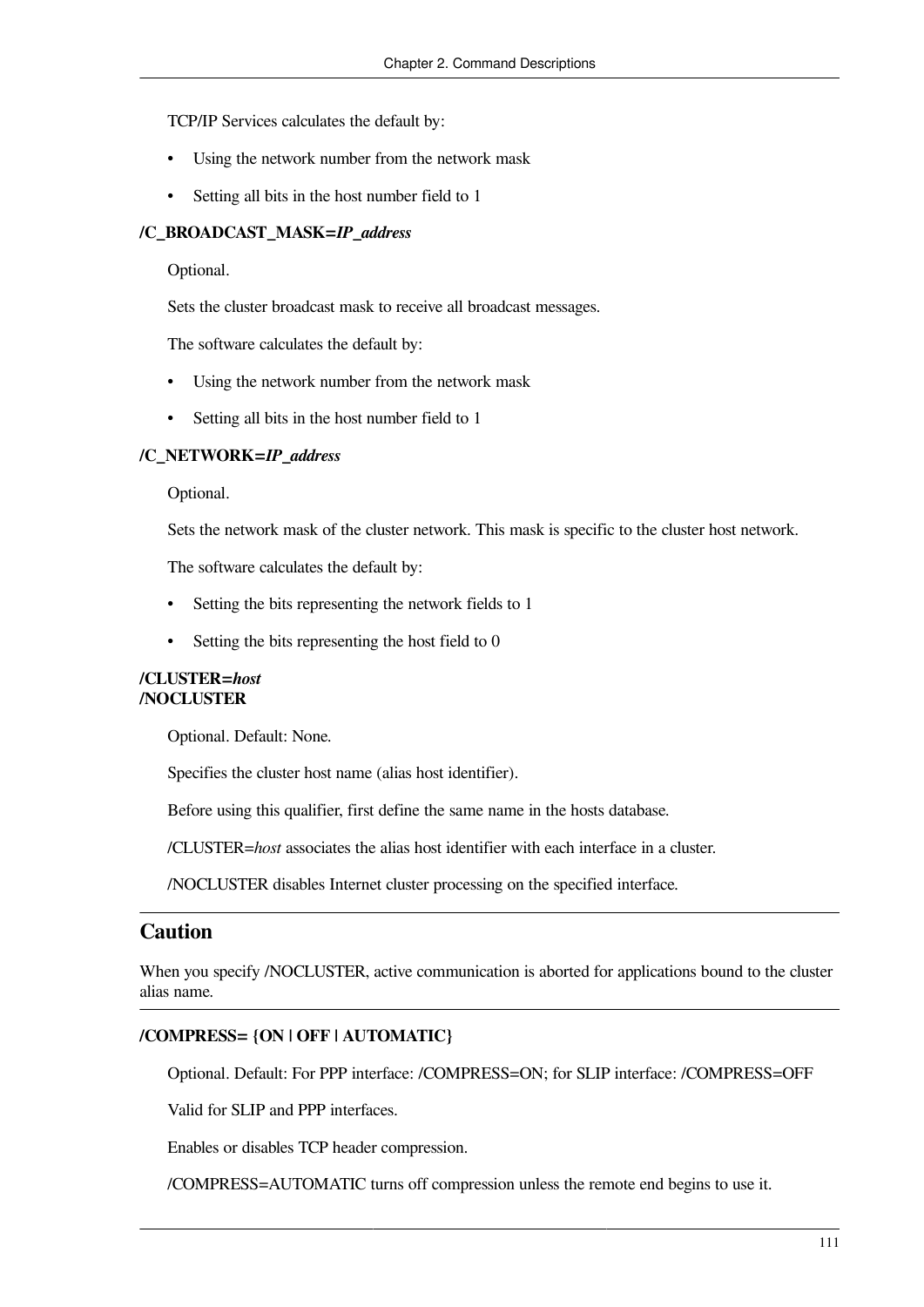### **/DESTINATION=***IP\_address*

Optional.

Valid for a PPP interface.

Used on the local host to provide dialup access to remote systems. The value specified is the IP address to be given to remote clients for use while PPP connection is active. If you use / DESTINATION, you must provide the address of the local host with the /HOST qualifier.

### **/DHCP**

Optional.

Designates the interface as a DHCP-controlled interface in the volatile database. This qualifier affects only the currently running interface.

Before you enter the SET INTERFACE command, be sure to enter the SET NOINTERFACE command first and specify the interface you are changing.

### **/FLOWCONTROL**

Optional. Default: No flow control.

Valid for a SLIP interface. Enables the handling of XON and XOFF characters to properly interoperate with modems that are configured to interpret these characters locally.

Specify /FLOWCONTROL only if the host at the other end of the line is another host running TCP/ IP Services.

### **/HOST=***host*

Required when first setting the interface; optional if the interface is already defined. Always required for a SLIP interface. Optional for a PPP interface unless you are setting up the local host as a dialup provider by using the /DESTINATION qualifier.

Local host name or IP address using the interface. If this information is not specified for a PPP interface, PPP obtains the correct address from the remote host.

If your host is multihomed, specify an address.

#### **/LOOPBACK /NOLOOPBACK**

Optional. Default: /NOLOOPBACK.

Sets loopback mode.

### **/NETWORK\_MASK=***IP\_address*

Required if you use subnets.

The part of the host field of the IP address identified as the subnet.

The software calculates the default by:

Setting the bits representing the network fields to 1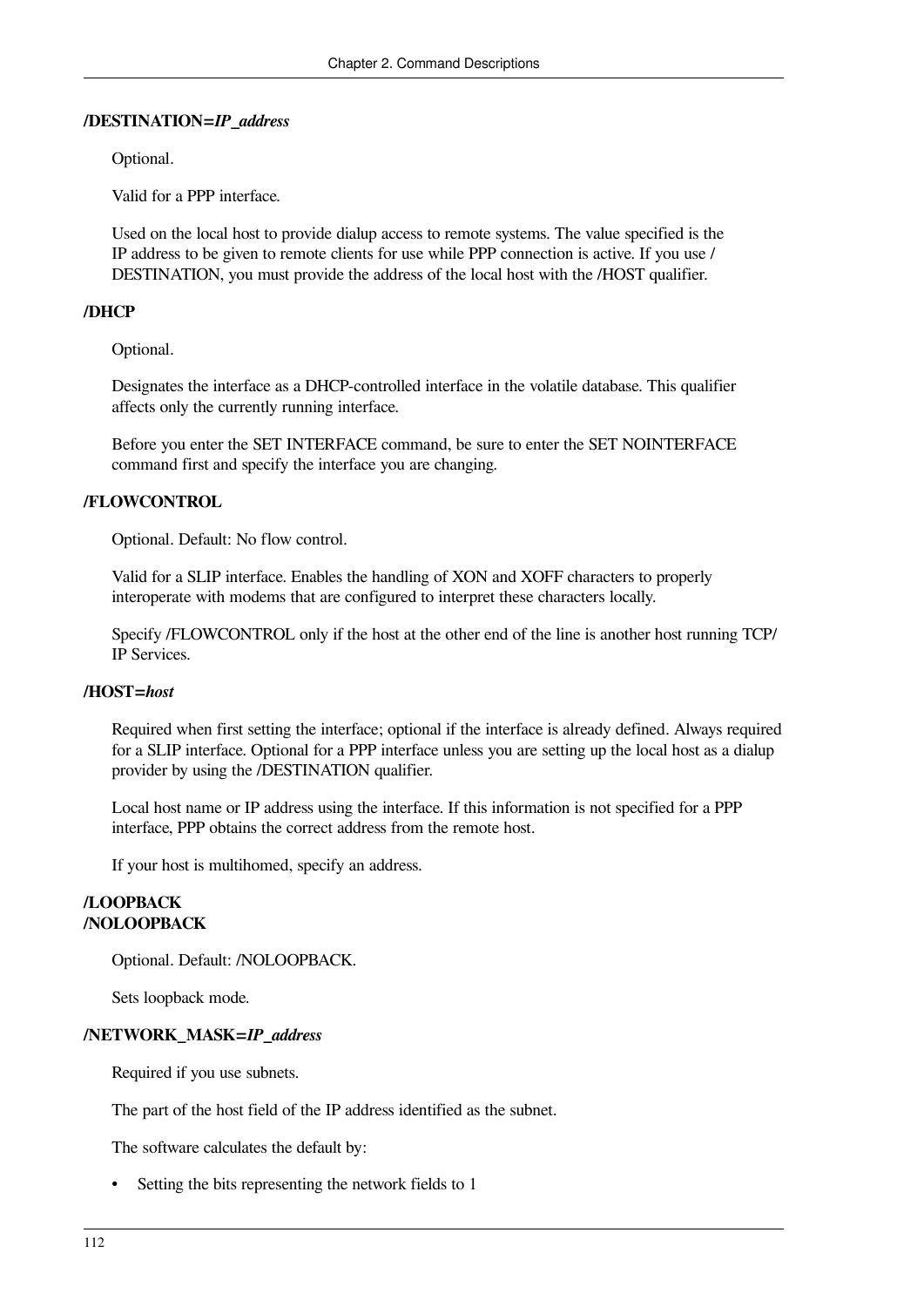Setting the bits representing the host field to 0

An IP address consists of a network number and a host number. You can also divide the host field into a site-specific subnetwork and host field.

### **/PRIMARY**

Optional.

For DHCP-controlled interfaces, designates the interface from which system-wide configuration options (such as the IP address of the BIND server) are used.

#### **/SERIAL\_DEVICE=***device*

Required for SLIP and PPP interfaces; otherwise not used.

Identifies the OpenVMS terminal device used as a serial device. Specify an arbitrary terminal device name. (Unlike Ethernet, FDDI, and Token Ring interface names, a serial interface name is not related to the OpenVMS device name.)

### **Examples**

1. TCPIP> **SET INTERFACE SL5 /HOST=LARK /NETWORK\_MASK=255.255.255.0 -** \_TCPIP> **/SERIAL\_DEVICE=TTA3: /COMPRESS=ON /FLOWCONTROL**

Configures SLIP interface SL5, using the local IP address assigned to host LARK, with a subnet mask of 255.255.255.0.

The interface uses the terminal device TTA3:.

The /COMPRESS qualifier enables TCP header compression (CSLIP).

The /FLOWCONTROL qualifier enables special handling of XON and XOFF characters, to ensure proper interoperation with modems that are configured to interpret these characters locally.

2. TCPIP> **SET INTERFACE FF0 /HOST=KESTREL /NETWORK\_MASK=255.255.0.0 -** \_TCPIP> **/BROADCAST\_MASK=128.30.255.255 /ARP**

For new interface FF0 on host KESTREL, sets the network mask to 255.255.0.0, sets the broadcast mask to 128.30.0.0, enables ARP, and activates the interface.

3. TCPIP> **SET INTERFACE PP0 /SERIAL\_DEVICE=TTA0: -** \_TCPIP> **/HOST=10.10.1.2 /DESTINATION=10.10.1.3**

Configures the interface as a PPP serial device. This command specifies that the local host is a dialup provider. The address specified with the /DESTINATION qualifier (10.10.1.3) is the address assigned to the client system requesting an address.

Refer to *VSI TCP/IP Services for OpenVMS Management* manual for more information on setting up interfaces for SLIP and PPP communication.

```
4. TCPIP> SET NOINTERFACE DE2
   TCPIP> SET INTERFACE DE2 /LOOPBACK
   .
   .
   .
  TCPIP> SET INTERFACE DE2
```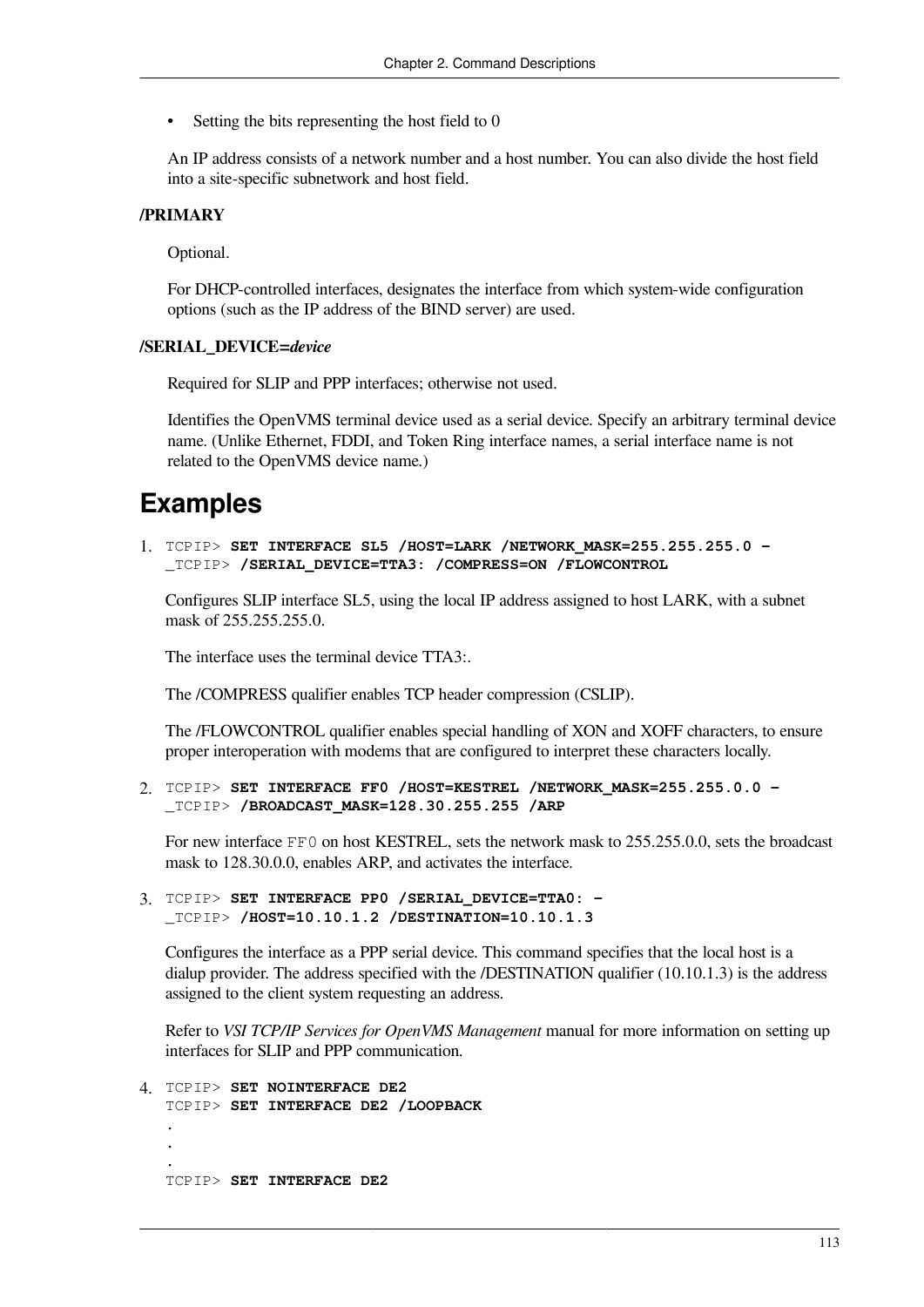Deletes interface DE2, sets loopback mode for testing this interface, and, after testing, reactivates it.

# **SET MX\_RECORD**

SET MX\_RECORD — For routing mail, adds routing information to the local Mail Exchanger (MX) database. Each entry contains a list of hosts that can accept mail for the specified destination. The list is in order of routing preference. The local MX information is stored in the routes database. The MX entry is one of the record types in the BIND database. In addition, a BIND server might provide an MX record. SMTP is designed to determine where the sending system should try to relay mail. It is also designed to identify where the sending system actually tries to relay mail. To find a destination address, the MX routing lookup process follows this sequence: local MX database, remote MX database, BIND database, Local hosts database. *Related command:* SHOW MX\_RECORD

## **Formats**

```
SET MX RECORD destination
               /GATEWAY=host
               /PREFERENCE=n
SET NOMX_RECORD destination
                  [ /GATEWAY=host ]
```
## **Restrictions**

Requires read and write access to the routes database.

## **Parameters**

*destination*

Required.

Host name or domain name to which mail will be sent.

## **Qualifiers**

### **/GATEWAY=***host*

Required with SET MX\_RECORD. Optional with SET NOMX\_RECORD.

Gateway through which mail will be relayed. Must have an address in either the local hosts database or the BIND database.

A destination can have multiple gateways, each with an associated preference value.

### **/PREFERENCE=***n*

Required.

Arbitrary number for ranking multiple gateways for a destination. The smaller the number, the higher the preference in sending mail by way of that gateway.

Do not use with SET NOMX\_RECORD.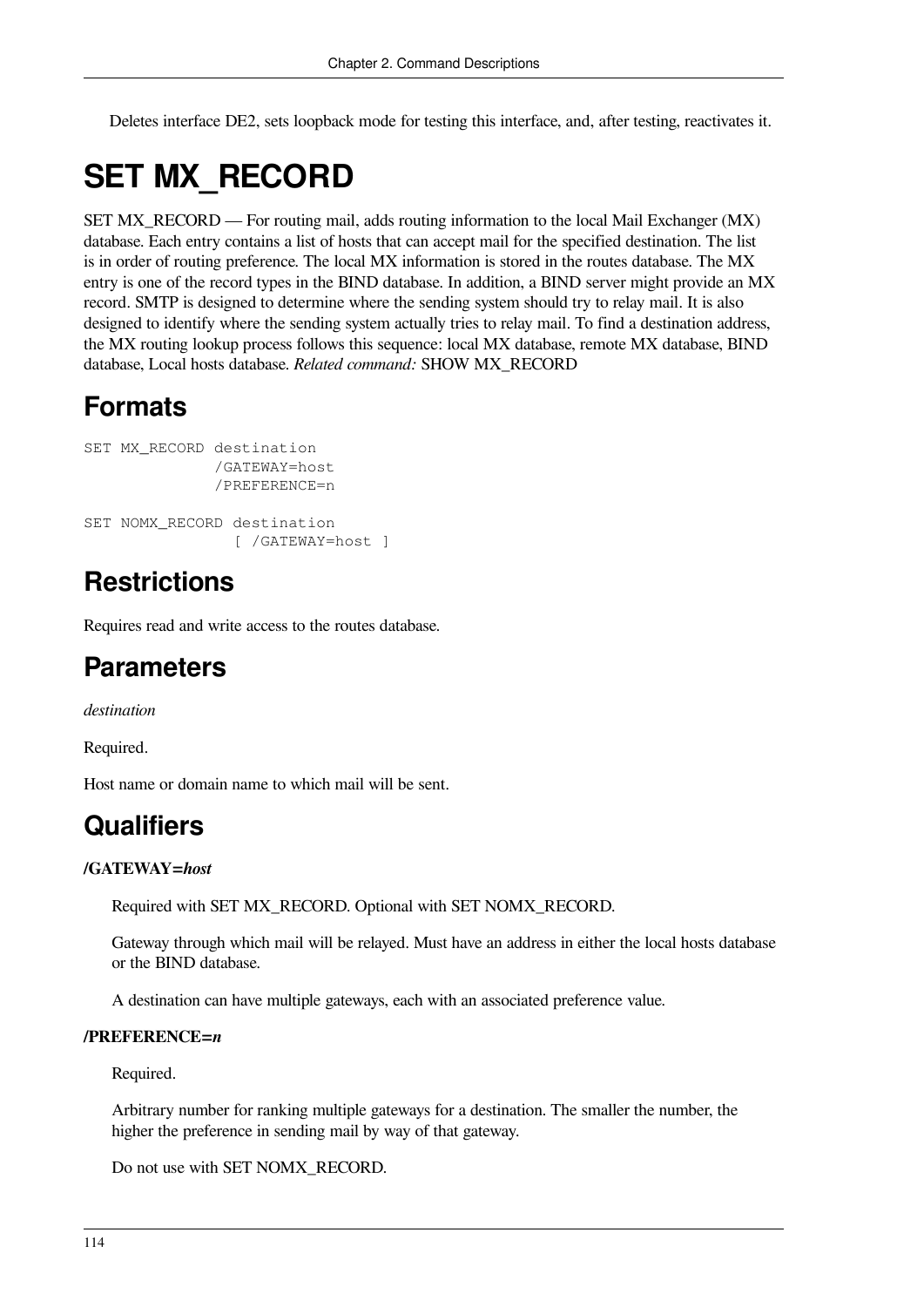## **Examples**

1. TCPIP> **SET MX\_RECORD JUNO /GATEWAY=MARS /PREFERENCE=100**

Assigns MARS as the gateway for host JUNO with a preference of 100.

2. TCPIP> **SET MX\_RECORD JUNO /GATEWAY=VENUS /PREFERENCE=200**

Assigns VENUS as the gateway for host JUNO with a preference of 200.

# **SET NAME\_SERVICE**

SET NAME\_SERVICE — Configures the BIND resolver and designates a BIND server. By default, all settings are process specific. To make modifications that are systemwide, use the /SYSTEM qualifier. The local host's domain is used as the default domain unless you also specify /DOMAIN. To reload the BIND server databases, use the /INITIALIZE qualifier. /NOSERVER does not require any options. **Related commands:** SHOW NAME\_SERVICE, SET CONFIGURATION NAME\_SERVICE

## **Syntax**

```
SET NAME_SERVICE [ /CLUSTER=dev:[directory] ]
                                   [ /DISABLE ]
                                  [ /[NO]DOMAIN=domain ]
                                   [ /ENABLE ]
                                    [ /INITIALIZE ]
                                    [ /[NO]PATH=domain ]
                                    [ /RETRY=number of retries ]
                                   [ /[NO]SERVER=host ]
                                   [ /SYSTEM ]
                                   [ /TIMEOUT=seconds ]
                                   [ /TRANSPORT=protocol ] )
```
## **Restrictions**

The /SYSTEM qualifier requires the SYSPRV or BYPASS and SYSNAM privileges. The /INITIALIZE qualifier requires the BYPASS, READALL, or SYSPRV privileges.

## **Qualifiers**

### **/CLUSTER=***dev:***[***directory***]**

Optional.

Specifies the common BIND directory. By default, the clusterwide common directory is *commondisk:*[TCPIP\$BIND\_COMMON]. This qualifier reloads the BIND database on every master BIND server running in the OpenVMS Cluster.

This qualifier must be used with the /INITIALIZE qualifier.

### **/DISABLE**

Optional.

Disables the BIND resolver. All name and address lookups are now directed to the local hosts database. Use with /SYSTEM.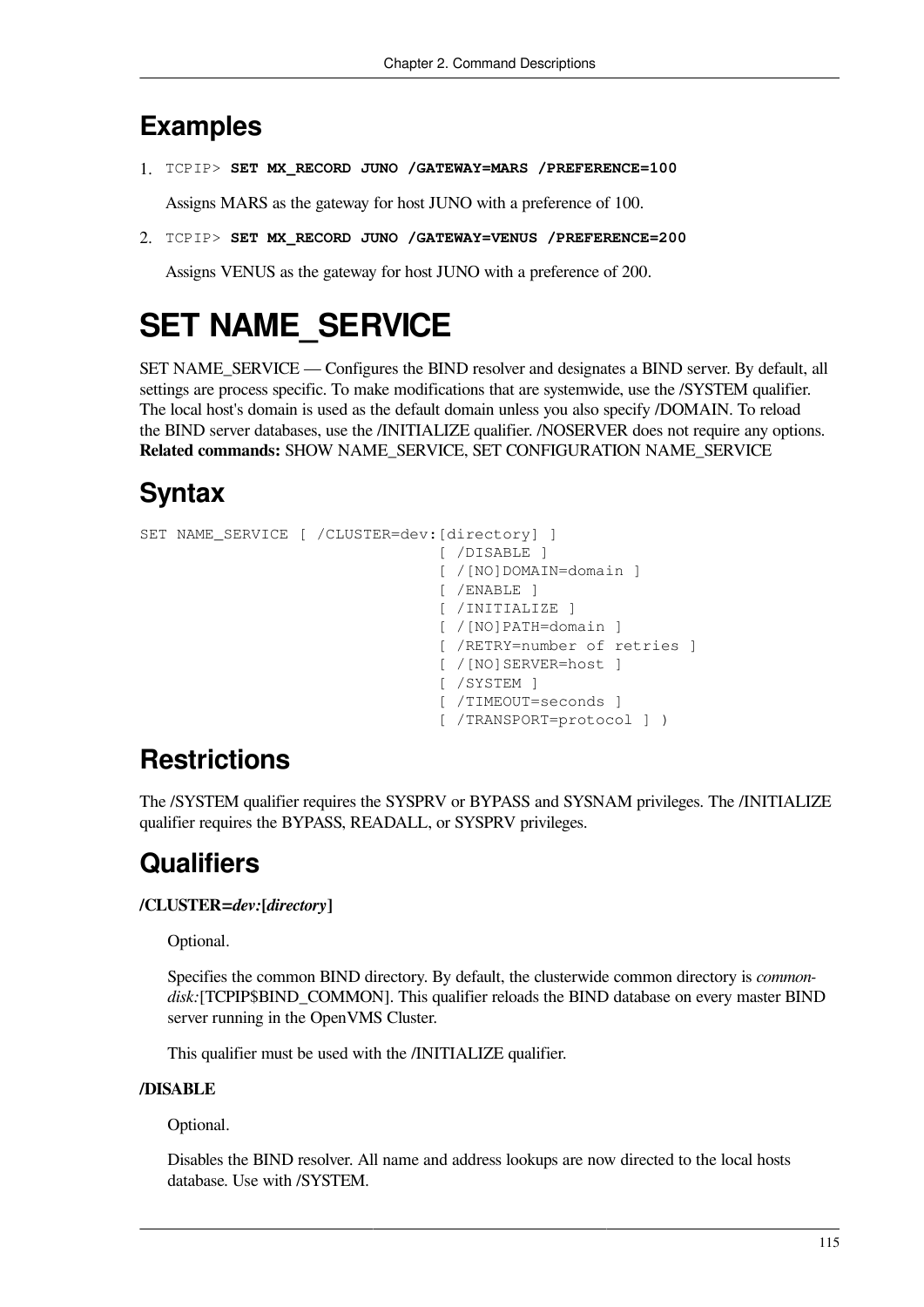### **/DOMAIN=***domain* **/NODOMAIN=***domain*

### Optional.

Defines the default domain. The default domain is appended to host name references made from the local process.

/NODOMAIN deletes the process-specific definition of the domain. Do not use with /SYSTEM.

### **/ENABLE**

Optional. Default: Not enabled.

Enables the BIND resolver. Must be used with /SYSTEM.

### **/INITIALIZE**

Optional. Default: No reloading.

Reloads all BIND server databases and the BIND configuration file. Either TCPIP \$ETC:RNDC.CONF or TCPIP\$ETC:RNDC.KEY must be set up to allow for secure communication between the user and the BIND server. For more information, refer to the *VSI TCP/ IP Services for OpenVMS Management* manual.

### **/PATH=***domain* **/NOPATH=***domain*

Optional. Requires the SYSNAM privilege.

Defines the BIND resolver's domain search list.

To specify multiple domains, list them by search preference. The resolver starts with the first domain on the list, and continues to search each domain until the name is found or until all domains have been exhausted and the lookup fails.

/NOPATH removes domains from the list.

If you define a domain list and then issue another SET NAME\_SERVICE /PATH command, TCP/ IP Services appends the new domains to the end of the list.

If no search list is defined, the default behavior of the BIND resolver is to do a lookup on the name as you typed it. If that lookup fails, then the default domain is appended and the lookup is attempted again.

### **/RETRY=***number of retries*

Optional. Default: four retries.

Specifies the number of times that the BIND resolver attempts to contact a BIND server if previous tries fail.

### **/SERVER=***host* **/NOSERVER=***host*

Optional.

Specifies the host name or address of the BIND server or servers that the resolver will query.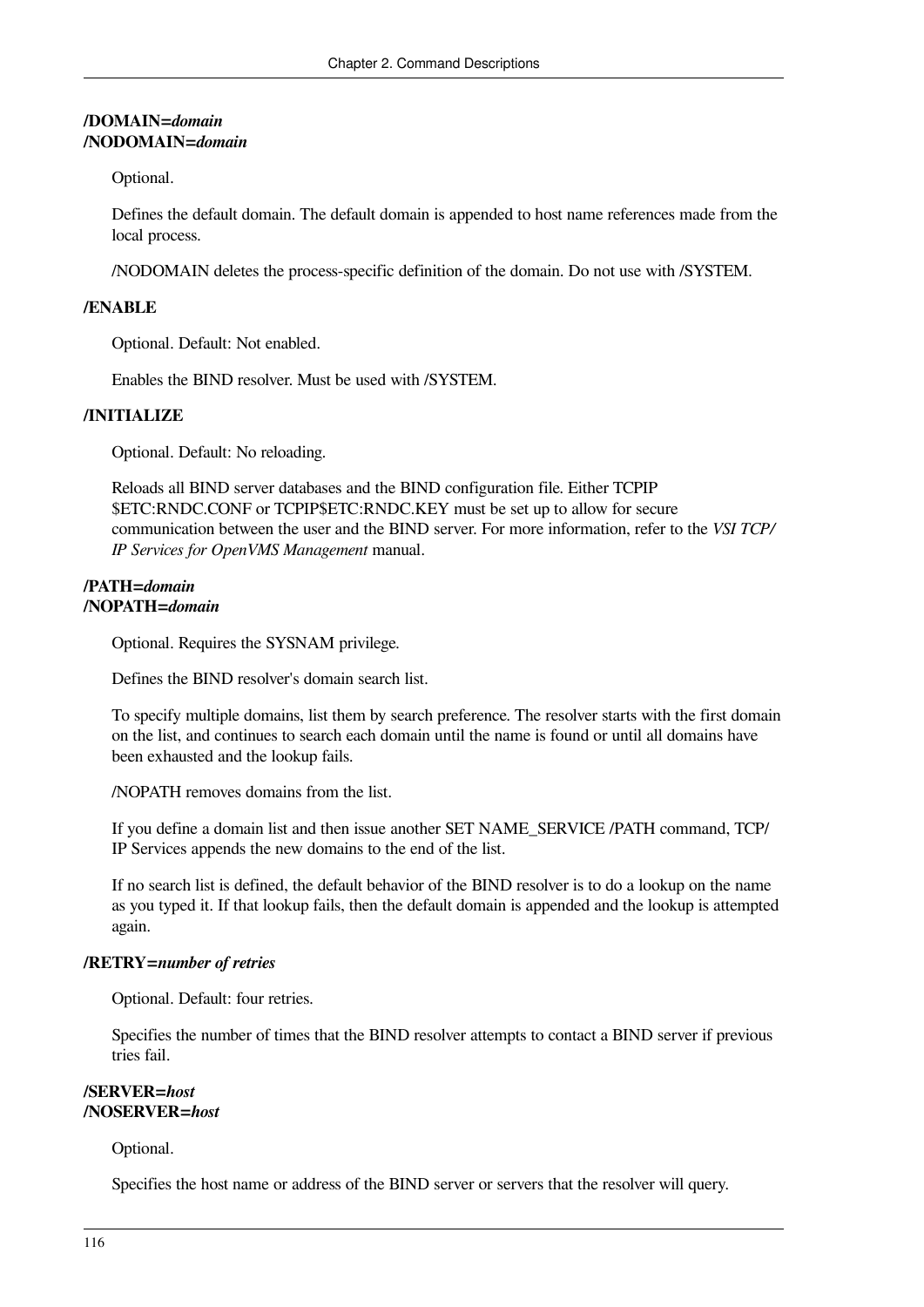To specify multiple hosts, list them by request preference. The resolver sends the first lookup request to the first host on the list.

/NOSERVER removes hosts from the list.

If you define a server list and then issue another SET NAME\_SERVICE /SERVER command, TCP/ IP Services appends the new servers to the end of the list.

Do not use /NOSERVER with /SYSTEM.

#### **/SYSTEM**

Optional. Default: Changes are process specific.

Makes your settings systemwide.

#### **/TIMEOUT=***seconds*

Optional. Default: 4 seconds.

Specifies the timeout interval for the BIND resolver's requests to a server.

When the BIND resolver is used by the auxiliary server, the following conditions are true:

- The number of retries is one.
- The timeout interval is 1 second.
- The timeout interval increases by the power of two for each retry, as shown in the following table:

| Current settings: | If Retries=4 and Timeout=4                                                       |
|-------------------|----------------------------------------------------------------------------------|
| Retry             | <b>Timeout interval is:</b>                                                      |
| First             | 4 seconds                                                                        |
| Second            | 8 seconds                                                                        |
| Third             | 16 seconds                                                                       |
| Last              | 32 seconds                                                                       |
|                   | Total $= 1$ minute for one server                                                |
|                   | If a second BIND server exists and both servers<br>time out, total = $2$ minutes |

### **/TRANSPORT=***protocol*

Optional. Default: UDP.

Protocol used for communicating with a BIND server. Specify one of the following:

- UDP
- TCP

## **Examples**

1. TCPIP> **SET NAME\_SERVICE /SERVER=(PARROT,SORA,JACANA) /SYSTEM /ENABLE**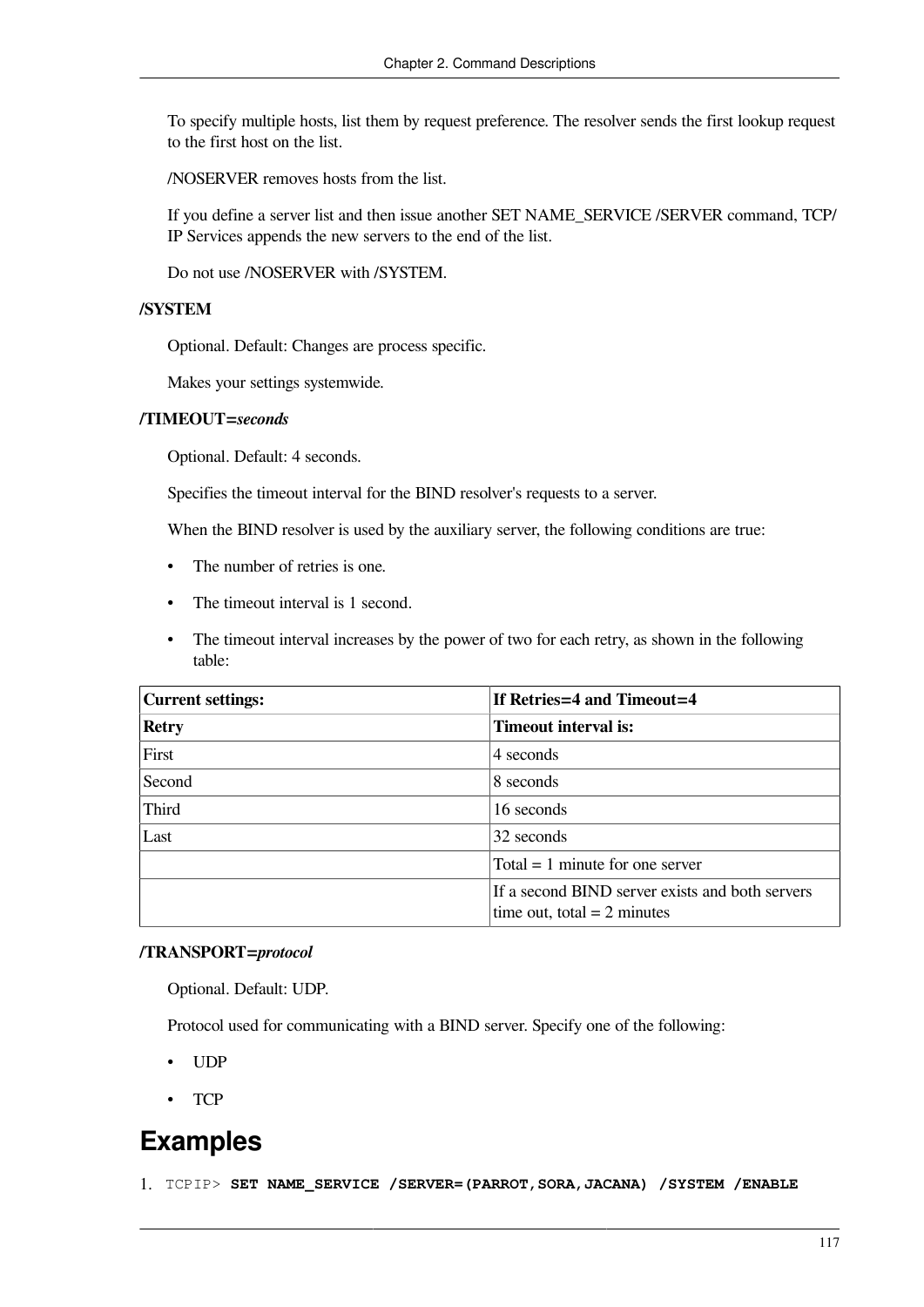Defines hosts PARROT, SORA, and JACANA as systemwide BIND servers. Also enables the BIND resolver.

```
2. TCPIP> SET NAME_SERVICE /SERVER=OSPREY
```
For your process, defines host OSPREY as the BIND server. The servers that are defined systemwide will not be queried.

# **SET NETWORK**

SET NETWORK — Defines or deletes an entry in the networks database. Equivalent to maintaining the /etc/networks file on UNIX hosts. *Related commands:* SHOW NETWORK, CONVERT/VMS NETWORK.

## **Examples**

```
SET [NO]NETWORK network
                [ /ADDRESS=IP address ]
                  [ /[NO]ALIAS=alias ]
                  [ /[NO]CONFIRM ]
```
## **Restrictions**

Requires read, write, and delete access to the networks database.

## **Parameters**

*network*

Required.

Name of the network.

You cannot delete a network by specifying an alias name.

## **Qualifiers**

### **/ADDRESS=***IP\_address*

Required for a new entry.

IP address of the network.

### **/ALIAS=***alias* **/NOALIAS=***alias*

Optional.

Alternate name for the network.

- Do not use with SET NONETWORK.
- /NOALIAS=alias deletes an alias.
- /NOALIAS=\* deletes all aliases.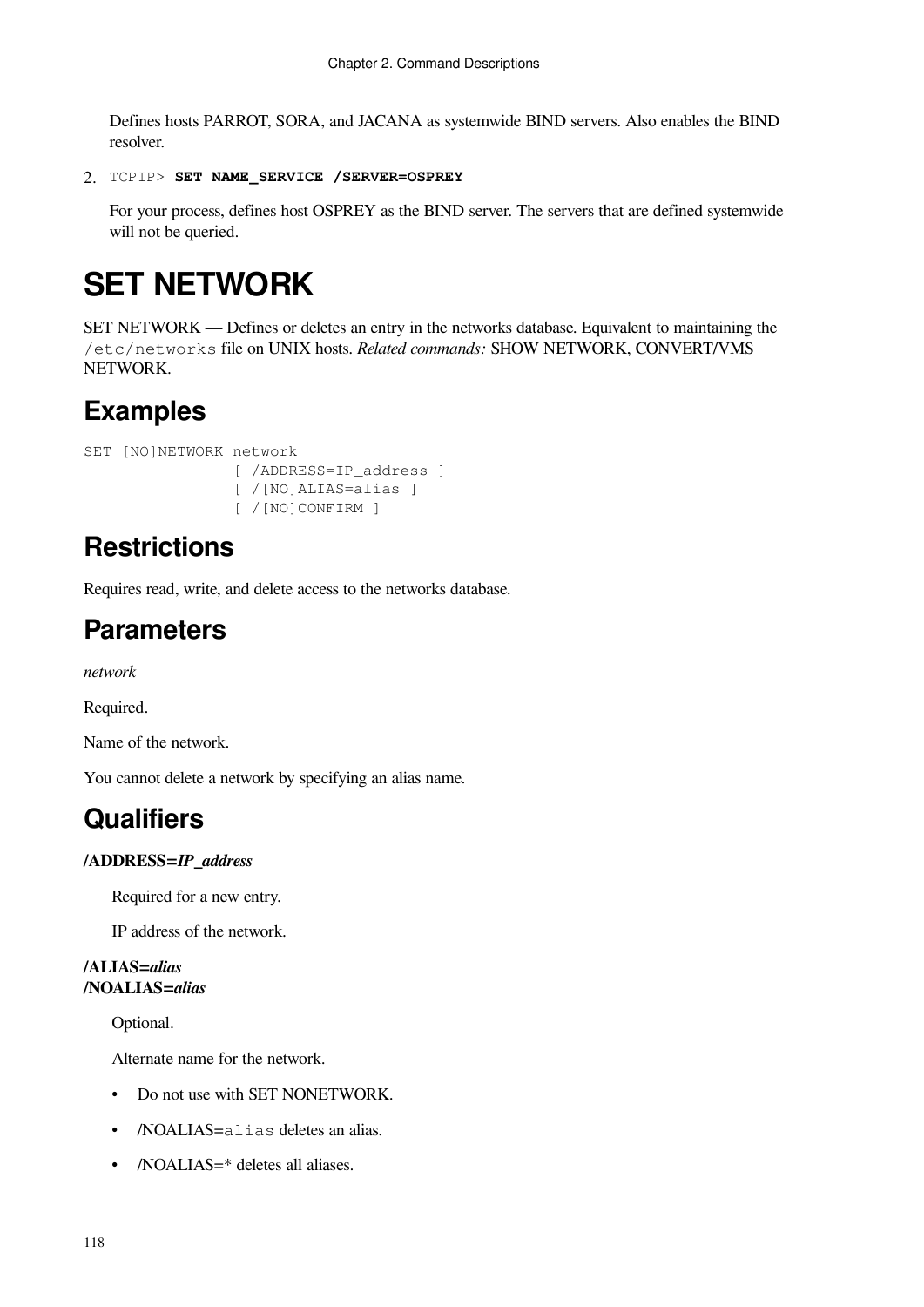### **/CONFIRM NOCONFIRM**

Optional. Default: /CONFIRM if you use a wildcard.

When used with SET NONETWORK, prompts you to confirm the delete request.

If you specify the /NOCONFIRM qualifier, the operation is performed without asking you to confirm the request.

## **Examples**

1. TCPIP> **SET NETWORK MYNA /ADDRESS=128.30.30.10 /ALIAS=MYNA\_1** 

Creates an entry for network MYNA at IP address 128.30.30.10, and its alias MYNA\_1, to the networks database.

2. TCPIP> **SET NETWORK MYNA /ALIAS=MYNA\_2** 

Adds a second alias for network MYNA.

3. TCPIP> **SET NETWORK MYNA /NOALIAS=MYNA\_2**

Deletes the alias MYNA\_2 from the network MYNA entry in the networks database.

4. TCPIP> **SET NETWORK "jungle" /ALIAS=("parrot","canary","motmot")** 

For network jungle, creates the aliases parrot, canary, and motmot.

# **SET NFS\_SERVER**

SET NFS\_SERVER — Modifies dynamic configuration parameters that control NFS server operation. To modify a dynamic configuration parameter, use one or more of the command qualifiers. Static configuration parameters can take effect only by restarting the NFS server. For more information, refer to the *VSI TCP/IP Services for OpenVMS Management* manual. Edit the TCPIP \$ETC:SYSCONFIGTAB.DAT file to modify static configuration parameters, as explained in the *VSI TCP/IP Services for OpenVMS Tuning and Troubleshooting* manual. *Related commands:* SHOW NFS\_SERVER, ZERO NFS\_SERVER

## **Syntax**

```
SET NFS SERVER [ /DISABLE=NOPROXY ]
                 [ /ENABLE=NOPROXY ]
                 [ /GID_DEFAULT=n ]
                 [ /INACTIVITY_TIMER=n ]
                 [ /UID_DEFAULT=n ]
```
## **Restrictions**

Requires the following privileges:

- **SYSNAM**
- WORLD
- SYSPRV or BYPASS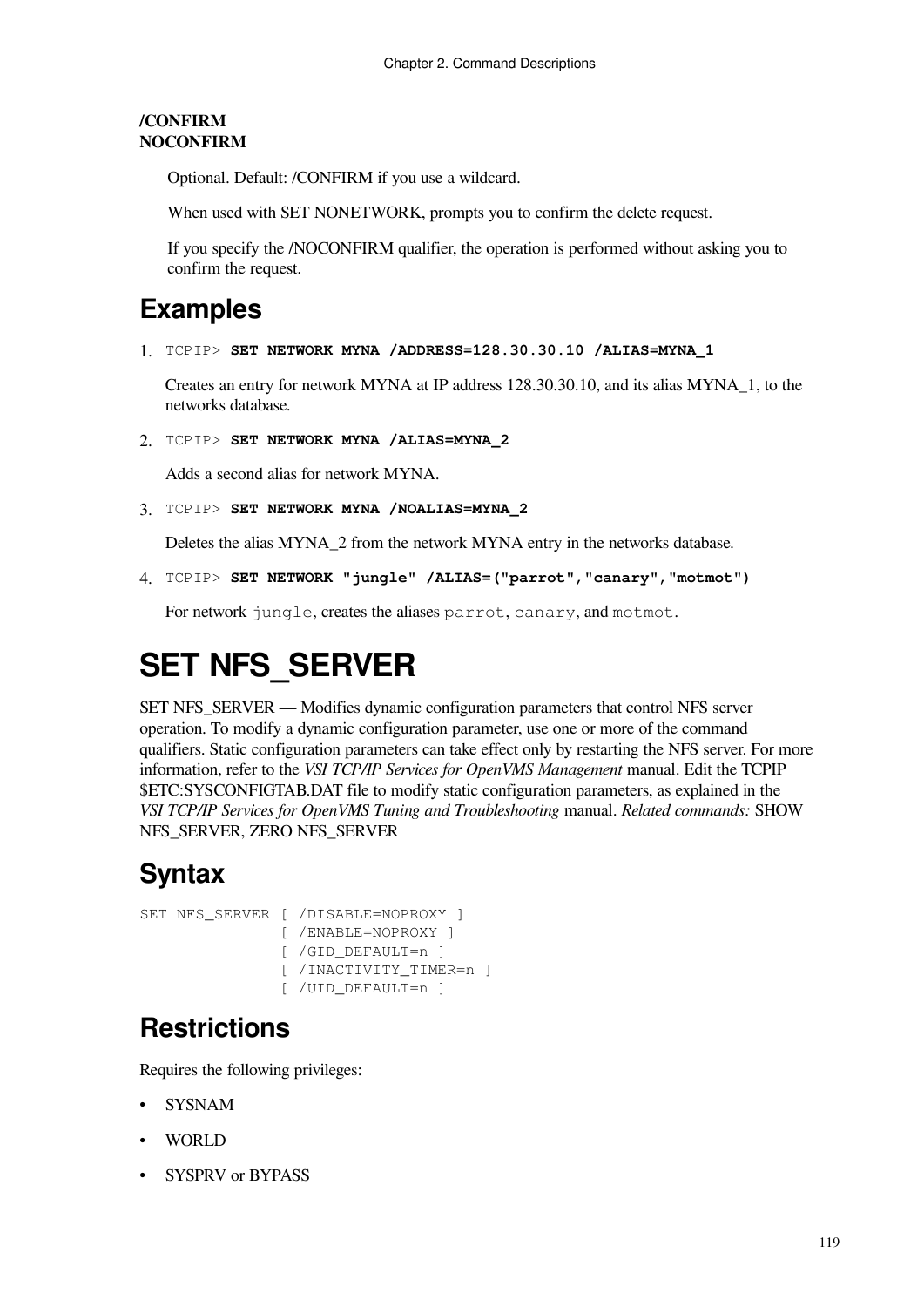## **Qualifiers**

### **/DISABLE=NOPROXY**

Optional. Default: If the SYSCONFIG attribute noproxy\_enabled is set to 0, then proxies are required for server access. Otherwise, the values of noproxy\_uid (for the user ID) and noproxy qid (for the group ID) become the default for users who have no proxies defined.

Disables the use of default UIDs and GIDs.

### **/ENABLE=NOPROXY**

Optional.

Enables the use of default UIDs and GIDs.

### **/GID\_DEFAULT=***n*

Optional. Default: –2.

Default GID associated with files owned by a UIC that has no corresponding proxy mapping.

### **/INACTIVITY\_TIMER=***n*

Optional. Default: 120 seconds.

Maximum time period (in seconds) that unaccessed NFS files remain open.

### **/UID\_DEFAULT=***n*

Optional. Default: –2.

Default UID associated with files owned by a UIC that has no corresponding proxy mapping.

### **Example**

```
TCPIP> SET NFS_SERVER /INACTIVITY_TIMER=180
```
Sets the time period that unaccessed NFS files remain open to 180 seconds.

# **SET PROTOCOL**

SET PROTOCOL — Sets parameters for ICMP, IP, TCP, and UDP. **Related commands:** SET CONFIGURATION PROTOCOL, SHOW PROTOCOL.

## **Syntax**

```
SET PROTOCOL ICMP [ /[NO]REDIRECT ]
SET PROTOCOL IP [ /[NO]FORWARD ]
                  [ /REASSEMBLY_TIMER=seconds ]
SET PROTOCOL TCP [ /[NO]MTU_SEGMENT_SIZE ]
                   [ /[NO]DELAY_ACK ]
                   [ /DROP_COUNT=n ]
                  [ /PROBE TIMER=seconds ]
```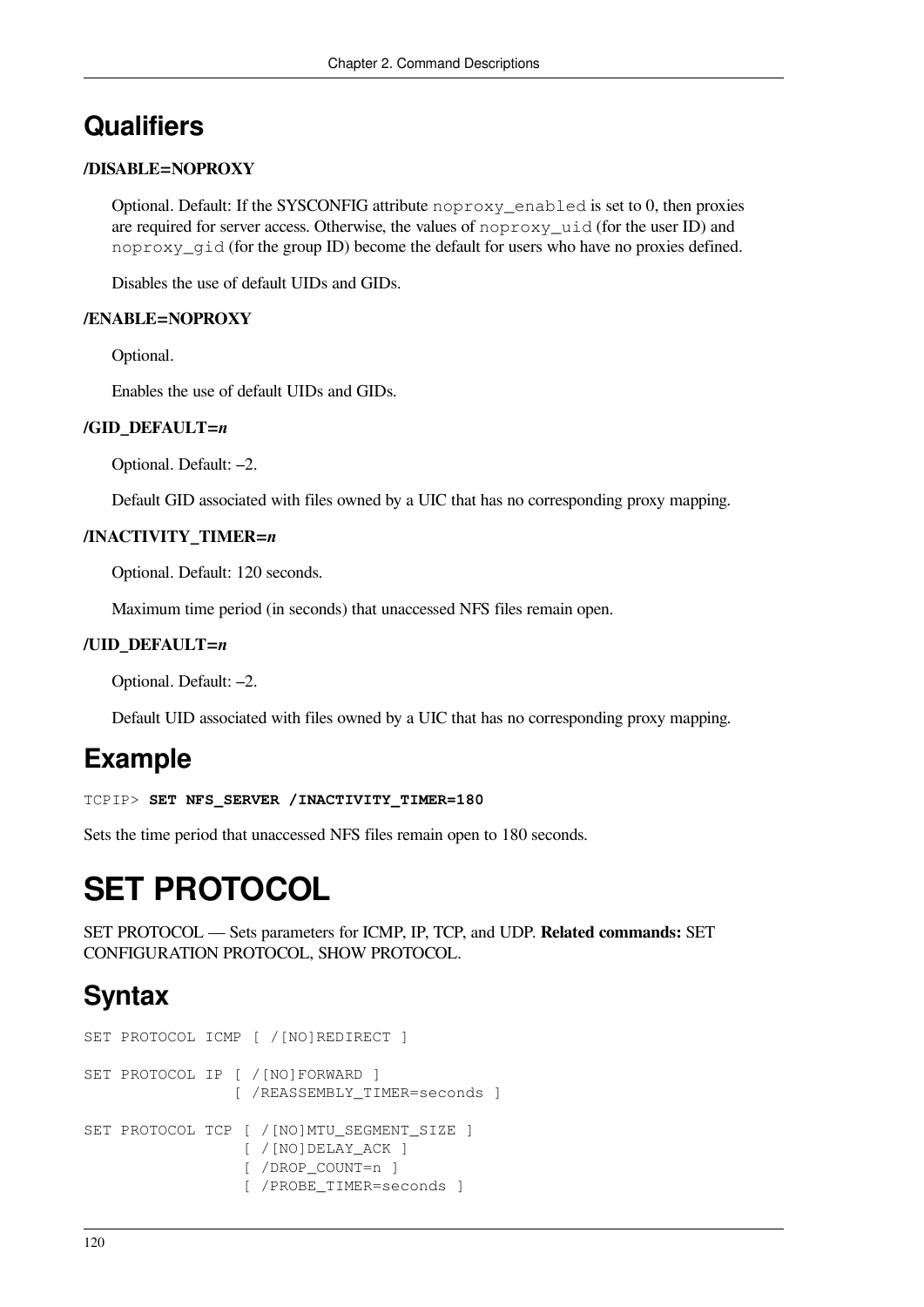```
 [ /QUOTA=[ SEND=bytes,RECEIVE=bytes ]
                   [ /[NO]WINDOW_SCALE ]
SET PROTOCOL UDP [ /[NO]BROADCAST ]
                   [ /QUOTA=options ]
```
## **Restrictions**

Requires OPER privilege.

### **Parameters**

*{ICMP* **|** IP **|** TCP **|** UDP}

Required.

Specifies the protocol software to configure.

## **Qualifiers for ICMP**

### **/REDIRECT /NOREDIRECT**

Optional. Default: /NOREDIRECT.

Sends ICMP\_REDIRECT messages.

### **Qualifiers for IP**

### **/FORWARD /NOFORWARD**

Optional. Default: /NOFORWARD.

Forwards IP messages to other hosts.

### **/REASSEMBLY\_TIMER=***n*

Optional. Default: 7 seconds. Valid range: 1 to 126.

Maximum time for trying to reassemble a received datagram.

## **Qualifiers for TCP**

### **/MTU\_SEGMENT\_SIZE /NOMTU\_SEGMENT\_SIZE**

Optional. Default: /NOMTU\_SEGMENT\_SIZE.

If a connection is more than one hop away, sets the segment size. Specify one of the following:

| <b>MTU SEGMENT SIZE</b>   | Sets the segment size as close as possible to the<br>maximum transmission unit (MTU) size. |
|---------------------------|--------------------------------------------------------------------------------------------|
| <b>NOMTU SEGMENT SIZE</b> | Sets the segment size as close as possible to the<br>standard 512 bytes.                   |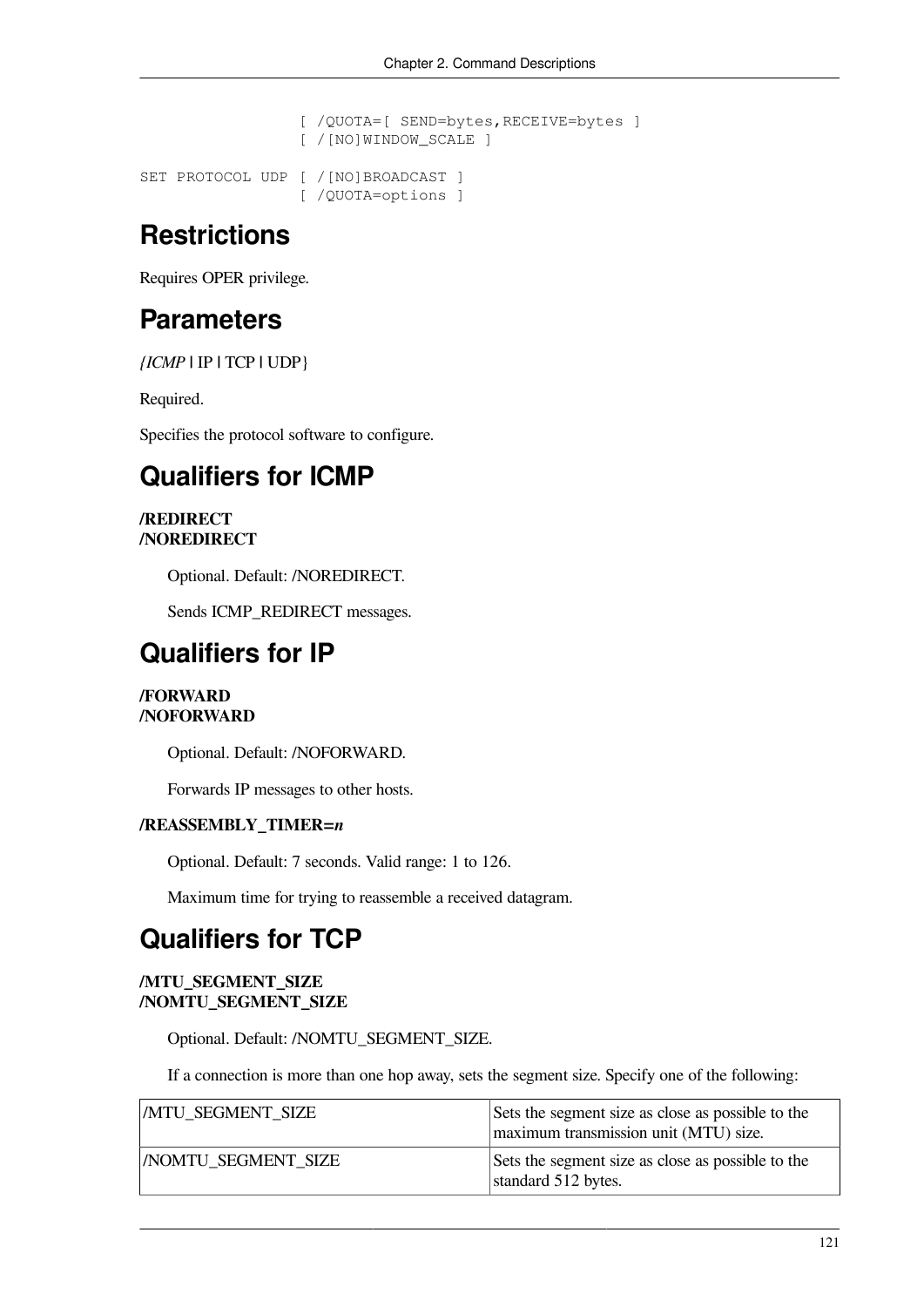### **/DELAY\_ACK /NODELAY\_ACK**

Optional. Default: /DELAY\_ACK.

Enables or disables a delay before sending the following acknowledgments:

| DELAY ACK          | ACKs are generated with a delay.      |
|--------------------|---------------------------------------|
| <b>NODELAY ACK</b> | ACKs are generated without any delay. |

### **/DROP\_COUNT=***n*

Optional.

Number of idle probes that can go unsatisfied before the software declares a TCP connection dead and closes it.

### **/PROBE\_TIMER=***n*

Optional. Default: 75 seconds.

Number of seconds between probes for idle TCP connections (when the SO\_KEEPALIVE option is set). If the remote system fails to respond, the connection is removed. Also, when initiating a TCP connection request, indicates the maximum number of seconds that the software waits for a response from the remote system before the request times out.

### **/QUOTA=[SEND=***bytes***,RECEIVE=***bytes***]**

Optional.

Queue size (in bytes) for messages.

The options for setting TCP message queue size are:

- RECEIVE:*n* Receive queue size. Default: 4096 bytes.
- SEND:*n* Send queue size. Default: 4096 bytes.

#### **/WINDOW\_SCALE /NOWINDOW\_SCALE**

Optional.

Turns TCP window scaling on and off. Default is on.

Scaling allows windows larger than 64 KB to be represented in the normal 16-bit TCP window field. Large windows allow improved throughput. Turning this option off may help you to troubleshoot communication problems with another TCP/IP implementation.

## **Qualifiers for UDP**

### **/BROADCAST /[NO]BROADCAST**

Optional. Default: /NOBROADCAST.

Enables privilege checking for broadcast messages.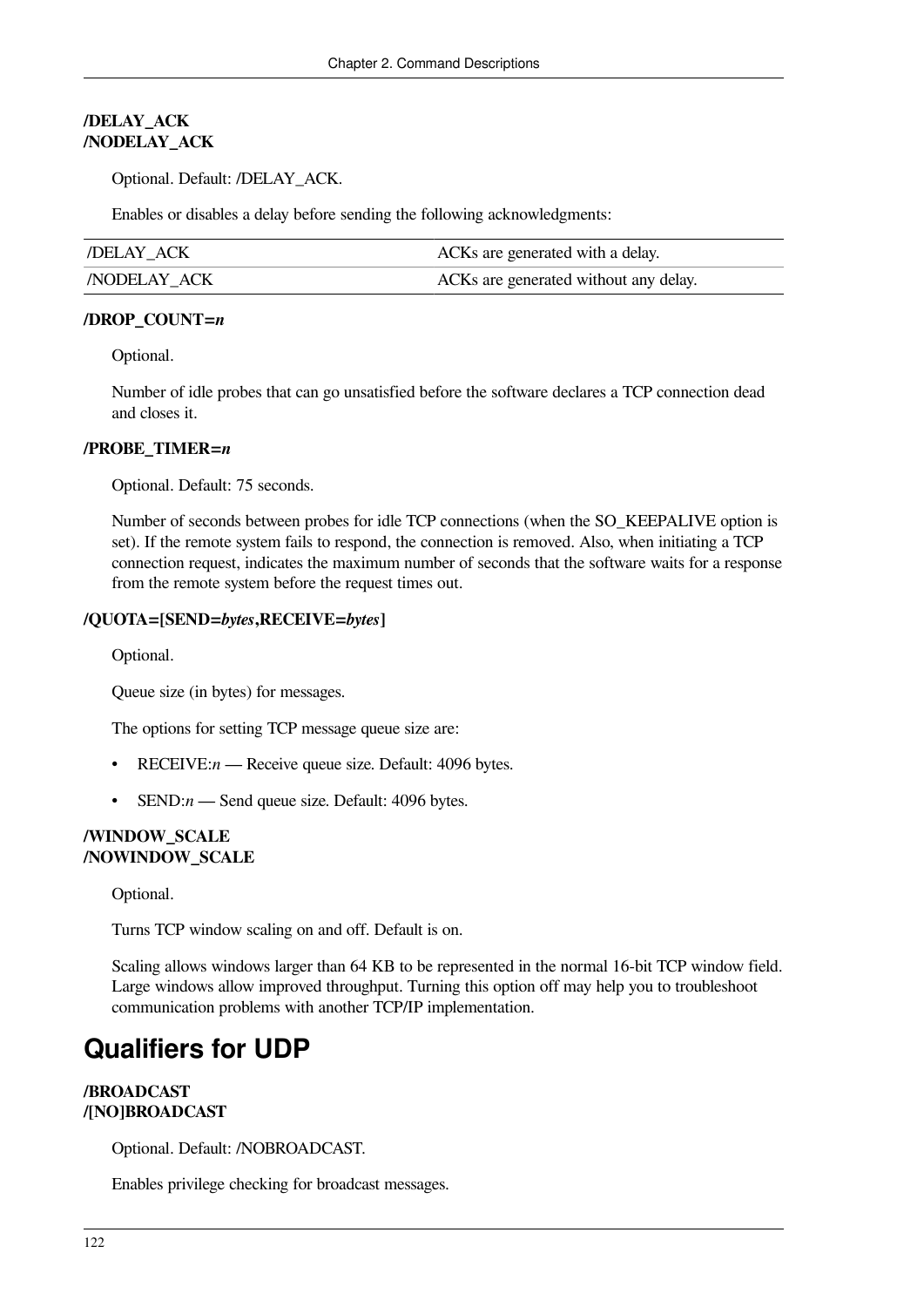- /BROADCAST Nonprivileged users can send broadcast messages.
- /NOBROADCAST To send broadcast messages, users need a privileged UIC or the SYSPRV, BYPASS, or OPER privilege.

ONC RPC applications use broadcast messages and need privilege checking disabled.

### **/QUOTA=***options*

Optional.

Specifies the queue size (in bytes) for messages.

The options for setting UDP message queue size are:

- RECEIVE:*n* Receive queue size. Default: 9000 bytes.
- SEND:*n* Send queue size. Default: 9000 bytes.

### **Examples**

1. TCPIP> **SET PROTOCOL IP /FORWARD**

Sets IP to forward messages to other hosts, including other Internet cluster nodes.

```
2. TCPIP> SET PROTOCOL TCP /PROBE_TIMER=50
```
Sets the TCP probe timer parameter to 50 seconds.

# **SET ROUTE**

SET ROUTE — Defines a routing path in either the permanent or volatile routes database. Routes in the permanent, on-disk routes database are static. Static routes can be supplemented by routes that the dynamic routing server receives. Defaults are as follows: If the network is not active, the command affects the permanent database. If the network is active, the command affects the volatile database. (To modify the permanent database, use the /PERMANENT qualifier.) Note the following restrictions: you can add routes, you cannot use SET NOROUTE to remove a route that is maintained by the routing daemon, to have full manual control over your routing table, first issue STOP ROUTING and then use SET NOROUTE, SET NOROUTE does not require any qualifiers. **Related commands:** SHOW ROUTE, STOP ROUTING. VSI strongly recommends that you do not specify alias names with the *destination* parameter or with the /GATEWAY=*host* qualifier.

## **Syntax**

```
SET [NO]ROUTE destination
               [ /[NO]CONFIRM ]
              [ /DEFAULT_ROUTE ]
               [ /GATEWAY=host ]
               [ /MASK=mask_length ]
               [ /NETWORK ]
               [ /PERMANENT ]
```
## **Restrictions**

Requires OPER privilege if: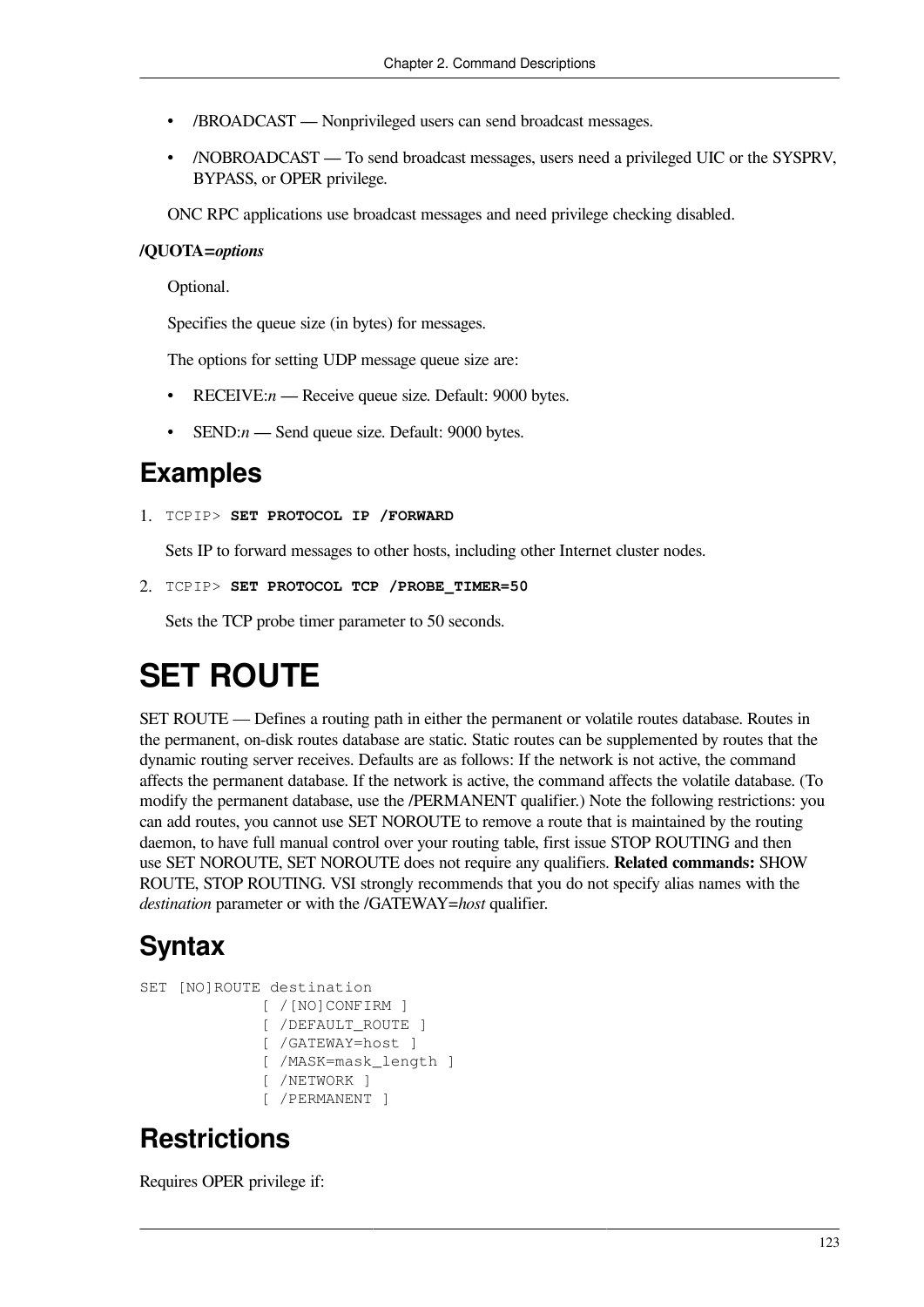- The TCP/IP Services product is running.
- The routes database requires read and write access.

### **Parameters**

### *destination*

Required unless you specify the */DEFAULT\_ROUTE qualifier.* 

Host or network through which to route packets. Specify one of the following:

- A host, as it is defined in the hosts database
- A network, as it is defined in the networks database

Not valid with /DEFAULT\_ROUTE.

### **Qualifiers**

### **/CONFIRM /NOCONFIRM**

Optional. Default: /CONFIRM if you use a wildcard.

Prompts you to confirm the change.

If you specify the /NOCONFIRM qualifier, the operation is performed without asking you to confirm the request.

### **/DEFAULT\_ROUTE**

Optional. Default: 0.0.0.0.

Defines a second route to use if the first try to route a packet fails.

You must also specify a value for /GATEWAY.

Not valid with the *destination* parameter.

### **/GATEWAY=***host*

Optional. Default: None.

Gateway for the route. Necessary to send packets to a host on another network.

#### **/MASK=***mask\_length*

Optional. Default: None.

Defines the Classless Inter-Domain Routing (CIDR) mask length. (The mask length is sometimes referred to as the prefix length.)

CIDR is a method of associating blocks of Internet addresses through the use of a mask. With CIDR, a route is a combination of the IP address and a value describing the length of the leftmost contiguous set of bits.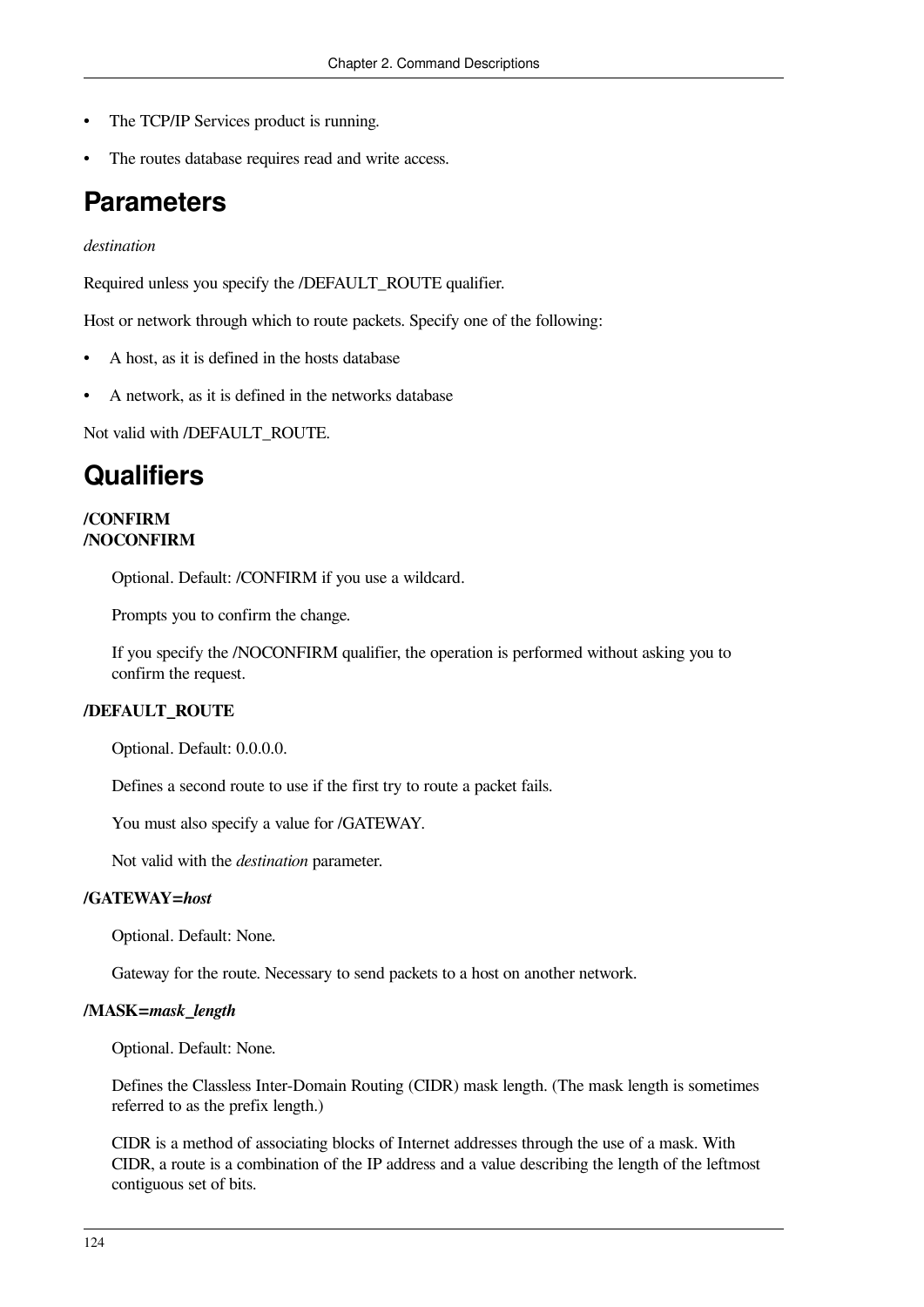### **/NETWORK**

Optional. Defaults:

- Destination is classified based on its Internet network class (A, B, or C).
- If the address is clearly a network number, SET ROUTE interprets the number correctly.

Defines the route as a network route.

Use this qualifier if the network number could be misinterpreted as an IP host address; for example, if a network mask is nonstandard, or if the IP address is abbreviated.

This qualifier is required if you are creating a network route that specifies a CIDR mask (for example, /MASK=*mask\_length*).

#### **/PERMANENT**

Optional. Defaults:

If the network is not active, the permanent routes database is changed. If the network is active, the volatile routes database is changed.

Changes only the permanent routes database.

## **Examples**

1. TCPIP> **SET ROUTE DODO /GATEWAY=RHEA** 

Defines a route for local host DODO to send packets.

2. TCPIP> **SET ROUTE 101.81 /GATEWAY=100.42** 

Defines a gateway for routing packets for the host with IP address 101.81.

3. TCPIP> **SET ROUTE 100.45.0 /GATEWAY=REMOTE /NETWORK** 

Sets a route through the network whose IP address is 100.45.0.

4. TCPIP> **SET ROUTE /DEFAULT /GATEWAY=DEFGATE /PERMANENT** 

Sets a default route with host DEFGATE as the default gateway. Adds the definition to the permanent routes database.

## **SET SERVICE**

SET SERVICE — Defines a new entry or modifies an existing entry in the services database. The / FILE, /PORT, /PROCESS NAME, and /USER NAME qualifiers are required when defining a new entry and optional when modifying an existing one. For changes to service parameters to take effect, you must disable and reenable the service. **Related command**: SHOW SERVICE

### **Syntax**

SET [NO]SERVICE service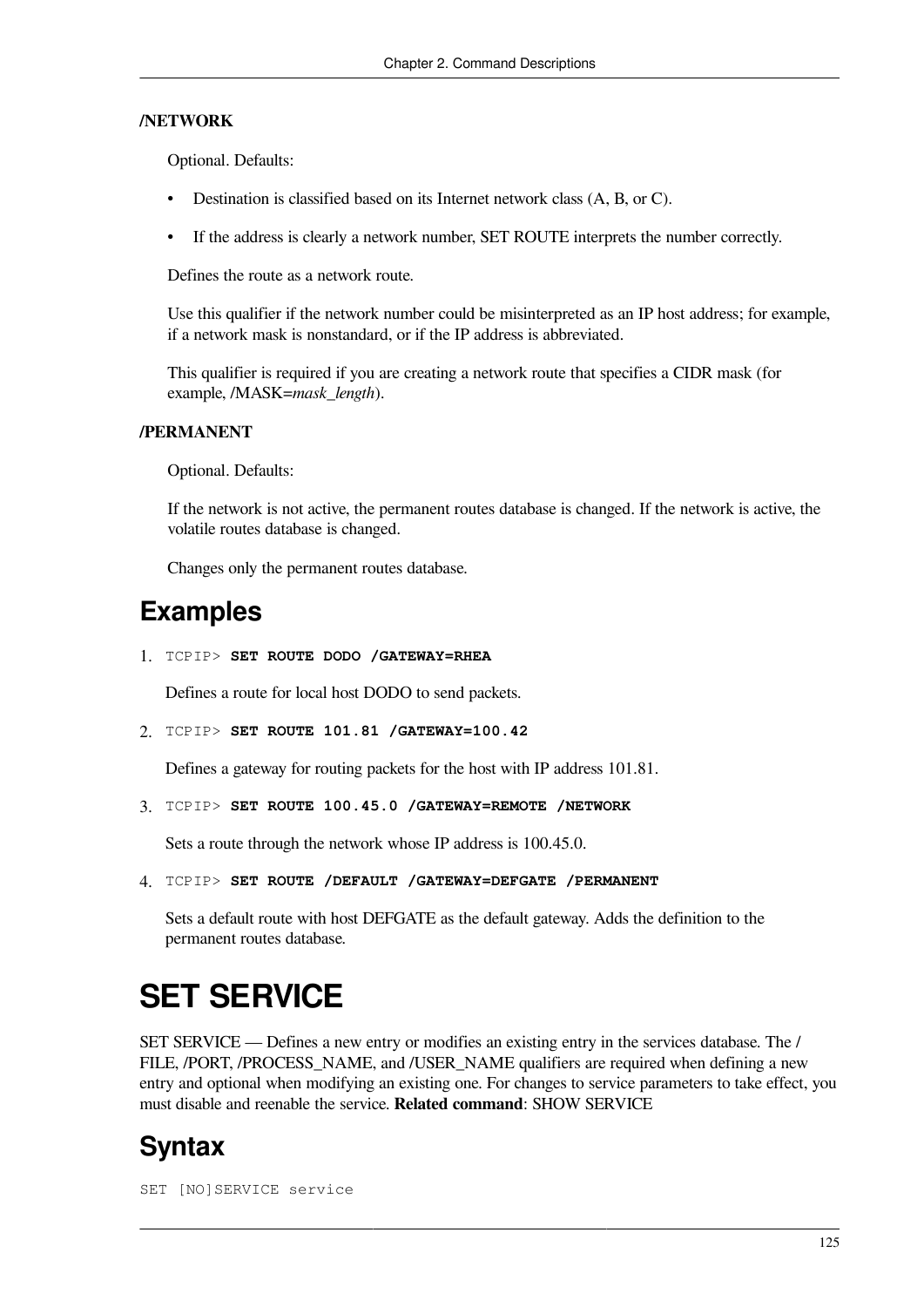```
 { /FILE=startup_file
 /PORT=n
 /PROCESS_NAME=process
 /USER_NAME=vms_user_account }
 [ /ACCEPT=options ]
[ /ADDRESS=IP address ]
 [ /FLAGS=options ]
 [ /LIMIT=n ]
 [ /LOG_OPTIONS=options ]
 [ /PROTOCOL=protocol=options ]
 [ /REJECT=options ]
 [ /RPC=values ]
 [ /SEPARATOR=option ]
 [ /SOCKET_OPTIONS=options ]
```
## **Restrictions**

You cannot modify the following fields in an existing entry:

- *service*
- /ADDRESS
- /PORT
- /PROCESS\_NAME
- /PROTOCOL (except for the optional settings)

To make changes to these fields, use SET NOSERVICE to delete the entry and then re-create the entry.

### **Note**

There is no RCP service. RCP uses the RSH server process.

VSI strongly suggests that, for the services provided by TCP/IP Services, you do not use this command to reset the following:

- The required qualifiers
- The /FLAGS qualifier, except for the APPLICATION\_PROXY and CASE\_INSENSITIVE options

Using SET NOSERVICE without either a specified service or specified qualifiers deletes all entries for all services.

Requires write access to the directory with the services database.

### **Parameters**

*service*

Required for SET SERVICE; optional for SET NOSERVICE.

Service you want to modify or enter into the services database.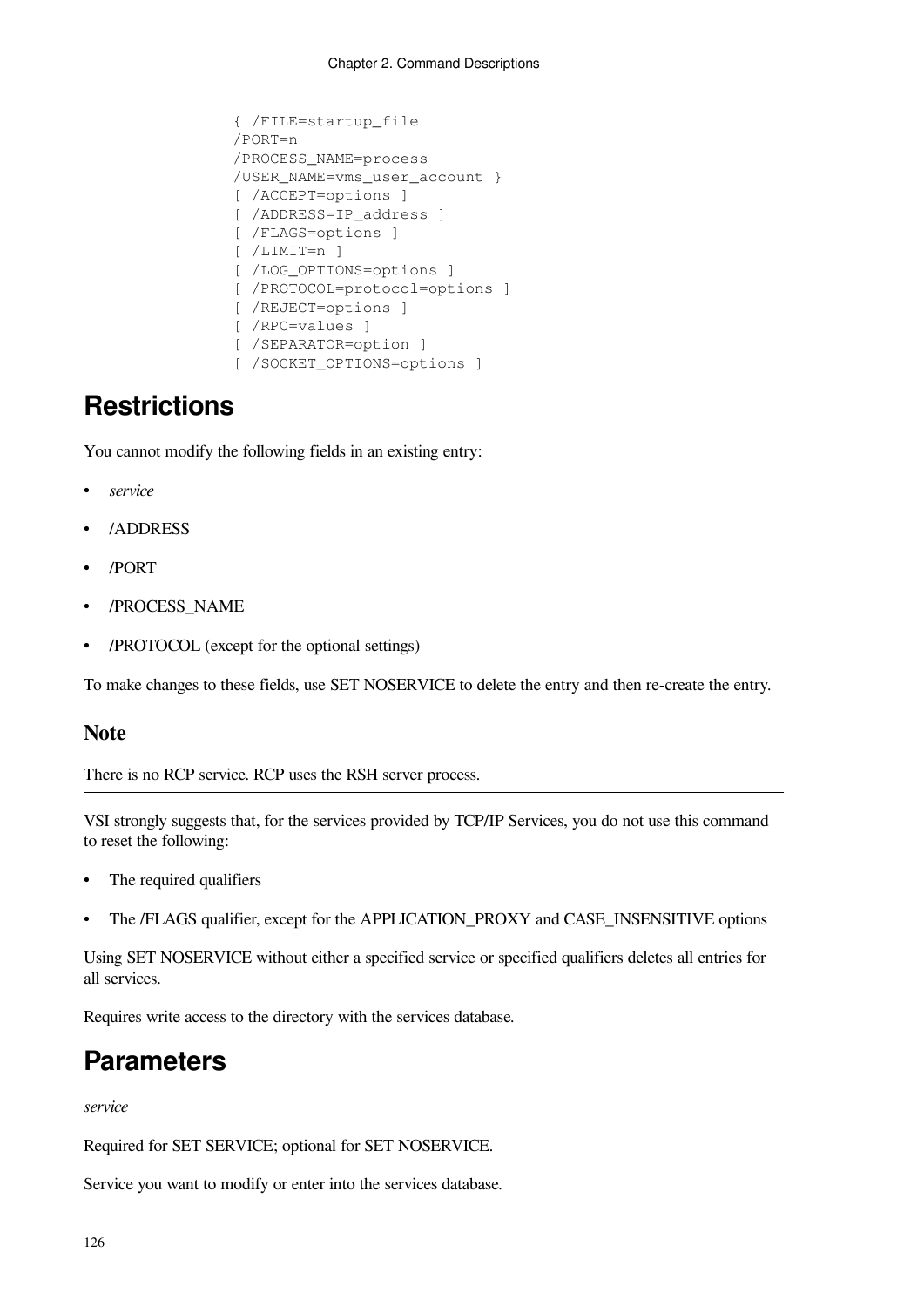## **Qualifiers**

### **/ACCEPT {=[NO]HOSTS=(***hosts***) | =[NO]NETWORKS=(***networks***)}**

Optional. Default: Offers the service to all hosts on all networks.

- /ACCEPT=HOST=(*host*)
	- Grants *host* or *hosts* access to the service.
	- Denies access to all other hosts.
- /ACCEPT=NOHOST=*host* removes access to the service for a host that previously gained access with /ACCEPT=HOST.

The following options are available:

| Option                | <b>Meaning</b>                                                                                                                                                                                                         |
|-----------------------|------------------------------------------------------------------------------------------------------------------------------------------------------------------------------------------------------------------------|
| HOSTS=hosts           | Makes the service available to the specified hosts. Denies all other<br>hosts access to the service.                                                                                                                   |
|                       | Maximum is 32.                                                                                                                                                                                                         |
|                       | <b>Example:</b>                                                                                                                                                                                                        |
|                       | ACCEPT=HOSTS=(host1_name,host2_name,host3_address)                                                                                                                                                                     |
| NOHOSTS=hosts         | Removes the specified hosts from the accept list so they cannot gain<br>access to the service. You can specify a wildcard character (*) in<br>place of the <i>hosts</i> list to remove all hosts from the accept list. |
|                       | Maximum is 32.                                                                                                                                                                                                         |
|                       | <b>Example:</b>                                                                                                                                                                                                        |
|                       | /ACCEPT=NOHOSTS=(host1_name,host2_name,<br>host3_address)                                                                                                                                                              |
| NETWORKS=networks     | Makes the service available to the specified networks. Denies access<br>to the service to all other networks.                                                                                                          |
|                       | Maximum is 16.                                                                                                                                                                                                         |
|                       | For each network, you can optionally specify the network mask. The<br>default network mask equals network's class number. For example,<br>for the network 11.200.0.0, the default mask is 255.0.0.0.                   |
|                       | <b>Example:</b>                                                                                                                                                                                                        |
|                       | /ACCEPT=NETWORKS=(net1_name, net2_address, net3:<br>net3mask)                                                                                                                                                          |
| NONETWORKS[=networks] | Removes the specified networks from the accept list so they cannot<br>gain access to the service. You can specify a wildcard character $(*)$                                                                           |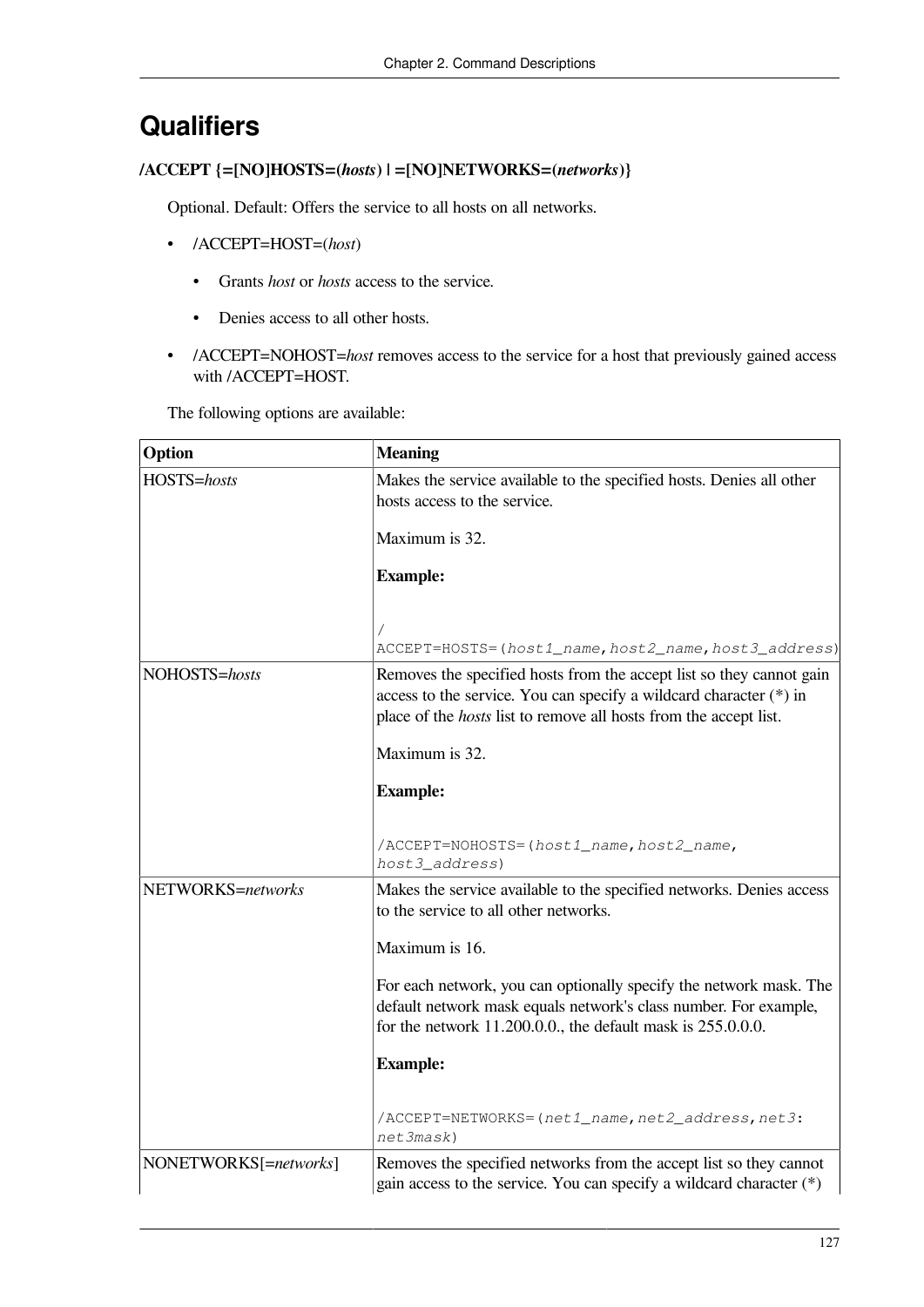| Option | <b>Meaning</b>                                                                                                                                                                                     |
|--------|----------------------------------------------------------------------------------------------------------------------------------------------------------------------------------------------------|
|        | in place of the <i>networks</i> list to remove all networks from the accept                                                                                                                        |
|        | list.                                                                                                                                                                                              |
|        | Maximum is 16.                                                                                                                                                                                     |
|        | For each network, you can optionally specify the network mask. The<br>default net mask equals network's class number. For example, for<br>network $11.200.0.0$ , the default mask is $255.0.0.0$ . |
|        |                                                                                                                                                                                                    |
|        | /ACCEPT=NONETWORKS=(net1_name,net2_address,net3:<br>net3mask)                                                                                                                                      |

### **/ADDRESS=***IP\_address*

Optional. Default: 0.0.0.0 (all local interfaces receive incoming requests for the service).

If you have multiple Internet interfaces and, therefore, more than one IP address, /ADDRESS specifies the particular address on which incoming requests are received.

To define a service name more than once, use /ADDRESS with different values for each instance. A reason to duplicate a service name, for example, is that your local host has three interfaces and you want to make a service available on two of them. Each service/interface pair must be unique.

### **/FILE=***startup\_file*

Required if defining a new service entry; optional if modifying an existing one.

Name of the service's startup command file.

### **/FLAGS= {[NO]APPLICATION\_PROXY | [NO]MULTITHREAD | [NO]PROXY | [NO]CASE\_INSENSITIVE}**

Optional.

The flag options are:

• [NO]APPLICATION\_PROXY. Default: NOAPPLICATION\_PROXY.

The service does its own proxy checking. This allows connections based on defined proxies.

*Applies to:* remote shell (RSH) and line printer daemon (LPD).

### **Note**

The ROOT account does not require a communication proxy in the proxy database. The setting of / FLAGS=APPLICATION PROXY flag is not relevant.

• [NO]MULTITHREAD. Default: NOMULTITHREAD.

While connecting a socket to a remote host and passing the socket to the requested server, the auxiliary server continues to listen for incoming requests.

• [NO]PROXY. Default: NOPROXY.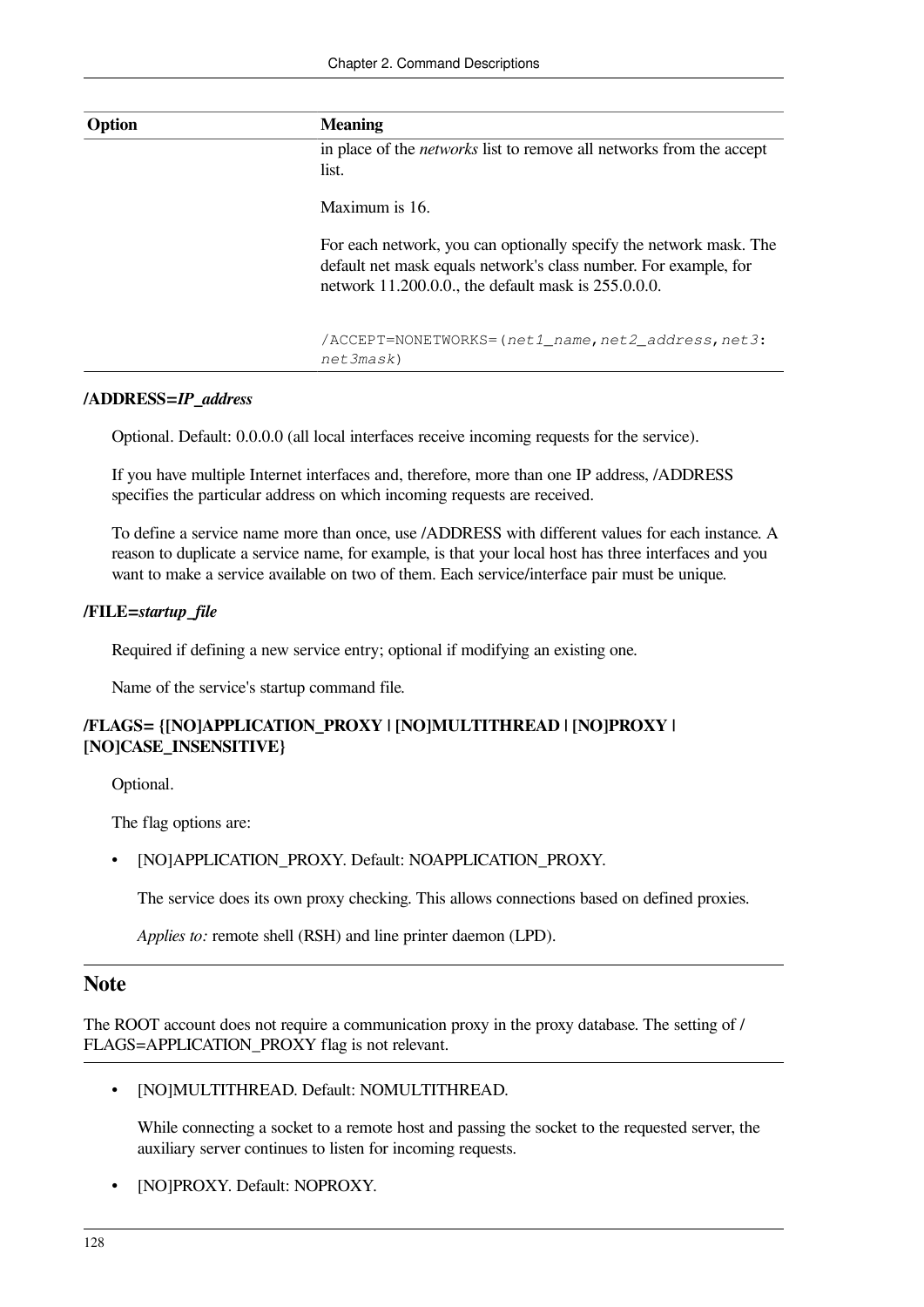User account information is from the proxy database.

• [NO]CASE\_INSENSITIVE. Default: CASE\_INSENSITIVE.

Case sensitivity of the remote user name in the proxy database.

Use with /PROXY.

### **/LIMIT=***n*

Optional.

Maximum number of copies of the requested service allowed to run on the system. If the maximum number is reached, any additional requests for the service are rejected.

### **/LOG\_OPTIONS= [ [NO]ACCEPT ] [ [NO]ACTIVATE ] [ [NO]ADDRESS ] [ [NO]ALL ] [ [NO]CONNECT ] [ [NO]DEACTIVATE ] [ [NO]ERROR ] [ [NO]EXIT\_CLEANUP ] [ [NO]LOGIN ] [ [NO]LOGOUT ] [ [NO]MODIFY ] [ [NO]REJECT ]**

Sets the specified logging options for the service you are configuring.

The logging options have the following meanings:

| Option           | <b>Meaning</b>                                                                                                                                                                                          |
|------------------|---------------------------------------------------------------------------------------------------------------------------------------------------------------------------------------------------------|
| [NO]ACCEPT       | Message is logged when a request is accepted.                                                                                                                                                           |
| [NO] ACTIVATE    | Message is logged when the service is activated.                                                                                                                                                        |
| [NO]ADDRESS      | For auxiliary server messages and OpenVMS<br>security events, the message displays the IP address<br>as a host name. If host names are not relevant, VSI<br>recommends that you specify [NO]ADDRESS.    |
| [NO]ALL          | Messages are logged for all events.                                                                                                                                                                     |
| [NO]CONNECT      | Message is logged when the auxiliary server issues<br>a connect request back to the client. The services<br>that usually make this request (on a second socket)<br>are remote shell and remote execute. |
| [NO]DEACTIVATE   | Message is logged when the service is being<br>deactivated.                                                                                                                                             |
| [NO]ERROR        | Message is logged when an error is detected while<br>processing a request to the service.                                                                                                               |
| [NO]EXIT_CLEANUP | Message is logged when the service fails to<br>complete startup (that is, the server did not assign<br>the BG device, with logical name SYS\$NET, or<br>did not issue a C socket before exiting).       |
| [NO]LOGIN        | Message is logged when a connected terminal<br>server accepts a remote login request.                                                                                                                   |
| [NO]LOGOUT       | Message is logged when a connected terminal<br>server terminates a connection.                                                                                                                          |
| [NO]MODIFY       | Message is logged when the active service is being<br>modified.                                                                                                                                         |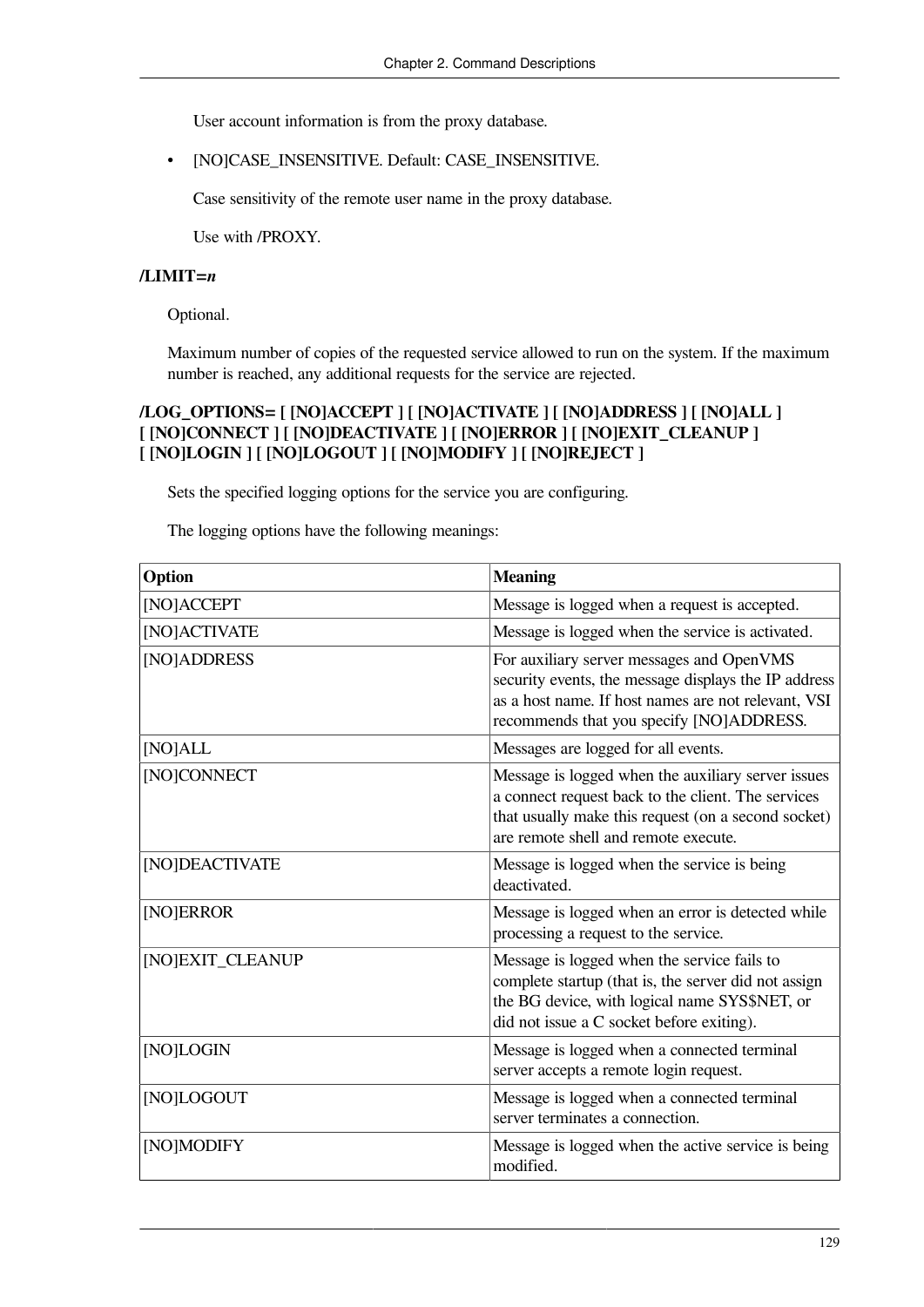| <b>Option</b> | <b>Meaning</b>                                |
|---------------|-----------------------------------------------|
| [NO]REJECT    | Message is logged when a request is rejected. |

#### **/PORT=***n*

Required if defining a new service entry. Cannot be modified; use SET NOSERVICE to delete the entry and then re-create the entry with the modification you want to make.

Port number that the service will use. Specify a number from 1 to 65535.

#### **/PROCESS\_NAME=***process*

Required if defining a new service entry. Cannot be modified (use SET NOSERVICE to delete the entry and then re-create the entry with the modification you want to make).

Name of the service's process.

Specify a character string up to 15 characters long. The name is truncated to 15 characters if it exceeds that limit.

### **/PROTOCOL=***protocol* **[=***options***]**

Optional. Default: TCP.

Protocol, and its parameters, that the service will use. To set these parameters, use the following options:

| <b>Protocol</b>          | Option              | <b>Meaning</b>                                                                                                                                                                     |
|--------------------------|---------------------|------------------------------------------------------------------------------------------------------------------------------------------------------------------------------------|
| IP                       | TYPE_OF_SERVICE=n   | Type of service, expressed as a<br>value between 0 and 255.                                                                                                                        |
|                          | TIME_TO_LIVE=n      | Maximum number of hops that<br>packets can traverse before being<br>dropped.                                                                                                       |
| TCP (stream socket type) | [NO]DELAY           | Delays sending packets, allowing<br>multiple packets to be combined<br>into a single larger packet before<br>transmission. Default: DELAY.                                         |
|                          | $DROP$ _COUNT=n     | TCP connection-request<br>timeout interval for the service.<br>Maximum number of seconds to<br>probe for idle TCP connections<br>before such a connection times<br>out and closes. |
|                          | PROBE_TIMER=seconds | Number of seconds between<br>probes for idle connections.                                                                                                                          |
| <b>UDP</b>               | None                | Datagram socket type.                                                                                                                                                              |

### **/REJECT {=[NO]HOSTS=(***hosts***) |=[NO]NETWORKS=(***networks***) |=[NO]MESSAGE="***text***"] }**

Optional. Default: No rejections if /ACCEPT is set to its default (service all hosts).

• /REJECT=HOST=*host* denies *host* access to the service.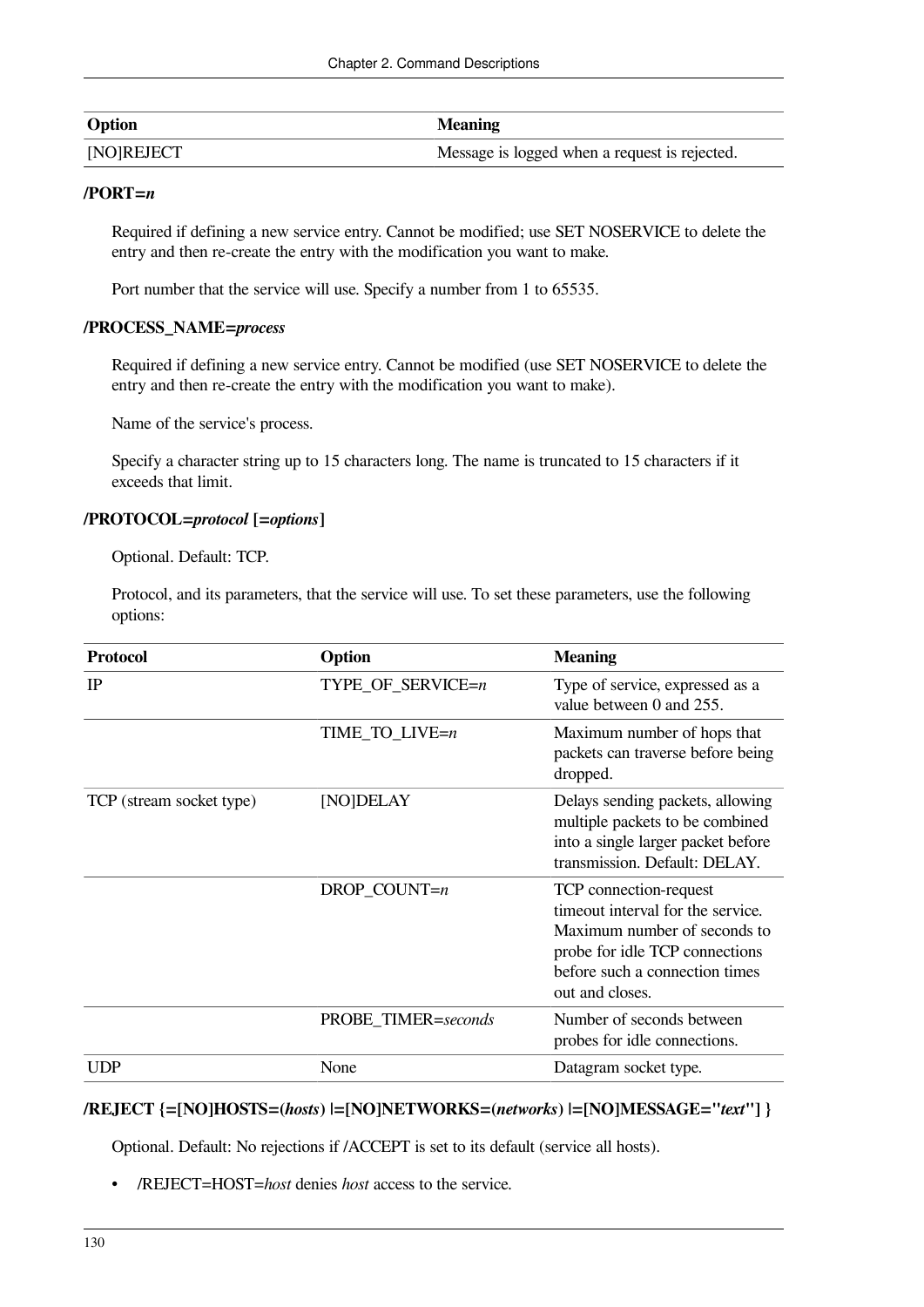• /REJECT=NOHOST=*host* regrants *host* access to the service.

The following options are available.

| Option                               | <b>Meaning</b>                                                                                                                                                                                |
|--------------------------------------|-----------------------------------------------------------------------------------------------------------------------------------------------------------------------------------------------|
| HOSTS=hosts                          | Makes the service unavailable to the specified hosts.                                                                                                                                         |
|                                      | Maximum is 32.                                                                                                                                                                                |
|                                      | <b>Examples:</b>                                                                                                                                                                              |
|                                      | /REJECT=HOSTS=(host1_name,host2_name, host3_address)                                                                                                                                          |
|                                      | /REJECT=HOSTS=*                                                                                                                                                                               |
| NOHOSTS=hosts                        | Removes the specified hosts from the reject list. You can use the<br>wildcard character $(*)$ in place of the <i>hosts</i> list to remove all hosts<br>from the reject list.                  |
|                                      | Maximum is 32.                                                                                                                                                                                |
|                                      | <b>Examples:</b>                                                                                                                                                                              |
|                                      | /REJECT=NOHOSTS=(host1_name,host2_name,host3_address)                                                                                                                                         |
|                                      | /REJECT=NOHOSTS=*                                                                                                                                                                             |
| NETWORKS=networks                    | Makes the service unavailable to the hosts on the specified networks.                                                                                                                         |
|                                      | Maximum is 16.                                                                                                                                                                                |
|                                      | For each network, you can optionally specify the network mask. The<br>default net mask equals network's class number. For example, for<br>network 11.200.0.0., the default mask is 255.0.0.0. |
|                                      | <b>Example:</b>                                                                                                                                                                               |
|                                      | /REJECT=NETWORKS=(net1_name,net2_address, net3:net3mask)                                                                                                                                      |
| NONETWORKS[=networks]                | Removes the specified networks from the reject list. You can use<br>the wildcard character $(*)$ in place of the <i>networks</i> list to remove all<br>networks from the reject list.         |
|                                      | Maximum is 16.                                                                                                                                                                                |
|                                      | For each network, you can optionally specify the network mask. The<br>default net mask equals network's class number. For example, for<br>network 11.200.0.0., the default mask is 255.0.0.0. |
|                                      | <b>Example:</b>                                                                                                                                                                               |
|                                      | /REJECT=NONETWORKS=(net1_name,net2_address,<br>net3:net3mask)                                                                                                                                 |
| [NO]MESSAGE=text<br><b>NOMESSAGE</b> | Message sent to "reject-list" clients when TCP/IP Services rejects<br>their request for the service.                                                                                          |
|                                      | Optional.                                                                                                                                                                                     |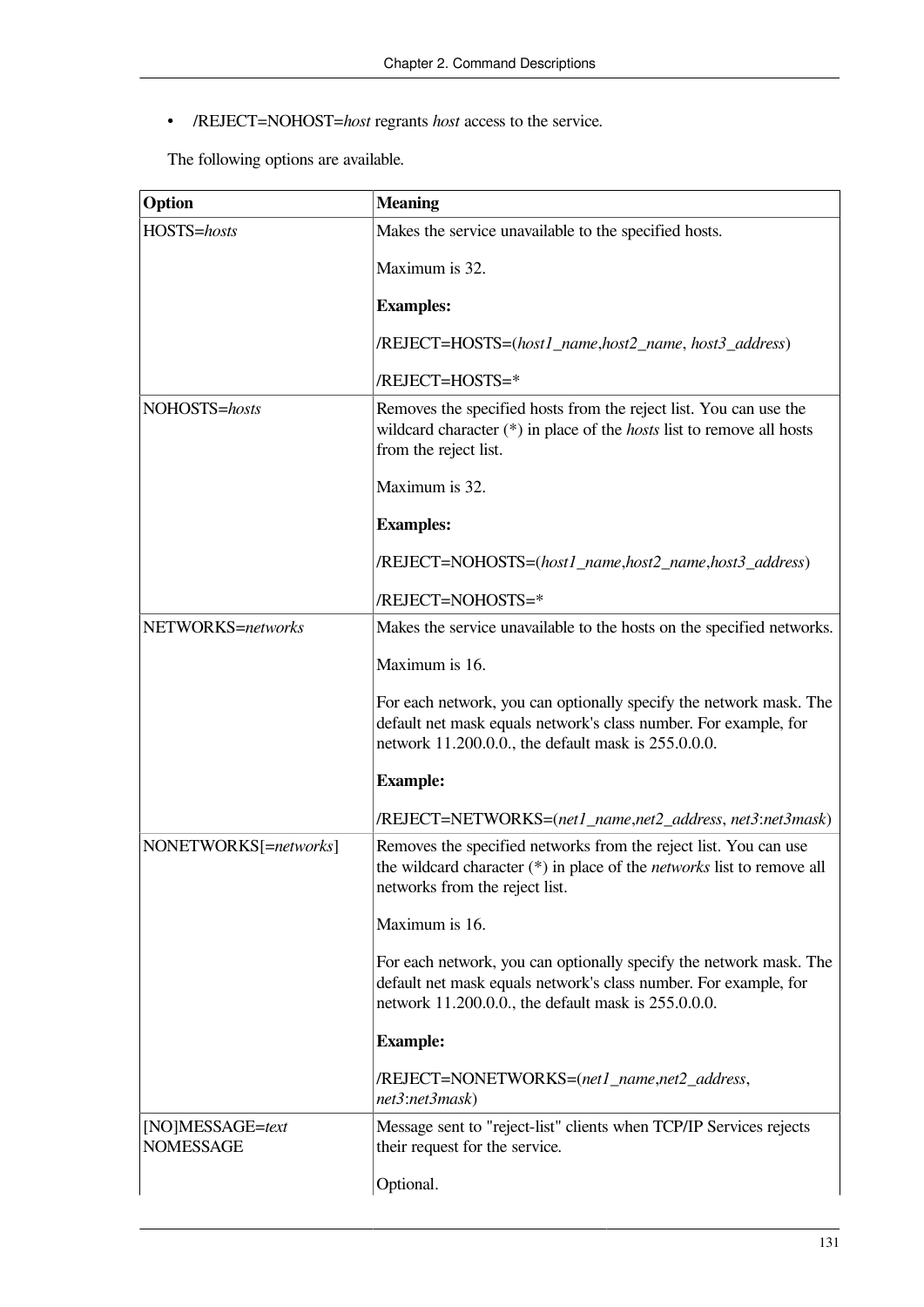| Option | <b>Meaning</b>                                                                                                                          |
|--------|-----------------------------------------------------------------------------------------------------------------------------------------|
|        | Specify a character string up to 63 characters.                                                                                         |
|        | Enclose the string in quotation marks.                                                                                                  |
|        | Use this option only for a service whose clients require and support<br>reject messages.                                                |
|        | Messages are sent with a carriage return/line feed at the end.                                                                          |
|        | For RLOGIN, RSH, and REXEC, this message is preceded by a<br>byte with a value of 1 and is terminated with a byte with a value of<br>0. |
|        | /REJECT=NOMESSAGE deletes the stored message text.                                                                                      |

### **/RPC=(PROGRAM\_NUMBER=***n***, VERSION\_NUMBER=(LOW=***n***, HIGH=***n***))**

Required for services that use the Portmapper; otherwise, not valid. Defaults:

| Service           | <b>Program Number</b> | <b>Highest Version</b> | <b>Lowest Version</b> |
|-------------------|-----------------------|------------------------|-----------------------|
| <b>MOUNT</b>      | 100005                |                        |                       |
| <b>NFS</b> server | 100003                |                        |                       |
| <b>PCNFS</b>      | 150001                |                        |                       |
| <b>PORTMAPPER</b> | 100000                |                        |                       |

Information that identifies the service to the Portmapper. Use this qualifier for all applications that use RPCs.

### **/SEPARATOR=***option***=***character*

Optional. Default: 0 (null).

Character that separates the following fields in received packets:

- PORT=*character*
- USER\_NAME=*character*
- PASSWORD=*character*
- COMMAND=*character*

### **/SOCKET\_OPTIONS=(***options***)**

Optional.

The following socket options are available.

| <b>Option</b>      | <b>Description</b>             | Default                         |
|--------------------|--------------------------------|---------------------------------|
| <b>BROADCAST</b>   | Sockets are UDP broadcast.     | Null character (hexadecimal 00) |
| <b>NOBROADCAST</b> | Sockets are not UDP broadcast. |                                 |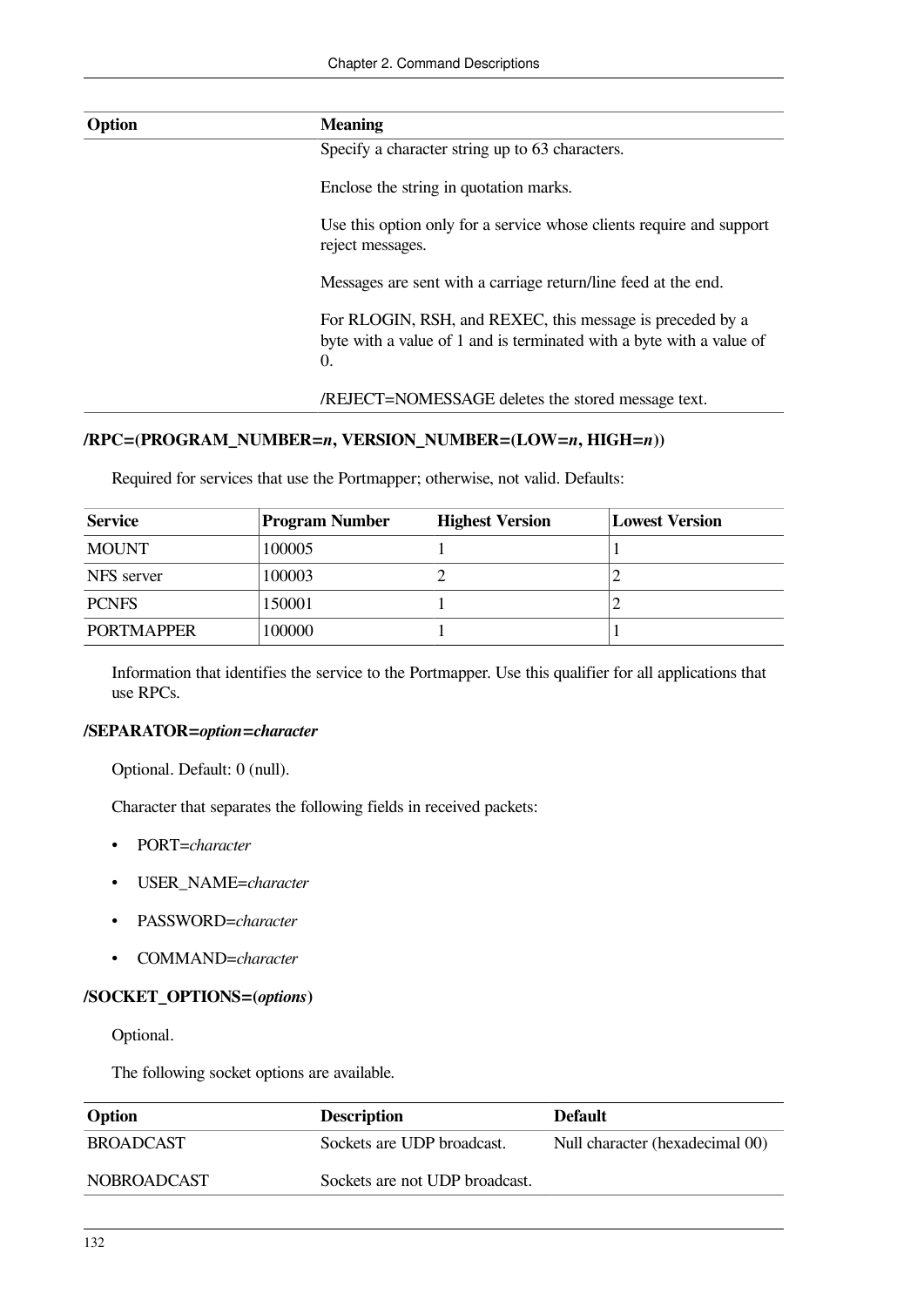| <b>Option</b>      | <b>Description</b>             | <b>Default</b>                  |
|--------------------|--------------------------------|---------------------------------|
| <b>KEEPALIVE</b>   | Sockets are TCP keepalive.     | Null character (hexadecimal 00) |
| <b>NOKEEPALIVE</b> | Sockets are not TCP keepalive. |                                 |
| <b>RECEIVE</b>     | Receive socket quota.          | Null character (hexadecimal 00) |
| <b>SEND</b>        | Send socket quota.             | Null character (hexadecimal 00) |

### **/USER\_NAME=***vms\_user\_account*

Required if defining a new service entry; optional if modifying an existing service.

OpenVMS account information for users working on client systems. Required for a user to access the service.

The user must also be defined in the system user authorization file (SYSUAF.DAT).

### **Examples**

```
1. TCPIP> SET SERVICE TOE /USER_NAME=LITTLE_PIGGY -
  _TCPIP> /PROCESS_NAME=TOEd /PORT=1050 /PROTOCOL=UDP -
  _TCPIP> /FILE=SYS$COMMON:[SYSMGR]TOE_STARTUP.COM
```
Modifies the service TOE to implement UDP on port 1050. This service has the OpenVMS process context of user LITTLE\_PIGGY.

After you issue a SET SERVICE TOE command, the auxiliary server executes TOE\_STARTUP.COM when a request arrives for service TOE.

2. TCPIP> **SET SERVICE LPD -** \_TCPIP> **/REJECT=NETWORK=(11.30.0.0:255.255.0.0,11.40.0.0)**

Sets the LPD service to be inaccessible to the two specified networks.

```
3. TCPIP> SET SERVICE RSH /FLAGS=(PROXY,CASE_INSENSITIVE)
```
Sets the proxy and case-sensitivity flags for the RSH service.

# **SHOW ARP**

SHOW ARP — Displays ARP information. *Related command:* SET ARP

## **Syntax**

```
SHOW ARP [host]
           [/[NO]LOCAL]
```
## **Parameters**

*host*

Optional. Default: All hosts; same as specifying /NOLOCAL.

Specifies the host about which you want information.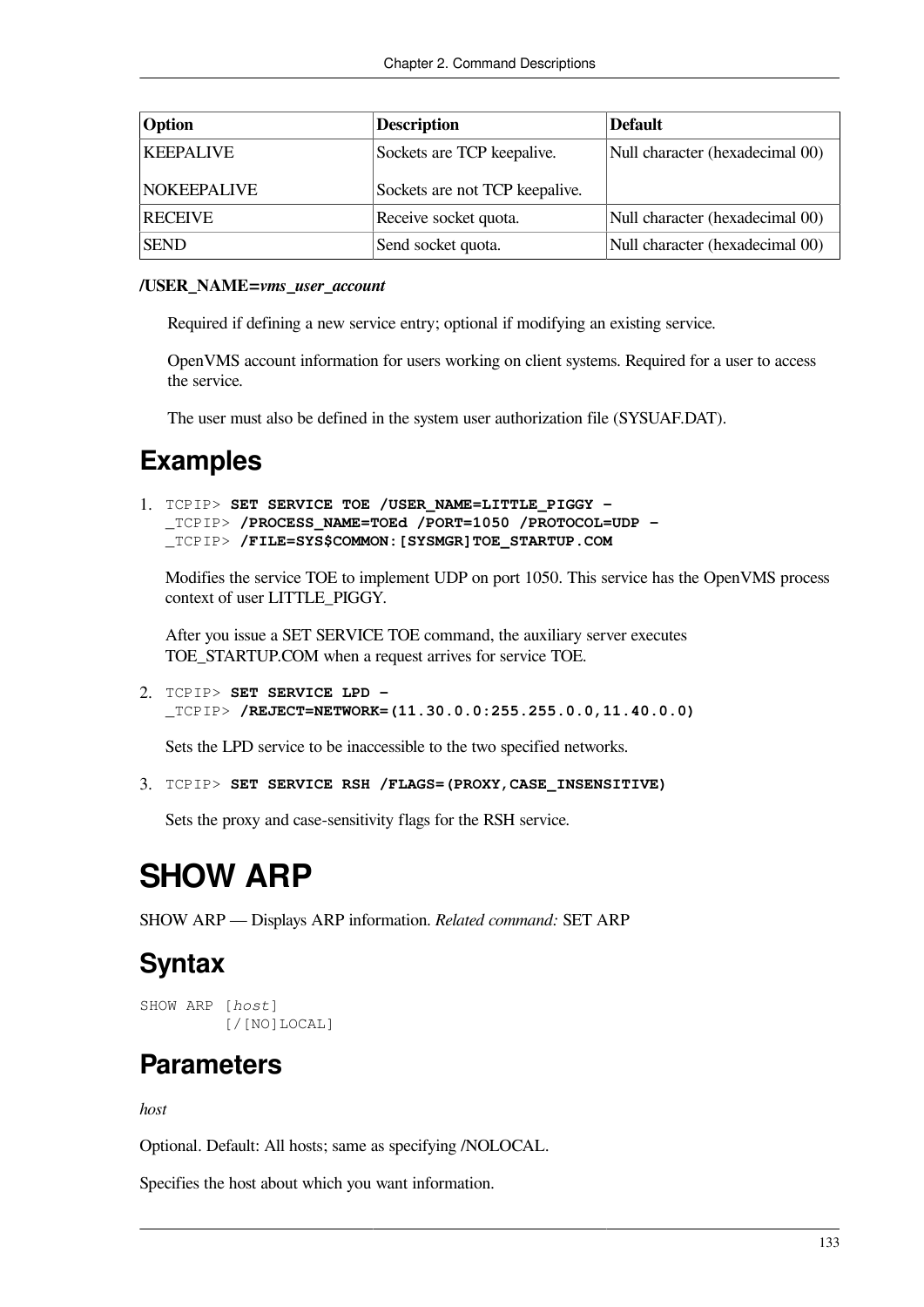### **Qualifiers**

### **/LOCAL /[NO]LOCAL**

Optional. Default: /NOLOCAL.

If you either omit this qualifier or specify /NOLOCAL, the software checks the hosts database. If a lookup fails, it also checks the BIND resolver.

Limits name-to-address lookups to the local hosts database.

### **Examples**

1. TCPIP> **SHOW ARP**

```
Cnt Flags Timer Host Phys Addr
  1: UC 425 * 00-00-f8-40-ad-91
  2: UC 60 150.110.4.191 08-00-2b-39-4b-40
  3: UC 438 150.110.5.117 00-00-f8-8d-24-d4
  4: UCS 878 150.110.5.109 00-00-f8-4f-f1-63
  5: UCS 426 150.110.5.31 08-00-2b-a1-b1-93
  7: UC 104 150.110.4.2 aa-00-04-00-6d-10
```
Displays the contents of the ARP table.

The flags have the following meanings:

| <b>Flag</b>  | <b>Meaning</b> |
|--------------|----------------|
| U            | Up, or in use  |
| $\mathsf{C}$ | Complete       |
| $\sim$<br>د  | Stale          |
|              | Permanent      |
| D            | Dead           |

```
2. TCPIP> SHOW ARP PARROT
  parrot (11.170.6.45) at O8-CC-2B-12-C2-BB
```
Displays IP address-to-hardware address mapping for host PARROT.

# **SHOW BOOTP**

SHOW BOOTP — Displays client entries in the BOOTP database. *Related command:* SET BOOTP

### **Syntax**

```
SHOW BOOTP [ host ]
             [ /HARDWARE=ADDRESS=hex_address ]
             [ /LOCAL ]
             [ /OUTPUT=file ]
```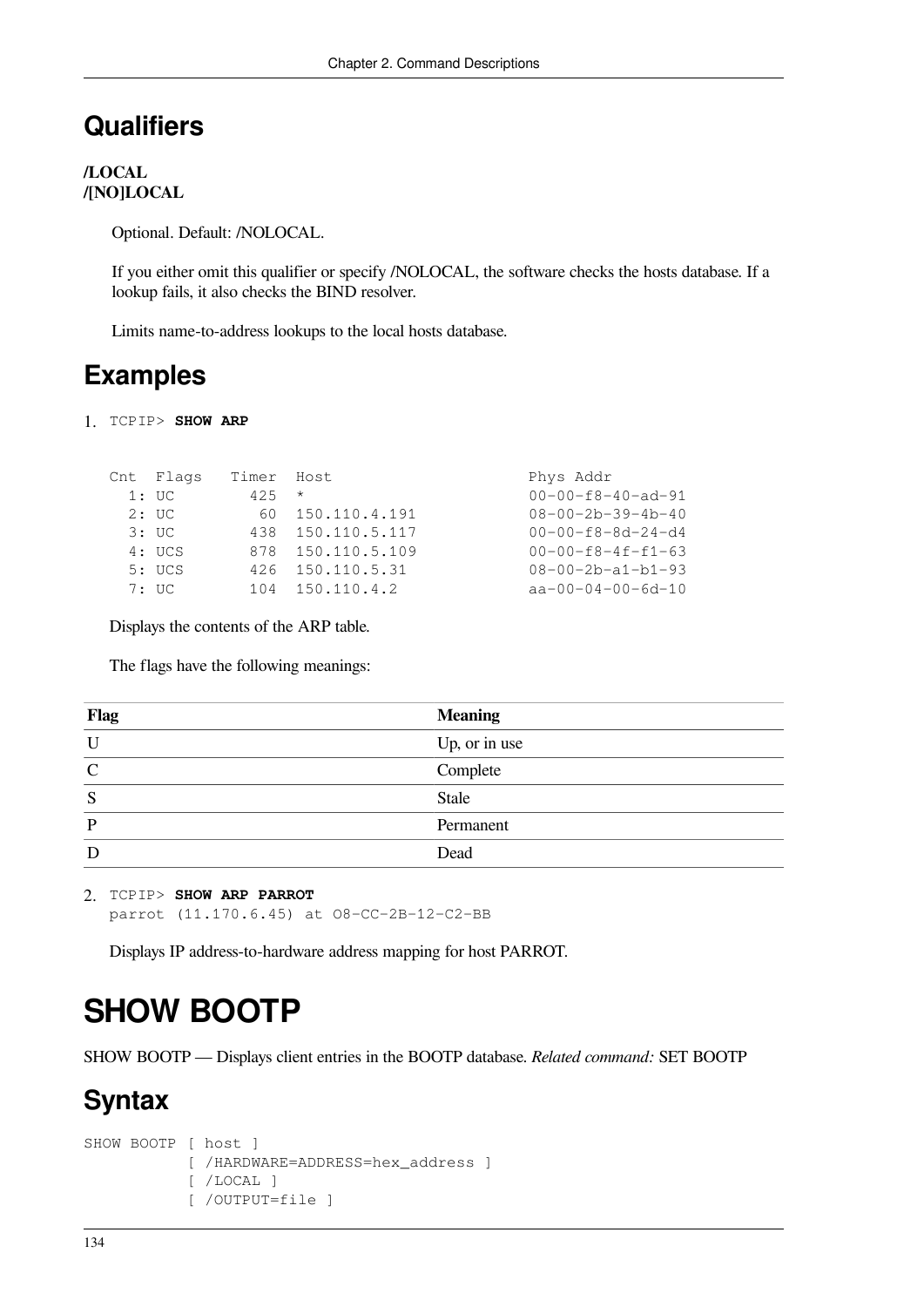### **Parameters**

*host*

Optional. Default: Displays all entries.

Host entry you want to display.

## **Qualifiers**

### **/HARDWARE=ADDRESS=***hex\_address*

Optional. Default: None.

Identifies the entry by hardware address.

Specify the address as *hh-hh-hh-hh-hh-hh*.

### **/LOCAL**

Optional. Default: The command checks the hosts database; if a lookup fails, it also checks the BIND resolver.

To display hardware-address/IP-identification matches, limits host-name-to-IP-address lookup for each entry in the BOOTP database to the local hosts database.

### **/OUTPUT=***file*

Optional. Default: Screen display.

Output is directed to the specified file.

## **Example**

#### TCPIP> **SHOW BOOTP MYNA /FULL**

| Host:                            | 17.22.222.255<br>myna |                                                       |
|----------------------------------|-----------------------|-------------------------------------------------------|
| Network mask: 255.0.0.0<br>File: | MYNA.SYS              | Hardware Address: 07-06-2B-05-04-03<br>Type: Ethernet |
| Time offset:                     | 0                     | Vendor: Birds, Inc.                                   |
| Gateways:                        | not defined           |                                                       |
| Servers:                         |                       |                                                       |
| Cookie:                          | not defined           |                                                       |
| IEN:                             | not defined           |                                                       |
| Impress:                         | not defined           |                                                       |
| Log:                             | not defined           |                                                       |
| LPR:                             | not defined           |                                                       |
| Name:                            | owl.wise.mouser.edu   |                                                       |
| Resource:                        | not defined           |                                                       |
| Time:                            | not defined           |                                                       |
| TCPIP>                           |                       |                                                       |

Displays the entry for client myna in the BOOTP database. When myna requests a download, TCP/IP Services sends system image MYNA.SYS.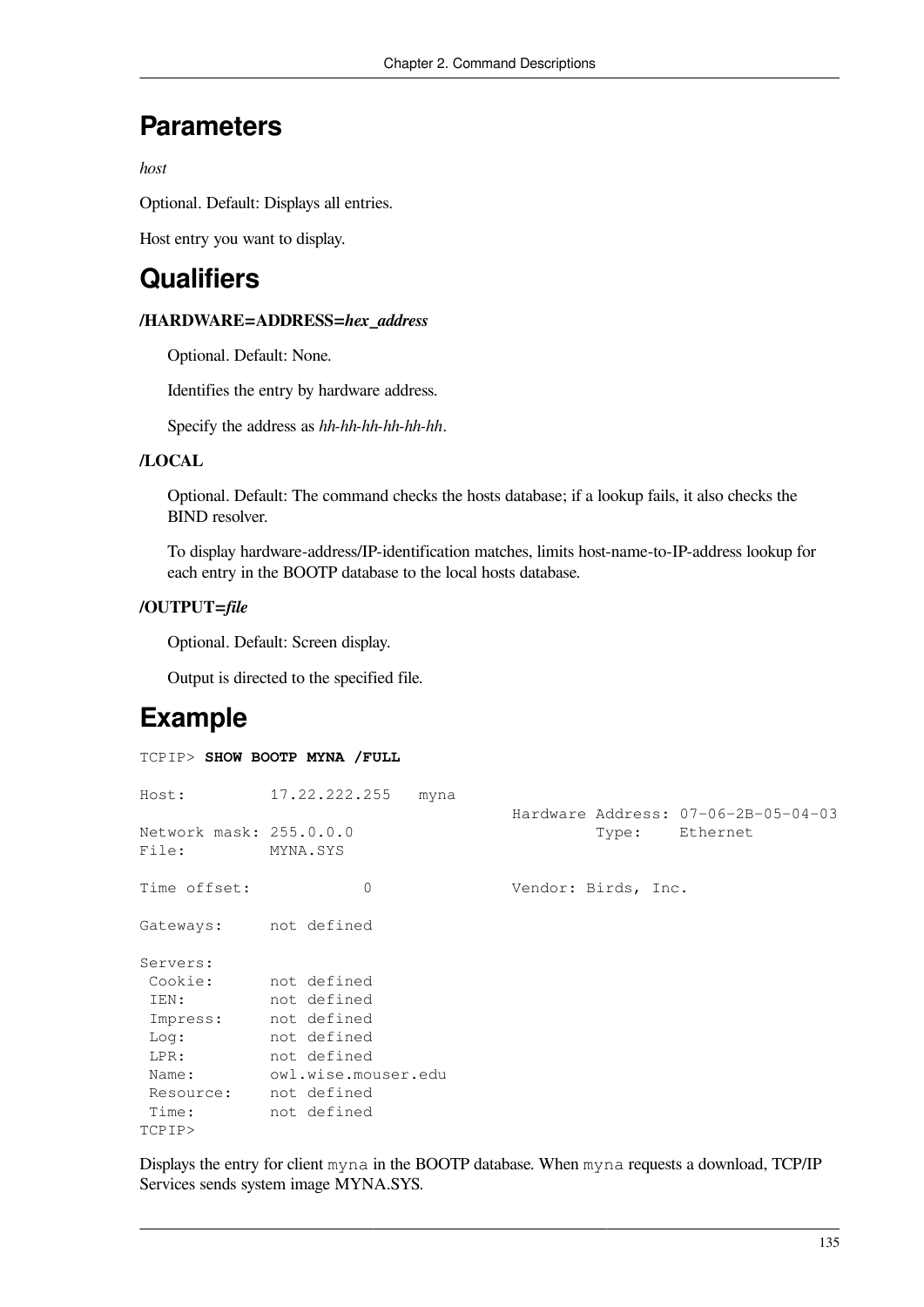# **SHOW COMMUNICATION**

SHOW COMMUNICATION — Displays the settings and status for the IP, TCP, UDP, and INET\_ACP software, including routing, buffers, sockets, and memory on the running system. *Related commands:* SET COMMUNICATION.

# **Syntax**

```
SHOW COMMUNICATION [ /MEMORY ]
                     [ /ROUTE ]
                     [ /SECURITY ]
```
# **Qualifiers**

### **/MEMORY**

Optional.

Displays information about memory allocated to data structures associated with network operations.

### **/ROUTE**

Optional.

Displays routing statistics.

### **/SECURITY**

Optional.

Displays the security settings specified with the following SET COMMUNICATION qualifiers:

- /ACCEPT
- /REJECT

# **Examples**

1. TCPIP> **SHOW COMMUNICATION/ROUTE** Route statistics

| Created by redirects   |  |
|------------------------|--|
| Modified by redirects  |  |
| Wildcarded lookups     |  |
|                        |  |
| Invalid redirect calls |  |
| Failed lookups         |  |

Displays routing statistics.

2. TCPIP> **SHOW COMMUNICATION /MEMORY**

```
1585 mbufs in use:
```
 490 mbufs allocated to data 221 mbufs allocated to ancillary data 2 mbufs allocated to packet headers 131 mbufs allocated to socket structures 198 mbufs allocated to protocol control blocks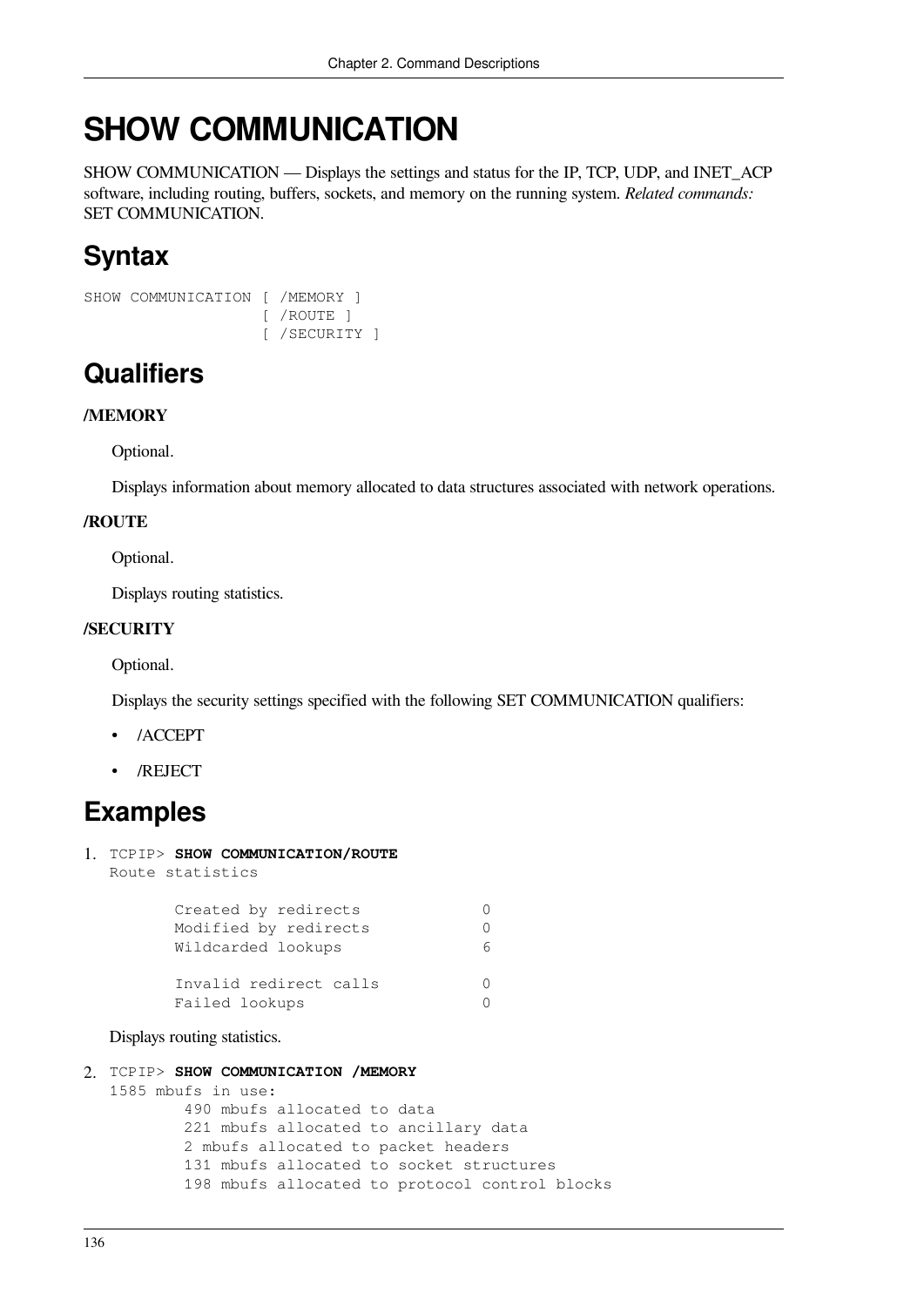180 mbufs allocated to routing table entries 246 mbufs allocated to socket names and addresses 21 mbufs allocated to socket options 76 mbufs allocated to interface addresses 1 mbufs allocated to kernel table 2 mbufs allocated to ip multicast options 7 mbufs allocated to ip multicast address 10 mbufs allocated to interface multicast addess 1 mbufs allocated to <mbuf type 100> 1 mbufs allocated to <mbuf type 108> 3 mbufs allocated to <mbuf type 109> 7 mbufs allocated to <mbuf type 112> 28 mbufs allocated to <mbuf type 113> 28 mbufs allocated to <mbuf type 114> 3 mbufs allocated to <mbuf type 115> 3 mbufs allocated to <mbuf type 117> 5 mbufs allocated to <mbuf type 118>

Displays information about memory usage.

#### 3. TCPIP> **SHOW COMMUNICATION /SECURITY**

Communication Security Parameters

Allow Log: Acpt Actv Dactv Conn Error Exit Logi Logo Mdfy Rjct TimO Addr Force Log: None Security device: disabled Access lists Accept host: 0.0.0.0 Accept netw: 0.0.0.0

Displays information about security parameters that were specified with the SET COMMUNICATION command.

# **SHOW CONFIGURATION**

SHOW CONFIGURATION — Displays the information in the configuration database.

### **Additional Information**

This database, read by the TCP/IP Services startup procedure, holds information to:

- Configure the lower-layer protocols, including dynamic routing.
- Configure and enable the Internet interfaces.
- Configure the services you want enabled when TCP/IP Services starts up.
- Configure the BIND resolver.
- Configure the BIND server, including the default domain.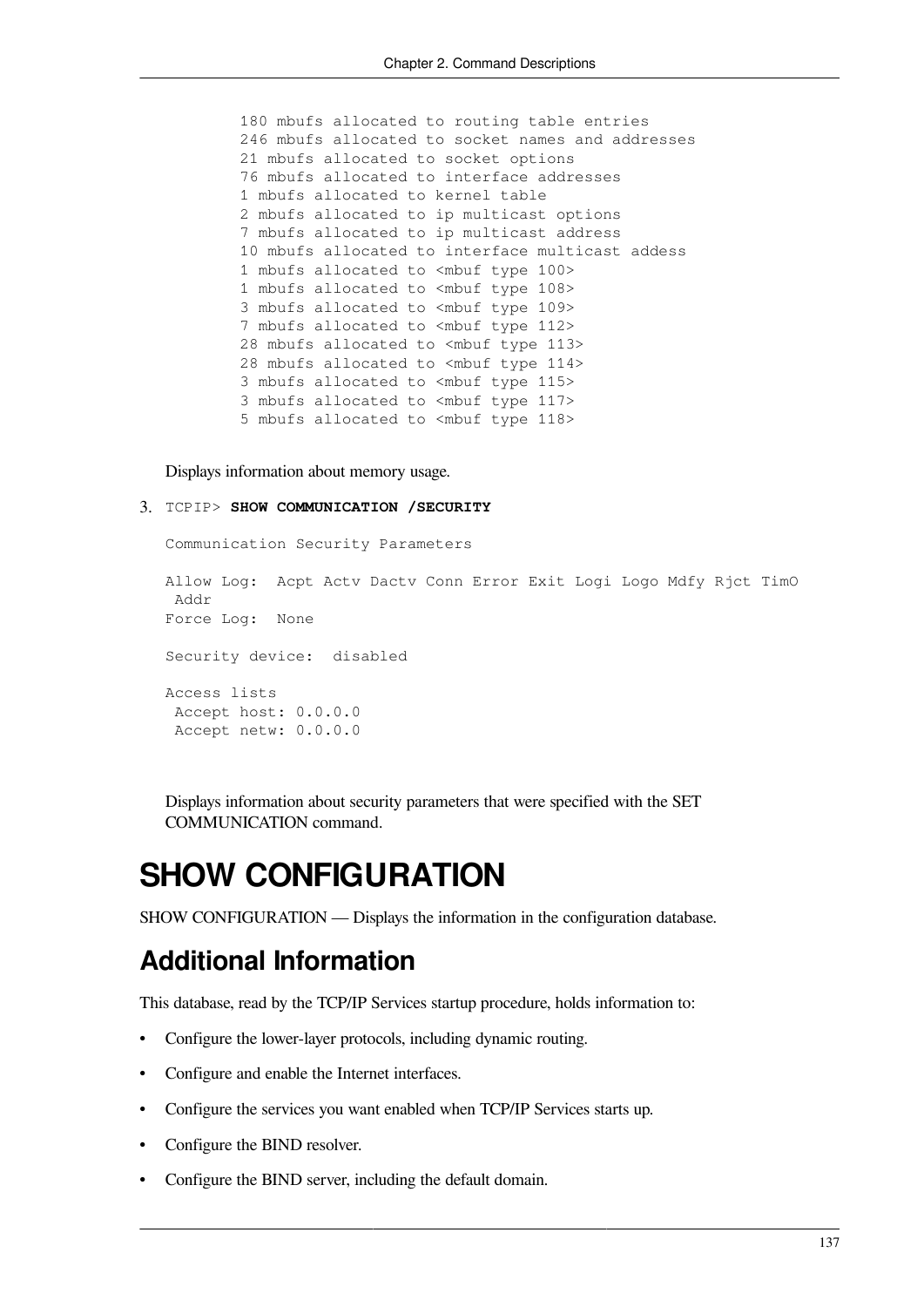- Configure SMTP.
- Configure SNMP.
- Configure TIME.
- Map file systems.

Because the SET CONFIGURATION commands do not take effect until the next time TCP/IP Services starts up, the SHOW CONFIGURATION command might not display the current settings for the running software. For example, the information you see from SHOW CONFIGURATION PROTOCOL might differ from the SHOW PROTOCOL /PARAMETERS output.

*Related commands:* All SET CONFIGURATION commands

# **Syntax**

```
SHOW CONFIGURATION { component | ENABLE SERVICE [service] | START ROUTING }
                    [ /COMMON ]
                     [ /FULL ]
                     [ /OUTPUT=file ]
```
## **Parameters**

*component*

Required if you do not specify ENABLE SERVICE or START ROUTING.

Component, defined in the configuration database, whose configuration you want to display.

ENABLE SERVICE [*service*]

Required if you do not specify the *component* parameter or START ROUTING.

Displays either the specified component or all the components that are enabled by the TCP/IP Services startup procedure.

### START ROUTING

Required if you do not specify *component* or ENABLE SERVICE.

Shows whether or not routing is configured to start running by the TCP/IP Services startup procedure.

### **Qualifiers**

### **/COMMON**

Optional. Default: Node specific.

Valid only with SHOW CONFIGURATION ENABLE SERVICE.

Displays the information in the configuration database for the clusterwide enabling or disabling of services.

### **/FULL**

Optional. The default is to give a brief listing of the information.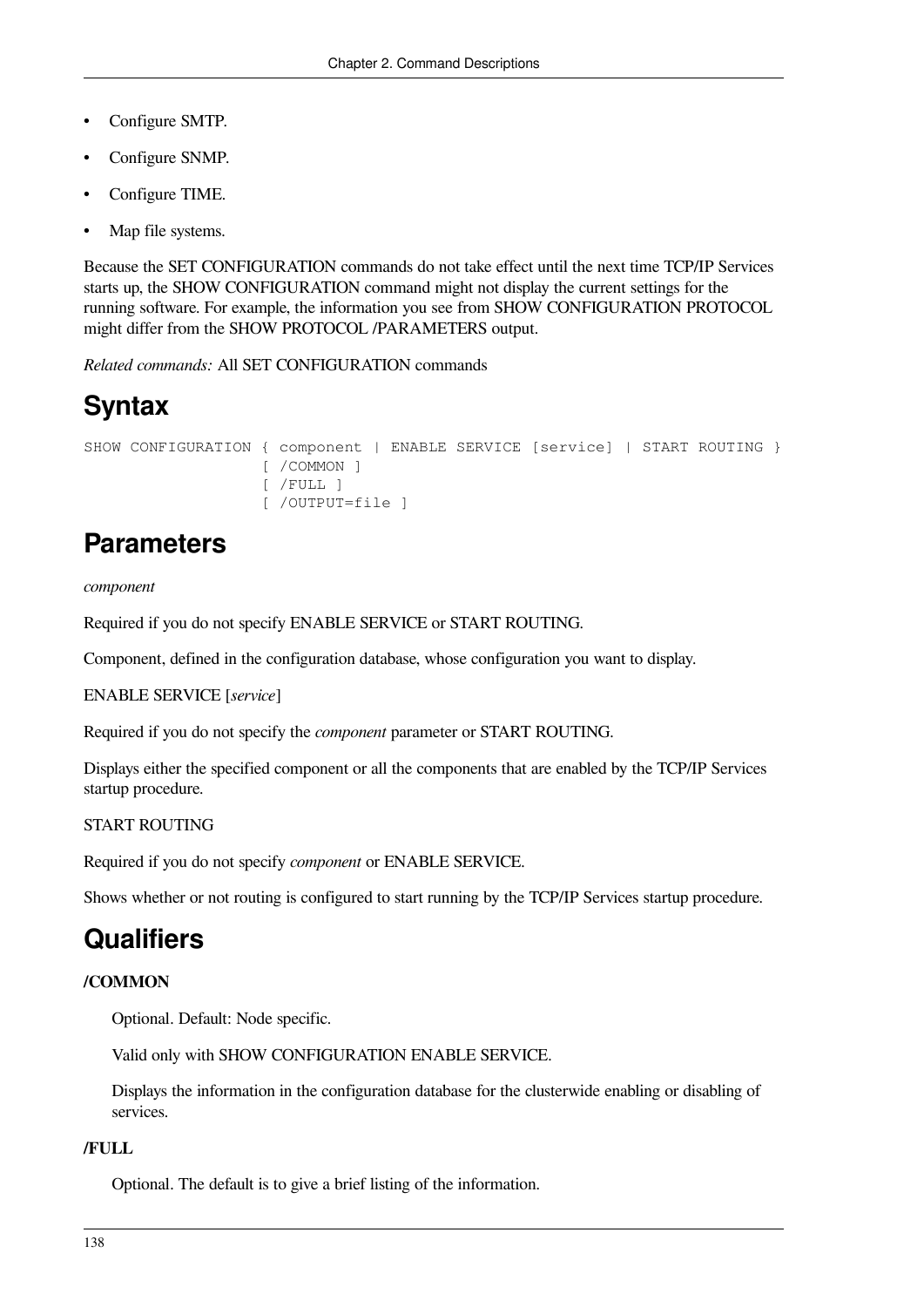Displays complete information.

Use with the *component* parameter.

### **/OUTPUT=***file*

Optional. Default: Screen display.

Writes output to the specified file.

## **Examples**

1. TCPIP> **SHOW CONFIGURATION ENABLE SERVICE** 

```
Enable service
```
FTP, FTP CLIENT, LPD, MOUNT, NFS, NFS CLIENT, PCNFS, PORTMAPPER, REXEC, RSH, SMTP, SNMP

Displays the services configured in the services database that will be enabled by the TCP/IP Services startup procedure.

#### 2. TCPIP> **SHOW CONFIGURATION SNMP**

| SNMP Configuration |                                                           |      |                                      |  |
|--------------------|-----------------------------------------------------------|------|--------------------------------------|--|
|                    | Flags: AuthenTraps Sets                                   |      |                                      |  |
|                    | Contact: Sam Spade                                        |      |                                      |  |
| Location           | First: Falcon Building<br>Second: Los Angeles, California |      |                                      |  |
| Community          |                                                           | Type | Address list                         |  |
| public             |                                                           | Read | 0.0.0.0                              |  |
| trapit             |                                                           |      | Read Trap 136.20.0.10                |  |
| trapit2            |                                                           |      | Read Trap 136.20.0.12, 136.20.0.15   |  |
| rw2                |                                                           |      | Read Write 136.20.0.15, 136.20.0.100 |  |

### Displays the SNMP configuration.

3. TCPIP> **SHOW CONFIGURATION NAME\_SERVICE** 

BIND Resolver Configuration

```
 Transport: UDP
  Domain: fred.parrot.brd.com
  Retry: 4
  Timeout: 4
  Servers: 11.20.208.10, 11.20.208.53
  Path: No values defined
TCPIP>
```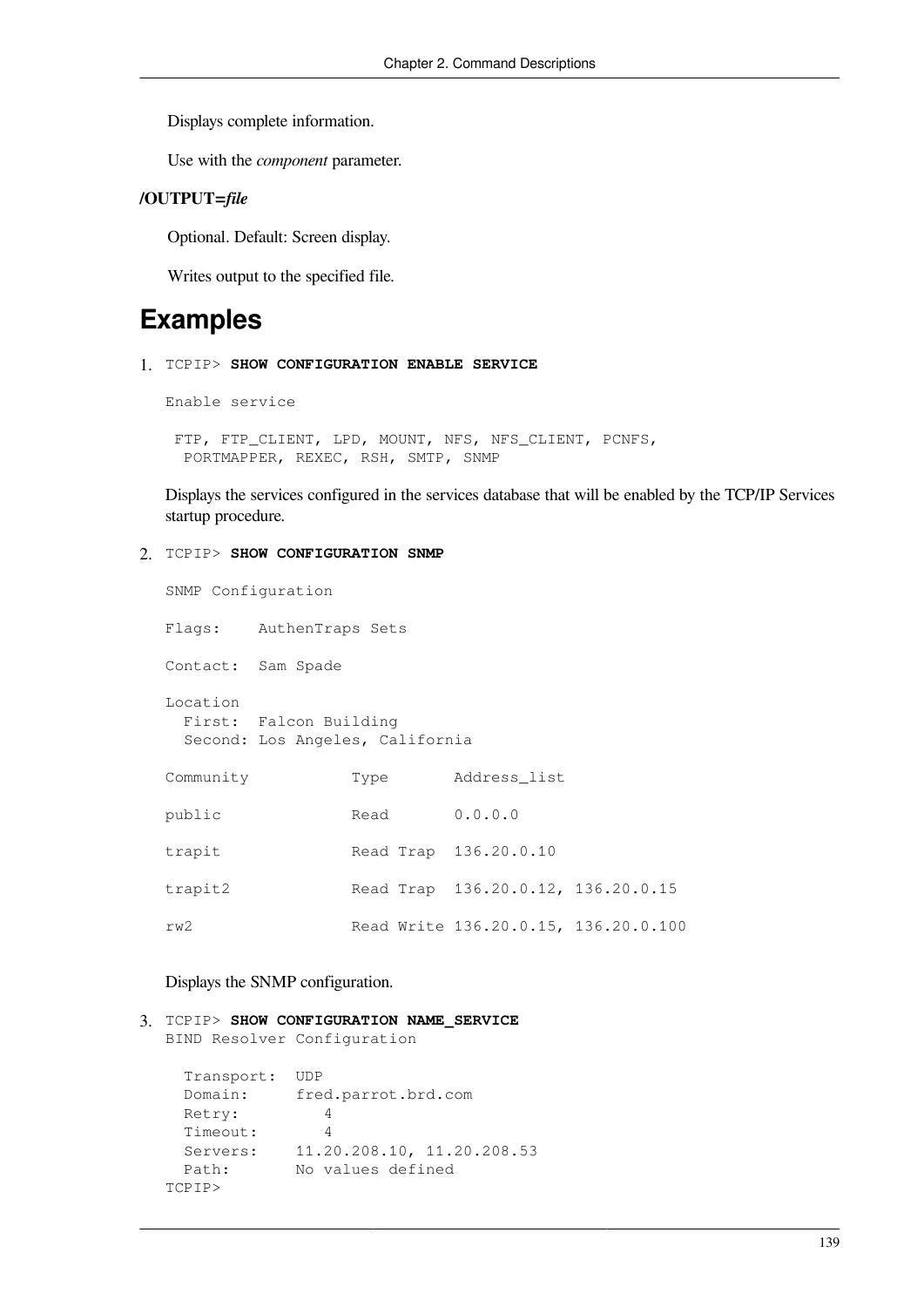Displays, from the configuration database, the BIND resolver configuration.

#### 4. TCPIP> **SHOW CONFIGURATION INTERFACE**

```
 Interface: DE1
   IP_Addr: 11.20.208.100 NETWRK: 255.255.0.0 BRDCST: 11.20.255.255
 Interface: LO0
   IP_Addr: 137.0.0.1 NETWRK: 255.0.0.0 BRDCST:
TCPIP>
```
Displays the permanent definition of Internet interfaces DE1 and LO0.

#### 5. TCPIP> **SHOW CONFIGURATION SMTP**

| SMTP Configuration                                                              |             |              |                                                     |    |                |
|---------------------------------------------------------------------------------|-------------|--------------|-----------------------------------------------------|----|----------------|
| Options<br>Initial interval: $0.00:30:00.00$<br>NOEIGHT BIT                     |             |              | Address_max:                                        | 16 |                |
| Retry interval: 0 01:00:00.00<br>Maximum interval: 3 00:00:00.00<br>TOP HEADERS |             |              | Hop_count_max:                                      | 16 | <b>NORELAY</b> |
| Timeout<br>Send:<br>Receive:                                                    | 5<br>5      |              | Initial Mail Receipt Data Terminate<br>5<br>5       | 3  | 10             |
| Alternate gateway: not defined<br>General gateway: not defined                  |             |              |                                                     |    |                |
| Substitute domain: not defined<br>Zone:                                         | not defined |              |                                                     |    |                |
| Postmaster:<br>Log file:                                                        | TCPIP SMTP  |              | SYS\$SPECIFIC: [TCPIP\$SMTP]TCPIP\$SMTP_LOGFILE.LOG |    |                |
| Generic queue                                                                   |             |              | Oueues Participating nodes                          |    |                |
| TCPIP\$SMTP CRANE 00                                                            | $1 \quad$   | <b>CRANE</b> |                                                     |    |                |

Displays the SMTP configuration.

# **SHOW CONFIGURATION PROTOCOL**

SHOW CONFIGURATION PROTOCOL — Displays information in the configuration database which sets the parameters for ICMP, IP, TCP, and UDP when TCP/IP Services starts up. **Related commands:** SET CONFIGURATION PROTOCOL, SET PROTOCOL

### **Syntax**

```
SHOW CONFIGURATION PROTOCOL [ protocol ]
```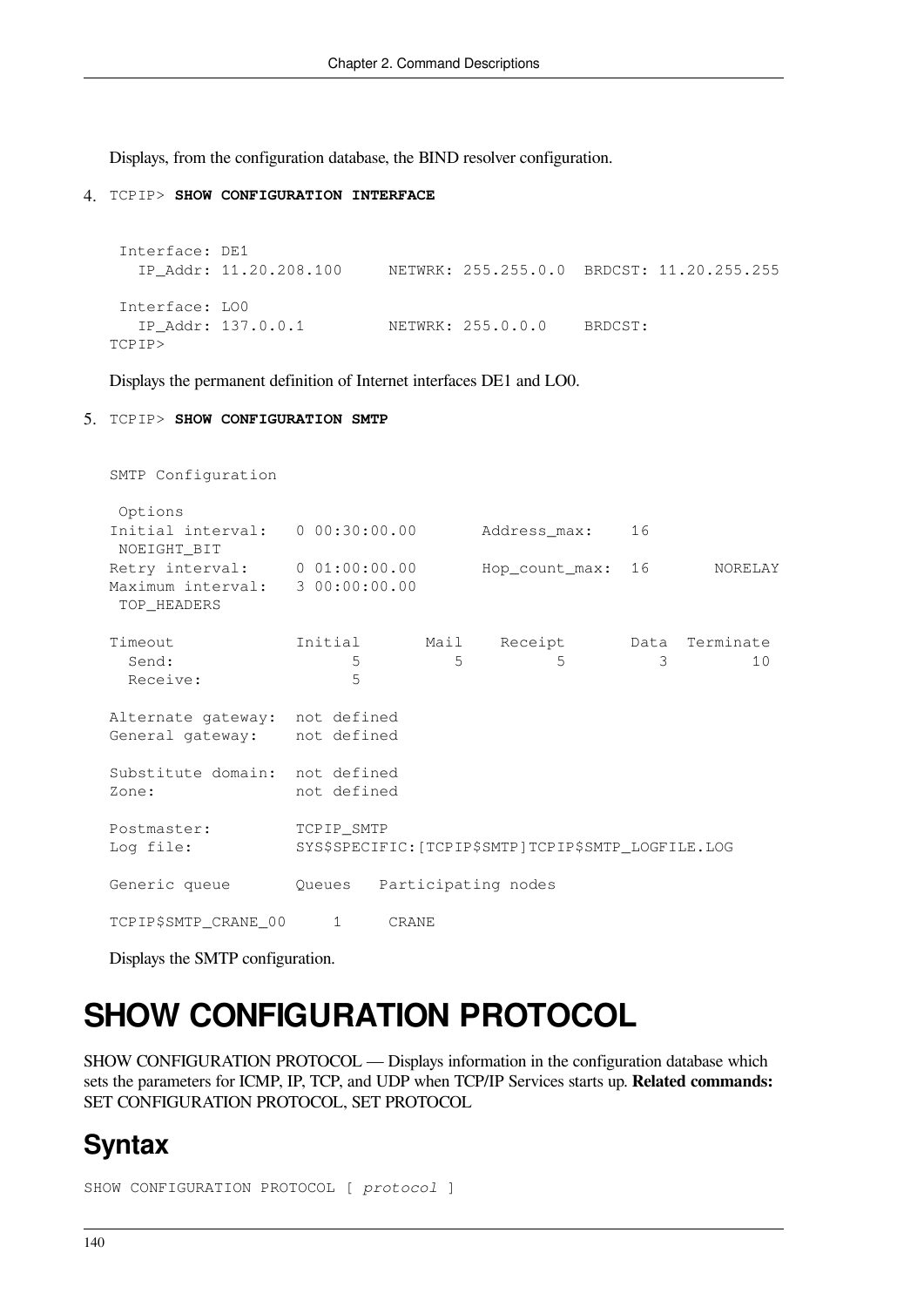[ /PARAMETERS ]

### **Parameters**

*protocol*

Optional. Default: All protocols.

Specify one of the following: ICMP, IP, TCP, UDP.

# **Qualifiers**

### **/PARAMETERS**

Optional.

Shows parameter settings. You can specify any protocol.

# **Example**

TCPIP> SHOW CONFIGURATION PROTOCOL

| ICMP               |          |              |
|--------------------|----------|--------------|
| Redirect:          | enabled  |              |
| Unreachable:       | disabled |              |
| <b>TP</b>          |          |              |
| Forward:           | disabled |              |
| Reassembly timer:  | 0        |              |
| TCP                |          |              |
| Delay ACK:         | enabled  |              |
| Window scale:      | enabled  |              |
| Drop count:        | $\Omega$ |              |
| Probe timer:       | $\Omega$ |              |
|                    | Receive  | Send         |
| Push:              | disabled | disabled     |
| Quota:             | $\Omega$ | $\mathbf{0}$ |
| <b>UDP</b>         |          |              |
| Unpriv. broadcast: | disabled |              |
|                    | Receive  | Send         |
| Checksum:          | enabled  | enabled      |
| Quota:             | 0        | 0            |

Displays information in the configuration database.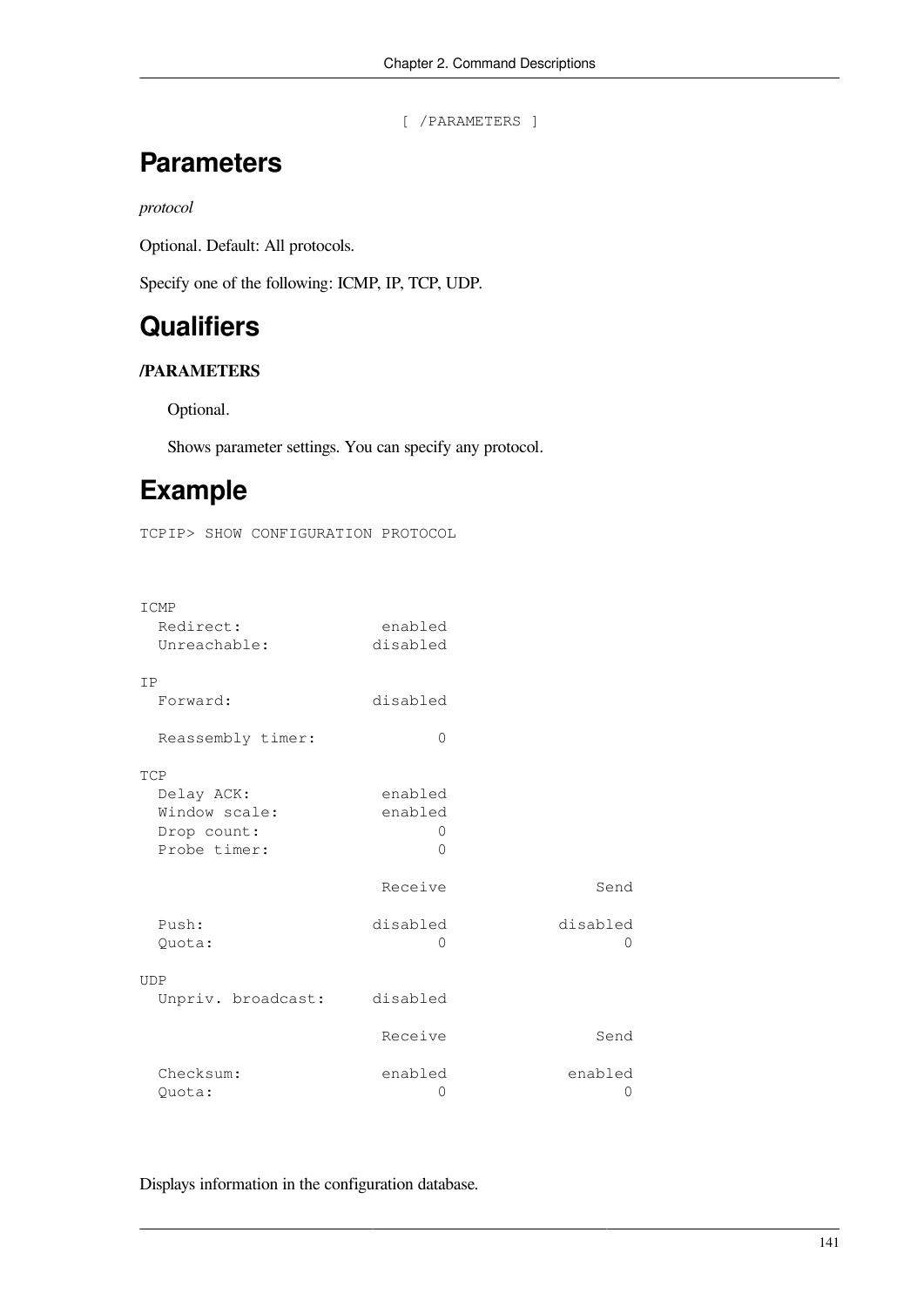# **SHOW DEVICE\_SOCKET**

SHOW DEVICE\_SOCKET — Displays: device socket counters or current settings from the running communications software. A device socket is composed of two parts: the Internet device (interface) and the socket.

# **Syntax**

```
SHOW DEVICE SOCKET [ device socket ]
                      [ /CONTINUOUS[=n] ]
                      [ /FULL ]
                      [ /HOST=host ]
                      [ /[NO]LOCAL ]
                      [ /PORT=n ]
                      [ /SERVICE=service ]
                      [ /TYPE=socket_type ]
```
# **Parameters**

### *device\_socket*

Optional. Default: All device sockets.

Device socket for which you want information.

Specify the characters BG and the device's unit number, for example, BG3, BG17.

## **Qualifiers**

### **/CONTINUOUS[=***n***]**

Optional. Default: Static display; /CONTINUOUS=4.

Automatically updates the display.

Screen update interval in seconds. Valid only for a specific device socket.

To terminate the display, press Ctrl/C.

### **/FULL**

Optional. The default is to give a brief listing of the information.

Displays complete information, including:

- Application option settings, for example, ACCEPT or FULL\_DUPLEX\_CLOSE
- State of the service
- Counters for receiving and sending buffers

### **/HOST=***host*

Optional. Default: All hosts.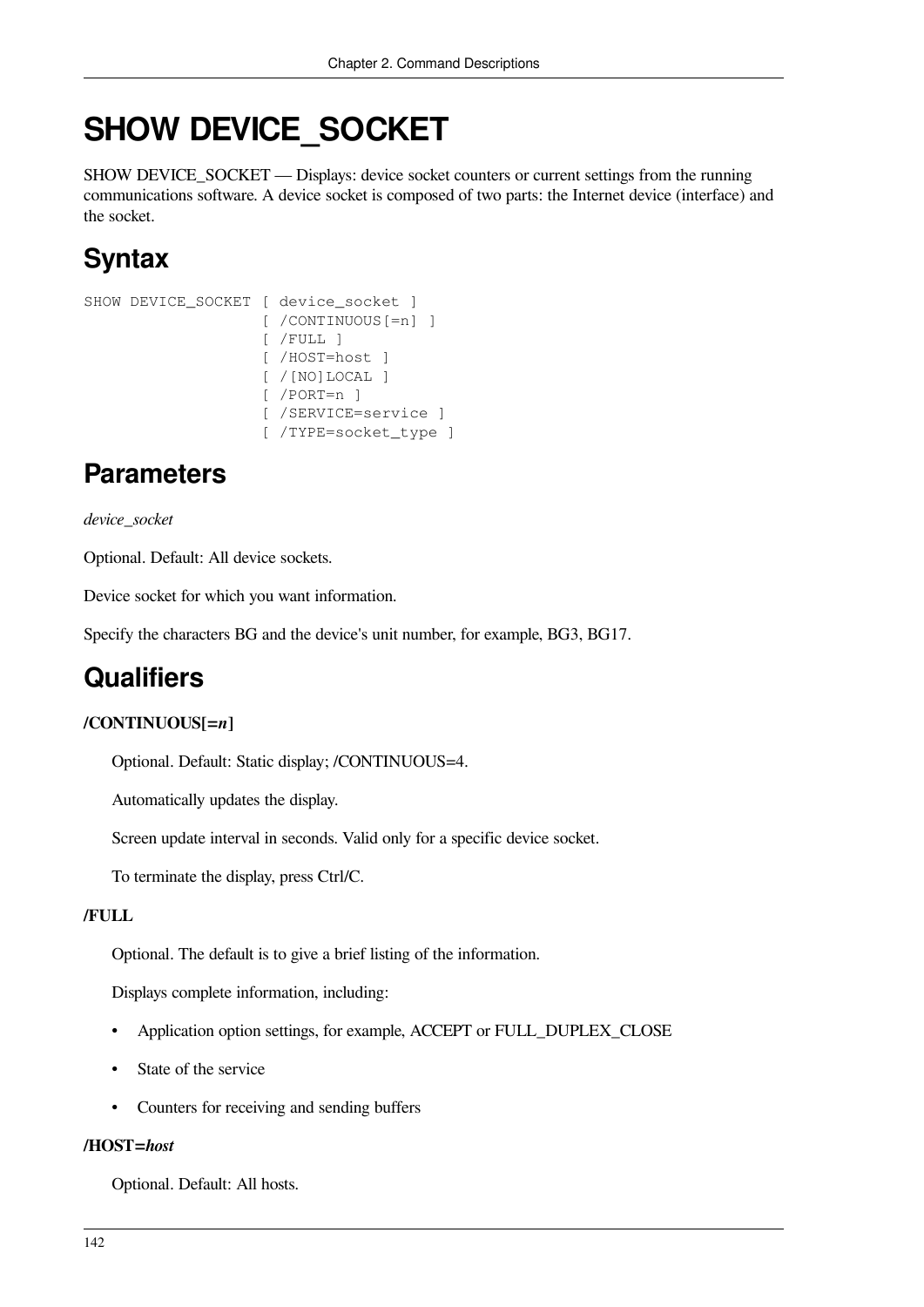Displays information for device sockets bound to the specified host.

This does not include device sockets bound to the "ANY host" (address 0.0.0.0).

### **/LOCAL /NOLOCAL**

Optional. Default: /LOCAL.

Displays information for device sockets bound to hosts in the local hosts database.

/NOLOCAL: Displays information for device sockets bound to hosts in the hosts database and hosts known by the BIND resolver.

#### **/PORT=***n*

Optional. Default: All local ports.

Displays information for device sockets bound to the specified local port.

### **/SERVICE=***service*

Optional. Default: All services.

Displays information for device sockets used for the specified service.

#### **/TYPE=***socket\_type*

Optional. Default: /TYPE=ALL.

Displays information for the specified type of device socket. Specify one of the following:

- STREAM
- DGRAM

### **Examples**

|  |  |  | 1. TCPIP> SHOW DEVICE_SOCKET BG21 /FULL |  |  |  |
|--|--|--|-----------------------------------------|--|--|--|
|--|--|--|-----------------------------------------|--|--|--|

Device\_socket: BG21 Type: STREAM LOCAL REMOTE Port: 21 0 Host: \* \* Service: FTP

|                |      |                     | RECEIVE | SEND   |
|----------------|------|---------------------|---------|--------|
|                |      | Oueued I/O          |         |        |
| O0LEN          |      | Socket buffer bytes |         |        |
| OLEN           |      | Socket buffer quota | 61440   | 61440  |
| OLIMIT         | 1024 | Total buffer alloc  |         |        |
| TIMEO          |      | Total buffer limit  | 491520  | 491520 |
| <b>ERROR</b>   | 0    | Buffer or I/O waits |         |        |
| <b>OOBMARK</b> |      | Buffer or I/O drops |         |        |
|                |      | I/O completed       |         |        |
|                |      | Bytes transferred   |         |        |
|                |      |                     |         |        |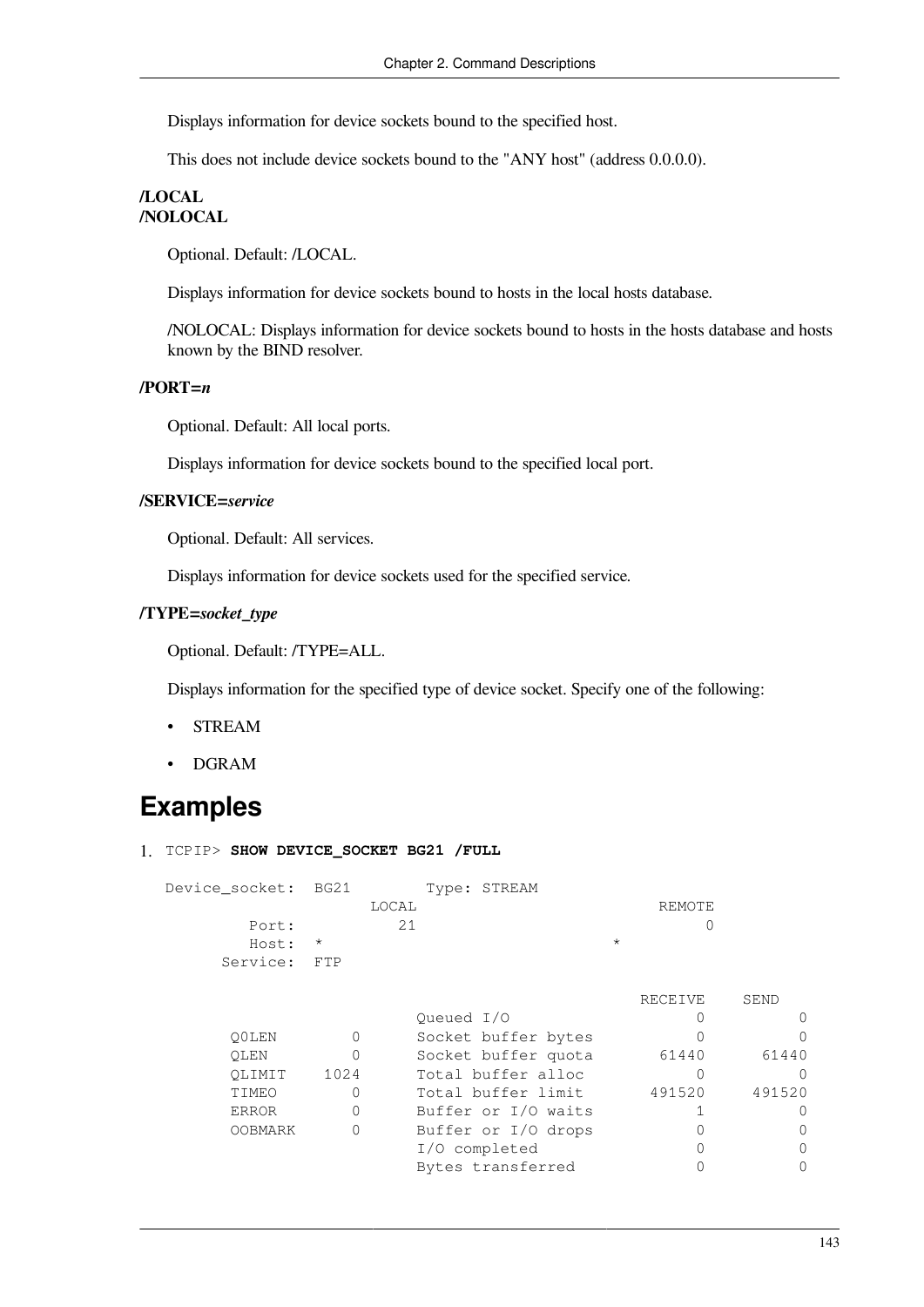```
 Options: ACCEPT REUSEADR
 State: PRIV
 RCV Buff: WAIT
 SND Buff: None
```
Displays complete information about device socket BG21, including the options that are set, for example, the FULL\_DUPLEX\_CLOSE option.

(With the FULL\_DUPLEX\_CLOSE option set, the first data transmission on a TCP connection that has been closed by the remote application returns an EPIPE error. Subsequent send operations on the half-closed socket proceed normally.)

The following table describes the counters in the first column of the display.

| <b>Counter</b> | <b>Meaning</b>                                                                                                    |
|----------------|-------------------------------------------------------------------------------------------------------------------|
| <b>Q0LEN</b>   | Number of sockets that are about to be connected<br>to the specified socket                                       |
| <b>QLEN</b>    | Number of sockets that have established a<br>connection but have not yet been accepted by the<br>specified socket |
| <b>QLIMIT</b>  | Number of sockets for the Q0LEN and QLEN<br>sockets                                                               |
| <b>TIMEO</b>   | Not used                                                                                                          |
| <b>ERROR</b>   | Error code temporarily stored on the socket                                                                       |
| <b>OOBMARK</b> | Out-of-band mark                                                                                                  |

#### 2. TCPIP> **SHOW DEVICE\_SOCKET BG75 /CONTINUOUS=10**

Displays information about device socket BG75 every 10 seconds.

#### 3. TCPIP> **SHOW DEVICE\_SOCKET /HOST="lark"**

Displays information about all device sockets for remote host lark.

#### 4. TCPIP> **SHOW DEVICE\_SOCKET BG1898**

|                    |        |    | Port |                      | Remote        |
|--------------------|--------|----|------|----------------------|---------------|
| Device socket Type |        |    |      | Local Remote Service | Host          |
| bg1898             | STREAM | 23 |      | 2568 TELNET          | 16.20.176.227 |

Displays socket type, service, and host information for device BG1898.

# **SHOW EXPORT**

SHOW EXPORT — Displays disks/directories available for mounting by NFS clients, in the form of UNIX path names. It also displays the clients allowed to mount these path names. *Related commands:* ADD EXPORT, REMOVE EXPORT, MAP, SET CONFIGURATION MAP, SET CONFIGURATION NOMAP, SHOW MAP, SHOW CONFIGURATION MAP

### **Syntax**

```
SHOW EXPORT [ "/path/name" ]
```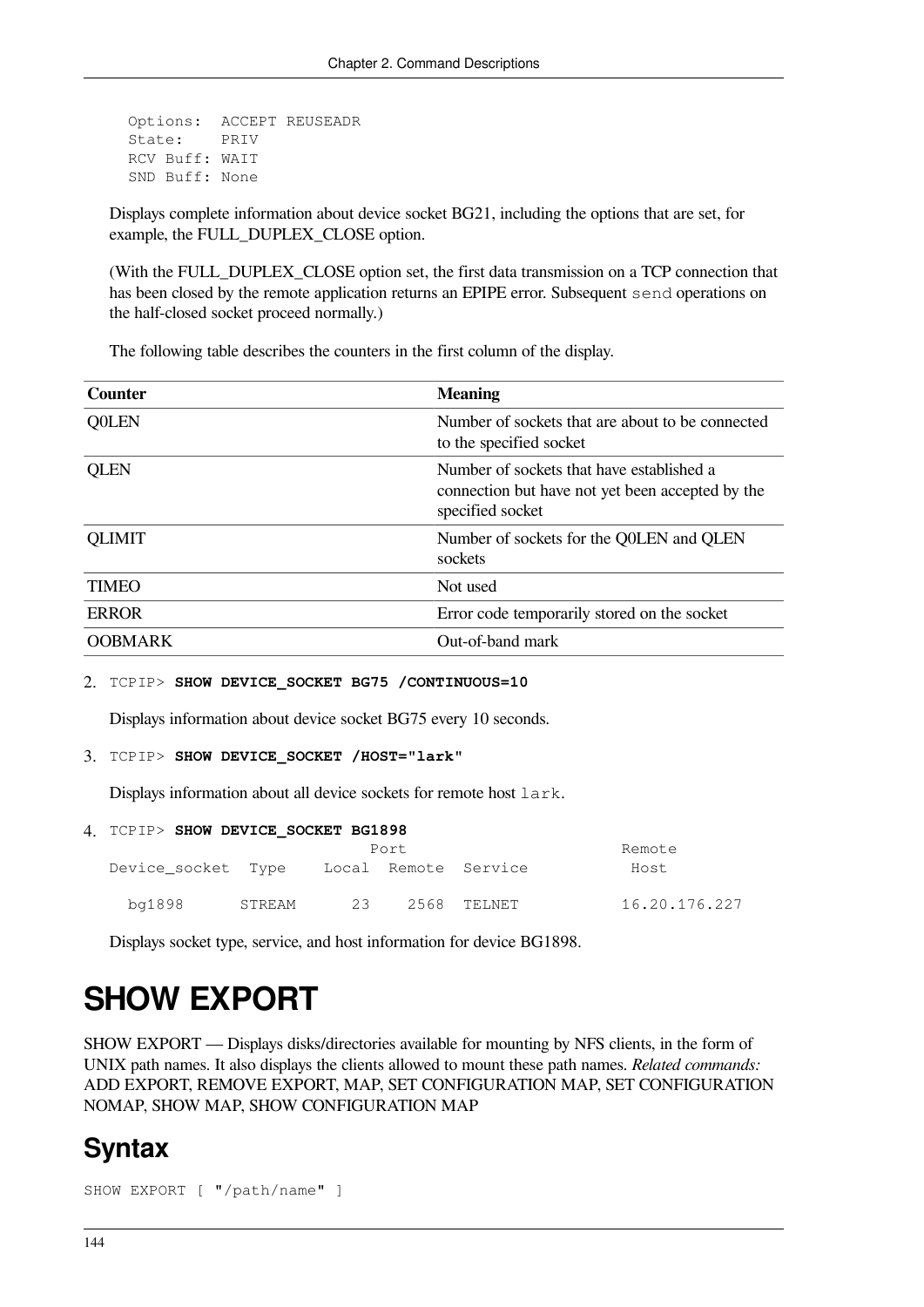```
 [ /HOST=host ]
 [ /OUTPUT=file] ]
```
# **Restrictions**

Requires read access to the export database.

# **Parameters**

"*/path/name*"

Optional. Default: All exported file systems.

Exported files for which to show access rights.

To specify multiple directory names, separate them with slashes.

# **Qualifiers**

### **/HOST="***host\_name***"**

Optional. Default: All hosts.

NFS client hosts for which you want to display access rights.

### **/OUTPUT=***file*

Optional. Default: Screen display. Sends output to the specified file.

## **Examples**

### 1. TCPIP> **SHOW EXPORT**

```
File system Host name
/TOUCAN TOUCAN, toucan 
/talkers parrot 
/aviary_dua0 * 
/condor_root/root condor 
/condor_root/work4 condor 
/nene_d * 
/nfstest_unix/lark1 * 
/nfstest_unix/lark2 * 
/spoonbill dove, nuthatch, dove.tree.branch.com
                       toucan, oriole.tree.branch.com 
/spoonbill/birdy dove, DOVE, nuthatch, thrush, 
                       thrush.tree.branch.com 
/spoonbill/bigbirdy dove
```
Displays exported NFS file systems with the clients that have access rights.

### 2. TCPIP> **SHOW EXPORT/HOST="condor"**

File System Most name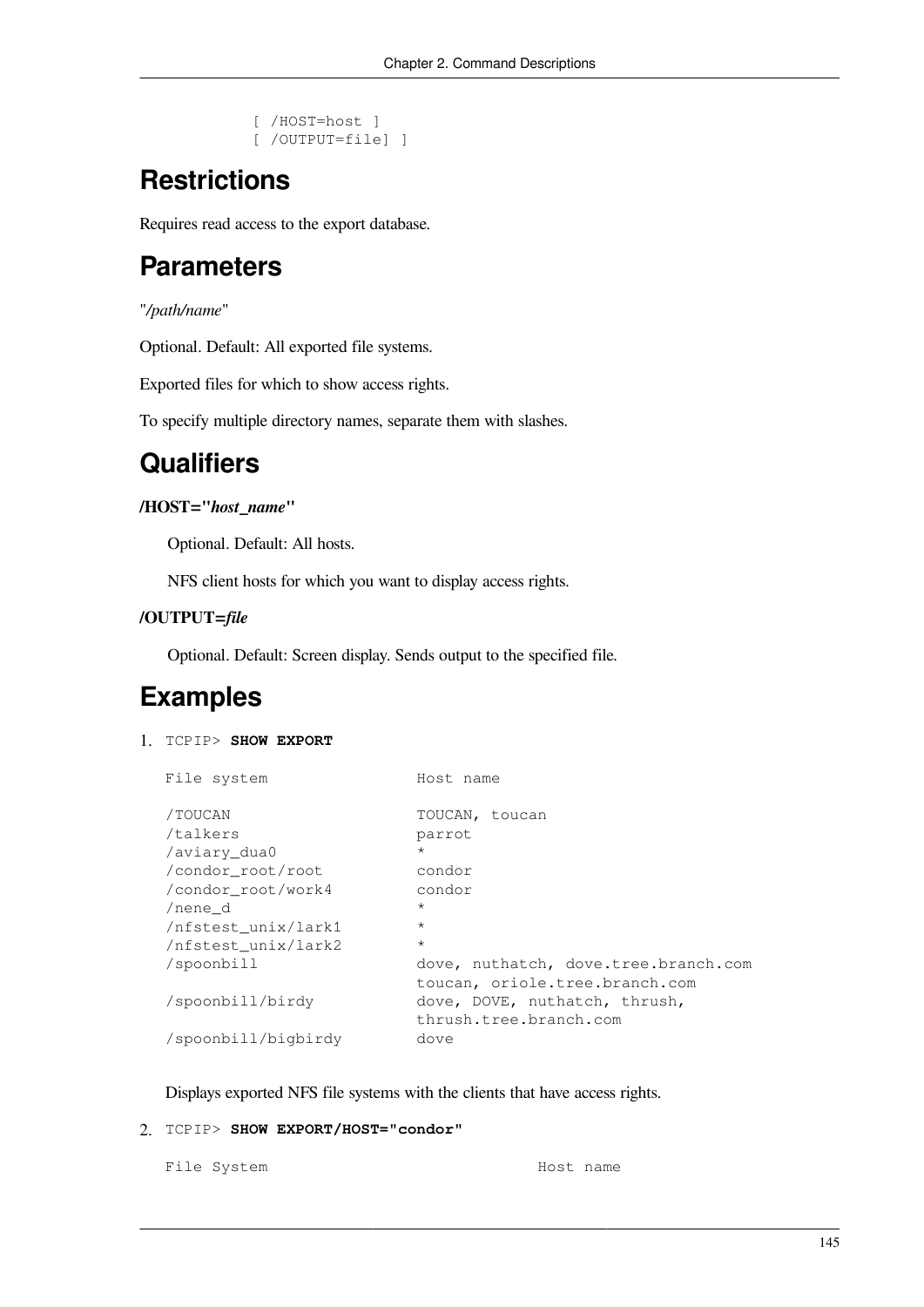```
/condor_root/root condor
/condor_root/work4 condor
```
Displays exported NFS file systems for clients on host condor.

# **SHOW HOST**

SHOW HOST — Displays information from the hosts database. If the BIND resolver is enabled, information from the BIND database is also displayed. *Related commands:* SET HOST

# **Syntax**

```
SHOW HOST [ host ]
           [ /ADDRESS=IP address ]
            [ /DOMAIN=domain ]
            [ /LOCAL ]
            [ /OUTPUT=file ]
            [ /SERVER=server ]
```
# **Restrictions**

Requires read access to the hosts database.

## **Parameters**

*host*

Optional. Default: All hosts.

All alias names for the specified host are displayed.

- If a host has more than one IP address and you specify the name, all its addresses and aliases are displayed.
- If a host has multiple IP addresses and you specify an alias that is defined on multiple IP addresses, only the first IP address and aliases are displayed.
- If you do not specify the *host* parameter or if you use a wildcard, all hosts from the local and BIND databases are displayed.
- If you use a wildcard to complete a host name, no BIND information is displayed.
- If you specify a host, entries are displayed first from the local hosts database, if they exist; otherwise, entries from the BIND database are displayed, if they exist.

## **Qualifiers**

### **/ADDRESS=***IP\_address*

Optional. Default: None.

Allows you to select a host by IP address.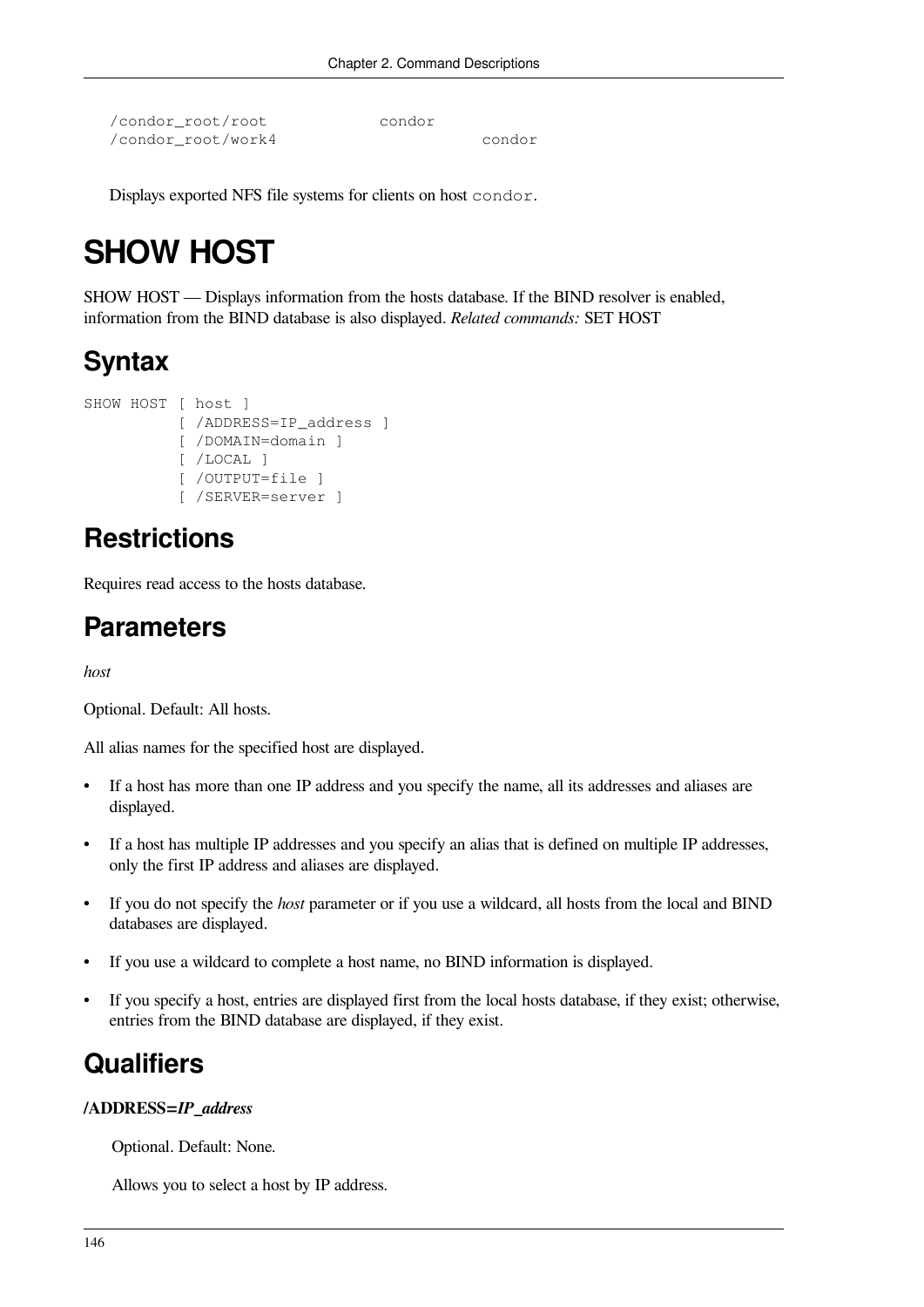- If a host has more than one IP address and you specify the name, all IP addresses and aliases for the host are displayed.
- If a host has multiple IP addresses and you specify an alias that is defined on multiple IP addresses, only the first IP address and aliases are displayed.
- Recommended: Use the *host* parameter instead of this qualifier.

#### **/DOMAIN=***domain*

Optional. Default: Name service domain.

Domain to be used by the local host. However, the definition of the domain name is valid only during the execution of the current SHOW HOST command. The BIND request is sent to the specified domain.

#### **/LOCAL**

Optional.

Limits name-to-address lookups to the local hosts database.

### **/OUTPUT=***file*

Optional. Default: Screen display.

Specifies a file for the output of the SHOW HOST command.

#### **/SERVER=***server*

Optional. Default: Name server list.

BIND servers to be used. The definition of the server name list is valid only during the execution of the current SHOW HOST command. The request is sent to the specified server.

The list is ordered by request preference. For example, the initial request is sent to the first host in the list. If that host is unavailable, the request is sent to the second host in the list, and so on.

You can specify a maximum of three servers.

### **Examples**

1. TCPIP> **SHOW HOST /LOCAL**

```
 LOCAL database
Host address Host name
11.180.6.60 aa80z, AA80Z
11.180.4.1 abbss.zz3.ddd.com, abbss, ABBSS, ab, a
11.180.6.8 alibam, ALIBAM, alb
11.180.5.5 alLpin, ALLPIN, allpine.zz3.ddd.com
11.180.6.30 amfer, AMFER
11.180.6.2 ankles, ANKLES
11.180.6.73 auntie, AUNTIE, maitai
 .
 .
```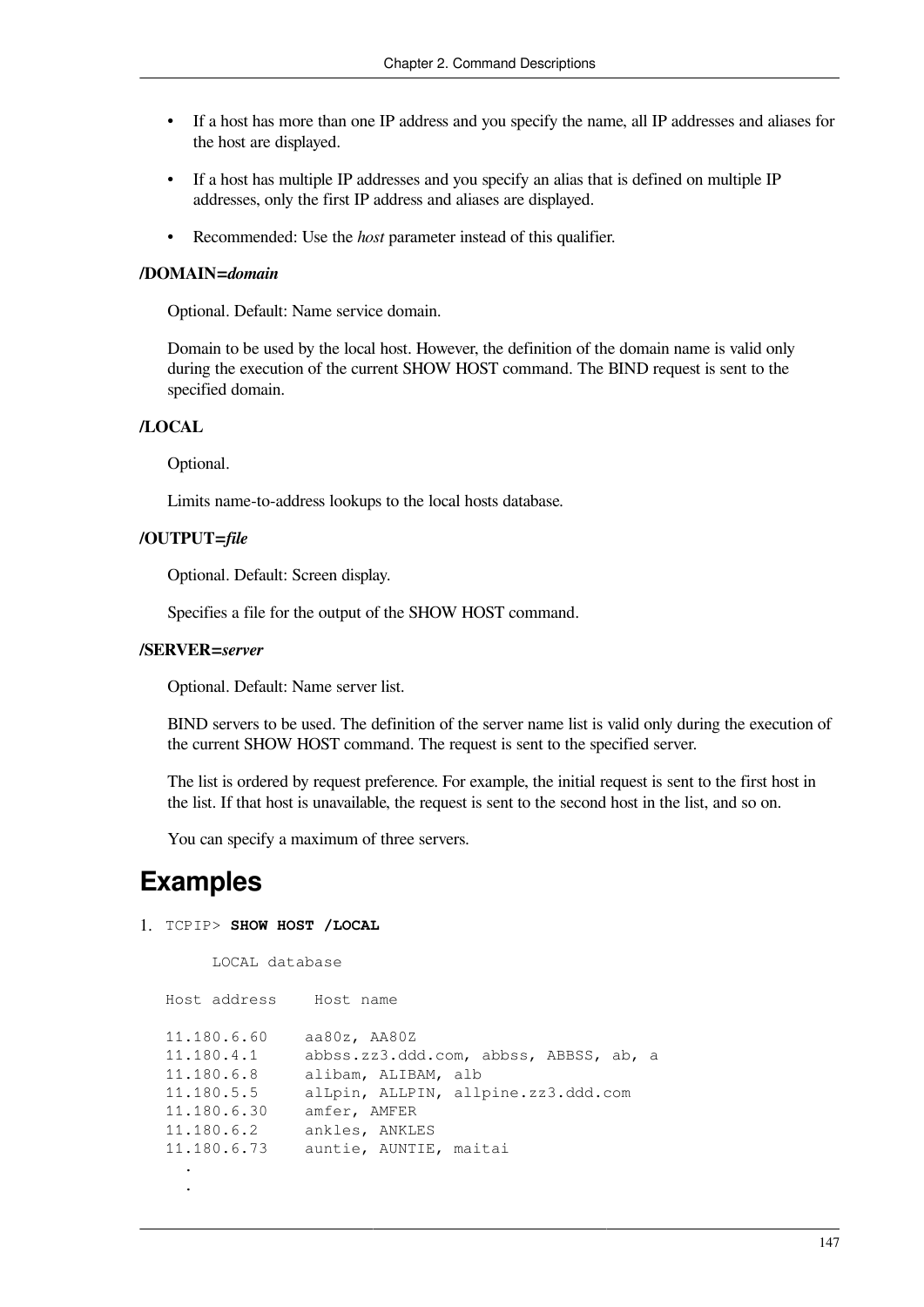```
11.180.4.200 zlepin, ZLEPIN
11.180.20.1 zooley, ZOOLEY, zoo
11.180.6.37 zxtra, ZXTRA
```
The /LOCAL qualifier displays only the hosts in the local database.

#### 2. TCPIP> **SHOW HOST ABCXYZ**

.

BIND database

Server: 128.182.4.164 ZSERVE Host address Host name 128.180.5.164 ABCXYZ.one.nam.com

Displays information about a host found in the BIND database. Note that the display includes the name and address of the BIND server that supplied the information.

3. TCPIP> **SHOW HOST \***

Displays the entire hosts database and BIND database (if the resolver is enabled). <EXAMPLES\_INTRO> In the following examples, host heron has the following IP addresses and aliases:

| <b>IP Address</b> | <b>Host</b> | <b>Aliases</b>    |
|-------------------|-------------|-------------------|
| 100.1             | heron       | HOST_1A           |
|                   |             | HOST_1B           |
|                   |             | <b>HOST_ALIAS</b> |
| 100.2             | heron       | HOST_2A           |
|                   |             | HOST_2B           |
|                   |             | <b>HOST_ALIAS</b> |

#### 4. TCPIP> **SHOW HOST HERON**

Shows all the IP addresses and aliases for the host HERON.

5. TCPIP> **SHOW HOST HOST\_1A**

Shows IP address 100.1 and the aliases HOST\_1A, HOST\_1B, and HOST\_ALIAS.

6. TCPIP> **SHOW HOST HOST\_ALIAS**

Shows the host and all aliases for addresses 100.1 and 100.2. Shows all the IP addresses and aliases for host heron.

# **SHOW INTERFACE**

SHOW INTERFACE — Displays information from the running system for Internet interfaces and pseudointerfaces. **Related commands:** SHOW CONFIGURATION INTERFACE, SET INTERFACE.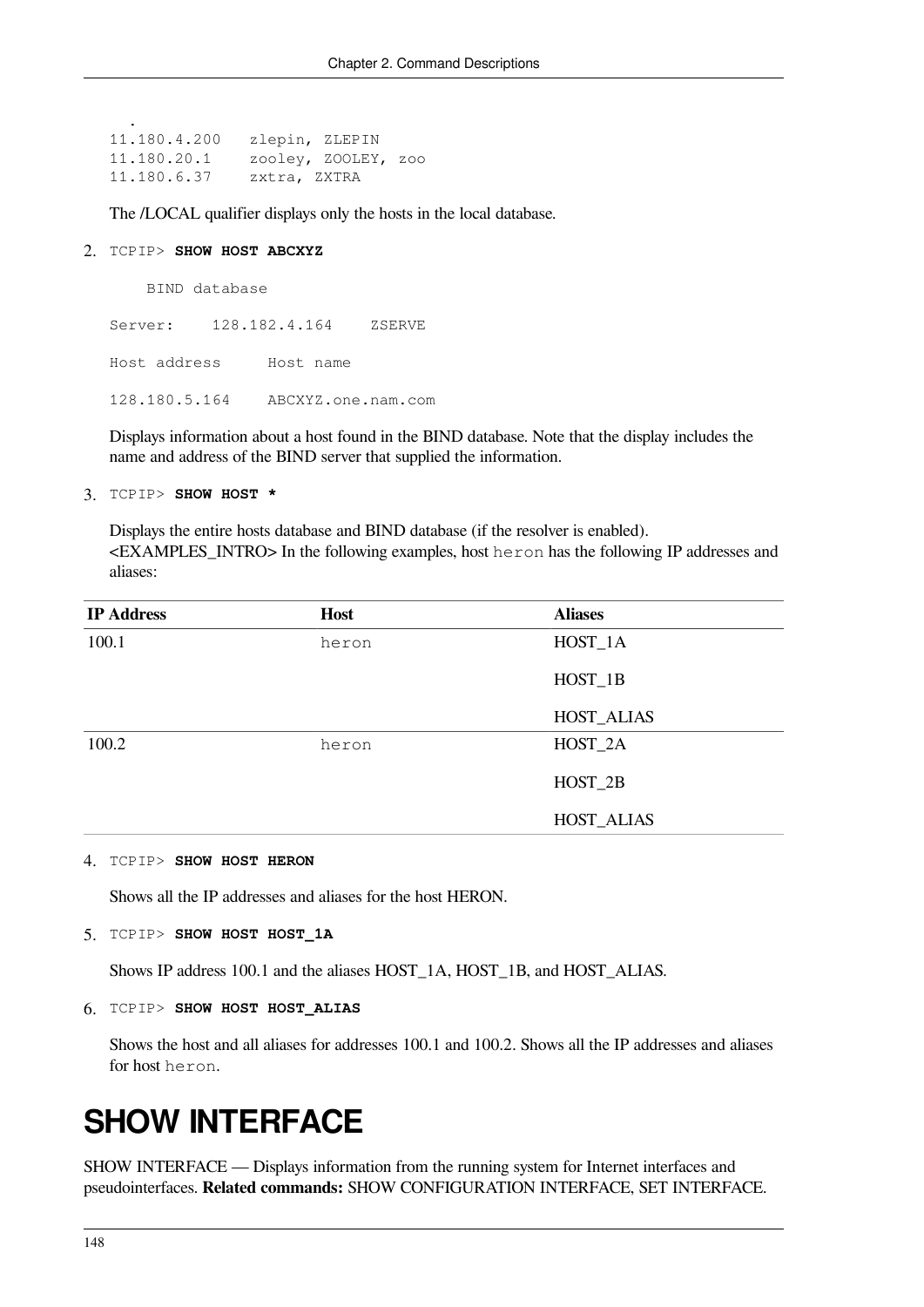# **Additional Information**

The flags that can appear in the display include:

- AMCST The interface will receive multicast packets.
- BRDCAST Indicates the interface supports broadcast messages.
- LOOP The interface is a loopback mode. Packets transmitted on this interface will be looped back in the driver and not be transmitted out on the network.
- MCAST The interface supports multicast packets. However, this does not mean that a multicast address is configured for the interface.
- NOARP The interface is not using address resolution protocol (ARP). It will neither transmit nor respond to ARP requests.
- PFCPY All packets transmitted on this interface are copied and passed to the packet filter program.
- PTP The interface is point-to-point link. This is a read-only flag that is set by the driver.
- RUN Indicates the interface is operational. The driver has allocated resources for the interface and is ready to transmit and receive packets. This option is not applicable to loopback devices, for example, LO0.
- SMPX The interface cannot hear its own transmissions.
- UP Indicates the interface is enabled for use.
- VMTU The interface supports variable maximum transmission unit (MTU) sizes.

### **Syntax**

```
SHOW INTERFACE [ interface ]
                 [ /CLUSTER ]
                 [ /FULL ]
```
## **Parameters**

*interface*

Optional. Default: All interfaces.

Specifies the name of an Internet interface or pseudointerface. Examples include ZE0, LO0, QE2, QE3.

## **Qualifiers**

### **/CLUSTER**

Optional. Default: None.

Displays information about the cluster of which the interface is a member.

### **/FULL**

Optional. Default: Brief description is displayed.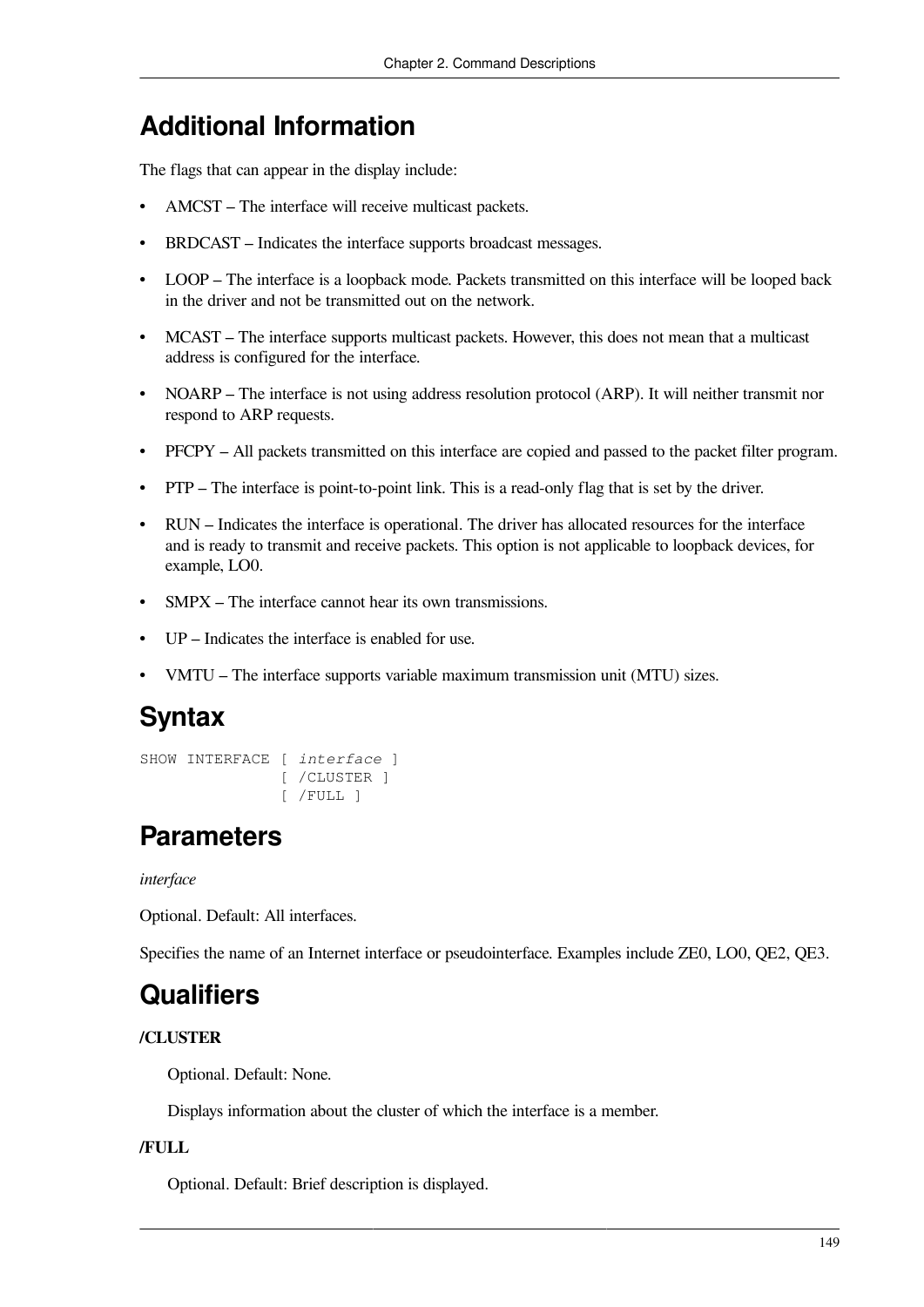Displays full information.

# **Example**

```
TCPIP> SHOW INTERFACE WE0 /FULL
Interface: WE0
  IP_Addr: 126.65.100.102 NETWRK: 255.255.255.0 BRDCST: 126.65.100.255
         Ethernet Addr:AA-00-05-CC-2D-2B MTU: 65535
    Flags: UP BRDCST RUN
RECEIVE SEND
Packets 3817269 595744
    Errors 0
  Collisions: 0
```
Displays information about interface WE0.

# **SHOW MAIL**

SHOW MAIL — Displays SMTP queue information. *Related commands:* REMOVE MAIL, SEND MAIL.

# **Syntax**

```
SHOW MAIL [ user ]
            [ /FULL ]
            [ /RECIPIENT[=options] ]
            [ /ENTRY=n ]
```
## **Restrictions**

Requires SYSPRV or BYPASS privilege to display information for other users.

### **Parameters**

*user*

Optional. Default: All users.

Displays SMTP process information of the specified user.

### **Qualifiers**

### **/FULL**

Optional. Default: Brief description is displayed.

Displays detailed information.

### **/RECIPIENT[=***options***]**

Optional. Default: ALL.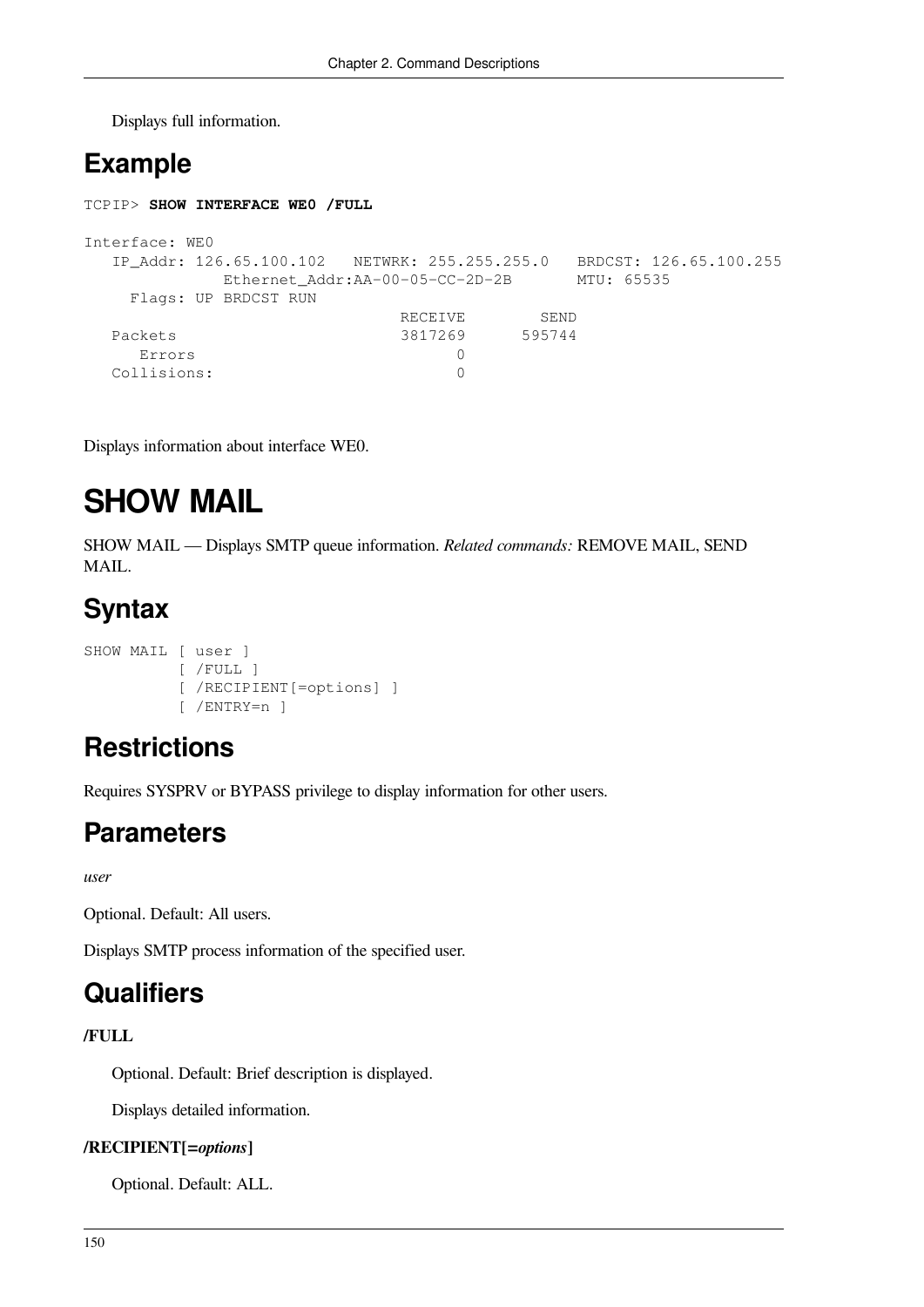Used with /FULL, displays selected recipient classes. Available options include the following:

| ALL         | Shows failed, sent, and unsent mail messages.                        |
|-------------|----------------------------------------------------------------------|
| FAILED      | Shows messages that could not be read for a<br>particular recipient. |
| <b>SENT</b> | Shows successful deliveries to a particular<br>recipient.            |
| UNSENT      | Shows messages that are as yet unsent.                               |

### **/ENTRY=***n*

Optional. Default: Your queue entries.

Displays information about the specified queue entry number.

### **Examples**

1. TCPIP> **SHOW MAIL**

Displays information about mail messages queued to your process's user name.

```
2. TCPIP> SHOW MAIL /ENTRY=1234
```
Displays information about the mail message 1234 in the queue.

```
3. TCPIP> SHOW MAIL /FULL /RECIPIENT=ALL
```
Displays detailed information about all mail messages sent by the user of your process's user name.

# **SHOW MAP**

SHOW MAP — Displays the names of mapped (logically linked) file systems, also called NFS file systems. *Applies to:* NFS server. *Related commands:* MAP, UNMAP, ADD EXPORT, SHOW EXPORT, REMOVE EXPORT, SET CONFIGURATION MAP, SET CONFIGURATION NOMAP, SHOW CONFIGURATION MAP.

## **Syntax**

SHOW MAP [ */path/name* ]

### **Parameters**

*/path/name*

Optional.

Name of the file system (the first element of the UNIX file specification).

## **Examples**

1. TCPIP> **SHOW MAP**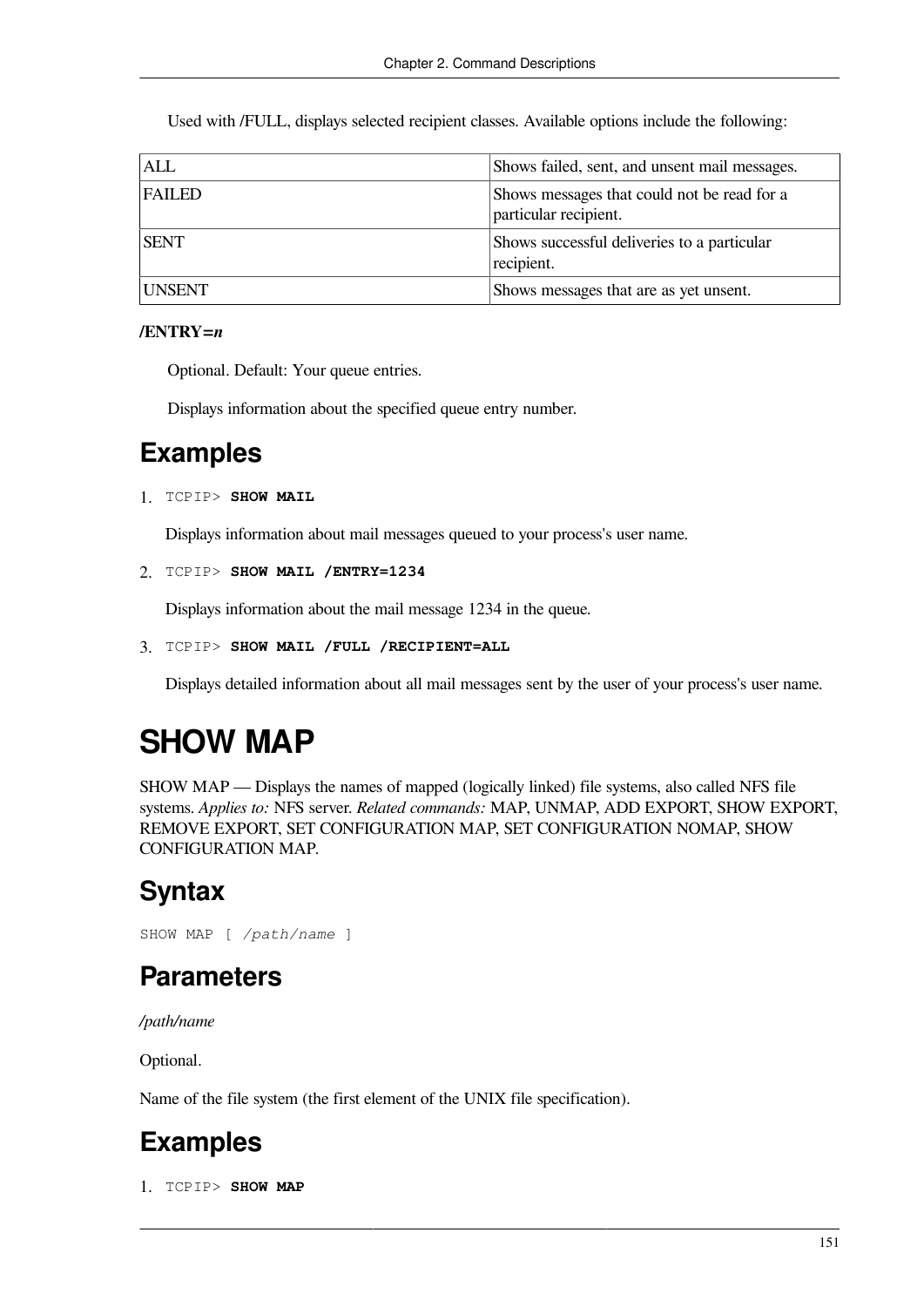| Pathname                       | Dynamic Filesystem Map | Logical File System                                     |
|--------------------------------|------------------------|---------------------------------------------------------|
| /water<br>/water<br>/duck/pond | USER\$DKC100:          | USER\$DKC100: [WATER]<br>USER\$DKC100: [DUCK.POND.TEAL] |
| TCPIP>                         |                        |                                                         |

Displays all mapped file systems.

2. TCPIP> **SHOW MAP "/bird"**

|          | Dynamic Filesystem Map |                     |  |
|----------|------------------------|---------------------|--|
| Pathname |                        | Logical File System |  |
| /bird    |                        | \$1\$DUA7:          |  |
| TCPIP>   |                        |                     |  |

Lists mapped file system /bird.

# **SHOW MOUNT**

SHOW MOUNT — Displays a list of mounted directories at all mount points or at a particular mount point. *Related commands:* MOUNT, DISMOUNT.

## **Syntax**

```
SHOW MOUNT [ device ]
            [ /ALL ] [ /FULL ]
             [ /HOST=host ]
```
### **Parameters**

*device*

Optional. Default: All mounted file systems.

Local device for which to display mount information. Specify one of the following:

- DNFSn: the full NFS device name and directory tree, for example, DNFS3: [USER.NOTES]
- Volume label
- Logical name for the device

You can use abbreviations and wildcards.

## **Qualifiers**

### **/ALL**

Optional.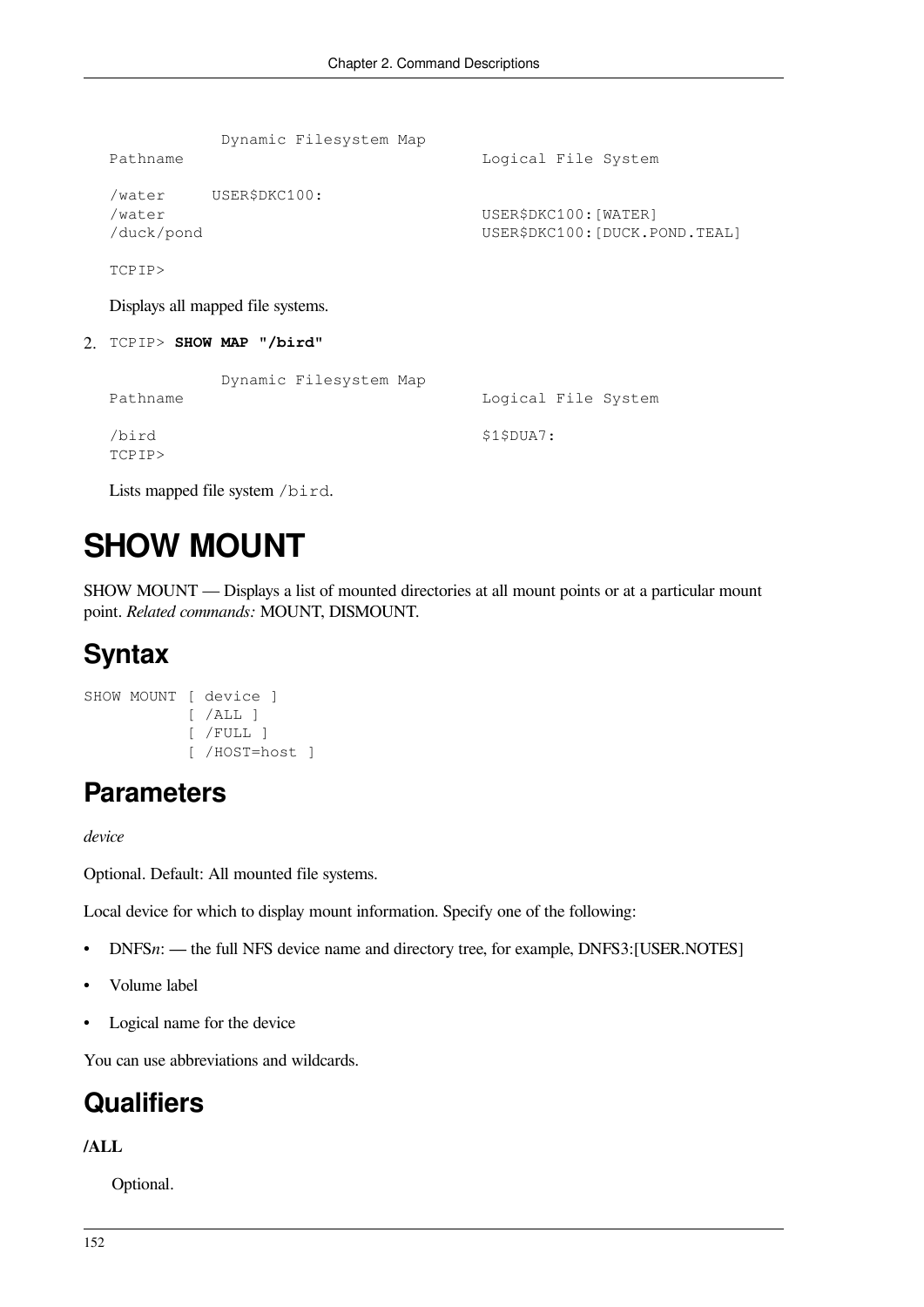If you also specify *device*, displays information for all NFS server hosts with mounted file systems on this device.

If you do not specify *device*, displays information for all NFS server hosts with mounted file systems on any device.

Not valid with /HOST.

### **/FULL**

Optional. Default: Brief description is displayed.

Displays the full, current operating parameters related to each mount.

### **/HOST=***host*

Optional. Default: All NFS servers with file systems currently mounted.

NFS server on which the physical files reside.

Not valid with /ALL.

### **Examples**

1. TCPIP> **SHOW MOUNT**

```
_DNFS1:[000000] automount (inactivity timer 0 00:23:00.00), mounted
         SIGMA.PROCESS.COM:/usr
_DNFS2:[000000] mounted
         IRIS.PROCESS.COM:/usr/users
```
Shows the characteristics of all mounted file systems on all local NFS devices.

2. TCPIP> **SHOW MOUNT DNFS3: /ALL**

```
_DNFS3:[A.B] mounted
         SIGMA.PROCESS.COM:/usr
_DNFS3:[A.C] mounted
         SIGMA.PROCESS.COM:/work
```
Shows the characteristics of all mounted file systems on local device DNFS3:.

# **SHOW MX\_RECORD**

SHOW MX\_RECORD — Displays SMTP routing information. If you omit *destination*, you see the entries in the local Mail Exchange (MX) database. If you specify *destination*, you see all the entries in all the databases that TCP/IP Services would look at, if necessary, to resolve the address. To send mail, SMTP looks up addresses in one or more databases (if necessary) in the following order: local MX database, remote MX database, BIND server database, local hosts database. *Related command:* SET MX\_RECORD.

# **Syntax**

```
SHOW MX RECORD [ destination ]
                 [ /GATEWAY=host ]
```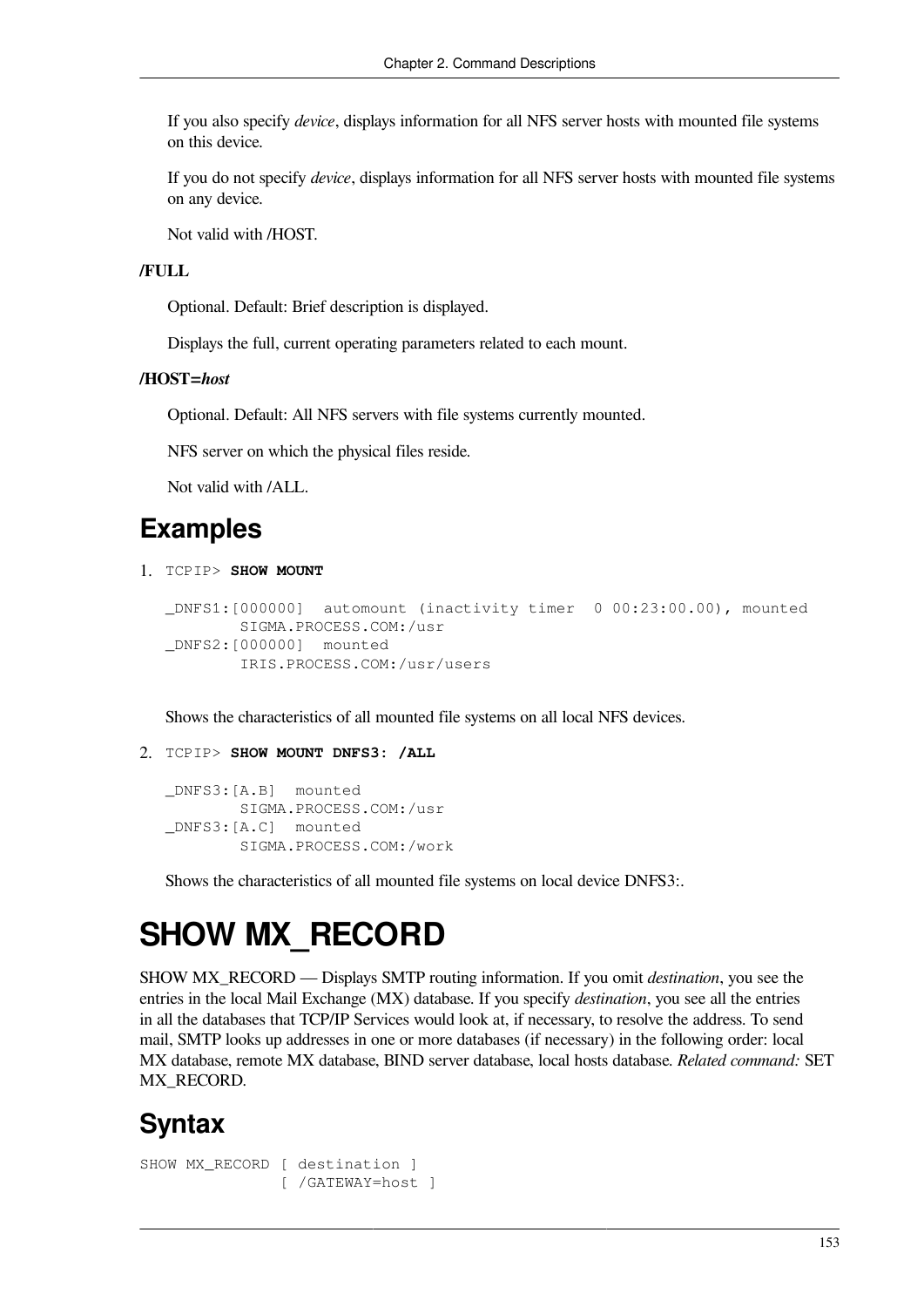```
 [ /OUTPUT=file ]
```
### **Parameter**

*destination*

Optional. Default: All entries in the local MX database.

Final destination host name.

## **Qualifiers**

### **/GATEWAY=***host*

Optional. Default: All destinations.

Displays the destinations that are accessed through the specified gateway.

### **/OUTPUT=***file*

Optional. Default: Screen display.

Sends the output to the specified file.

### **Examples**

#### 1. TCPIP> **SHOW MX\_RECORD SWAN**

#### BIND MX database

| Server:                                                    | 18.18.218.10            | GREAT.HORNED.OWL.COM                                                                                        |
|------------------------------------------------------------|-------------------------|-------------------------------------------------------------------------------------------------------------|
| Gate address                                               | Preference              | Gate name                                                                                                   |
| 18.18.218.10<br>18.1.218.16<br>188.88.206.2<br>199.9.214.1 | 50<br>100<br>200<br>300 | WATER.PIPIT.WEBBED.FEET.COM<br>bd-qw.purple.martin.com<br>great.horned.owl.com<br>bird.food.seeds.worms.com |

|              |              | BIND database               |
|--------------|--------------|-----------------------------|
| Server:      | 18.18.218.10 | WATER.PIPIT.WEBBED.FEET.COM |
| Host address |              | Host name                   |
| 18.18.100.10 |              | SWAN.WEBBED.FEET.COM        |

Displays, in order of preference, the routing hops to reach host SWAN if an attempt fails. The local host tries to route through:

- a. WATER.PIPIT.WEBBED.FEET.COM
- b. bd-gw.purple.martin.com
- c. great.horned.owl.com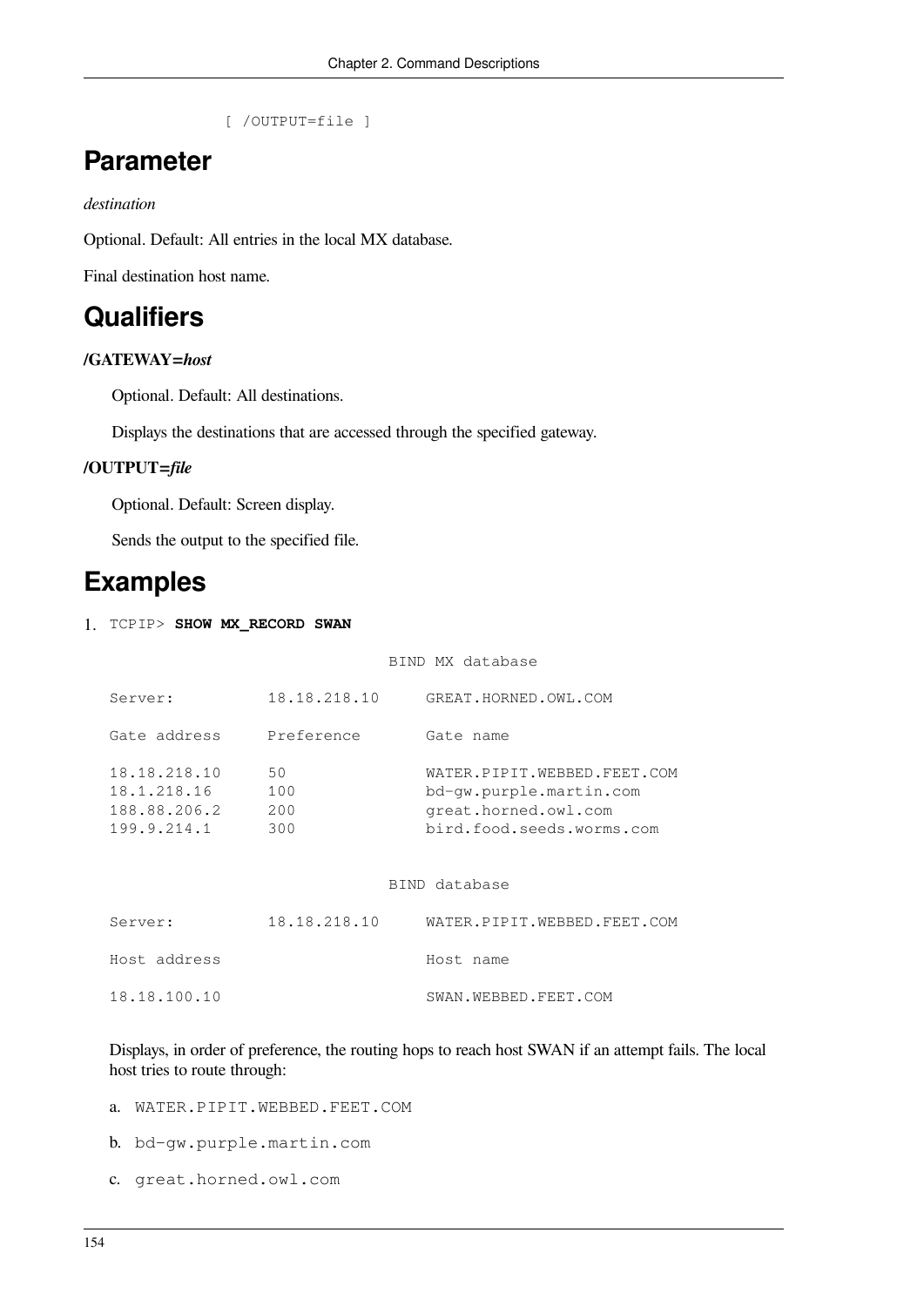d. bird.food.seeds.worms.com

Both the alternate gateway and the zone affect how SMTP determines where to relay nonlocal mail.

MX records tell mailers where to relay mail that is destined for a given host. In the display:

- The Gate name field tells where to relay the mail.
- The Gate address field gives the gateway's IP address.
- The Preference field gives each MX record a precedence. A lower preference number means a higher precedence.

BIND MX database

2. TCPIP> **SHOW MX\_RECORD CROW.COM**

| Server:                                    | 18.18.218.10 | WATER.PIPIT.WEBBED.FEET.COM       |
|--------------------------------------------|--------------|-----------------------------------|
| Gate address                               | Preference   | Gate name                         |
| 159.228.12.253<br>159.228.12.254<br>TCPIP> | 2            | cawcaw.crow.com<br>scare.crow.com |

Displays the MX record for destination host  $\text{crow}$ . com. In the display:

- The Gate name field tells where to relay the mail.
- The Gate address field gives the gateway's IP address.
- The Preference field gives each MX record a precedence. A lower preference number means higher precedence.

In this example, the local host name is WATER, the alternate gateway is scare.crow.com, and the zone is crow.com. The first preference for delivering mail to crow.com is to send to cawcaw.crow.com.

If you have not defined an alternate gateway, SMTP tries to relay the mail to scare.crow at IP address 158.228.12.253. It uses the MX records to determine the host to which to relay mail. SMTP tries to relay the mail to each gateway host, in order of preference, until it either successfully transfers the mail or runs out of MX records to try. If there is no alternate gateway, the zone is not used.

If you have defined an alternate gateway, SMTP goes through the list of MX records, but it does not automatically try to relay the mail directly to the gateway. SMTP checks whether the gateway host name is outside or inside the SMTP zone (as defined with SET SMTP CONFIGURATION). If the gateway is inside the SMTP zone, SMTP tries to relay the mail directly to the gateway host. If the gateway is outside the zone, SMTP sends the mail to the alternate gateway.

# **SHOW NAME\_SERVICE**

SHOW NAME\_SERVICE — Logs information about the BIND resolver. **Related commands:** SET NAME\_SERVICE, SHOW CONFIGURATION NAME\_SERVICE.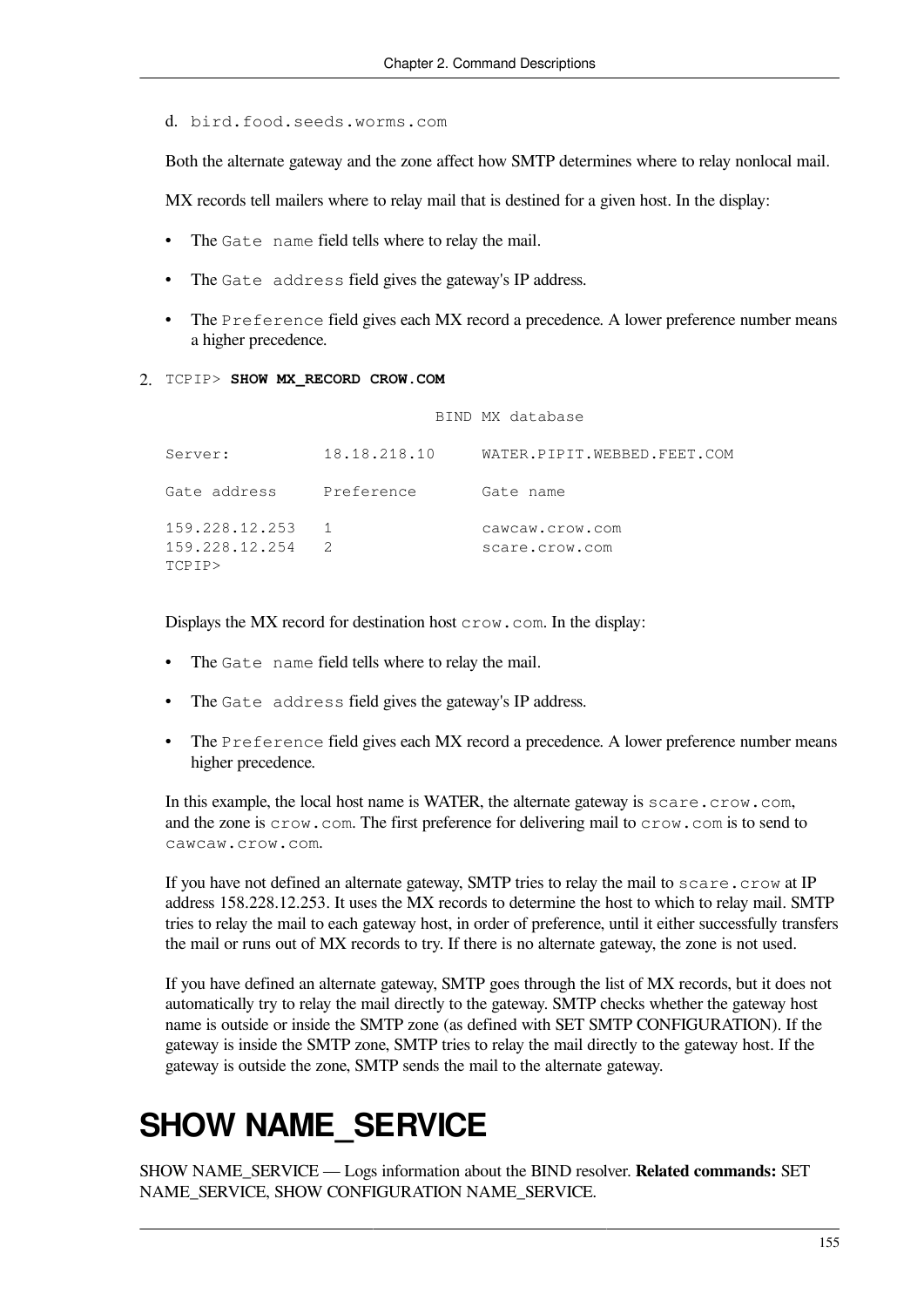# **Syntax**

```
SHOW NAME_SERVICE [ /STATISTICS ]
```
# **Restrictions**

The /STATISTICS qualifier requires BYPASS, READALL, or SYSPRV privilege.

# **Qualifiers**

### **/STATISTICS**

Optional.

Dumps statistics to SYS\$SPECIFIC:[TCPIP\$BIND]TCPIP\$BIND.STATS.

Either TCPIP\$ETC:RNDC.CONF or TCPIP\$ETC:RNDC.KEY must be set up to allow for secure communication between the user and the BIND server. For more information, refer to the *VSI TCP/ IP Services for OpenVMS Management* manual.

# **Examples**

```
1. TCPIP> SHOW NAME_SERVICE
  BIND Resolver Parameters
    Local domain: TCPIP.OWL.ROC.COM
    System
     State: Started, Enabled
     Transport: UDP
     Domain: tcpip.owl.roc.com
     Retry: 4
     Timeout: 4
     Servers: LOCALHOST, tcpip.owl.roc.com
    Process
     State: Started, Enabled
     Transport: UDP
     Domain: 11.180.34.3
     Retry: 4
     Timeout: 4
     Servers: LOCALHOST, lark, crow.moa.awk.com
  TCPIP>
```
Shows systemwide and process-specific parameter settings for the BIND resolver.

### 2. TCPIP> **SHOW NAME\_SERVICE /STATISTICS**

Logs current BIND server statistics to the file TCPIP\$BIND\_SERVER\_STATISTICS.LOG. The following sample shows such a log file.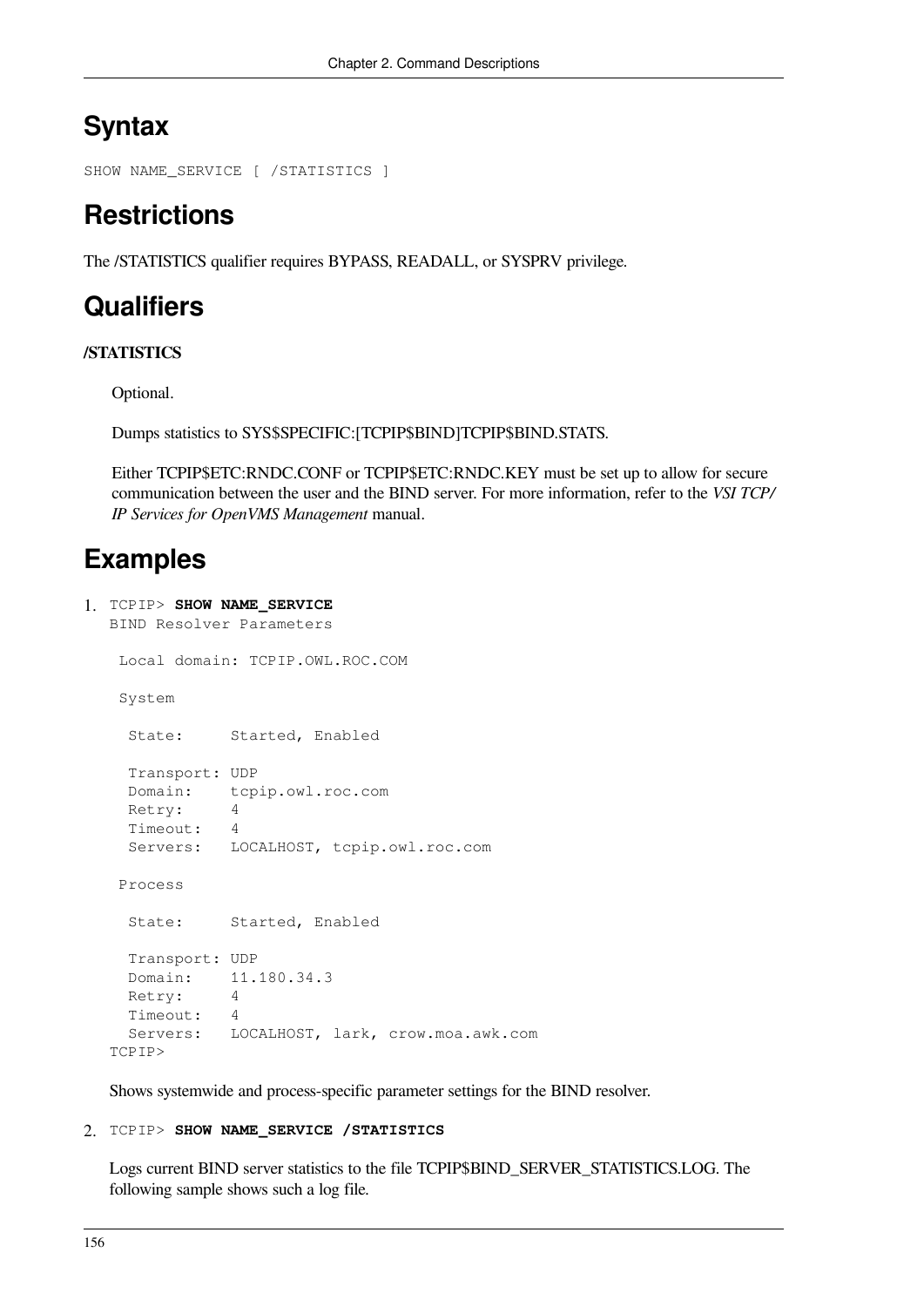```
+++ Statistics Dump +++ (922292822) Wed Mar 24 11:27:02
34250 time since boot (secs)
15670 time since reset (secs)
12 Unknown query types
20000 A queries
540 SOA queries
2399 MX queries
867 ANY queries
3 AXFR queries
++ Name Server Statistics ++
(Legend)
      RR RNXD RFwdR RDupR RFail
       RFErr RErr RAXFR RLame ROpts
       SSysQ SAns SFwdQ SDupQ SErr
       RQ RIQ RFwdQ RDupQ RTCP
       SFwdR SFail SFErr SNaAns SNXD
(Global)
       2 0 0 0 0 0 0 0 0 0 2 0 0 0 0 0 0 0 0 5 0 0 0 0 0
– Name Server Statistics --
++ Memory Statistics ++
     3: 9 gets, 2 rem
     4: 7 gets, 0 rem (1 bl, 1022
     5: 16 gets, 1 rem
     6: 7 gets, 5 rem
     7: 10 gets, 5 rem
     8: 97 gets, 16 rem (1 bl, 485 ff)
    13: 6 gets, 4 rem
.
.
.
 664: 5 gets, 1 rem (1 bl, 5 ff)
 732: 2 gets, 0 rem (1 bl, 5 ff)
   1040: 1 gets, 1 rem (1 bl, 2 ff)
> = 1100: 23 gets, 9 rem
– Memory Statistics --
— Statistics Dump — (907337687) Fri Jan 2 10:14:47 2003
```
# **SHOW NETWORK**

SHOW NETWORK — Displays information about the networks database. *Related command:* SET NETWORK

### **Syntax**

```
SHOW NETWORK [ network ]
              [ /ADDRESS=address ]
              [ /OUTPUT=file ]
```
## **Restrictions**

Requires read access to the networks database.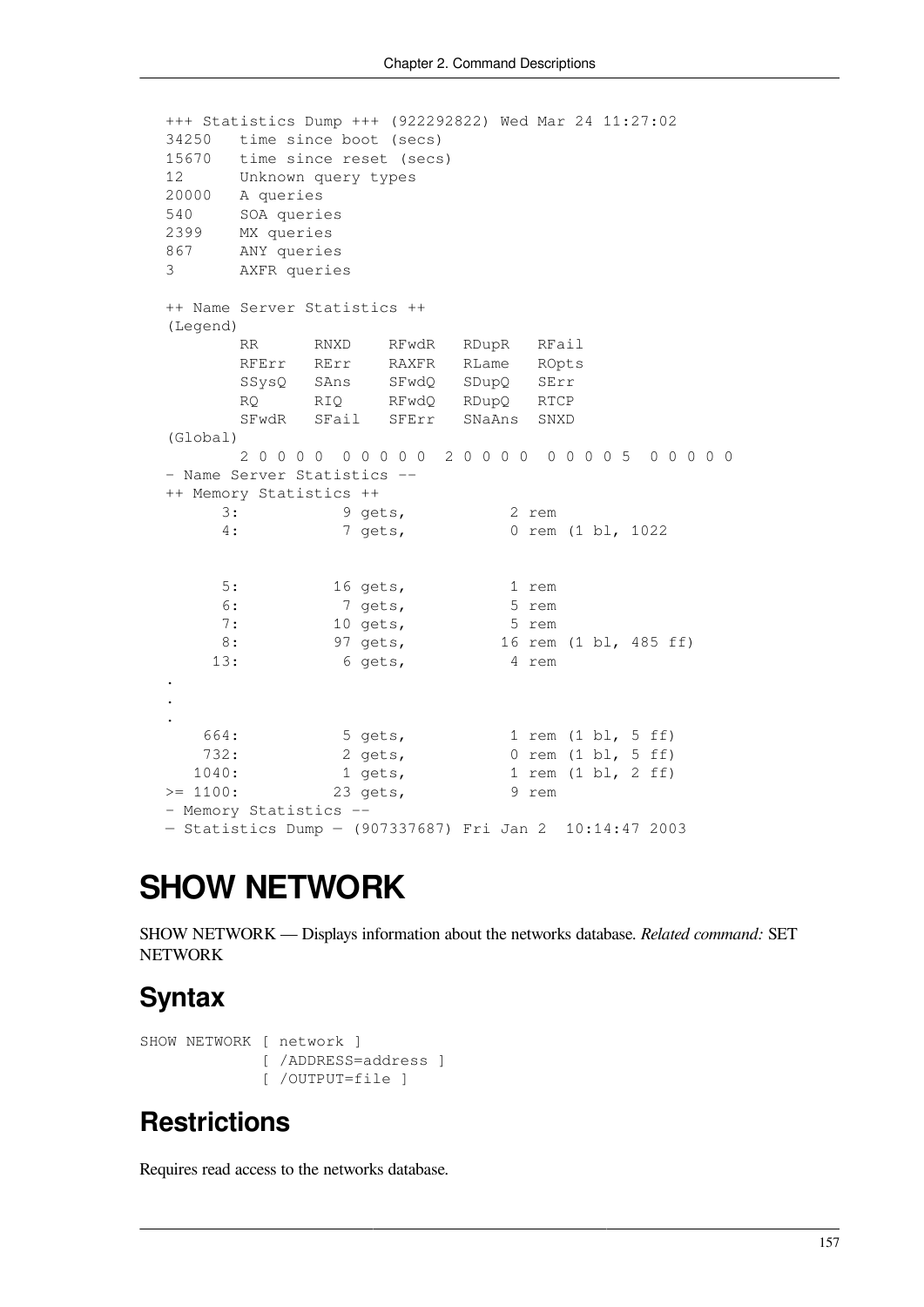# **Parameters**

### *network*

Optional. Default: All known networks.

Network about which to display information.

- Displays all alias names of the specified network.
- If you specify an alias, the network name and all its alias names are displayed.

### **Qualifiers**

#### **/ADDRESS=***address*

Optional. Default: None.

Selects networks by address.

Not valid with the *network* parameter.

### **/OUTPUT=***file*

Optional. Default: Screen display.

Output is written to the specified file.

### **Examples**

1. TCPIP> **SHOW NETWORK COBNET** 

Network address Network name

4.0.0.0 COBNET

Displays the entry for COBNET in the networks database.

```
2. TCPIP> SHOW NETWORK Z* 
  Network address
  138.180.4.0 zznet, ZZNET
  120.45.30.0 zzo-net, ZZO-NET, zz01-net
```
From the networks database, displays the entries for all the networks with names or aliases beginning with the letter Z.

# **SHOW NFS\_SERVER**

SHOW NFS\_SERVER — Displays NFS server performance counters and statistics. *Related commands:* SET NFS\_SERVER, ZERO NFS\_SERVER.

# **Syntax**

```
SHOW NFS_SERVER [ /CONTINUOUS[=seconds] ]
                  [ /RPC]
```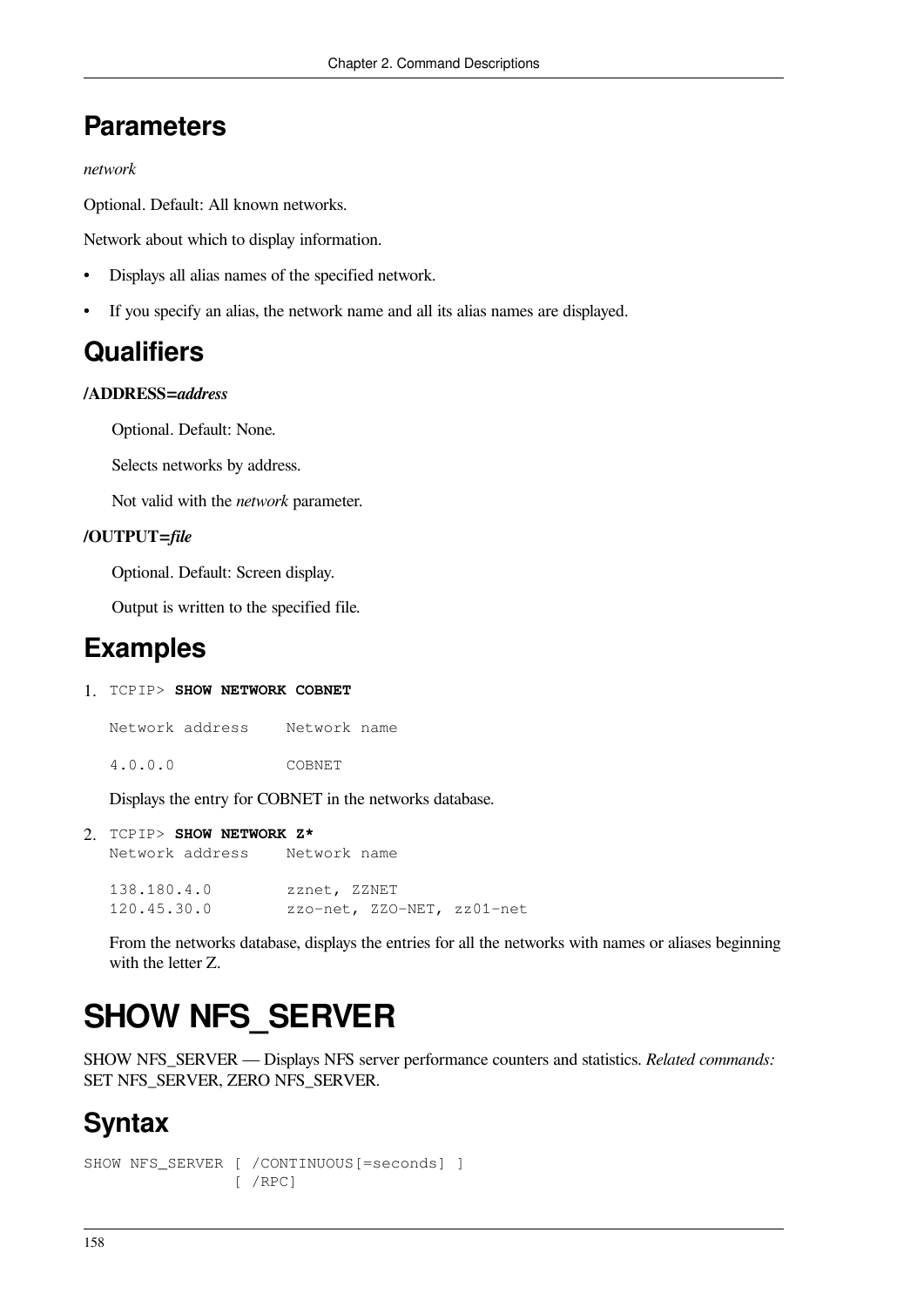```
 [ /SERVER ]
 [ /VERSION=versions ]
```
# **Restrictions**

Requires SYSNAM and WORLD privilege.

# **Qualifiers**

### **/CONTINUOUS[=***seconds***]**

Optional. Defaults: Static display; if you specify /CONTINUOUS without a value, the default is 4 seconds.

Provides a dynamic display with optional screen-update interval.

To terminate the display, press Ctrl/Y.

### **/RPC**

Optional.

Displays only RPC-related performance counters and statistics.

### **/SERVER**

Optional.

Displays NFS server-related performance counters and statistics.

### **/VERSION=***versions*

Optional. Default: Displays both Version 2 and Version 3.

Displays version-specific NFS server performance counters and statistics. You can specify *versions* as follows:

| <i><b>Oualifier</b></i> | <b>Displays</b>                     |
|-------------------------|-------------------------------------|
| $ N$ ERSION=V2          | Only Version 2                      |
| $ N$ ERSION=V3          | Only Version 3                      |
| $ N$ ERSION= $(V2, V3)$ | <b>Both Version 2 and Version 3</b> |

# **SHOW PORTMAPPER**

SHOW PORTMAPPER — Displays a list of all registered remote procedure call (RPC) programs. The Portmapper running on the specified host gets this list.

# **Syntax**

SHOW PORTMAPPER [ *host* ]

### **Parameter**

*host*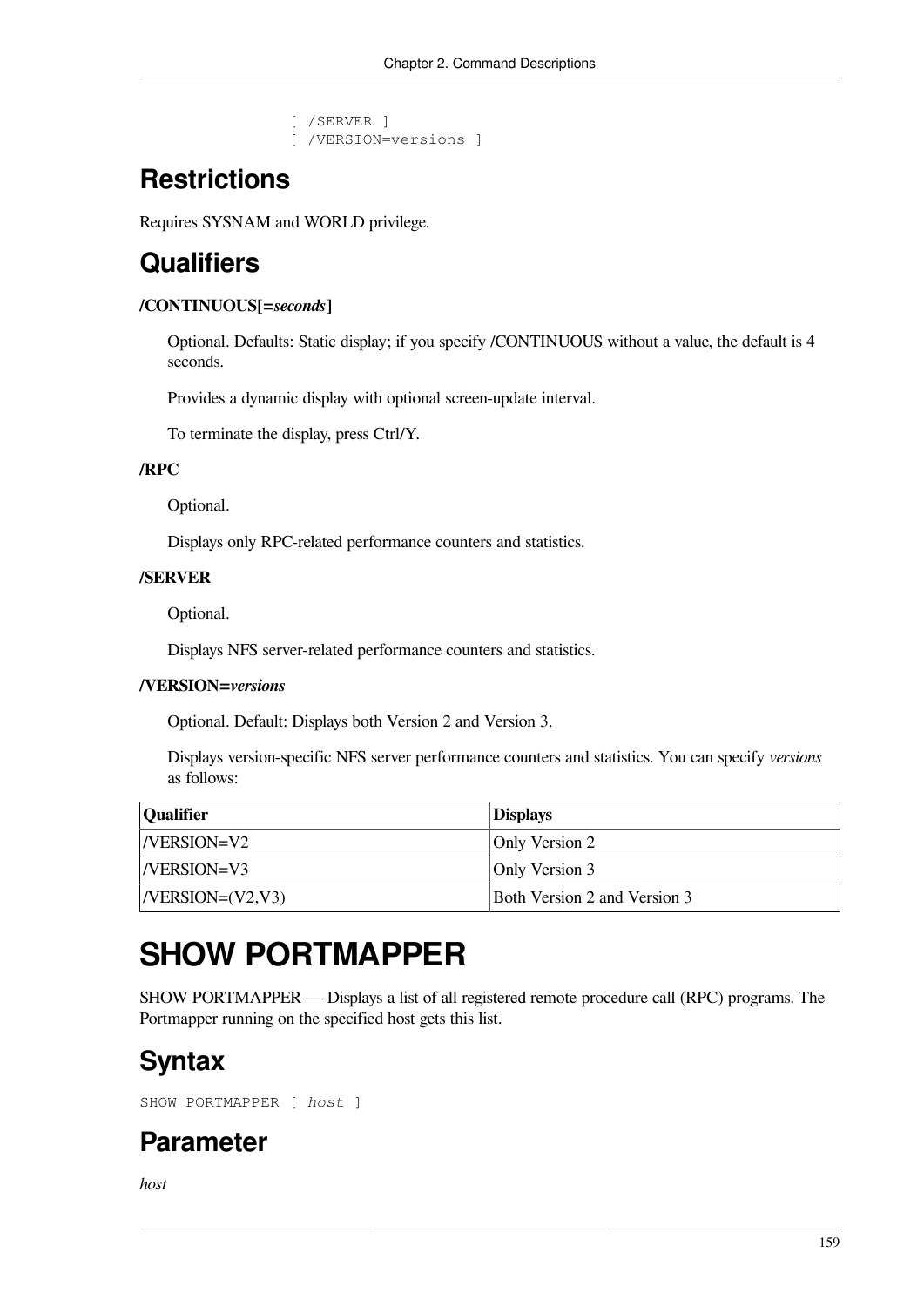Optional. Default: Local host.

Host with the Portmapper you want to query.

### **Examples**

1. TCPIP> **SHOW PORTMAPPER**

| Program Number |                   |            | Version Protocol Port-number Process |          | Service-name        |
|----------------|-------------------|------------|--------------------------------------|----------|---------------------|
|                |                   |            |                                      |          |                     |
|                | 000186A0 (100000) | 2 TCP      | 111                                  |          | 56E0021D PORTMAPPER |
|                | 000186A0 (100000) | <b>UDP</b> | 111                                  | 56E0021D | PORTMAPPER          |
|                | 000186A3 (100003) | <b>UDP</b> | 2049                                 | 56E0021F | <b>NFS</b>          |
|                | 000186A5 (100005) | <b>UDP</b> | 10                                   | 56E00220 | MOUNT               |
|                | 000249F1 (150001) | <b>UDP</b> | 5151                                 | 56E00222 | PCNFS               |

Lists information about all of the currently registered applications.

#### 2. TCPIP> **SHOW PORTMAPPER PARROT**

| Program Number |                   |       | Version Protocol Port-number Process | Service-name        |
|----------------|-------------------|-------|--------------------------------------|---------------------|
|                |                   |       |                                      |                     |
|                | 000186A0 (100000) | 2 TCP | 111                                  | 24800126 PORTMAPPER |
|                | 000186A0 (100000) | 2 UDP | 111                                  | 24800126 PORTMAPPER |

Queries host PARROT for a list of registered applications.

# **SHOW PROTOCOL**

SHOW PROTOCOL — Displays statistics and configuration information for the specified protocol. **Related commands:** SET PROTOCOL SET CONFIGURATION PROTOCOL

## **Syntax**

```
SHOW PROTOCOL [ protocol ]
                [ /PARAMETERS ]
```
### **Parameter**

#### *protocol*

Optional. Default: All protocols.

Specify one of the following: ICMP, IP, TCP, UDP.

### **Qualifier**

### **/PARAMETERS**

Optional.

Shows parameter settings. You can specify any protocol.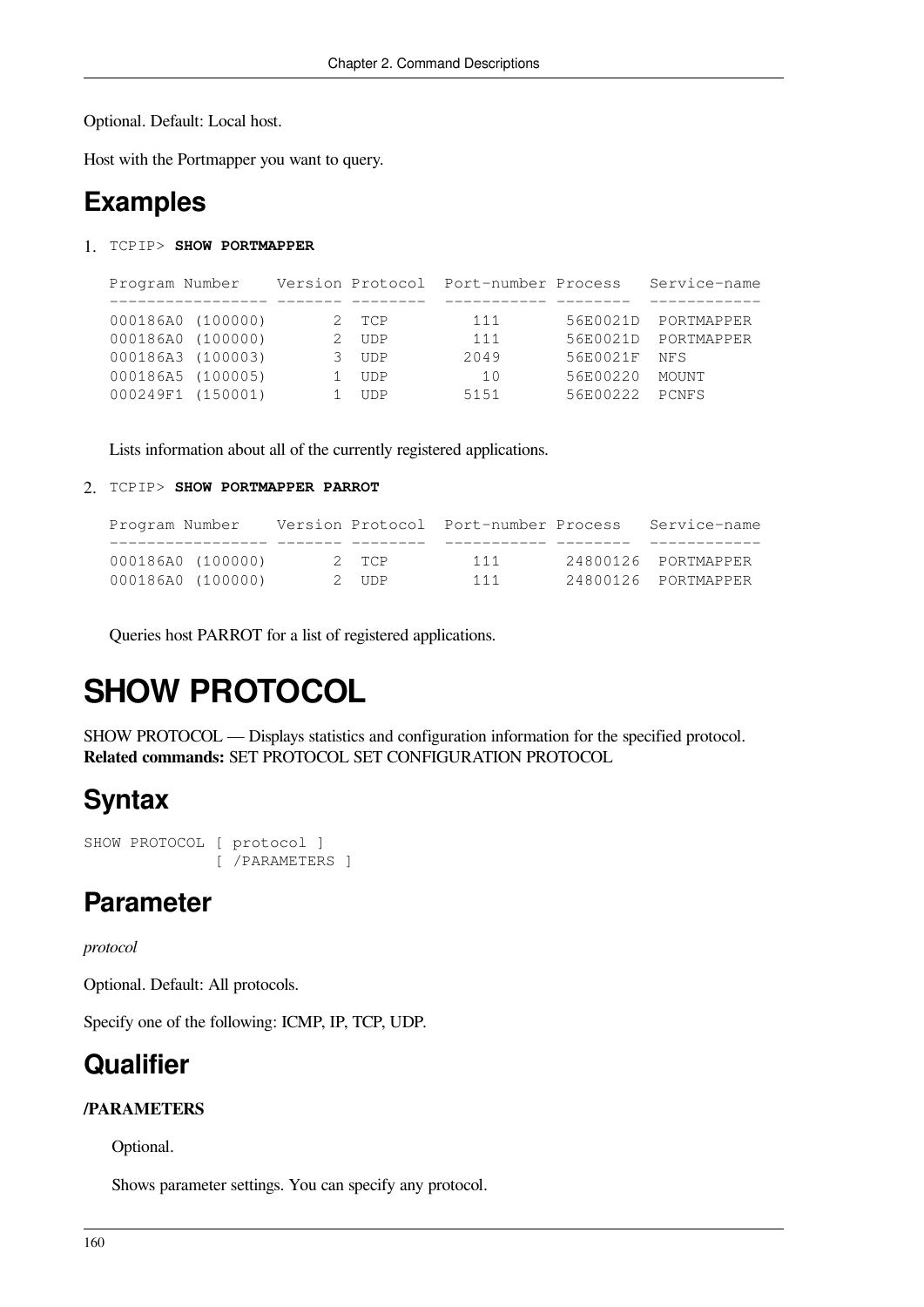### **Examples**

```
1. TCPIP> SHOW PROTOCOL TCP
  tcp:
            64213 packets sent
                    56262 data packets (44164814 bytes)
                    49 data packets (39372 bytes) retransmitted
                    7792 ack-only packets (7923 delayed)
                    0 URG only packets
                    0 window probe packets
                    10 window update packets
                    100 control packets
            50000 packets received
                    37102 acks (for 44165036 bytes)
                    381 duplicate acks
                    0 acks for unsent data
                    23176 packets (194520 bytes) received in-sequence
                    233 completely duplicate packets (290 bytes)
                    50 packets with some dup. data (65 bytes duped)
                    57 out-of-order packets (43 bytes)
                    4 packets (4294967292 bytes) of data after window
                    0 window probes
                    916 window update packets
                    0 packets received after close
                    0 discarded for bad checksums
                    0 discarded for bad header offset fields
                    0 discarded because packet too short
            54 connection requests
            35 connection accepts
            89 connections established (including accepts)
            91 connections closed (including 3 drops)
            1 embryonic connection dropped
            30253 segments updated rtt (of 30286 attempts)
            14 retransmit timeouts
                    0 connections dropped by rexmit timeout
            1 persist timeout
            2 keepalive timeouts
                    2 keepalive probes sent
                    0 connections dropped by keepalive
```
Displays the TCP statistics.

The following abbreviations are used for the TCP counters display:

ack — acknowledge URG — urgent dup. — duplicate embryonic connections – connections not yet established rtt — retries rexmt — retransmit

#### 2. TCPIP> **SHOW PROTOCOL TCP /PARAMETERS**

| TCP           |         |
|---------------|---------|
| Delay ACK:    | enabled |
| Window scale: | enabled |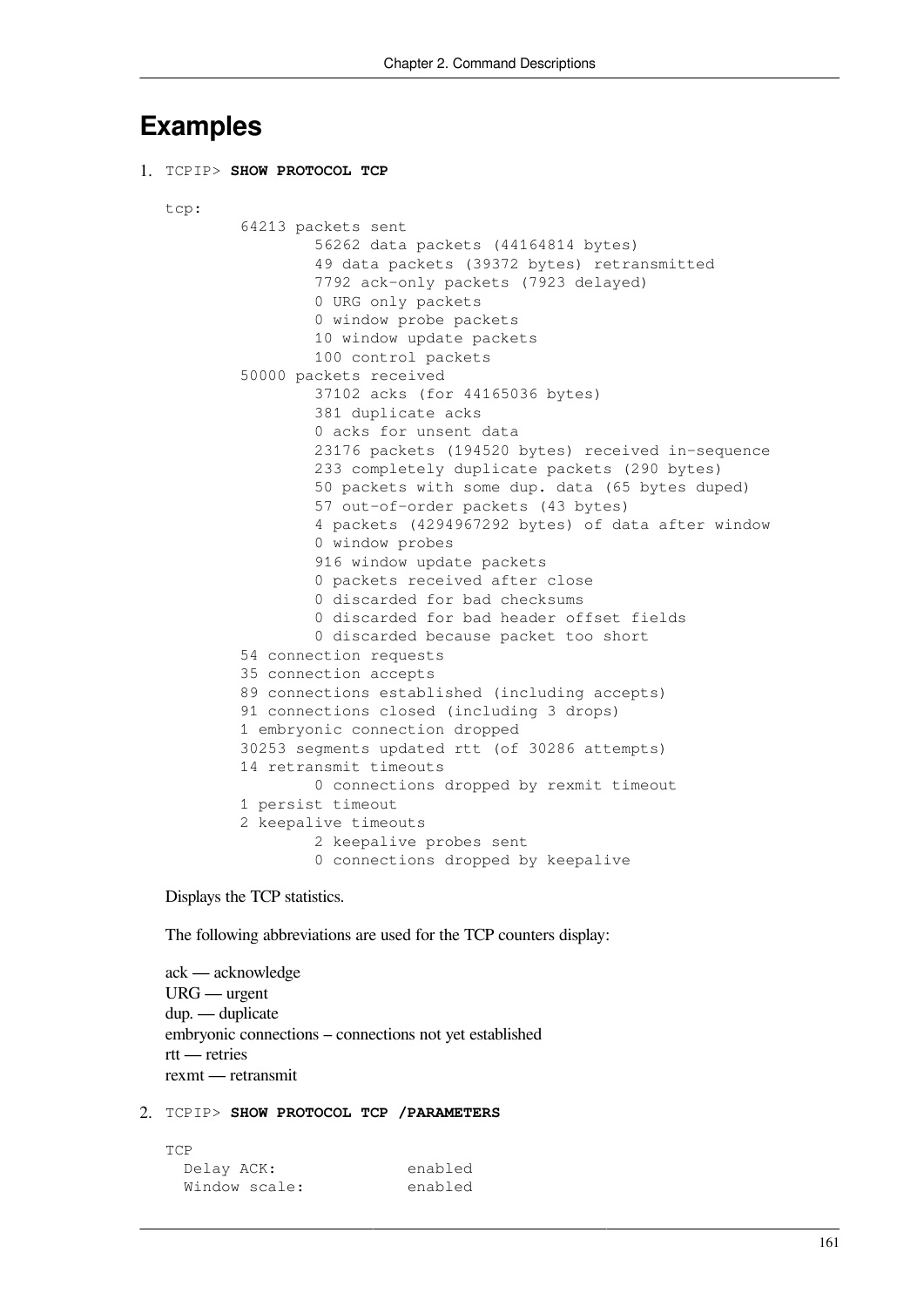| Drop count:<br>Probe timer: | 8<br>150          |                   |
|-----------------------------|-------------------|-------------------|
|                             | Receive           | Send              |
| Push:<br>Ouota:             | disabled<br>32768 | disabled<br>32768 |

Displays the TCP parameters.

# **SHOW PROXY**

SHOW PROXY — Displays entries in the proxy database. *Related commands:* ADD PROXY, REMOVE PROXY. *Applies to:* NFS server, NFS client, PC-NFS, remote shell, LPR/LPD, and customerdeveloped services.

## **Syntax**

```
SHOW PROXY [ user_name ]
             [ /COMMUNICATION ]
             [ /GID=n ]
             [ /HOST=host ]
             [ /NFS =[options] ]
             [ /UID=n ]
```
## **Restrictions**

Requires read access to the proxy database.

### **Parameters**

*user\_name*

Optional. Default: SHOW PROXY \* (all entries).

Specifies the local OpenVMS identity for the user of the NFS server, NFS client, PC-NFS, remote shell, or LPR/LPD.

## **Qualfiers**

### **/COMMUNICATION**

Optional. Default: Displays both communication and NFS proxies.

Displays communication proxies.

### **/GID=***n*

Optional. Default: Displays all NFS proxies.

Displays the database entries for all clients with the specified GID.

### **/HOST=***host*

Optional. Default: Displays information for all hosts (same as /HOST=\*).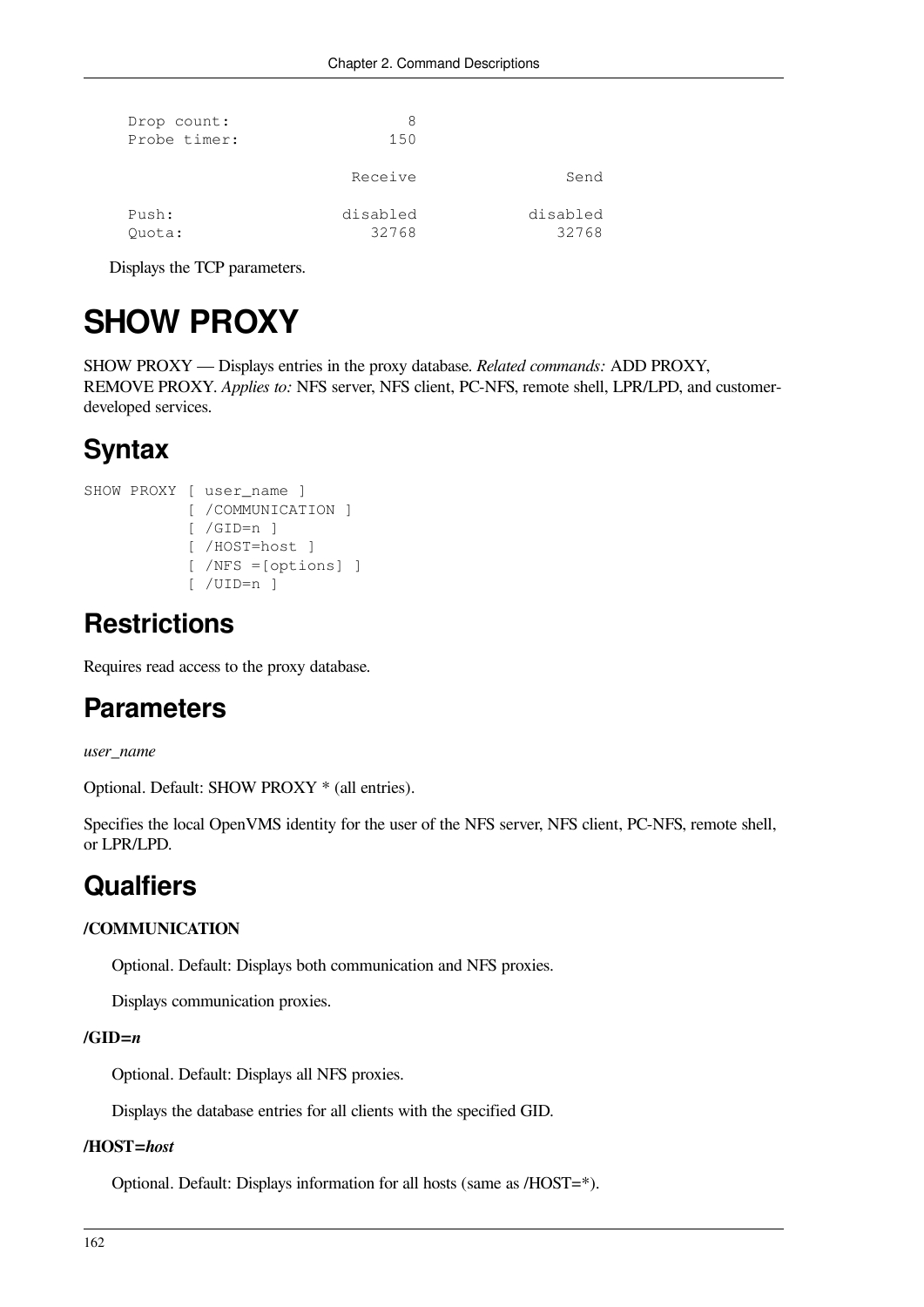Specifies the remote host from which information is to be displayed.

### **/NFS=***option*

Optional. Default:

- If you omit this qualifier, displays both communication and NFS proxies.
- If you omit *option*, displays both incoming and outgoing proxies.

Displays NFS proxies.

These entries might be for local clients, remote clients, or PC-NFS clients. You can include the following options:

| /NFS=OUTGOING            | <b>Proxy to use NFS client</b>                           |
|--------------------------|----------------------------------------------------------|
| /NFS=INCOMING            | <b>Proxy to use NFS server</b>                           |
| /NFS=(OUTGOING,INCOMING) | Proxy to use both the NFS client and the NFS<br>  server |

#### **/UID=***n*

Optional. Default: All NFS proxies.

Displays the database entry for the client with the specified UID.

## **Examples**

1. TCPIP> **SHOW PROXY /NFS**

| VMS User name | Type       | User ID |     | Group ID Host name |
|---------------|------------|---------|-----|--------------------|
| WEBSTER       | ΟD         | 311     | 1 O | $^\star$           |
| SHERMAN       | ΝD         | 115     | 10  | $^\star$           |
| COHEN         | <b>OND</b> | 115     | 10  | $\star$            |
| SILK          | ON         | 115     | 1 N | $^\star$           |
|               |            |         |     |                    |

Shows the NFS entries in the proxy database:

- WEBSTER has authorization to use the local NFS client (outgoing rights).
- SHERMAN can use the local NFS server (incoming rights).
- COHEN can use both the NFS server and client.
- SILK can use both the NFS server and client. This information is not currently known to NFS because SILK is not loaded in the dynamic database.

In the display, the values in the Type field mean:

| N       | TTC<br>ver:<br>в      |
|---------|-----------------------|
| $ 0 \>$ | $\cdot$<br>NFS client |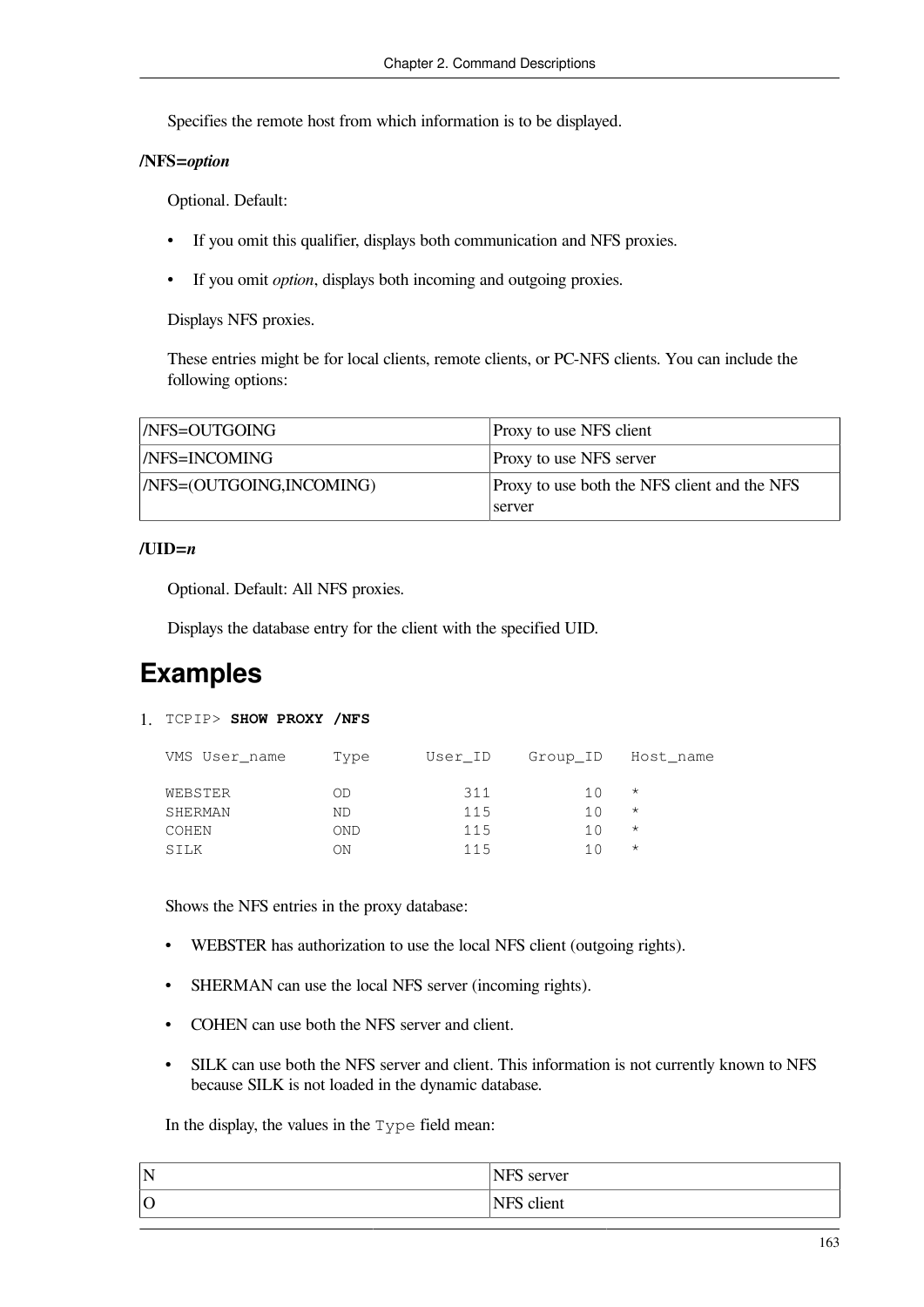| ON          | NFS server and client             |
|-------------|-----------------------------------|
|             | Communication                     |
| OD, ND, OND | Loaded in the NFS cache           |
|             | Loaded in the communication cache |

To set up N, O, or ON proxies, see ADD PROXY /NFS=INCOMING=OUTGOING.

| 2. |                                   |      |                  |                     |  |
|----|-----------------------------------|------|------------------|---------------------|--|
|    | TCPIP> SHOW PROXY / COMMUNICATION |      |                  |                     |  |
|    | VMS User name                     | Type | Remote User name | Host name           |  |
|    | <b>BLUEJAY</b>                    | CD   | JAY              | $\star$             |  |
|    | OUETZAL                           | CD   | quetzal          | central.america.com |  |
|    | FALCON                            | CD   | FALCON           | HAWK                |  |
|    | <b>MYNA</b>                       | С    | MYNA             | PARROT, parrot      |  |
|    | CANVASBACK                        | СD   | CBACK            | DUCK, duck          |  |

Shows all the communication proxies.

# **SHOW ROUTE**

SHOW ROUTE — Displays the permanent or volatile routes database. To display the permanent database, use the /PERMANENT qualifier. Looks up the destination you specify first in the hosts database and then, if this lookup fails, in the networks database. Displays the following routes and their types:  $A$  — Active route (created manually or associated with an interface),  $D$  — Dynamic route (created by ROUTED or GATED routing daemon),  $H$  — Host route (a route to a host),  $N$  — Network route (a route to a network), P — Permanent (from the routes database). **Related command:** SET ROUTE.

# **Syntax**

```
SHOW ROUTE [ destination ]
             [ /FULL ]
             [ /GATEWAY=host ]
             [ /LOCAL ]
             [ /OUTPUT=file ]
             [ /PERMANENT ]
```
# **Restrictions**

Requires read access to the routes database.

# **Parameters**

*destination*

Optional. Default: Displays all routes.

Destination host.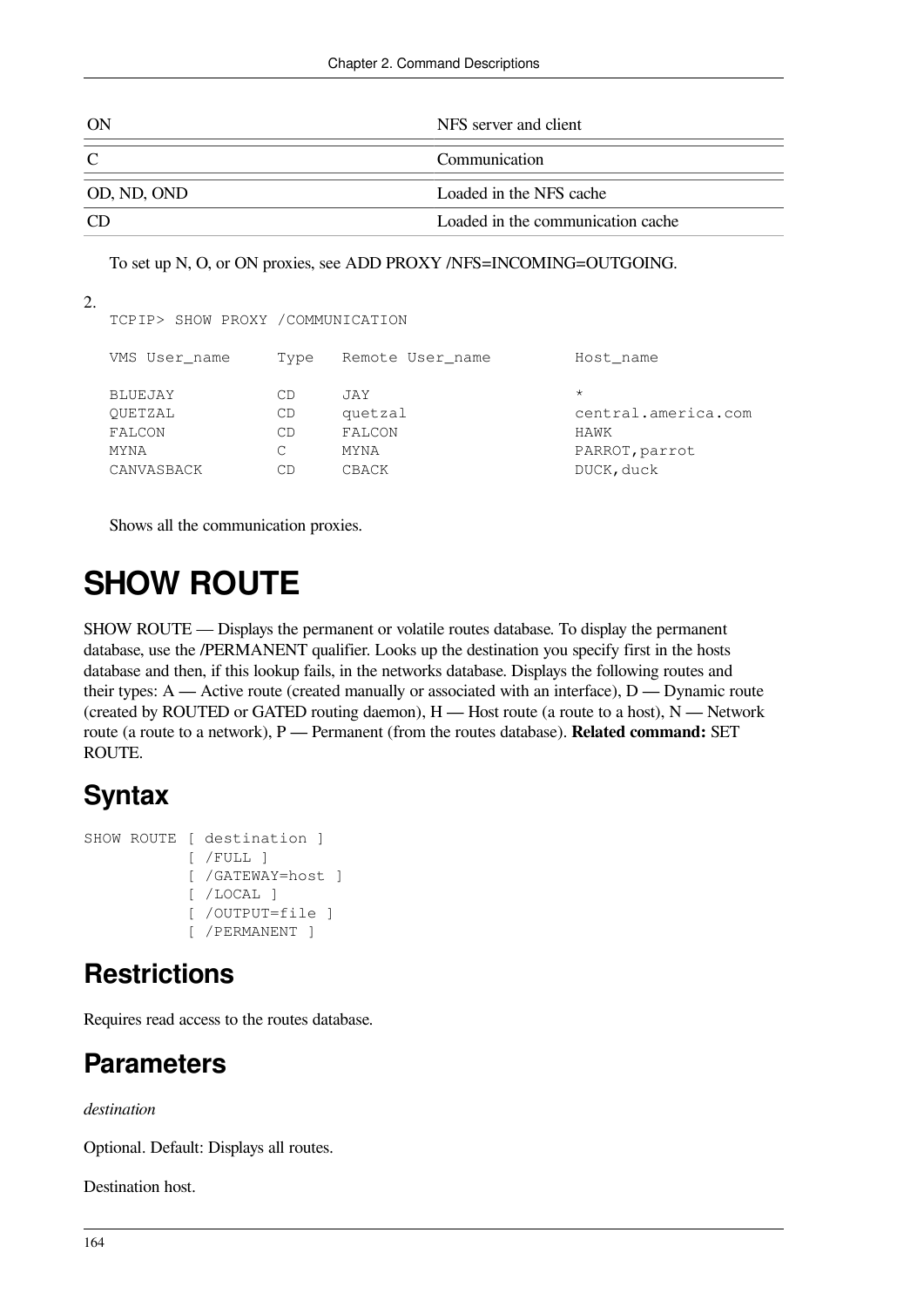### **Qualifiers**

### **/FULL**

Optional. Default: Displays routes as specified in the routes database.

Displays mapping between destination addresses and names and gateway addresses and names.

### **/GATEWAY=***host*

Optional. Default: All gateways.

Displays information for the specified host that performs as a gateway.

#### **/LOCAL**

Optional. Default: The command checks the hosts database; if a lookup fails, it checks the BIND resolver.

Limits name-to-address lookups to the local hosts database.

### **/OUTPUT=***file*

Optional. Default: Screen display.

Sends output to the specified file.

### **/PERMANENT**

Optional.

Displays only the permanent routes database.

- If TCP/IP Services is running and you omit /PERMANENT, the volatile database is displayed.
- If TCP/IP Services is not running, the permanent database is displayed.

### **Examples**

1. TCPIP> **SHOW ROUTE** 

#### DYNAMIC

| Type                 | Destination                                           | Gateway                                                    |
|----------------------|-------------------------------------------------------|------------------------------------------------------------|
| AN<br>ΆN<br>AH<br>AH | 0.0.0.0<br>16.20.0.0/16<br>16.20.208.100<br>127.0.0.1 | 16.20.0.173<br>16.20.208.100<br>16.20.208.100<br>127.0.0.1 |
|                      |                                                       |                                                            |

Displays all defined routes.

#### 2. TCPIP> **SHOW ROUTE "robin"**

Displays the network route to host robin.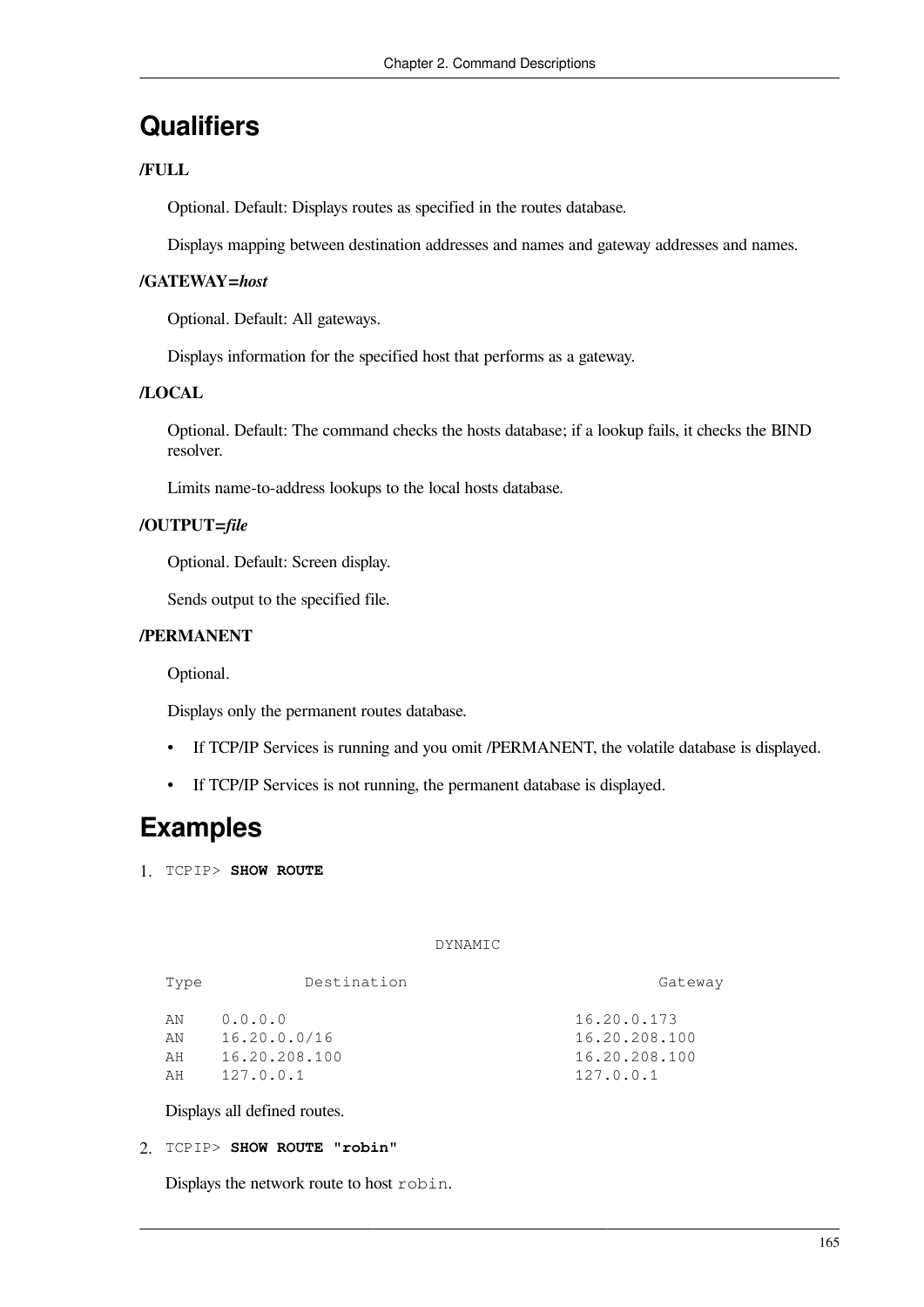# **SHOW SERVICE**

SHOW SERVICE — Displays the following information about configured services: Service name, Port for listening, Protocol, Process name, IP address, State, RPC information. *Related commands:* SET SERVICE, DISABLE SERVICE, ENABLE SERVICE.

# **Syntax**

```
SHOW SERVICE [ service ]
              [ /ADDRESS=address ]
               [ /FULL ]
               [ /PERMANENT ]
               [ /PORT=n ]
               [ /PROCESS=process ]
               [ /PROTOCOL=protocol ]
               [ /RPC ]
```
# **Parameters**

*service*

Optional. Default: All services.

Service for which you want information.

# **Qualifiers**

### **/ADDRESS=***address*

Optional. Default: All services.

Displays information for only the services that use the specified address.

### **/FULL**

Optional. Default: Brief description is displayed.

Provides a full display.

### **/PERMANENT**

Optional.

Defaults:

- If TCP/IP Services is running and you omit the /PERMANENT qualifier, the volatile database is displayed.
- If TCP/IP Services is not running, the permanent database is displayed.

You must include the /PERMANENT qualifier when you specify the /RPC qualifier.

### **/PORT=***n*

Optional. Default: All services.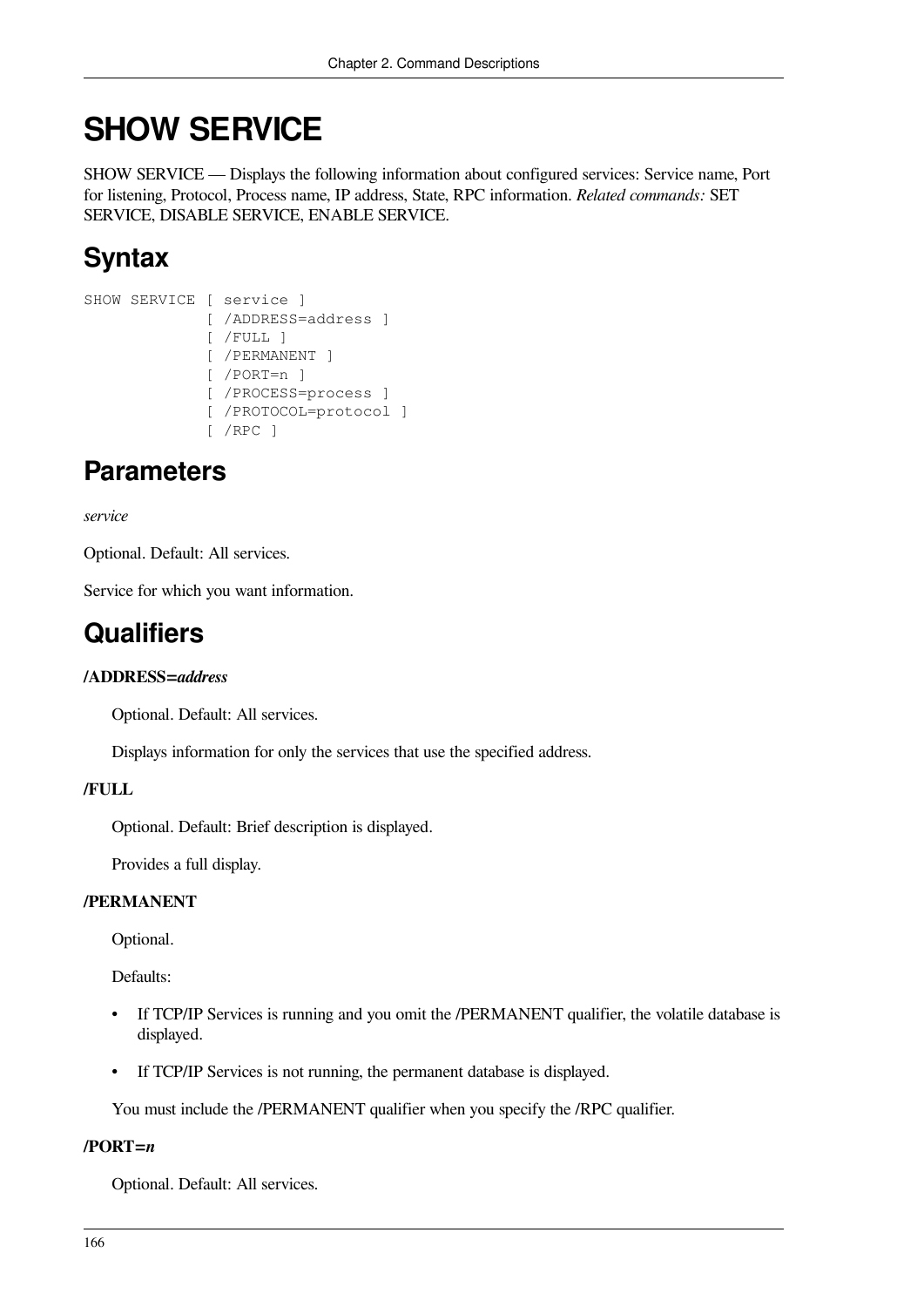Displays information only for services that use the specified port.

#### **/PROCESS=***process*

Optional. Default: All services.

Displays information for only the services that use the specified process.

#### **/PROTOCOL=***protocol*

Optional. Default: All services.

Displays information only for services that use the specified protocol.

### **/RPC**

Optional. Default: No RPC information is displayed.

Displays a brief summary of the services that are configured with RPC information. You must include the /PERMANENT qualifier when you specify the /RPC qualifier.

## **Examples**

### 1. TCPIP> **SHOW SERVICE /RPC /PERMANENT**

| Service    | RPC.<br>Program Number | Protocol Versions<br>Lowest / Highest |   |
|------------|------------------------|---------------------------------------|---|
| MOUNT      | 100005                 |                                       |   |
| NFS        | 100003                 |                                       | 2 |
| PCNFS      | 150001                 |                                       | 2 |
| PORTMAPPER | 100000                 |                                       | 2 |
| TCPIP>     |                        |                                       |   |

Displays all previously set RPC information.

### 2. TCPIP> **SHOW SERVICE NFS /FULL /PERMANENT**

Service: NFS

| Port:                                  | 2049                                           | Protocol: UDP         |       | Address: 0.0.0.0                                          |                     |
|----------------------------------------|------------------------------------------------|-----------------------|-------|-----------------------------------------------------------|---------------------|
| Inactivity:                            | $\mathbf{0}$                                   | User_name: TCPIP\$NFS |       |                                                           | Process: TCPIP\$NFS |
| Limit:                                 | 1                                              |                       |       |                                                           |                     |
| File:<br>Flags:                        | TCPIP\$SYSTEM: TCPIP\$NFS RUN.COM<br>TCPIP     |                       |       |                                                           |                     |
| Socket Opts: Rcheck Scheck<br>Receive: | 64000                                          | Send:                 | 64000 |                                                           |                     |
| Log Opts:<br>File:                     | SYS\$SYSDEVICE: [TCPIP\$NFS]TCPIP\$NFS_RUN.LOG |                       |       | Acpt Acty Dacty Conn Error Exit Logi Mdfy Rjct TimO Addr  |                     |
| RPC Opts                               |                                                |                       |       | Program number: 100003 Lowest version: 2 Highest version: | 2                   |
| Security                               |                                                |                       |       |                                                           |                     |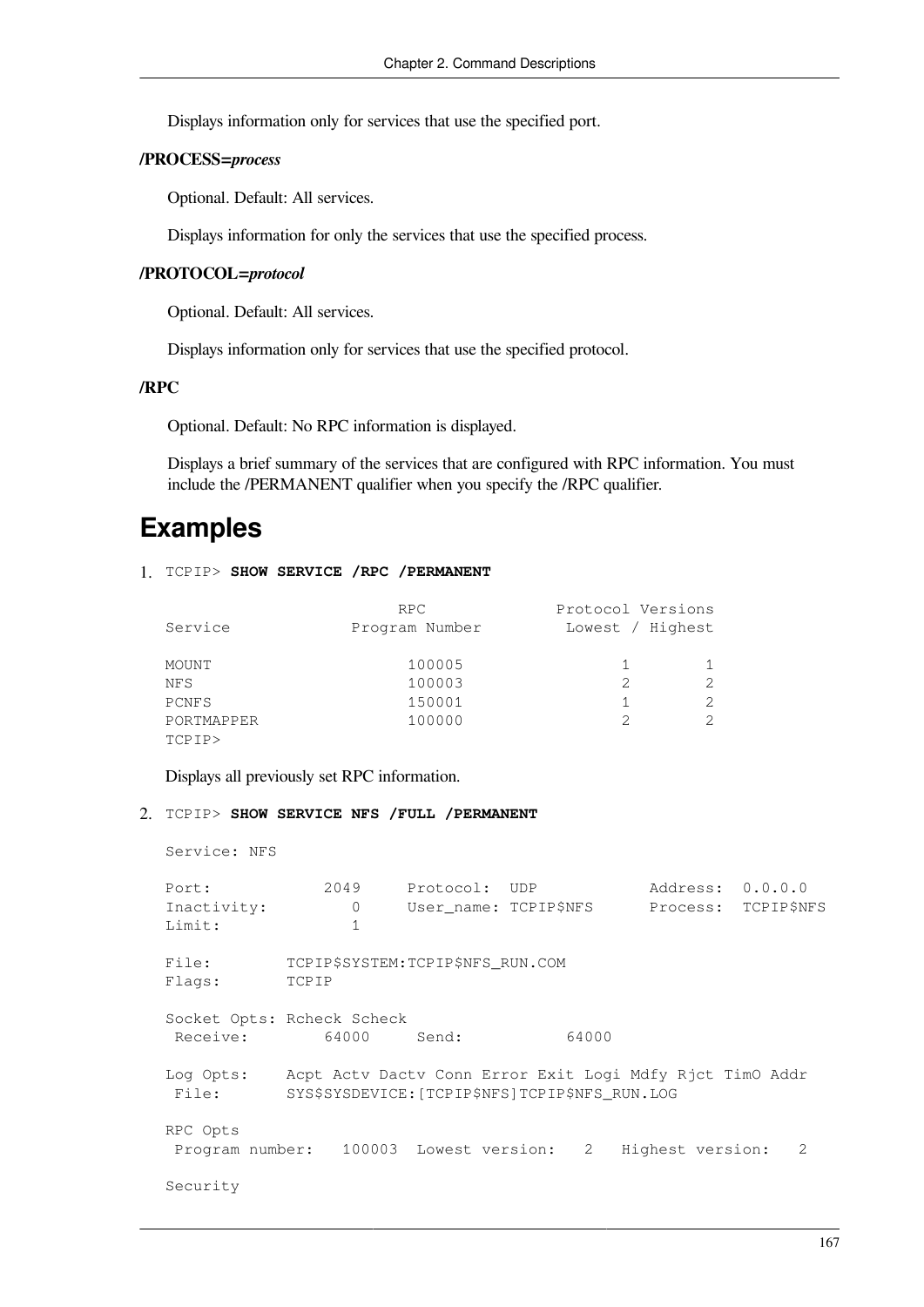```
 Reject msg: not defined
 Accept host: 0.0.0.0
 Accept netw: 0.0.0.0
TCPIP>
```
The /FULL and /PERMANENT qualifiers display RPC information for the NFS server, whose program number is 100003, lowest version is 2, and highest version is 2. This information is required for the NFS server to run.

3. TCPIP> **SHOW SERVICE PCNFS /FULL /PERMANENT**

Service: PCNFS

Port: 5151 Protocol: TCP, UDP Address: 0.0.0.0 Inactivity: 0 User\_name: TCPIP\$PCNFS Process: TCPIP \$PCNFSD Limit: 1 File: TCPIP\$SYSTEM:TCPIP\$PCNFSD\_RUN.COM Flags: TCPIP Prot Socket Opts: Rcheck Scheck Receive: 0 Send: 0 0 Log Opts: Acpt Actv Dactv Conn Error Exit Logi Mdfy Rjct TimO Addr File: SYS\$SYSDEVICE:[TCPIP\$PCNFS]TCPIP\$PCNFSD\_STARTUP.LOG RPC Opts Program number: 150001 Lowest version: 1 Highest version: 2 Security Reject msg: not defined Accept host: 0.0.0.0 Accept netw: 0.0.0.0

Shows the full configuration in the permanent database for PC-NFS. The RPC information shows that PC-NFS runs as program 150001; its lowest version number is 1 and its highest version number is 2.

| 4 TCPIP> SHOW SERVICE PORTMAPPER |      |          |              |         |         |
|----------------------------------|------|----------|--------------|---------|---------|
| Service                          | Port | Protocol | Process      | Address | State   |
| PORTMAPPER 111                   |      | TCP.UDP  | TCPIP\$PORTM | 0.0.0.0 | Enabled |

Monitors the Portmapper service process, showing that the service is enabled.

```
5. TCPIP> SHOW SERVICE LBROKER /FULL /PERMANENT
  Service: LBROKER
```

| Port:                      | 6570 | Protocol:                             | UDP)                     | Address: 0.0.0.0 |       |
|----------------------------|------|---------------------------------------|--------------------------|------------------|-------|
| Inactivity:<br>\$LBROKER   | 0    |                                       | User name: TCPIP\$LD BKR | Process:         | TCPIP |
| Limit:                     |      |                                       |                          |                  |       |
| File:<br>Flags:            | None | TCPIP\$SYSTEM: TCPIP\$LBROKER RUN.COM |                          |                  |       |
| Socket Opts: Rcheck Scheck |      |                                       |                          |                  |       |
| Receive:                   | 0    | Send:                                 |                          |                  |       |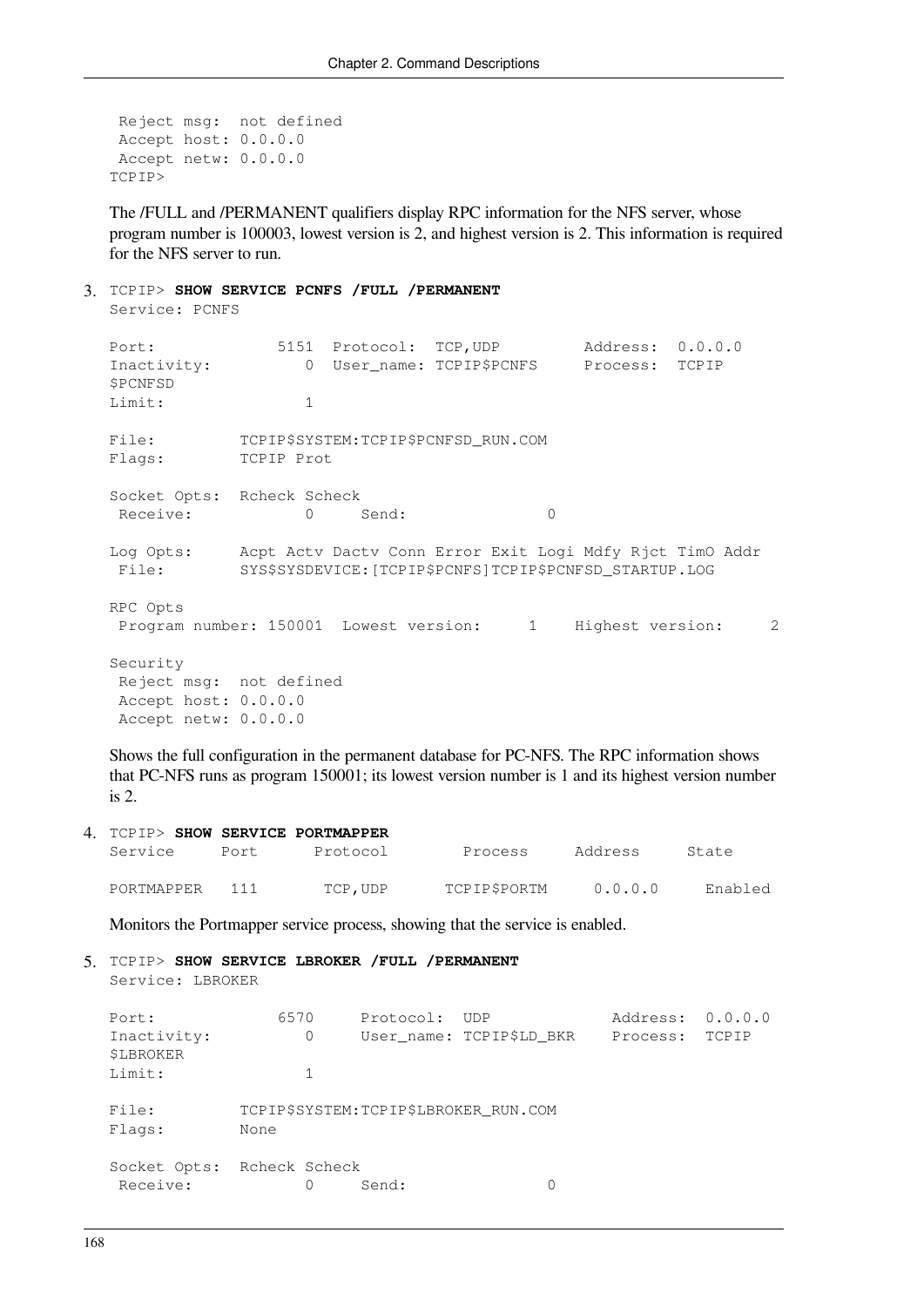```
Log Opts: Acpt Actv Dactv Conn Error Exit Logi Logo Mdfy Rjct TimO
 Addr
 File: SYS$SYSDEVICE:[TCPIP$LD_BKR]TCPIP$LBROKER_RUN.LOG
Security
 Reject msg: not defined
 Accept host: 0.0.0.0
 Accept netw: 0.0.0.0
```
Displays the settings for cluster load balancing.

6. TCPIP> **SHOW SERVICE REXEC /FULL /PERMANENT**

```
Service: REXEC
Port: 512 Protocol: TCP Address: 0.0.0.0
Inactivity: 5 User name: not defined Process: TCPIP$REXECD
Limit: 3
File: TCPIP$SYSTEM:TCPIP$REXEC_RUN.COM
Flags: Case Listen Rexe TCPIP
Socket Opts: Rcheck Scheck
Receive: 0 Send: 0
Log Opts: Acpt Actv Dactv Error Exit Mdfy Rjct TimO Addr
 File: TCPIP$REXEC.LOG
Separators:
 Port: 0 User_name: 0 Password: 0 Command: 0
Security
 Reject msg: not defined
 Accept host: 0.0.0.0
 Accept netw: 0.0.0.0
```
Shows the full configuration in the permanent database for REXEC.

# **SHOW VERSION**

SHOW VERSION — Displays the version of the TCP/IP Services software that is currently running, including individual components.

## **Syntax**

SHOW VERSION [ /ALL ]

### **Qualifiers**

### **/ALL**

Optional. Default: TCP/IP Services version.

Displays the version of all running TCP/IP Services components.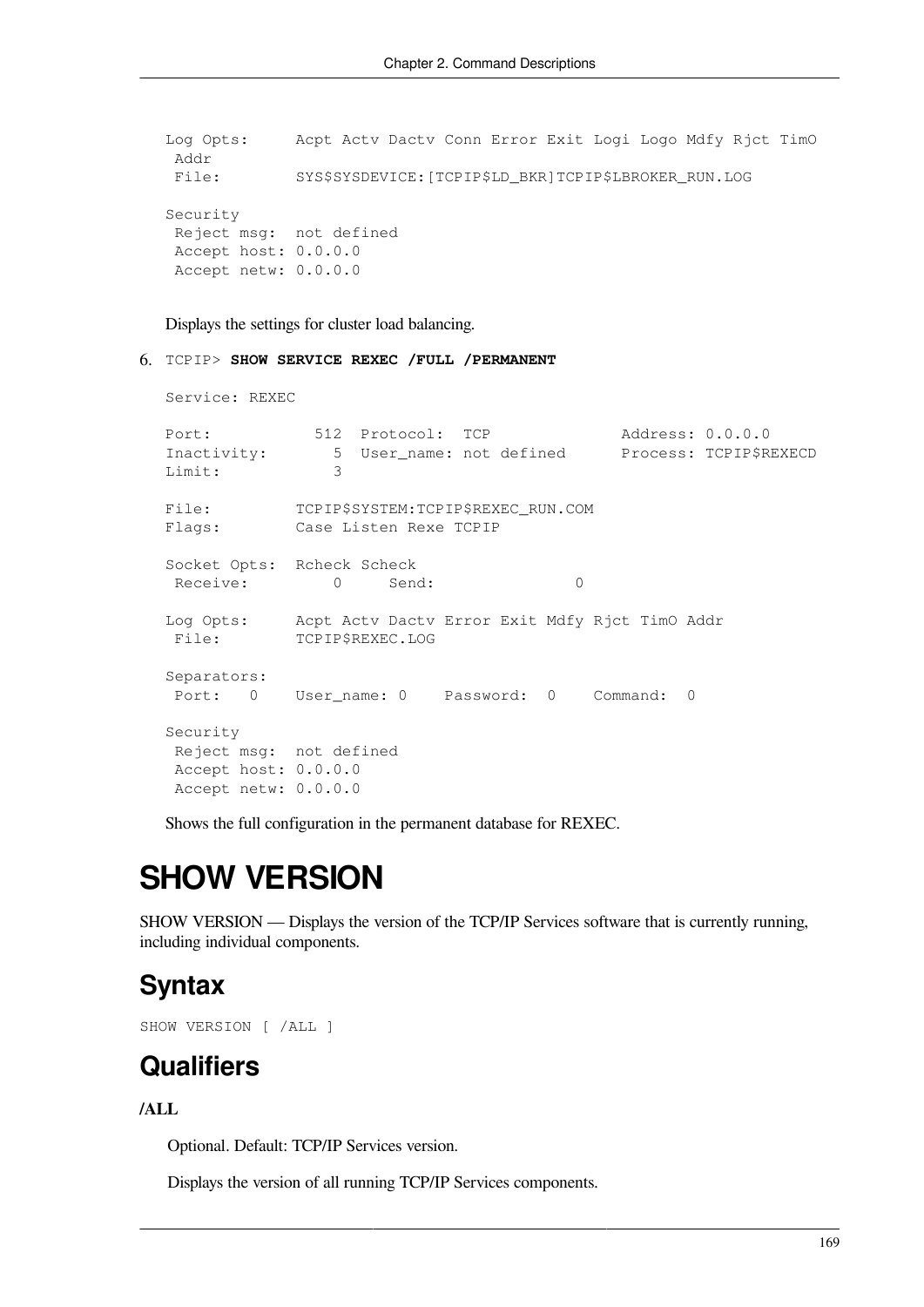# **Example**

```
TCPIP> SHOW VERSION
HP TCP/IP Services for OpenVMS Alpha Version 5.4
     on an AlphaServer 1000 4/200 running OpenVMS V7.3-1
```
Displays the following information:

- Version of TCP/IP Services that is running.
- Model of hardware platform.
- Version of OpenVMS that is running.

# **START MAIL**

START MAIL — Manually starts the SMTP sender queues (not the receiver [server]). *Related commands:* SHOW MAIL, ENABLE SERVICE SMTP, SHOW CONFIGURATION SMTP.

# **Syntax**

START MAIL

## **Restrictions**

Requires SYSPRV or BYPASS privilege.

SMTP consists of the sender and the receiver. Start the sender before you enable the receiver.

Do not issue this command unless SMTP has been configured (with the SET CONFIGURATION SMTP command).

# **Examples**

TCPIP> **START MAIL**

Starts the SMTP sender.

(To start the SMTP sender when TCP/IP Services starts up, see the SET [CONFIGURATION](#page-95-0) ENABLE [SERVICE](#page-95-0) command. To start the SMTP receiver, see the ENABLE [SERVICE](#page-56-0) command.)

# **START ROUTING**

START ROUTING — Starts dynamic routing with ROUTED or GATED. If you want to change from one to the other, you must stop the current dynamic routing daemon then start the desired daemon. You cannot run both GATED and ROUTED at the same time. **Related commands:** STOP ROUTING, SET **GATED** 

# **Syntax**

```
START ROUTING [/GATED ]
                [ /LOG ]
```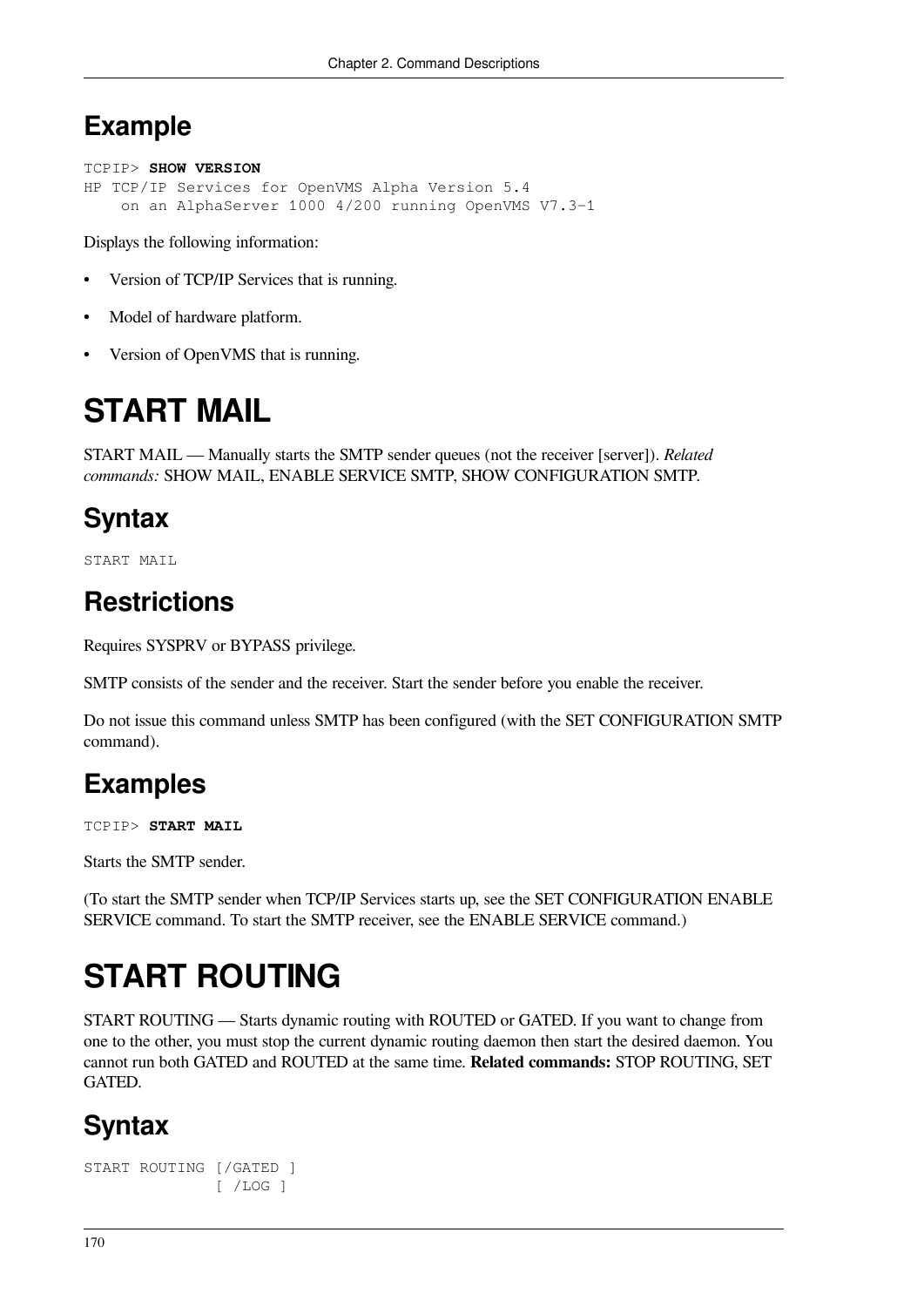```
 [ /SUPPLY[=DEFAULT] ]
```
#### **Qualifiers**

#### **/GATED**

Optional.

Enables the gateway routing daemon (GATED).

If you enable dynamic GATED routing, you will be able to configure this host to use any combination of the following routing protocols to exchange dynamic routing information with other hosts on the network:

- RIP (Routing Information Protocol), Versions 1 and 2
- RDISC (Router Discovery Protocol)
- OSPF (Open Shortest Path First)
- EGP (Exterior Gateway Protocol)
- BGP (Border Gateway Protocol), BGP-4
- Static routes

#### **/SUPPLY[=DEFAULT]**

Optional. Applies only to ROUTED. Do not use with /GATED.

Broadcasts routing information to other hosts in 30-second intervals.

If you specify /SUPPLY=DEFAULT, the local host supplies the default network route.

#### **/LOG**

Optional. Applies to ROUTED. Do not use with /GATED.

Logs routing activity to SYS\$SYSDEVICE:[TCPIP\$ROUTED]TCPIP\$ROUTED.LOG.

Default: No logging.

#### **Examples**

1. TCPIP> **START ROUTING /GATED**

Starts GATED dynamic routing on the running system.

2. TCPIP> **START ROUTING**

Interactively starts ROUTED dynamic routing on the running system.

3. TCPIP> **START ROUTING /SUPPLY**

Immediately starts ROUTED dynamic routing. The local host both broadcasts and receives network routing information.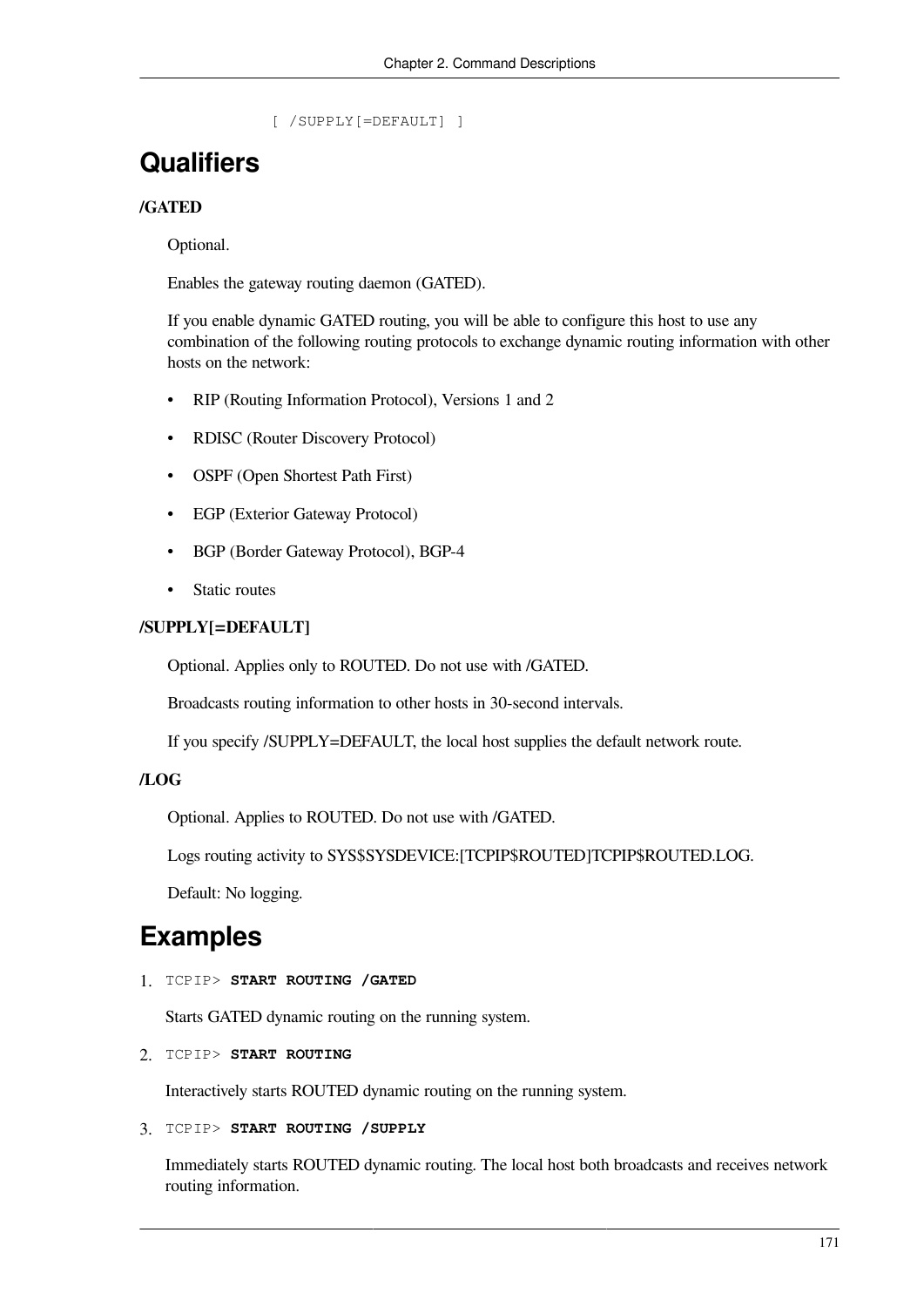# **STOP ROUTING**

STOP ROUTING — Stops dynamic routing. If GATED routing is used, stops dynamic routing but preserves GATED routes in the routing table. Use with SET NOROUTE when you require full manual control over the routing table. **Related command:** START ROUTING.

# **Syntax**

STOP ROUTING [ /GATED ]

### **Qualifiers**

#### **/GATED**

Optional.

Use to stop GATED dynamic routing and to remove all GATED routes from the routing table.

# **UNMAP**

UNMAP — Makes unknown to the NFS server either a mapped (logically linked) OpenVMS disk or a container file system. Unmapping removes a logical file system, also called Network File System (NFS). Unmapped file systems are not accessible to remote users working on NFS clients. *Related commands:* MAP, SHOW MAP, SET CONFIGURATION NOMAP, ADD EXPORT, SHOW EXPORT, REMOVE EXPORT, MAP, UNMAP, SET CONFIGURATION MAP, SET CONFIGURATION NOMAP, SHOW MAP, SHOW CONFIGURATION MAP. *Applies to:* NFS server.

# **Syntax**

```
UNMAP "/path/name" [ /[NO]CONFIRM ]
```
## **Restrictions**

Requires SYSPRV and BYPASS privilege.

### **Parameters**

*"/path/name"*

Required.

UNIX name of the file system to unmap.

You can use wildcards.

## **Qualifiers**

#### **/CONFIRM /NOCONFIRM**

Optional. Default: /CONFIRM if you use a wildcard.